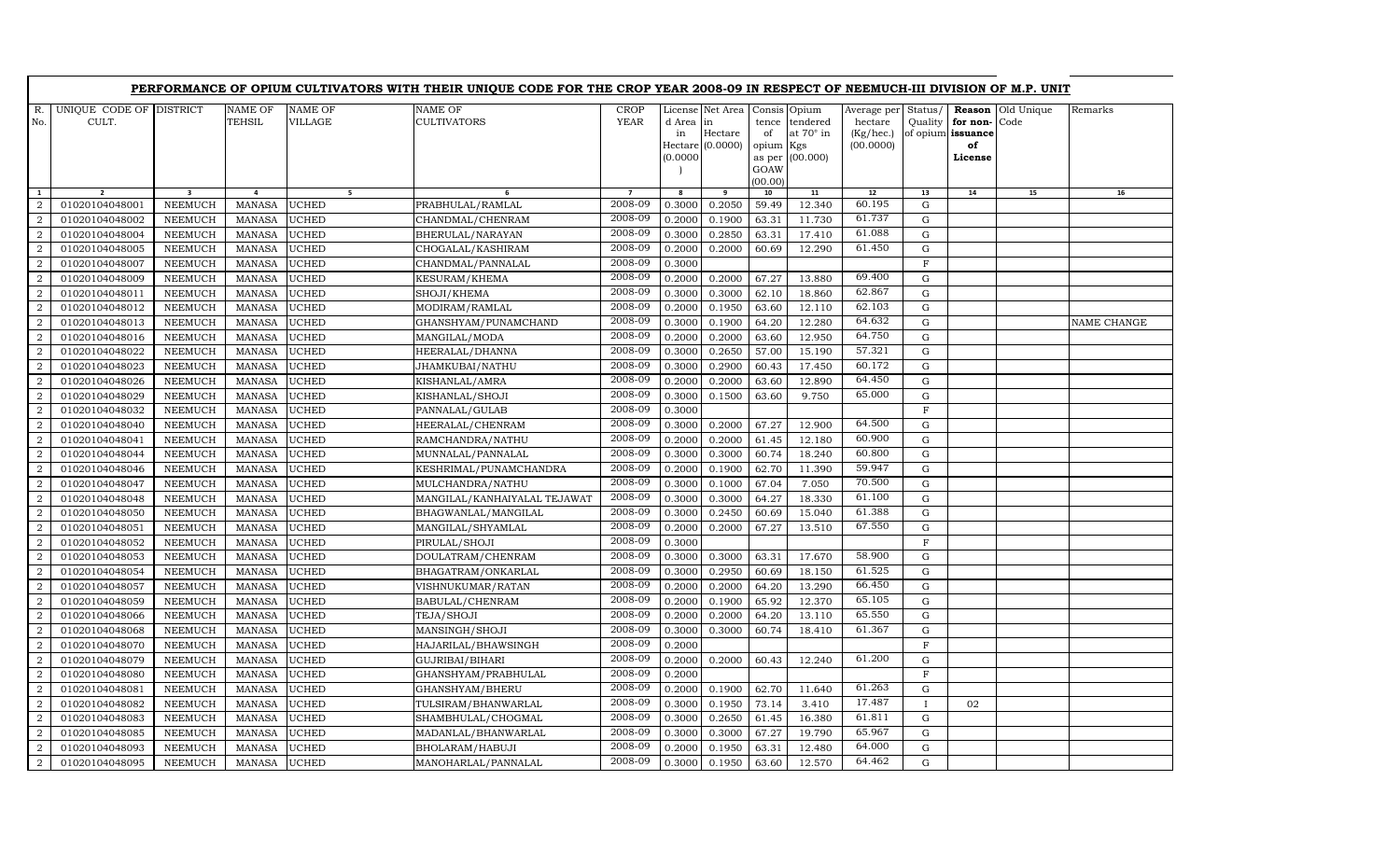| R.             | UNIQUE CODE OF DISTRICT |                | NAME OF       | <b>NAME OF</b> | NAME OF                     | <b>CROP</b> |          | License Net Area Consis Opium |           |                 | Average per Status/ |              |                         | <b>Reason</b> Old Unique | Remarks                                 |  |
|----------------|-------------------------|----------------|---------------|----------------|-----------------------------|-------------|----------|-------------------------------|-----------|-----------------|---------------------|--------------|-------------------------|--------------------------|-----------------------------------------|--|
| No.            | CULT.                   |                | TEHSIL        | VILLAGE        | CULTIVATORS                 | YEAR        | d Area   | in                            |           | tence tendered  | hectare             |              | Quality   for non- Code |                          |                                         |  |
|                |                         |                |               |                |                             |             | in       | Hectare<br>Hectare (0.0000)   | of        | at 70° in       | (Kg/hec.)           |              | of opium issuance<br>of |                          |                                         |  |
|                |                         |                |               |                |                             |             | (0.0000) |                               | opium Kgs | as per (00.000) | (00.0000)           |              | License                 |                          |                                         |  |
|                |                         |                |               |                |                             |             |          |                               | GOAW      |                 |                     |              |                         |                          |                                         |  |
|                |                         |                |               |                |                             |             |          |                               | (00.00)   |                 |                     |              |                         |                          |                                         |  |
| 2              | 01020104048097          | NEEMUCH        | <b>MANASA</b> | <b>UCHED</b>   | PRAHALAD/VARDICHANDRA       | 2008-09     | 0.3000   | 0.2950                        | 60.74     | 18.050          | 61.186              | G            |                         |                          |                                         |  |
| 2              | 01020104048098          | NEEMUCH        | <b>MANASA</b> | UCHED          | RAMNIWAS/BHONA              | 2008-09     | 0.2000   | 0.2050                        | 58.07     | 11.340          | 55.317              | G            |                         |                          |                                         |  |
| $\overline{2}$ | 01020104048104          | NEEMUCH        | <b>MANASA</b> | UCHED          | KANA/TEKA                   | 2008-09     | 0.3000   | 0.3000                        | 60.43     | 16.870          | 56.233              | G            |                         |                          |                                         |  |
| $\overline{2}$ | 01020104048106          | <b>NEEMUCH</b> | <b>MANASA</b> | <b>JCHED</b>   | LALCHANDRA/HEERALAL         | 2008-09     | 0.2000   | 0.0750                        | 60.74     | 4.850           | 64.667              | G            |                         |                          |                                         |  |
| 2              | 01020104048110          | <b>NEEMUCH</b> | <b>MANASA</b> | UCHED          | SEETABAI/VARDA              | 2008-09     | 0.3000   | 0.3000                        | 58.07     | 17.180          | 57.267              | $\mathbf G$  |                         |                          |                                         |  |
| 2              | 01020104048049          | <b>NEEMUCH</b> | <b>MANASA</b> | UCHED          | MANGILAL/KANHAIYALAL GOYAL  | 2008-09     | 0.3000   |                               |           |                 |                     | $\mathbf F$  |                         |                          |                                         |  |
| 2              | 01020104048045          | <b>NEEMUCH</b> | <b>MANASA</b> | <b>JCHED</b>   | JAGDISH/HEERALAL            | 2008-09     | 0.3000   |                               |           |                 |                     | $\mathbf{F}$ |                         |                          |                                         |  |
| 2              | 01020104048088          | NEEMUCH        | <b>MANASA</b> | UCHED          | CHANDMAL/BHUWANILAL         | 2008-09     | 0.3000   | 0.2950                        | 60.69     | 17.290          | 58.610              | G            |                         |                          |                                         |  |
| $\overline{2}$ | 01020104048096          | <b>NEEMUCH</b> | <b>MANASA</b> | <b>JCHED</b>   | JAYCHANDRA/VARDICHANDRA     | 2008-09     | 0.3000   | 0.2950                        | 57.00     | 17.020          | 57.695              | G            |                         |                          |                                         |  |
| $\overline{a}$ | 01020104048114          | <b>NEEMUCH</b> | <b>MANASA</b> | UCHED          | DEVILAL/BHAGWANLAL          | 2008-09     | 0.2000   |                               |           |                 |                     | $\mathbf{F}$ |                         |                          | NAME CHANGE                             |  |
| 2              | 01020104048115          | <b>NEEMUCH</b> | <b>MANASA</b> | UCHED          | LAXMINARAYAN/FULCHAND       | 2008-09     | 0.3000   | 0.3000                        | 59.49     | 18.160          | 60.533              | G            |                         |                          |                                         |  |
| 2              | 01020104048116          | NEEMUCH        | <b>MANASA</b> | UCHED          | CHOTHMAL/FULCHAND           | 2008-09     | 0.3000   | 0.2750                        | 60.69     | 16.750          | 60.909              | G            |                         |                          |                                         |  |
| 2              | 01020104048117          | NEEMUCH        | <b>MANASA</b> | <b>JCHED</b>   | KANWARLAL/FULCHAND          | 2008-09     | 0.3000   | 0.3000                        | 60.43     | 18.410          | 61.367              | G            |                         |                          |                                         |  |
| $\overline{2}$ | 01020104048119          | <b>NEEMUCH</b> | <b>MANASA</b> | <b>JCHED</b>   | RAJARAM/DHANNALAL           | 2008-09     | 0.3000   | 0.2200                        | 58.07     | 13.620          | 61.909              | G            |                         |                          |                                         |  |
| $\overline{2}$ | 01020104048017          | <b>NEEMUCH</b> | <b>MANASA</b> | UCHED          | CHANDMAL/CHUNNILAL          | 2008-09     | 0.2000   | 0.1900                        | 54.63     | 4.810           | 25.316              | G            | 04                      |                          |                                         |  |
| $\overline{2}$ | 01020104048086          | NEEMUCH        | <b>MANASA</b> | <b>UCHED</b>   | BHAGWAN/BHANWARLAL          | 2008-09     | 0.3000   | 0.2950                        | 63.31     | 17.610          | 59.695              | G            |                         |                          |                                         |  |
| 2              | 01020104048113          | <b>NEEMUCH</b> | <b>MANASA</b> | <b>UCHED</b>   | DASHRATH/ONKAR              | 2008-09     | 0.3000   | 0.2000                        | 57.00     | 11.600          | 58.000              | $\mathbf G$  |                         |                          | TRANSFER/HATHIPURA                      |  |
| 2              | 01020104048003          | NEEMUCH        | <b>MANASA</b> | <b>JCHED</b>   | DEUBAI/HEERALAL             | 2008-09     | 0.2000   | 0.2000                        | 60.69     | 12.350          | 61.750              | G            |                         |                          |                                         |  |
| 2              | 01020104048031          | NEEMUCH        | <b>MANASA</b> | <b>JCHED</b>   | DHANNA/GULAB                | 2008-09     | 0.3000   | 0.2950                        | 60.43     | 18.510          | 62.746              | G            |                         |                          |                                         |  |
| $\overline{2}$ | 01020104048015          | <b>NEEMUCH</b> | <b>MANASA</b> | UCHED          | GEETABAI/KANIRAM            | 2008-09     | 0.3000   | 0.2850                        | 62.70     | 17.300          | 60.702              | $\mathbf G$  |                         |                          |                                         |  |
| 2              | 01020104048084          | NEEMUCH        | <b>MANASA</b> | UCHED          | LAXMINARAYAN/HEERALAL       | 2008-09     | 0.3000   | 0.3000                        | 60.74     | 17.870          | 59.567              | G            |                         |                          |                                         |  |
| $\overline{2}$ | 01020104048055          | <b>NEEMUCH</b> | <b>MANASA</b> | <b>UCHED</b>   | MOTILAL/RAMLAL              | 2008-09     | 0.3000   | 0.2650                        | 54.35     | 3.520           | 13.283              | G            | 04                      |                          |                                         |  |
| 2              | 01020104048006          | NEEMUCH        | <b>MANASA</b> | UCHED          | RAMESHLAL/CHUNNILAL         | 2008-09     | 0.2000   | 0.1900                        | 61.45     | 11.920          | 62.737              | G            |                         |                          |                                         |  |
| 2              | 01020104048109          | NEEMUCH        | <b>MANASA</b> | UCHED          | HEERALAL/PANNALAL           | 2008-09     | 0.2000   | 0.1900                        | 61.45     | 3.600           | 18.947              | G            | 04                      |                          |                                         |  |
| $\overline{2}$ | 01020104048073          | NEEMUCH        | <b>MANASA</b> | UCHED          | SHYAMLAL/SHOJI              | 2008-09     | 0.3000   | 0.3000                        | 61.45     | 18.640          | 62.133              | G            |                         |                          |                                         |  |
| $\overline{2}$ | 01020104048008          | <b>NEEMUCH</b> | <b>MANASA</b> | <b>JCHED</b>   | TULSIRAM/MULCHANDRA         | 2008-09     | 0.2000   | 0.1950                        | 62.70     | 12.450          | 63.846              | G            |                         |                          | NAME CHANGE                             |  |
| 2              | 01020104048107          | <b>NEEMUCH</b> | <b>MANASA</b> | <b>UCHED</b>   | KARULAL/KESHURAM            | 2008-09     | 0.3000   | 0.3000                        | 62.70     | 19.200          | 64.000              | $\mathbf G$  |                         |                          | TRANSFER/HATHIPURA                      |  |
| 2              | 01020104048122          | NEEMUCH        | <b>MANASA</b> | UCHED          | MADANLAL/LAXMAN             | 2008-09     | 0.3000   | 0.2800                        | 59.49     | 16.770          | 59.893              | G            |                         |                          |                                         |  |
| 2              | 01020104048024          | <b>NEEMUCH</b> | <b>MANASA</b> | <b>JCHED</b>   | FULCHANDRA/KASHIRAM         | 2008-09     | 0.3000   | 0.3000                        | 59.49     | 18.070          | 60.233              | G            |                         |                          |                                         |  |
| $\overline{2}$ | 01020104048123          | NEEMUCH        | <b>MANASA</b> | <b>JCHED</b>   | DALPATSINGH/GANGASINGH      | 2008-09     | 0.3000   | 0.3000                        | 62.10     | 17.890          | 59.633              | G            |                         |                          | 0102010403500TRANSFER/ ARNIA CHANDRAWAT |  |
| 3              | 01020104068003          | <b>NEEMUCH</b> | <b>MANASA</b> | TUMDA          | KALAVATI BAI/ BAPU SINGH    | 2008-09     | 0.2000   | 0.2000                        | 60.47     | 11.950          | 59.750              | G            |                         |                          |                                         |  |
| 3              | 01020104068004          | <b>NEEMUCH</b> | <b>MANASA</b> | TUMDA          | KALA BAI/RAM SINGH          | 2008-09     | 0.2000   | 0.1900                        | 56.55     | 3.530           | 18.579              | G            | 04                      |                          |                                         |  |
| 3              | 01020104068005          | <b>NEEMUCH</b> | <b>MANASA</b> | TUMDA          | KARAN SINGH/ LAL SINGH      | 2008-09     | 0.2000   | 0.1150                        | 64.24     | 6.510           | 56.609              | G            |                         |                          |                                         |  |
| 3              | 01020104068006          | NEEMUCH        | <b>MANASA</b> | TUMDA          | SAJJANSINGH/DEVISINGH       | 2008-09     | 0.3000   | 0.3000                        | 64.24     | 19.460          | 64.867              | G            |                         |                          |                                         |  |
| 3              | 01020104068011          | NEEMUCH        | <b>MANASA</b> | TUMDA          | MOHANLAL/KHEMCHAND          | 2008-09     | 0.2000   | 0.2000                        | 65.14     | 12.520          | 62.600              | G            |                         |                          |                                         |  |
| 3              | 01020104068012          | NEEMUCH        | <b>MANASA</b> | TUMDA          | MADAN SINGH/ SHIV SINGH     | 2008-09     | 0.2000   | 0.1950                        | 58.76     | 11.770          | 60.359              | G            |                         |                          |                                         |  |
| 3              | 01020104068019          | <b>NEEMUCH</b> | <b>MANASA</b> | TUMDA          | BHAWAR SINGH/ BHUWANI SINGH | 2008-09     | 0.2000   | 0.2000                        | 60.58     | 11.990          | 59.950              | G            |                         |                          |                                         |  |
| 3              | 01020104068020          | <b>NEEMUCH</b> | <b>MANASA</b> | TUMDA          | DULE SINGH/ BHAWANI SINGH   | 2008-09     | 0.2000   | 0.2000                        | 64.24     | 12.660          | 63.300              | G            |                         |                          |                                         |  |
| 3              | 01020104068022          | <b>NEEMUCH</b> | <b>MANASA</b> | TUMDA          | KHUMAN SINGH/ KISHAN SINGH  | 2008-09     | 0.2000   | 0.2000                        | 64.24     | 12.950          | 64.750              | G            |                         |                          |                                         |  |
| $\mathbf{3}$   | 01020104068023          | NEEMUCH        | <b>MANASA</b> | TUMDA          | GITA BAI/ MANGILAL          | 2008-09     | 0.2000   | 0.1900                        | 66.27     | 11.650          | 61.316              | G            |                         |                          |                                         |  |
| 3              | 01020104068033          | NEEMUCH        | <b>MANASA</b> | <b>TUMDA</b>   | GOPAL SINGH/KISHAN SINGH    | 2008-09     | 0.2000   | 0.2000                        | 63.62     | 12.470          | 62.350              | G            |                         |                          |                                         |  |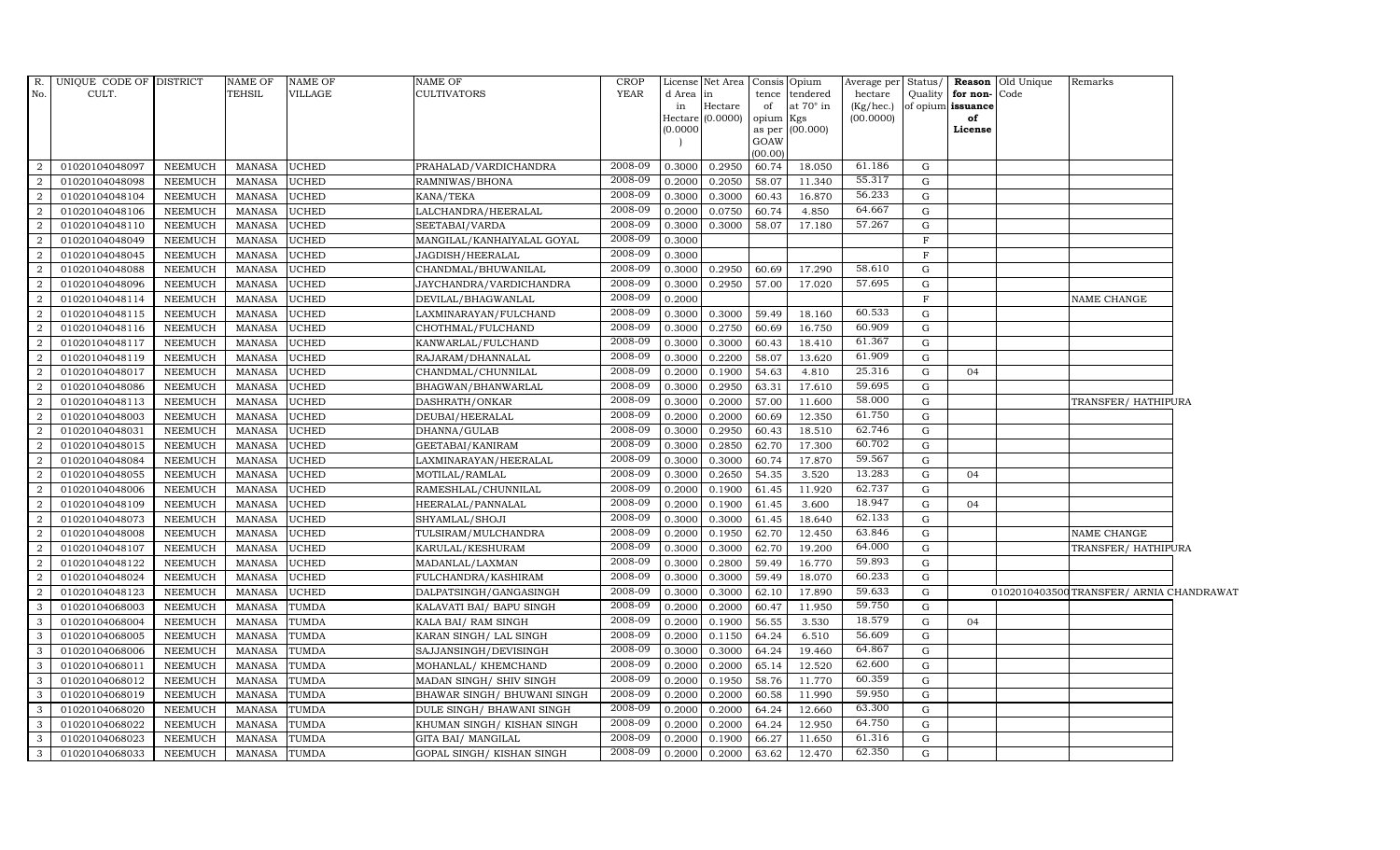| R.               | UNIQUE CODE OF DISTRICT |                | <b>NAME OF</b> | <b>NAME OF</b>   | NAME OF                      | <b>CROP</b> |           | License Net Area | Consis         | Opium            | Average per Status/ |              |                      | <b>Reason</b> Old Unique | Remarks                  |
|------------------|-------------------------|----------------|----------------|------------------|------------------------------|-------------|-----------|------------------|----------------|------------------|---------------------|--------------|----------------------|--------------------------|--------------------------|
| No.              | CULT.                   |                | TEHSIL         | <b>VILLAGE</b>   | CULTIVATORS                  | <b>YEAR</b> | d Area in |                  | tence          | tendered         | hectare             |              | Quality $ $ for non- | Code                     |                          |
|                  |                         |                |                |                  |                              |             | in        | Hectare          | of             | at $70^\circ$ in | (Kg/hec.)           |              | of opium issuance    |                          |                          |
|                  |                         |                |                |                  |                              |             | (0.0000)  | Hectare (0.0000) | opium          | Kgs<br>(00.000)  | (00.0000)           |              | of<br>License        |                          |                          |
|                  |                         |                |                |                  |                              |             |           |                  | as per<br>GOAW |                  |                     |              |                      |                          |                          |
|                  |                         |                |                |                  |                              |             |           |                  | (00.00)        |                  |                     |              |                      |                          |                          |
| 3                | 01020104068034          | <b>NEEMUCH</b> | MANASA         | <b>TUMDA</b>     | BHERUSINGH/GOVINDSINGH       | 2008-09     | 0.3000    | 0.3000           | 60.47          | 18.320           | 61.067              | G            |                      |                          |                          |
| 3                | 01020104068024          | <b>NEEMUCH</b> | <b>MANASA</b>  | <b>TUMDA</b>     | JADAV BAI./KISHOR            | 2008-09     | 0.2000    | 0.1950           | 64.77          | 12.300           | 63.077              | $\mathbf{I}$ | 02                   |                          | <b>ISSUED ON 2009-10</b> |
| 3                | 01020104068014          | <b>NEEMUCH</b> | <b>MANASA</b>  | <b>TUMDA</b>     | NAJAR BAI/ GOBAR SINGH       | 2008-09     | 0.2000    | 0.2000           | 66.78          | 12.610           | 63.050              | $\bf{I}$     | 02                   |                          | <b>ISSUED ON 2009-10</b> |
| 3                | 01020104078005          | <b>NEEMUCH</b> | <b>MANASA</b>  | <b>SOJAWAS</b>   | BHAGAT SINGH / BAPU SINGH    | 2008-09     | 0.2000    | 0.1900           | 60.58          | 11.880           | 62.526              | G            |                      |                          |                          |
| 3                | 01020104078007          | <b>NEEMUCH</b> | <b>MANASA</b>  | SOJAWAS          | BHOPAL SINGH/ KHUMAN SINGH   | 2008-09     | 0.2000    | 0.1750           | 58.70          | 10.280           | 58.743              | G            |                      |                          |                          |
| 3                | 01020104078009          | <b>NEEMUCH</b> | <b>MANASA</b>  | SOJAWAS          | ARJUNSINGH/RAMSINGH          | 2008-09     | 0.2000    | 0.2050           | 66.24          | 13.530           | 66.000              | G            |                      |                          |                          |
| 3                | 01020104078010          | <b>NEEMUCH</b> | <b>MANASA</b>  | <b>SOJAWAS</b>   | FATE SINGH/ SARTAJ SINGH     | 2008-09     | 0.2000    | 0.2000           | 58.70          | 12.080           | 60.400              | G            |                      |                          |                          |
| 3                | 01020104078012          | <b>NEEMUCH</b> | <b>MANASA</b>  | <b>SOJAWAS</b>   | GOBAR SINGH / LAL SINGH      | 2008-09     | 0.2000    | 0.1850           | 58.76          | 3.630            | 19.622              | $\mathbf G$  | 04                   |                          | ISSUED ON 2016-17        |
| 3                | 01020104078011          | <b>NEEMUCH</b> | <b>MANASA</b>  | <b>SOJAWAS</b>   | DHAPUBAI/CHITARSINGH         | 2008-09     | 0.2000    | 0.1900           | 63.62          | 12.190           | 64.158              | G            |                      |                          |                          |
| 3                | 01020104078017          | <b>NEEMUCH</b> | <b>MANASA</b>  | SOJAWAS          | KHUMAN SINGH/ LAL SINGH      | 2008-09     | 0.2000    | 0.1850           | 53.66          | 7.390            | 39.946              | G            | 04                   |                          | <b>ISSUED ON 2016-17</b> |
| $\mathbf{3}$     | 01020104078008          | <b>NEEMUCH</b> | <b>MANASA</b>  | SOJAWAS          | SAJJAN SINGH/ KHUMAN SINGH   | 2008-09     | 0.2000    | 0.1600           | 60.58          | 9.490            | 59.313              | G            |                      |                          |                          |
| 3                | 01020104078006          | <b>NEEMUCH</b> | <b>MANASA</b>  | SOJAWAS          | VINODSINGH/GOBARSINGH        | 2008-09     | 0.2000    | 0.1850           | 63.62          | 12.420           | 67.135              | G            |                      |                          |                          |
| 3                | 01020104078018          | <b>NEEMUCH</b> | <b>MANASA</b>  | <b>SOJAWAS</b>   | BAPUSINGH/NATHUSINGH         | 2008-09     | 0.2000    | 0.1800           | 60.58          | 11.130           | 61.833              | G            |                      |                          |                          |
| $\overline{2}$   | 01020104062007          | <b>NEEMUCH</b> | <b>MANASA</b>  | <b>SHESHPURA</b> | DEUBAI/PRABHULAL             | 2008-09     | 0.2000    | 0.1950           | 62.24          | 8.500            | 43.590              | $\mathbf{I}$ | 02                   |                          |                          |
| $\boldsymbol{2}$ | 01020104062008          | NEEMUCH        | <b>MANASA</b>  | <b>SHESHPURA</b> | SUKHIBAI/VAJERAM             | 2008-09     | 0.2000    | 0.2000           | 66.02          | 13.380           | 66.900              | G            |                      |                          |                          |
| $\overline{2}$   | 01020104062017          | <b>NEEMUCH</b> | <b>MANASA</b>  | <b>SHESHPURA</b> | LAXMINARAYAN/JETRAM          | 2008-09     | 0.2000    | 0.2050           | 66.02          | 13.520           | 65.951              | G            |                      |                          |                          |
| 2                | 01020104062028          | <b>NEEMUCH</b> | <b>MANASA</b>  | <b>SHESHPURA</b> | DEVILAL/VARDICHANDRA         | 2008-09     | 0.2000    | 0.2000           | 68.14          | 13.010           | 65.050              | G            |                      |                          |                          |
| $\overline{2}$   | 01020104062067          | <b>NEEMUCH</b> | <b>MANASA</b>  | <b>SHESHPURA</b> | HEERALAL/BHAGATRAM           | 2008-09     | 0.2000    | 0.1950           | 65.52          | 12.940           | 66.359              | G            |                      |                          |                          |
| $\overline{2}$   | 01020104062004          | <b>NEEMUCH</b> | <b>MANASA</b>  | <b>SHESHPURA</b> | PURALAL/PYARCHANDRA          | 2008-09     | 0.3000    | 0.1750           | 64.29          | 5.680            | $32.\overline{457}$ | $\mathbf G$  | 04                   |                          |                          |
| $\overline{2}$   | 01020104062051          | <b>NEEMUCH</b> | <b>MANASA</b>  | <b>SHESHPURA</b> | PRABHUBAI/BAPULAL            | 2008-09     | 0.2000    | 0.1800           | 59.05          | 6.970            | 38.722              | ${\bf G}$    | 04                   |                          | <b>ISSUED ON 2016-17</b> |
| $\overline{2}$   | 01020104062071          | <b>NEEMUCH</b> | <b>MANASA</b>  | <b>SHESHPURA</b> | BADRILAL/RAMPRASAD           | 2008-09     | 0.2000    | 0.2000           | 65.52          | 13.470           | 67.350              | G            |                      |                          |                          |
| 2                | 01020104062077          | <b>NEEMUCH</b> | <b>MANASA</b>  | <b>SHESHPURA</b> | GHANSHYAM/DHURA              | 2008-09     | 0.2000    | 0.2000           | 64.29          | 12.330           | 61.650              | G            |                      |                          |                          |
| $\overline{a}$   | 01020104062078          | <b>NEEMUCH</b> | <b>MANASA</b>  | <b>SHESHPURA</b> | KARULAL/MANGILAL             | 2008-09     | 0.2000    | 0.1900           | 64.29          | 11.770           | 61.947              | $\mathbf G$  |                      | 01020104046023           |                          |
| 2                | 01020104056001          | <b>NEEMUCH</b> | <b>MANASA</b>  | <b>SARSI</b>     | KANWARLAL/BHUWANIRAM         | 2008-09     | 0.2000    | 0.1900           | 67.59          | 12.800           | 67.368              | G            |                      |                          |                          |
| $\overline{2}$   | 01020104056004          | <b>NEEMUCH</b> | <b>MANASA</b>  | <b>SARSI</b>     | BHUWANIRAM/KALU              | 2008-09     | 0.2000    | 0.1800           | 66.02          | 11.890           | 66.056              | G            |                      |                          |                          |
| $\overline{a}$   | 01020104056005          | <b>NEEMUCH</b> | <b>MANASA</b>  | <b>SARSI</b>     | RAMESHWAR/GENDMAL            | 2008-09     | 0.2000    | 0.1950           | 63.27          | 12.860           | 65.949              | G            |                      |                          |                          |
| 2                | 01020104056026          | <b>NEEMUCH</b> | <b>MANASA</b>  | <b>SARSI</b>     | KARULAL/BHUWANILAL KACHAWA   | 2008-09     | 0.2000    | 0.1900           | 66.97          | 11.860           | 62.421              | G            |                      |                          |                          |
| 2                | 01020104056008          | <b>NEEMUCH</b> | <b>MANASA</b>  | <b>SARSI</b>     | BANSHILAL/BHUWANIRAM         | 2008-09     | 0.2000    | 0.2050           | 66.02          | 13.410           | 65.415              | G            |                      |                          |                          |
| $\overline{2}$   | 01020104056009          | <b>NEEMUCH</b> | <b>MANASA</b>  | <b>SARSI</b>     | KANHAIYALAL/BHUWANIRAM RAWAT | 2008-09     | 0.2000    | 0.2000           | 63.27          | 12.760           | 63.800              | ${\bf G}$    |                      |                          |                          |
| 2                | 01020104056014          | NEEMUCH        | <b>MANASA</b>  | <b>SARSI</b>     | KAILASHCHANDRA/BHONILAL      | 2008-09     | 0.2000    | 0.2000           | 66.32          | 13.260           | 66.300              | G            | 02                   |                          | <b>ISSUED</b>            |
| $\overline{2}$   | 01020104056015          | <b>NEEMUCH</b> | <b>MANASA</b>  | <b>SARSI</b>     | RAMESHCHANDRA/BHERULAL       | 2008-09     | 0.2000    | 0.1950           | 68.61          | 6.950            | 35.641              | G            | 0 <sub>4</sub>       |                          | <b>ISSUED ON 2016-17</b> |
| 2                | 01020104056018          | <b>NEEMUCH</b> | <b>MANASA</b>  | <b>SARSI</b>     | KISHORE/CHUNNILAL            | 2008-09     | 0.2000    | 0.1900           | 59.13          | 11.470           | 60.368              | G            |                      |                          |                          |
| $\overline{a}$   | 01020104056019          | <b>NEEMUCH</b> | <b>MANASA</b>  | <b>SARSI</b>     | MANGILAL/BHANWARLAL          | 2008-09     | 0.2000    | 0.2000           | 67.09          | 13.830           | 69.150              | G            |                      |                          |                          |
| $\overline{2}$   | 01020104056027          | <b>NEEMUCH</b> | <b>MANASA</b>  | <b>SARSI</b>     | BHAGWANSINGH/BHANWARSINGH    | 2008-09     | 0.3000    | 0.3050           | 62.11          | 19.510           | 63.967              | G            |                      |                          |                          |
| $\overline{2}$   | 01020104056028          | <b>NEEMUCH</b> | <b>MANASA</b>  | <b>SARSI</b>     | GANGARAM/DAYARAM             | 2008-09     | 0.3000    | 0.2750           | 63.27          | 18.320           | 66.618              | G            |                      |                          |                          |
| $\overline{2}$   | 01020104056017          | <b>NEEMUCH</b> | <b>MANASA</b>  | SARSI            | DHANNALAL/BHANWARLAL         | 2008-09     | 0.2000    | 0.1850           | 66.02          | 12.510           | 67.622              | G            |                      |                          |                          |
| $\overline{2}$   | 01020104056030          | <b>NEEMUCH</b> | <b>MANASA</b>  | <b>SARSI</b>     | TULSIRAM/PRABHULAL           | 2008-09     | 0.2000    | 0.1950           | 63.67          | 12.520           | 64.205              | G            |                      |                          |                          |
| $\overline{a}$   | 01020104056033          | <b>NEEMUCH</b> | <b>MANASA</b>  | SARSI            | MOHANLAL/BHUWANILAL          | 2008-09     | 0.2000    | 0.1900           | 65.74          | 12.360           | 65.053              | G            |                      |                          |                          |
| $\overline{2}$   | 01020104056040          | <b>NEEMUCH</b> | <b>MANASA</b>  | SARSI            | MAHENDRAKUMAR/BASANTILAL     | 2008-09     | 0.3000    | 0.2950           | 60.91          | 10.320           | 34.983              | G            | 04                   |                          |                          |
| 2                | 01020104056038          | <b>NEEMUCH</b> | <b>MANASA</b>  | <b>SARSI</b>     | JHUNALAL/KHYALIRAM           | 2008-09     | 0.2000    | 0.2000           | 63.27          | 12.540           | 62.700              | G            |                      |                          |                          |
| $\overline{a}$   | 01020104056022          | <b>NEEMUCH</b> | <b>MANASA</b>  | <b>SARSI</b>     | RAMSINGH/NANALAL             | 2008-09     | 0.2000    | 0.1950           | 66.84          | 13.390           | 68.667              | G            |                      |                          | <b>NAME CHANGE</b>       |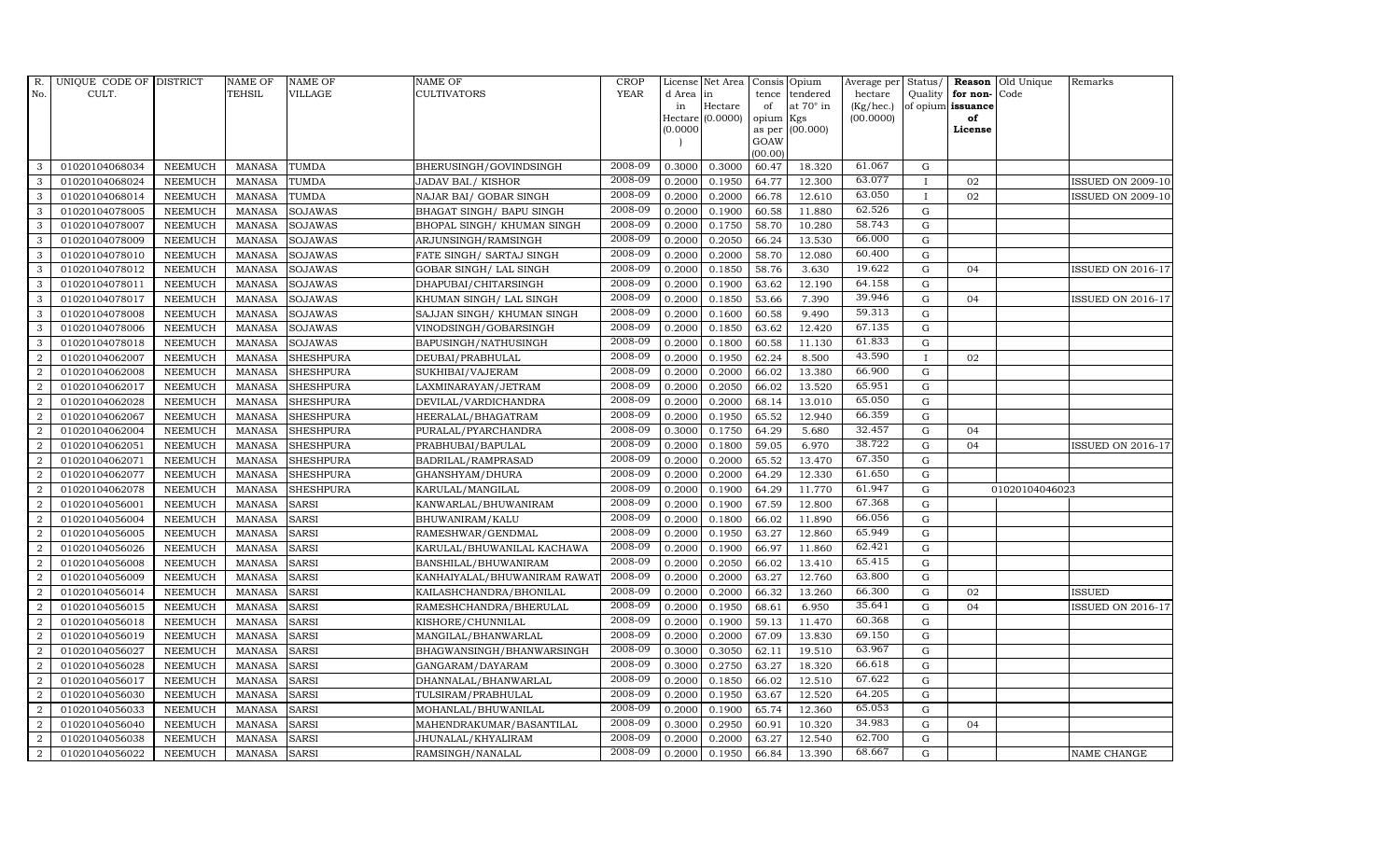| R.             | UNIQUE CODE OF DISTRICT |                | <b>NAME OF</b> | <b>NAME OF</b>      | <b>NAME OF</b>               | <b>CROP</b> |                     | License Net Area |           | Consis Opium     |           |             |                      | Average per Status/ <b>Reason</b> Old Unique | Remarks                      |  |
|----------------|-------------------------|----------------|----------------|---------------------|------------------------------|-------------|---------------------|------------------|-----------|------------------|-----------|-------------|----------------------|----------------------------------------------|------------------------------|--|
| No.            | CULT.                   |                | <b>TEHSIL</b>  | VILLAGE             | <b>CULTIVATORS</b>           | <b>YEAR</b> | d Area              | in               |           | tence tendered   | hectare   |             | Quality for non-Code |                                              |                              |  |
|                |                         |                |                |                     |                              |             | in                  | Hectare          | of        | at $70^\circ$ in | (Kg/hec.) |             | of opium issuance    |                                              |                              |  |
|                |                         |                |                |                     |                              |             | Hectare<br>(0.0000) | (0.0000)         | opium Kgs | as per (00.000)  | (00.0000) |             | of<br>License        |                                              |                              |  |
|                |                         |                |                |                     |                              |             |                     |                  | GOAW      |                  |           |             |                      |                                              |                              |  |
|                |                         |                |                |                     |                              |             |                     |                  | (00.00)   |                  |           |             |                      |                                              |                              |  |
| 2              | 01020104056041          | <b>NEEMUCH</b> | <b>MANASA</b>  | <b>SARSI</b>        | DEUBAI/KARULAL               | 2008-09     | 0.3000              | 0.3050           | 61.18     | 18.240           | 59.803    | G           | 02                   |                                              | NAME CHANGE/ISSUED           |  |
| $\overline{2}$ | 01020104056042          | <b>NEEMUCH</b> | <b>MANASA</b>  | <b>SARSI</b>        | BHURIBAI/BHAGIRATH           | 2008-09     | 0.2000              | 0.1950           | 68.14     | 13.280           | 68.103    | G           |                      |                                              |                              |  |
| $\overline{2}$ | 01020104056043          | <b>NEEMUCH</b> | <b>MANASA</b>  | <b>SARSI</b>        | NARAYANIBAI/RAMSINGH         | 2008-09     | 0.2000              | 0.1700           | 68.14     | 12.190           | 71.706    | G           |                      |                                              |                              |  |
| 2              | 01020104056044          | <b>NEEMUCH</b> | <b>MANASA</b>  | <b>SARSI</b>        | SURAJMAL/RAMLAL              | 2008-09     | 0.2000              | 0.2050           | 66.74     | 13.450           | 65.610    | G           |                      |                                              |                              |  |
| 2              | 01020104056006          | <b>NEEMUCH</b> | <b>MANASA</b>  | <b>SARSI</b>        | KARULAL/BHUWANIRAM RAWAT     | 2008-09     | 0.2000              | 0.2000           | 60.90     | 13.370           | 66.850    | G           |                      |                                              |                              |  |
| 2              | 01020104056029          | <b>NEEMUCH</b> | <b>MANASA</b>  | <b>SARSI</b>        | SURESH/DOULATRAM             | 2008-09     | 0.2000              | 0.1800           | 63.27     | 11.990           | 66.611    | G           |                      |                                              |                              |  |
| 3              | 01020104064004          | <b>NEEMUCH</b> | <b>MANASA</b>  | <b>SAMIYA</b>       | NAGU SINGH/ RATANLAL         | 2008-09     | 0.2000              | 0.1950           | 66.24     | 12.960           | 66.462    | G           |                      |                                              |                              |  |
| $\mathcal{R}$  | 01020104064011          | <b>NEEMUCH</b> | <b>MANASA</b>  | <b>SAMIYA</b>       | <b>BHERULAL/ NANDRAM</b>     | 2008-09     | 0.2000              | 0.0650           | 65.36     | 4.300            | 66.154    | G           |                      |                                              |                              |  |
| 3              | 01020104064013          | <b>NEEMUCH</b> | <b>MANASA</b>  | <b>SAMIYA</b>       | JUJHAR SINGH/KAWARLAL        | 2008-09     | 0.3000              | 0.2900           | 65.36     | 17.730           | 61.138    | G           |                      |                                              |                              |  |
| 3              | 01020104064007          | <b>NEEMUCH</b> | <b>MANASA</b>  | <b>SAMIYA</b>       | BAGDIRAM/BHAVARLAL           | 2008-09     | 0.2000              | 0.1650           | 68.93     | 10.960           | 66.424    | G           |                      |                                              |                              |  |
| 3              | 01020104064002          | <b>NEEMUCH</b> | <b>MANASA</b>  | <b>SAMIYA</b>       | SHOBARAM/SHANKARLAL          | 2008-09     | 0.2000              | 0.1600           | 66.24     | 9.800            | 61.250    | G           |                      |                                              |                              |  |
| 3              | 01020104064014          | <b>NEEMUCH</b> | MANASA         | <b>SAMIYA</b>       | MANGILAL/ KUKA JI            | 2008-09     | 0.2000              | 0.2050           | 65.36     | 12.890           | 62.878    | G           |                      |                                              |                              |  |
| 3              | 01020104064010          | <b>NEEMUCH</b> | <b>MANASA</b>  | <b>SAMIYA</b>       | RATANLAL/AMRA JI             | 2008-09     | 0.2000              | 0.1950           | 63.62     | 12.390           | 63.538    | $\mathbf G$ |                      | 01020104063135                               |                              |  |
| 3              | 01020104080006          | <b>NEEMUCH</b> | <b>MANASA</b>  | <b>RUPAWAS</b>      | MANGILAL/RAMLAL              | 2008-09     | 0.2000              | 0.1800           | 62.84     | 11.340           | 63.000    | G           |                      |                                              |                              |  |
| 3              | 01020104080023          | <b>NEEMUCH</b> | <b>MANASA</b>  | <b>RUPAWAS</b>      | RAMCHANDRA/NARAYAN           | 2008-09     | 0.2000              | 0.1650           | 62.84     | 8.660            | 52.485    | G           | 04                   |                                              | <b>ISSUED ON 2016-17</b>     |  |
| 3              | 01020104080019          | NEEMUCH        | <b>MANASA</b>  | <b>RUPAWAS</b>      | AMRATRAM/RAMLAL              | 2008-09     | 0.2000              | 0.2050           | 51.58     | 6.960            | 33.951    | G           | 04                   |                                              | <b>ISSUED ON 2016-17</b>     |  |
| 3              | 01020104080030          | <b>NEEMUCH</b> | <b>MANASA</b>  | <b>RUPAWAS</b>      | SUNDARLAL/RAMLAL             | 2008-09     | 0.2000              | 0.0200           | 66.41     | 1.270            | 63.500    | G           |                      |                                              |                              |  |
| 3              | 01020104080013          | <b>NEEMUCH</b> | <b>MANASA</b>  | <b>RUPAWAS</b>      | BHURIBAI/MOHANLAL            | 2008-09     | 0.2000              | 0.1500           | 66.41     | 9.750            | 65.000    | G           |                      |                                              |                              |  |
| 3              | 01020104080021          | <b>NEEMUCH</b> | <b>MANASA</b>  | <b>RUPAWAS</b>      | SHIVNARAYAN/MOHANLAL         | 2008-09     | 0.2000              | 0.1750           | 60.15     | 10.680           | 61.029    | G           |                      |                                              |                              |  |
| 3              | 01020104080033          | <b>NEEMUCH</b> | <b>MANASA</b>  | <b>RUPAWAS</b>      | KARULAL/ NATHULAL            | 2008-09     | 0.2000              | 0.1800           | 57.71     | 7.980            | 44.333    | G           | 04                   |                                              | <b>ISSUED ON 2016-17</b>     |  |
| 3              | 01020104080028          | <b>NEEMUCH</b> | <b>MANASA</b>  | <b>RUPAWAS</b>      | SALIGRAM / DHANRAJ           | 2008-09     | 0.2000              | 0.1500           | 60.15     | 9.740            | 64.933    | G           |                      |                                              |                              |  |
| 3              | 01020104085031          | <b>NEEMUCH</b> | <b>MANASA</b>  | <b>RAISINGHPURA</b> | KANHEYALAL/ AMARA            | 2008-09     | 0.3000              | 0.2450           | 63.63     | 15.200           | 62.041    | G           |                      |                                              |                              |  |
| 3              | 01020104085012          | <b>NEEMUCH</b> | <b>MANASA</b>  | <b>RAISINGHPURA</b> | <b>BHERULAL/ BHAGWAN</b>     | 2008-09     | 0.2000              | 0.1600           | 63.63     | 10.080           | 63.000    | G           |                      |                                              |                              |  |
| 3              | 01020104085046          | <b>NEEMUCH</b> | <b>MANASA</b>  | <b>RAISINGHPURA</b> | KALURAM/ MANGILAL            | 2008-09     | 0.2000              | 0.2000           | 52.55     | 3.560            | 17.800    | G           | 04                   |                                              |                              |  |
| 3              | 01020104085009          | <b>NEEMUCH</b> | <b>MANASA</b>  | RAISINGHPURA        | NAHAR SINGH/ DEVI SINGH      | 2008-09     | 0.3000              | 0.1800           | 66.88     | 12.110           | 67.278    | G           |                      |                                              |                              |  |
| 3              | 01020104085044          | <b>NEEMUCH</b> | <b>MANASA</b>  | <b>RAISINGHPURA</b> | BHOPALSINGH/MANSINGH         | 2008-09     | 0.2000              | 0.1950           | 63.63     | 12.650           | 64.872    | G           |                      |                                              |                              |  |
| 3              | 01020104085025          | <b>NEEMUCH</b> | <b>MANASA</b>  | <b>RAISINGHPURA</b> | PRAKASH SINGH/ SAJJAN SINGH  | 2008-09     | 0.3000              | 0.2950           | 49.55     | 4.890            | 16.576    | $\mathbf G$ | 04                   |                                              |                              |  |
| 3              | 01020104085029          | <b>NEEMUCH</b> | <b>MANASA</b>  | <b>RAISINGHPURA</b> | MADHU SINGH/ NAHAR SINGH     | 2008-09     | 0.3000              |                  |           |                  |           | F           |                      |                                              |                              |  |
|                | 01020104085034          | <b>NEEMUCH</b> | <b>MANASA</b>  | <b>RAISINGHPURA</b> | BHAVRBAI/ISHVARSINGH         | 2008-09     | 0.3000              | 0.2450           | 55.08     | 4.090            | 16.694    | G           | 04                   |                                              |                              |  |
| 3              | 01020104085035          | <b>NEEMUCH</b> | <b>MANASA</b>  | <b>RAISINGHPURA</b> | UDAY SINGH / BHAWAR SINGH    | 2008-09     | 0.3000              | 0.2500           | 63.56     | 16.450           | 65.800    | $\mathbf G$ |                      |                                              |                              |  |
| 3              | 01020104085003          | <b>NEEMUCH</b> | <b>MANASA</b>  | RAISINGHPURA        | BHAWAR SINGH / MOTI SINGH    | 2008-09     | 0.2000              | 0.2000           | 64.63     | 13.020           | 65.100    | G           |                      |                                              |                              |  |
| 3              | 01020104085008          | <b>NEEMUCH</b> | <b>MANASA</b>  | <b>RAISINGHPURA</b> | DEVI SINGH/ BHUWANI SINGH    | 2008-09     | 0.3000              | 0.2950           | 60.96     | 18.190           | 61.661    | G           |                      |                                              |                              |  |
| 3              | 01020104085050          | <b>NEEMUCH</b> | <b>MANASA</b>  | <b>RAISINGHPURA</b> | RUP SINGH/ BHERU SINGH       | 2008-09     | 0.3000              | 0.2750           | 63.56     | 17.440           | 63.418    | G           |                      |                                              |                              |  |
| 3              | 01020104085028          | <b>NEEMUCH</b> | <b>MANASA</b>  | <b>RAISINGHPURA</b> | KAVARBAI/GOVINDSINGH         | 2008-09     | 0.3000              | 0.0900           | 67.89     | 6.210            | 69.000    |             | 02                   |                                              | NAME CHAGNE / LICENCE ISSUED |  |
| 3              | 01020104085052          | <b>NEEMUCH</b> | <b>MANASA</b>  | <b>RAISINGHPURA</b> | DHAPU BAI/ BHAWAR SINGH      | 2008-09     | 0.3000              | 0.1100           | 67.30     | 7.170            | 65.182    | $\mathbf G$ |                      |                                              |                              |  |
| 3              | 01020104085058          | <b>NEEMUCH</b> | <b>MANASA</b>  | RAISINGHPURA        | <b>GULAB BAI/ PREM SINGH</b> | 2008-09     | 0.3000              | 0.2750           | 55.08     | 5.000            | 18.182    | G           | 04                   |                                              |                              |  |
| 3              | 01020104085030          | <b>NEEMUCH</b> | <b>MANASA</b>  | RAISINGHPURA        | MANGILAL/AMRA                | 2008-09     | 0.3000              | 0.2450           | 34.39     | 6.480            | 26.449    | G           | 04                   |                                              |                              |  |
| 3              | 01020104085011          | <b>NEEMUCH</b> | <b>MANASA</b>  | <b>RAISINGHPURA</b> | SARJU BAI/ BHERU SINGH       | 2008-09     | 0.3000              |                  |           |                  |           | $_{\rm F}$  |                      |                                              |                              |  |
| 3              | 01020104085002          | <b>NEEMUCH</b> | <b>MANASA</b>  | RAISINGHPURA        | KAMALA BAI/ BAPU SINGH       | 2008-09     | 0.3000              | 0.2800           | 63.63     | 18.650           | 66.607    | G           |                      |                                              |                              |  |
| 3              | 01020104085001          | <b>NEEMUCH</b> | <b>MANASA</b>  | <b>RAISINGHPURA</b> | RADHESHYAM/NANDRAMDAS        | 2008-09     | 0.3000              | 0.2650           | 63.63     | 16.450           | 62.075    | G           |                      |                                              |                              |  |
| $\mathbf{3}$   | 01020104086004          | <b>NEEMUCH</b> | MANASA         | <b>PRATAPPURA</b>   | SHARDA BAI/ KISHANLAL        | 2008-09     | 0.2000              | 0.2000           | 60.96     | 12.400           | 62.000    | G           |                      |                                              |                              |  |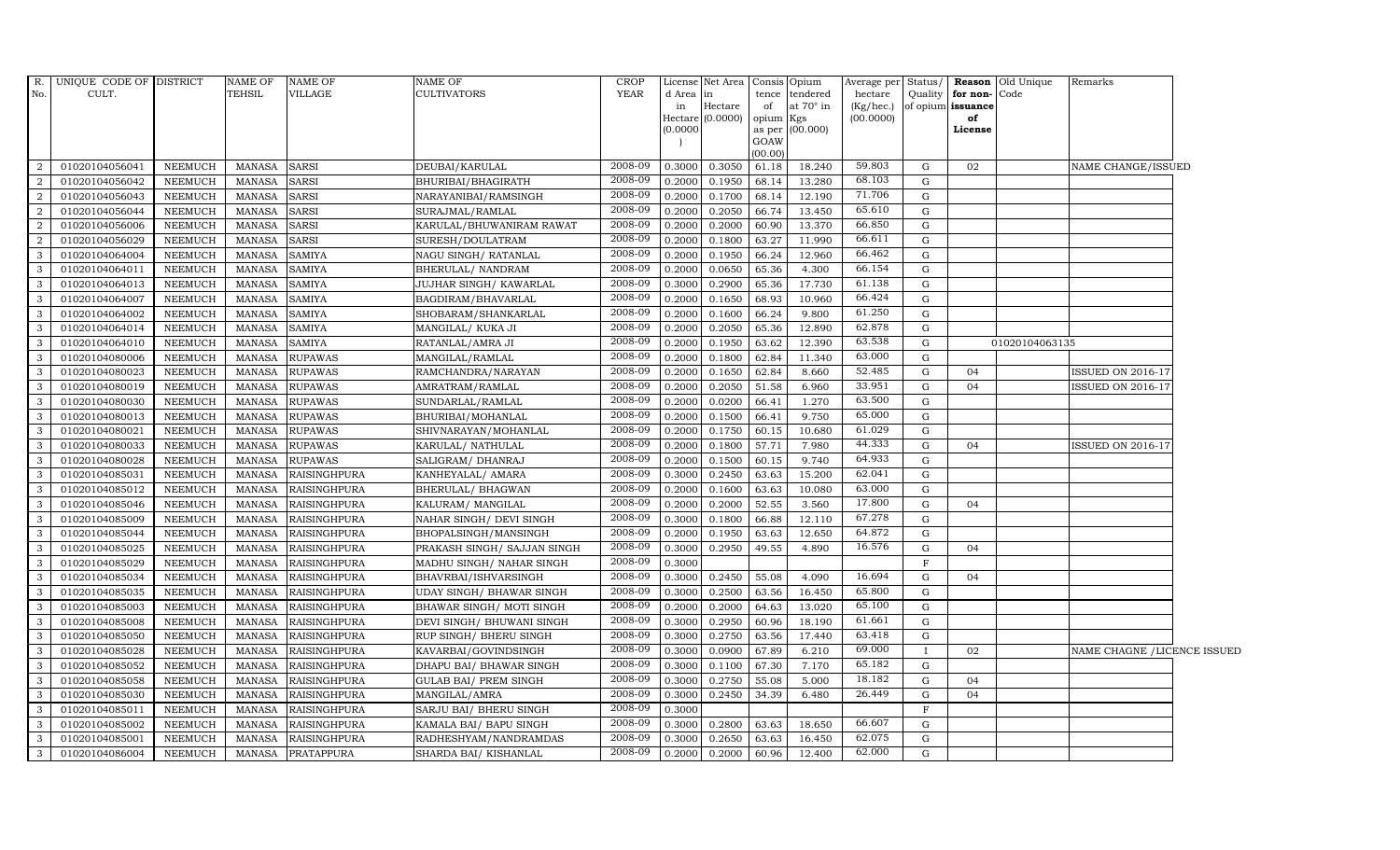| R.             | UNIQUE CODE OF DISTRICT |                | NAME OF       | <b>NAME OF</b>       | <b>NAME OF</b>               | <b>CROP</b> |                 | License Net Area Consis Opium |                 |                             | Average per Status/  |              |                                              | <b>Reason</b> Old Unique | Remarks                    |  |
|----------------|-------------------------|----------------|---------------|----------------------|------------------------------|-------------|-----------------|-------------------------------|-----------------|-----------------------------|----------------------|--------------|----------------------------------------------|--------------------------|----------------------------|--|
| No.            | CULT.                   |                | <b>TEHSIL</b> | VILLAGE              | <b>CULTIVATORS</b>           | YEAR        | d Area in<br>in | Hectare                       | of              | tence tendered<br>at 70° in | hectare<br>(Kg/hec.) |              | Quality   for non- Code<br>of opium issuance |                          |                            |  |
|                |                         |                |               |                      |                              |             |                 | Hectare (0.0000)              | opium Kgs       |                             | (00.0000)            |              | of                                           |                          |                            |  |
|                |                         |                |               |                      |                              |             | (0.0000)        |                               |                 | as per (00.000)             |                      |              | License                                      |                          |                            |  |
|                |                         |                |               |                      |                              |             |                 |                               | GOAW<br>(00.00) |                             |                      |              |                                              |                          |                            |  |
| 3              | 01020104086012          | NEEMUCH        | MANASA        | <b>PRATAPPURA</b>    | BANSHILAL/ONKARLAL           | 2008-09     | 0.2000          | 0.1650                        | 63.56           | 10.540                      | 63.879               | G            |                                              |                          |                            |  |
| 3              | 01020104086013          | NEEMUCH        | <b>MANASA</b> | PRATAPPURA           | BALKISHAN/ NANDLAL           | 2008-09     | 0.2000          | 0.2000                        | 69.59           | 14.270                      | 71.350               | G            |                                              |                          |                            |  |
| 3              | 01020104086015          | <b>NEEMUCH</b> | <b>MANASA</b> | PRATAPPURA           | SHYAMLAL/ONKARLAL            | 2008-09     | 0.2000          | 0.1800                        | 63.82           | 12.440                      | 69.111               | G            |                                              |                          |                            |  |
| 3              | 01020104086020          | <b>NEEMUCH</b> | <b>MANASA</b> | PRATAPPURA           | JASVANTLAL/ NANDLAL          | 2008-09     | 0.2000          | 0.1900                        | 69.59           | 13.790                      | 72.579               | G            |                                              |                          |                            |  |
| 3              | 01020104086029          | <b>NEEMUCH</b> | <b>MANASA</b> | PRATAPPURA           | BAPULAL/GOPAL                | 2008-09     | 0.2000          | 0.0250                        | 72.07           | 1.820                       | 72.800               | ${\bf G}$    |                                              |                          |                            |  |
| 3              | 01020104086047          | NEEMUCH        | <b>MANASA</b> | PRATAPPURA           | RAMESHCHANDRA/MOHANLAL       | 2008-09     | 0.2000          | 0.1650                        | 65.03           | 10.870                      | 65.879               | $\mathbf{I}$ | 02                                           |                          | NAME CHANGE/LICENCE ISSUED |  |
| 3              | 01020104086023          | <b>NEEMUCH</b> | <b>MANASA</b> | PRATAPPURA           | BHAWARLAL/ SALAGRAM          | 2008-09     | 0.2000          | 0.1950                        | 63.82           | 12.700                      | 65.128               | G            |                                              |                          |                            |  |
| 3              | 01020104086009          | <b>NEEMUCH</b> | <b>MANASA</b> | PRATAPPURA           | MANGILAL/TULSIRAM            | 2008-09     | 0.2000          | 0.1800                        | 64.42           | 11.560                      | 64.222               | G            |                                              |                          |                            |  |
| 3              | 01020104086052          | <b>NEEMUCH</b> | <b>MANASA</b> | PRATAPPURA           | AMBALAL/HIRALAL              | 2008-09     | 0.2000          | 0.1950                        | 63.56           | 12.740                      | 65.333               | G            |                                              |                          |                            |  |
| 3              | 01020104086054          | <b>NEEMUCH</b> | MANASA        | PRATAPPURA           | AMBALAL/ GAMER               | 2008-09     | 0.3000          | 0.3000                        | 63.56           | 19.370                      | 64.567               | $\mathbf G$  |                                              |                          |                            |  |
| $\mathbf{3}$   | 01020104086033          | NEEMUCH        | <b>MANASA</b> | PRATAPPURA           | MADANLAL/ RATANLAL           | 2008-09     | 0.3000          | 0.2900                        | 65.66           | 18.830                      | 64.931               | $\mathbf{I}$ | 02                                           |                          | <b>ISSUED ON 2009-10</b>   |  |
| 3              | 01020104086030          | NEEMUCH        | <b>MANASA</b> | PRATAPPURA           | PARASRAM/ JAGANNATH          | 2008-09     | 0.2000          | 0.2000                        | 63.71           | 13.220                      | 66.100               | G            |                                              |                          |                            |  |
| 3              | 01020104086043          | NEEMUCH        | <b>MANASA</b> | PRATAPPURA           | BHAVRIBAI/DEVILAL            | 2008-09     | 0.2000          | 0.0950                        | 58.34           | 5.800                       | 61.053               | G            |                                              |                          |                            |  |
| 3              | 01020104086060          | <b>NEEMUCH</b> | <b>MANASA</b> | PRATAPPURA           | AMBALAL/ONKARLAL             | 2008-09     | 0.2000          | 0.1950                        | 63.82           | 13.280                      | 68.103               | G            |                                              |                          | NAME CHANGE                |  |
| 3              | 01020104086006          | NEEMUCH        | <b>MANASA</b> | PRATAPPURA           | JAGDISH/BHERULAL             | 2008-09     | 0.3000          | 0.2900                        | 63.82           | 18.580                      | 64.069               | ${\rm G}$    |                                              |                          | NAME CHANGE                |  |
| -1             | 01020104012006          | NEEMUCH        | <b>MANASA</b> | <b>POKHARDA</b>      | BANSILAL/MANGILAL            | 2008-09     | 0.3000          | 0.2800                        | 62.71           | 17.330                      | 61.893               | G            |                                              |                          |                            |  |
| -1             | 01020104012026          | <b>NEEMUCH</b> | <b>MANASA</b> | <b>POKHARDA</b>      | MOHAN/BHAGGA                 | 2008-09     | 0.3000          | 0.1950                        | 60.48           | 11.790                      | 60.462               | G            |                                              |                          |                            |  |
| $\overline{1}$ | 01020104012029          | NEEMUCH        | <b>MANASA</b> | <b>POKHARDA</b>      | SABUDI BAI/NANDLAL           | 2008-09     | 0.3000          |                               |                 |                             |                      | $\mathbf F$  |                                              |                          |                            |  |
|                | 01020104012002          | <b>NEEMUCH</b> | <b>MANASA</b> | <b>POKHARDA</b>      | SHOJI/MEGHA                  | 2008-09     | 0.3000          | 0.3000                        | 62.97           | 18.470                      | 61.567               | $\mathbf G$  |                                              |                          |                            |  |
|                | 01020104012007          | <b>NEEMUCH</b> | <b>MANASA</b> | <b>POKHARDA</b>      | SHYAMLAL/SHOLA               | 2008-09     | 0.3000          | 0.2900                        | 62.97           | 18.330                      | 63.207               | G            |                                              |                          |                            |  |
| -1             | 01020104012023          | NEEMUCH        | <b>MANASA</b> | POKHARDA             | VALLIBAI/MANSHA              | 2008-09     | 0.3000          | 0.3000                        | 62.71           | 4.940                       | 16.467               | G            | 04                                           |                          |                            |  |
| -1             | 01020104015010          | NEEMUCH        | <b>MANASA</b> | PIPLON               | <b>BALIBAI MANGILAL</b>      | 2008-09     | 0.2000          | 0.1950                        | 64.54           | 12.680                      | 65.026               | G            |                                              |                          |                            |  |
| $\overline{1}$ | 01020104015061          | NEEMUCH        | <b>MANASA</b> | PIPLON               | BHAGVANLAL/RAMAJI            | 2008-09     | 0.2000          |                               |                 |                             |                      | $\mathbb N$  |                                              |                          |                            |  |
| $\overline{1}$ | 01020104015066          | <b>NEEMUCH</b> | <b>MANASA</b> | PIPLON               | DALLU BAI/ RADHESHYAM        | 2008-09     | 0.3000          | 0.3000                        | 56.18           | 17.580                      | 58.600               | G            |                                              |                          | TRANSFER/PAROT PIPLIA      |  |
|                | 01020104015016          | <b>NEEMUCH</b> | <b>MANASA</b> | PIPLON               | DHANNA/AMRA                  | 2008-09     | 0.2000          | 0.1900                        | 59.24           | 5.040                       | 26.526               | $\mathbf G$  | 04                                           |                          |                            |  |
| - 1            | 01020104015031          | NEEMUCH        | <b>MANASA</b> | PIPLON               | GANESHRAM/RUGHNATH           | 2008-09     | 0.3000          | 0.1800                        | 66.84           | 12.490                      | 69.389               | $\mathbf{I}$ | 02                                           |                          | <b>ISSUED ON 2009-10</b>   |  |
| -1             | 01020104015022          | <b>NEEMUCH</b> | <b>MANASA</b> | PIPLON               | GHISALAL/ RAMCHANDRA         | 2008-09     | 0.2000          | 0.2000                        | 64.54           | 11.190                      | 55.950               | G            |                                              |                          |                            |  |
| - 1            | 01020104015060          | <b>NEEMUCH</b> | <b>MANASA</b> | PIPLON               | PANNALAL/BHAGIRATH           | 2008-09     | 0.2000          | 0.2000                        | 60.74           | 12.500                      | 62.500               | $\mathbf G$  |                                              |                          |                            |  |
| $\overline{1}$ | 01020104015014          | NEEMUCH        | <b>MANASA</b> | PIPLON               | RAMCHANDRA/KANHAIYALAL       | 2008-09     | 0.2000          | 0.1950                        | 65.08           | 6.570                       | 33.692               | $\mathbf G$  | 04                                           |                          | <b>ISSUED ON 2016-17</b>   |  |
| $\overline{2}$ | 01020104051009          | NEEMUCH        | <b>MANASA</b> | PIPLIYA RAOJI        | AMRITRAM/GOKUL               | 2008-09     | 0.2000          | 0.2000                        | 63.66           | 13.100                      | 65.500               | G            |                                              |                          |                            |  |
| $\overline{2}$ | 01020104051011          | <b>NEEMUCH</b> | <b>MANASA</b> | PIPLIYA RAOJI        | CHATARBHUJ/MATHURALAL        | 2008-09     | 0.3000          | 0.3000                        | 60.15           | 17.800                      | 59.333               | $\mathbf G$  |                                              |                          |                            |  |
| 2              | 01020104051017          | NEEMUCH        | <b>MANASA</b> | PIPLIYA RAOJI        | BABLIBAI/SHIVNARAYAN         | 2008-09     | 0.3000          | 0.2750                        | 57.78           | 15.920                      | 57.891               | $\mathbf G$  |                                              |                          |                            |  |
| $\overline{2}$ | 01020104051020          | NEEMUCH        | <b>MANASA</b> | PIPLIYA RAOJI        | RATANLAL/NANALAL             | 2008-09     | 0.2000          | 0.2000                        | 63.66           | 12.900                      | 64.500               | G            |                                              |                          |                            |  |
| $\overline{2}$ | 01020104051028          | <b>NEEMUCH</b> | <b>MANASA</b> | PIPLIYA RAOJI        | AMRA/DALLA                   | 2008-09     | 0.2000          | 0.1950                        | 60.24           | 11.680                      | 59.897               | $\mathbf G$  |                                              |                          |                            |  |
| $\overline{2}$ | 01020104051029          | <b>NEEMUCH</b> | <b>MANASA</b> | PIPLIYA RAOJI        | BACHIBAI/MANGU               | 2008-09     | 0.2000          | 0.2000                        | 64.29           | 12.900                      | 64.500               | G            |                                              |                          | NAME CHANGE                |  |
| 2              | 01020104051036          | <b>NEEMUCH</b> | <b>MANASA</b> | PIPLIYA RAOJI        | UDA/DHANNA                   | 2008-09     | 0.3000          | 0.1400                        | 54.45           | 3.680                       | 26.286               | G            | 04                                           |                          |                            |  |
| 2              | 01020104051037          | <b>NEEMUCH</b> | <b>MANASA</b> | PIPLIYA RAOJI        | GANESHLAL/PANNALAL           | 2008-09     | 0.3000          | 0.2850                        | 62.52           | 19.290                      | 67.684               | G            |                                              |                          |                            |  |
| $\overline{2}$ | 01020104051044          | NEEMUCH        | <b>MANASA</b> | PIPLIYA RAOJI        | MANJUKUMARI/RANJEETSINGH URF | 2008-09     | 0.2000          | 0.2000                        | 65.52           | 13.280                      | 66.400               | G            |                                              |                          |                            |  |
| 2              | 01020104051046          | <b>NEEMUCH</b> | <b>MANASA</b> | PIPLIYA RAOJI        | BHERULAL/BHANWARLAL          | 2008-09     | 0.3000          | 0.3000                        | 56.90           | 6.930                       | 23.100               | G            | 04                                           |                          |                            |  |
| 2              | 01020104051051          | <b>NEEMUCH</b> | <b>MANASA</b> | PIPLIYA RAOJI        | RAMESHWAR/HEERALAL           | 2008-09     | 0.3000          | 0.1000                        | 63.66           | 6.580                       | 65.800               | G            |                                              |                          |                            |  |
| $\overline{a}$ | 01020104051053          | <b>NEEMUCH</b> |               | MANASA PIPLIYA RAOJI | OM/MANGILAL                  | 2008-09     | 0.2000          | 0.1950                        | 60.87           | 12.290                      | 63.026               | G            |                                              |                          |                            |  |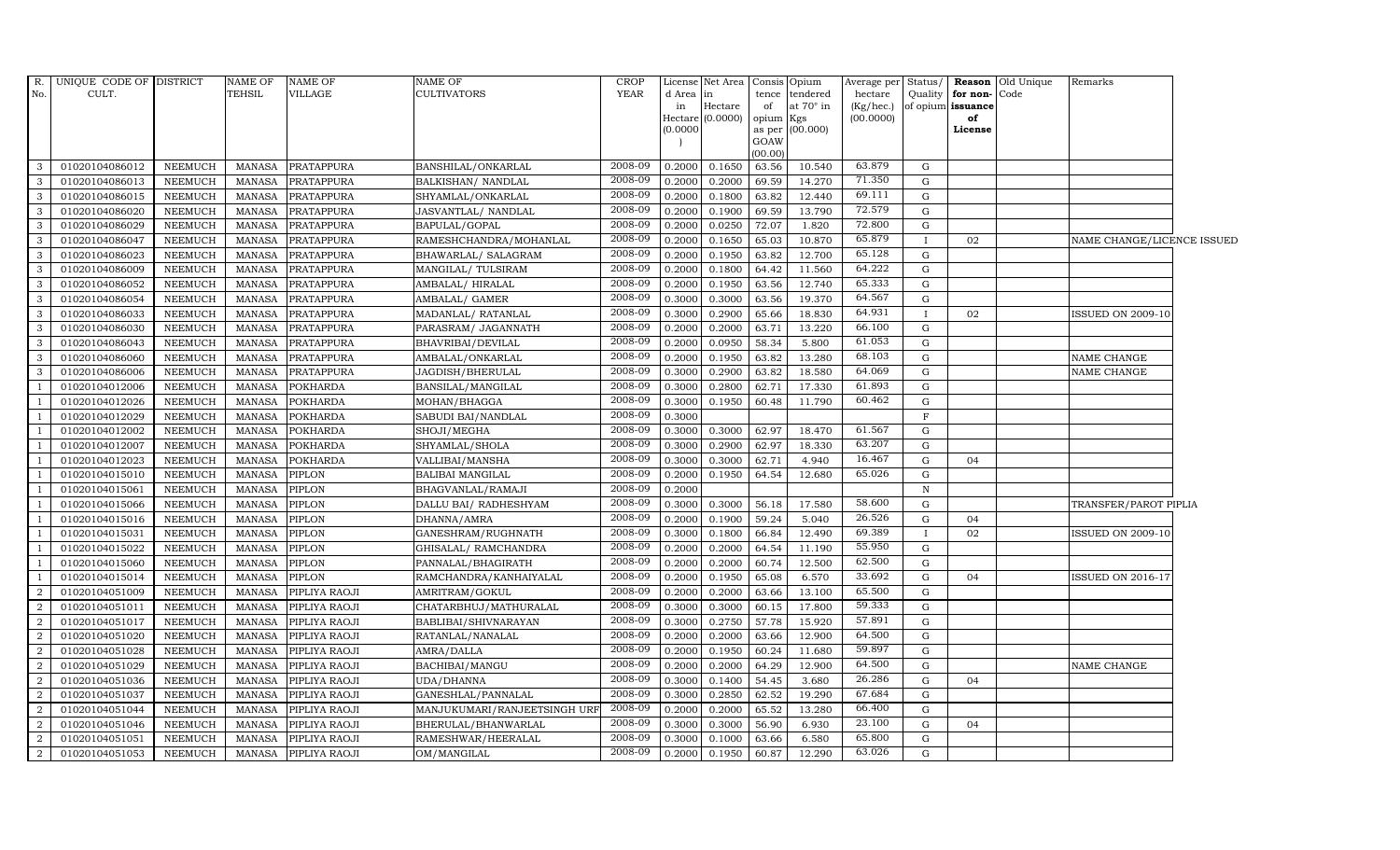| $R_{\cdot}$      | UNIQUE CODE OF DISTRICT |                | <b>NAME OF</b> | <b>NAME OF</b> | <b>NAME OF</b>           | CROP        |          | License Net Area   |           | Consis Opium     | Average per | Status/     | Reason            | Old Unique | Remarks                  |
|------------------|-------------------------|----------------|----------------|----------------|--------------------------|-------------|----------|--------------------|-----------|------------------|-------------|-------------|-------------------|------------|--------------------------|
| No.              | CULT.                   |                | <b>TEHSIL</b>  | VILLAGE        | CULTIVATORS              | <b>YEAR</b> | d Area   | in                 | tence     | tendered         | hectare     | Quality     | for non-          | Code       |                          |
|                  |                         |                |                |                |                          |             | in       | Hectare            | of        | at $70^\circ$ in | (Kg/hec.)   |             | of opium issuance |            |                          |
|                  |                         |                |                |                |                          |             |          | Hectare $(0.0000)$ | opium Kgs |                  | (00.0000)   |             | of                |            |                          |
|                  |                         |                |                |                |                          |             | (0.0000) |                    | GOAW      | as per (00.000)  |             |             | License           |            |                          |
|                  |                         |                |                |                |                          |             |          |                    | (00.00)   |                  |             |             |                   |            |                          |
| 2                | 01020104051063          | <b>NEEMUCH</b> | MANASA         | PIPLIYA RAOJI  | DHANRAJ/LALA             | 2008-09     | 0.2000   | 0.1850             | 63.44     | 11.790           | 63.730      | G           |                   |            |                          |
| 2                | 01020104051067          | <b>NEEMUCH</b> | <b>MANASA</b>  | PIPLIYA RAOJI  | DINESHKUMAR/GANESHRAM    | 2008-09     | 0.3000   | 0.2950             | 62.52     | 18.930           | 64.169      | G           |                   |            |                          |
| 2                | 01020104051071          | <b>NEEMUCH</b> | <b>MANASA</b>  | PIPLIYA RAOJI  | RAJESHKUMAR/MANOHARLAL   | 2008-09     | 0.2000   | 0.1950             | 60.87     | 11.970           | 61.385      | G           |                   |            |                          |
| $\overline{2}$   | 01020104051079          | <b>NEEMUCH</b> | <b>MANASA</b>  | PIPLIYA RAOJI  | SAMRATHSINGH/KALYANSINGH | 2008-09     | 0.2000   | 0.1900             | 60.24     | 11.400           | 60.000      | $\mathbf G$ |                   |            |                          |
| $\overline{2}$   | 01020104051082          | <b>NEEMUCH</b> | <b>MANASA</b>  | PIPLIYA RAOJI  | SABUBAI/BIHARI           | 2008-09     | 0.2000   | 0.2050             | 63.44     | 13.340           | 65.073      | ${\rm G}$   |                   |            | NAME CHANGE              |
| 2                | 01020104051084          | <b>NEEMUCH</b> | <b>MANASA</b>  | PIPLIYA RAOJI  | RAJMAL/GORA              | 2008-09     | 0.3000   | 0.2950             | 60.87     | 18.300           | 62.034      | $\mathbf G$ |                   |            |                          |
| 2                | 01020104051086          | <b>NEEMUCH</b> | <b>MANASA</b>  | PIPLIYA RAOJI  | SURAJMAL/NATHU           | 2008-09     | 0.3000   | 0.2700             | 68.78     | 17.380           | 64.370      | ${\rm G}$   |                   |            |                          |
| 2                | 01020104051087          | <b>NEEMUCH</b> | <b>MANASA</b>  | PIPLIYA RAOJI  | CHAGANLAL/UDA            | 2008-09     | 0.3000   | 0.3000             | 65.52     | 19.800           | 66.000      | $\mathbf G$ |                   |            |                          |
| $\overline{2}$   | 01020104051091          | <b>NEEMUCH</b> | <b>MANASA</b>  | PIPLIYA RAOJI  | <b>BHONA/HEERA</b>       | 2008-09     | 0.3000   | 0.3000             | 60.15     | 18.130           | 60.433      | G           |                   |            |                          |
| $\overline{2}$   | 01020104051092          | <b>NEEMUCH</b> | <b>MANASA</b>  | PIPLIYA RAOJI  | RATAN/HEERA              | 2008-09     | 0.3000   | 0.3000             | 60.24     | 18.060           | 60.200      | ${\rm G}$   |                   |            |                          |
| $\overline{2}$   | 01020104051093          | <b>NEEMUCH</b> | <b>MANASA</b>  | PIPLIYA RAOJI  | MANNA/HEERA              | 2008-09     | 0.2000   | 0.2000             | 60.87     | 12.250           | 61.250      | ${\rm G}$   |                   |            |                          |
| $\overline{2}$   | 01020104051094          | <b>NEEMUCH</b> | <b>MANASA</b>  | PIPLIYA RAOJI  | GANGARAM/HEERA           | 2008-09     | 0.3000   | 0.3000             | 60.15     | 18.430           | 61.433      | $\mathbf G$ |                   |            |                          |
| $\overline{2}$   | 01020104051096          | <b>NEEMUCH</b> | <b>MANASA</b>  | PIPLIYA RAOJI  | JAGDISH/NATHU            | 2008-09     | 0.3000   | 0.1050             | 56.90     | 4.060            | 38.667      | $\mathbf G$ | 04                |            |                          |
| $\overline{2}$   | 01020104051098          | <b>NEEMUCH</b> | <b>MANASA</b>  | PIPLIYA RAOJI  | SHYAMLAL/NATHU           | 2008-09     | 0.3000   | 0.3000             | 68.78     | 20.820           | 69.400      | $\mathbf G$ |                   |            |                          |
| $\overline{2}$   | 01020104051099          | <b>NEEMUCH</b> | <b>MANASA</b>  | PIPLIYA RAOJI  | SABUBAI/GORULAL          | 2008-09     | 0.3000   | 0.3000             | 60.24     | 18.180           | 60.600      | ${\bf G}$   |                   |            |                          |
| $\overline{2}$   | 01020104051101          | <b>NEEMUCH</b> | <b>MANASA</b>  | PIPLIYA RAOJI  | BIHARI/UDA               | 2008-09     | 0.2000   | 0.1900             | 60.15     | 11.510           | 60.579      | ${\rm G}$   |                   |            |                          |
| $\overline{2}$   | 01020104051104          | <b>NEEMUCH</b> | <b>MANASA</b>  | PIPLIYA RAOJI  | RADHESHYAM/MANGILAL      | 2008-09     | 0.3000   | 0.3000             | 60.87     | 19.580           | 65.267      | G           |                   |            |                          |
| $\overline{2}$   | 01020104051108          | <b>NEEMUCH</b> | <b>MANASA</b>  | PIPLIYA RAOJI  | SHANIBAI/BHERULAL        | 2008-09     | 0.3000   | 0.2850             | 60.24     | 17.410           | 61.088      | $\mathbf G$ |                   |            |                          |
| $\overline{2}$   | 01020104051114          | <b>NEEMUCH</b> | <b>MANASA</b>  | PIPLIYA RAOJI  | CHOGALAL/BHERA           | 2008-09     | 0.2000   | 0.2000             | 63.44     | 12.790           | 63.950      | $\mathbf G$ |                   |            |                          |
| $\overline{2}$   | 01020104051117          | <b>NEEMUCH</b> | <b>MANASA</b>  | PIPLIYA RAOJI  | GANESHNATH/KALUNATH      | 2008-09     | 0.2000   | 0.1900             | 52.43     | 4.930            | 25.947      | $\mathbf G$ | 04                |            |                          |
| $\overline{2}$   | 01020104051123          | <b>NEEMUCH</b> | <b>MANASA</b>  | PIPLIYA RAOJI  | GIRDHARI/KALU            | 2008-09     | 0.3000   | 0.3000             | 60.15     | 17.380           | 57.933      | $\mathbf G$ |                   |            |                          |
| $\boldsymbol{2}$ | 01020104051124          | <b>NEEMUCH</b> | <b>MANASA</b>  | PIPLIYA RAOJI  | GANGABAI/NANURAM         | 2008-09     | 0.2000   | 0.1950             | 62.52     | 12.850           | 65.897      | ${\rm G}$   |                   |            |                          |
| $\overline{2}$   | 01020104051153          | <b>NEEMUCH</b> | <b>MANASA</b>  | PIPLIYA RAOJI  | CHATRA/BHAWSINGH         | 2008-09     | 0.2000   | 0.1950             | 60.15     | 12.140           | 62.256      | G           |                   |            |                          |
| $\overline{2}$   | 01020104051155          | <b>NEEMUCH</b> | <b>MANASA</b>  | PIPLIYA RAOJI  | TAMMUBAI/GIRDHARI        | 2008-09     | 0.3000   | 0.2450             | 68.78     | 16.990           | 69.347      | ${\rm G}$   |                   |            |                          |
| $\overline{2}$   | 01020104051157          | <b>NEEMUCH</b> | <b>MANASA</b>  | PIPLIYA RAOJI  | GANGARAM/BHAVSINGH       | 2008-09     | 0.3000   | 0.3000             | 62.52     | 19.020           | 63.400      | ${\rm G}$   |                   |            |                          |
| $\overline{2}$   | 01020104051158          | <b>NEEMUCH</b> | <b>MANASA</b>  | PIPLIYA RAOJI  | TEJA/DHANNA              | 2008-09     | 0.3000   | 0.2900             | 60.24     | 17.500           | 60.345      | ${\rm G}$   |                   |            |                          |
| $\overline{2}$   | 01020104051161          | <b>NEEMUCH</b> | <b>MANASA</b>  | PIPLIYA RAOJI  | BANSHILAL/BALUJI         | 2008-09     | 0.3000   | 0.3000             | 60.24     | 18.000           | 60.000      | G           |                   |            |                          |
| $\overline{2}$   | 01020104051022          | <b>NEEMUCH</b> | <b>MANASA</b>  | PIPLIYA RAOJI  | KANCHANBAI/PRABHULAL     | 2008-09     | 0.3000   | 0.3000             | 58.18     | 15.810           | 52.700      | $\mathbf I$ | 02                |            |                          |
| $\overline{2}$   | 01020104051077          | <b>NEEMUCH</b> | <b>MANASA</b>  | PIPLIYA RAOJI  | RADHESHYAM/SHANKARJI     | 2008-09     | 0.3000   | 0.2500             | 63.66     | 15.870           | 63.480      | $\mathbf G$ |                   |            |                          |
| $\overline{2}$   | 01020104051112          | <b>NEEMUCH</b> | <b>MANASA</b>  | PIPLIYA RAOJI  | MANGILAL/HEERALAL        | 2008-09     | 0.3000   | 0.2900             | 64.29     | 17.950           | 61.897      | G           |                   |            |                          |
| $\overline{2}$   | 01020104051118          | <b>NEEMUCH</b> | <b>MANASA</b>  | PIPLIYA RAOJI  | MANKUNWARBAI/KALULAL     | 2008-09     | 0.3000   | 0.3000             | 61.85     | 17.970           | 59.900      | G           |                   |            |                          |
| $\overline{2}$   | 01020104051131          | <b>NEEMUCH</b> | <b>MANASA</b>  | PIPLIYA RAOJI  | NANDLAL/MOHANLAL         | 2008-09     | 0.2000   | 0.1950             | 65.51     | 12.590           | 64.564      | ${\rm G}$   |                   |            |                          |
| $\overline{2}$   | 01020104051012          | NEEMUCH        | <b>MANASA</b>  | PIPLIYA RAOJI  | JHAMKUBAI/PRATAP         | 2008-09     | 0.2000   | 0.2000             | 65.52     | 6.750            | 33.750      | ${\rm G}$   | 04                |            | <b>ISSUED ON 2016-17</b> |
| $\overline{2}$   | 01020104051003          | <b>NEEMUCH</b> | <b>MANASA</b>  | PIPLIYA RAOJI  | AMBALAL/FAKIRCHANDRA     | 2008-09     | 0.2000   | 0.1950             | 63.44     | 12.050           | 61.795      | $\mathbf G$ |                   |            |                          |
| $\overline{2}$   | 01020104051169          | <b>NEEMUCH</b> | <b>MANASA</b>  | PIPLIYA RAOJI  | CHATRA/KISHNA            | 2008-09     | 0.3000   | 0.3000             | 63.44     | 19.380           | 64.600      | $\mathbf G$ |                   |            |                          |
| $\overline{2}$   | 01020104051085          | <b>NEEMUCH</b> | <b>MANASA</b>  | PIPLIYA RAOJI  | CHOUSARBAI/GABBA         | 2008-09     | 0.2000   | 0.1900             | 63.44     | 12.150           | 63.947      | ${\rm G}$   |                   |            |                          |
| $\overline{2}$   | 01020104051177          | <b>NEEMUCH</b> | <b>MANASA</b>  | PIPLIYA RAOJI  | KANYABAI/LAXMINARAYAN    | 2008-09     | 0.2000   | 0.1950             | 62.52     | 12.560           | 64.410      | ${\rm G}$   |                   |            |                          |
| $\overline{2}$   | 01020104051165          | NEEMUCH        | <b>MANASA</b>  | PIPLIYA RAOJI  | FATEHLAL/MANAKCHAND      | 2008-09     | 0.2000   | 0.2000             | 49.99     | 4.580            | 22.900      | $\mathbf G$ | 04                |            |                          |
| $\overline{2}$   | 01020104051181          | <b>NEEMUCH</b> | <b>MANASA</b>  | PIPLIYA RAOJI  | PARASRAM/RAMA            | 2008-09     | 0.2000   | 0.1850             | 60.87     | 11.370           | 61.459      | $\mathbf G$ |                   |            |                          |
| $\overline{2}$   | 01020104051174          | <b>NEEMUCH</b> | <b>MANASA</b>  | PIPLIYA RAOJI  | PYARIBAI/MOHANLAL        | 2008-09     | 0.2000   | 0.1900             | 63.66     | 12.300           | 64.737      | $\mathbf G$ |                   |            |                          |
| $\overline{2}$   | 01020104051122          | <b>NEEMUCH</b> | MANASA         | PIPLIYA RAOJI  | RAMESHCHANDRA/RAMNARAYAN | 2008-09     | 0.3000   | 0.2900             | 67.86     | 19.900           | 68.621      | G           |                   |            |                          |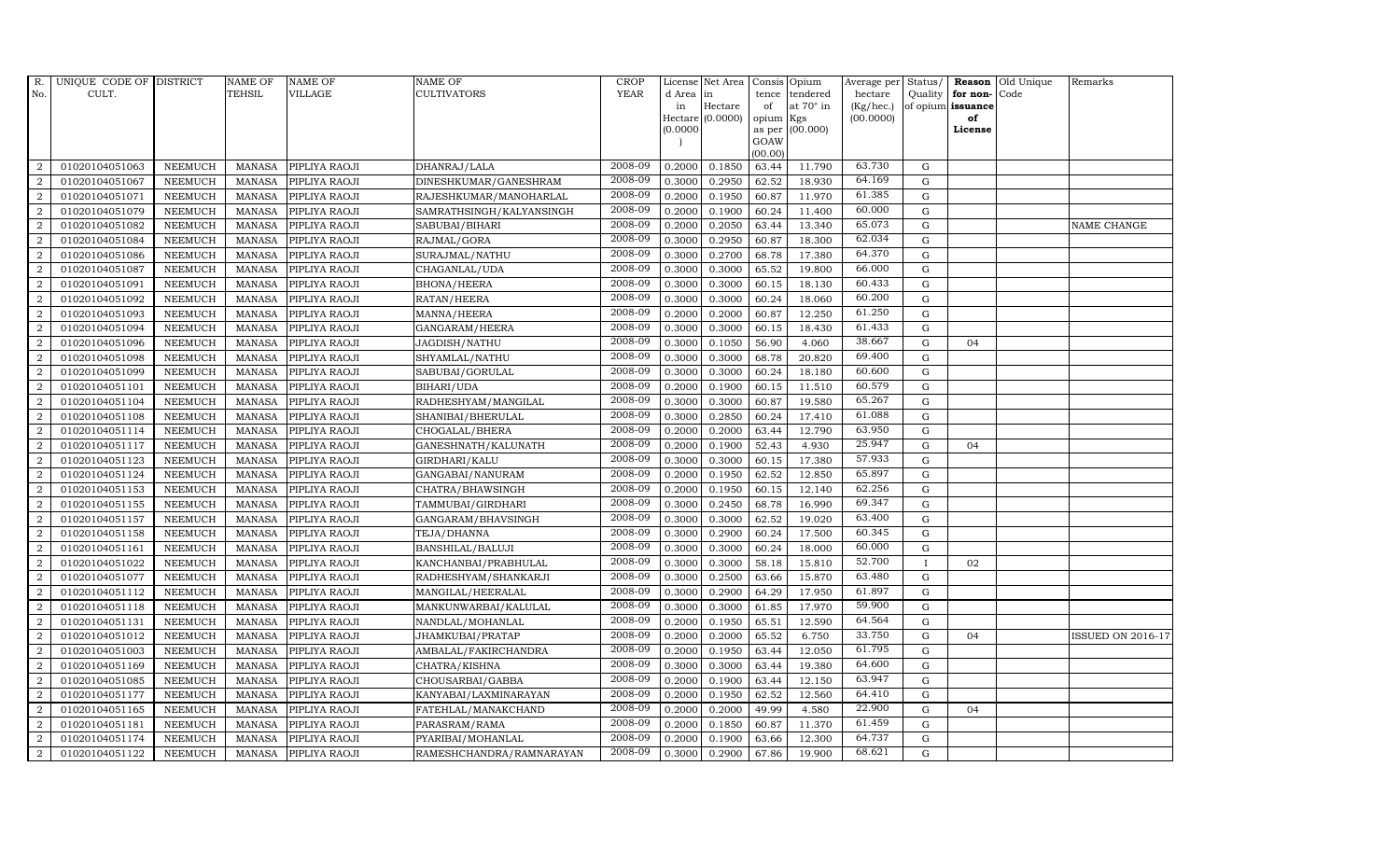| R.             | UNIQUE CODE OF DISTRICT          |                                  | <b>NAME OF</b>                 | <b>NAME OF</b>                     | <b>NAME OF</b>                          | <b>CROP</b>        |                  | License Net Area   |                 | Consis Opium                       | Average per          | Status/      |                               | <b>Reason</b> Old Unique | Remarks                                 |  |
|----------------|----------------------------------|----------------------------------|--------------------------------|------------------------------------|-----------------------------------------|--------------------|------------------|--------------------|-----------------|------------------------------------|----------------------|--------------|-------------------------------|--------------------------|-----------------------------------------|--|
| No.            | CULT.                            |                                  | TEHSIL                         | VILLAGE                            | <b>CULTIVATORS</b>                      | <b>YEAR</b>        | d Area in<br>in  | Hectare            | of              | tence tendered<br>at $70^\circ$ in | hectare<br>(Kg/hec.) | Quality      | for non-<br>of opium issuance | Code                     |                                         |  |
|                |                                  |                                  |                                |                                    |                                         |                    |                  | Hectare $(0.0000)$ | opium Kgs       |                                    | (00.0000)            |              | of                            |                          |                                         |  |
|                |                                  |                                  |                                |                                    |                                         |                    | (0.0000)         |                    |                 | as per (00.000)                    |                      |              | License                       |                          |                                         |  |
|                |                                  |                                  |                                |                                    |                                         |                    |                  |                    | GOAW<br>(00.00) |                                    |                      |              |                               |                          |                                         |  |
| 2              | 01020104051173                   | <b>NEEMUCH</b>                   | MANASA                         | PIPLIYA RAOJI                      | LAXMANSINGH/BHAVSINGH                   | 2008-09            | 0.2000           | 0.1900             | 63.66           | 12.200                             | 64.211               | G            |                               |                          |                                         |  |
| 2              | 01020104051182                   | <b>NEEMUCH</b>                   | <b>MANASA</b>                  | PIPLIYA RAOJI                      | SURAJMAL/DURGA                          | 2008-09            | 0.2000           | 0.1950             | 60.24           | 11.850                             | 60.769               | G            |                               |                          | 0102010403502TRANSFER/ARNIYA CHANDRAWAT |  |
| 2              | 01020104051172                   | <b>NEEMUCH</b>                   | <b>MANASA</b>                  | PIPLIYA RAOJI                      | GANGARAM/AMRA                           | 2008-09            | 0.3000           | 0.2500             | 60.24           | 3.920                              | 15.680               | $\mathbf{I}$ | 02                            | 1020104048075            |                                         |  |
|                | 01020104027182                   | <b>NEEMUCH</b>                   | <b>MANASA</b>                  | PARDA-II                           | JAYCHAND/RATANA                         | 2008-09            | 0.3000           | 0.2100             | 63.68           | 10.860                             | 51.714               | G            | 04                            |                          | <b>ISSUED ON 2016-17</b>                |  |
| $\overline{1}$ | 01020104027089                   | <b>NEEMUCH</b>                   | <b>MANASA</b>                  | PARDA-II                           | KACHRULAL/PYARCHAND                     | 2008-09            | 0.3000           |                    |                 |                                    |                      | $\mathbf F$  |                               |                          |                                         |  |
| $\overline{1}$ | 01020104027175                   | NEEMUCH                          | <b>MANASA</b>                  | PARDA-II                           | KALU/AMRA                               | 2008-09            | 0.3000           | 0.2950             | 63.68           | 13.620                             | 46.169               | G            | 04                            |                          | <b>ISSUED ON 2016-17</b>                |  |
| $\overline{1}$ | 01020104027160                   | <b>NEEMUCH</b>                   | <b>MANASA</b>                  | PARDA-II                           | KAWARLAL/UDAYRAM                        | 2008-09            | 0.3000           | 0.2950             | 65.13           | 15.510                             | 52.576               | G            | 04                            |                          | <b>ISSUED ON 2016-17</b>                |  |
| $\overline{1}$ | 01020104027085                   | <b>NEEMUCH</b>                   | <b>MANASA</b>                  | PARDA-II                           | MANGIBAI/SATAYNARAYAN                   | 2008-09            | 0.3000           | 0.2900             | 65.82           | 17.570                             | 60.586               | G            |                               |                          |                                         |  |
|                | 01020104027127                   | <b>NEEMUCH</b>                   | <b>MANASA</b>                  | PARDA-II                           | MANGILAL/UDAIRAM                        | 2008-09            | 0.3000           | 0.2850             | 63.68           | 9.200                              | 32.281               | G            | 04                            |                          | <b>ISSUED ON 2016-17</b>                |  |
| $\overline{1}$ | 01020104027092                   | <b>NEEMUCH</b>                   | <b>MANASA</b>                  | PARDA-II                           | OKAR/ BHUWANA                           | 2008-09            | 0.3000           | 0.2650             | 63.68           | 9.370                              | 35.358               | G            | 04                            |                          |                                         |  |
| $\overline{1}$ | 01020104027157                   | <b>NEEMUCH</b>                   | <b>MANASA</b>                  | PARDA-II                           | THULSIBAI/MOHANLAL                      | 2008-09            | 0.3000           | 0.2950             | 61.17           | 16.540                             | 56.068               | G            |                               |                          |                                         |  |
| $\overline{1}$ | 01020104027078                   | <b>NEEMUCH</b>                   | <b>MANASA</b>                  | PARDA-II                           | VISHNULAL/BALMUKUND                     | 2008-09            | 0.3000           | 0.2500             | 61.17           | 10.630                             | 42.520               | G            | 04                            |                          |                                         |  |
| $\overline{1}$ | 01020104027055                   | <b>NEEMUCH</b>                   | <b>MANASA</b>                  | PARDA-I                            | BHAWARLAL/KISHANA                       | 2008-09            | 0.3000           | 0.2850             | 60.92           | 16.690                             | 58.561               | G            |                               |                          |                                         |  |
| $\overline{1}$ | 01020104027008                   | <b>NEEMUCH</b>                   | <b>MANASA</b>                  | PARDA-I                            | CHHAGANIBAI/NARAYAN                     | 2008-09            | 0.2000           | 0.2050             | 61.17           | 7.650                              | 37.317               | G            | 04                            |                          |                                         |  |
|                | 01020104027005                   | <b>NEEMUCH</b>                   | <b>MANASA</b>                  | PARDA-I                            | DHAPUBAI/BABRU                          | 2008-09            | 0.2000           | 0.1800             | 65.53           | 11.270                             | 62.611               | G            |                               |                          |                                         |  |
| -1             | 01020104027002                   | <b>NEEMUCH</b>                   | <b>MANASA</b>                  | PARDA-I                            | GABUR/MODA                              | 2008-09            | 0.3000           | 0.2500             | 70.63           | 15.560                             | 62.240               | $\mathbf G$  |                               |                          |                                         |  |
| $\overline{1}$ | 01020104027011                   | <b>NEEMUCH</b>                   | <b>MANASA</b>                  | PARDA-I                            | GANSHYAM/SALAGRAM                       | 2008-09            | 0.3000           | 0.2900             | 65.82           | 19.420                             | 66.966               | G            |                               |                          | NAME CHANGE                             |  |
| $\overline{1}$ | 01020104027071                   | ${\tt NEEMUCH}$                  | <b>MANASA</b>                  | PARDA-I                            | GIRJASHANKAR/BHERULAL                   | 2008-09            | 0.3000           | 0.2900             | 61.17           | 16.810                             | 57.966               | G            |                               |                          |                                         |  |
| $\overline{1}$ | 01020104027082                   | <b>NEEMUCH</b>                   | <b>MANASA</b>                  | PARDA-I                            | KANHEYALAL/ HIRALAL                     | 2008-09            | 0.3000           | 0.2950             | 65.53           | 17.750                             | 60.169               | $\mathbf G$  |                               |                          |                                         |  |
|                | 01020104027053                   | <b>NEEMUCH</b>                   | <b>MANASA</b>                  | PARDA-I                            | KANHEYALAL/ NARAYAN                     | 2008-09            | 0.3000           | 0.2950             | 56.21           | 11.490                             | 38.949               | G            | 04                            |                          | ISSUED ON 2016-17                       |  |
| $\overline{1}$ | 01020104027001                   | <b>NEEMUCH</b>                   | <b>MANASA</b>                  | PARDA-I                            | KESHURAM/GOKUL                          | 2008-09            | 0.3000           | 0.1500             | 70.98           | 11.020                             | 73.467               | $\mathbf G$  |                               |                          |                                         |  |
| $\overline{1}$ | 01020104027041                   | <b>NEEMUCH</b>                   | <b>MANASA</b>                  | PARDA-I                            | KISHNA/AMRA                             | 2008-09            | 0.3000           | 0.2900             | 51.51           | 7.140                              | 24.621               | G            | 04                            |                          | <b>ISSUED ON 2016-17</b>                |  |
| -1             | 01020104027023                   | <b>NEEMUCH</b>                   | <b>MANASA</b>                  | PARDA-I                            | NANIBAI/NARAYAN                         | 2008-09            | 0.2000           | 0.2000             | 65.82           | 6.860                              | 34.300               | G            | 04                            |                          |                                         |  |
| $\overline{1}$ | 01020104027022                   | <b>NEEMUCH</b>                   | <b>MANASA</b>                  | PARDA-I                            | PRABHULAL/ GHASI                        | 2008-09            | 0.3000           | 0.2850             | 68.00           | 18.510                             | 64.947               | $\mathbf G$  |                               |                          |                                         |  |
|                | 01020104027045                   | <b>NEEMUCH</b>                   | <b>MANASA</b>                  | PARDA-I                            | RADHESHYAM / RAMCHANDRA                 | 2008-09            | 0.3000           | 0.2850             | 69.75           | 18.360                             | 64.421               |              | 02                            |                          | NAME CHANGE LISENCE ISSUED              |  |
| $\overline{1}$ | 01020104027058                   | NEEMUCH                          | <b>MANASA</b>                  | PARDA-I                            | RAMCHANDRA/BHERULAL                     | 2008-09            | 0.2000           | 0.1850             | 63.88           | 6.370                              | 34.432               | G            | 04                            |                          |                                         |  |
| $\overline{1}$ | 01020104027056                   | <b>NEEMUCH</b>                   | <b>MANASA</b>                  | PARDA-I                            | SEVARAM/ MANNA                          | 2008-09            | 0.3000           | 0.2800             | 65.82           | 17.030                             | 60.821               | G            |                               |                          |                                         |  |
| $\overline{1}$ | 01020104027006                   | <b>NEEMUCH</b>                   | <b>MANASA</b>                  | PARDA-I                            | SURAJ BAI/BHERULAL                      | 2008-09<br>2008-09 | 0.3000           | 0.2850             | 68.20           | 19.020                             | 66.737<br>34.050     | G            |                               |                          |                                         |  |
| 3              | 01020104084049                   | NEEMUCH                          | <b>MANASA</b>                  | <b>NALKHEDA</b>                    | AMBALAL/BHONA                           |                    | 0.2000           | 0.2000             | 60.15           | 6.810                              | 72.541               | G            | 04                            |                          | <b>ISSUED ON 2016-17</b>                |  |
| 3              | 01020104084070                   | <b>NEEMUCH</b>                   | <b>MANASA</b>                  | NALKHEDA                           | BAPULAL/ NANURAM                        | 2008-09<br>2008-09 | 0.2000           | 0.1850             | 65.13           | 13.420                             | 67.450               | G            |                               |                          |                                         |  |
| 3              | 01020104084017                   | <b>NEEMUCH</b>                   | <b>MANASA</b>                  | NALKHEDA                           | BAPULAL/ NARAYAN                        | 2008-09            | 0.2000           | 0.2000             | 63.27           | 13.490                             | 67.659               | G<br>G       |                               |                          |                                         |  |
| 3<br>3         | 01020104084058                   | <b>NEEMUCH</b>                   | <b>MANASA</b><br><b>MANASA</b> | <b>NALKHEDA</b>                    | BHANWARLAL/NANURAM                      | 2008-09            | 0.2000<br>0.2000 | 0.2050             | 66.67<br>63.27  | 13.870<br>12.640                   | 63.200               | G            |                               |                          |                                         |  |
| 3              | 01020104084001<br>01020104084052 | <b>NEEMUCH</b><br><b>NEEMUCH</b> | <b>MANASA</b>                  | <b>NALKHEDA</b><br><b>NALKHEDA</b> | CHAGANLAL/NANURAM<br>DEVILAL/ BHAWARLAL | 2008-09            | 0.2000           | 0.2000<br>0.2000   | 65.12           | 13.010                             | 65.050               | $\mathbf{I}$ | 02                            |                          | <b>ISSUED ON 2009-10</b>                |  |
| $\mathbf{3}$   | 01020104084047                   | <b>NEEMUCH</b>                   | <b>MANASA</b>                  | NALKHEDA                           | ISHWARLAL/ BHAWARLAL                    | 2008-09            | 0.2000           | 0.1200             | 68.26           | 9.080                              | 75.667               | $\mathbf{I}$ | 02                            |                          | ISSUED ON 2009-10                       |  |
| 3              | 01020104084035                   | <b>NEEMUCH</b>                   | <b>MANASA</b>                  | NALKHEDA                           | KESHURAM/ MANGILAL                      | 2008-09            | 0.3000           |                    |                 |                                    |                      | $\mathbf F$  |                               |                          |                                         |  |
| 3              | 01020104084026                   | <b>NEEMUCH</b>                   | <b>MANASA</b>                  | <b>NALKHEDA</b>                    | MOHANLAL/ RAMCHANDR                     | 2008-09            | 0.2000           | 0.2000             | 65.51           | 13.730                             | 68.650               | G            |                               |                          |                                         |  |
| $\mathbf{3}$   | 01020104084042                   | NEEMUCH                          | <b>MANASA</b>                  | NALKHEDA                           | NIRBHAYRAM/BHUVANIRAM                   | 2008-09            | 0.2000           | 0.2000             | 67.86           | 14.200                             | 71.000               | G            |                               |                          |                                         |  |
| 3              | 01020104084029                   | NEEMUCH                          | <b>MANASA</b>                  | <b>NALKHEDA</b>                    | PRABHULAL/ SAJJANLAL                    | 2008-09            | 0.2000           | 0.2000             | 60.58           | 8.440                              | 42.200               | $\mathbf{I}$ | 02                            |                          |                                         |  |
| $\mathbf{3}$   | 01020104084057                   | NEEMUCH                          | <b>MANASA</b>                  | <b>NALKHEDA</b>                    | RATANLAL/DOULATRAM                      | 2008-09            | 0.2000           | 0.2050             | 66.45           | 14.380                             | 70.146               | $\mathbf{I}$ | 02                            |                          | <b>ISSUED ON 2009-10</b>                |  |
| 3              | 01020104084039                   | <b>NEEMUCH</b>                   | <b>MANASA</b>                  | <b>NALKHEDA</b>                    | SATYANARAYAN / NATHULAL                 | 2008-09            | 0.2000           | 0.2000             | 60.96           | 12.780                             | 63.900               | G            |                               |                          |                                         |  |
|                |                                  |                                  |                                |                                    |                                         |                    |                  |                    |                 |                                    |                      |              |                               |                          |                                         |  |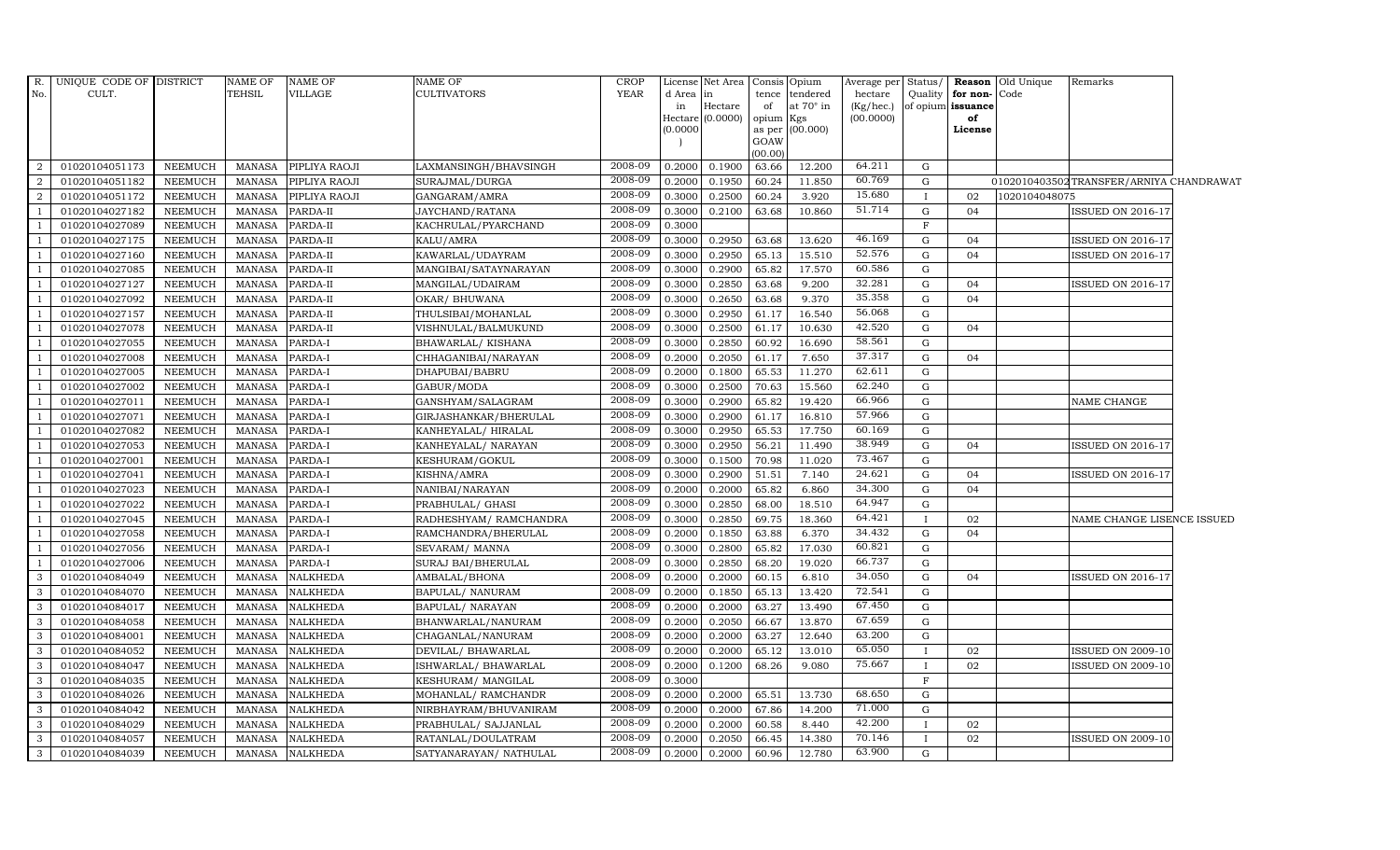| R.             | UNIQUE CODE OF DISTRICT |                | <b>NAME OF</b> | <b>NAME OF</b>                       | <b>NAME OF</b>                                | CROP        |          | License Net Area |                     | Consis Opium     | Average per | Status/      | Reason            | Old Unique     | Remarks                  |
|----------------|-------------------------|----------------|----------------|--------------------------------------|-----------------------------------------------|-------------|----------|------------------|---------------------|------------------|-------------|--------------|-------------------|----------------|--------------------------|
| No.            | CULT.                   |                | TEHSIL         | <b>VILLAGE</b>                       | <b>CULTIVATORS</b>                            | <b>YEAR</b> | d Area   | in               | tence               | tendered         | hectare     | Quality      | for non-          | Code           |                          |
|                |                         |                |                |                                      |                                               |             | in       | Hectare          | of                  | at $70^\circ$ in | (Kg/hec.)   |              | of opium issuance |                |                          |
|                |                         |                |                |                                      |                                               |             | (0.0000) | Hectare (0.0000) | opium Kgs<br>as per | (00.000)         | (00.0000)   |              | of<br>License     |                |                          |
|                |                         |                |                |                                      |                                               |             |          |                  | GOAW                |                  |             |              |                   |                |                          |
|                |                         |                |                |                                      |                                               |             |          |                  | (00.00)             |                  |             |              |                   |                |                          |
| 3              | 01020104084012          | <b>NEEMUCH</b> | <b>MANASA</b>  | <b>NALKHEDA</b>                      | SHANKARLAL/ PYARCHAND                         | 2008-09     | 0.2000   | 0.1500           | 63.63               | 10.030           | 66.867      | $\mathbf G$  |                   |                |                          |
| 3              | 01020104084038          | <b>NEEMUCH</b> | <b>MANASA</b>  | <b>NALKHEDA</b>                      | UDAYRAM/ BHUWANIRAM                           | 2008-09     | 0.3000   | 0.2900           | 60.96               | 18.400           | 63.448      | ${\rm G}$    |                   |                |                          |
| 3              | 01020104084063          | <b>NEEMUCH</b> | <b>MANASA</b>  | <b>NALKHEDA</b>                      | BAJJIBAI/RAMNARAYN                            | 2008-09     | 0.2000   | 0.2000           | 61.22               | 12.520           | 62.600      | G            |                   |                |                          |
| 3              | 01020104044012          | <b>NEEMUCH</b> | <b>MANASA</b>  | MOKHAMPURA (MAHAGA MOHANLAL/KASHIRAM |                                               | 2008-09     | 0.2000   | 0.1950           | 61.85               | 12.140           | 62.256      | $\mathbf G$  |                   |                |                          |
| 3              | 01020104044016          | <b>NEEMUCH</b> | <b>MANASA</b>  |                                      | MOKHAMPURA (MAHAGA NARENDRASINGH/SHAMBHUSINGH | 2008-09     | 0.2000   | 0.2000           | 52.43               | 6.010            | 30.050      | $\mathbf G$  | 04                |                |                          |
| $\mathbf{3}$   | 01020104044040          | <b>NEEMUCH</b> | <b>MANASA</b>  | MOKHAMPURA (MAHAGA GANGARAM/RAMNIWAS |                                               | 2008-09     | 0.2000   | 0.2000           | 65.51               | 13.420           | 67.100      | $\mathbf G$  |                   |                |                          |
| 3              | 01020104044045          | <b>NEEMUCH</b> | MANASA         | MOKHAMPURA (MAHAGA GNASHYAM/MAGNIRAM |                                               | 2008-09     | 0.2000   | 0.2000           | 61.85               | 12.650           | 63.250      | $\mathbf G$  |                   |                | NAME CHANGE              |
| 3              | 01020104044049          | <b>NEEMUCH</b> | MANASA         | MOKHAMPURA (MAHAGA RAMDAYAL/KARULAL  |                                               | 2008-09     | 0.2000   | 0.1950           | 60.87               | 12.470           | 63.949      | G            |                   |                |                          |
| 3              | 01020104044034          | <b>NEEMUCH</b> | <b>MANASA</b>  |                                      | MOKHAMPURA (MAHAGA SATYANARAYAN/RAMNIWAS      | 2008-09     | 0.2000   | 0.1900           | 56.94               | 5.150            | 27.105      | $\mathbf G$  | 04                |                | <b>ISSUED ON 2016-17</b> |
| 3              | 01020104044014          | <b>NEEMUCH</b> | <b>MANASA</b>  | MOKHAMPURA (MAHAGA FULCHAND/BHONA    |                                               | 2008-09     | 0.2000   | 0.2000           | 60.87               | 11.780           | 58.900      | $\mathbf G$  |                   |                |                          |
| 3              | 01020104044054          | <b>NEEMUCH</b> | <b>MANASA</b>  | MOKHAMPURA (MAHAGA BALRAM/RAMNIWAS   |                                               | 2008-09     | 0.3000   | 0.2750           | 56.90               | 7.390            | 26.873      | ${\rm G}$    | 04                |                |                          |
| 3              | 01020104044050          | <b>NEEMUCH</b> | <b>MANASA</b>  |                                      | MOKHAMPURA (MAHAGA BHAGATRAM/KESHURAM         | 2008-09     | 0.3000   |                  |                     |                  |             | $\mathbf F$  |                   | 01040209059017 |                          |
| 2              | 01020104047122          | <b>NEEMUCH</b> | <b>MANASA</b>  | MAHAGARH-II                          | PRABHULAL/KACHRU                              | 2008-09     | 0.2000   | 0.2050           | 61.94               | 12.850           | 62.683      | G            |                   |                |                          |
| 2              | 01020104047123          | <b>NEEMUCH</b> | <b>MANASA</b>  | MAHAGARH-II                          | OMPRAKASH/DAYASHANKAR                         | 2008-09     | 0.2000   | 0.1750           | 65.40               | 11.290           | 64.514      | $\mathbf G$  |                   |                |                          |
| $\overline{a}$ | 01020104047125          | <b>NEEMUCH</b> | <b>MANASA</b>  | MAHAGARH-II                          | AJABNOOR/IBRAHIM                              | 2008-09     | 0.2000   | 0.1650           | 61.76               | 10.060           | 60.970      | $\mathbf G$  |                   |                |                          |
| $\overline{a}$ | 01020104047126          | <b>NEEMUCH</b> | <b>MANASA</b>  | MAHAGARH-II                          | SHABBIRHUSSAIN/VAJIRMOHANNAD                  | 2008-09     | 0.2000   | 0.1400           | 62.92               | 9.960            | 71.143      | $\mathbf G$  |                   |                |                          |
| $\overline{a}$ | 01020104047129          | <b>NEEMUCH</b> | <b>MANASA</b>  | MAHAGARH-II                          | MARIYAMBAI/SULEMAN                            | 2008-09     | 0.2000   | 0.1850           | 65.36               | 12.270           | 66.324      | G            |                   |                |                          |
| $\overline{2}$ | 01020104047130          | <b>NEEMUCH</b> | MANASA         | MAHAGARH-II                          | LAXMINARAYAN/MANGILAL                         | 2008-09     | 0.2000   | 0.2000           | 63.77               | 12.430           | 62.150      | $\mathbf G$  |                   |                |                          |
| $\overline{2}$ | 01020104047131          | <b>NEEMUCH</b> | <b>MANASA</b>  | MAHAGARH-II                          | MOHANLAL/RAMNARAYAN CHOTA                     | 2008-09     | 0.2000   | 0.1850           | 65.36               | 11.960           | 64.649      | $\mathbf G$  |                   |                |                          |
| $\overline{2}$ | 01020104047134          | <b>NEEMUCH</b> | <b>MANASA</b>  | MAHAGARH-II                          | SHAMBHU/KACHRULAL                             | 2008-09     | 0.2000   | 0.2000           | 58.42               | 11.740           | 58.700      | $\mathbf G$  |                   |                |                          |
| $\overline{2}$ | 01020104047135          | <b>NEEMUCH</b> | <b>MANASA</b>  | MAHAGARH-II                          | RAJARAM / RAMNARAYAN                          | 2008-09     | 0.2000   | 0.1700           | 63.94               | 10.900           | 64.118      | $\mathbf G$  |                   |                |                          |
| 2              | 01020104047136          | <b>NEEMUCH</b> | <b>MANASA</b>  | MAHAGARH-II                          | IQBALHUSSAIN/SHABBIR                          | 2008-09     | 0.2000   | 0.1300           | 63.77               | 8.740            | 67.231      | ${\rm G}$    |                   |                |                          |
| $\overline{a}$ | 01020104047141          | <b>NEEMUCH</b> | MANASA         | MAHAGARH-II                          | LAL MOHAMMAD/VALI MOHAMMAD                    | 2008-09     | 0.2000   | 0.1900           | 63.77               | 12.480           | 65.684      | $\mathbf G$  |                   |                |                          |
| 2              | 01020104047149          | <b>NEEMUCH</b> | <b>MANASA</b>  | MAHAGARH-II                          | KARULAL/BHANWARLAL                            | 2008-09     | 0.2000   | 0.2000           | 65.36               | 13.550           | 67.750      | $\mathbf G$  |                   |                |                          |
| $\overline{2}$ | 01020104047150          | <b>NEEMUCH</b> | <b>MANASA</b>  | MAHAGARH-II                          | NABINOOR/VAJIRKHAN                            | 2008-09     | 0.2000   | 0.2000           | 61.76               | 13.000           | 65.000      | $\mathbf G$  |                   |                |                          |
| 2              | 01020104047151          | <b>NEEMUCH</b> | <b>MANASA</b>  | MAHAGARH-II                          | RAISMOHAMMAD/IMAMBAKSH                        | 2008-09     | 0.2000   | 0.2000           | 65.40               | 13.800           | 69.000      | $\mathbf G$  |                   |                |                          |
| 2              | 01020104047173          | <b>NEEMUCH</b> | <b>MANASA</b>  | MAHAGARH-II                          | PRATAPBAI/PRATAPSINGH                         | 2008-09     | 0.2000   | 0.2000           | 61.04               | 4.940            | 24.700      | $\mathbf G$  | 02                |                |                          |
| $\overline{a}$ | 01020104047174          | <b>NEEMUCH</b> | <b>MANASA</b>  | MAHAGARH-II                          | SAJJANSINGH/LALSINGH                          | 2008-09     | 0.2000   | 0.1950           | 64.70               | 5.910            | 30.308      | $\mathbf G$  | 04                |                |                          |
| $\overline{2}$ | 01020104047201          | <b>NEEMUCH</b> | <b>MANASA</b>  | MAHAGARH-II                          | SHIVLAL/KISHANLAL                             | 2008-09     | 0.2000   | 0.2000           | 64.46               | 12.460           | 62.300      | $\mathbf{I}$ | 02                |                | <b>ISSUED ON 2009-10</b> |
| $\overline{2}$ | 01020104047191          | <b>NEEMUCH</b> | <b>MANASA</b>  | MAHAGARH-II                          | RAMESHWAR/KANHAIYALAL                         | 2008-09     | 0.2000   | 0.1950           | 62.81               | 12.180           | 62.462      | $\mathbf G$  |                   |                |                          |
| $\overline{2}$ | 01020104047227          | <b>NEEMUCH</b> | MANASA         | MAHAGARH-II                          | MADANSINGH/BALWANTSINGH                       | 2008-09     | 0.2000   | 0.1800           | 61.76               | 11.120           | 61.778      | ${\rm G}$    |                   |                |                          |
| $\overline{2}$ | 01020104047229          | <b>NEEMUCH</b> | <b>MANASA</b>  | MAHAGARH-II                          | OMPRAKASH/RAMNARAYAN                          | 2008-09     | 0.2000   | 0.2000           | 63.94               | 12.760           | 63.800      | ${\rm G}$    |                   |                |                          |
| $\overline{a}$ | 01020104047230          | <b>NEEMUCH</b> | <b>MANASA</b>  | MAHAGARH-II                          | KANHAIYALAL/KARUJI                            | 2008-09     | 0.2000   | 0.1800           | 65.36               | 11.660           | 64.778      | ${\bf G}$    |                   |                |                          |
| 2              | 01020104047228          | <b>NEEMUCH</b> | <b>MANASA</b>  | MAHAGARH-II                          | MANGILAL/NANURAM BALAI                        | 2008-09     | 0.2000   | 0.1850           | 63.77               | 12.080           | 65.297      | $\mathbf G$  |                   |                |                          |
| 2              | 01020104047233          | <b>NEEMUCH</b> | <b>MANASA</b>  | MAHAGARH-II                          | RAMRATAN/KALURAM                              | 2008-09     | 0.2000   | 0.2000           | 64.70               | 13.630           | 68.150      | $\mathbf G$  |                   |                |                          |
| $\overline{a}$ | 01020104047099          | <b>NEEMUCH</b> | <b>MANASA</b>  | MAHAGARH-II                          | BABULAL/KANHAIYALAL                           | 2008-09     | 0.3000   | 0.2950           | 67.13               | 19.970           | 67.695      | $\mathbf G$  |                   |                |                          |
| 2              | 01020104047244          | <b>NEEMUCH</b> | <b>MANASA</b>  | MAHAGARH-II                          | RAMESHCHANDRA/NANDLAL                         | 2008-09     | 0.3000   | 0.1750           | 65.40               | 9.920            | 56.686      | $\mathbf G$  |                   |                |                          |
| $\overline{a}$ | 01020104047107          | <b>NEEMUCH</b> | <b>MANASA</b>  | MAHAGARH-II                          | MOHANLAL/RAMNARAYAN BADA                      | 2008-09     | 0.2000   | 0.1700           | 63.77               | 11.210           | 65.941      | $\mathbf G$  |                   |                |                          |
| $\overline{2}$ | 01020104047039          | <b>NEEMUCH</b> | <b>MANASA</b>  | MAHAGARH-II                          | SHANTIBAI/RADHESHYAM                          | 2008-09     | 0.2000   | 0.1050           | 63.94               | 6.670            | 63.524      | $\mathbf G$  |                   |                | NAME CHANGE              |
| 2              | 01020104047138          | <b>NEEMUCH</b> | <b>MANASA</b>  | MAHAGARH-II                          | GANESHRAM/KANWARLAL                           | 2008-09     | 0.2000   | 0.1950           | 63.73               | 4.640            | 23.795      | $\mathbf G$  | 04                |                | <b>ISSUED ON 2016-17</b> |
| $\overline{a}$ | 01020104047133          | NEEMUCH        |                | MANASA MAHAGARH-II                   | RAJMAL/RAMCHANDRA                             | 2008-09     | 0.2000   | 0.1750           | 63.94               | 11.190           | 63.943      | G            |                   |                |                          |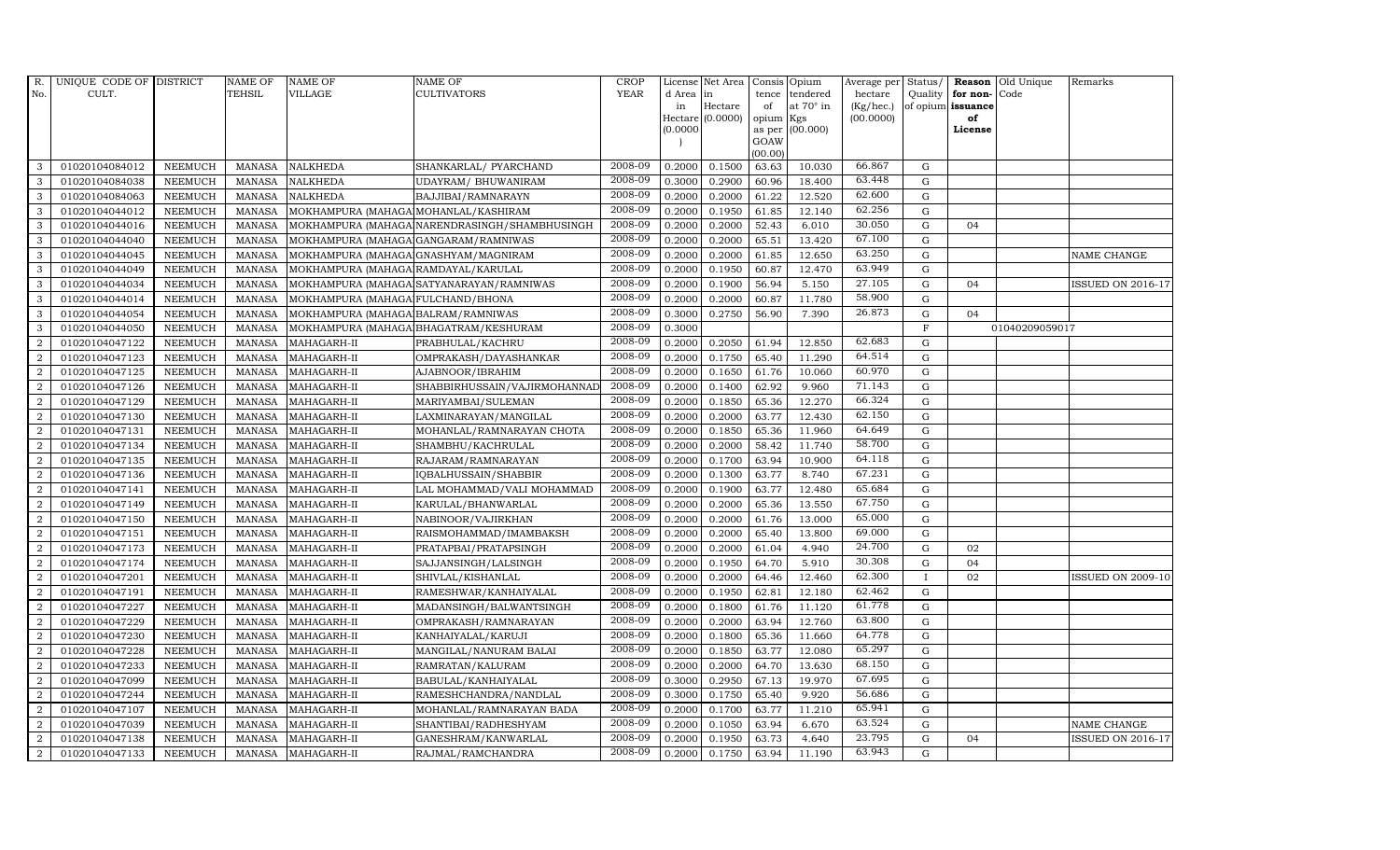| R.             | UNIQUE CODE OF DISTRICT |                | <b>NAME OF</b> | <b>NAME OF</b> | NAME OF                     | <b>CROP</b> |           | License Net Area | Consis         | Opium            | Average per Status/ |              |                      | Reason Old Unique | Remarks                       |
|----------------|-------------------------|----------------|----------------|----------------|-----------------------------|-------------|-----------|------------------|----------------|------------------|---------------------|--------------|----------------------|-------------------|-------------------------------|
| No.            | CULT.                   |                | TEHSIL         | <b>VILLAGE</b> | CULTIVATORS                 | <b>YEAR</b> | d Area in |                  | tence          | tendered         | hectare             |              | Quality $ $ for non- | Code              |                               |
|                |                         |                |                |                |                             |             | in        | Hectare          | of             | at $70^\circ$ in | (Kg/hec.)           |              | of opium issuance    |                   |                               |
|                |                         |                |                |                |                             |             | (0.0000)  | Hectare (0.0000) | opium          | Kgs<br>(00.000)  | (00.0000)           |              | of<br>License        |                   |                               |
|                |                         |                |                |                |                             |             |           |                  | as per<br>GOAW |                  |                     |              |                      |                   |                               |
|                |                         |                |                |                |                             |             |           |                  | (00.00)        |                  |                     |              |                      |                   |                               |
| 2              | 01020104047038          | <b>NEEMUCH</b> | MANASA         | MAHAGARH-II    | SHANTIBAI/RAMSUKH           | 2008-09     | 0.2000    | 0.1500           | 65.40          | 10.040           | 66.933              | G            |                      |                   |                               |
| $\overline{2}$ | 01020104047148          | <b>NEEMUCH</b> | <b>MANASA</b>  | MAHAGARH-II    | FULSINGH/BADARSINGH         | 2008-09     | 0.3000    | 0.3000           | 59.63          | 18.030           | 60.100              | $\mathbf I$  | 02                   |                   | <b>ISSUED ON 2009-10</b>      |
| $\overline{2}$ | 01020104047235          | <b>NEEMUCH</b> | <b>MANASA</b>  | MAHAGARH-II    | NANDUBAI/RAMESHWAR          | 2008-09     | 0.3000    | 0.1950           | 58.42          | 11.790           | 60.462              | G            |                      |                   |                               |
| $\overline{2}$ | 01020104047152          | <b>NEEMUCH</b> | <b>MANASA</b>  | MAHAGARH-II    | BHUWANISHANKAR/ONKARLAL     | 2008-09     | 0.2000    | 0.1750           | 64.42          | 11.440           | 65.371              | G            |                      |                   |                               |
| $\overline{2}$ | 01020104047132          | <b>NEEMUCH</b> | <b>MANASA</b>  | MAHAGARH-II    | DEVILAL/RAMNARAYAN          | 2008-09     | 0.2000    | 0.1200           | 65.36          | 7.850            | 65.417              | G            |                      |                   |                               |
| $\overline{a}$ | 01020104047139          | <b>NEEMUCH</b> | <b>MANASA</b>  | MAHAGARH-II    | NARBADABAI/DEVILAL          | 2008-09     | 0.2000    | 0.2000           | 65.40          | 13.150           | 65.750              | G            |                      |                   |                               |
| $\overline{2}$ | 01020104047234          | <b>NEEMUCH</b> | <b>MANASA</b>  | MAHAGARH-II    | RAMNIWAS/LAXMINARAYAN       | 2008-09     | 0.2000    | 0.1950           | 64.70          | 12.930           | 66.308              | G            |                      |                   |                               |
| 2              | 01020104047118          | <b>NEEMUCH</b> | <b>MANASA</b>  | MAHAGARH-II    | RAMNARAYAN/MANNALAL         | 2008-09     | 0.3000    | 0.3050           | 63.94          | 19.660           | 64.459              | G            |                      |                   |                               |
| $\overline{2}$ | 01020104047203          | <b>NEEMUCH</b> | <b>MANASA</b>  | MAHAGARH-II    | KHUSALIBAI/RAMPRASAD        | 2008-09     | 0.2000    | 0.1700           | 65.40          | 10.680           | 62.824              | G            |                      |                   | NAME CHANGE                   |
| $\overline{2}$ | 01020104047029          | <b>NEEMUCH</b> | <b>MANASA</b>  | MAHAGARH-II    | RAMPRASAD/PRABHULAL         | 2008-09     | 0.2000    | 0.1950           | 64.70          | 12.760           | 65.436              | G            |                      |                   |                               |
| 2              | 01020104047002          | <b>NEEMUCH</b> | <b>MANASA</b>  | MAHAGARH-I     | IBRAHIM KHAN/VAJIR KHAN     | 2008-09     | 0.2000    | 0.1050           | 64.23          | 7.260            | 69.143              | G            |                      |                   |                               |
| $\overline{a}$ | 01020104047004          | <b>NEEMUCH</b> | <b>MANASA</b>  | MAHAGARH-I     | SHAMBHULAL/MANGILAL         | 2008-09     | 0.2000    | 0.2000           | 67.15          | 13.850           | 69.250              | G            |                      |                   |                               |
| 2              | 01020104047113          | <b>NEEMUCH</b> | <b>MANASA</b>  | MAHAGARH-I     | GHISALAL/KANHAIYALAL        | 2008-09     | 0.2000    | 0.1650           | 66.55          | 10.820           | 65.576              | G            |                      |                   |                               |
| $\overline{2}$ | 01020104047013          | <b>NEEMUCH</b> | <b>MANASA</b>  | MAHAGARH-I     | GOVERDHANSINGH/CHENRAM      | 2008-09     | 0.2000    | 0.2000           | 64.23          | 6.340            | 31.700              | G            | 04                   |                   |                               |
| $\overline{2}$ | 01020104047026          | <b>NEEMUCH</b> | <b>MANASA</b>  | MAHAGARH-I     | JARILAL/BHUWANIRAM          | 2008-09     | 0.2000    | 0.1850           | 64.68          | 11.910           | 64.378              | ${\rm G}$    |                      |                   |                               |
| $\overline{2}$ | 01020104047041          | <b>NEEMUCH</b> | <b>MANASA</b>  | MAHAGARH-I     | DAMARLAL/BHUWANI            | 2008-09     | 0.3000    | 0.2950           | 61.76          | 18.250           | 61.864              | G            |                      |                   |                               |
| $\overline{a}$ | 01020104047042          | <b>NEEMUCH</b> | <b>MANASA</b>  | MAHAGARH-I     | BHANWARLAL/RATANLAL         | 2008-09     | 0.3000    | 0.1600           | 66.55          | 10.600           | 66.250              | G            |                      |                   |                               |
| $\overline{a}$ | 01020104047046          | <b>NEEMUCH</b> | <b>MANASA</b>  | MAHAGARH-I     | SHIVNARAYAN/PRABHULAL       | 2008-09     | 0.2000    | 0.1600           | 61.76          | 10.170           | 63.563              | G            |                      |                   |                               |
| $\overline{2}$ | 01020104047062          | <b>NEEMUCH</b> | <b>MANASA</b>  | MAHAGARH-I     | DINESHKUMAR/RAMESHWAR       | 2008-09     | 0.2000    | 0.1500           | 68.73          | 10.430           | 69.533              | ${\bf G}$    |                      |                   |                               |
| $\overline{2}$ | 01020104047063          | <b>NEEMUCH</b> | <b>MANASA</b>  | MAHAGARH-I     | SHARIF KHAN/NANHE KHAN      | 2008-09     | 0.2000    | 0.1950           | 67.81          | 13.750           | 70.513              | $\mathbf I$  | 02                   |                   | <b>ISSUED ON 2009-10</b>      |
| $\overline{2}$ | 01020104047070          | <b>NEEMUCH</b> | <b>MANASA</b>  | MAHAGARH-I     | GOPALSINGH/BHUWANISHINGH    | 2008-09     | 0.2000    | 0.2000           | 61.76          | 12.710           | 63.550              | G            |                      |                   |                               |
| 2              | 01020104047071          | <b>NEEMUCH</b> | <b>MANASA</b>  | MAHAGARH-I     | AHMADNOOR/MOHAMMAD          | 2008-09     | 0.2000    | 0.1900           | 64.23          | 12.380           | 65.158              | G            |                      |                   |                               |
| $\overline{a}$ | 01020104047078          | <b>NEEMUCH</b> | <b>MANASA</b>  | MAHAGARH-I     | OMPRAKASH/CHAMPALAL         | 2008-09     | 0.2000    | 0.1650           | 61.76          | 10.430           | 63.212              | G            |                      |                   |                               |
| 2              | 01020104047085          | <b>NEEMUCH</b> | <b>MANASA</b>  | MAHAGARH-I     | GHANSHYAM/CHAMPALAL         | 2008-09     | 0.2000    | 0.1650           | 64.23          | 10.900           | 66.061              | G            |                      |                   |                               |
| $\overline{2}$ | 01020104047087          | <b>NEEMUCH</b> | <b>MANASA</b>  | MAHAGARH-I     | RAMESHWAR/BHERULAL          | 2008-09     | 0.3000    | 0.3100           | 64.68          | 20.000           | 64.516              | G            |                      |                   |                               |
| $\overline{a}$ | 01020104047089          | <b>NEEMUCH</b> | <b>MANASA</b>  | MAHAGARH-I     | PRAKASHCHANDRA/UDAJI        | 2008-09     | 0.2000    | 0.1950           | 64.68          | 13.830           | 70.923              | G            |                      |                   |                               |
| 2              | 01020104047090          | <b>NEEMUCH</b> | <b>MANASA</b>  | MAHAGARH-I     | MUNNALAL/RATANLAL           | 2008-09     | 0.2000    | 0.1900           | 61.76          | 12.420           | 65.368              | G            |                      |                   |                               |
| 2              | 01020104047210          | <b>NEEMUCH</b> | <b>MANASA</b>  | MAHAGARH-I     | BHANWARLAL/NARAYAN          | 2008-09     | 0.2000    | 0.1900           | 66.55          | 13.030           | 68.579              | G            |                      |                   |                               |
| $\overline{2}$ | 01020104047001          | <b>NEEMUCH</b> | <b>MANASA</b>  | MAHAGARH-I     | KANWARLAL/BHUWANIRAM        | 2008-09     | 0.3000    | 0.2700           | 66.55          | 17.560           | 65.037              | $\mathbf G$  |                      |                   |                               |
| 2              | 01020104047119          | NEEMUCH        | <b>MANASA</b>  | MAHAGARH-I     | BALARAM/ONKARLAL            | 2008-09     | 0.2000    | 0.2000           | 64.23          | 13.270           | 66.350              | G            |                      |                   |                               |
| $\overline{2}$ | 01020104047147          | <b>NEEMUCH</b> | <b>MANASA</b>  | MAHAGARH-I     | SUSHILABAI/RAMNIWAS         | 2008-09     | 0.2000    | 0.2000           | 67.27          | 13.540           | 67.700              | $\mathbf I$  | 02                   |                   | ISSUED ON 2009-10             |
| $\overline{2}$ | 01020104047211          | <b>NEEMUCH</b> | <b>MANASA</b>  | MAHAGARH-I     | BHAGWATIBAI/KANHAIYALAL     | 2008-09     | 0.2000    | 0.2000           | 66.55          | 13.550           | 67.750              | G            |                      |                   |                               |
| 2              | 01020104047237          | <b>NEEMUCH</b> | <b>MANASA</b>  | MAHAGARH-I     | GHANSHYAM/JAGANNATH         | 2008-09     | 0.2000    | 0.2050           | 68.50          | 13.810           | 67.366              | $\mathbf{I}$ | 02                   |                   | <b>ISSUED ON 2009-10</b>      |
| $\overline{2}$ | 01020104047034          | <b>NEEMUCH</b> | <b>MANASA</b>  | MAHAGARH-I     | JANAKILAL/RAMNIWAS          | 2008-09     | 0.2000    | 0.1900           | 64.68          | 12.580           | 66.211              | G            |                      |                   |                               |
| $\overline{2}$ | 01020104047037          | <b>NEEMUCH</b> | <b>MANASA</b>  | MAHAGARH-I     | MANGIBAI/RAMNARAYAN         | 2008-09     | 0.2000    | 0.1100           | 68.03          | 7.210            | 65.545              | G            |                      |                   |                               |
| $\overline{2}$ | 01020104047092          | <b>NEEMUCH</b> | <b>MANASA</b>  | MAHAGARH-I     | MOHANLAL/HEERALAL           | 2008-09     | 0.2000    | 0.2000           | 64.68          | 13.160           | 65.800              | G            |                      |                   |                               |
| $\overline{2}$ | 01020104047009          | <b>NEEMUCH</b> | <b>MANASA</b>  | MAHAGARH-I     | RAMPRASAD/RAMLAL            | 2008-09     | 0.2000    | 0.1500           | 68.73          | 10.580           | 70.533              | G            |                      |                   |                               |
| $\overline{a}$ | 01020104047075          | <b>NEEMUCH</b> | <b>MANASA</b>  | MAHAGARH-I     | ABDUL KARIM/VAJIR KHA       | 2008-09     | 0.2000    | 0.1350           | 64.68          | 9.530            | 70.593              | G            |                      |                   |                               |
| $\overline{2}$ | 01020104047047          | <b>NEEMUCH</b> | <b>MANASA</b>  | MAHAGARH-I     | ISHAKH MOHAMMAD/VAJIRMOHAMI | 2008-09     | 0.2000    | 0.1950           | 61.76          | 12.950           | 66.410              | G            |                      |                   |                               |
| 2              | 01020104047073          | <b>NEEMUCH</b> | <b>MANASA</b>  | MAHAGARH-I     | GANIMOHAMMAD/VALIMOHAMMAD   | 2008-09     | 0.2000    | 0.1950           | 62.48          | 12.260           | 62.872              | $\mathbf I$  | 02                   |                   | 102010404516ISSUED ON 2009-10 |
| 3              | 01020104046002          | <b>NEEMUCH</b> | MANASA LODKIYA |                | MANGILAL/FAKIRCHANDRA CHOTA | 2008-09     | 0.2000    | 0.1800           | 64.45          | 12.150           | 67.500              | G            |                      |                   |                               |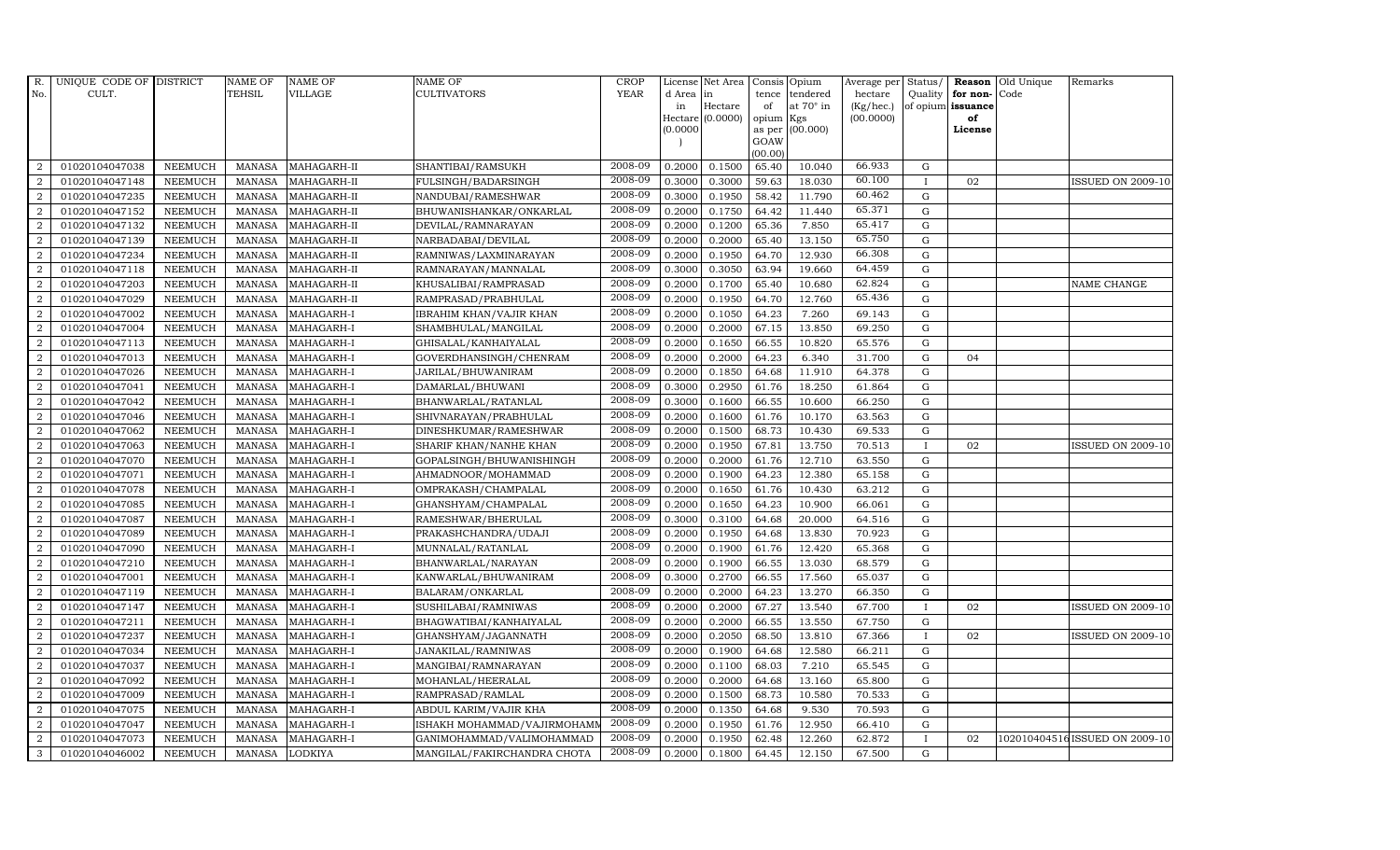| R.           | UNIQUE CODE OF DISTRICT |                | NAME OF       | <b>NAME OF</b> | NAME OF                      | CROP        |           | License Net Area              |                 | Consis Opium     | Average per Status/    |              |                         | <b>Reason</b> Old Unique | Remarks                  |  |
|--------------|-------------------------|----------------|---------------|----------------|------------------------------|-------------|-----------|-------------------------------|-----------------|------------------|------------------------|--------------|-------------------------|--------------------------|--------------------------|--|
| No.          | CULT.                   |                | TEHSIL        | VILLAGE        | <b>CULTIVATORS</b>           | <b>YEAR</b> | d Area in |                               | tence           | tendered         | hectare                | Quality      | for non-Code            |                          |                          |  |
|              |                         |                |               |                |                              |             | in        | Hectare<br>Hectare $(0.0000)$ | of<br>opium Kgs | at $70^\circ$ in | (Kg/hec.)<br>(00.0000) |              | of opium issuance<br>of |                          |                          |  |
|              |                         |                |               |                |                              |             | (0.0000)  |                               |                 | as per (00.000)  |                        |              | License                 |                          |                          |  |
|              |                         |                |               |                |                              |             |           |                               | GOAW            |                  |                        |              |                         |                          |                          |  |
|              |                         |                |               |                |                              |             |           |                               | (00.00)         |                  |                        |              |                         |                          |                          |  |
| 3            | 01020104046006          | <b>NEEMUCH</b> | MANASA        | <b>LODKIYA</b> | MEGHRAJ/NANDLAL              | 2008-09     | 0.2000    | 0.1900                        | 61.07           | 11.770           | 61.947                 | G            |                         |                          |                          |  |
| 3            | 01020104046020          | <b>NEEMUCH</b> | MANASA        | <b>LODKIYA</b> | VARDICHANDRA/NANDA           | 2008-09     | 0.2000    | 0.1950                        | 61.07           | 12.100           | 62.051                 | G            |                         |                          |                          |  |
| 3            | 01020104046029          | <b>NEEMUCH</b> | <b>MANASA</b> | <b>LODKIYA</b> | RAMCHANDRA/SHALA             | 2008-09     | 0.2000    | 0.1900                        | 61.07           | 11.550           | 60.789                 | G            |                         |                          | NAME CHANGE              |  |
| 3            | 01020104046035          | <b>NEEMUCH</b> | <b>MANASA</b> | <b>LODKIYA</b> | NANDA/BHERA LAD              | 2008-09     | 0.2000    | 0.1900                        | 64.45           | 12.450           | 65.526                 | G            |                         |                          |                          |  |
| $\mathbf{3}$ | 01020104046033          | <b>NEEMUCH</b> | MANASA        | <b>LODKIYA</b> | DEVILAL/BHANWARLAL           | 2008-09     | 0.2000    | 0.1900                        | 66.11           | 12.220           | 64.316                 | G            |                         |                          |                          |  |
| $\mathbf{3}$ | 01020104046048          | <b>NEEMUCH</b> | MANASA        | <b>LODKIYA</b> | NALINIRANJAN/SHYAMSUNDER     | 2008-09     | 0.2000    | 0.1150                        | 64.45           | 7.640            | 66.435                 | G            |                         |                          |                          |  |
| 3            | 01020104046044          | <b>NEEMUCH</b> | <b>MANASA</b> | <b>LODKIYA</b> | BAGDIRAM/NANDLAL             | 2008-09     | 0.2000    | 0.1850                        | 66.11           | 12.250           | 66.216                 | G            |                         |                          |                          |  |
| 3            | 01020104046053          | <b>NEEMUCH</b> | <b>MANASA</b> | <b>LODKIYA</b> | MADANLAL/NANDLAL             | 2008-09     | 0.2000    | 0.1850                        | 66.32           | 12.260           | 66.270                 | G            |                         |                          |                          |  |
| 3            | 01020104046056          | <b>NEEMUCH</b> | <b>MANASA</b> | <b>LODKIYA</b> | CHAGANLAL/HEERALAL           | 2008-09     | 0.2000    | 0.2000                        | 63.81           | 12.730           | 63.650                 | G            |                         |                          |                          |  |
| $\mathbf{3}$ | 01020104046058          | <b>NEEMUCH</b> | <b>MANASA</b> | <b>LODKIYA</b> | HULASMAL/HEERALAL            | 2008-09     | 0.2000    | 0.1900                        | 63.81           | 12.310           | 64.789                 | G            |                         |                          |                          |  |
| $\mathbf{3}$ | 01020104046063          | NEEMUCH        | <b>MANASA</b> | <b>LODKIYA</b> | KAILASHCHANDRA/FAKIRCHANDRA  | 2008-09     | 0.2000    | 0.1750                        | 68.73           | 12.180           | 69.600                 | G            |                         |                          |                          |  |
| 3            | 01020104046064          | <b>NEEMUCH</b> | MANASA        | <b>LODKIYA</b> | VISHNULAL/BHANWARLAL         | 2008-09     | 0.2000    | 0.2000                        | 64.45           | 12.900           | 64.500                 | G            |                         |                          |                          |  |
| $\mathbf{3}$ | 01020104046067          | <b>NEEMUCH</b> | <b>MANASA</b> | <b>LODKIYA</b> | RATANLAL/BAGDIRAM            | 2008-09     | 0.2000    | 0.1950                        | 66.11           | 13.090           | 67.128                 | G            |                         |                          |                          |  |
| 3            | 01020104046077          | <b>NEEMUCH</b> | <b>MANASA</b> | <b>LODKIYA</b> | BANSHILAL/KESHURAM           | 2008-09     | 0.2000    | 0.1950                        | 61.07           | 11.660           | 59.795                 | G            |                         |                          |                          |  |
| $\mathbf{3}$ | 01020104046078          | <b>NEEMUCH</b> | MANASA        | <b>LODKIYA</b> | BHAGWANLAL/BAPULAL           | 2008-09     | 0.2000    | 0.1800                        | 58.42           | 11.120           | 61.778                 | G            |                         |                          |                          |  |
| $\mathbf{3}$ | 01020104046095          | <b>NEEMUCH</b> | <b>MANASA</b> | <b>LODKIYA</b> | CHATARBHUJ/KISHANLAL         | 2008-09     | 0.2000    | 0.2000                        | 63.81           | 13.100           | 65.500                 | G            |                         |                          |                          |  |
| 3            | 01020104046093          | <b>NEEMUCH</b> | <b>MANASA</b> | <b>LODKIYA</b> | RADHESHYAM/NATHULAL          | 2008-09     | 0.2000    | 0.2000                        | 61.07           | 12.380           | 61.900                 | G            |                         |                          |                          |  |
| $\mathbf{3}$ | 01020104046036          | <b>NEEMUCH</b> | MANASA        | <b>LODKIYA</b> | LAXMINARAYAN/NANURAM         | 2008-09     | 0.2000    | 0.2000                        | 64.45           | 13.140           | 65.700                 | G            |                         |                          |                          |  |
| 3            | 01020104046092          | <b>NEEMUCH</b> | <b>MANASA</b> | <b>LODKIYA</b> | SATYANARAYAN/PYARCHANDRA     | 2008-09     | 0.2000    | 0.2000                        | 64.45           | 13.030           | 65.150                 | G            |                         |                          |                          |  |
| 3            | 01020104046100          | <b>NEEMUCH</b> | <b>MANASA</b> | <b>LODKIYA</b> | BHANWARLAL/KISHANLAL         | 2008-09     | 0.2000    | 0.1850                        | 63.81           | 12.010           | 64.919                 | G            |                         |                          |                          |  |
| $\mathbf{3}$ | 01020104046097          | <b>NEEMUCH</b> | <b>MANASA</b> | <b>LODKIYA</b> | FAKIRIBAI/GULAB              | 2008-09     | 0.2000    | 0.2000                        | 66.11           | 13.290           | 66.450                 | G            |                         |                          |                          |  |
| $\mathbf{3}$ | 01020104046001          | <b>NEEMUCH</b> | <b>MANASA</b> | <b>LODKIYA</b> | BAGDIRAM/SALAGRAM            | 2008-09     | 0.2000    | 0.1950                        | 66.11           | 13.170           | 67.538                 | G            |                         |                          |                          |  |
| $\mathbf{3}$ | 01020104046087          | <b>NEEMUCH</b> | MANASA        | <b>LODKIYA</b> | PRAHALAD/MOHANLAL            | 2008-09     | 0.2000    | 0.2000                        | 63.81           | 13.380           | 66.900                 | G            |                         |                          | NAME CHANGE              |  |
| 3            | 01020104046071          | <b>NEEMUCH</b> | <b>MANASA</b> | <b>LODKIYA</b> | RUKMANBAI/KACHRU             | 2008-09     | 0.2000    | 0.1850                        | 66.11           | 12.350           | 66.757                 | G            |                         |                          |                          |  |
| 3            | 01020104046102          | <b>NEEMUCH</b> | <b>MANASA</b> | <b>LODKIYA</b> | RAMPRAHALAD/BADRILAL         | 2008-09     | 0.2000    | 0.1650                        | 64.23           | 10.240           | 62.061                 | G            |                         |                          |                          |  |
| 3            | 01020104063068          | <b>NEEMUCH</b> | <b>MANASA</b> | <b>KUNDLA</b>  | BANSHILAL/ BHERULAL          | 2008-09     | 0.3000    |                               |                 |                  |                        | $\mathbf F$  |                         |                          |                          |  |
| 3            | 01020104063121          | <b>NEEMUCH</b> | <b>MANASA</b> | <b>KUNDLA</b>  | BAPULAL/RAMLAL CHOTA         | 2008-09     | 0.3000    | 0.2250                        | 63.46           | 14.220           | 63.200                 | G            |                         |                          |                          |  |
| $\mathbf{3}$ | 01020104063081          | <b>NEEMUCH</b> | MANASA        | <b>KUNDLA</b>  | BHERULAL/ KHIMA              | 2008-09     | 0.3000    | 0.2750                        | 55.91           | 13.090           | 47.600                 | G            | 04                      |                          | <b>ISSUED ON 2016-17</b> |  |
| 3            | 01020104063020          | <b>NEEMUCH</b> | <b>MANASA</b> | <b>KUNDLA</b>  | BIHARILAL/BHERULAL           | 2008-09     | 0.2000    | 0.2000                        | 63.46           | 11.600           | 58.000                 | G            |                         |                          |                          |  |
| 3            | 01020104063088          | <b>NEEMUCH</b> | <b>MANASA</b> | <b>KUNDLA</b>  | CHANDRI BAI / MANGILAL       | 2008-09     | 0.2000    | 0.2050                        | 60.74           | 12.580           | 61.366                 | G            |                         |                          |                          |  |
| 3            | 01020104063059          | <b>NEEMUCH</b> | <b>MANASA</b> | <b>KUNDLA</b>  | GANESHRAM/ VARDA             | 2008-09     | 0.2000    | 0.1900                        | 63.09           | 11.680           | 61.474                 | G            |                         |                          |                          |  |
| $\mathbf{3}$ | 01020104063042          | <b>NEEMUCH</b> | <b>MANASA</b> | <b>KUNDLA</b>  | GATTUBAI/MANGILAL            | 2008-09     | 0.3000    | 0.1900                        | 60.74           | 10.520           | 55.368                 | G            |                         |                          |                          |  |
| $\mathbf{3}$ | 01020104063084          | NEEMUCH        | MANASA        | <b>KUNDLA</b>  | GHANSHAYAM / BAPULAL         | 2008-09     | 0.3000    | 0.3050                        | 65.99           | 18.420           | 60.393                 | G            |                         |                          |                          |  |
| 3            | 01020104063145          | <b>NEEMUCH</b> | <b>MANASA</b> | <b>KUNDLA</b>  | GIRIJA KUNWAR/MAHENDRA SINGH | 2008-09     | 0.3000    | 0.2900                        | 63.27           | 17.670           | 60.931                 | G            |                         |                          | TRANSFER/MERIYAKHEDI     |  |
| 3            | 01020104063043          | <b>NEEMUCH</b> | <b>MANASA</b> | <b>KUNDLA</b>  | GOBAR SINGH / SHANKARLAL     | 2008-09     | 0.2000    | 0.2050                        | 67.78           | 12.960           | 63.220                 | $\mathbf{I}$ | 02                      |                          | <b>ISSUED ON 2009-10</b> |  |
| $\mathbf{3}$ | 01020104063023          | <b>NEEMUCH</b> | <b>MANASA</b> | <b>KUNDLA</b>  | KAWARLAL/ KALU               | 2008-09     | 0.2000    | 0.1900                        | 65.99           | 12.210           | 64.263                 | G            |                         |                          |                          |  |
| $\mathbf{3}$ | 01020104063123          | <b>NEEMUCH</b> | <b>MANASA</b> | <b>KUNDLA</b>  | MANGILAL/ PYARA              | 2008-09     | 0.3000    | 0.2700                        | 61.22           | 15.860           | 58.741                 | G            |                         |                          |                          |  |
| $\mathbf{3}$ | 01020104063046          | NEEMUCH        | <b>MANASA</b> | <b>KUNDLA</b>  | MANGILAL/RATANLAL            | 2008-09     | 0.3000    | 0.2900                        | 55.08           | 16.080           | 55.448                 | G            |                         |                          |                          |  |
| 3            | 01020104063060          | <b>NEEMUCH</b> | <b>MANASA</b> | <b>KUNDLA</b>  | NARAYAN SINGH/ BHERULAL      | 2008-09     | 0.3000    |                               |                 |                  |                        | $\mathbf F$  |                         |                          |                          |  |
| 3            | 01020104063126          | <b>NEEMUCH</b> | <b>MANASA</b> | <b>KUNDLA</b>  | RADHESHYAM / NARAYAN         | 2008-09     | 0.3000    | 0.2650                        | 63.27           | 14.450           | 54.528                 | G            |                         |                          |                          |  |
| $\mathbf{3}$ | 01020104063017          | <b>NEEMUCH</b> | MANASA        | <b>KUNDLA</b>  | RAM KUNWAR/HIRA              | 2008-09     | 0.2000    | 0.2000                        | 65.99           | 12.300           | 61.500                 | G            |                         |                          |                          |  |
|              |                         |                |               |                |                              |             |           |                               |                 |                  |                        |              |                         |                          |                          |  |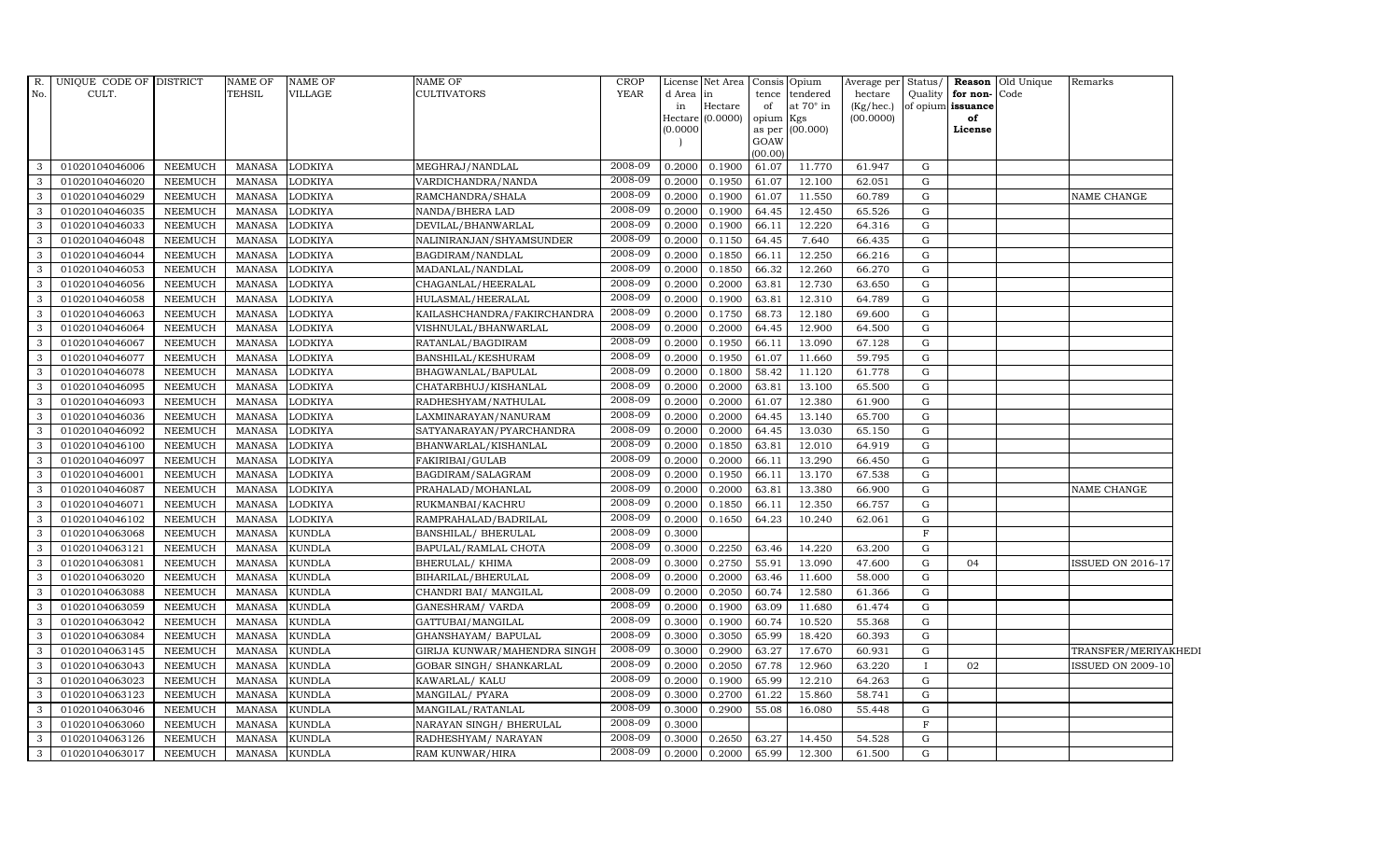| R.             | UNIQUE CODE OF DISTRICT |                | <b>NAME OF</b> | <b>NAME OF</b>   | NAME OF                    | <b>CROP</b> |           | License Net Area | Consis Opium   |                  |           |              |                      | Average per Status/ Reason Old Unique | Remarks                  |
|----------------|-------------------------|----------------|----------------|------------------|----------------------------|-------------|-----------|------------------|----------------|------------------|-----------|--------------|----------------------|---------------------------------------|--------------------------|
| No.            | CULT.                   |                | <b>TEHSIL</b>  | <b>VILLAGE</b>   | <b>CULTIVATORS</b>         | <b>YEAR</b> | d Area in |                  | tence          | tendered         | hectare   |              | Quality for non-Code |                                       |                          |
|                |                         |                |                |                  |                            |             | in        | Hectare          | of             | at $70^\circ$ in | (Kg/hec.) |              | of opium issuance    |                                       |                          |
|                |                         |                |                |                  |                            |             | (0.0000)  | Hectare (0.0000) | opium          | Kgs<br>(00.000)  | (00.0000) |              | of<br>License        |                                       |                          |
|                |                         |                |                |                  |                            |             |           |                  | as per<br>GOAW |                  |           |              |                      |                                       |                          |
|                |                         |                |                |                  |                            |             |           |                  | (00.00)        |                  |           |              |                      |                                       |                          |
| 3              | 01020104063019          | <b>NEEMUCH</b> | MANASA         | <b>KUNDLA</b>    | RAMSINGH/DHANNA            | 2008-09     | 0.2000    | 0.1900           | 64.22          | 8.910            | 46.895    | G            | 04                   |                                       | ISSUED ON 2016-17        |
| 3              | 01020104063001          | <b>NEEMUCH</b> | <b>MANASA</b>  | <b>KUNDLA</b>    | RAMLAL/ BHUWANA            | 2008-09     | 0.3000    | 0.1500           | 61.22          | 9.560            | 63.733    | G            |                      |                                       |                          |
| 3              | 01020104063007          | <b>NEEMUCH</b> | <b>MANASA</b>  | <b>KUNDLA</b>    | ROD SINGH/ NATHU SINGH     | 2008-09     | 0.3000    | 0.2900           | 65.99          | 17.680           | 60.966    | G            |                      |                                       |                          |
| 3              | 01020104063090          | <b>NEEMUCH</b> | <b>MANASA</b>  | <b>KUNDLA</b>    | SHANKAR/KACHRU             | 2008-09     | 0.2000    | 0.0200           | 67.85          | 1.560            | 78.000    | G            |                      |                                       |                          |
| 3              | 01020104063025          | <b>NEEMUCH</b> | <b>MANASA</b>  | <b>KUNDLA</b>    | SHIVNARAYAN/RAMLAL         | 2008-09     | 0.3000    | 0.3000           | 63.27          | 17.590           | 58.633    | ${\rm G}$    |                      |                                       |                          |
| 3              | 01020104063018          | <b>NEEMUCH</b> | <b>MANASA</b>  | KUNDLA           | SONI BAI/ BHAWARLAL        | 2008-09     | 0.3000    | 0.2900           | 61.22          | 16.390           | 56.517    | G            |                      |                                       |                          |
| 3              | 01020104063006          | <b>NEEMUCH</b> | <b>MANASA</b>  | <b>KUNDLA</b>    | TULSIRAM/ LADU             | 2008-09     | 0.2000    | 0.2000           | 58.34          | 4.520            | 22.600    | G            | 04                   |                                       |                          |
| $\overline{1}$ | 01020104006001          | <b>NEEMUCH</b> | <b>MANASA</b>  | <b>KUNDALIYA</b> | BHANWARLAL/NANDLAL         | 2008-09     | 0.3000    |                  |                |                  |           | F            |                      |                                       |                          |
|                | 01020104006012          | <b>NEEMUCH</b> | <b>MANASA</b>  | <b>KUNDALIYA</b> | KANWARLAL/RUPA             | 2008-09     | 0.3000    |                  |                |                  |           | $\mathbf F$  |                      |                                       |                          |
| -1             | 01020104006011          | <b>NEEMUCH</b> | <b>MANASA</b>  | <b>KUNDALIYA</b> | KESHURAM/MOTI              | 2008-09     | 0.3000    | 0.2850           | 63.88          | 10.170           | 35.684    | G            | 04                   |                                       | <b>ISSUED ON 2016-17</b> |
| $\overline{1}$ | 01020104006022          | <b>NEEMUCH</b> | <b>MANASA</b>  | <b>KUNDALIYA</b> | LAXMAN/PRATHAVIRAJ         | 2008-09     | 0.3000    |                  |                |                  |           | $\, {\rm F}$ |                      |                                       |                          |
| $\overline{1}$ | 01020104006004          | <b>NEEMUCH</b> | <b>MANASA</b>  | <b>KUNDALIYA</b> | MANGILAL/NANDA             | 2008-09     | 0.3000    |                  |                |                  |           | $\mathbf{F}$ |                      |                                       |                          |
| $\overline{1}$ | 01020104006015          | <b>NEEMUCH</b> | <b>MANASA</b>  | <b>KUNDALIYA</b> | PANNALAL/RUPA              | 2008-09     | 0.2000    | 0.2000           | 65.53          | 11.950           | 59.750    | G            |                      |                                       |                          |
|                | 01020104006013          | <b>NEEMUCH</b> | <b>MANASA</b>  | <b>KUNDALIYA</b> | PURNASHANKAR/MADHOLAL      | 2008-09     | 0.3000    | 0.2850           | 60.92          | 16.810           | 58.982    | G            |                      |                                       |                          |
|                | 01020104006017          | <b>NEEMUCH</b> | <b>MANASA</b>  | <b>KUNDALIYA</b> | RUKMANIBAI/MADHOLAL        | 2008-09     | 0.3000    | 0.1950           | 60.92          | 4.120            | 21.128    | G            | 04                   |                                       |                          |
| -1             | 01020104022015          | <b>NEEMUCH</b> | <b>MANASA</b>  | KULTHANA BUJURG  | GHISALAL/PYARCHANDRA       | 2008-09     | 0.2000    | 0.2000           | 60.92          | 12.150           | 60.750    | G            |                      |                                       |                          |
| $\overline{1}$ | 01020104022010          | <b>NEEMUCH</b> | <b>MANASA</b>  | KULTHANA BUJURG  | GOPAL/KANHEYALAL           | 2008-09     | 0.3000    | 0.3000           | 63.88          | 18.920           | 63.067    | G            |                      |                                       |                          |
| $\overline{1}$ | 01020104022005          | <b>NEEMUCH</b> | <b>MANASA</b>  | KULTHANA BUJURG  | MODIRAM/BHERULAL           | 2008-09     | 0.3000    | 0.2850           | 63.88          | 18.450           | 64.737    | $\mathbf G$  |                      |                                       |                          |
|                | 01020104022003          | <b>NEEMUCH</b> | <b>MANASA</b>  | KULTHANA BUJURG  | NANALAL/BHERULAL           | 2008-09     | 0.3000    | 0.2950           | 58.42          | 17.680           | 59.932    | G            |                      |                                       |                          |
|                | 01020104022018          | <b>NEEMUCH</b> | <b>MANASA</b>  | KULTHANA BUJURG  | PARMANAND / PYARCHAND      | 2008-09     | 0.3000    |                  |                |                  |           | $\mathbf F$  |                      |                                       |                          |
| $\overline{1}$ | 01020104022017          | <b>NEEMUCH</b> | <b>MANASA</b>  | KULTHANA BUJURG  | RAMESHCHAND/PRITHVIRAJ     | 2008-09     | 0.2000    | 0.1950           | 60.92          | 11.620           | 59.590    | G            |                      |                                       |                          |
| 3              | 01020104081027          | <b>NEEMUCH</b> | <b>MANASA</b>  | <b>KHETPALIA</b> | BHANVARLAL/RAMLAL          | 2008-09     | 0.2000    | 0.2000           | 67.69          | 12.470           | 62.350    | G            |                      |                                       |                          |
| 3              | 01020104081004          | <b>NEEMUCH</b> | MANASA         | <b>KHETPALIA</b> | KESHRIMAL/DHANRAJ          | 2008-09     | 0.3000    | 0.2400           | 67.69          | 15.490           | 64.542    | G            |                      |                                       |                          |
| 3              | 01020104081009          | <b>NEEMUCH</b> | <b>MANASA</b>  | <b>KHETPALIA</b> | LALSINGH/PANNALAL          | 2008-09     | 0.3000    | 0.2900           | 62.84          | 18.030           | 62.172    | G            |                      |                                       |                          |
| 3              | 01020104081012          | <b>NEEMUCH</b> | <b>MANASA</b>  | <b>KHETPALIA</b> | MOHANLAL/RAMLAL            | 2008-09     | 0.2000    | 0.1900           | 67.69          | 12.520           | 65.895    | G            |                      |                                       |                          |
| 3              | 01020104081024          | <b>NEEMUCH</b> | <b>MANASA</b>  | KHETPALIA        | PANNALAL/ RATANLAL         | 2008-09     | 0.2000    | 0.2000           | 67.69          | 13.270           | 66.350    | G            |                      |                                       |                          |
| 3              | 01020104081015          | <b>NEEMUCH</b> | <b>MANASA</b>  | <b>KHETPALIA</b> | RAMPRASAD/DEVILAL          | 2008-09     | 0.3000    | 0.2700           | 68.52          | 18.740           | 69.407    | G            |                      |                                       |                          |
| 3              | 01020104081011          | <b>NEEMUCH</b> | <b>MANASA</b>  | <b>KHETPALIA</b> | RANGLAL/KACHRU             | 2008-09     | 0.3000    | 0.2900           | 67.69          | 18.940           | 65.310    | G            |                      |                                       |                          |
| 3              | 01020104081017          | <b>NEEMUCH</b> | <b>MANASA</b>  | <b>KHETPALIA</b> | SHAMBHULAL/ SEVA           | 2008-09     | 0.3000    | 0.2650           | 67.76          | 18.390           | 69.396    | $\mathbf G$  |                      |                                       |                          |
| 3              | 01020104087019          | <b>NEEMUCH</b> | <b>MANASA</b>  | <b>KHEMPURA</b>  | BHAWAR BAI/ RAM SINGH      | 2008-09     | 0.2000    | 0.1900           | 62.77          | 12.740           | 67.053    | G            |                      |                                       |                          |
| 3              | 01020104087023          | <b>NEEMUCH</b> | <b>MANASA</b>  | <b>KHEMPURA</b>  | DASHRATH SINGH/ KALU SINGH | 2008-09     | 0.2000    | 0.1950           | 62.77          | 12.610           | 64.667    | G            |                      |                                       |                          |
| 3              | 01020104087030          | <b>NEEMUCH</b> | <b>MANASA</b>  | <b>KHEMPURA</b>  | DEVILAL/NANDA              | 2008-09     | 0.2000    | 0.1750           | 66.10          | 12.470           | 71.257    | G            |                      |                                       |                          |
| 3              | 01020104087009          | <b>NEEMUCH</b> | <b>MANASA</b>  | <b>KHEMPURA</b>  | GHISALAL/BHUWANA           | 2008-09     | 0.2000    | 0.1950           | 60.13          | 12.900           | 66.154    | G            | 09                   |                                       |                          |
| 3              | 01020104087014          | <b>NEEMUCH</b> | <b>MANASA</b>  | <b>KHEMPURA</b>  | ISHVARSINGH/BHERUSINGH     | 2008-09     | 0.2000    | 0.1950           | 62.83          | 12.830           | 65.795    | G            |                      |                                       |                          |
| 3              | 01020104087024          | <b>NEEMUCH</b> | <b>MANASA</b>  | <b>KHEMPURA</b>  | KRASHN GOPAL/ MANGILAL     | 2008-09     | 0.2000    | 0.1900           | 62.83          | 12.180           | 64.105    | G            |                      |                                       |                          |
| 3              | 01020104087012          | <b>NEEMUCH</b> | <b>MANASA</b>  | <b>KHEMPURA</b>  | KUSHAL BAI/ PRABHULAL      | 2008-09     | 0.2000    | 0.1950           | 62.83          | 12.540           | 64.308    | G            |                      |                                       |                          |
| 3              | 01020104087032          | <b>NEEMUCH</b> | <b>MANASA</b>  | <b>KHEMPURA</b>  | LAL SINGH/KISHOR SINGH     | 2008-09     | 0.2000    | 0.1850           | 66.86          | 3.050            | 16.486    | G            | 04                   |                                       |                          |
| 3              | 01020104087022          | <b>NEEMUCH</b> | <b>MANASA</b>  | <b>KHEMPURA</b>  | NANDLAL/LAXMINARAYAN       | 2008-09     | 0.2000    | 0.2000           | 60.13          | 7.130            | 35.650    | G            | 04                   |                                       | <b>ISSUED ON 2016-17</b> |
| 3              | 01020104087018          | <b>NEEMUCH</b> | <b>MANASA</b>  | <b>KHEMPURA</b>  | VINOD SINGH/ DEVI SINGH    | 2008-09     | 0.2000    | 0.2000           | 62.83          | 12.320           | 61.600    | G            |                      |                                       |                          |
|                | 01020104010020          | <b>NEEMUCH</b> | <b>MANASA</b>  | <b>KHEDLI</b>    | AMARSINGH/PRATAPSINGH      | 2008-09     | 0.3000    | 0.2950           | 60.13          | 18.250           | 61.864    | G            |                      |                                       |                          |
| $\mathbf{1}$   | 01020104010283          | NEEMUCH        | MANASA         | <b>KHEDLI</b>    | BHANWAR LAL/ KANHAIYA LAL  | 2008-09     | 0.3000    | 0.2950           | 60.68          | 16.950           | 57.458    | G            |                      |                                       |                          |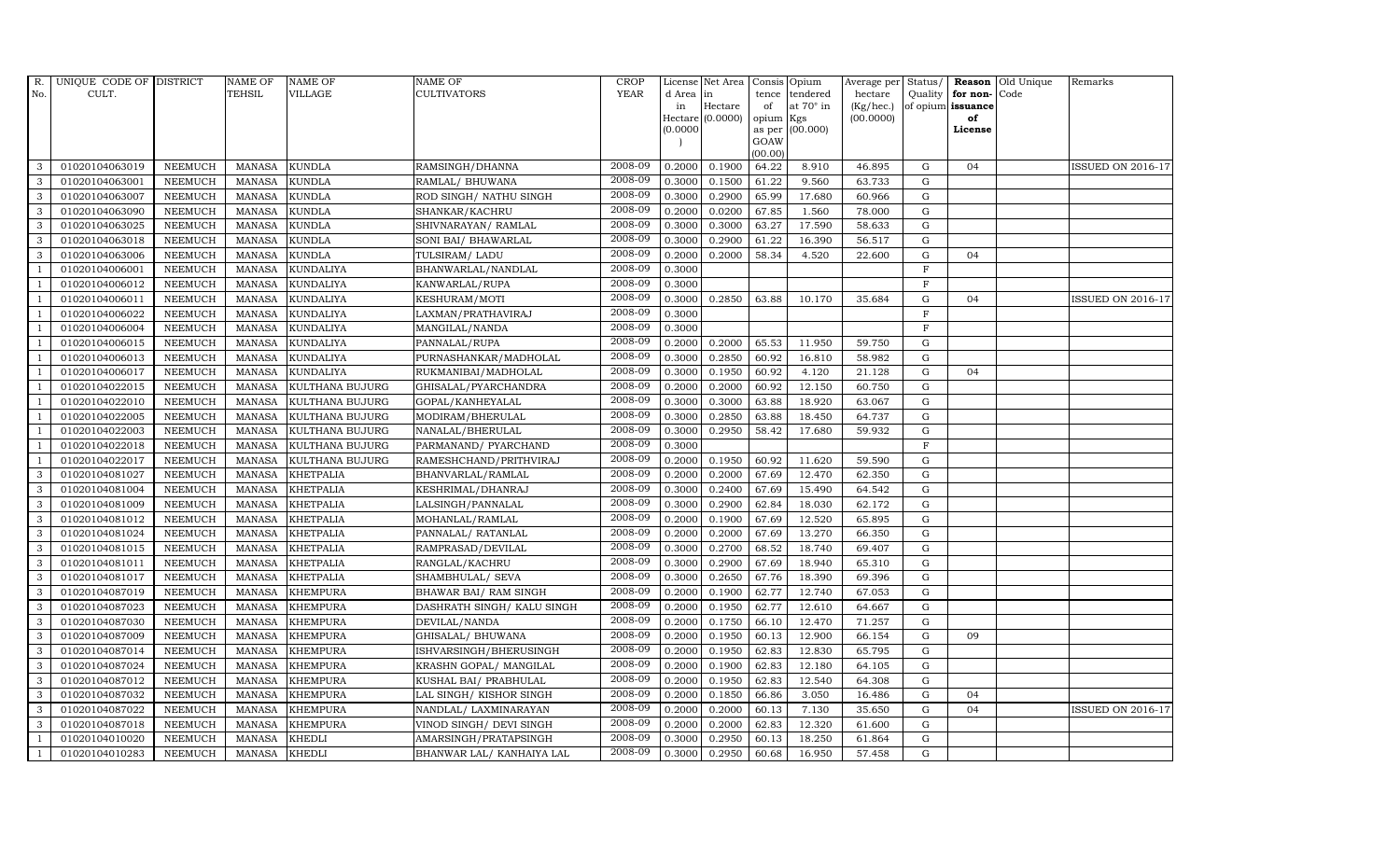|                         | R. UNIQUE CODE OF DISTRICT |                | NAME OF       | NAME OF          | NAME OF                   | <b>CROP</b> |           | License Net Area Consis Opium |           |                  | Average per Status/ |              |               | <b>Reason</b> Old Unique | Remarks                  |                                        |
|-------------------------|----------------------------|----------------|---------------|------------------|---------------------------|-------------|-----------|-------------------------------|-----------|------------------|---------------------|--------------|---------------|--------------------------|--------------------------|----------------------------------------|
| No.                     | CULT.                      |                | TEHSIL        | VILLAGE          | <b>CULTIVATORS</b>        | YEAR        | d Area in |                               |           | tence tendered   | hectare             | Quality      | for non-Code  |                          |                          |                                        |
|                         |                            |                |               |                  |                           |             | in        | Hectare                       | of        | at $70^\circ$ in | (Kg/hec.)           | of opium     | issuance      |                          |                          |                                        |
|                         |                            |                |               |                  |                           |             | (0.0000)  | Hectare (0.0000)              | opium Kgs | as per (00.000)  | (00.0000)           |              | of<br>License |                          |                          |                                        |
|                         |                            |                |               |                  |                           |             |           |                               | GOAW      |                  |                     |              |               |                          |                          |                                        |
|                         |                            |                |               |                  |                           |             |           |                               | (00.00)   |                  |                     |              |               |                          |                          |                                        |
| $\overline{1}$          | 01020104010050             | NEEMUCH        | MANASA        | <b>KHEDLI</b>    | BHERUSINGH/GOPALSINGH     | 2008-09     | 0.3000    | 0.2900                        | 57.47     | 16.950           | 58.448              | G            |               |                          |                          |                                        |
| $\overline{1}$          | 01020104010108             | <b>NEEMUCH</b> | <b>MANASA</b> | KHEDLI           | CHUNNILAL/HUKHMA          | 2008-09     | 0.3000    | 0.2700                        | 54.93     | 15.150           | 56.111              | G            |               |                          |                          |                                        |
|                         | 01020104010052             | <b>NEEMUCH</b> | <b>MANASA</b> | KHEDLI           | DEUBAI/JAMNALAL           | 2008-09     | 0.3000    | 0.3000                        | 60.68     | 18.330           | 61.100              | G            |               |                          |                          |                                        |
| $\overline{1}$          | 01020104010115             | <b>NEEMUCH</b> | MANASA        | <b>KHEDLI</b>    | DEVA/GANGARAM             | 2008-09     | 0.3000    | 0.2900                        | 60.68     | 18.190           | 62.724              | G            |               |                          |                          |                                        |
| $\overline{1}$          | 01020104010279             | NEEMUCH        | MANASA        | <b>KHEDLI</b>    | GANGA BAI/GULABCHAND      | 2008-09     | 0.3000    | 0.2800                        | 60.68     | 17.130           | 61.179              | G            |               |                          |                          |                                        |
| $\overline{1}$          | 01020104010095             | NEEMUCH        | MANASA        | KHEDLI           | GISHIBAI/NANALAL          | 2008-09     | 0.3000    | 0.2950                        | 60.68     | 17.580           | 59.593              | G            |               |                          |                          |                                        |
| $\overline{1}$          | 01020104010027             | <b>NEEMUCH</b> | <b>MANASA</b> | KHEDLI           | JAMNASHANKAR / NARAYAN    | 2008-09     | 0.3000    | 0.2850                        | 57.72     | 15.180           | 53.263              | G            |               |                          |                          |                                        |
|                         | 01020104010037             | <b>NEEMUCH</b> | <b>MANASA</b> | KHEDLI           | JUJHARSINGH/PRITHVISINGH  | 2008-09     | 0.3000    |                               |           |                  |                     | $\rm F$      |               |                          |                          |                                        |
| $\overline{1}$          | 01020104010003             | <b>NEEMUCH</b> | <b>MANASA</b> | KHEDLI           | LALURAM/NARAYAN           | 2008-09     | 0.3000    |                               |           |                  |                     | $\rm F$      |               |                          |                          |                                        |
| $\overline{1}$          | 01020104010039             | <b>NEEMUCH</b> | <b>MANASA</b> | KHEDLI           | MADANSINGH/PRITHVISINGH   | 2008-09     | 0.3000    | 0.2900                        | 59.68     | 18.410           | 63.483              | G            |               |                          |                          |                                        |
| $\overline{1}$          | 01020104010075             | NEEMUCH        | MANASA        | KHEDLI           | MOHANLAL/PYARA MEGHWAL    | 2008-09     | 0.3000    | 0.2850                        | 63.47     | 18.140           | 63.649              | G            |               |                          |                          |                                        |
| $\overline{1}$          | 01020104010046             | NEEMUCH        | MANASA        | KHEDLI           | MULCHAND/MOHANLAL         | 2008-09     | 0.3000    | 0.2850                        | 63.47     | 18.410           | 64.596              | G            |               |                          |                          |                                        |
| $\overline{1}$          | 01020104010080             | <b>NEEMUCH</b> | <b>MANASA</b> | KHEDLI           | NANALAL/KALU DHOBI        | 2008-09     | 0.3000    | 0.2900                        | 57.47     | 17.110           | 59.000              | G            |               |                          |                          |                                        |
|                         | 01020104010285             | <b>NEEMUCH</b> | <b>MANASA</b> | KHEDLI           | NANALAL/MODA              | 2008-09     | 0.3000    | 0.3000                        | 54.93     | 16.710           | 55.700              | G            |               |                          |                          |                                        |
| $\overline{1}$          | 01020104010087             | <b>NEEMUCH</b> | <b>MANASA</b> | KHEDLI           | NANURAM/BHUWANA           | 2008-09     | 0.3000    | 0.2900                        | 59.02     | 17.290           | 59.621              | G            |               |                          |                          |                                        |
| $\overline{1}$          | 01020104010006             | NEEMUCH        | <b>MANASA</b> | KHEDLI           | NATHULAL/GOKUL            | 2008-09     | 0.3000    |                               |           |                  |                     | F            |               |                          |                          |                                        |
| $\mathbf{1}$            | 01020104010013             | NEEMUCH        | <b>MANASA</b> | KHEDLI           | NATHURAM/DUDHA            | 2008-09     | 0.3000    | 0.2900                        | 63.47     | 18.420           | 63.517              | G            |               |                          |                          |                                        |
| $\overline{1}$          | 01020104010051             | NEEMUCH        | <b>MANASA</b> | KHEDLI           | PRAKASH CHANDRA/ MANGILAL | 2008-09     | 0.3000    | 0.2900                        | 61.05     | 18.350           | 63.276              | $\mathbf{I}$ | 02            |                          | ISSUED ON 2009-10        |                                        |
|                         | 01020104010057             | <b>NEEMUCH</b> | MANASA        | KHEDLI           | PRATAPSINGH/MADHOSINGH    | 2008-09     | 0.3000    | 0.2950                        | 58.69     | 17.630           | 59.763              |              | 02            |                          | <b>ISSUED ON 2009-10</b> |                                        |
| $\overline{1}$          | 01020104010038             | <b>NEEMUCH</b> | <b>MANASA</b> | KHEDLI           | PURANSINGH/VIJAYSINGH     | 2008-09     | 0.3000    | 0.2850                        | 63.47     | 18.900           | 66.316              | G            |               |                          |                          |                                        |
| $\overline{1}$          | 01020104010106             | NEEMUCH        | <b>MANASA</b> | KHEDLI           | RAJKUMAR/SUKHLAL          | 2008-09     | 0.3000    | 0.2900                        | 62.74     | 17.990           | 62.034              | G            |               |                          |                          |                                        |
| $\overline{1}$          | 01020104010001             | <b>NEEMUCH</b> | MANASA        | KHEDLI           | RAM SINGH/KISHOR SINGH    | 2008-09     | 0.3000    | 0.2950                        | 60.26     | 18.240           | 61.831              | G            |               |                          |                          |                                        |
| $\overline{1}$          | 01020104010281             | <b>NEEMUCH</b> | <b>MANASA</b> | KHEDLI           | RAMCHANDR/GOBARLAL        | 2008-09     | 0.3000    | 0.3000                        | 60.26     | 17.580           | 58.600              | G            |               |                          |                          |                                        |
|                         | 01020104010056             | <b>NEEMUCH</b> | <b>MANASA</b> | KHEDLI           | RESHAMKUNWAR/HARISINGH    | 2008-09     | 0.3000    | 0.1000                        | 63.47     | 6.470            | 64.700              | G            |               |                          |                          |                                        |
| $\overline{1}$          | 01020104010287             | <b>NEEMUCH</b> | <b>MANASA</b> | KHEDLI           | RODA/ DEVA                | 2008-09     | 0.3000    | 0.2950                        | 62.74     | 19.120           | 64.814              | G            |               |                          |                          |                                        |
| $\overline{1}$          | 01020104010019             | <b>NEEMUCH</b> | <b>MANASA</b> | KHEDLI           | RUKMANIBAI/GORILAL        | 2008-09     | 0.3000    | 0.2950                        | 57.47     | 17.260           | 58.508              | G            |               |                          |                          |                                        |
| $\overline{1}$          | 01020104010030             | NEEMUCH        | MANASA        | KHEDLI           | RUPABAI/BHURALAL          | 2008-09     | 0.3000    |                               |           |                  |                     | $\mathbf{F}$ |               |                          |                          |                                        |
| $\overline{1}$          | 01020104010079             | <b>NEEMUCH</b> | <b>MANASA</b> | KHEDLI           | SHAKTI/SOHANLAL           | 2008-09     | 0.3000    | 0.2950                        | 60.26     | 17.870           | 60.576              | G            |               |                          |                          |                                        |
| $\overline{1}$          | 01020104010076             | NEEMUCH        | MANASA        | KHEDLI           | SOHANLAL/LALURAM          | 2008-09     | 0.3000    | 0.2850                        | 62.74     | 18.270           | 64.105              | G            |               |                          |                          |                                        |
|                         | 01020104010065             | <b>NEEMUCH</b> | <b>MANASA</b> | KHEDLI           | SUNDERLAL/BHANWARLAL      | 2008-09     | 0.3000    | 0.3000                        | 64.49     | 17.360           | 57.867              | G            |               |                          |                          |                                        |
| $\overline{1}$          | 01020104010124             | <b>NEEMUCH</b> | <b>MANASA</b> | KHEDLI           | TULSIRAM/MODIRAM          | 2008-09     | 0.3000    | 0.2850                        | 66.48     | 19.700           | 69.123              | G            |               |                          |                          |                                        |
| $\overline{1}$          | 01020104010047             | <b>NEEMUCH</b> | <b>MANASA</b> | KHEDLI           | VIKRAMSINGH/RAMSINGH      | 2008-09     | 0.3000    | 0.2900                        | 62.74     | 9.430            | 32.517              | G            | 04            |                          | ISSUED ON 2016-17        |                                        |
| $\overline{1}$          | 01020104010094             | NEEMUCH        | MANASA        | KHEDLI           | VISHNUKUMAR/MANGILAL      | 2008-09     | 0.3000    | 0.2950                        | 60.26     | 6.840            | 23.186              | G            | 04            |                          |                          | ISSUED ON 2018-19/TRANSFER KANJARDA-II |
| $\overline{1}$          | 01020104010005             | <b>NEEMUCH</b> | MANASA        | KHEDLI           | YASHODABAI/BHONIRAM       | 2008-09     | 0.3000    | 0.2900                        | 60.26     | 18.340           | 63.241              | G            |               |                          |                          |                                        |
| 3                       | 01020104075007             | <b>NEEMUCH</b> | <b>MANASA</b> | KHEDI            | AMRATRAM/GANESHRAM        | 2008-09     | 0.2000    | 0.1900                        | 50.64     | 6.660            | 35.053              | G            | 04            |                          | <b>ISSUED ON 2016-17</b> |                                        |
| $\overline{3}$          | 01020104075027             | <b>NEEMUCH</b> | <b>MANASA</b> | KHEDI            | NANURAM/UDA               | 2008-09     | 0.3000    | 0.3000                        | 50.64     | 6.900            | 23.000              | G            | 04            |                          |                          |                                        |
| $\overline{\mathbf{3}}$ | 01020104075033             | <b>NEEMUCH</b> | <b>MANASA</b> | KHEDI            | NARMDA BAI/ BAPULAL       | 2008-09     | 0.3000    | 0.2850                        | 58.19     | 7.910            | 27.754              | G            | 04            |                          |                          |                                        |
| $\overline{3}$          | 01020104075016             | NEEMUCH        | <b>MANASA</b> | KHEDI            | RODILAL/ MANGILAL         | 2008-09     | 0.3000    | 0.2950                        | 53.53     | 9.140            | 30.983              | G            | 04            |                          |                          |                                        |
| $\mathbf{3}$            | 01020104075001             | NEEMUCH        | MANASA        | KHEDI            | SUNDARBAI/KAVARLAL        | 2008-09     | 0.3000    | 0.3000                        | 62.84     | 18.100           | 60.333              | G            |               |                          |                          |                                        |
| $\mathbf{3}$            | 01020104075043             | <b>NEEMUCH</b> | <b>MANASA</b> | KHEDI            | <b>UDAILAL/DEVRAM</b>     | 2008-09     | 0.2000    | 0.1050                        | 62.84     | 6.260            | 59.619              | G            |               |                          |                          |                                        |
| $\overline{3}$          | 01020104066088             | <b>NEEMUCH</b> | MANASA        | <b>KHANKHEDI</b> | BAGDIRAM/NARAYAN          | 2008-09     | 0.3000    |                               |           |                  |                     | $\mathbf{F}$ |               |                          |                          |                                        |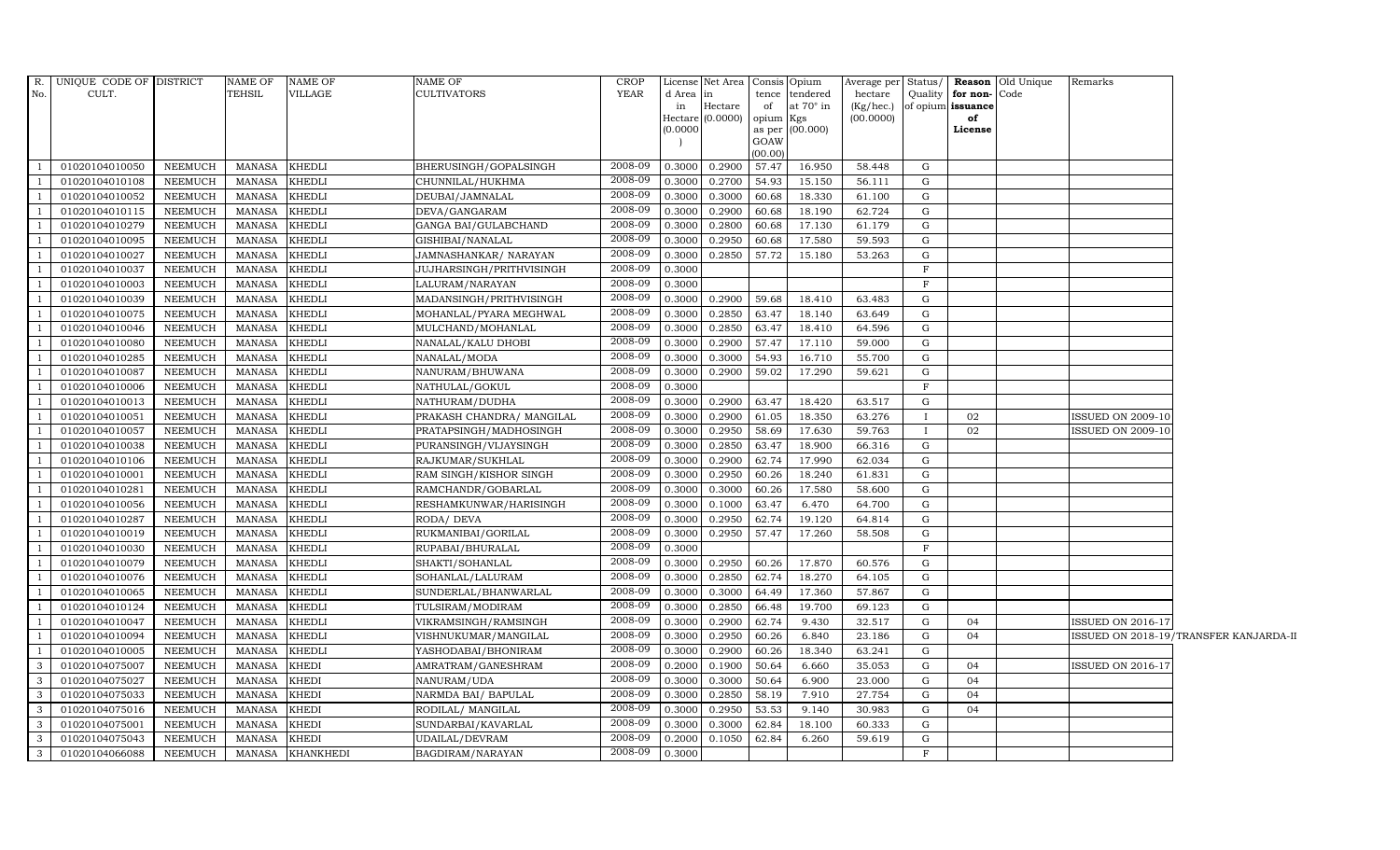| R.  | UNIQUE CODE OF DISTRICT |                | <b>NAME OF</b> | <b>NAME OF</b>   | <b>NAME OF</b>            | CROP        |           | License Net Area   Consis   Opium |           |                  | Average per Status/ |              |                   | <b>Reason</b> Old Unique | Remarks                  |
|-----|-------------------------|----------------|----------------|------------------|---------------------------|-------------|-----------|-----------------------------------|-----------|------------------|---------------------|--------------|-------------------|--------------------------|--------------------------|
| No. | CULT.                   |                | <b>TEHSIL</b>  | VILLAGE          | <b>CULTIVATORS</b>        | <b>YEAR</b> | d Area in |                                   |           | tence tendered   | hectare             | Quality      | for non-          | Code                     |                          |
|     |                         |                |                |                  |                           |             | in        | Hectare                           | of        | at $70^\circ$ in | (Kg/hec.)           |              | of opium issuance |                          |                          |
|     |                         |                |                |                  |                           |             |           | $Hectare (0.0000)$                | opium Kgs |                  | (00.0000)           |              | of<br>License     |                          |                          |
|     |                         |                |                |                  |                           |             | (0.0000)  |                                   | GOAW      | as per (00.000)  |                     |              |                   |                          |                          |
|     |                         |                |                |                  |                           |             |           |                                   | (00.00)   |                  |                     |              |                   |                          |                          |
| 3   | 01020104066106          | <b>NEEMUCH</b> | MANASA         | <b>KHANKHEDI</b> | <b>BALARAM/ NARAYAN</b>   | 2008-09     | 0.2000    | 0.1950                            | 66.88     | 12.000           | 61.538              | G            |                   |                          |                          |
| 3   | 01020104066007          | <b>NEEMUCH</b> | <b>MANASA</b>  | <b>KHANKHEDI</b> | BALMUKUND/FAKIRCHAND      | 2008-09     | 0.2000    | 0.1950                            | 60.90     | 12.060           | 61.846              | ${\rm G}$    |                   |                          |                          |
| 3   | 01020104066139          | <b>NEEMUCH</b> | <b>MANASA</b>  | <b>KHANKHEDI</b> | BAPULAL/ KANHEYALAL       | 2008-09     | 0.3000    |                                   |           |                  |                     | $\, {\rm F}$ |                   |                          |                          |
| 3   | 01020104066131          | <b>NEEMUCH</b> | <b>MANASA</b>  | <b>KHANKHEDI</b> | BAPULAL/ LAXMINARAYAN     | 2008-09     | 0.2000    | 0.2000                            | 60.90     | 5.720            | 28.600              | $\mathbf G$  | 04                |                          | <b>ISSUED ON 2016-17</b> |
| 3   | 01020104066132          | <b>NEEMUCH</b> | <b>MANASA</b>  | KHANKHEDI        | BAPULAL/ RAMCHANDR        | 2008-09     | 0.2000    | 0.1950                            | 60.81     | 12.020           | 61.641              | ${\bf G}$    |                   |                          |                          |
| 3   | 01020104066008          | NEEMUCH        | <b>MANASA</b>  | KHANKHEDI        | BHAGATRAM/KACHRU          | 2008-09     | 0.2000    | 0.2000                            | 66.88     | 13.320           | 66.600              | $\mathbf G$  |                   |                          |                          |
| 3   | 01020104066176          | <b>NEEMUCH</b> | <b>MANASA</b>  | <b>KHANKHEDI</b> | BHAGIRATH / BADRILAL      | 2008-09     | 0.2000    | 0.0850                            | 63.22     | 5.270            | 62.000              | ${\bf G}$    |                   |                          |                          |
| 3   | 01020104066002          | <b>NEEMUCH</b> | <b>MANASA</b>  | <b>KHANKHEDI</b> | BHERULAL/ KANIRAM         | 2008-09     | 0.2000    | 0.2000                            | 66.41     | 13.470           | 67.350              | ${\rm G}$    |                   |                          |                          |
| 3   | 01020104066150          | <b>NEEMUCH</b> | <b>MANASA</b>  | <b>KHANKHEDI</b> | BIHARIDAS/ NARAYANDAS     | 2008-09     | 0.2000    | 0.0300                            | 70.84     | 2.080            | 69.333              | G            |                   |                          |                          |
| 3   | 01020104066064          | <b>NEEMUCH</b> | <b>MANASA</b>  | <b>KHANKHEDI</b> | CHAMPALAL/GANPAT          | 2008-09     | 0.2000    | 0.0900                            | 66.41     | 5.910            | 65.667              | ${\rm G}$    |                   |                          |                          |
| 3   | 01020104066175          | <b>NEEMUCH</b> | <b>MANASA</b>  | <b>KHANKHEDI</b> | BAGDIRAM/NANALAL          | 2008-09     | 0.3000    | 0.2950                            | 64.15     | 19.730           | 66.881              | G            |                   |                          |                          |
| 3   | 01020104066052          | <b>NEEMUCH</b> | <b>MANASA</b>  | <b>KHANKHEDI</b> | DEVICHAND/CHUNNILAL       | 2008-09     | 0.2000    | 0.0200                            | 69.75     | 1.360            | 68.000              | $\mathbf G$  |                   |                          |                          |
| 3   | 01020104066037          | <b>NEEMUCH</b> | <b>MANASA</b>  | <b>KHANKHEDI</b> | DINESH/KANHYALAL          | 2008-09     | 0.3000    | 0.0200                            | 66.41     | 1.460            | 73.000              | G            |                   |                          |                          |
| 3   | 01020104066077          | <b>NEEMUCH</b> | <b>MANASA</b>  | <b>KHANKHEDI</b> | DINESH/SHIVPRASAD         | 2008-09     | 0.3000    |                                   |           |                  |                     | $\mathbf F$  |                   |                          |                          |
| 3   | 01020104066134          | <b>NEEMUCH</b> | <b>MANASA</b>  | <b>KHANKHEDI</b> | GANPAT/ NANDLAL           | 2008-09     | 0.3000    | 0.1950                            | 66.41     | 3.710            | 19.026              | ${\bf G}$    | 04                |                          | <b>ISSUED ON 2016-17</b> |
| 3   | 01020104091105          | <b>NEEMUCH</b> | <b>MANASA</b>  | <b>KHANKHEDI</b> | GENDMAL/NANDA             | 2008-09     | 0.3000    |                                   |           |                  |                     | $\mathbf F$  |                   |                          |                          |
| 3   | 01020104066103          | <b>NEEMUCH</b> | <b>MANASA</b>  | <b>KHANKHEDI</b> | GOPAL/MOHANLAL VYAS       | 2008-09     | 0.2000    | 0.0700                            | 63.37     | 4.460            | 63.714              | $\mathbf G$  |                   |                          |                          |
| 3   | 01020104066090          | <b>NEEMUCH</b> | <b>MANASA</b>  | <b>KHANKHEDI</b> | GOPAL/MOHANLAL PUROHIT    | 2008-09     | 0.2000    | 0.2000                            | 60.81     | 3.800            | 19.000              | $\mathbf G$  | 04                |                          |                          |
| 3   | 01020104066105          | <b>NEEMUCH</b> | <b>MANASA</b>  | <b>KHANKHEDI</b> | GORISHANKAR/KARULAL       | 2008-09     | 0.2000    | 0.0500                            | 68.99     | 3.440            | 68.800              | $\mathbf G$  |                   |                          |                          |
| 3   | 01020104066062          | <b>NEEMUCH</b> | <b>MANASA</b>  | <b>KHANKHEDI</b> | GOVINDRAM/ GANPAT         | 2008-09     | 0.2000    | 0.0950                            | 66.98     | 6.280            | 66.105              | ${\rm G}$    |                   |                          |                          |
| 3   | 01020104066060          | <b>NEEMUCH</b> | <b>MANASA</b>  | <b>KHANKHEDI</b> | SATYANARAYAN/KAVARLALVYAS | 2008-09     | 0.2000    | 0.1850                            |           | 10.710           | 57.892              | ${\rm G}$    |                   |                          |                          |
| 3   | 01020104066067          | <b>NEEMUCH</b> | <b>MANASA</b>  | KHANKHEDI        | HARISHANKAR/NARAYAN       | 2008-09     | 0.2000    | 0.0300                            | 60.54     | 1.890            | 63.000              | ${\rm G}$    |                   |                          |                          |
| 3   | 01020104066063          | <b>NEEMUCH</b> | <b>MANASA</b>  | <b>KHANKHEDI</b> | HIRALAL/GANPAT            | 2008-09     | 0.2000    | 0.0200                            | 74.06     | 1.650            | 82.500              | G            |                   |                          |                          |
| 3   | 01020104066056          | <b>NEEMUCH</b> | <b>MANASA</b>  | <b>KHANKHEDI</b> | JAGDISH / KANHEYALAL      | 2008-09     | 0.2000    | 0.2000                            | 63.37     | 5.620            | 28.100              | $\mathbf G$  | 04                |                          | <b>ISSUED ON 2016-17</b> |
| 3   | 01020104066102          | <b>NEEMUCH</b> | <b>MANASA</b>  | KHANKHEDI        | KELASH/KRISHNKANT         | 2008-09     | 0.2000    |                                   |           |                  |                     | $\mathbf{F}$ |                   |                          |                          |
| 3   | 01020104066017          | <b>NEEMUCH</b> | <b>MANASA</b>  | <b>KHANKHEDI</b> | <b>KELASH/NARAYAN</b>     | 2008-09     | 0.3000    |                                   |           |                  |                     | $\rm F$      |                   |                          |                          |
| 3   | 01020104066055          | <b>NEEMUCH</b> | <b>MANASA</b>  | <b>KHANKHEDI</b> | KELASH/RADHESHYAM         | 2008-09     | 0.2000    | 0.1950                            | 63.37     | 12.270           | 62.923              | ${\rm G}$    |                   |                          |                          |
| 3   | 01020104066054          | <b>NEEMUCH</b> | <b>MANASA</b>  | <b>KHANKHEDI</b> | KANHAIYALAL/RAMRATAN      | 2008-09     | 0.2000    | 0.1950                            | 63.37     | 12.400           | 63.590              | G            |                   |                          |                          |
| 3   | 01020104066005          | <b>NEEMUCH</b> | <b>MANASA</b>  | <b>KHANKHEDI</b> | KAMLA BAI/ RAMLAL         | 2008-09     | 0.3000    | 0.3000                            | 60.81     | 8.780            | 29.267              | $\mathbf G$  | 04                |                          |                          |
| 3   | 01020104066121          | <b>NEEMUCH</b> | <b>MANASA</b>  | <b>KHANKHEDI</b> | KANHYALAL/KARUJI          | 2008-09     | 0.2000    | 0.0200                            | 65.45     | 1.290            | 64.500              | $\mathbf G$  |                   |                          |                          |
| 3   | 01020104066085          | <b>NEEMUCH</b> | <b>MANASA</b>  | <b>KHANKHEDI</b> | KANHEYALAL/ NARAYAN       | 2008-09     | 0.3000    | 0.2950                            | 60.81     | 7.970            | 27.017              | G            | 04                |                          | <b>ISSUED ON 2016-17</b> |
| 3   | 01020104066128          | <b>NEEMUCH</b> | <b>MANASA</b>  | <b>KHANKHEDI</b> | KANHYALAL/SHIVLAL         | 2008-09     | 0.2000    | 0.1950                            | 63.37     | 12.650           | 64.872              | ${\bf G}$    |                   |                          |                          |
| 3   | 01020104066135          | <b>NEEMUCH</b> | <b>MANASA</b>  | KHANKHEDI        | KANHYALAL/UDAYRAM         | 2008-09     | 0.3000    |                                   |           |                  |                     | $\mathbf{F}$ |                   |                          |                          |
| 3   | 01020104066127          | <b>NEEMUCH</b> | <b>MANASA</b>  | <b>KHANKHEDI</b> | KAVERI BAI/ MATHURA DAS   | 2008-09     | 0.2000    | 0.0200                            | 74.51     | 1.500            | 75.000              | $\mathbf G$  |                   |                          |                          |
| 3   | 01020104066004          | <b>NEEMUCH</b> | <b>MANASA</b>  | <b>KHANKHEDI</b> | KAWARLAL/ RADHU           | 2008-09     | 0.3000    | 0.2850                            | 59.07     | 6.430            | 22.561              | $\mathbf G$  | 04                |                          | <b>ISSUED ON 2016-17</b> |
| 3   | 01020104066013          | <b>NEEMUCH</b> | <b>MANASA</b>  | KHANKHEDI        | KAWARLAL/ SITARAM         | 2008-09     | 0.2000    | 0.1400                            | 66.98     | 8.660            | 61.857              | ${\rm G}$    |                   |                          |                          |
| 3   | 01020104066066          | <b>NEEMUCH</b> | <b>MANASA</b>  | <b>KHANKHEDI</b> | KISHANLAL/NARAYAN         | 2008-09     | 0.2000    | 0.0450                            | 68.99     | 2.970            | 66.000              | ${\rm G}$    |                   |                          |                          |
| 3   | 01020104066043          | <b>NEEMUCH</b> | <b>MANASA</b>  | <b>KHANKHEDI</b> | KISHANLAL/ BANSHILAL      | 2008-09     | 0.2000    | 0.1950                            | 60.81     | 11.880           | 60.923              | ${\rm G}$    |                   |                          |                          |
| 3   | 01020104066140          | <b>NEEMUCH</b> | <b>MANASA</b>  | <b>KHANKHEDI</b> | KISHOR/RADHAKISHAN        | 2008-09     | 0.2000    |                                   |           |                  |                     | $\mathbf F$  |                   |                          |                          |
| 3   | 01020104066027          | <b>NEEMUCH</b> | <b>MANASA</b>  | <b>KHANKHEDI</b> | LAXMICHAND/BADRILAL       | 2008-09     | 0.2000    | 0.0400                            | 70.84     | 2.750            | 68.750              | $\mathbf G$  |                   |                          |                          |
| 3   | 01020104066042          | <b>NEEMUCH</b> |                | MANASA KHANKHEDI | LAXMINARAYAN/MATHURADAS   | 2008-09     | 0.2000    | 0.1900                            | 68.99     | 12.640           | 66.526              | $\mathbf G$  |                   |                          |                          |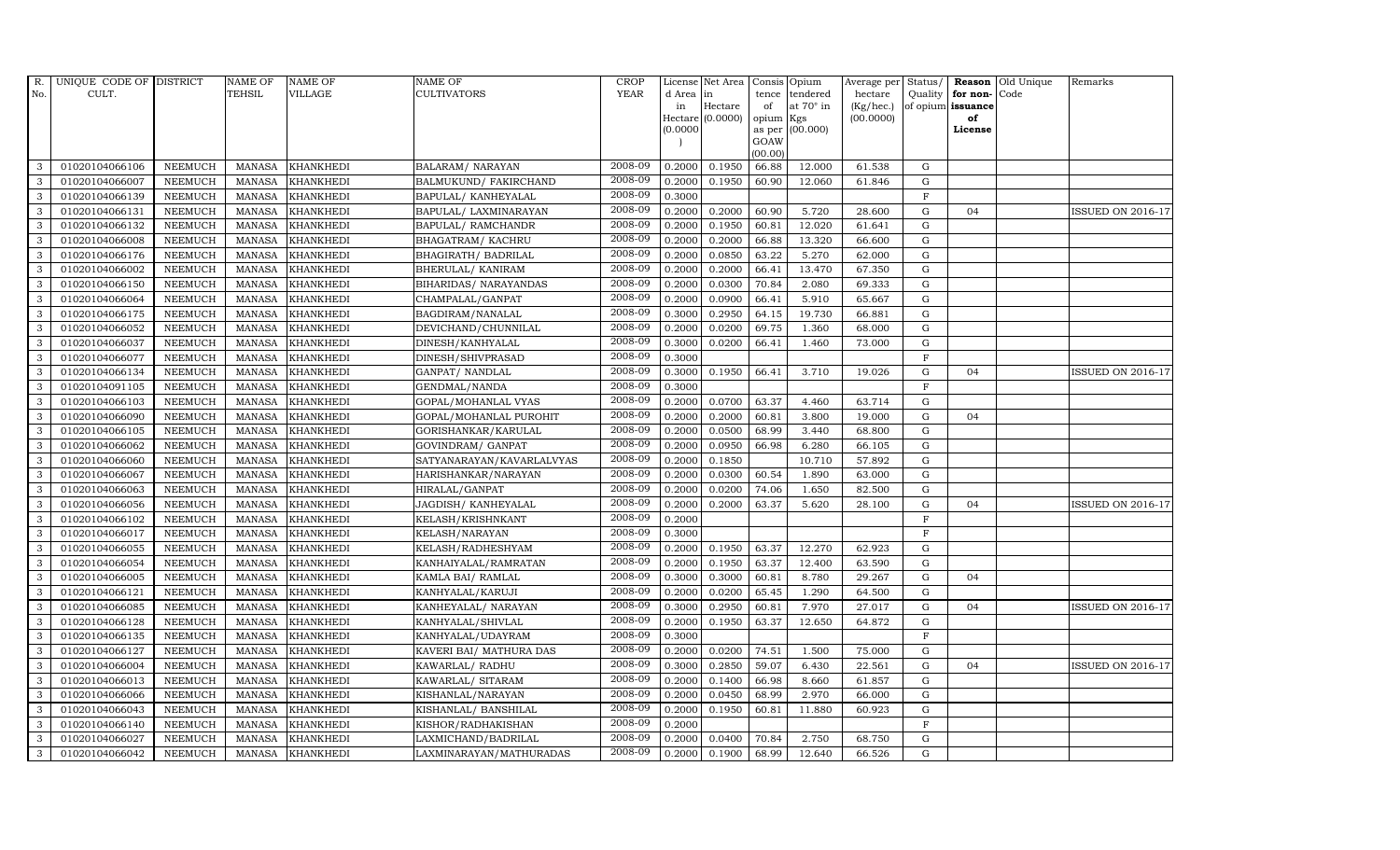| $R_{\cdot}$  | UNIQUE CODE OF DISTRICT |                | <b>NAME OF</b> | <b>NAME OF</b>   | <b>NAME OF</b>                | CROP        |          | License Net Area |           | Consis Opium    | Average per | Status/     | Reason            | Old Unique | Remarks                  |
|--------------|-------------------------|----------------|----------------|------------------|-------------------------------|-------------|----------|------------------|-----------|-----------------|-------------|-------------|-------------------|------------|--------------------------|
| No.          | CULT.                   |                | <b>TEHSIL</b>  | VILLAGE          | <b>CULTIVATORS</b>            | <b>YEAR</b> | d Area   | in               | tence     | tendered        | hectare     |             | Quality for non-  | Code       |                          |
|              |                         |                |                |                  |                               |             | in       | Hectare          | of        | at 70° in       | (Kg/hec.)   |             | of opium issuance |            |                          |
|              |                         |                |                |                  |                               |             | (0.0000) | Hectare (0.0000) | opium Kgs | as per (00.000) | (00.0000)   |             | of<br>License     |            |                          |
|              |                         |                |                |                  |                               |             |          |                  | GOAW      |                 |             |             |                   |            |                          |
|              |                         |                |                |                  |                               |             |          |                  | (00.00)   |                 |             |             |                   |            |                          |
| 3            | 01020104066172          | <b>NEEMUCH</b> | MANASA         | <b>KHANKHEDI</b> | LAXMINARAYAN / UDAYLAL        | 2008-09     | 0.2000   | 0.1950           | 63.37     | 12.550          | 64.359      | G           |                   |            |                          |
| 3            | 01020104066114          | <b>NEEMUCH</b> | <b>MANASA</b>  | <b>KHANKHEDI</b> | LILABAI/BADRILAL              | 2008-09     | 0.2000   | 0.0400           | 70.84     | 2.760           | 69.000      | ${\rm G}$   |                   |            |                          |
| 3            | 01020104066044          | <b>NEEMUCH</b> | <b>MANASA</b>  | <b>KHANKHEDI</b> | MADAN/MOHANLAL                | 2008-09     | 0.2000   | 0.1950           | 66.98     | 13.670          | 70.103      | G           |                   |            |                          |
| 3            | 01020104066033          | <b>NEEMUCH</b> | <b>MANASA</b>  | <b>KHANKHEDI</b> | MADANLAL/NARAYAN              | 2008-09     | 0.2000   | 0.0400           | 75.85     | 3.100           | 77.500      | $\mathbf G$ |                   |            |                          |
| 3            | 01020104066023          | <b>NEEMUCH</b> | <b>MANASA</b>  | KHANKHEDI        | MADANLAL/ TULSIRAM            | 2008-09     | 0.2000   | 0.1950           | 54.93     | 6.030           | 30.923      | ${\rm G}$   | 04                |            | ISSUED ON 2016-17        |
| 3            | 01020104066097          | <b>NEEMUCH</b> | <b>MANASA</b>  | <b>KHANKHEDI</b> | MANGILAL/ BHERULAL            | 2008-09     | 0.2000   | 0.2000           | 60.81     | 12.180          | 60.900      | $\mathbf G$ |                   |            |                          |
| 3            | 01020104066075          | <b>NEEMUCH</b> | <b>MANASA</b>  | KHANKHEDI        | MANGILAL/RAMCHANDRA           | 2008-09     | 0.2000   | 0.2000           | 60.81     | 12.370          | 61.850      | ${\rm G}$   |                   |            |                          |
| 3            | 01020104066012          | <b>NEEMUCH</b> | <b>MANASA</b>  | <b>KHANKHEDI</b> | MANGYA/ BHERA                 | 2008-09     | 0.2000   | 0.2000           | 62.78     | 4.170           | 20.850      | $\mathbf G$ | 04                |            |                          |
| 3            | 01020104066006          | <b>NEEMUCH</b> | <b>MANASA</b>  | <b>KHANKHEDI</b> | MOHANLAL/ KACHRU              | 2008-09     | 0.2000   | 0.0400           | 68.91     | 2.950           | 73.750      | G           |                   |            |                          |
| 3            | 01020104066073          | <b>NEEMUCH</b> | <b>MANASA</b>  | <b>KHANKHEDI</b> | MOHANLAL/ NANDRAM             | 2008-09     | 0.2000   | 0.2000           | 59.07     | 12.040          | 60.200      | ${\rm G}$   |                   |            |                          |
| 3            | 01020104066100          | <b>NEEMUCH</b> | <b>MANASA</b>  | <b>KHANKHEDI</b> | MOHANLAL/RAMCHANDRA           | 2008-09     | 0.3000   | 0.1950           | 60.74     | 11.840          | 60.718      | G           |                   |            |                          |
| 3            | 01020104066153          | <b>NEEMUCH</b> | <b>MANASA</b>  | <b>KHANKHEDI</b> | NANDKISHOR/KISHANLAL          | 2008-09     | 0.2000   | 0.2900           | 62.78     | 18.990          | 65.483      | $\mathbf G$ |                   |            |                          |
| 3            | 01020104066021          | <b>NEEMUCH</b> | <b>MANASA</b>  | <b>KHANKHEDI</b> | NANDLAL/ MANGILAL             | 2008-09     | 0.2000   | 0.1900           | 59.07     | 4.810           | 25.316      | G           | 04                |            |                          |
| 3            | 01020104066001          | <b>NEEMUCH</b> | <b>MANASA</b>  | <b>KHANKHEDI</b> | NARAYAN/KASHIRAM              | 2008-09     | 0.2000   | 0.0500           | 68.91     | 3.810           | 76.200      | G           |                   |            |                          |
| 3            | 01020104066141          | <b>NEEMUCH</b> | <b>MANASA</b>  | <b>KHANKHEDI</b> | PARVATI BAI/ NATHULAL         | 2008-09     | 0.2000   | 0.2000           | 62.78     | 12.940          | 64.700      | ${\rm G}$   |                   |            |                          |
| 3            | 01020104066076          | <b>NEEMUCH</b> | <b>MANASA</b>  | <b>KHANKHEDI</b> | PRABHULAL/ FAKIRCHAND         | 2008-09     | 0.3000   |                  |           |                 |             | $\mathbf F$ |                   |            |                          |
| 3            | 01020104066041          | <b>NEEMUCH</b> | <b>MANASA</b>  | <b>KHANKHEDI</b> | PRAHLADDAS/MATHURADAS         | 2008-09     | 0.3000   | 0.0200           | 74.91     | 1.570           | 78.500      | G           |                   |            |                          |
| 3            | 01020104066038          | NEEMUCH        | <b>MANASA</b>  | <b>KHANKHEDI</b> | PRAHLAD/KAVARLAL              | 2008-09     | 0.3000   | 0.2900           | 64.15     | 18.150          | 62.586      | $\mathbf G$ |                   |            |                          |
| 3            | 01020104066107          | <b>NEEMUCH</b> | <b>MANASA</b>  | <b>KHANKHEDI</b> | PURSHOTAM DAS/ BHUWAN DAS     | 2008-09     | 0.2000   | 0.1050           | 68.91     | 7.110           | 67.714      | $\mathbf G$ |                   |            |                          |
| 3            | 01020104066029          | <b>NEEMUCH</b> | <b>MANASA</b>  | <b>KHANKHEDI</b> | RADHESHYAM/ MOTILAL           | 2008-09     | 0.3000   | 0.2950           | 62.78     | 19.220          | 65.153      | ${\rm G}$   |                   |            |                          |
| 3            | 01020104066143          | <b>NEEMUCH</b> | <b>MANASA</b>  | <b>KHANKHEDI</b> | RADHESHYAM/PRABHULAL          | 2008-09     | 0.2000   | 0.1550           | 62.78     | 9.740           | 62.839      | $\mathbf G$ |                   |            |                          |
| 3            | 01020104066125          | <b>NEEMUCH</b> | <b>MANASA</b>  | KHANKHEDI        | RADHESHYAM/RAMNATH            | 2008-09     | 0.3000   | 0.2800           | 57.99     | 4.230           | 15.107      | ${\rm G}$   | 04                |            |                          |
| 3            | 01020104066079          | <b>NEEMUCH</b> | <b>MANASA</b>  | <b>KHANKHEDI</b> | RAJESH/ JUGAL KISHOR          | 2008-09     | 0.2000   | 0.1900           | 60.74     | 11.650          | 61.316      | G           |                   |            |                          |
| 3            | 01020104066072          | <b>NEEMUCH</b> | <b>MANASA</b>  | <b>KHANKHEDI</b> | RAMDAYAL/SURAJMAL             | 2008-09     | 0.2000   | 0.2000           | 57.99     | 5.300           | 26.500      | $\mathbf G$ | 04                |            | <b>ISSUED ON 2016-17</b> |
| 3            | 01020104066058          | <b>NEEMUCH</b> | <b>MANASA</b>  | <b>KHANKHEDI</b> | RAMESH/DEVILAL                | 2008-09     | 0.3000   |                  |           |                 |             | F           |                   |            |                          |
| 3            | 01020104066082          | <b>NEEMUCH</b> | <b>MANASA</b>  | <b>KHANKHEDI</b> | RAMESH/ FAKIRCHAND            | 2008-09     | 0.2000   | 0.1900           | 60.74     | 4.980           | 26.211      | G           | 04                |            | <b>ISSUED ON 2009-10</b> |
| 3            | 01020104066142          | <b>NEEMUCH</b> | <b>MANASA</b>  | <b>KHANKHEDI</b> | RAMESH/ NARAYAN               | 2008-09     | 0.2000   | 0.1950           | 60.74     | 5.200           | 26.667      | ${\rm G}$   | 04                |            | <b>ISSUED ON 2016-17</b> |
| 3            | 01020104066034          | <b>NEEMUCH</b> | <b>MANASA</b>  | <b>KHANKHEDI</b> | SATYANARAYN/CHITARLAL         | 2008-09     | 0.2000   | 0.1950           | 62.78     | 12.450          | 63.846      | $\mathbf G$ |                   |            |                          |
| 3            | 01020104066039          | <b>NEEMUCH</b> | <b>MANASA</b>  | <b>KHANKHEDI</b> | SATYANARAYAN / KAWARLAL PUROI | 2008-09     | 0.3000   |                  |           |                 |             | $\mathbf F$ |                   |            |                          |
| 3            | 01020104066071          | <b>NEEMUCH</b> | <b>MANASA</b>  | <b>KHANKHEDI</b> | SHAMBHUDAYAL/ MOHAN           | 2008-09     | 0.2000   | 0.1950           | 68.91     | 13.090          | 67.128      | ${\rm G}$   |                   |            |                          |
| 3            | 01020104066061          | <b>NEEMUCH</b> | <b>MANASA</b>  | <b>KHANKHEDI</b> | KAVARLAL/DHANRAJ              | 2008-09     | 0.2000   | 0.1950           | 59.07     | 11.580          | 59.385      | G           |                   |            |                          |
| 3            | 01020104066053          | <b>NEEMUCH</b> | <b>MANASA</b>  | KHANKHEDI        | SHIVNARAYAN / NANURAM         | 2008-09     | 0.2000   | 0.1950           | 54.93     | 4.700           | 24.103      | ${\bf G}$   | 04                |            |                          |
| $\mathbf{3}$ | 01020104066083          | <b>NEEMUCH</b> | <b>MANASA</b>  | <b>KHANKHEDI</b> | SHIVPRASAD/ FAKIRCHAND        | 2008-09     | 0.2000   | 0.0200           | 74.16     | 1.630           | 81.500      | $\mathbf G$ |                   |            |                          |
| 3            | 01020104066151          | <b>NEEMUCH</b> | <b>MANASA</b>  | <b>KHANKHEDI</b> | SUGANABAI/MOHANLAL            | 2008-09     | 0.2000   | 0.1950           | 57.99     | 3.810           | 19.538      | $\mathbf G$ | 04                |            |                          |
| 3            | 01020104066047          | <b>NEEMUCH</b> | <b>MANASA</b>  | <b>KHANKHEDI</b> | SURESH/HIRALAL                | 2008-09     | 0.3000   | 0.2800           | 64.15     | 16.870          | 60.250      | $\mathbf G$ |                   |            |                          |
| 3            | 01020104066095          | <b>NEEMUCH</b> | <b>MANASA</b>  | <b>KHANKHEDI</b> | SURESHCHAND/RAMNATH           | 2008-09     | 0.3000   | 0.3000           | 57.99     | 7.810           | 26.033      | ${\rm G}$   | 04                |            | <b>ISSUED ON 2016-17</b> |
| 3            | 01020104066126          | <b>NEEMUCH</b> | <b>MANASA</b>  | <b>KHANKHEDI</b> | TULSIRAM/RADHU                | 2008-09     | 0.3000   | 0.2800           | 63.22     | 17.860          | 63.786      | ${\rm G}$   |                   |            |                          |
| 3            | 01020104066099          | <b>NEEMUCH</b> | <b>MANASA</b>  | <b>KHANKHEDI</b> | BANSHILAL/CHAMPALAL           | 2008-09     | 0.3000   |                  |           |                 |             | $\mathbf F$ |                   |            |                          |
| 3            | 01020104066057          | <b>NEEMUCH</b> | <b>MANASA</b>  | <b>KHANKHEDI</b> | BANSHILAL/DEVILAL             | 2008-09     | 0.3000   |                  |           |                 |             | $\mathbf F$ |                   |            |                          |
| 3            | 01020104066074          | <b>NEEMUCH</b> | <b>MANASA</b>  | <b>KHANKHEDI</b> | BANSHILAL/ LAXMINARAYAN       | 2008-09     | 0.2000   | 0.1000           | 66.88     | 7.240           | 72.400      | $\mathbf G$ |                   |            |                          |
| 3            | 01020104066059          | <b>NEEMUCH</b> | MANASA         | <b>KHANKHEDI</b> | BANSHILAL/ RAMNATH            | 2008-09     | 0.2000   | 0.1900           | 63.57     | 12.550          | 66.053      | G           |                   |            |                          |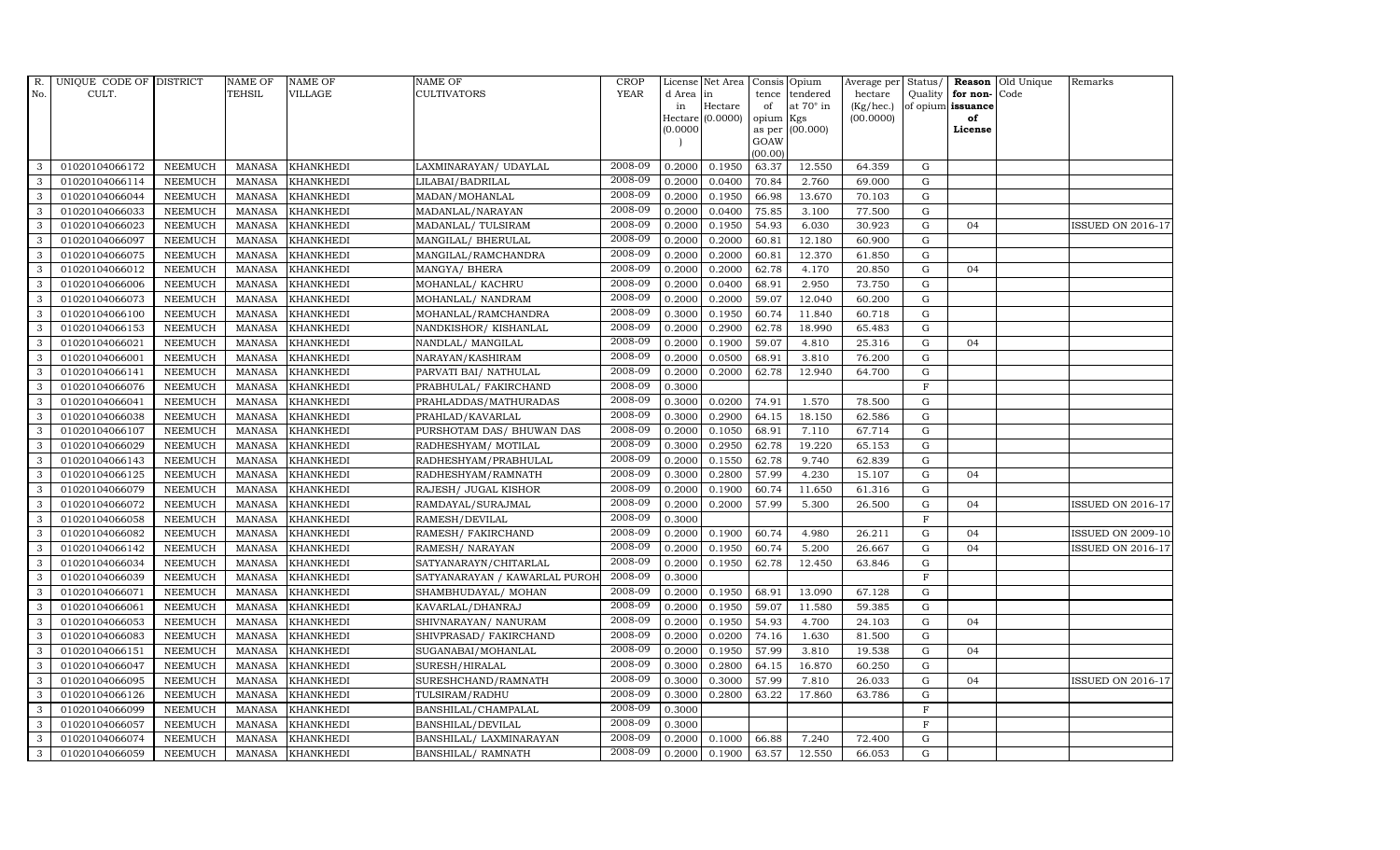| R.           | UNIQUE CODE OF DISTRICT |                | <b>NAME OF</b> | <b>NAME OF</b>   | <b>NAME OF</b>           | CROP        |          | License Net Area   Consis   Opium |           |                  | Average per | Status/      | Reason            | Old Unique | Remarks                  |
|--------------|-------------------------|----------------|----------------|------------------|--------------------------|-------------|----------|-----------------------------------|-----------|------------------|-------------|--------------|-------------------|------------|--------------------------|
| No.          | CULT.                   |                | <b>TEHSIL</b>  | <b>VILLAGE</b>   | <b>CULTIVATORS</b>       | <b>YEAR</b> | d Area   | in                                | tence     | tendered         | hectare     | Quality      | for non-          | Code       |                          |
|              |                         |                |                |                  |                          |             | in       | Hectare                           | of        | at $70^\circ$ in | (Kg/hec.)   |              | of opium issuance |            |                          |
|              |                         |                |                |                  |                          |             | (0.0000) | Hectare (0.0000)                  | opium Kgs | as per (00.000)  | (00.0000)   |              | of<br>License     |            |                          |
|              |                         |                |                |                  |                          |             |          |                                   | GOAW      |                  |             |              |                   |            |                          |
|              |                         |                |                |                  |                          |             |          |                                   | (00.00)   |                  |             |              |                   |            |                          |
| 3            | 01020104066026          | <b>NEEMUCH</b> | MANASA         | <b>KHANKHEDI</b> | BANSHILAL/SHIVNARAYAN    | 2008-09     | 0.2000   | 0.1050                            | 68.99     | 7.400            | 70.476      | $\mathbf G$  |                   |            |                          |
| 3            | 01020104091012          | <b>NEEMUCH</b> | MANASA         | <b>KHAJURI</b>   | <b>BADAM BAI/ BABRU</b>  | 2008-09     | 0.2000   | 0.1800                            | 61.52     | 10.820           | 60.111      | $\mathbf{I}$ | 02                |            | <b>ISSUED ON 2009-10</b> |
| 3            | 01020104091122          | <b>NEEMUCH</b> | <b>MANASA</b>  | <b>KHAJURI</b>   | BANSHILAL/ BHAWARLAL     | 2008-09     | 0.3000   | 0.2900                            | 59.78     | 17.750           | 61.207      | G            |                   |            |                          |
| 3            | 01020104091033          | <b>NEEMUCH</b> | <b>MANASA</b>  | <b>KHAJURI</b>   | BANSHILAL/ BHUWANILAL    | 2008-09     | 0.2000   | 0.1950                            | 62.10     | 12.450           | 63.846      | $\mathbf G$  |                   |            |                          |
| 3            | 01020104091103          | <b>NEEMUCH</b> | <b>MANASA</b>  | <b>KHAJURI</b>   | BANSHILAL/ RAMPRATAP     | 2008-09     | 0.2000   | 0.1900                            | 65.92     | 12.240           | 64.421      | ${\rm G}$    |                   |            |                          |
| $\mathbf{3}$ | 01020104091054          | <b>NEEMUCH</b> | MANASA         | <b>KHAJURI</b>   | BAPU SINGH/ DHUL SINGH   | 2008-09     | 0.2000   | 0.1850                            | 63.96     | 11.760           | 63.568      | $\mathbf{I}$ | 02                |            | <b>ISSUED ON 2009-10</b> |
| 3            | 01020104091040          | <b>NEEMUCH</b> | <b>MANASA</b>  | <b>KHAJURI</b>   | BHAWARLAL/TULSIRAM       | 2008-09     | 0.3000   | 0.3000                            | 62.10     | 16.990           | 56.633      | $\mathbf G$  |                   |            |                          |
| 3            | 01020104091083          | <b>NEEMUCH</b> | <b>MANASA</b>  | <b>KHAJURI</b>   | CHENRAM/KALURAM          | 2008-09     | 0.3000   | 0.2300                            | 62.53     | 14.860           | 64.609      | $\mathbf{I}$ | 02                |            | <b>ISSUED ON 2009-10</b> |
| 3            | 01020104091123          | <b>NEEMUCH</b> | <b>MANASA</b>  | <b>KHAJURI</b>   | CHHOTU/ BHERA            | 2008-09     | 0.3000   |                                   |           |                  |             | $\mathbf F$  |                   |            | TRANSFER/DANGDI          |
| 3            | 01020104091101          | <b>NEEMUCH</b> | <b>MANASA</b>  | <b>KHAJURI</b>   | DAYASHANKAR/ HARLAL      | 2008-09     | 0.3000   | 0.1050                            | 63.93     | 6.590            | 62.762      | $\mathbf{I}$ | 02                |            | <b>ISSUED ON 2009-10</b> |
| $\mathbf{3}$ | 01020104091068          | <b>NEEMUCH</b> | <b>MANASA</b>  | <b>KHAJURI</b>   | DEU BAI/ SHANKARLAL      | 2008-09     | 0.3000   | 0.2850                            | 65.92     | 4.450            | 15.614      | ${\rm G}$    | 04                |            |                          |
| 3            | 01020104091022          | <b>NEEMUCH</b> | <b>MANASA</b>  | <b>KHAJURI</b>   | DEVILAL/RAMPRATAP        | 2008-09     | 0.2000   | 0.1950                            | 64.20     | 12.670           | 64.974      | $\mathbf G$  |                   |            |                          |
| 3            | 01020104091003          | <b>NEEMUCH</b> | <b>MANASA</b>  | <b>KHAJURI</b>   | MANGILAL/FAKIRCHAND      | 2008-09     | 0.3000   | 0.2900                            | 65.92     | 19.140           | 66.000      | $\mathbf G$  |                   |            |                          |
| 3            | 01020104091011          | <b>NEEMUCH</b> | <b>MANASA</b>  | <b>KHAJURI</b>   | GANGARAM/ DHANNA         | 2008-09     | 0.3000   | 0.2950                            | 59.74     | 15.650           | 53.051      | $\mathbf G$  |                   |            |                          |
| 3            | 01020104091008          | <b>NEEMUCH</b> | <b>MANASA</b>  | <b>KHAJURI</b>   | GANGARAM/ MULCHAND       | 2008-09     | 0.2000   | 0.1900                            | 64.20     | 12.480           | 65.684      | G            |                   |            |                          |
| 3            | 01020104091046          | <b>NEEMUCH</b> | <b>MANASA</b>  | <b>KHAJURI</b>   | GANPATLAL/ RAMESHWAR     | 2008-09     | 0.3000   | 0.2750                            | 62.53     | 17.610           | 64.036      | ${\rm G}$    |                   |            |                          |
| 3            | 01020104091079          | <b>NEEMUCH</b> | MANASA         | <b>KHAJURI</b>   | GHISALAL/ UDAA           | 2008-09     | 0.2000   | 0.0900                            | 65.92     | 6.040            | 67.111      | $\mathbf G$  |                   |            |                          |
| 3            | 01020104091045          | <b>NEEMUCH</b> | MANASA         | <b>KHAJURI</b>   | HARISHCHANDR/ BANSHILAL  | 2008-09     | 0.2000   | 0.1950                            | 63.86     | 13.050           | 66.923      | G            |                   |            |                          |
| 3            | 01020104091058          | <b>NEEMUCH</b> | <b>MANASA</b>  | <b>KHAJURI</b>   | HARLAL/ KACHRU           | 2008-09     | 0.2000   | 0.1800                            | 64.31     | 11.740           | 65.222      |              | 02                |            | <b>ISSUED ON 2009-10</b> |
| 3            | 01020104091043          | <b>NEEMUCH</b> | <b>MANASA</b>  | <b>KHAJURI</b>   | JAMUNALAL/ NANDLAL       | 2008-09     | 0.3000   | 0.2850                            | 61.93     | 17.930           | 62.912      |              | 02                |            | <b>ISSUED ON 2009-10</b> |
| $\mathbf{3}$ | 01020104091004          | <b>NEEMUCH</b> | <b>MANASA</b>  | <b>KHAJURI</b>   | KACHRULAL/ SHANKARLAL    | 2008-09     | 0.3000   | 0.2950                            | 62.99     | 18.390           | 62.339      | $\mathbf G$  |                   |            |                          |
| 3            | 01020104091064          | <b>NEEMUCH</b> | <b>MANASA</b>  | <b>KHAJURI</b>   | KAILASH CHANDR/ MOHANLAL | 2008-09     | 0.2000   | 0.1800                            | 60.68     | 11.350           | 63.056      | ${\rm G}$    |                   |            |                          |
| $\mathbf{3}$ | 01020104091025          | <b>NEEMUCH</b> | MANASA         | <b>KHAJURI</b>   | KANHEYALAL/ AMARCHAND    | 2008-09     | 0.2000   | 0.1700                            | 67.04     | 3.450            | 20.294      | G            | 04                |            |                          |
| 3            | 01020104091009          | <b>NEEMUCH</b> | <b>MANASA</b>  | <b>KHAJURI</b>   | KANHEYALAL/ NIRBHAYRAM   | 2008-09     | 0.2000   | 0.2000                            | 67.04     | 13.670           | 68.350      | $\mathbf G$  |                   |            |                          |
| 3            | 01020104091080          | <b>NEEMUCH</b> | <b>MANASA</b>  | <b>KHAJURI</b>   | KARULAL/ DEVA            | 2008-09     | 0.2000   | 0.1850                            | 67.04     | 4.880            | 26.378      | $\mathbf G$  | 04                |            |                          |
| 3            | 01020104091019          | <b>NEEMUCH</b> | <b>MANASA</b>  | <b>KHAJURI</b>   | KHIMA/ NANURAM           | 2008-09     | 0.2000   | 0.1850                            | 64.38     | 11.490           | 62.108      | G            |                   |            |                          |
| 3            | 01020104091077          | <b>NEEMUCH</b> | <b>MANASA</b>  | <b>KHAJURI</b>   | LABHCHAND/ HARLAL        | 2008-09     | 0.2000   | 0.1700                            | 64.56     | 11.320           | 66.588      | $\mathbf{I}$ | 02                |            | <b>ISSUED ON 2009-10</b> |
| 3            | 01020104091109          | <b>NEEMUCH</b> | <b>MANASA</b>  | <b>KHAJURI</b>   | LAXMINARAYAN/ NANURAM    | 2008-09     | 0.2000   | 0.1850                            | 64.17     | 5.890            | 31.838      | $\mathbf{I}$ | 02                |            |                          |
| 3            | 01020104091087          | <b>NEEMUCH</b> | <b>MANASA</b>  | <b>KHAJURI</b>   | MADANLAL/ SHANKARLAL     | 2008-09     | 0.2000   | 0.2000                            | 64.28     | 12.420           | 62.100      | $\mathbf G$  |                   |            |                          |
| 3            | 01020104091052          | <b>NEEMUCH</b> | <b>MANASA</b>  | <b>KHAJURI</b>   | MANOHAR/ HARISH CHANDR   | 2008-09     | 0.2000   | 0.2000                            | 65.92     | 13.790           | 68.950      | $\mathbf G$  |                   |            |                          |
| 3            | 01020104091055          | <b>NEEMUCH</b> | <b>MANASA</b>  | <b>KHAJURI</b>   | MATHURALAL/ MANGILAL     | 2008-09     | 0.2000   | 0.1950                            | 62.04     | 12.670           | 64.974      | G            |                   |            |                          |
| 3            | 01020104091098          | <b>NEEMUCH</b> | <b>MANASA</b>  | <b>KHAJURI</b>   | MODIRAM/ GULAB           | 2008-09     | 0.2000   | 0.1950                            | 63.18     | 12.440           | 63.795      | ${\rm G}$    |                   |            |                          |
| 3            | 01020104091020          | <b>NEEMUCH</b> | MANASA         | <b>KHAJURI</b>   | MOHANLAL/ BHERU          | 2008-09     | 0.2000   | 0.1800                            | 60.68     | 6.520            | 36.222      | $\mathbf G$  | 04                |            | <b>ISSUED ON 2016-17</b> |
| 3            | 01020104091063          | <b>NEEMUCH</b> | <b>MANASA</b>  | <b>KHAJURI</b>   | MUKESH KUMAR/ RAMESHWAR  | 2008-09     | 0.2000   | 0.2000                            | 60.68     | 12.520           | 62.600      | $\mathbf G$  |                   |            |                          |
| 3            | 01020104091016          | <b>NEEMUCH</b> | <b>MANASA</b>  | <b>KHAJURI</b>   | MULCHAND/ BANSHILAL      | 2008-09     | 0.2000   | 0.1950                            | 65.30     | 13.410           | 68.769      | $\mathbf G$  |                   |            |                          |
| 3            | 01020104091070          | <b>NEEMUCH</b> | <b>MANASA</b>  | <b>KHAJURI</b>   | MULCHAND/ RATANLAL       | 2008-09     | 0.3000   | 0.2850                            | 63.11     | 18.340           | 64.351      | ${\rm G}$    |                   |            |                          |
| 3            | 01020104091071          | <b>NEEMUCH</b> | <b>MANASA</b>  | <b>KHAJURI</b>   | MULCHAND/ TULSIRAM       | 2008-09     | 0.3000   | 0.2300                            | 63.48     | 14.310           | 62.217      | $\mathbf G$  |                   |            |                          |
| 3            | 01020104091023          | <b>NEEMUCH</b> | <b>MANASA</b>  | <b>KHAJURI</b>   | NAJRI BAI/ BHAGWAN       | 2008-09     | 0.3000   | 0.2800                            | 64.92     | 18.570           | 66.321      | $\mathbf{I}$ | 02                |            | <b>ISSUED ON 2009-10</b> |
| 3            | 01020104091027          | <b>NEEMUCH</b> | <b>MANASA</b>  | <b>KHAJURI</b>   | NANDLAL/ CHHOTELAL       | 2008-09     | 0.2000   | 0.1950                            | 65.71     | 13.540           | 69.436      | $\mathbf G$  |                   |            |                          |
| 3            | 01020104091028          | <b>NEEMUCH</b> | <b>MANASA</b>  | <b>KHAJURI</b>   | OKARLAL/ BADRILAL        | 2008-09     | 0.2000   | 0.1900                            | 64.01     | 11.670           | 61.421      | $\mathbf{I}$ | 02                |            | <b>ISSUED ON 2009-10</b> |
| 3            | 01020104091010          | NEEMUCH        | MANASA KHAJURI |                  | OKARLAL/ NIRBHAYRAM      | 2008-09     | 0.2000   | 0.1950                            | 64.64     | 12.800           | 65.641      | $\mathbf G$  |                   |            |                          |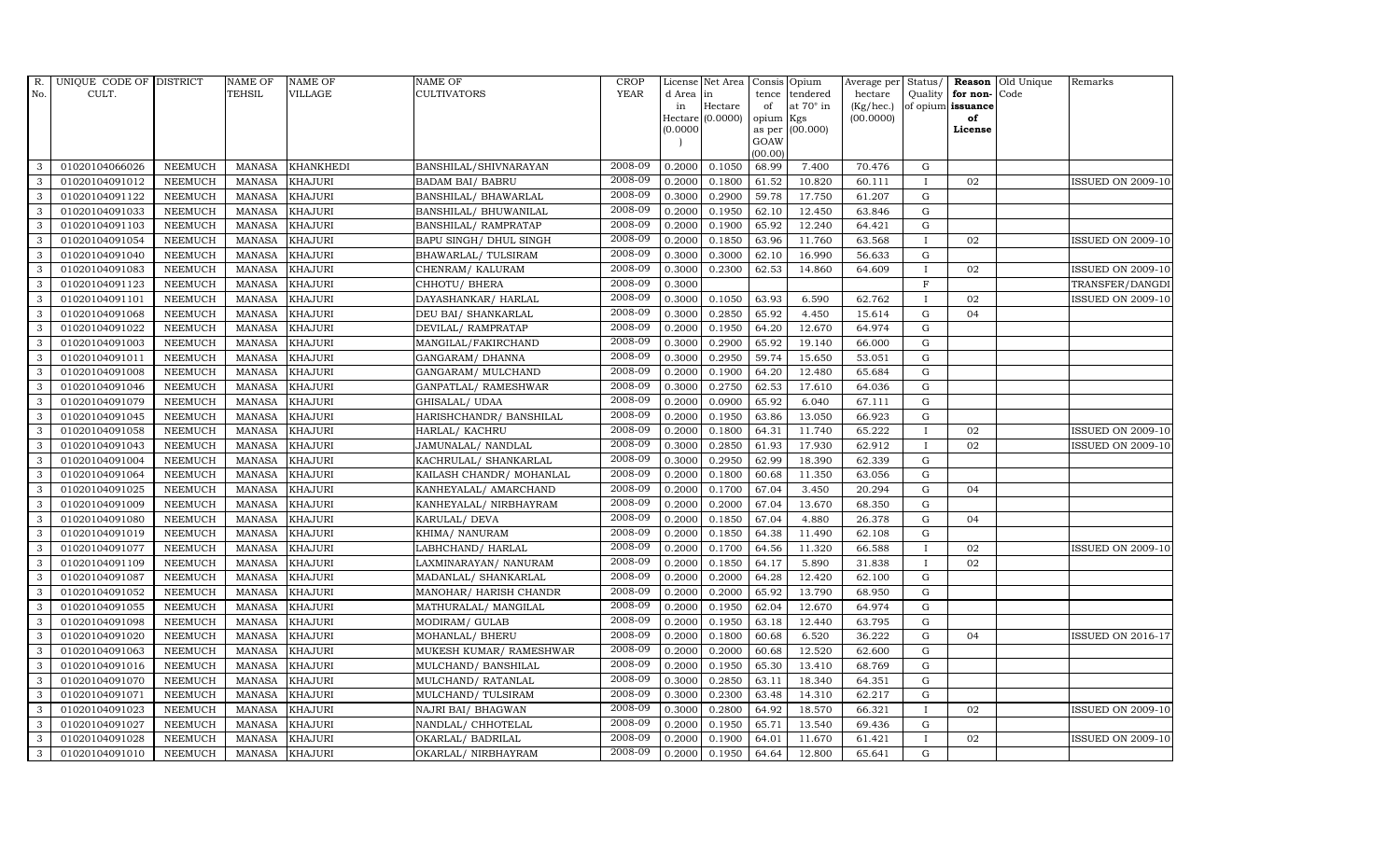| R.             | UNIQUE CODE OF DISTRICT |                | <b>NAME OF</b> | <b>NAME OF</b>     | <b>NAME OF</b>             | CROP        |           | License Net Area Consis Opium |                     |                  | Average per     | Status/        |                   | <b>Reason</b> Old Unique | Remarks                  |
|----------------|-------------------------|----------------|----------------|--------------------|----------------------------|-------------|-----------|-------------------------------|---------------------|------------------|-----------------|----------------|-------------------|--------------------------|--------------------------|
| No.            | CULT.                   |                | <b>TEHSIL</b>  | <b>VILLAGE</b>     | <b>CULTIVATORS</b>         | <b>YEAR</b> | d Area in |                               | tence               | tendered         | hectare         | Quality        | for non-          | Code                     |                          |
|                |                         |                |                |                    |                            |             | in        | Hectare                       | of                  | at $70^\circ$ in | $(Kg/$ hec. $)$ |                | of opium issuance |                          |                          |
|                |                         |                |                |                    |                            |             | (0.0000)  | Hectare (0.0000)              | opium Kgs<br>as per | (00.000)         | (00.0000)       |                | of<br>License     |                          |                          |
|                |                         |                |                |                    |                            |             |           |                               | GOAW                |                  |                 |                |                   |                          |                          |
|                |                         |                |                |                    |                            |             |           |                               | (00.00)             |                  |                 |                |                   |                          |                          |
| 3              | 01020104091061          | <b>NEEMUCH</b> | <b>MANASA</b>  | <b>KHAJURI</b>     | PRABHULAL/ BHAWAR          | 2008-09     | 0.2000    | 0.0950                        | 65.57               | 6.170            | 64.947          | G              |                   |                          |                          |
| 3              | 01020104091057          | <b>NEEMUCH</b> | <b>MANASA</b>  | <b>KHAJURI</b>     | PRABHULAL/ KACHRU          | 2008-09     | 0.2000    | 0.2000                        | 60.68               | 12.140           | 60.700          | ${\rm G}$      |                   |                          |                          |
| 3              | 01020104091050          | <b>NEEMUCH</b> | <b>MANASA</b>  | <b>KHAJURI</b>     | PRABHULAL/ RATANLAL        | 2008-09     | 0.3000    | 0.2950                        | 60.63               | 18.340           | 62.169          | G              |                   |                          |                          |
| 3              | 01020104091074          | <b>NEEMUCH</b> | <b>MANASA</b>  | <b>KHAJURI</b>     | PRAKASH CHANDR/ KACHRU     | 2008-09     | 0.2000    | 0.1950                        | 64.59               | 12.720           | 65.231          | $\mathbf I$    | 02                |                          | <b>ISSUED ON 2009-10</b> |
| 3              | 01020104091047          | <b>NEEMUCH</b> | <b>MANASA</b>  | <b>KHAJURI</b>     | RATAN/PRATAP               | 2008-09     | 0.2000    | 0.1750                        | 63.67               | 10.900           | 62.286          | $\mathbf G$    |                   |                          |                          |
| $\mathbf{3}$   | 01020104091110          | <b>NEEMUCH</b> | <b>MANASA</b>  | <b>KHAJURI</b>     | PUSHKAR/ LAXMINARAYAN      | 2008-09     | 0.2000    | 0.1550                        | 67.55               | 10.370           | 66.903          |                | 02                |                          | <b>ISSUED ON 2009-10</b> |
| 3              | 01020104091085          | <b>NEEMUCH</b> | MANASA         | <b>KHAJURI</b>     | RAJARAM/ BABRU             | 2008-09     | 0.3000    | 0.1500                        | 63.71               | 9.330            | 62.200          | $\mathbf{I}$   | 02                |                          | <b>ISSUED ON 2009-10</b> |
| 3              | 01020104091067          | <b>NEEMUCH</b> | MANASA         | <b>KHAJURI</b>     | RAJENDR KUMAR/ MANGILAL    | 2008-09     | 0.2000    | 0.2000                        | 59.93               | 7.350            | 36.750          | $\mathbf{I}$   | 02                |                          |                          |
| 3              | 01020104091029          | <b>NEEMUCH</b> | <b>MANASA</b>  | <b>KHAJURI</b>     | RAMCHANDR/ RATANLAL        | 2008-09     | 0.2000    | 0.1950                        | 63.27               | 13.380           | 68.615          | $\mathbf G$    |                   |                          |                          |
| 3              | 01020104091041          | <b>NEEMUCH</b> | MANASA         | <b>KHAJURI</b>     | RAMKISHAN/ MANGILAL        | 2008-09     | 0.2000    | 0.1900                        | 66.10               | 13.340           | 70.211          | $\mathbf G$    |                   |                          |                          |
| 3              | 01020104091099          | <b>NEEMUCH</b> | <b>MANASA</b>  | <b>KHAJURI</b>     | RAMNARAYAN / BHAWARLAL     | 2008-09     | 0.2000    | 0.1800                        | 65.87               | 12.020           | 66.778          | $\mathbf{I}$   | 02                |                          | <b>ISSUED ON 2009-10</b> |
| 3              | 01020104091095          | <b>NEEMUCH</b> | <b>MANASA</b>  | <b>KHAJURI</b>     | RAMPRASAD/BHUVANA          | 2008-09     | 0.2000    | 0.1900                        | 63.15               | 13.120           | 69.053          | $\mathbf G$    |                   |                          |                          |
| $\mathbf{3}$   | 01020104091060          | <b>NEEMUCH</b> | MANASA         | <b>KHAJURI</b>     | RAMPRASAD/ NANDLAL         | 2008-09     | 0.2000    | 0.1900                        | 64.99               | 12.260           | 64.526          | G              |                   |                          |                          |
| 3              | 01020104091032          | <b>NEEMUCH</b> | <b>MANASA</b>  | <b>KHAJURI</b>     | RUKMANI BAI/ KACHRU        | 2008-09     | 0.2000    | 0.1850                        | 66.10               | 4.350            | 23.514          | $\mathbf G$    | 04                |                          | <b>ISSUED ON 2016-17</b> |
| 3              | 01020104091034          | <b>NEEMUCH</b> | <b>MANASA</b>  | <b>KHAJURI</b>     | SHAMBHULAL/ BAGDIRAM       | 2008-09     | 0.3000    | 0.2550                        | 66.07               | 8.790            | 34.471          |                | 02                |                          |                          |
| 3              | 01020104091035          | <b>NEEMUCH</b> | <b>MANASA</b>  | <b>KHAJURI</b>     | SHETAN SINGH / DULESINGH   | 2008-09     | 0.2000    | 0.1950                        | 58.07               | 11.690           | 59.949          | G              |                   |                          |                          |
| 3              | 01020104091056          | <b>NEEMUCH</b> | <b>MANASA</b>  | <b>KHAJURI</b>     | SHIVNARAYAN / AMAR JI      | 2008-09     | 0.2000    | 0.1950                        | 69.42               | 5.100            | 26.154          | ${\rm G}$      | 04                |                          | <b>ISSUED ON 2016-17</b> |
| 3              | 01020104091001          | <b>NEEMUCH</b> | MANASA         | <b>KHAJURI</b>     | SHIVNARAYAN / BHAVARLAL    | 2008-09     | 0.2000    | 0.1950                        | 60.81               | 12.040           | 61.744          | G              |                   |                          |                          |
| 3              | 01020104091119          | <b>NEEMUCH</b> | <b>MANASA</b>  | <b>KHAJURI</b>     | SHYMABAI/BASANTILAL        | 2008-09     | 0.3000    | 0.2950                        | 62.84               | 18.980           | 64.339          | $\mathbf G$    |                   |                          |                          |
| 3              | 01020104091124          | <b>NEEMUCH</b> | <b>MANASA</b>  | <b>KHAJURI</b>     | SUNDER BAI/ KHEMRAJ        | 2008-09     | 0.3000    |                               |                     |                  |                 | $\mathbf F$    |                   |                          |                          |
| 3              | 01020104091036          | <b>NEEMUCH</b> | <b>MANASA</b>  | <b>KHAJURI</b>     | SURESH CHANDR / KANHEYALAL | 2008-09     | 0.3000    | 0.2950                        | 54.05               | 15.950           | 54.068          | G              |                   |                          |                          |
| $\overline{1}$ | 01020104026127          | <b>NEEMUCH</b> | <b>MANASA</b>  | KANJARDA-II        | AMARCHAND/MOHANLAL         | 2008-09     | 0.3000    | 0.1950                        | 65.53               | 13.010           | 66.718          | ${\rm G}$      |                   |                          |                          |
| $\overline{1}$ | 01020104026123          | <b>NEEMUCH</b> | MANASA         | KANJARDA-II        | AMARTIBAI/MANGILAL         | 2008-09     | 0.3000    | 0.1700                        | 62.72               | 10.840           | 63.765          | $\mathbf G$    |                   |                          |                          |
|                | 01020104026116          | <b>NEEMUCH</b> | <b>MANASA</b>  | KANJARDA-II        | BALURAM/CHAMPA             | 2008-09     | 0.2000    | 0.2000                        | 52.85               | 10.480           | 52.400          | $\mathbf G$    | 04                |                          |                          |
|                | 01020104026120          | <b>NEEMUCH</b> | <b>MANASA</b>  | KANJARDA-II        | BANSHILAL/GOPIJI           | 2008-09     | 0.3000    |                               |                     |                  |                 | $\overline{F}$ |                   |                          |                          |
| $\overline{1}$ | 01020104026317          | <b>NEEMUCH</b> | <b>MANASA</b>  | KANJARDA-II        | BANSHILAL/LALURAM          | 2008-09     | 0.3000    |                               |                     |                  |                 | $\mathbf F$    |                   |                          |                          |
| -1             | 01020104026141          | <b>NEEMUCH</b> | <b>MANASA</b>  | KANJARDA-II        | BHAGIRATH/KHEMRAJ          | 2008-09     | 0.3000    |                               |                     |                  |                 | $\mathbf F$    |                   |                          |                          |
| $\overline{1}$ | 01020104026261          | <b>NEEMUCH</b> | MANASA         | KANJARDA-II        | BHANWARLAL/NANDA           | 2008-09     | 0.3000    | 0.3000                        | 59.83               | 17.470           | 58.233          | $\mathbf G$    |                   |                          |                          |
|                | 01020104026130          | <b>NEEMUCH</b> | <b>MANASA</b>  | KANJARDA-II        | BHIMRAJ/JALAM              | 2008-09     | 0.3000    | 0.2950                        | 55.73               | 16.240           | 55.051          | $\mathbf G$    |                   |                          |                          |
|                | 01020104026234          | <b>NEEMUCH</b> | <b>MANASA</b>  | KANJARDA-II        | BHONIRAM/BHERULAL          | 2008-09     | 0.3000    |                               |                     |                  |                 | $\mathbf F$    |                   |                          |                          |
|                | 01020104026212          | <b>NEEMUCH</b> | MANASA         | KANJARDA-II        | CHATRIBAI/GHISALAL         | 2008-09     | 0.3000    | 0.3000                        | 59.02               | 16.690           | 55.633          | G              |                   |                          |                          |
|                | 01020104026128          | <b>NEEMUCH</b> | <b>MANASA</b>  | KANJARDA-II        | CHHAGANLAL/ MOHANLAL       | 2008-09     | 0.3000    |                               |                     |                  |                 | $\mathbf F$    |                   |                          |                          |
| $\overline{1}$ | 01020104026288          | <b>NEEMUCH</b> | <b>MANASA</b>  | KANJARDA-II        | DEVKISHAN / POKHAR         | 2008-09     | 0.3000    |                               |                     |                  |                 | $\mathbf F$    |                   |                          |                          |
| $\overline{1}$ | 01020104026324          | <b>NEEMUCH</b> | <b>MANASA</b>  | KANJARDA-II        | DHAPUBAI/KISHANDAS         | 2008-09     | 0.3000    |                               |                     |                  |                 | $\mathbf F$    |                   |                          |                          |
|                | 01020104026119          | <b>NEEMUCH</b> | <b>MANASA</b>  | KANJARDA-II        | GANGARAM/HEERA             | 2008-09     | 0.3000    |                               |                     |                  |                 | $\mathbf F$    |                   |                          |                          |
| $\overline{1}$ | 01020104026168          | <b>NEEMUCH</b> | <b>MANASA</b>  | KANJARDA-II        | GHISALAL/ NARAYAN          | 2008-09     | 0.3000    | 0.3000                        | 57.61               | 17.420           | 58.067          | G              |                   |                          |                          |
| $\overline{1}$ | 01020104026245          | <b>NEEMUCH</b> | <b>MANASA</b>  | KANJARDA-II        | GHISALAL/KALU              | 2008-09     | 0.3000    |                               |                     |                  |                 | $\rm F$        |                   |                          |                          |
| $\overline{1}$ | 01020104026192          | <b>NEEMUCH</b> | <b>MANASA</b>  | KANJARDA-II        | GHISIBAI/GHISALAL          | 2008-09     | 0.3000    | 0.2850                        | 64.25               | 18.150           | 63.684          | $\mathbf I$    | 02                |                          | <b>ISSUED ON 2009-10</b> |
| $\overline{1}$ | 01020104026153          | <b>NEEMUCH</b> | <b>MANASA</b>  | KANJARDA-II        | GORILAL/ JADAVCHAND        | 2008-09     | 0.3000    |                               |                     |                  |                 | $\mathbf F$    |                   |                          |                          |
|                | 01020104026185          | <b>NEEMUCH</b> | <b>MANASA</b>  | KANJARDA-II        | GORILAL/MODA               | 2008-09     | 0.3000    | 0.2950                        | 50.32               | 5.860            | 19.864          | G              | 04                |                          |                          |
| $\mathbf{1}$   | 01020104026318          | NEEMUCH        |                | MANASA KANJARDA-II | HANSHRAJ/MODA              | 2008-09     | 0.3000    | 0.3000                        | 57.61               | 7.100            | 23.667          | G              | 04                |                          | <b>ISSUED ON 2016-17</b> |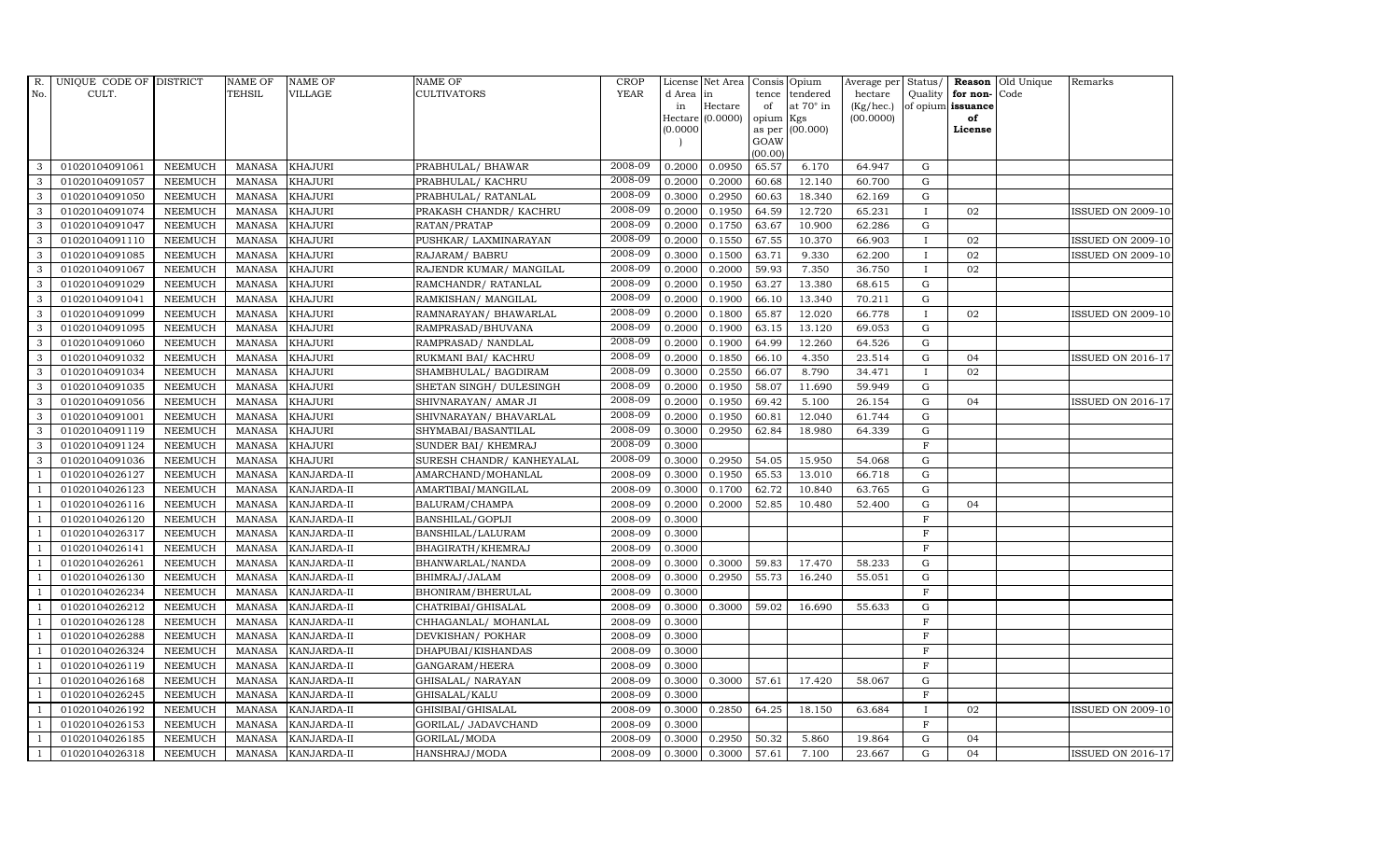| $R$ .<br>No.   | UNIQUE CODE OF DISTRICT<br>CULT. |                | <b>NAME OF</b><br>TEHSIL | <b>NAME OF</b><br>VILLAGE | <b>NAME OF</b><br><b>CULTIVATORS</b> | <b>CROP</b><br><b>YEAR</b> | d Area in<br>in<br>(0.0000) | License Net Area<br>$\rm{Hectare}$<br>Hectare (0.0000) | tence<br>of<br>opium<br>GOAW<br>(00.00) | Consis Opium<br>tendered<br>at $70^\circ$ in<br>Kgs<br>as per (00.000) | Average per<br>hectare<br>(Kg/hec.)<br>(00.0000) | Status/<br>Quality | for non-Code<br>of opium issuance<br>of<br>License | Reason Old Unique | Remarks                         |
|----------------|----------------------------------|----------------|--------------------------|---------------------------|--------------------------------------|----------------------------|-----------------------------|--------------------------------------------------------|-----------------------------------------|------------------------------------------------------------------------|--------------------------------------------------|--------------------|----------------------------------------------------|-------------------|---------------------------------|
|                | 01020104026175                   | <b>NEEMUCH</b> | MANASA                   | KANJARDA-II               | HARJU BAI / MODIRAM                  | 2008-09                    | 0.2000                      | 0.2000                                                 | 60.55                                   | 7.590                                                                  | 37.950                                           | G                  | 04                                                 |                   |                                 |
|                | 01020104026126                   | <b>NEEMUCH</b> | <b>MANASA</b>            | KANJARDA-II               | HARKU BAI/ BHANWAR LAL               | 2008-09                    | 0.3000                      | 0.3000                                                 | 59.83                                   | 18.150                                                                 | 60.500                                           | $\mathbf G$        |                                                    |                   |                                 |
|                | 01020104026180                   | <b>NEEMUCH</b> | <b>MANASA</b>            | KANJARDA-II               | HUDIBAI/SHANTILAL SASUR MODIR        | 2008-09                    | 0.3000                      | 0.2350                                                 | 59.48                                   | 13.770                                                                 | 58.596                                           | G                  |                                                    |                   | NAME CHANGE                     |
|                | 01020104026214                   | <b>NEEMUCH</b> | <b>MANASA</b>            | KANJARDA-II               | JADAVCHAND/ GOKUL                    | 2008-09                    | 0.3000                      |                                                        |                                         |                                                                        |                                                  | $\mathbf F$        |                                                    |                   |                                 |
|                | 01020104026183                   | <b>NEEMUCH</b> | <b>MANASA</b>            | KANJARDA-II               | JAGANNATH/CHAGAN                     | 2008-09                    | 0.3000                      | 0.1800                                                 | 57.61                                   | 11.040                                                                 | 61.333                                           | $\mathbf G$        |                                                    |                   |                                 |
|                | 01020104026129                   | <b>NEEMUCH</b> | <b>MANASA</b>            | KANJARDA-II               | JANIBAI/NANDARAM                     | 2008-09                    | 0.2000                      | 0.2000                                                 | 59.83                                   | 11.910                                                                 | 59.550                                           | $\mathbf G$        |                                                    |                   |                                 |
|                | 01020104026142                   | <b>NEEMUCH</b> | <b>MANASA</b>            | KANJARDA-II               | KAILASHCHANDRA/ DOLATRAM             | 2008-09                    | 0.2000                      | 0.0950                                                 | 62.17                                   | 6.090                                                                  | 64.105                                           | $\mathbf G$        |                                                    |                   |                                 |
|                | 01020104026167                   | <b>NEEMUCH</b> | <b>MANASA</b>            | KANJARDA-II               | KANHAIYALAL/NARAYAN                  | 2008-09                    | 0.3000                      | 0.2850                                                 | 56.36                                   | 16.970                                                                 | 59.544                                           | $\mathbf G$        |                                                    |                   |                                 |
|                | 01020104026136                   | <b>NEEMUCH</b> | <b>MANASA</b>            | KANJARDA-II               | KASHIBAI/MATHURALAL                  | 2008-09                    | 0.2000                      | 0.1950                                                 | 63.34                                   | 12.320                                                                 | 63.179                                           | $\mathbf{I}$       | 02                                                 |                   | <b>ISSUED ON 2009-10</b>        |
|                | 01020104026157                   | <b>NEEMUCH</b> | <b>MANASA</b>            | KANJARDA-II               | KISANLAL/CHUNNILAL                   | 2008-09                    | 0.3000                      |                                                        |                                         |                                                                        |                                                  | $\mathbf F$        |                                                    |                   |                                 |
| -1             | 01020104026307                   | <b>NEEMUCH</b> | <b>MANASA</b>            | KANJARDA-II               | LAHARMAL/GISHALAL                    | 2008-09                    | 0.3000                      |                                                        |                                         |                                                                        |                                                  | $\mathbf F$        |                                                    |                   |                                 |
|                | 01020104026195                   | <b>NEEMUCH</b> | <b>MANASA</b>            | KANJARDA-II               | LALURAM/RAMA                         | 2008-09                    | 0.3000                      | 0.2950                                                 | 57.61                                   | 16.560                                                                 | 56.136                                           | $\mathbf G$        |                                                    |                   |                                 |
|                | 01020104026210                   | <b>NEEMUCH</b> | <b>MANASA</b>            | KANJARDA-II               | MANGILAL/GORILAL                     | 2008-09                    | 0.3000                      | 0.2950                                                 | 53.46                                   | 16.480                                                                 | 55.864                                           | G                  |                                                    |                   |                                 |
|                | 01020104026131                   | <b>NEEMUCH</b> | <b>MANASA</b>            | KANJARDA-II               | MANGILAL/JAGANNATH                   | 2008-09                    | 0.2000                      | 0.1950                                                 | 57.81                                   | 11.220                                                                 | 57.538                                           | $\mathbf G$        |                                                    |                   |                                 |
|                | 01020104026144                   | <b>NEEMUCH</b> | <b>MANASA</b>            | KANJARDA-II               | MANGILAL/KHEMAJI                     | 2008-09                    | 0.3000                      | 0.3000                                                 | 62.54                                   | 17.980                                                                 | 59.933                                           | $\mathbf G$        |                                                    |                   |                                 |
|                | 01020104026121                   | <b>NEEMUCH</b> | <b>MANASA</b>            | KANJARDA-II               | MEGHRAJ/PRITHVIRAJ                   | 2008-09                    | 0.3000                      | 0.2850                                                 | 56.29                                   | 16.190                                                                 | 56.807                                           | $\mathbf G$        |                                                    |                   |                                 |
|                | 01020104026124                   | <b>NEEMUCH</b> | <b>MANASA</b>            | KANJARDA-II               | MODIRAM/MYACHAND                     | 2008-09                    | 0.2000                      | 0.1950                                                 | 59.33                                   | 11.690                                                                 | 59.949                                           | $\mathbf G$        |                                                    |                   |                                 |
|                | 01020104026368                   | <b>NEEMUCH</b> | <b>MANASA</b>            | KANJARDA-II               | MOHANLAL/LAHARMAL                    | 2008-09                    | 0.3000                      | 0.1700                                                 | 59.33                                   | 9.960                                                                  | 58.588                                           | G                  |                                                    |                   |                                 |
|                | 01020104026146                   | <b>NEEMUCH</b> | <b>MANASA</b>            | KANJARDA-II               | MOTILAL/BALU                         | 2008-09                    | 0.3000                      | 0.2950                                                 | 63.22                                   | 18.130                                                                 | 61.458                                           | G                  |                                                    |                   |                                 |
|                | 01020104026216                   | <b>NEEMUCH</b> | <b>MANASA</b>            | KANJARDA-II               | NANALAL/ DOLARAM                     | 2008-09                    | 0.3000                      |                                                        |                                         |                                                                        |                                                  | $\mathbf{F}$       |                                                    |                   |                                 |
| $\overline{1}$ | 01020104026260                   | <b>NEEMUCH</b> | <b>MANASA</b>            | KANJARDA-II               | NANALAL/MODA CHOUDHARY               | 2008-09                    | 0.3000                      | 0.2950                                                 | 63.22                                   | 18.560                                                                 | 62.915                                           | G                  |                                                    |                   |                                 |
|                | 01020104026134                   | <b>NEEMUCH</b> | <b>MANASA</b>            | KANJARDA-II               | NANDLAL/GHISALAL                     | 2008-09                    | 0.3000                      | 0.3000                                                 | 59.33                                   | 17.920                                                                 | 59.733                                           | $\mathbf G$        |                                                    |                   |                                 |
|                | 01020104026223                   | <b>NEEMUCH</b> | <b>MANASA</b>            | KANJARDA-II               | NANDLAL/NARAYAN                      | 2008-09                    | 0.2000                      | 0.1000                                                 | 59.33                                   | 5.950                                                                  | 59.500                                           | $\mathbf G$        |                                                    |                   |                                 |
|                | 01020104026246                   | <b>NEEMUCH</b> | <b>MANASA</b>            | KANJARDA-II               | NANDUBAI/SEVARAM                     | 2008-09                    | 0.3000                      | 0.2000                                                 | 63.22                                   | 13.100                                                                 | 65.500                                           | G                  |                                                    |                   |                                 |
|                | 01020104026215                   | <b>NEEMUCH</b> | <b>MANASA</b>            | KANJARDA-II               | NANIBAI/NANDLAL                      | 2008-09                    | 0.3000                      | 0.2900                                                 | 57.81                                   | 16.760                                                                 | 57.793                                           | G                  |                                                    |                   |                                 |
|                | 01020104026233                   | <b>NEEMUCH</b> | <b>MANASA</b>            | KANJARDA-II               | NARAYAN/GORILAL                      | 2008-09                    | 0.3000                      |                                                        |                                         |                                                                        |                                                  | $\mathbf F$        |                                                    |                   |                                 |
|                | 01020104026222                   | <b>NEEMUCH</b> | <b>MANASA</b>            | KANJARDA-II               | NATHULAL/KASHIRAM                    | 2008-09                    | 0.3000                      | 0.2950                                                 | 59.33                                   | 17.300                                                                 | 58.644                                           | G                  |                                                    |                   |                                 |
|                | 01020104026137                   | <b>NEEMUCH</b> | <b>MANASA</b>            | KANJARDA-II               | NATHULAL/KISHANA                     | 2008-09                    | 0.3000                      | 0.3000                                                 |                                         | 16.870                                                                 | 56.233                                           | $\mathbf G$        |                                                    |                   |                                 |
| $\mathbf{1}$   | 01020104026323                   | <b>NEEMUCH</b> | <b>MANASA</b>            | KANJARDA-II               | NATHULAL/GENDMAL                     | 2008-09                    | 0.3000                      | 0.2900                                                 | 63.22                                   | 19.070                                                                 | 65.759                                           | ${\bf G}$          |                                                    |                   |                                 |
|                | 01020104026117                   | <b>NEEMUCH</b> | <b>MANASA</b>            | KANJARDA-II               | ONKARLAL/NATHULAL                    | 2008-09                    | 0.2000                      | 0.2000                                                 | 60.80                                   | 11.610                                                                 | 58.050                                           | G                  |                                                    |                   |                                 |
|                | 01020104026504                   | <b>NEEMUCH</b> | <b>MANASA</b>            | KANJARDA-II               | PRABHULAL/AMRA MEGWAL                | 2008-09                    | 0.3000                      |                                                        |                                         |                                                                        |                                                  | $\mathbf{F}$       |                                                    |                   | 0102010413105TRANSFER/KHARAWADA |
|                | 01020104026473                   | <b>NEEMUCH</b> | <b>MANASA</b>            | KANJARDA-II               | PRABHULAL/HIRALAL                    | 2008-09                    | 0.3000                      | 0.2950                                                 | 57.81                                   | 16.500                                                                 | 55.932                                           | $\mathbf G$        |                                                    |                   |                                 |
|                | 01020104026208                   | <b>NEEMUCH</b> | <b>MANASA</b>            | KANJARDA-II               | PRABHULAL/NANALAL                    | 2008-09                    | 0.3000                      | 0.2900                                                 | 57.81                                   | 6.770                                                                  | 23.345                                           | $\mathbf G$        | 04                                                 |                   | <b>ISSUED ON 2016-17</b>        |
|                | 01020104026268                   | <b>NEEMUCH</b> | <b>MANASA</b>            | KANJARDA-II               | PRAHLAD/RAMSUKH                      | 2008-09                    | 0.3000                      |                                                        |                                         |                                                                        |                                                  | $\mathbf F$        |                                                    |                   |                                 |
|                | 01020104026289                   | <b>NEEMUCH</b> | <b>MANASA</b>            | KANJARDA-II               | PRAKASH / JHAMKULAL                  | 2008-09                    | 0.3000                      | 0.2900                                                 | 60.55                                   | 8.340                                                                  | 28.759                                           | G                  | 04                                                 |                   |                                 |
|                | 01020104026224                   | <b>NEEMUCH</b> | <b>MANASA</b>            | KANJARDA-II               | PYARCHAND/BHONAJI                    | 2008-09                    | 0.3000                      | 0.3000                                                 | 63.22                                   | 18.640                                                                 | 62.133                                           | G                  |                                                    |                   |                                 |
|                | 01020104026188                   | <b>NEEMUCH</b> | <b>MANASA</b>            | KANJARDA-II               | PYARCHAND/UDAJI                      | 2008-09                    | 0.3000                      | 0.1800                                                 | 57.38                                   | 10.620                                                                 | 59.000                                           | $\mathbf G$        |                                                    |                   |                                 |
|                | 01020104026309                   | <b>NEEMUCH</b> | <b>MANASA</b>            | KANJARDA-II               | RADHESHYAM/NANALAL                   | 2008-09                    | 0.3000                      |                                                        |                                         |                                                                        |                                                  | F                  |                                                    |                   |                                 |
| $\mathbf{1}$   | 01020104026135                   | <b>NEEMUCH</b> | <b>MANASA</b>            | KANJARDA-II               | RAMCHAND/PANNALAL                    | 2008-09                    | 0.2000                      | 0.1000                                                 | 60.55                                   | 6.150                                                                  | 61.500                                           | G                  |                                                    |                   |                                 |
|                | 01020104026306                   | <b>NEEMUCH</b> | <b>MANASA</b>            | KANJARDA-II               | RAMCHAND/PARBHULAL                   | 2008-09                    | 0.3000                      | 0.0900                                                 | 60.55                                   | 5.620                                                                  | 62.444                                           | $\mathbf G$        |                                                    |                   |                                 |
|                | 01020104026143                   | <b>NEEMUCH</b> | MANASA                   | KANJARDA-II               | RAMCHANDRA/BALU                      | 2008-09                    | 0.3000                      | 0.3000                                                 | 52.85                                   | 9.400                                                                  | 31.333                                           | G                  | 04                                                 |                   | <b>ISSUED ON 2016-17</b>        |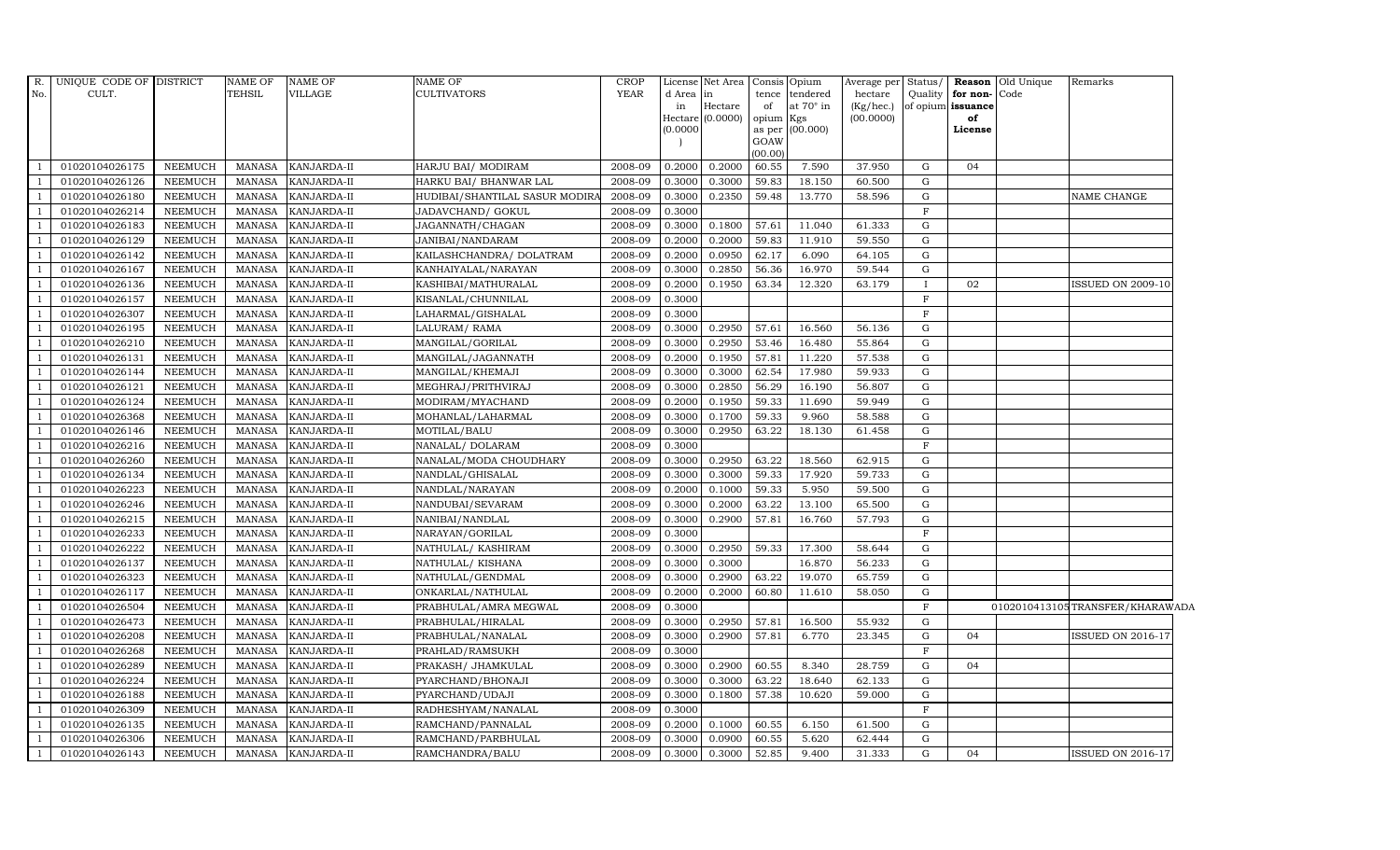| R.             | UNIQUE CODE OF DISTRICT |                | <b>NAME OF</b> | <b>NAME OF</b>     | <b>NAME OF</b>        | CROP        |           | License Net Area   Consis   Opium |           |                  | Average per Status/ |             |                   | <b>Reason</b> Old Unique | Remarks                  |
|----------------|-------------------------|----------------|----------------|--------------------|-----------------------|-------------|-----------|-----------------------------------|-----------|------------------|---------------------|-------------|-------------------|--------------------------|--------------------------|
| No.            | CULT.                   |                | <b>TEHSIL</b>  | <b>VILLAGE</b>     | <b>CULTIVATORS</b>    | <b>YEAR</b> | d Area in |                                   |           | tence tendered   | hectare             | Quality     | for non-          | Code                     |                          |
|                |                         |                |                |                    |                       |             | in        | Hectare                           | of        | at $70^\circ$ in | (Kg/hec.)           |             | of opium issuance |                          |                          |
|                |                         |                |                |                    |                       |             |           | Hectare (0.0000)                  | opium Kgs |                  | (00.0000)           |             | of                |                          |                          |
|                |                         |                |                |                    |                       |             | (0.0000)  |                                   | GOAW      | as per (00.000)  |                     |             | License           |                          |                          |
|                |                         |                |                |                    |                       |             |           |                                   | (00.00)   |                  |                     |             |                   |                          |                          |
|                | 01020104026315          | <b>NEEMUCH</b> | MANASA         | <b>KANJARDA-II</b> | RAMCHANDRA/MADANLAL   | 2008-09     | 0.3000    | 0.1450                            | 60.80     | 10.090           | 69.586              | ${\rm G}$   |                   |                          |                          |
| -1             | 01020104026490          | <b>NEEMUCH</b> | MANASA         | KANJARDA-II        | RAMESHCHAND/KACHRULAL | 2008-09     | 0.3000    |                                   |           |                  |                     | $\mathbf F$ |                   |                          |                          |
|                | 01020104026287          | <b>NEEMUCH</b> | <b>MANASA</b>  | KANJARDA-II        | RAMESHCHANDRA/MOTILAL | 2008-09     | 0.3000    | 0.2000                            | 60.55     | 12.490           | 62.450              | G           |                   |                          |                          |
|                | 01020104026176          | <b>NEEMUCH</b> | MANASA         | KANJARDA-II        | RAMLAL/PYARA          | 2008-09     | 0.3000    |                                   |           |                  |                     | $\mathbf F$ |                   |                          |                          |
| $\overline{1}$ | 01020104026266          | <b>NEEMUCH</b> | <b>MANASA</b>  | KANJARDA-II        | RATANLAL/MADHOLAL     | 2008-09     | 0.3000    | 0.1450                            | 63.88     | 9.890            | 68.207              | ${\rm G}$   |                   |                          |                          |
| $\overline{1}$ | 01020104026201          | <b>NEEMUCH</b> | <b>MANASA</b>  | KANJARDA-II        | SHANKARLAL/ MODA      | 2008-09     | 0.3000    |                                   |           |                  |                     | $\mathbf F$ |                   |                          |                          |
| $\overline{1}$ | 01020104026220          | <b>NEEMUCH</b> | <b>MANASA</b>  | KANJARDA-II        | SHANTILAL/ BHAWARLAL  | 2008-09     | 0.3000    |                                   |           |                  |                     | $\mathbf F$ |                   |                          |                          |
| $\overline{1}$ | 01020104026139          | <b>NEEMUCH</b> | <b>MANASA</b>  | KANJARDA-II        | SHANTILAL/ DEVILAL    | 2008-09     | 0.3000    |                                   |           |                  |                     | $\rm F$     |                   |                          |                          |
|                | 01020104026292          | <b>NEEMUCH</b> | <b>MANASA</b>  | KANJARDA-II        | SHYAMLAL/ GHISALAL    | 2008-09     | 0.3000    | 0.3000                            | 60.55     | 18.490           | 61.633              | G           |                   |                          |                          |
|                | 01020104026138          | <b>NEEMUCH</b> | <b>MANASA</b>  | KANJARDA-II        | SUKHLAL/ RAMLAL       | 2008-09     | 0.3000    |                                   |           |                  |                     | $\mathbf F$ |                   |                          |                          |
| $\overline{1}$ | 01020104026321          | <b>NEEMUCH</b> | <b>MANASA</b>  | KANJARDA-II        | SURAJMAL/PARTHVIRAJ   | 2008-09     | 0.3000    |                                   |           |                  |                     | $\mathbf F$ |                   |                          |                          |
| $\overline{1}$ | 01020104026014          | <b>NEEMUCH</b> | MANASA         | KANJARDA-I         | AMARCHAND/CHHAGANLAL  | 2008-09     | 0.3000    |                                   |           |                  |                     | $\mathbf F$ |                   |                          |                          |
| $\overline{1}$ | 01020104026054          | <b>NEEMUCH</b> | <b>MANASA</b>  | KANJARDA-I         | AMOLAKSINGH/NANDLAL   | 2008-09     | 0.3000    |                                   |           |                  |                     | $\rm F$     |                   |                          |                          |
|                | 01020104026043          | <b>NEEMUCH</b> | <b>MANASA</b>  | KANJARDA-I         | BABULAL/ RAMNARAYAN   | 2008-09     | 0.3000    | 0.1800                            | 59.76     | 10.780           | 59.889              | G           |                   |                          |                          |
| $\overline{1}$ | 01020104026100          | <b>NEEMUCH</b> | <b>MANASA</b>  | KANJARDA-I         | BABULAL/RAMKISHAN     | 2008-09     | 0.3000    |                                   |           |                  |                     | $_{\rm F}$  |                   |                          |                          |
| $\overline{1}$ | 01020104026080          | <b>NEEMUCH</b> | <b>MANASA</b>  | KANJARDA-I         | BADRILAL/BHERULAL     | 2008-09     | 0.3000    |                                   |           |                  |                     | $\rm F$     |                   |                          |                          |
|                | 01020104026074          | <b>NEEMUCH</b> | MANASA         | KANJARDA-I         | BANSHILAL/ SUKHLAL    | 2008-09     | 0.3000    | 0.0350                            | 68.23     | 2.550            | 72.857              | $\mathbf G$ |                   |                          |                          |
| $\overline{1}$ | 01020104026107          | <b>NEEMUCH</b> | MANASA         | <b>KANJARDA-I</b>  | BASANTILAL/DOULATRAM  | 2008-09     | 0.2000    |                                   |           |                  |                     | $\mathbf F$ |                   |                          |                          |
|                | 01020104026028          | <b>NEEMUCH</b> | <b>MANASA</b>  | KANJARDA-I         | BHANWARLAL/NARAYAN    | 2008-09     | 0.3000    | 0.2800                            | 59.76     | 16.400           | 58.571              | $\mathbf G$ |                   |                          |                          |
|                | 01020104026132          | <b>NEEMUCH</b> | <b>MANASA</b>  | KANJARDA-I         | BHAWARLAL/NATHU       | 2008-09     | 0.3000    | 0.1000                            | 52.85     | 5.320            | 53.200              | G           |                   |                          |                          |
| -1             | 01020104026502          | <b>NEEMUCH</b> | <b>MANASA</b>  | KANJARDA-I         | BHERULAL/MEGHRAJ      | 2008-09     | 0.2000    | 0.1950                            | 63.01     | 12.120           | 62.154              | G           |                   | 01020104007055           |                          |
|                | 01020104026378          | <b>NEEMUCH</b> | <b>MANASA</b>  | KANJARDA-I         | BHERULAL/NARAYAN      | 2008-09     | 0.3000    | 0.1950                            | 59.76     | 11.730           | 60.154              | ${\rm G}$   |                   |                          |                          |
| $\overline{1}$ | 01020104026012          | <b>NEEMUCH</b> | MANASA         | <b>KANJARDA-I</b>  | DAMARSILAL/KESRIMAL   | 2008-09     | 0.3000    | 0.2950                            | 58.29     | 16.900           | 57.288              | G           |                   |                          |                          |
|                | 01020104026334          | <b>NEEMUCH</b> | <b>MANASA</b>  | KANJARDA-I         | DEVILAL/NARAYAN       | 2008-09     | 0.3000    |                                   |           |                  |                     | $\mathbf F$ |                   |                          |                          |
|                | 01020104026006          | <b>NEEMUCH</b> | <b>MANASA</b>  | KANJARDA-I         | DHAPUBAI/BANSHILAL    | 2008-09     | 0.3000    | 0.2900                            | 58.29     | 17.190           | 59.276              | $\mathbf G$ |                   |                          |                          |
| -1             | 01020104026328          | <b>NEEMUCH</b> | <b>MANASA</b>  | <b>KANJARDA-I</b>  | GOPAL/ BHURALAL       | 2008-09     | 0.3000    | 0.1700                            | 62.69     | 11.060           | 65.059              | G           |                   |                          |                          |
| $\overline{1}$ | 01020104026108          | <b>NEEMUCH</b> | <b>MANASA</b>  | KANJARDA-I         | GOPAL/BANSILAL        | 2008-09     | 0.3000    | 0.1450                            | 65.51     | 9.760            | 67.310              | ${\rm G}$   |                   |                          |                          |
| $\overline{1}$ | 01020104026082          | <b>NEEMUCH</b> | MANASA         | <b>KANJARDA-I</b>  | GOPAL/SITARAM         | 2008-09     | 0.3000    |                                   |           |                  |                     | $\mathbf F$ |                   |                          |                          |
| $\overline{1}$ | 01020104026040          | <b>NEEMUCH</b> | <b>MANASA</b>  | KANJARDA-I         | GORILAL/ KANHEYALAL   | 2008-09     | 0.3000    | 0.2800                            | 58.29     | 15.860           | 56.643              | $\mathbf G$ |                   |                          |                          |
|                | 01020104026105          | <b>NEEMUCH</b> | <b>MANASA</b>  | KANJARDA-I         | HARISHCHAND/PREMCHAND | 2008-09     | 0.2000    | 0.0950                            | 65.97     | 6.540            | 68.842              | G           |                   |                          |                          |
| $\overline{1}$ | 01020104026500          | <b>NEEMUCH</b> | <b>MANASA</b>  | KANJARDA-I         | JAGDISH/BHURALAL      | 2008-09     | 0.2000    | 0.1850                            | 59.83     | 11.140           | 60.216              | G           |                   | 01020104032007           |                          |
|                | 01020104026501          | <b>NEEMUCH</b> | <b>MANASA</b>  | KANJARDA-I         | JAGDISH/PRABHULAL     | 2008-09     | 0.2000    | 0.1950                            | 68.23     | 13.750           | 70.513              | ${\rm G}$   |                   | 01020104024012           |                          |
| $\overline{1}$ | 01020104026016          | <b>NEEMUCH</b> | MANASA         | KANJARDA-I         | JHAMAKLAL/PRITHVIRAJ  | 2008-09     | 0.3000    |                                   |           |                  |                     | F           |                   |                          |                          |
| $\overline{1}$ | 01020104026092          | <b>NEEMUCH</b> | <b>MANASA</b>  | KANJARDA-I         | LABHCHAND/LALURAM     | 2008-09     | 0.3000    | 0.2900                            | 62.69     | 18.170           | 62.655              | $\mathbf G$ |                   |                          |                          |
|                | 01020104026061          | <b>NEEMUCH</b> | <b>MANASA</b>  | KANJARDA-I         | MADANLAL/NANALAL      | 2008-09     | 0.3000    | 0.2800                            | 62.69     | 17.720           | 63.286              | $\mathbf G$ |                   |                          |                          |
| $\overline{1}$ | 01020104026058          | <b>NEEMUCH</b> | <b>MANASA</b>  | KANJARDA-I         | MANGILAL/ DEVILAL     | 2008-09     | 0.3000    | 0.0900                            | 63.01     | 5.760            | 64.000              | ${\rm G}$   |                   |                          |                          |
|                | 01020104026093          | <b>NEEMUCH</b> | <b>MANASA</b>  | KANJARDA-I         | MANGILAL/ NANALAL     | 2008-09     | 0.3000    | 0.2900                            | 59.76     | 6.500            | 22.414              | ${\rm G}$   | 04                |                          | <b>ISSUED ON 2016-17</b> |
| $\overline{1}$ | 01020104026033          | <b>NEEMUCH</b> | <b>MANASA</b>  | KANJARDA-I         | MANGILAL/GOPI         | 2008-09     | 0.3000    |                                   |           |                  |                     | $\mathbf F$ |                   |                          |                          |
| $\overline{1}$ | 01020104026002          | <b>NEEMUCH</b> | <b>MANASA</b>  | KANJARDA-I         | MODIRAM/ DEVA         | 2008-09     | 0.3000    |                                   |           |                  |                     | $\mathbf F$ |                   |                          |                          |
|                | 01020104026051          | <b>NEEMUCH</b> | <b>MANASA</b>  | KANJARDA-I         | MOHANLAL/NANDLAL      | 2008-09     | 0.3000    | 0.1200                            | 65.97     | 7.820            | 65.167              | $\mathbf G$ |                   |                          |                          |
| $\overline{1}$ | 01020104026085          | <b>NEEMUCH</b> |                | MANASA KANJARDA-I  | MOTILAL/ BHAWARLAL    | 2008-09     | 0.3000    | 0.0750                            | 59.76     | 4.590            | 61.200              | G           |                   |                          |                          |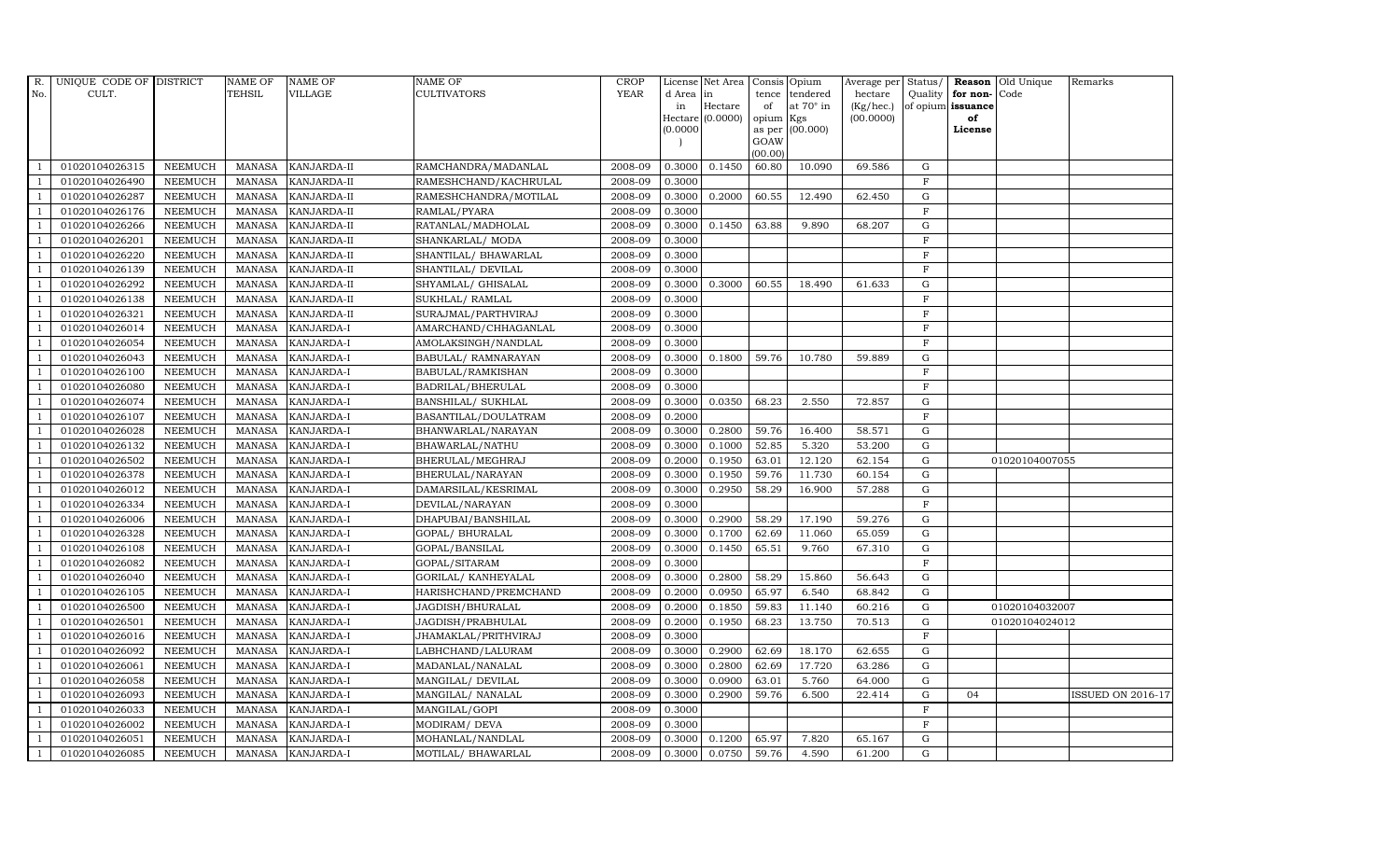| R.  | UNIQUE CODE OF DISTRICT |                | NAME OF       | <b>NAME OF</b>        | NAME OF                  | <b>CROP</b> |           | License Net Area            | Consis Opium    |                  | Average per Status/    |             |                         | <b>Reason</b> Old Unique | Remarks                  |
|-----|-------------------------|----------------|---------------|-----------------------|--------------------------|-------------|-----------|-----------------------------|-----------------|------------------|------------------------|-------------|-------------------------|--------------------------|--------------------------|
| No. | CULT.                   |                | <b>TEHSIL</b> | VILLAGE               | CULTIVATORS              | <b>YEAR</b> | d Area in |                             |                 | tence tendered   | hectare                | Quality     | for non-                | Code                     |                          |
|     |                         |                |               |                       |                          |             | in        | Hectare<br>Hectare (0.0000) | of<br>opium Kgs | at $70^\circ$ in | (Kg/hec.)<br>(00.0000) |             | of opium issuance<br>of |                          |                          |
|     |                         |                |               |                       |                          |             | (0.0000)  |                             |                 | as per (00.000)  |                        |             | License                 |                          |                          |
|     |                         |                |               |                       |                          |             |           |                             | GOAW            |                  |                        |             |                         |                          |                          |
|     |                         |                |               |                       |                          |             |           |                             | (00.00)         |                  |                        |             |                         |                          |                          |
|     | 01020104026017          | <b>NEEMUCH</b> | <b>MANASA</b> | KANJARDA-I            | MOTILAL/MEGHRAJ          | 2008-09     | 0.3000    | 0.2000                      | 60.33           | 12.150           | 60.750                 | G           |                         |                          |                          |
|     | 01020104026031          | <b>NEEMUCH</b> | <b>MANASA</b> | KANJARDA-I            | NANDA/GABRU              | 2008-09     | 0.3000    | 0.3000                      | 58.34           | 17.780           | 59.267                 | G           |                         |                          |                          |
|     | 01020104026091          | <b>NEEMUCH</b> | <b>MANASA</b> | KANJARDA-I            | NANDKISHORE/ONKAR        | 2008-09     | 0.3000    | 0.1950                      | 58.34           | 11.730           | 60.154                 | G           |                         |                          |                          |
|     | 01020104026111          | <b>NEEMUCH</b> | <b>MANASA</b> | KANJARDA-I            | NANDLAL/MANGILAL         | 2008-09     | 0.3000    |                             |                 |                  |                        | $\mathbf F$ |                         |                          |                          |
|     | 01020104026112          | <b>NEEMUCH</b> | <b>MANASA</b> | KANJARDA-I            | NANIBAI/RAMESHWAR        | 2008-09     | 0.3000    | 0.2900                      | 63.01           | 18.250           | 62.931                 | G           |                         |                          |                          |
|     | 01020104026101          | <b>NEEMUCH</b> | <b>MANASA</b> | KANJARDA-I            | NATHULAL/JAMANASHANKAR   | 2008-09     | 0.2000    | 0.2000                      | 58.34           | 11.830           | 59.150                 | G           |                         |                          |                          |
|     | 01020104026114          | <b>NEEMUCH</b> | <b>MANASA</b> | KANJARDA-I            | PRAKASH/RAMCHANDRA       | 2008-09     | 0.3000    |                             |                 |                  |                        | $\mathbf F$ |                         |                          |                          |
|     | 01020104026097          | <b>NEEMUCH</b> | <b>MANASA</b> | KANJARDA-I            | PRAKASHCHANDRA/ SEVARAM  | 2008-09     | 0.3000    | 0.1100                      | 60.33           | 6.960            | 63.273                 | G           |                         |                          |                          |
|     | 01020104026498          | <b>NEEMUCH</b> | <b>MANASA</b> | KANJARDA-I            | PREM CHAND/ KANHAIYA LAL | 2008-09     | 0.3000    | 0.2950                      | 58.34           | 10.810           | 36.644                 | $\mathbf G$ | 04                      |                          | <b>ISSUED ON 2016-17</b> |
|     | 01020104026039          | <b>NEEMUCH</b> | <b>MANASA</b> | KANJARDA-I            | PREMSHANKAR/ LAXMAN      | 2008-09     | 0.2000    | 0.1950                      | 50.32           | 10.810           | 55.436                 | ${\rm G}$   |                         |                          |                          |
|     | 01020104026019          | <b>NEEMUCH</b> | <b>MANASA</b> | KANJARDA-I            | RADHESHYAM/RATANLAL      | 2008-09     | 0.3000    | 0.2950                      | 60.33           | 17.780           | 60.271                 | G           |                         |                          |                          |
|     | 01020104026042          | <b>NEEMUCH</b> | <b>MANASA</b> | KANJARDA-I            | RAJARAM/ JAGANNATH       | 2008-09     | 0.3000    |                             |                 |                  |                        | $\mathbf F$ |                         |                          |                          |
|     | 01020104026095          | <b>NEEMUCH</b> | <b>MANASA</b> | KANJARDA-I            | RAMCHAND/SEVARAM         | 2008-09     | 0.3000    | 0.3000                      | 63.01           | 19.390           | 64.633                 | G           |                         |                          |                          |
|     | 01020104026503          | <b>NEEMUCH</b> | <b>MANASA</b> | KANJARDA-I            | RAMESH/MANGILAL          | 2008-09     | 0.2000    | 0.1000                      | 65.97           | 6.740            | 67.400                 | $\mathbf G$ |                         | 01020104032013           |                          |
|     | 01020104026103          | <b>NEEMUCH</b> | <b>MANASA</b> | KANJARDA-I            | RAMLAL/ MANGILAL         | 2008-09     | 0.3000    |                             |                 |                  |                        | F           |                         |                          |                          |
| -1  | 01020104026032          | <b>NEEMUCH</b> | <b>MANASA</b> | KANJARDA-I            | RAMLAL/KANHAIYALAL       | 2008-09     | 0.3000    |                             |                 |                  |                        | $\mathbf F$ |                         |                          |                          |
|     | 01020104026076          | <b>NEEMUCH</b> | <b>MANASA</b> | KANJARDA-I            | RAMNARAYAN/ SHIVRAM      | 2008-09     | 0.3000    |                             |                 |                  |                        | $\mathbf F$ |                         |                          |                          |
|     | 01020104026007          | <b>NEEMUCH</b> | <b>MANASA</b> | KANJARDA-I            | RAMSUKH/LALURAM          | 2008-09     | 0.3000    | 0.2750                      | 63.01           | 17.170           | 62.436                 | G           |                         |                          |                          |
|     | 01020104026022          | <b>NEEMUCH</b> | <b>MANASA</b> | KANJARDA-I            | SHANKARLAL/ CHHAGANLAL   | 2008-09     | 0.3000    | 0.2900                      | 60.33           | 17.640           | 60.828                 | G           |                         |                          |                          |
|     | 01020104026330          | <b>NEEMUCH</b> | <b>MANASA</b> | KANJARDA-I            | SHOBALAL/JAGANNATH       | 2008-09     | 0.3000    | 0.2900                      | 60.33           | 17.190           | 59.276                 | G           |                         |                          |                          |
|     | 01020104026009          | <b>NEEMUCH</b> | <b>MANASA</b> | KANJARDA-I            | SOKINKUMAR/RAMNARAYAN    | 2008-09     | 0.3000    | 0.2000                      | 63.01           | 13.210           | 66.050                 | G           |                         |                          |                          |
|     | 01020104026065          | <b>NEEMUCH</b> | <b>MANASA</b> | KANJARDA-I            | SUNDER BAI/ BANSHILAL    | 2008-09     | 0.3000    |                             |                 |                  |                        | $\mathbf F$ |                         |                          |                          |
|     | 01020104026030          | <b>NEEMUCH</b> | <b>MANASA</b> | KANJARDA-I            | SUNDERLAL/SHIVLAL        | 2008-09     | 0.3000    |                             |                 |                  |                        | F           |                         |                          |                          |
|     | 01020104026096          | <b>NEEMUCH</b> | <b>MANASA</b> | KANJARDA-I            | SURAMAL/NARAYAN          | 2008-09     | 0.3000    | 0.2950                      | 57.61           | 17.300           | 58.644                 | G           |                         |                          |                          |
|     | 01020104026023          | <b>NEEMUCH</b> | <b>MANASA</b> | KANJARDA-I            | TEJMAL / GORILAL         | 2008-09     | 0.2000    | 0.2000                      | 59.83           | 12.150           | 60.750                 | G           |                         |                          |                          |
|     | 01020104017061          | <b>NEEMUCH</b> | <b>MANASA</b> | JAMUNIYA RAOJI        | AMRA/MAGNA               | 2008-09     | 0.2000    | 0.1950                      | 60.30           | 11.780           | 60.410                 | G           |                         |                          |                          |
|     | 01020104017022          | <b>NEEMUCH</b> | <b>MANASA</b> | <b>JAMUNIYA RAOJI</b> | BASANTILAL/ GABURLAL     | 2008-09     | 0.3000    | 0.2900                      | 63.03           | 18.680           | 64.414                 | G           |                         |                          |                          |
|     | 01020104017114          | <b>NEEMUCH</b> | <b>MANASA</b> | JAMUNIYA RAOJI        | BASANTILAL/BALAJI        | 2008-09     | 0.3000    | 0.3000                      | 44.40           | 5.020            | 16.733                 | G           | 04                      |                          |                          |
|     | 01020104017018          | <b>NEEMUCH</b> | <b>MANASA</b> | <b>JAMUNIYA RAOJI</b> | BHURBAI/NANDA            | 2008-09     | 0.3000    |                             |                 |                  |                        | $\mathbf F$ |                         |                          |                          |
|     | 01020104017069          | <b>NEEMUCH</b> | <b>MANASA</b> | <b>JAMUNIYA RAOJI</b> | DEVBAI/NARAYAN           | 2008-09     | 0.3000    | 0.2050                      | 63.03           | 12.710           | 62.000                 | G           |                         |                          |                          |
|     | 01020104017115          | <b>NEEMUCH</b> | <b>MANASA</b> | JAMUNIYA RAOJI        | DHAPUBAI/BHAVSINGH       | 2008-09     | 0.2000    | 0.2000                      | 62.95           | 13.050           | 65.250                 | G           |                         |                          | TRANSFER/ MALKHEDA       |
|     | 01020104017116          | <b>NEEMUCH</b> | <b>MANASA</b> | JAMUNIYA RAOJI        | DHAPUBAI/MANGILAL        | 2008-09     | 0.2000    | 0.2000                      | 62.69           | 12.340           | 61.700                 | $\mathbf G$ |                         |                          | TRANSFER/ MALKHEDA       |
|     | 01020104017016          | <b>NEEMUCH</b> | <b>MANASA</b> | JAMUNIYA RAOJI        | DOLATR-AM/ SHANKARLAL    | 2008-09     | 0.2000    | 0.2000                      | 60.30           | 13.120           | 65.600                 | G           |                         |                          |                          |
|     | 01020104017010          | <b>NEEMUCH</b> | <b>MANASA</b> | <b>JAMUNIYA RAOJI</b> | GENDI BAI/ PARTHA        | 2008-09     | 0.2000    | 0.2000                      | 63.03           | 13.160           | 65.800                 | G           |                         |                          |                          |
|     | 01020104017021          | <b>NEEMUCH</b> | <b>MANASA</b> | <b>JAMUNIYA RAOJI</b> | GHISALAL/ CHIMAN SINGH   | 2008-09     | 0.2000    | 0.1950                      | 62.88           | 12.250           | 62.821                 | G           |                         |                          |                          |
|     | 01020104017044          | <b>NEEMUCH</b> | <b>MANASA</b> | JAMUNIYA RAOJI        | GORILAL/ LALARAM         | 2008-09     | 0.2000    | 0.1950                      | 60.30           | 12.750           | 65.385                 | G           |                         |                          |                          |
|     | 01020104017041          | <b>NEEMUCH</b> | <b>MANASA</b> | <b>JAMUNIYA RAOJI</b> | HANGAMI BAI/ MANGILAL    | 2008-09     | 0.2000    | 0.2000                      | 59.43           | 12.060           | 60.300                 | G           |                         |                          |                          |
|     | 01020104017046          | <b>NEEMUCH</b> | <b>MANASA</b> | <b>JAMUNIYA RAOJI</b> | KAILASH/ NANDA           | 2008-09     | 0.2000    | 0.1950                      | 65.37           | 12.780           | 65.538                 | G           |                         |                          |                          |
|     | 01020104017065          | <b>NEEMUCH</b> | <b>MANASA</b> | JAMUNIYA RAOJI        | KANWARLAL/BHANWARLAL     | 2008-09     | 0.2000    | 0.1900                      | 62.88           | 12.170           | 64.053                 | G           |                         |                          |                          |
|     | 01020104017015          | <b>NEEMUCH</b> | <b>MANASA</b> | <b>JAMUNIYA RAOJI</b> | LACHHIRAM / SHANKARLAL   | 2008-09     | 0.2000    | 0.2000                      | 59.43           | 12.220           | 61.100                 | G           |                         |                          |                          |
|     | 01020104017064          | <b>NEEMUCH</b> | <b>MANASA</b> | <b>JAMUNIYA RAOJI</b> | LAXMINARAYAN/RAMLAL      | 2008-09     | 0.2000    | 0.1850                      | 62.88           | 7.360            | 39.784                 | $\mathbf G$ | 04                      |                          |                          |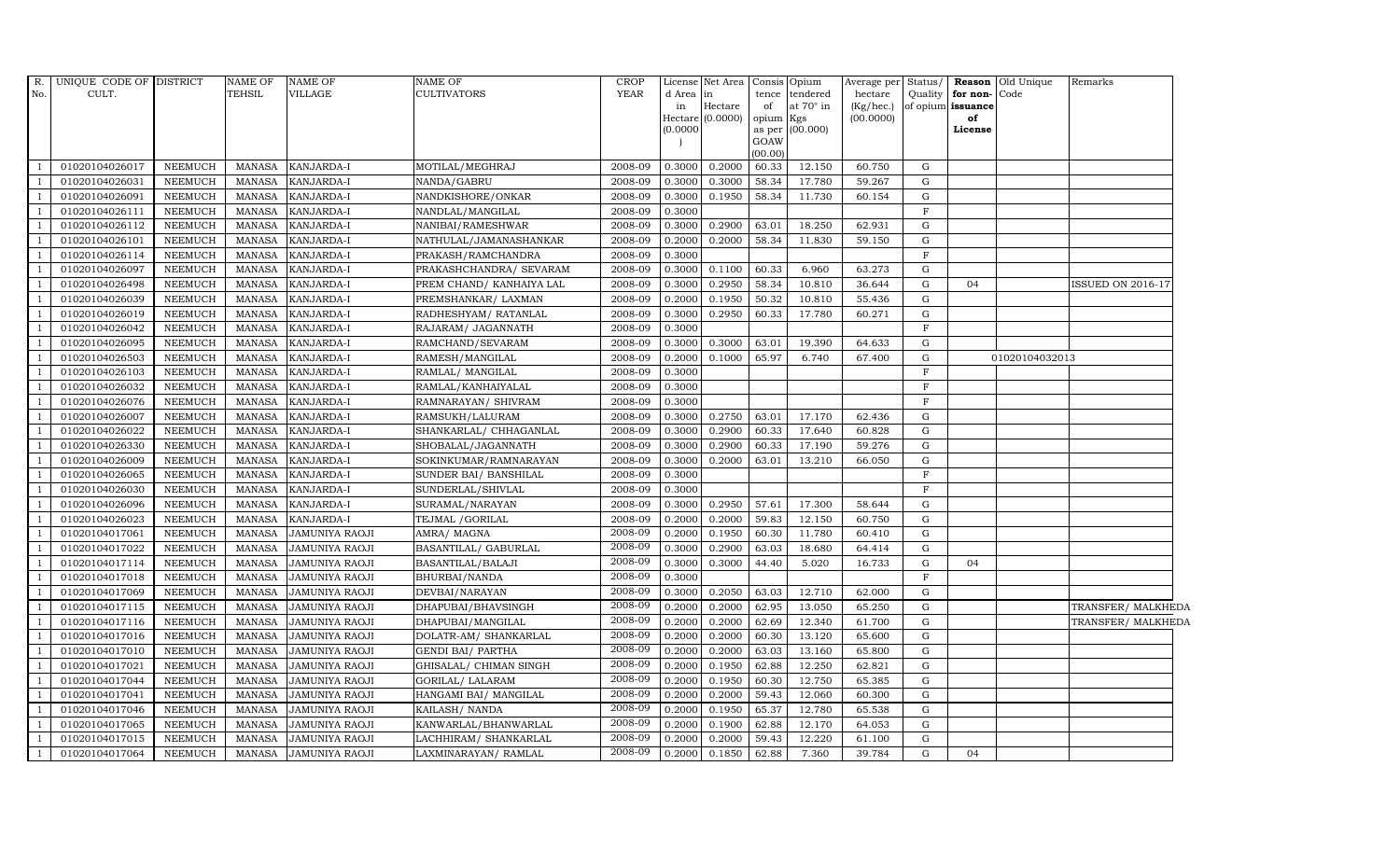| $R$ .          | UNIQUE CODE OF DISTRICT |                | NAME OF       | <b>NAME OF</b>          | NAME OF                   | <b>CROP</b> |          | License Net Area Consis Opium |           |                 | Average per Status/ |              |                   | Reason Old Unique | Remarks            |
|----------------|-------------------------|----------------|---------------|-------------------------|---------------------------|-------------|----------|-------------------------------|-----------|-----------------|---------------------|--------------|-------------------|-------------------|--------------------|
| No.            | CULT.                   |                | <b>TEHSIL</b> | VILLAGE                 | <b>CULTIVATORS</b>        | <b>YEAR</b> | d Area   | in                            |           | tence tendered  | hectare             | Quality      | for non-          | Code              |                    |
|                |                         |                |               |                         |                           |             | in       | Hectare                       | of        | at 70° in       | (Kg/hec.)           |              | of opium issuance |                   |                    |
|                |                         |                |               |                         |                           |             | (0.0000) | Hectare (0.0000)              | opium Kgs | as per (00.000) | (00.0000)           |              | of<br>License     |                   |                    |
|                |                         |                |               |                         |                           |             |          |                               | GOAW      |                 |                     |              |                   |                   |                    |
|                |                         |                |               |                         |                           |             |          |                               | (00.00)   |                 |                     |              |                   |                   |                    |
|                | 01020104017007          | <b>NEEMUCH</b> | MANASA        | <b>JAMUNIYA RAOJI</b>   | LEELABAI /NIRAML KUMAR    | 2008-09     | 0.2000   | 0.1900                        | 62.88     | 12.310          | 64.789              | G            |                   |                   |                    |
|                | 01020104017112          | <b>NEEMUCH</b> | <b>MANASA</b> | <b>JAMUNIYA RAOJI</b>   | MANGILAL/ NATHU           | 2008-09     | 0.2000   | 0.2000                        | 39.22     | 3.050           | 15.250              | G            | 04                |                   |                    |
|                | 01020104017042          | <b>NEEMUCH</b> | <b>MANASA</b> | JAMUNIYA RAOJI          | MATHRIBAI/ UDAYRAM        | 2008-09     | 0.3000   | 0.1000                        | 68.59     | 6.820           | 68.200              | G            |                   |                   |                    |
|                | 01020104017028          | <b>NEEMUCH</b> | <b>MANASA</b> | <b>JAMUNIYA RAOJI</b>   | PARMANAND/DURGASHANKAR    | 2008-09     | 0.2000   | 0.2000                        | 62.88     | 13.030          | 65.150              | $\mathbf G$  |                   |                   |                    |
|                | 01020104017009          | <b>NEEMUCH</b> | <b>MANASA</b> | JAMUNIYA RAOJI          | PRAHALAD SINGH/ RAMSINGH  | 2008-09     | 0.3000   |                               |           |                 |                     | $\mathbf{F}$ | 06                |                   |                    |
|                | 01020104017049          | <b>NEEMUCH</b> | <b>MANASA</b> | JAMUNIYA RAOJI          | RAMCHANDRA/ BHAGIRATH     | 2008-09     | 0.2000   | 0.2000                        | 59.43     | 11.940          | 59.700              | G            |                   |                   |                    |
|                | 01020104017031          | <b>NEEMUCH</b> | MANASA        | <b>JAMUNIYA RAOJI</b>   | ROSHANLAL/ GABURLAL       | 2008-09     | 0.3000   | 0.2900                        | 62.95     | 18.760          | 64.690              | G            |                   |                   |                    |
|                | 01020104017055          | <b>NEEMUCH</b> | <b>MANASA</b> | <b>JAMUNIYA RAOJI</b>   | SAMRATHMAL/ RAMCHANDRA    | 2008-09     | 0.2000   | 0.0300                        | 57.24     | 1.870           | 62.333              | G            |                   |                   |                    |
|                | 01020104017017          | <b>NEEMUCH</b> | <b>MANASA</b> | <b>JAMUNIYA RAOJI</b>   | SHANTILAL/ RATANLAL       | 2008-09     | 0.2000   | 0.0450                        | 62.95     | 2.750           | 61.111              | G            |                   |                   |                    |
|                | 01020104017006          | <b>NEEMUCH</b> | <b>MANASA</b> | <b>JAMUNIYA RAOJI</b>   | SUDHIRKUMAR/ SHANTILAL    | 2008-09     | 0.2000   | 0.2000                        | 59.43     | 12.090          | 60.450              | G            |                   |                   |                    |
| $\overline{1}$ | 01020104017117          | <b>NEEMUCH</b> | <b>MANASA</b> | JAMUNIYA RAOJI          | SURAJMAL/MANGU            | 2008-09     | 0.2000   | 0.2000                        | 62.69     | 12.480          | 62.400              | G            |                   |                   | TRANSFER/ MALKHEDA |
|                | 01020104017113          | <b>NEEMUCH</b> | <b>MANASA</b> | JAMUNIYA RAOJI          | SURESHCHANDR/KISHANLAL    | 2008-09     | 0.3000   | 0.2900                        | 55.07     | 16.650          | 57.414              | G            |                   |                   | TRANSFER/DATOLI    |
| $\overline{1}$ | 01020104017105          | <b>NEEMUCH</b> | <b>MANASA</b> | JAMUNIYA RAOJI          | UDYLAL/ MANGILAL KACHHAVA | 2008-09     | 0.2000   | 0.1900                        | 62.95     | 12.010          | 63.211              | G            |                   |                   |                    |
| 3              | 01020104082046          | <b>NEEMUCH</b> | <b>MANASA</b> | <b>JALINER</b>          | BABULAL/SUKHALAL          | 2008-09     | 0.3000   | 0.2900                        | 61.80     | 17.300          | 59.655              | G            |                   |                   |                    |
| 3              | 01020104082009          | <b>NEEMUCH</b> | <b>MANASA</b> | <b>JALINER</b>          | BABU GIR/ SUNDER GIR      | 2008-09     | 0.3000   | 0.2900                        | 63.57     | 17.570          | 60.586              | G            |                   |                   |                    |
| 3              | 01020104082045          | <b>NEEMUCH</b> | <b>MANASA</b> | <b>JALINER</b>          | BHAGWATI BAI/ RATANLAL    | 2008-09     | 0.2000   | 0.2000                        | 63.80     | 12.670          | 63.350              | G            |                   |                   |                    |
| 3              | 01020104082087          | <b>NEEMUCH</b> | <b>MANASA</b> | <b>JALINER</b>          | BHAWAR GIR/ BHERU GIR     | 2008-09     | 0.3000   | 0.3000                        | 60.90     | 5.590           | 18.633              | G            | 04                |                   |                    |
| 3              | 01020104082080          | <b>NEEMUCH</b> | <b>MANASA</b> | <b>JALINER</b>          | BHOLI BAI/ GANGARAM       | 2008-09     | 0.3000   |                               |           |                 |                     | $\mathbf F$  |                   |                   |                    |
| 3              | 01020104082011          | <b>NEEMUCH</b> | <b>MANASA</b> | <b>JALINER</b>          | KANIRAM/KACHRU            | 2008-09     | 0.2000   | 0.2000                        | 60.90     | 11.610          | 58.050              | G            |                   |                   |                    |
| 3              | 01020104082018          | <b>NEEMUCH</b> | <b>MANASA</b> | <b>JALINER</b>          | KANKU BAI/ MANGILAL       | 2008-09     | 0.2000   | 0.1900                        | 66.88     | 12.640          | 66.526              | G            |                   |                   |                    |
| 3              | 01020104082020          | <b>NEEMUCH</b> | <b>MANASA</b> | <b>JALINER</b>          | MANGILAL/KANIRAM          | 2008-09     | 0.2000   | 0.2000                        | 60.90     | 11.780          | 58.900              | G            |                   |                   |                    |
| 3              | 01020104082031          | NEEMUCH        | <b>MANASA</b> | <b>JALINER</b>          | PRABHULAL/ BHAWAR GIR     | 2008-09     | 0.3000   | 0.2950                        | 66.88     | 19.390          | 65.729              | G            |                   |                   |                    |
| 3              | 01020104082050          | <b>NEEMUCH</b> | <b>MANASA</b> | <b>JALINER</b>          | PRABHULAL/ LAXMAN         | 2008-09     | 0.3000   |                               |           |                 |                     | $\rm F$      |                   |                   |                    |
| 3              | 01020104082002          | <b>NEEMUCH</b> | <b>MANASA</b> | <b>JALINER</b>          | RADHA BAI/ KACHRU         | 2008-09     | 0.3000   | 0.2700                        | 61.90     | 17.270          | 63.963              | G            |                   |                   |                    |
| 3              | 01020104082023          | <b>NEEMUCH</b> | <b>MANASA</b> | <b>JALINER</b>          | RADHESHYAM/BHERULAL       | 2008-09     | 0.2000   | 0.2000                        | 60.90     | 12.980          | 64.900              | G            |                   |                   |                    |
| 3              | 01020104082076          | <b>NEEMUCH</b> | <b>MANASA</b> | <b>JALINER</b>          | RAM SINGH/HARCHAND        | 2008-09     | 0.2000   | 0.2000                        | 51.96     | 5.980           | 29.900              | Ι.           | 02                |                   |                    |
| 3              | 01020104082012          | <b>NEEMUCH</b> | <b>MANASA</b> | <b>JALINER</b>          | RAMLAL/HIRA               | 2008-09     | 0.2000   | 0.2000                        | 61.86     | 12.980          | 64.900              | G            |                   |                   |                    |
| 3              | 01020104082084          | <b>NEEMUCH</b> | <b>MANASA</b> | <b>JALINER</b>          | SHIVRAM/GOPAL             | 2008-09     | 0.3000   |                               |           |                 |                     | F            |                   |                   |                    |
| 2              | 01020104049001          | <b>NEEMUCH</b> | <b>MANASA</b> | HATHIPURA MANASA        | BANSHILAL/CHENRAM         | 2008-09     | 0.2000   | 0.2000                        | 60.81     | 12.310          | 61.550              | G            |                   |                   |                    |
| $\overline{2}$ | 01020104049002          | <b>NEEMUCH</b> | <b>MANASA</b> | HATHIPURA MANASA        | DHAPUBAI/AMBALAL          | 2008-09     | 0.2000   | 0.1950                        | 63.28     | 12.550          | 64.359              | G            |                   |                   |                    |
| $\overline{2}$ | 01020104049005          | <b>NEEMUCH</b> | <b>MANASA</b> | HATHIPURA MANASA        | CHAMPALAL/CHENRAM         | 2008-09     | 0.3000   | 0.3050                        | 58.46     | 17.190          | 56.361              | G            |                   |                   |                    |
| 2              | 01020104049006          | <b>NEEMUCH</b> | <b>MANASA</b> | HATHIPURA MANASA        | SHAMBHU/BHANWARLAL        | 2008-09     | 0.2000   | 0.1850                        | 60.81     | 11.360          | 61.405              | G            |                   |                   |                    |
| $\overline{2}$ | 01020104049009          | <b>NEEMUCH</b> | <b>MANASA</b> | HATHIPURA MANASA        | CHAGANLAL/BADRILAL        | 2008-09     | 0.2000   |                               |           |                 |                     | F            |                   |                   |                    |
| $\overline{2}$ | 01020104049010          | <b>NEEMUCH</b> | <b>MANASA</b> | <b>HATHIPURA MANASA</b> | RODILAL/KISHANLAL         | 2008-09     | 0.2000   | 0.1000                        | 63.32     | 6.480           | 64.800              | G            |                   |                   |                    |
| 2              | 01020104049018          | <b>NEEMUCH</b> | <b>MANASA</b> | HATHIPURA MANASA        | RAJMAL/KHETA              | 2008-09     | 0.2000   | 0.1900                        | 58.46     | 11.070          | 58.263              | G            |                   |                   |                    |
| $\overline{2}$ | 01020104049023          | <b>NEEMUCH</b> | <b>MANASA</b> | HATHIPURA MANASA        | DINESH/SHANTILAL          | 2008-09     | 0.2000   | 0.1800                        | 63.28     | 11.450          | 63.611              | G            |                   |                   |                    |
| $\overline{2}$ | 01020104049021          | <b>NEEMUCH</b> | <b>MANASA</b> | HATHIPURA MANASA        | CHAMPALAL/MANNALAL        | 2008-09     | 0.2000   | 0.1700                        | 66.38     | 11.220          | 66.000              | G            |                   |                   |                    |
| $\overline{2}$ | 01020104049003          | <b>NEEMUCH</b> | <b>MANASA</b> | HATHIPURA MANASA        | NAGGA/PRATAP              | 2008-09     | 0.3000   | 0.2500                        | 60.81     | 15.410          | 61.640              | G            |                   |                   |                    |
| 2              | 01020104049013          | <b>NEEMUCH</b> | <b>MANASA</b> | HATHIPURA MANASA        | GABBALAL/NAGGA            | 2008-09     | 0.2000   | 0.1900                        | 63.32     | 12.010          | 63.211              | G            |                   |                   |                    |
| 2              | 01020104049025          | <b>NEEMUCH</b> | <b>MANASA</b> | HATHIPURA MANASA        | HEERALAL/PRATAP           | 2008-09     | 0.3000   | 0.2950                        | 60.81     | 18.060          | 61.220              | G            |                   |                   |                    |
| $\overline{a}$ | 01020104049026          | <b>NEEMUCH</b> | MANASA        | HATHIPURA MANASA        | SURAJMAL/BHAVSINGH        | 2008-09     | 0.3000   | 0.2950                        | 63.32     | 18.630          | 63.153              | $\mathbf G$  |                   |                   |                    |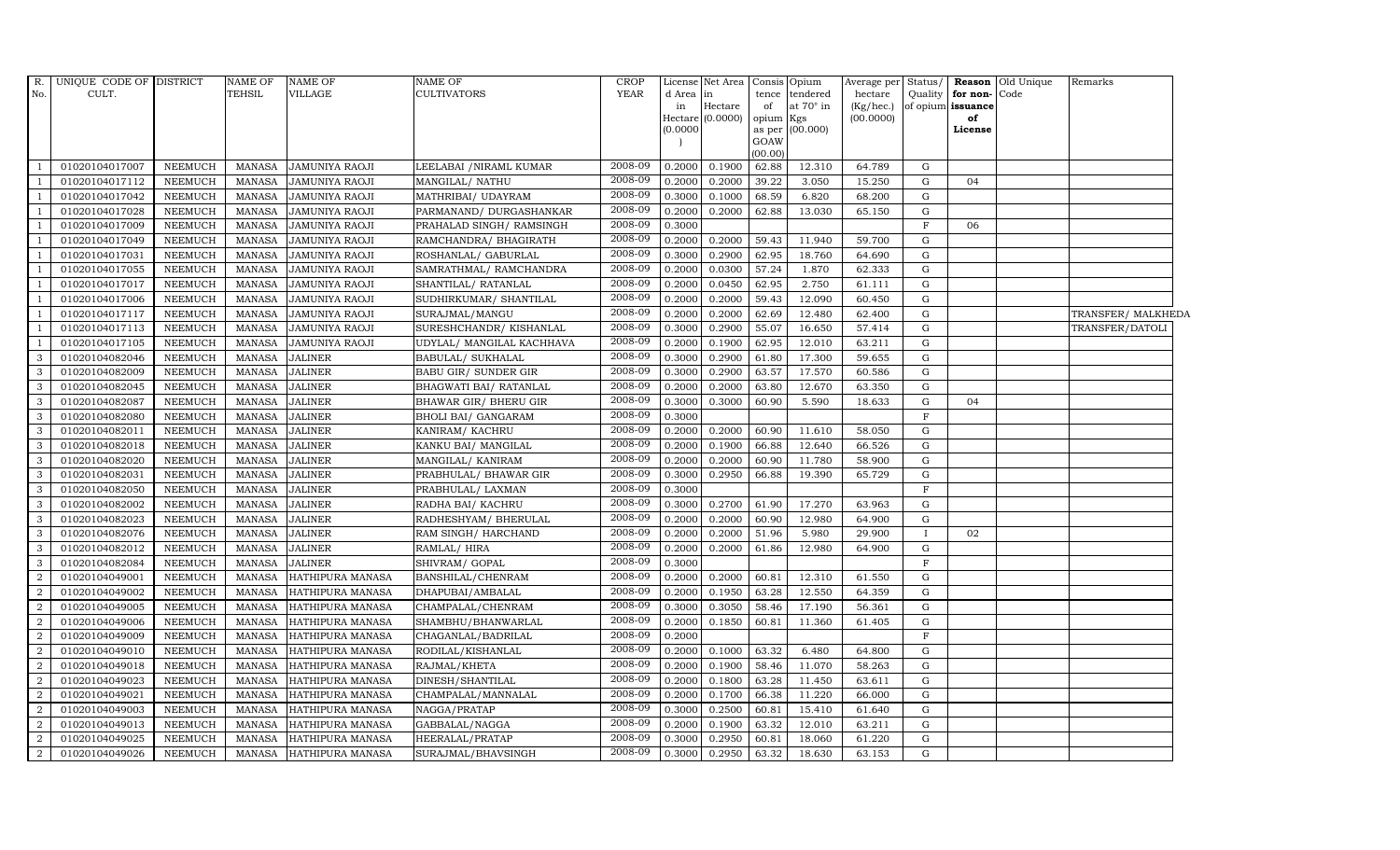| R.             | UNIQUE CODE OF DISTRICT |                | <b>NAME OF</b> | <b>NAME OF</b>          | NAME OF                  | <b>CROP</b> |           | License Net Area | Consis Opium   |                  | Average per Status/ |             |                      | <b>Reason</b> Old Unique | Remarks                  |
|----------------|-------------------------|----------------|----------------|-------------------------|--------------------------|-------------|-----------|------------------|----------------|------------------|---------------------|-------------|----------------------|--------------------------|--------------------------|
| No.            | CULT.                   |                | TEHSIL         | <b>VILLAGE</b>          | <b>CULTIVATORS</b>       | <b>YEAR</b> | d Area in |                  | tence          | tendered         | hectare             |             | Quality $ $ for non- | Code                     |                          |
|                |                         |                |                |                         |                          |             | in        | Hectare          | of             | at $70^\circ$ in | (Kg/hec.)           |             | of opium issuance    |                          |                          |
|                |                         |                |                |                         |                          |             |           | Hectare (0.0000) | opium          | Kgs              | (00.0000)           |             | of                   |                          |                          |
|                |                         |                |                |                         |                          |             | 0.0000    |                  | as per<br>GOAW | (00.000)         |                     |             | License              |                          |                          |
|                |                         |                |                |                         |                          |             |           |                  | (00.00)        |                  |                     |             |                      |                          |                          |
| 2              | 01020104049027          | <b>NEEMUCH</b> | MANASA         | HATHIPURA MANASA        | BAHADUR/MANSINGH         | 2008-09     | 0.3000    | 0.2950           | 60.30          | 17.930           | 60.780              | G           |                      |                          |                          |
| $\overline{2}$ | 01020104049028          | <b>NEEMUCH</b> | <b>MANASA</b>  | HATHIPURA MANASA        | HALIBAI/CHATARSINGH      | 2008-09     | 0.2000    | 0.2000           | 63.32          | 12.650           | 63.250              | G           |                      |                          |                          |
| $\overline{2}$ | 01020104049024          | <b>NEEMUCH</b> | <b>MANASA</b>  | <b>HATHIPURA MANASA</b> | CHOUSARBAI/KHETA         | 2008-09     | 0.2000    | 0.2000           | 58.46          | 11.750           | 58.750              | G           |                      | 01020104048038           |                          |
| $\overline{2}$ | 01020104039002          | <b>NEEMUCH</b> | <b>MANASA</b>  | <b>HASPURA</b>          | MATHURI/HARLAL           | 2008-09     | 0.3000    | 0.2850           | 62.71          | 19.010           | 66.702              | G           |                      |                          | NAME CHANGE              |
| 2              | 01020104039008          | <b>NEEMUCH</b> | <b>MANASA</b>  | <b>HASPURA</b>          | RAMSUKH/DEVILAL          | 2008-09     | 0.2000    | 0.2000           | 66.81          | 13.230           | 66.150              | G           |                      |                          |                          |
| 2              | 01020104039009          | <b>NEEMUCH</b> | <b>MANASA</b>  | <b>HASPURA</b>          | RAMLAL/BHERU BOHRA       | 2008-09     | 0.3000    | 0.2750           | 63.28          | 17.240           | 62.691              | G           |                      |                          |                          |
| $\overline{2}$ | 01020104039010          | <b>NEEMUCH</b> | <b>MANASA</b>  | <b>HASPURA</b>          | DALURAM/CHUNNILAL        | 2008-09     | 0.2000    | 0.1900           | 68.31          | 13.040           | 68.632              | G           |                      |                          |                          |
| 2              | 01020104039012          | <b>NEEMUCH</b> | <b>MANASA</b>  | <b>HASPURA</b>          | NANDLAL/UDA              | 2008-09     | 0.2000    | 0.1950           | 64.77          | 12.830           | 65.795              | G           |                      |                          |                          |
| $\overline{2}$ | 01020104039019          | <b>NEEMUCH</b> | <b>MANASA</b>  | <b>HASPURA</b>          | GOPAL/KASHIRAM           | 2008-09     | 0.2000    | 0.1750           | 63.20          | 11.070           | 63.257              | G           |                      |                          |                          |
| $\overline{2}$ | 01020104039020          | <b>NEEMUCH</b> | <b>MANASA</b>  | <b>HASPURA</b>          | GOVERDHANLAL/SHANKARLAL  | 2008-09     | 0.2000    | 0.1850           | 67.97          | 11.820           | 63.892              | G           |                      |                          |                          |
| $\overline{2}$ | 01020104039021          | <b>NEEMUCH</b> | <b>MANASA</b>  | <b>HASPURA</b>          | BHANWARLAL/BHOLARAM      | 2008-09     | 0.2000    | 0.2050           | 63.20          | 14.130           | 68.927              | G           |                      |                          |                          |
| 2              | 01020104039031          | <b>NEEMUCH</b> | <b>MANASA</b>  | <b>HASPURA</b>          | BAGDIRAM/RAMA            | 2008-09     | 0.2000    | 0.1750           | 68.31          | 11.950           | 68.286              | $\mathbf G$ |                      |                          |                          |
| 2              | 01020104039035          | <b>NEEMUCH</b> | <b>MANASA</b>  | <b>HASPURA</b>          | RAMCHANDRA/NARAYAN       | 2008-09     | 0.2000    | 0.1850           | 66.81          | 12.930           | 69.892              | G           |                      |                          |                          |
| $\overline{2}$ | 01020104039036          | <b>NEEMUCH</b> | <b>MANASA</b>  | <b>HASPURA</b>          | BHUWANA/GENDA            | 2008-09     | 0.2000    | 0.1750           | 65.91          | 12.310           | 70.343              | G           |                      |                          |                          |
| $\overline{2}$ | 01020104039037          | <b>NEEMUCH</b> | <b>MANASA</b>  | <b>HASPURA</b>          | BHANWARLAL/JAGANNATH     | 2008-09     | 0.2000    | 0.1900           | 63.20          | 12.190           | 64.158              | ${\rm G}$   |                      |                          |                          |
| 2              | 01020104039044          | <b>NEEMUCH</b> | <b>MANASA</b>  | <b>HASPURA</b>          | MOHANLAL/KALU            | 2008-09     | 0.2000    | 0.1950           | 64.77          | 13.440           | 68.923              | G           |                      |                          |                          |
| 2              | 01020104039051          | <b>NEEMUCH</b> | <b>MANASA</b>  | <b>HASPURA</b>          | LALIBAI/BHERULAL         | 2008-09     | 0.2000    | 0.1950           | 62.71          | 12.410           | 63.641              | G           |                      |                          |                          |
| 2              | 01020104039070          | <b>NEEMUCH</b> | <b>MANASA</b>  | <b>HASPURA</b>          | RAMESHCHANDRA/CHATARBHUJ | 2008-09     | 0.2000    | 0.1300           | 66.81          | 6.100            | 46.923              | $\mathbf G$ | 04                   |                          | ISSUED ON 2016-17        |
| $\overline{2}$ | 01020104039074          | <b>NEEMUCH</b> | <b>MANASA</b>  | <b>HASPURA</b>          | FULCHANDRA/BHANWARLAL    | 2008-09     | 0.2000    | 0.2000           | 67.17          | 13.230           | 66.150              | G           |                      |                          |                          |
| $\overline{2}$ | 01020104039075          | <b>NEEMUCH</b> | <b>MANASA</b>  | <b>HASPURA</b>          | RAMPRASAD/DEVRAM         | 2008-09     | 0.2000    | 0.1950           | 66.81          | 12.490           | 64.051              | G           |                      |                          |                          |
| $\overline{2}$ | 01020104039078          | <b>NEEMUCH</b> | <b>MANASA</b>  | <b>HASPURA</b>          | AMRITRAM/GHASIRAM        | 2008-09     | 0.2000    | 0.1950           | 65.91          | 12.970           | 66.513              | G           |                      |                          |                          |
| 2              | 01020104039079          | <b>NEEMUCH</b> | <b>MANASA</b>  | <b>HASPURA</b>          | SURESHCHANDRA/MOHANLAL   | 2008-09     | 0.2000    | 0.1850           | 66.38          | 11.770           | 63.622              | ${\bf G}$   |                      |                          |                          |
| $\overline{a}$ | 01020104039016          | <b>NEEMUCH</b> | <b>MANASA</b>  | <b>HASPURA</b>          | RUGHNATHIBAI/GHASHIRAM   | 2008-09     | 0.3000    | 0.2950           | 63.28          | 10.230           | 34.678              | G           | 04                   |                          | <b>ISSUED ON 2016-17</b> |
| $\overline{2}$ | 01020104039028          | <b>NEEMUCH</b> | <b>MANASA</b>  | <b>HASPURA</b>          | <b>JANIBAI/ONKAR</b>     | 2008-09     | 0.2000    |                  |                |                  |                     | $\mathbf F$ |                      |                          |                          |
| $\overline{2}$ | 01020104039082          | <b>NEEMUCH</b> | <b>MANASA</b>  | <b>HASPURA</b>          | KANWARLAL/DEVILAL        | 2008-09     | 0.2000    | 0.1350           | 68.53          | 8.730            | 64.667              | G           |                      |                          |                          |
| $\overline{2}$ | 01020104039091          | <b>NEEMUCH</b> | <b>MANASA</b>  | <b>HASPURA</b>          | KASHIRAM/HEERALAL        | 2008-09     | 0.3000    | 0.2250           | 67.17          | 15.100           | 67.111              | G           |                      |                          |                          |
| $\overline{2}$ | 01020104039092          | <b>NEEMUCH</b> | <b>MANASA</b>  | <b>HASPURA</b>          | DEUBAI/KISHANLAL         | 2008-09     | 0.3000    | 0.2950           | 63.20          | 17.850           | 60.508              | G           |                      |                          |                          |
| 2              | 01020104039095          | <b>NEEMUCH</b> | <b>MANASA</b>  | <b>HASPURA</b>          | KARULAL/PYARA            | 2008-09     | 0.2000    | 0.1950           | 68.53          | 12.180           | 62.462              | $\mathbf G$ |                      |                          |                          |
| $\overline{2}$ | 01020104039099          | <b>NEEMUCH</b> | <b>MANASA</b>  | <b>HASPURA</b>          | KANHAIYALAL/DEVILAL      | 2008-09     | 0.2000    | 0.2000           | 62.71          | 12.120           | 60.600              | G           |                      |                          |                          |
| $\overline{2}$ | 01020104039102          | <b>NEEMUCH</b> | <b>MANASA</b>  | <b>HASPURA</b>          | RAMPRASAD/RATANLAL       | 2008-09     | 0.2000    | 0.2050           | 68.53          | 13.960           | 68.098              | ${\bf G}$   |                      |                          |                          |
| $\overline{2}$ | 01020104039103          | <b>NEEMUCH</b> | <b>MANASA</b>  | <b>HASPURA</b>          | SHANTIBAI/MOTILAL        | 2008-09     | 0.2000    | 0.2050           | 66.81          | 13.500           | 65.854              | G           |                      |                          |                          |
| $\overline{2}$ | 01020104039083          | <b>NEEMUCH</b> | <b>MANASA</b>  | <b>HASPURA</b>          | MANNALAL/KASHIRAM        | 2008-09     | 0.2000    | 0.2000           | 68.53          | 11.620           | 58.100              | G           |                      |                          |                          |
| $\overline{a}$ | 01020104039030          | <b>NEEMUCH</b> | <b>MANASA</b>  | <b>HASPURA</b>          | CHATARBHUJ/NANDA         | 2008-09     | 0.2000    | 0.1850           | 68.31          | 12.670           | 68.486              | G           |                      |                          |                          |
| 2              | 01020104039111          | <b>NEEMUCH</b> | <b>MANASA</b>  | <b>HASPURA</b>          | RAMKISHAN/PRITHAVIRAJ    | 2008-09     | 0.2000    | 0.2000           | 64.77          | 12.750           | 63.750              | G           |                      |                          |                          |
| 2              | 01020104039112          | <b>NEEMUCH</b> | <b>MANASA</b>  | <b>HASPURA</b>          | SHAMBHULAL/PRITHAVIRAJ   | 2008-09     | 0.2000    | 0.1850           | 60.81          | 10.810           | 58.432              | G           |                      |                          |                          |
| $\overline{a}$ | 01020104039032          | <b>NEEMUCH</b> | <b>MANASA</b>  | <b>HASPURA</b>          | DHANNA/BHAGWAN           | 2008-09     | 0.2000    | 0.1450           | 67.17          | 8.900            | 61.379              | G           |                      |                          |                          |
| 2              | 01020104039059          | <b>NEEMUCH</b> | <b>MANASA</b>  | <b>HASPURA</b>          | BHERULAL/RATANLAL        | 2008-09     | 0.2000    | 0.1700           | 65.91          | 11.320           | 66.588              | G           |                      |                          |                          |
| $\overline{2}$ | 01020104039113          | <b>NEEMUCH</b> | <b>MANASA</b>  | <b>HASPURA</b>          | BHAGIRATH/KISHANLAL      | 2008-09     | 0.2000    | 0.1500           | 63.20          | 9.500            | 63.333              | G           |                      |                          |                          |
| 2              | 01020104039013          | <b>NEEMUCH</b> | <b>MANASA</b>  | <b>HASPURA</b>          | AVANTIBAI/DEVILAL        | 2008-09     | 0.2000    | 0.1350           | 68.31          | 8.500            | 62.963              | G           |                      |                          |                          |
| $\overline{2}$ | 01020104039023          | <b>NEEMUCH</b> | <b>MANASA</b>  | <b>HASPURA</b>          | BALRAM/KASHIRAM          | 2008-09     | 0.2000    | 0.1950           | 65.91          | 12.440           | 63.795              | $\mathbf G$ |                      |                          |                          |
| $\overline{2}$ | 01020104039001          | NEEMUCH        |                | MANASA HASPURA          | DAKHIBAI/CHUNNILAL       | 2008-09     | 0.2000    | 0.1500           | 68.31          | 10.100           | 67.333              | G           |                      |                          |                          |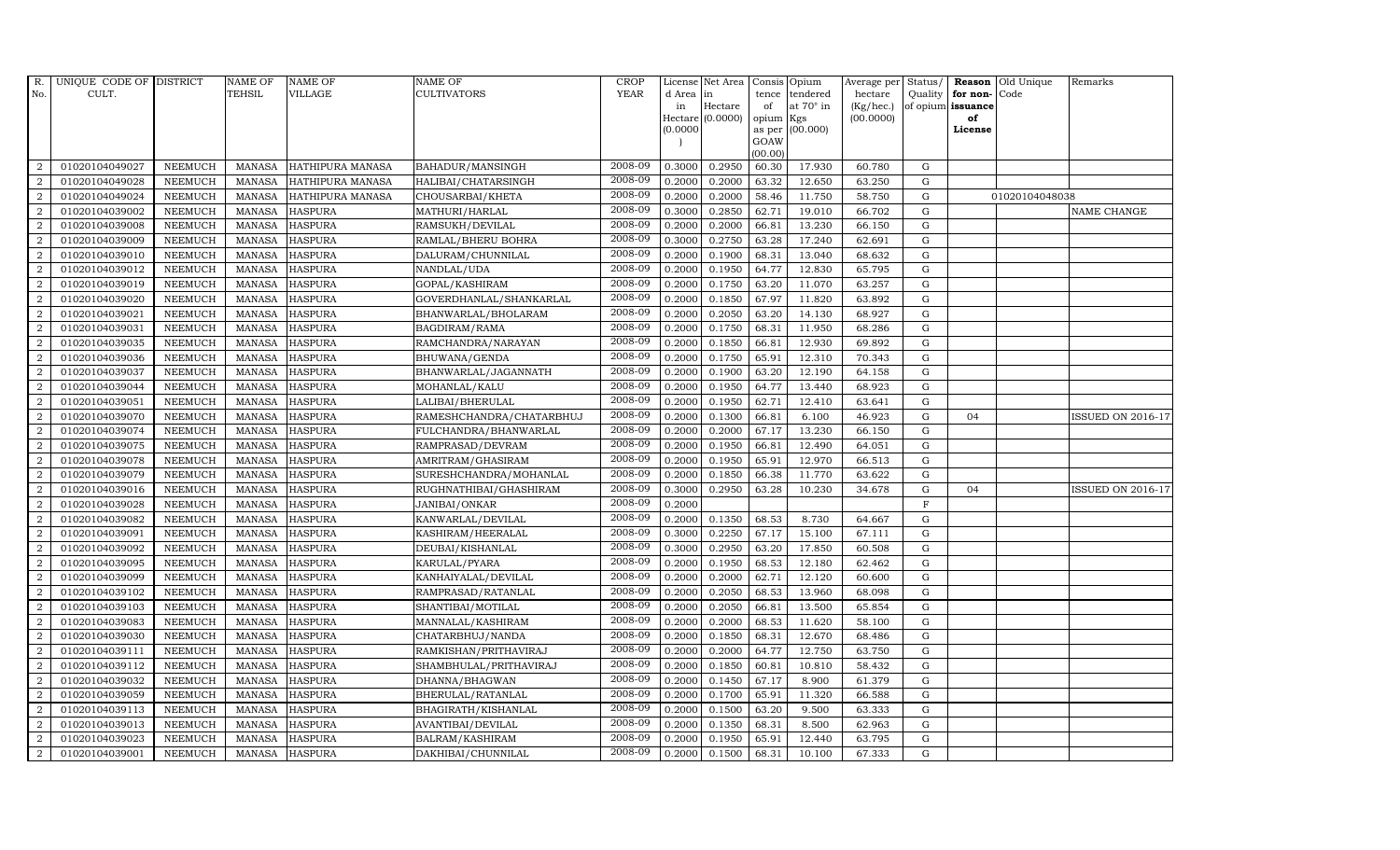| R.             | UNIQUE CODE OF DISTRICT |                | <b>NAME OF</b> | <b>NAME OF</b>       | <b>NAME OF</b>         | <b>CROP</b> |          | License Net Area   |           | Consis Opium    | Average per | Status/     | Reason            | Old Unique     | Remarks                  |
|----------------|-------------------------|----------------|----------------|----------------------|------------------------|-------------|----------|--------------------|-----------|-----------------|-------------|-------------|-------------------|----------------|--------------------------|
| No.            | CULT.                   |                | <b>TEHSIL</b>  | VILLAGE              | <b>CULTIVATORS</b>     | <b>YEAR</b> | d Area   | in                 | tence     | tendered        | hectare     | Quality     | for non-          | Code           |                          |
|                |                         |                |                |                      |                        |             | in       | Hectare            | of        | at 70° in       | (Kg/hec.)   |             | of opium issuance |                |                          |
|                |                         |                |                |                      |                        |             | (0.0000) | $Hectare (0.0000)$ | opium Kgs | as per (00.000) | (00.0000)   |             | of<br>License     |                |                          |
|                |                         |                |                |                      |                        |             |          |                    | GOAW      |                 |             |             |                   |                |                          |
|                |                         |                |                |                      |                        |             |          |                    | (00.00)   |                 |             |             |                   |                |                          |
| 2              | 01020104039088          | <b>NEEMUCH</b> | <b>MANASA</b>  | <b>HASPURA</b>       | DEVILAL/BHERULAL       | 2008-09     | 0.3000   | 0.2950             | 67.17     | 19.550          | 66.271      | G           |                   |                |                          |
| $\overline{2}$ | 01020104039089          | <b>NEEMUCH</b> | <b>MANASA</b>  | <b>HASPURA</b>       | DEVILAL/CHATARBHUJ     | 2008-09     | 0.2000   | 0.2000             | 67.17     | 12.900          | 64.500      | ${\bf G}$   |                   |                |                          |
| 2              | 01020104039038          | <b>NEEMUCH</b> | <b>MANASA</b>  | <b>HASPURA</b>       | JANIBAI/BHERULAL       | 2008-09     | 0.3000   | 0.2350             | 62.71     | 15.680          | 66.723      | G           |                   |                |                          |
| $\overline{2}$ | 01020104039006          | <b>NEEMUCH</b> | <b>MANASA</b>  | <b>HASPURA</b>       | KAMERIBAI/RAMLAL       | 2008-09     | 0.2000   | 0.1950             | 62.71     | 11.880          | 60.923      | $\mathbf G$ |                   |                |                          |
| $\overline{2}$ | 01020104039029          | <b>NEEMUCH</b> | <b>MANASA</b>  | <b>HASPURA</b>       | KANWARLAL/RODILAL      | 2008-09     | 0.2000   | 0.2100             | 62.71     | 13.210          | 62.905      | ${\bf G}$   |                   |                |                          |
| $\overline{2}$ | 01020104039007          | <b>NEEMUCH</b> | <b>MANASA</b>  | <b>HASPURA</b>       | MANGILAL/KACHRU        | 2008-09     | 0.2000   | 0.1950             | 64.77     | 13.190          | 67.641      | $\mathbf G$ |                   |                |                          |
| $\overline{2}$ | 01020104039087          | <b>NEEMUCH</b> | <b>MANASA</b>  | <b>HASPURA</b>       | RAMESHCHANDRA/BHERULAL | 2008-09     | 0.3000   | 0.3000             | 58.46     | 18.220          | 60.733      | ${\bf G}$   |                   |                |                          |
| $\overline{2}$ | 01020104039025          | <b>NEEMUCH</b> | <b>MANASA</b>  | <b>HASPURA</b>       | SRIRAM/DAMARLAL        | 2008-09     | 0.2000   | 0.1950             | 63.28     | 12.380          | 63.487      | $\mathbf G$ |                   |                |                          |
| $\overline{2}$ | 01020104039085          | <b>NEEMUCH</b> | <b>MANASA</b>  | <b>HASPURA</b>       | MANGILAL/DEVA          | 2008-09     | 0.3000   | 0.2500             | 64.77     | 16.170          | 64.680      | G           |                   |                |                          |
| 3              | 01020104067009          | <b>NEEMUCH</b> | <b>MANASA</b>  | <b>GANGNIA KHEDI</b> | BHAGATRAM/ NARAYAN     | 2008-09     | 0.2000   | 0.2000             | 54.45     | 5.910           | 29.550      | ${\rm G}$   | 04                |                |                          |
| 3              | 01020104067010          | <b>NEEMUCH</b> | <b>MANASA</b>  | <b>GANGNIA KHEDI</b> | BHULI BAI/ TULSIRAM    | 2008-09     | 0.2000   | 0.1950             | 61.85     | 12.320          | 63.179      | ${\rm G}$   |                   |                |                          |
| 3              | 01020104067013          | <b>NEEMUCH</b> | <b>MANASA</b>  | <b>GANGNIA KHEDI</b> | GITABAI / MANGILAL     | 2008-09     | 0.2000   | 0.2000             | 61.85     | 13.280          | 66.400      | $\mathbf G$ |                   |                |                          |
| 3              | 01020104067014          | <b>NEEMUCH</b> | <b>MANASA</b>  | <b>GANGNIA KHEDI</b> | BHUWANIRAM / DEVKISHAN | 2008-09     | 0.2000   | 0.1950             | 54.45     | 7.580           | 38.872      | G           | 04                |                | <b>ISSUED ON 2016-17</b> |
| 3              | 01020104067015          | <b>NEEMUCH</b> | <b>MANASA</b>  | <b>GANGNIA KHEDI</b> | KACHRULAL/ KAWARLAL    | 2008-09     | 0.2000   | 0.2000             | 60.37     | 13.050          | 65.250      | $\mathbf G$ |                   |                |                          |
| 3              | 01020104067028          | <b>NEEMUCH</b> | <b>MANASA</b>  | <b>GANGNIA KHEDI</b> | DURGASHANKAR/ KALURAM  | 2008-09     | 0.2000   | 0.1800             | 61.85     | 11.630          | 64.611      | ${\bf G}$   |                   |                |                          |
| 3              | 01020104067039          | <b>NEEMUCH</b> | <b>MANASA</b>  | <b>GANGNIA KHEDI</b> | <b>BAPULAL/ DEVA</b>   | 2008-09     | 0.2000   | 0.0200             | 61.85     | 1.480           | 74.000      | ${\rm G}$   |                   |                |                          |
| 3              | 01020104067032          | <b>NEEMUCH</b> | <b>MANASA</b>  | <b>GANGNIA KHEDI</b> | MANGILAL/ LALARAM      | 2008-09     | 0.2000   | 0.0200             | 68.78     | 1.420           | 71.000      | G           |                   |                |                          |
| 3              | 01020104067003          | <b>NEEMUCH</b> | <b>MANASA</b>  | <b>GANGNIA KHEDI</b> | BHERULAL/NANALAL       | 2008-09     | 0.2000   | 0.1800             | 60.37     | 9.770           | 54.278      | $\mathbf G$ |                   |                |                          |
| 3              | 01020104067040          | <b>NEEMUCH</b> | <b>MANASA</b>  | <b>GANGNIA KHEDI</b> | RAMNARAYAN/ DALLA      | 2008-09     | 0.2000   | 0.0250             | 60.37     | 1.620           | 64.800      | $\mathbf G$ |                   |                |                          |
|                | 01020104023043          | <b>NEEMUCH</b> | <b>MANASA</b>  | <b>GAFARDA</b>       | AMRITLAL/NANDLAL       | 2008-09     | 0.3000   | 0.2900             | 60.13     | 16.420          | 56.621      | $\mathbf G$ |                   |                |                          |
|                | 01020104023022          | <b>NEEMUCH</b> | <b>MANASA</b>  | <b>GAFARDA</b>       | BHAGIRATH/GORILAL      | 2008-09     | 0.3000   | 0.3000             | 60.13     | 17.530          | 58.433      | ${\rm G}$   |                   |                |                          |
|                | 01020104023052          | <b>NEEMUCH</b> | <b>MANASA</b>  | <b>GAFARDA</b>       | KACHRULAL/MODIRAM      | 2008-09     | 0.3000   | 0.2900             | 65.63     | 19.710          | 67.966      | ${\rm G}$   |                   |                |                          |
| $\overline{1}$ | 01020104023006          | <b>NEEMUCH</b> | <b>MANASA</b>  | <b>GAFARDA</b>       | LAHRIBAI/NANALAL       | 2008-09     | 0.3000   |                    |           |                 |             | $\mathbf F$ |                   |                |                          |
|                | 01020104023004          | <b>NEEMUCH</b> | <b>MANASA</b>  | <b>GAFARDA</b>       | MANGIBAI/MODIRAM       | 2008-09     | 0.3000   | 0.2900             | 60.13     | 17.660          | 60.897      | $\mathbf G$ |                   |                |                          |
|                | 01020104023051          | <b>NEEMUCH</b> | <b>MANASA</b>  | <b>GAFARDA</b>       | OMPRAKASH/GORILAL      | 2008-09     | 0.3000   | 0.3000             | 57.47     | 15.670          | 52.233      | $\mathbf G$ | 04                |                | ISSUED ON 2016-17        |
| $\overline{1}$ | 01020104023014          | <b>NEEMUCH</b> | <b>MANASA</b>  | <b>GAFARDA</b>       | RAMLAL/KESHURAM        | 2008-09     | 0.3000   | 0.2850             | 60.13     | 16.930          | 59.404      | ${\rm G}$   |                   |                |                          |
|                | 01020104023009          | <b>NEEMUCH</b> | <b>MANASA</b>  | <b>GAFARDA</b>       | SHANTILAL/MODIRAM      | 2008-09     | 0.3000   | 0.3000             | 62.94     | 18.410          | 61.367      | ${\rm G}$   |                   |                |                          |
| $\overline{2}$ | 01020104041002          | <b>NEEMUCH</b> | <b>MANASA</b>  | <b>DURGPURA</b>      | KANHAIYALAL/CHAMPA     | 2008-09     | 0.2000   | 0.1950             | 63.40     | 11.820          | 60.615      | $\mathbf G$ |                   |                |                          |
| $\overline{2}$ | 01020104041003          | <b>NEEMUCH</b> | <b>MANASA</b>  | <b>DURGPURA</b>      | BHULIBAI/RAMRATAN      | 2008-09     | 0.3000   | 0.2450             | 64.82     | 15.380          | 62.776      | $\mathbf G$ |                   |                | NAME CHANGE              |
| $\overline{2}$ | 01020104041005          | <b>NEEMUCH</b> | <b>MANASA</b>  | <b>DURGPURA</b>      | RAJARAM / GIRDHARI     | 2008-09     | 0.3000   | 0.2950             | 66.17     | 19.190          | 65.051      | ${\rm G}$   |                   |                |                          |
| $\overline{2}$ | 01020104041006          | <b>NEEMUCH</b> | <b>MANASA</b>  | <b>DURGPURA</b>      | BAGDURAM/GHASI         | 2008-09     | 0.2000   | 0.2050             | 63.86     | 12.980          | 63.317      | G           |                   |                |                          |
| $\overline{2}$ | 01020104041009          | <b>NEEMUCH</b> | <b>MANASA</b>  | <b>DURGPURA</b>      | KAMLABAI/LAXMINARAYAN  | 2008-09     | 0.3000   | 0.2250             | 62.65     | 13.330          | 59.244      | ${\bf G}$   |                   |                |                          |
| $\overline{2}$ | 01020104041023          | <b>NEEMUCH</b> | <b>MANASA</b>  | <b>DURGPURA</b>      | MANGILAL/LALURAM       | 2008-09     | 0.3000   | 0.3000             | 60.37     | 17.810          | 59.367      | ${\rm G}$   |                   |                |                          |
| 2              | 01020104041007          | <b>NEEMUCH</b> | <b>MANASA</b>  | <b>DURGPURA</b>      | VARDICHAND/KASHIRAM    | 2008-09     | 0.2000   | 0.2000             | 66.17     | 12.910          | 64.550      | $\mathbf G$ |                   |                |                          |
| $\overline{2}$ | 01020104041039          | <b>NEEMUCH</b> | <b>MANASA</b>  | <b>DURGPURA</b>      | RAMKANYABAI/RAMGOPAL   | 2008-09     | 0.2000   | 0.2000             | 67.88     | 13.730          | 68.650      | $\mathbf G$ |                   |                |                          |
| $\overline{2}$ | 01020104041040          | <b>NEEMUCH</b> | <b>MANASA</b>  | <b>DURGPURA</b>      | RAMNATH/DEVA           | 2008-09     | 0.3000   | 0.2700             | 62.78     | 17.170          | 63.593      | ${\rm G}$   |                   |                |                          |
| $\overline{2}$ | 01020104041041          | <b>NEEMUCH</b> | <b>MANASA</b>  | <b>DURGPURA</b>      | MANKUNWAR/FAKIRCHAND   | 2008-09     | 0.2000   | 0.1800             | 63.31     | 11.400          | 63.333      | ${\rm G}$   |                   | 01020104047188 |                          |
| $\overline{1}$ | 01020104029016          | <b>NEEMUCH</b> | <b>MANASA</b>  | <b>DHAMNIYA</b>      | ASHOKKUMAR/NARAYANDAS  | 2008-09     | 0.2000   | 0.1800             | 65.69     | 11.740          | 65.222      | ${\rm G}$   |                   |                |                          |
| $\overline{1}$ | 01020104029009          | <b>NEEMUCH</b> | <b>MANASA</b>  | <b>DHAMNIYA</b>      | <b>BALU/KISHNA</b>     | 2008-09     | 0.3000   | 0.2950             | 60.48     | 8.150           | 27.627      | $\mathbf G$ | 04                |                |                          |
|                | 01020104029048          | <b>NEEMUCH</b> | <b>MANASA</b>  | <b>DHAMNIYA</b>      | BHONIBAI/BHUWANA       | 2008-09     | 0.3000   |                    |           |                 |             | $\mathbf F$ |                   |                |                          |
| $\mathbf{1}$   | 01020104029027          | <b>NEEMUCH</b> | MANASA         | <b>DHAMNIYA</b>      | DHANRAJ/NARAYAN        | 2008-09     | 0.3000   |                    |           |                 |             | F           |                   |                |                          |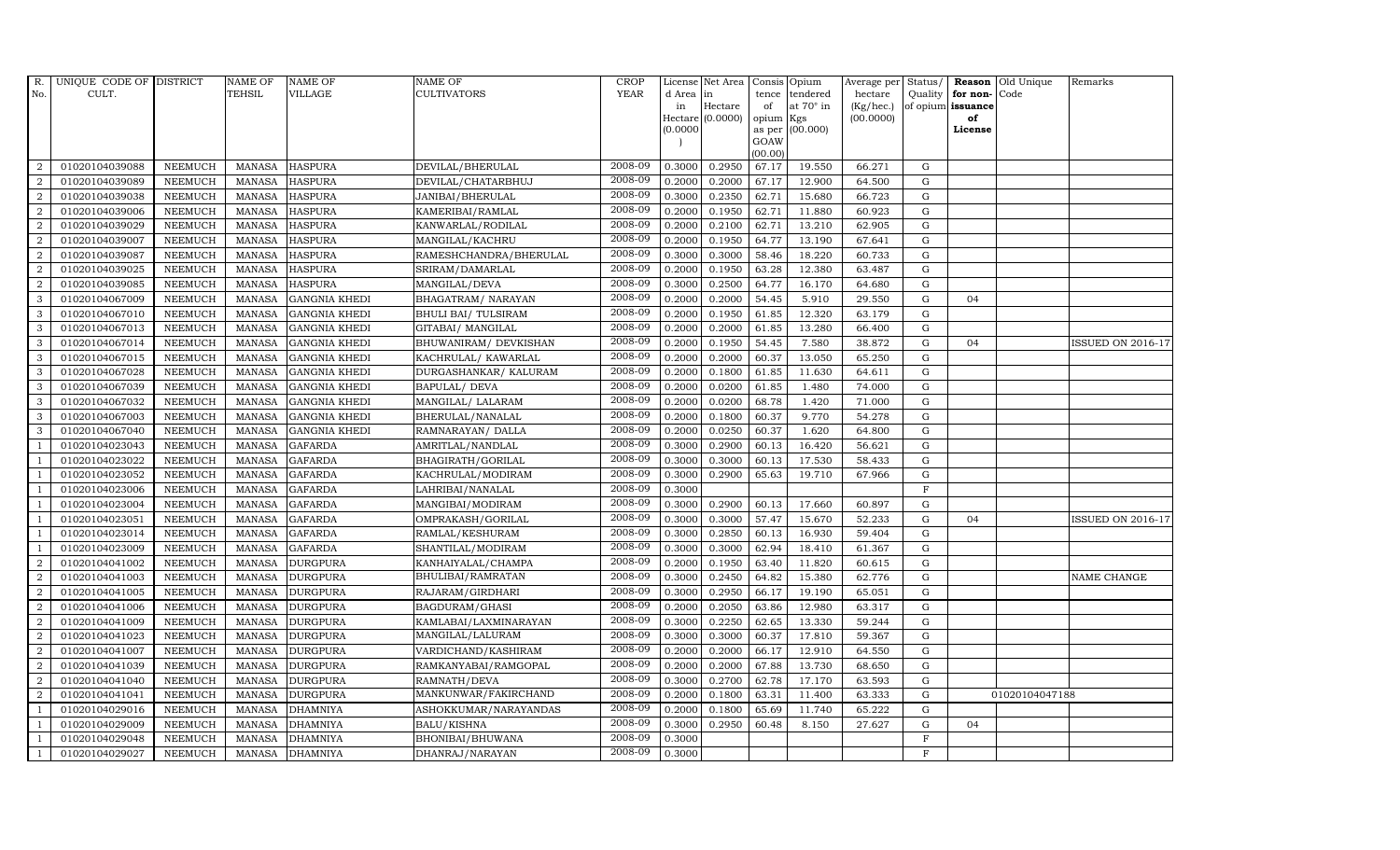|                | R. UNIQUE CODE OF DISTRICT |                | NAME OF       | <b>NAME OF</b>     | <b>NAME OF</b>         | <b>CROP</b> |           | License Net Area Consis Opium |           |                  | Average per Status/ |              |                         | <b>Reason</b> Old Unique | Remarks                        |                                        |
|----------------|----------------------------|----------------|---------------|--------------------|------------------------|-------------|-----------|-------------------------------|-----------|------------------|---------------------|--------------|-------------------------|--------------------------|--------------------------------|----------------------------------------|
| No.            | CULT.                      |                | TEHSIL        | VILLAGE            | <b>CULTIVATORS</b>     | YEAR        | d Area in |                               |           | tence tendered   | hectare             |              | Quality   for non- Code |                          |                                |                                        |
|                |                            |                |               |                    |                        |             | in        | Hectare                       | of        | at $70^\circ$ in | (Kg/hec.)           | of opium     | issuance                |                          |                                |                                        |
|                |                            |                |               |                    |                        |             | (0.0000)  | Hectare (0.0000)              | opium Kgs | as per (00.000)  | (00.0000)           |              | of<br>License           |                          |                                |                                        |
|                |                            |                |               |                    |                        |             |           |                               | GOAW      |                  |                     |              |                         |                          |                                |                                        |
|                |                            |                |               |                    |                        |             |           |                               | (00.00)   |                  |                     |              |                         |                          |                                |                                        |
|                | 01020104029012             | NEEMUCH        | MANASA        | <b>DHAMNIYA</b>    | JAMNI BAI/ DUDHA NATHA | 2008-09     | 0.3000    | 0.2950                        | 62.97     | 18.500           | 62.712              | G            |                         |                          |                                |                                        |
|                | 01020104029003             | <b>NEEMUCH</b> | <b>MANASA</b> | <b>DHAMNIYA</b>    | JANIBAI/DEVILAL        | 2008-09     | 0.3000    | 0.2950                        | 65.34     | 18.880           | 64.000              | G            |                         |                          |                                |                                        |
|                | 01020104029013             | <b>NEEMUCH</b> | <b>MANASA</b> | <b>DHAMNIYA</b>    | KAMLABAI/JIVA          | 2008-09     | 0.3000    | 0.2950                        | 60.48     | 9.110            | 30.881              | G            | 04                      |                          | <b>ISSUED ON 2016-17</b>       |                                        |
|                | 01020104029033             | <b>NEEMUCH</b> | MANASA        | <b>DHAMNIYA</b>    | KARULAL/GANGARAM       | 2008-09     | 0.3000    | 0.2800                        | 62.97     | 17.700           | 63.214              | G            |                         |                          |                                |                                        |
|                | 01020104029061             | <b>NEEMUCH</b> | <b>MANASA</b> | <b>DHAMNIYA</b>    | KESHYA/KALU            | 2008-09     | 0.3000    | 0.2950                        | 65.34     | 19.950           | 67.627              | G            |                         |                          |                                |                                        |
|                | 01020104029064             | NEEMUCH        | MANASA        | <b>DHAMNIYA</b>    | LAXMINARAYAN/CHAMPA    | 2008-09     | 0.3000    |                               |           |                  |                     | F            |                         |                          | TRANSFER/ HANUMANTYA           |                                        |
|                | 01020104029057             | <b>NEEMUCH</b> | MANASA        | <b>DHAMNIYA</b>    | MEHTABBAI/MANGILAL     | 2008-09     |           | 0.2000 0.1750                 | 67.42     | 11.400           | 65.143              | G            |                         |                          |                                |                                        |
|                | 01020104029044             | <b>NEEMUCH</b> | <b>MANASA</b> | <b>DHAMNIYA</b>    | MOHANLAL/MANGILAL      | 2008-09     | 0.2000    | 0.1900                        | 65.34     | 12.660           | 66.632              | G            |                         |                          |                                |                                        |
|                | 01020104029032             | <b>NEEMUCH</b> | <b>MANASA</b> | <b>DHAMNIYA</b>    | PANNALAL/KANWARLAL     | 2008-09     | 0.3000    | 0.1900                        | 62.97     | 12.310           | 64.789              | G            |                         |                          |                                |                                        |
|                | 01020104029024             | <b>NEEMUCH</b> | MANASA        | <b>DHAMNIYA</b>    | RAJU/ MANGILAL         | 2008-09     | 0.2000    | 0.1800                        | 65.34     | 11.860           | 65.889              | G            |                         |                          |                                |                                        |
|                | 01020104029065             | <b>NEEMUCH</b> | MANASA        | <b>DHAMNIYA</b>    | RAMLAL/ BHONIRAM       | 2008-09     | 0.3000    | 0.2900                        | 63.03     | 18.350           | 63.276              | G            |                         |                          | TRANSFER/ BHADANA              |                                        |
|                | 01020104029002             | <b>NEEMUCH</b> | <b>MANASA</b> | <b>DHAMNIYA</b>    | RAMLAL/NARAYAN         | 2008-09     | 0.2000    | 0.1000                        | 65.34     | 6.460            | 64.600              | G            |                         |                          |                                |                                        |
|                | 01020104029063             | <b>NEEMUCH</b> | MANASA        | <b>DHAMNIYA</b>    | RATANI BAI / PRABHULAL | 2008-09     | 0.2000    | 0.1900                        | 60.48     | 4.940            | 26.000              | G            | 04                      |                          |                                |                                        |
|                | 01020104029066             | <b>NEEMUCH</b> | <b>MANASA</b> | <b>DHAMNIYA</b>    | RUKMANI BAI/ NARAYAN   | 2008-09     | 0.3000    |                               |           |                  |                     | $\mathbf{F}$ |                         |                          | 0102010617405TRANSFER/BHADANA  |                                        |
| -1             | 01020104029045             | <b>NEEMUCH</b> | <b>MANASA</b> | <b>DHAMNIYA</b>    | SHANTILAL/JAISINGH     | 2008-09     |           | 0.3000 0.2900                 | 60.30     | 18.180           | 62.690              | G            |                         |                          |                                |                                        |
| -1             | 01020104029029             | NEEMUCH        | MANASA        | <b>DHAMNIYA</b>    | SHANTILAL/MANNALAL     | 2008-09     |           | 0.3000 0.2950                 | 65.37     | 19.630           | 66.542              | G            |                         |                          |                                |                                        |
| -1             | 01020104029067             | NEEMUCH        | MANASA        | <b>DHAMNIYA</b>    | SHOLA/PEMA             | 2008-09     | 0.2000    |                               |           |                  |                     | $\rm F$      |                         |                          | 0102010401028TRANSFER/ BHADANA |                                        |
|                | 01020104029035             | NEEMUCH        | <b>MANASA</b> | <b>DHAMNIYA</b>    | TULSIRAM/KANWARLAL     | 2008-09     | 0.3000    | 0.2850                        | 60.30     | 17.160           | 60.211              | G            |                         |                          |                                |                                        |
|                | 01020104029004             | <b>NEEMUCH</b> | <b>MANASA</b> | <b>DHAMNIYA</b>    | UDAIRAM/GANGARAM       | 2008-09     | 0.3000    | 0.2850                        | 63.03     | 17.880           | 62.737              | G            |                         |                          |                                |                                        |
| $\mathbf{3}$   | 01020104097001             | <b>NEEMUCH</b> | <b>MANASA</b> | <b>DHAKNI</b>      | HAJARILAL/ MANGILAL    | 2008-09     | 0.2000    | 0.1900                        | 63.41     | 12.410           | 65.316              | G            |                         |                          |                                |                                        |
| 3 <sup>1</sup> | 01020104097058             | NEEMUCH        | MANASA        | <b>DHAKNI</b>      | RAMGOPAL/GULAB         | 2008-09     | 0.3000    | 0.2800                        | 62.60     | 18.640           | 66.571              | G            |                         |                          |                                |                                        |
| $\mathbf{3}$   | 01020104097013             | <b>NEEMUCH</b> | <b>MANASA</b> | <b>DHAKNI</b>      | RAMCHANDR/ RUGGA       | 2008-09     | 0.3000    | 0.2800                        | 62.60     | 18.480           | 66.000              | G            |                         |                          |                                |                                        |
| $\mathbf{3}$   | 01020104097015             | NEEMUCH        | MANASA        | <b>DHAKNI</b>      | HARCHAND/ SURATRAM     | 2008-09     | 0.3000    | 0.1850                        | 61.25     | 11.310           | 61.135              | G            |                         |                          |                                |                                        |
| $\mathbf{3}$   | 01020104097018             | NEEMUCH        | <b>MANASA</b> | <b>DHAKNI</b>      | BANSHILAL/ KISHANLAL   | 2008-09     | 0.3000    | 0.2750                        | 61.25     | 17.140           | 62.327              | $\mathbf{G}$ |                         |                          |                                |                                        |
| $\mathbf{3}$   | 01020104097023             | <b>NEEMUCH</b> | <b>MANASA</b> | <b>DHAKNI</b>      | NANDU BAI / NANDLAL    | 2008-09     | 0.2000    | 0.1950                        | 61.25     | 12.950           | 66.410              | G            |                         |                          |                                |                                        |
| 3 <sup>1</sup> | 01020104097027             | NEEMUCH        | <b>MANASA</b> | <b>DHAKNI</b>      | RAMVAKSH/ SALAGRAM     | 2008-09     | 0.3000    | 0.2800                        | 62.60     | 17.600           | 62.857              | G            |                         |                          |                                |                                        |
| $\mathbf{3}$   | 01020104097039             | NEEMUCH        | MANASA        | <b>DHAKNI</b>      | GHISALAL/ BHUWANIRAM   | 2008-09     | 0.2000    | 0.1900                        | 63.41     | 12.210           | 64.263              | G            |                         |                          |                                |                                        |
| $\mathbf{3}$   | 01020104097040             | <b>NEEMUCH</b> | MANASA        | <b>DHAKNI</b>      | BADRILAL/ MOHAN        | 2008-09     | 0.2000    | 0.2000                        | 67.16     | 13.630           | 68.150              | G            |                         |                          |                                |                                        |
| $\mathbf{3}$   | 01020104097057             | NEEMUCH        | <b>MANASA</b> | <b>DHAKNI</b>      | RAMGOPAL/ CHHAGANLAL   | 2008-09     | 0.3000    | 0.2650                        | 63.29     | 16.050           | 60.566              | G            |                         |                          |                                |                                        |
| $\mathbf{3}$   | 01020104097069             | NEEMUCH        | MANASA        | <b>DHAKNI</b>      | NARMDA BAI / DEVILAL   | 2008-09     | 0.3000    | 0.2750                        | 60.74     | 15.960           | 58.036              | G            |                         |                          |                                |                                        |
| 3 <sup>1</sup> | 01020104097043             | <b>NEEMUCH</b> | MANASA        | <b>DHAKNI</b>      | <b>BAGDIRAM/ BHANA</b> | 2008-09     | 0.3000    | 0.3000                        | 63.41     | 18.130           | 60.433              | G            |                         |                          |                                |                                        |
| $\mathbf{3}$   | 01020104097074             | NEEMUCH        | MANASA        | <b>DHAKNI</b>      | MADHU/ RUGGA           | 2008-09     | 0.3000    | 0.2950                        | 62.60     | 17.540           | 59.458              | G            |                         |                          |                                |                                        |
| $\mathbf{3}$   | 01020104097011             | NEEMUCH        | MANASA        | <b>DHAKNI</b>      | BHAGVANTI BAI/ RAMLAL  | 2008-09     | 0.2000    | 0.2000                        | 63.41     | 12.590           | 62.950              | G            |                         |                          |                                |                                        |
| $\mathbf{3}$   | 01020104097005             | <b>NEEMUCH</b> | <b>MANASA</b> | <b>DHAKNI</b>      | BHUVANIRAM/PARASRAM    | 2008-09     | 0.2000    | 0.0950                        | 61.25     | 6.350            | 66.842              | G            |                         |                          |                                |                                        |
| $\mathbf{3}$   | 01020104097003             | <b>NEEMUCH</b> | <b>MANASA</b> | <b>DHAKNI</b>      | CHATAR BAI/ GULABCHAND | 2008-09     | 0.2000    | 0.1900                        | 63.41     | 11.990           | 63.105              | G            |                         |                          |                                |                                        |
| $\mathbf{3}$   | 01020104097050             | <b>NEEMUCH</b> | MANASA        | <b>DHAKNI</b>      | MANGYA/ CHATRA         | 2008-09     | 0.2000    | 0.1900                        | 58.04     | 8.700            | 45.789              | G            | 04                      |                          | ISSUED ON 2016-17              |                                        |
| $\mathbf{3}$   | 01020104097029             | NEEMUCH        | <b>MANASA</b> | <b>DHAKNI</b>      | PREM SUKH/ VARDICHAND  | 2008-09     | 0.2000    | 0.2000                        | 62.60     | 12.550           | 62.750              | G            |                         |                          |                                |                                        |
| $\mathbf{3}$   | 01020104097002             | <b>NEEMUCH</b> | MANASA        | <b>DHAKNI</b>      | MUKESH KUMAR/UDAYRAM   | 2008-09     | 0.3000    | 0.2250                        | 65.73     | 15.010           | 66.711              | G            |                         | 01020104044046           |                                |                                        |
| 1              | 01020104024003             | <b>NEEMUCH</b> | MANASA        | <b>DHAKADKHEDI</b> | <b>BANSHILAL/RUPA</b>  | 2008-09     | 0.2000    | 0.2000                        | 56.40     | 10.940           | 54.700              | $\bf{I}$     | 02                      |                          |                                | ISSUED ON 2010-11/TRANSFER KANJARDA-II |
|                | 01020104024018             | NEEMUCH        | MANASA        | <b>DHAKADKHEDI</b> | KHEMRAJ/HEERA          | 2008-09     | 0.2000    | 0.1900                        | 69.49     | 13.480           | 70.947              |              | 02                      |                          |                                | ISSUED ON 2010-11/TRANSFER KANJARDA-II |
|                | 01020104024006             | NEEMUCH        | MANASA        | <b>DHAKADKHEDI</b> | MATHURALAL/RUPA        | 2008-09     |           | $0.2000 \quad 0.2000$         | 60.39     | 11.720           | 58.600              | G            |                         |                          | TRANSFER/KANJARDA-I            |                                        |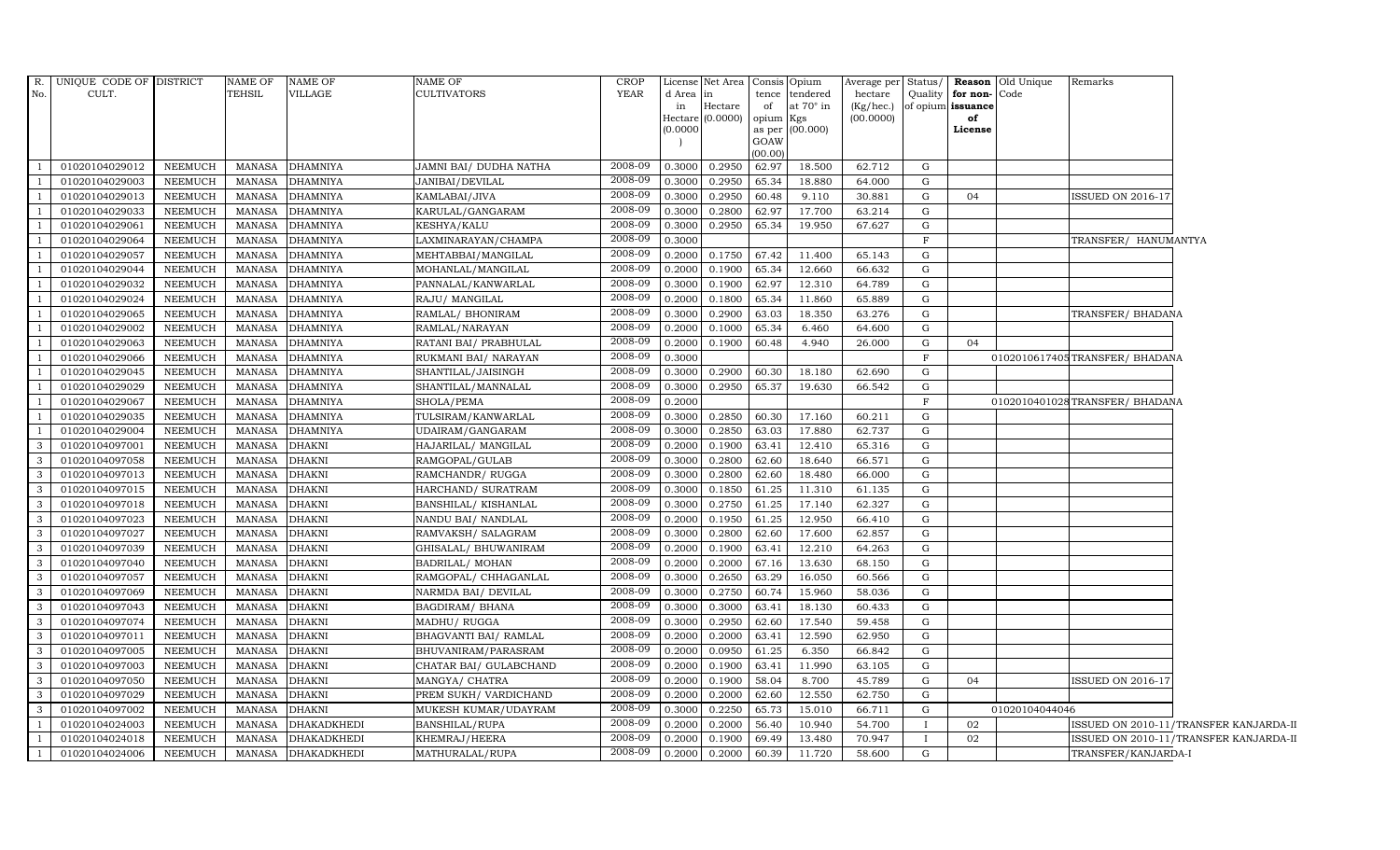|                | R. UNIQUE CODE OF DISTRICT |                | NAME OF       | NAME OF                 | <b>NAME OF</b>              | <b>CROP</b> |           | License Net Area      | Consis Opium |                  | Average per Status/ |         |                         | <b>Reason</b> Old Unique | Remarks                  |                                        |
|----------------|----------------------------|----------------|---------------|-------------------------|-----------------------------|-------------|-----------|-----------------------|--------------|------------------|---------------------|---------|-------------------------|--------------------------|--------------------------|----------------------------------------|
| No.            | CULT.                      |                | TEHSIL        | VILLAGE                 | <b>CULTIVATORS</b>          | YEAR        | d Area in |                       |              | tence tendered   | hectare             |         | Quality   for non- Code |                          |                          |                                        |
|                |                            |                |               |                         |                             |             | in        | Hectare               | of           | at $70^\circ$ in | (Kg/hec.)           |         | of opium issuance       |                          |                          |                                        |
|                |                            |                |               |                         |                             |             | (0.0000)  | Hectare (0.0000)      | opium Kgs    | as per (00.000)  | (00.0000)           |         | of<br>License           |                          |                          |                                        |
|                |                            |                |               |                         |                             |             |           |                       | GOAW         |                  |                     |         |                         |                          |                          |                                        |
|                |                            |                |               |                         |                             |             |           |                       | (00.00)      |                  |                     |         |                         |                          |                          |                                        |
| $\mathbf{1}$   | 01020104024014             | NEEMUCH        | MANASA        | <b>DHAKADKHEDI</b>      | MEGHRAJ/GISHALAL            | 2008-09     |           | 0.2000 0.2000         | 62.82        | 12.400           | 62.000              |         | 02                      |                          |                          | ISSUED ON 2010-11/TRANSFER KANJARDA-II |
| $\overline{1}$ | 01020104024009             | <b>NEEMUCH</b> | MANASA        | <b>DHAKADKHEDI</b>      | MODIRAM/NARAYAN             | 2008-09     | 0.2000    | 0.0900                | 60.39        | 5.700            | 63.333              | G       |                         |                          | TRANSFER/KANJARDA-I      |                                        |
|                | 01020104024007             | <b>NEEMUCH</b> | MANASA        | DHAKADKHEDI             | PRAKASHCHAND/JAGANNATH      | 2008-09     | 0.2000    | 0.1950                | 51.74        | 2.730            | 14.000              | G       | 04                      |                          |                          |                                        |
|                | 01020104024017             | <b>NEEMUCH</b> | MANASA        | <b>DHAKADKHEDI</b>      | PREMCHAND/KHIMA             | 2008-09     | 0.2000    | 0.1900                | 64.47        | 4.200            | 22.105              |         | 02                      |                          |                          |                                        |
| 1              | 01020104024004             | <b>NEEMUCH</b> | MANASA        | <b>DHAKADKHEDI</b>      | SHANKARLAL/BALU             | 2008-09     | 0.2000    | 0.1950                | 60.39        | 3.330            | 17.077              | G       | 04                      |                          |                          |                                        |
| $\overline{1}$ | 01020104013014             | NEEMUCH        | MANASA        | <b>DEVRI PARDA</b>      | BANSHILAL/DEVAJI            | 2008-09     | 0.3000    | 0.2950                | 70.47        | 18.400           | 62.373              |         | 02                      |                          | <b>ISSUED ON 2009-10</b> |                                        |
| $\overline{1}$ | 01020104013017             | <b>NEEMUCH</b> | MANASA        | <b>DEVRI PARDA</b>      | <b>BHURA/SHOLA</b>          | 2008-09     | 0.3000    | 0.2900                | 60.49        | 17.650           | 60.862              | G       |                         |                          |                          |                                        |
|                | 01020104013019             | <b>NEEMUCH</b> | <b>MANASA</b> | <b>DEVRI PARDA</b>      | CHHAGAN/CHHOGALAL           | 2008-09     | 0.3000    |                       |              |                  |                     | $\rm F$ |                         |                          |                          |                                        |
|                | 01020104013038             | <b>NEEMUCH</b> | <b>MANASA</b> | <b>DEVRI PARDA</b>      | GENDA/LALA                  | 2008-09     | 0.3000    | 0.2800                | 63.31        | 17.630           | 62.964              | G       |                         |                          |                          |                                        |
|                | 01020104013012             | NEEMUCH        | MANASA        | <b>DEVRI PARDA</b>      | KANHAIYALAL/KHEMRAJ         | 2008-09     | 0.3000    | 0.2850                | 63.31        | 17.130           | 60.105              | G       |                         |                          |                          |                                        |
| -1             | 01020104013021             | NEEMUCH        | MANASA        | <b>DEVRI PARDA</b>      | KHETA/KHEMA                 | 2008-09     | 0.3000    | 0.2950                | 63.31        | 18.270           | 61.932              | G       |                         |                          |                          |                                        |
| $\overline{1}$ | 01020104013018             | <b>NEEMUCH</b> | MANASA        | <b>DEVRI PARDA</b>      | KHIMA/MEGHA                 | 2008-09     | 0.3000    | 0.2950                | 62.71        | 18.370           | 62.271              | G       |                         |                          |                          |                                        |
|                | 01020104013024             | <b>NEEMUCH</b> | MANASA        | <b>DEVRI PARDA</b>      | MOHANLAL/ LALU              | 2008-09     | 0.3000    | 0.1950                | 60.48        | 11.720           | 60.103              | G       |                         |                          |                          |                                        |
|                | 01020104013020             | <b>NEEMUCH</b> | MANASA        | <b>DEVRI PARDA</b>      | PIRU/ SHOLA                 | 2008-09     | 0.3000    | 0.2950                | 62.71        | 17.870           | 60.576              | G       |                         |                          |                          |                                        |
|                | 01020104013023             | <b>NEEMUCH</b> | MANASA        | <b>DEVRI PARDA</b>      | SEVA/LALU                   | 2008-09     | 0.3000    | 0.1950                | 62.71        | 12.110           | 62.103              | G       |                         |                          |                          |                                        |
| $\mathbf{1}$   | 01020104013007             | NEEMUCH        | MANASA        | <b>DEVRI PARDA</b>      | SHAYMLAL/BIHARI             | 2008-09     | 0.3000    | 0.2850                | 65.69        | 18.390           | 64.526              | G       |                         |                          |                          |                                        |
| -1             | 01020104013002             | <b>NEEMUCH</b> | MANASA        | <b>DEVRI PARDA</b>      | SHIVLAL / DHANNA            | 2008-09     | 0.3000    | 0.2800                | 65.69        | 17.760           | 63.429              | G       |                         |                          |                          |                                        |
| -1             | 01020104013033             | <b>NEEMUCH</b> | MANASA        | <b>DEVRI PARDA</b>      | SURAJMAL/NARAYAN            | 2008-09     | 0.3000    |                       |              |                  |                     | F       |                         |                          |                          |                                        |
| $\overline{2}$ | 01020104045108             | <b>NEEMUCH</b> | <b>MANASA</b> | DEVRI KHAWASA-II        | NANDUBAI/NATHULAL           | 2008-09     |           | $0.2000 \quad 0.1550$ | 62.60        | 4.070            | 26.258              | G       | 04                      |                          |                          |                                        |
| $\overline{a}$ | 01020104045085             | <b>NEEMUCH</b> | MANASA        | DEVRI KHAWASA-II        | SALAGRAM/BHUWANIRAM         | 2008-09     | 0.2000    | 0.1900                | 64.68        | 11.770           | 61.947              | G       |                         |                          |                          |                                        |
| $\overline{a}$ | 01020104045087             | <b>NEEMUCH</b> | MANASA        | <b>DEVRI KHAWASA-II</b> | SATYANARAYAN/MULCHANDRA     | 2008-09     | 0.2000    | 0.2000                | 62.60        | 11.530           | 57.650              | G       |                         |                          |                          |                                        |
| $\overline{a}$ | 01020104045089             | <b>NEEMUCH</b> | MANASA        | DEVRI KHAWASA-II        | RAMESHWAR/PYARCHANDRA       | 2008-09     | 0.3000    | 0.2050                | 64.68        | 13.790           | 67.268              | G       |                         |                          |                          |                                        |
| 2              | 01020104045113             | <b>NEEMUCH</b> | MANASA        | DEVRI KHAWASA-II        | MANNALAL/GULABCHANDRA       | 2008-09     | 0.3000    | 0.2200                | 67.71        | 14.550           | 66.136              | G       |                         |                          |                          |                                        |
| $\overline{a}$ | 01020104045093             | <b>NEEMUCH</b> | <b>MANASA</b> | DEVRI KHAWASA-II        | BANSHIDAS/ONKARDAS          | 2008-09     | 0.2000    | 0.1550                | 68.25        | 10.680           | 68.903              | G       |                         |                          |                          |                                        |
| $\overline{a}$ | 01020104045094             | <b>NEEMUCH</b> | MANASA        | DEVRI KHAWASA-II        | BANSHILAL/BHANWARLAL        | 2008-09     | 0.2000    | 0.2100                | 62.40        | 12.990           | 61.857              | G       |                         |                          |                          |                                        |
| $\overline{2}$ | 01020104045095             | <b>NEEMUCH</b> | MANASA        | <b>DEVRI KHAWASA-II</b> | BANSHILAL/BAPULAL           | 2008-09     | 0.2000    | 0.1400                | 67.38        | 8.440            | 60.286              | G       |                         |                          |                          |                                        |
| 2              | 01020104045098             | <b>NEEMUCH</b> | MANASA        | <b>DEVRI KHAWASA-II</b> | OMPRAKASH/CHAGANLAL         | 2008-09     | 0.2000    | 0.1950                | 67.38        | 13.730           | 70.410              | G       |                         |                          |                          |                                        |
| 2              | 01020104045156             | <b>NEEMUCH</b> | MANASA        | DEVRI KHAWASA-II        | BHAGIRATH/MODIRAM           | 2008-09     | 0.2000    | 0.2000                | 62.40        | 11.860           | 59.300              | G       |                         |                          |                          |                                        |
| $\overline{a}$ | 01020104045103             | <b>NEEMUCH</b> | <b>MANASA</b> | DEVRI KHAWASA-II        | HEERALAL/RUPRAM             | 2008-09     | 0.2000    | 0.1550                | 62.37        | 8.710            | 56.194              | G       |                         |                          |                          |                                        |
| $\overline{a}$ | 01020104045109             | NEEMUCH        | MANASA        | DEVRI KHAWASA-II        | OMPRAKASH/BHUWANILAL        | 2008-09     | 0.2000    | 0.1050                | 70.65        | 7.390            | 70.381              | G       |                         |                          |                          |                                        |
| 2              | 01020104045110             | <b>NEEMUCH</b> | MANASA        | DEVRI KHAWASA-II        | GOPIBAI/BANSILAL            | 2008-09     | 0.2000    | 0.1950                | 65.88        | 13.670           | 70.103              | G       |                         |                          |                          |                                        |
| $\overline{a}$ | 01020104045121             | <b>NEEMUCH</b> | MANASA        | <b>DEVRI KHAWASA-II</b> | MATHURALAL/BHUWANIRAM       | 2008-09     | 0.3000    | 0.2550                | 62.37        | 15.310           | 60.039              | G       |                         |                          | TRANSFER/ ANKLI          |                                        |
| 2              | 01020104045115             | NEEMUCH        | MANASA        | DEVRI KHAWASA-II        | BAGDIRAM/KHEMRAJ            | 2008-09     | 0.2000    | 0.0700                | 67.38        | 4.720            | 67.429              | G       |                         |                          |                          |                                        |
| 2              | 01020104045116             | <b>NEEMUCH</b> | MANASA        | DEVRI KHAWASA-II        | RAMNATH/PYARCHANDRA         | 2008-09     | 0.2000    | 0.1900                | 62.60        | 11.840           | 62.316              | G       |                         |                          |                          |                                        |
| $\overline{a}$ | 01020104045120             | <b>NEEMUCH</b> | <b>MANASA</b> | DEVRI KHAWASA-II        | RADHESHYAM/BHAGIRATH        | 2008-09     | 0.3000    | 0.3050                | 65.25        | 18.090           | 59.311              | G       |                         |                          |                          |                                        |
| 2              | 01020104045084             | <b>NEEMUCH</b> | MANASA        | DEVRI KHAWASA-II        | MOHANLAL/KALURAM            | 2008-09     | 0.3000    | 0.1900                | 67.71        | 13.110           | 69.000              | G       |                         |                          |                          |                                        |
| $\overline{a}$ | 01020104045124             | <b>NEEMUCH</b> | MANASA        | DEVRI KHAWASA-II        | INDARMAL/UDAIRAM            | 2008-09     | 0.2000    | 0.2000                | 67.71        | 12.990           | 64.950              | G       |                         |                          |                          |                                        |
| 2              | 01020104045139             | NEEMUCH        | MANASA        | DEVRI KHAWASA-II        | NIVASIBAI/BAPULAL           | 2008-09     | 0.3000    | 0.2500                | 59.85        | 15.020           | 60.080              | G       |                         |                          |                          |                                        |
| 2              | 01020104045135             | <b>NEEMUCH</b> | MANASA        | DEVRI KHAWASA-II        | CHOGALAL/PRABHULAL          | 2008-09     | 0.2000    | 0.1950                | 62.37        | 11.830           | 60.667              | G       |                         |                          |                          |                                        |
| 2              | 01020104045136             | <b>NEEMUCH</b> | MANASA        | DEVRI KHAWASA-II        | AMBARAM/BALMUKUND           | 2008-09     | 0.2000    | 0.1000                | 64.69        | 6.360            | 63.600              | G       |                         |                          |                          |                                        |
| $\overline{2}$ | 01020104045145             | NEEMUCH        | MANASA        | <b>DEVRI KHAWASA-II</b> | JAGDISHCHANDRA/LAXMINARAYAN | 2008-09     | 0.3000    | 0.3000                | 62.37        | 18.790           | 62.633              | G       |                         |                          |                          |                                        |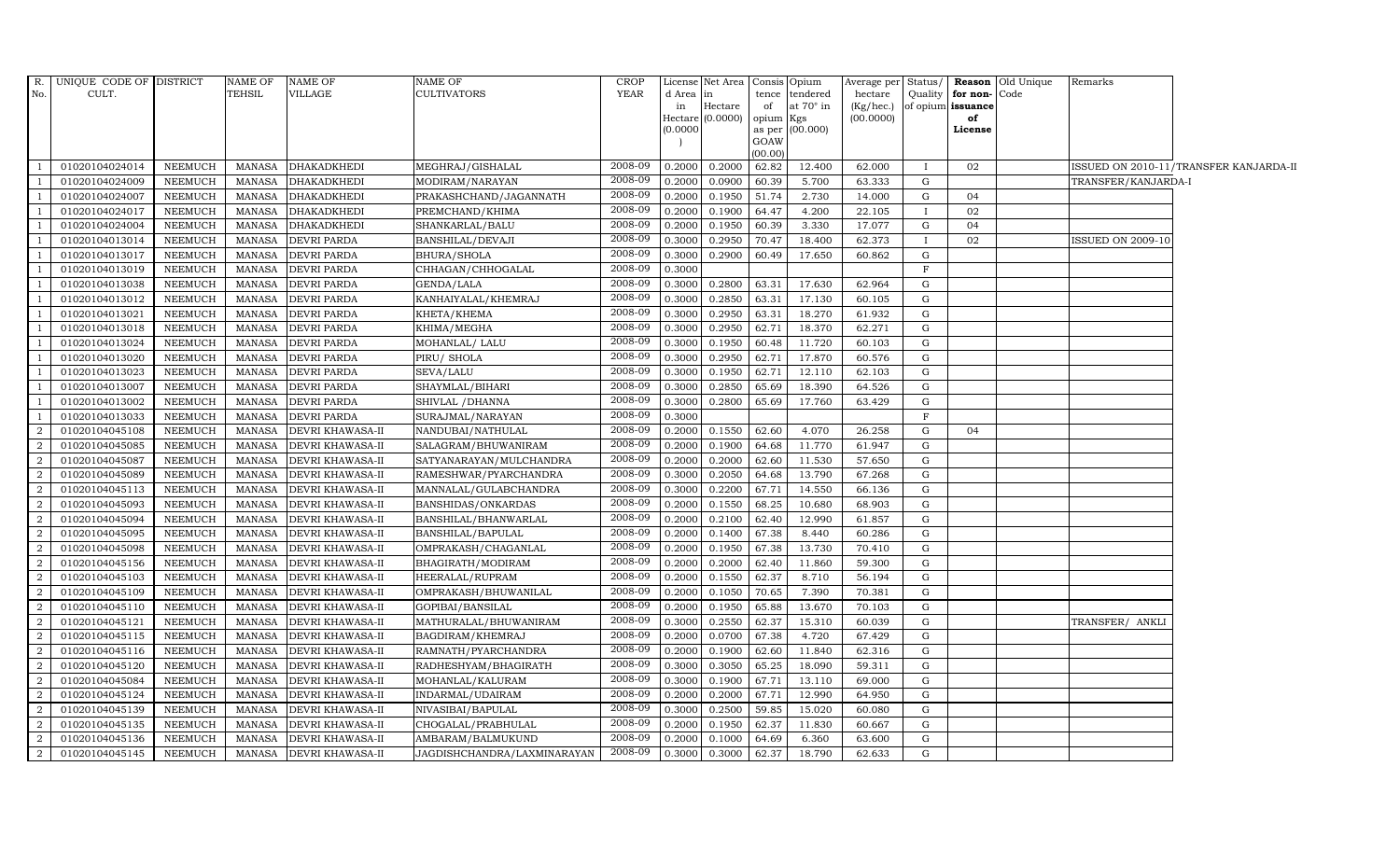|                | R. UNIQUE CODE OF DISTRICT |                | NAME OF       | <b>NAME OF</b>          | NAME OF                  | CROP    |           | License Net Area Consis Opium |           |                 |                 |              |                      | Average per Status/ Reason Old Unique | Remarks                  |                                             |
|----------------|----------------------------|----------------|---------------|-------------------------|--------------------------|---------|-----------|-------------------------------|-----------|-----------------|-----------------|--------------|----------------------|---------------------------------------|--------------------------|---------------------------------------------|
| No.            | CULT.                      |                | TEHSIL        | VILLAGE                 | <b>CULTIVATORS</b>       | YEAR    | d Area in |                               | tence     | tendered        | hectare         |              | Quality for non-Code |                                       |                          |                                             |
|                |                            |                |               |                         |                          |         | in        | Hectare                       | of        | at 70° in       | $(Kg/$ hec. $)$ |              | of opium issuance    |                                       |                          |                                             |
|                |                            |                |               |                         |                          |         | (0.0000)  | Hectare (0.0000)              | opium Kgs | as per (00.000) | (00.0000)       |              | of<br>License        |                                       |                          |                                             |
|                |                            |                |               |                         |                          |         |           |                               | GOAW      |                 |                 |              |                      |                                       |                          |                                             |
|                |                            |                |               |                         |                          |         |           |                               | (00.00)   |                 |                 |              |                      |                                       |                          |                                             |
| 2              | 01020104045147             | <b>NEEMUCH</b> | <b>MANASA</b> | <b>DEVRI KHAWASA-II</b> | GHASIRAM/BHAGIRATH       | 2008-09 | 0.2000    | 0.1950                        | 64.69     | 12.460          | 63.897          | G            |                      |                                       |                          |                                             |
| 2              | 01020104045125             | <b>NEEMUCH</b> | <b>MANASA</b> | <b>DEVRI KHAWASA-II</b> | KANWARLAL/RAJARAM        | 2008-09 | 0.3000    | 0.2800                        | 65.25     | 18.500          | 66.071          | G            |                      |                                       |                          |                                             |
| $\overline{2}$ | 01020104045152             | <b>NEEMUCH</b> | <b>MANASA</b> | <b>DEVRI KHAWASA-II</b> | RAMPRAHALAD/RAMESHWAR    | 2008-09 | 0.2000    | 0.1800                        | 64.68     | 11.640          | 64.667          | G            |                      |                                       |                          |                                             |
| $\overline{2}$ | 01020104045155             | <b>NEEMUCH</b> | <b>MANASA</b> | <b>DEVRI KHAWASA-II</b> | HARISHCHANDRA/JETRAM     | 2008-09 | 0.2000    | 0.2050                        | 65.88     | 13.660          | 66.634          | G            |                      |                                       |                          |                                             |
| $\overline{2}$ | 01020104045150             | <b>NEEMUCH</b> | <b>MANASA</b> | <b>DEVRI KHAWASA-II</b> | KANHAIYALAL/JETRAM       | 2008-09 | 0.2000    | 0.1000                        | 65.25     | 6.300           | 63.000          | G            |                      |                                       |                          |                                             |
| <sup>2</sup>   | 01020104045062             | <b>NEEMUCH</b> | MANASA        | DEVRI KHAWASA-II        | GEETABAI/RAMRATAN        | 2008-09 | 0.2000    | 0.2000                        | 62.60     | 12.820          | 64.100          | G            |                      |                                       | <b>NAME CHANGE</b>       |                                             |
| 2              | 01020104045159             | <b>NEEMUCH</b> | <b>MANASA</b> | <b>DEVRI KHAWASA-II</b> | BALCHANDRA/BHAGWAN       | 2008-09 | 0.2000    | 0.2000                        | 62.40     | 12.850          | 64.250          | $\mathbf G$  |                      |                                       |                          |                                             |
| $\overline{2}$ | 01020104045118             | <b>NEEMUCH</b> | <b>MANASA</b> | <b>DEVRI KHAWASA-II</b> | GOPAL/ONKARLAL           | 2008-09 | 0.2000    | 0.2050                        | 65.88     | 12.470          | 60.829          | $\mathbf G$  |                      |                                       |                          |                                             |
| $\overline{2}$ | 01020104045137             | <b>NEEMUCH</b> | <b>MANASA</b> | <b>DEVRI KHAWASA-II</b> | KALURAM/RAMNARAYAN       | 2008-09 | 0.2000    | 0.2000                        | 65.88     | 12.120          | 60.600          | G            |                      |                                       |                          |                                             |
| 2              | 01020104045119             | <b>NEEMUCH</b> | <b>MANASA</b> | DEVRI KHAWASA-II        | RAMGOPAL/GULABCHANDRA    | 2008-09 | 0.2000    | 0.1750                        | 64.68     | 10.850          | 62.000          | G            |                      |                                       |                          |                                             |
| 2              | 01020104045053             | <b>NEEMUCH</b> | MANASA        | <b>DEVRI KHAWASA-II</b> | RATANLAL/RAMCHANDRA      | 2008-09 | 0.3000    | 0.2600                        | 62.60     | 16.130          | 62.038          | G            |                      |                                       |                          |                                             |
| 2              | 01020104045129             | <b>NEEMUCH</b> | MANASA        | <b>DEVRI KHAWASA-II</b> | RAMESHNATH/MOHANNATH     | 2008-09 | 0.3000    | 0.2550                        | 62.60     | 15.320          | 60.078          | $\mathbf G$  |                      |                                       |                          |                                             |
| $\overline{2}$ | 01020104045164             | <b>NEEMUCH</b> | <b>MANASA</b> | DEVRI KHAWASA-II        | INDARMAL/FULCHAND        | 2008-09 | 0.2000    | 0.2050                        | 62.37     | 11.950          | 58.293          | G            |                      |                                       |                          |                                             |
| $\overline{2}$ | 01020104045143             | <b>NEEMUCH</b> | <b>MANASA</b> | <b>DEVRI KHAWASA-II</b> | KARIBAI/BALMUKUND        | 2008-09 | 0.3000    | 0.2550                        | 65.25     | 17.570          | 68.902          | $\mathbf G$  |                      |                                       |                          |                                             |
| $\overline{2}$ | 01020104045042             | <b>NEEMUCH</b> | <b>MANASA</b> | DEVRI KHAWASA-II        | ONKARLAL/GULABCHANDRA    | 2008-09 | 0.2000    | 0.1900                        | 65.25     | 11.700          | 61.579          | ${\rm G}$    |                      |                                       |                          |                                             |
| 2              | 01020104045043             | <b>NEEMUCH</b> | <b>MANASA</b> | <b>DEVRI KHAWASA-II</b> | UDAIRAM/BHAGWAN          | 2008-09 | 0.2000    | 0.2000                        | 67.83     | 12.950          | 64.750          | G            |                      |                                       |                          |                                             |
| <sup>2</sup>   | 01020104045091             | <b>NEEMUCH</b> | <b>MANASA</b> | <b>DEVRI KHAWASA-II</b> | MADANLAL/RAMPRATAP       | 2008-09 | 0.2000    | 0.2000                        | 67.71     | 13.850          | 69.250          | G            |                      |                                       |                          |                                             |
| $\overline{2}$ | 01020104045123             | <b>NEEMUCH</b> | <b>MANASA</b> | <b>DEVRI KHAWASA-II</b> | KALURAM/SALAGRAM         | 2008-09 | 0.2000    | 0.1400                        | 67.71     | 9.190           | 65.643          | $\mathbf G$  |                      |                                       |                          |                                             |
| $\overline{2}$ | 01020104045165             | <b>NEEMUCH</b> | <b>MANASA</b> | <b>DEVRI KHAWASA-II</b> | VISHNULAL/BHONILAL       | 2008-09 | 0.2000    | 0.1000                        | 67.83     | 6.440           | 64.400          | $\mathbf G$  |                      |                                       |                          |                                             |
| $\overline{2}$ | 01020104045160             | <b>NEEMUCH</b> | <b>MANASA</b> | DEVRI KHAWASA-II        | RAJARAM/JAGANNATH        | 2008-09 | 0.2000    | 0.0200                        | 67.83     | 1.340           | 67.000          | G            |                      |                                       | TRANSFER/ ANKLI          |                                             |
| $\overline{a}$ | 01020104045166             | <b>NEEMUCH</b> | MANASA        | <b>DEVRI KHAWASA-II</b> | RAMLAL/JAGANNATH         | 2008-09 | 0.2000    | 0.2050                        | 67.83     | 14.930          | 72.829          | G            |                      |                                       |                          |                                             |
| 2              | 01020104045090             | <b>NEEMUCH</b> | <b>MANASA</b> | <b>DEVRI KHAWASA-II</b> | MANGILAL/KALURAM         | 2008-09 | 0.2000    | 0.1950                        | 65.25     | 12.430          | 63.744          | G            |                      |                                       |                          |                                             |
| 2              | 01020104045131             | <b>NEEMUCH</b> | <b>MANASA</b> | <b>DEVRI KHAWASA-II</b> | KALURAM/CHAGANLAL        | 2008-09 | 0.3000    | 0.2000                        | 67.71     | 13.800          | 69.000          | G            |                      |                                       |                          |                                             |
| 2              | 01020104045082             | <b>NEEMUCH</b> | MANASA        | <b>DEVRI KHAWASA-II</b> | HARISHANKAR/RAMNARAYAN   | 2008-09 | 0.3000    | 0.1950                        | 59.85     | 7.810           | 40.051          | G            | 04                   |                                       |                          | NAME CHANGE/TRANSFER JANNOD, NMH-II 2017-18 |
| $\overline{2}$ | 01020104045096             | <b>NEEMUCH</b> | <b>MANASA</b> | <b>DEVRI KHAWASA-II</b> | DHAPUBAI//SUBHASHCHANDRA | 2008-09 | 0.2000    | 0.1950                        | 67.38     | 12.950          | 66.410          | $\mathbf G$  |                      |                                       |                          |                                             |
| $\overline{2}$ | 01020104045117             | <b>NEEMUCH</b> | <b>MANASA</b> | <b>DEVRI KHAWASA-II</b> | KAILASHCHANDRA/ONKARLAL  | 2008-09 | 0.2000    | 0.1600                        | 65.88     | 9.590           | 59.938          | ${\rm G}$    |                      |                                       |                          |                                             |
| 2              | 01020104045100             | <b>NEEMUCH</b> | <b>MANASA</b> | <b>DEVRI KHAWASA-II</b> | SAMANDBAI/BHAGIRATH      | 2008-09 | 0.2000    | 0.2000                        | 67.83     | 13.110          | 65.550          | G            |                      |                                       |                          |                                             |
| 2              | 01020104045112             | <b>NEEMUCH</b> | MANASA        | <b>DEVRI KHAWASA-II</b> | YASHODABAI/RAMDAYAL      | 2008-09 | 0.2000    | 0.2000                        | 64.68     | 13.020          | 65.100          | G            |                      |                                       |                          |                                             |
| 2              | 01020104045019             | <b>NEEMUCH</b> | <b>MANASA</b> | <b>DEVRI KHAWASA-I</b>  | BALMUKUND/RAMLAL         | 2008-09 | 0.2000    | 0.1350                        | 70.12     | 9.460           | 70.074          | $\mathbf{I}$ | 02                   |                                       | <b>ISSUED ON 2009-10</b> |                                             |
| <sup>2</sup>   | 01020104045002             | <b>NEEMUCH</b> | <b>MANASA</b> | <b>DEVRI KHAWASA-I</b>  | GYARSILAL/KISHORE        | 2008-09 | 0.2000    | 0.1300                        | 65.56     | 8.510           | 65.462          | G            |                      |                                       | NAME CHANGE              |                                             |
| $\overline{2}$ | 01020104045004             | <b>NEEMUCH</b> | <b>MANASA</b> | <b>DEVRI KHAWASA-I</b>  | RAMVILAS/LAXMINARAYAN    | 2008-09 | 0.2000    | 0.2050                        | 65.56     | 13.730          | 66.976          | G            |                      |                                       | NAME CHANGE              |                                             |
| $\overline{2}$ | 01020104045009             | <b>NEEMUCH</b> | <b>MANASA</b> | <b>DEVRI KHAWASA-I</b>  | SHANKARLAL/SUKHLAL       | 2008-09 | 0.2000    | 0.2050                        | 62.40     | 13.180          | 64.293          | ${\rm G}$    |                      |                                       |                          |                                             |
| 2              | 01020104045013             | <b>NEEMUCH</b> | <b>MANASA</b> | <b>DEVRI KHAWASA-I</b>  | MANGILAL/BHUWANIRAM      | 2008-09 | 0.2000    | 0.2000                        | 65.56     | 12.740          | 63.700          | G            |                      |                                       | TRANSFER/LODKIYA         |                                             |
| 2              | 01020104045014             | <b>NEEMUCH</b> | <b>MANASA</b> | <b>DEVRI KHAWASA-I</b>  | RAMESHWAR/NANDRAM        | 2008-09 | 0.3000    | 0.2900                        | 65.43     | 19.730          | 68.034          | G            |                      |                                       |                          |                                             |
| 2              | 01020104045015             | <b>NEEMUCH</b> | MANASA        | <b>DEVRI KHAWASA-I</b>  | JANKILAL/ONKARLAL        | 2008-09 | 0.3000    | 0.1250                        | 65.56     | 8.110           | 64.880          | G            |                      |                                       |                          |                                             |
| $\overline{2}$ | 01020104045016             | <b>NEEMUCH</b> | <b>MANASA</b> | <b>DEVRI KHAWASA-I</b>  | DHANSUKH/SUKHLAL         | 2008-09 | 0.2000    | 0.1800                        | 65.17     | 11.320          | 62.889          | $\mathbf G$  |                      |                                       |                          |                                             |
| $\overline{2}$ | 01020104045017             | <b>NEEMUCH</b> | <b>MANASA</b> | <b>DEVRI KHAWASA-I</b>  | RAJARAM/SUKHLAL          | 2008-09 | 0.2000    | 0.1950                        | 67.38     | 12.720          | 65.231          | $\mathbf G$  |                      |                                       |                          |                                             |
| 2              | 01020104045018             | <b>NEEMUCH</b> | <b>MANASA</b> | <b>DEVRI KHAWASA-I</b>  | BANSHILAL/SUKHLAL        | 2008-09 | 0.2000    | 0.1850                        | 67.09     | 11.280          | 60.973          | G            |                      |                                       |                          |                                             |
| 2              | 01020104045020             | <b>NEEMUCH</b> | <b>MANASA</b> | <b>DEVRI KHAWASA-I</b>  | BHANWARLAL/DEVILAL       | 2008-09 | 0.3000    | 0.3000                        | 65.17     | 18.690          | 62.300          | G            |                      |                                       |                          |                                             |
| 2              | 01020104045022             | <b>NEEMUCH</b> | <b>MANASA</b> | DEVRI KHAWASA-I         | SHANKARLAL/BHERULAL      | 2008-09 | 0.2000    | 0.2000                        | 59.85     | 5.170           | 25.850          | G            | 04                   |                                       |                          |                                             |
| $\overline{a}$ | 01020104045023             | <b>NEEMUCH</b> | MANASA        | <b>DEVRI KHAWASA-I</b>  | AMRITRAM/KHEMRAJ         | 2008-09 | 0.3000    | 0.1850                        | 64.69     | 11.630          | 62.865          | $\mathbf G$  |                      |                                       |                          |                                             |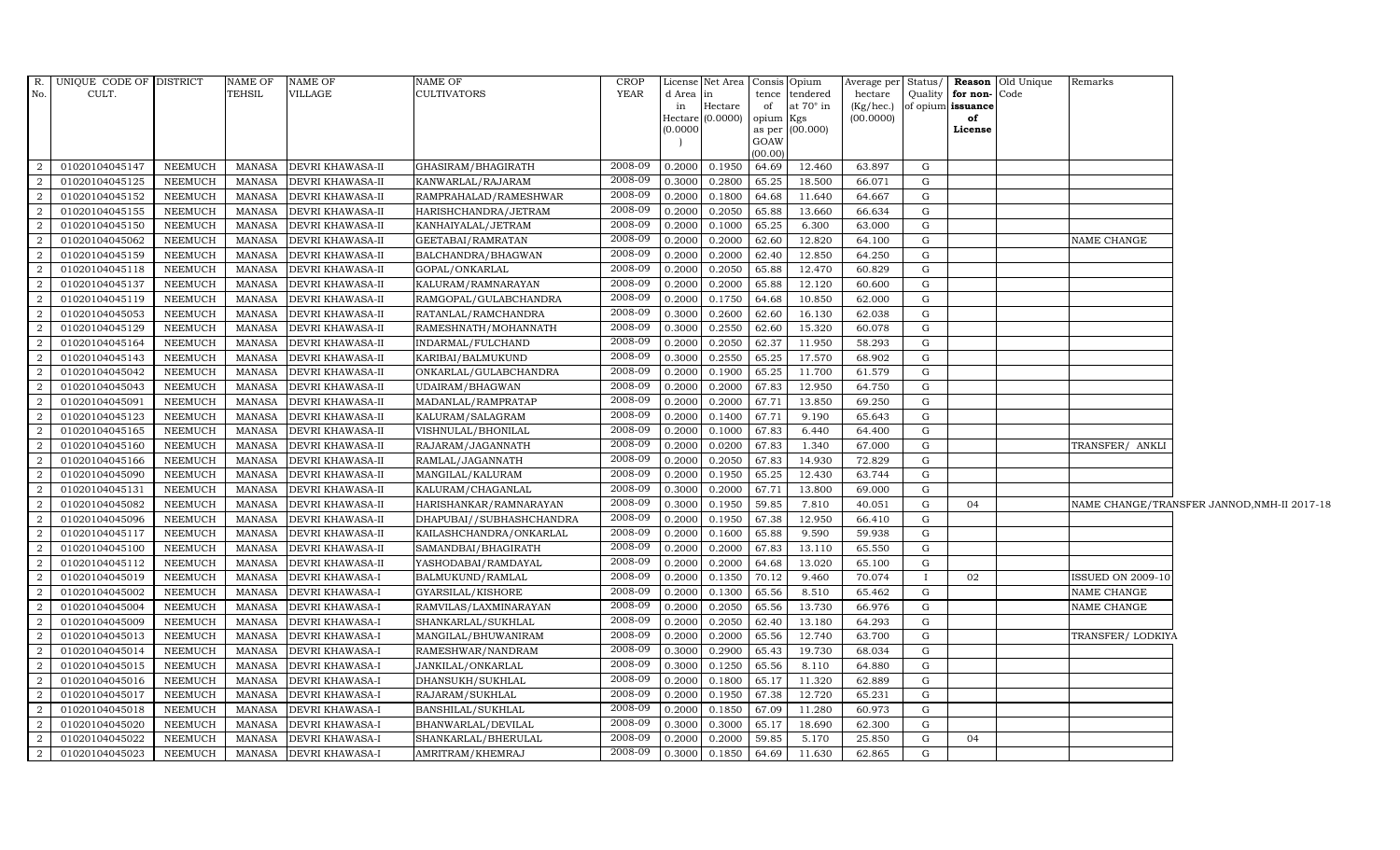| R.             | UNIQUE CODE OF DISTRICT |                | NAME OF       | <b>NAME OF</b>         | NAME OF                | <b>CROP</b> |           | License Net Area              |                 | Consis Opium     | Average per Status/    |              |                         | <b>Reason</b> Old Unique | Remarks              |
|----------------|-------------------------|----------------|---------------|------------------------|------------------------|-------------|-----------|-------------------------------|-----------------|------------------|------------------------|--------------|-------------------------|--------------------------|----------------------|
| No.            | CULT.                   |                | TEHSIL        | VILLAGE                | <b>CULTIVATORS</b>     | <b>YEAR</b> | d Area in |                               |                 | tence tendered   | hectare                | Quality      | for non-Code            |                          |                      |
|                |                         |                |               |                        |                        |             | in        | Hectare<br>Hectare $(0.0000)$ | of<br>opium Kgs | at $70^\circ$ in | (Kg/hec.)<br>(00.0000) |              | of opium issuance<br>of |                          |                      |
|                |                         |                |               |                        |                        |             | (0.0000)  |                               |                 | as per (00.000)  |                        |              | License                 |                          |                      |
|                |                         |                |               |                        |                        |             |           |                               | GOAW            |                  |                        |              |                         |                          |                      |
|                |                         |                |               |                        |                        | 2008-09     |           |                               | (00.00)         |                  |                        |              |                         |                          |                      |
| 2              | 01020104045030          | <b>NEEMUCH</b> | MANASA        | <b>DEVRI KHAWASA-I</b> | NANDLAL/ONKAR          |             | 0.2000    | 0.1550                        | 62.21           | 9.920            | 64.000                 | G            |                         |                          |                      |
| $\overline{2}$ | 01020104045031          | <b>NEEMUCH</b> | MANASA        | <b>DEVRI KHAWASA-I</b> | LAXMINARAYAN/SUKHLAL   | 2008-09     | 0.2000    | 0.2000                        | 67.09           | 12.970           | 64.850                 | G            |                         |                          |                      |
| 2              | 01020104045037          | <b>NEEMUCH</b> | <b>MANASA</b> | <b>DEVRI KHAWASA-I</b> | GHASIRAM/BHUWANIRAM    | 2008-09     | 0.3000    |                               |                 |                  |                        | $\mathbf F$  |                         |                          |                      |
| $\overline{2}$ | 01020104045038          | <b>NEEMUCH</b> | <b>MANASA</b> | <b>DEVRI KHAWASA-I</b> | JAYCHANDRA/SURATRAM    | 2008-09     | 0.2000    | 0.0200                        | 72.53           | 1.490            | 74.500                 | G            |                         |                          |                      |
| 2              | 01020104045039          | <b>NEEMUCH</b> | <b>MANASA</b> | <b>DEVRI KHAWASA-I</b> | DEVILAL/KASHIRAM       | 2008-09     | 0.2000    | 0.2000                        | 62.21           | 13.030           | 65.150                 | G            |                         |                          | NAME CHANGE          |
| 2              | 01020104045044          | <b>NEEMUCH</b> | MANASA        | <b>DEVRI KHAWASA-I</b> | FATEHLAL/MATHURALAL    | 2008-09     | 0.3000    | 0.3050                        | 65.17           | 19.950           | 65.410                 | G            |                         |                          |                      |
| 2              | 01020104045068          | <b>NEEMUCH</b> | <b>MANASA</b> | <b>DEVRI KHAWASA-I</b> | JAGANNATH/RAMKISHAN    | 2008-09     | 0.3000    | 0.2150                        | 67.09           | 14.310           | 66.558                 | G            |                         |                          |                      |
| 2              | 01020104045056          | <b>NEEMUCH</b> | <b>MANASA</b> | <b>DEVRI KHAWASA-I</b> | RADHESHYAM/MULCHANDRA  | 2008-09     | 0.3000    | 0.2000                        | 65.43           | 12.750           | 63.750                 | G            |                         |                          |                      |
| $\overline{2}$ | 01020104045008          | <b>NEEMUCH</b> | <b>MANASA</b> | <b>DEVRI KHAWASA-I</b> | GANGABAI/MANGILAL      | 2008-09     | 0.3000    | 0.2050                        | 62.21           | 12.710           | 62.000                 | G            |                         |                          |                      |
| 2              | 01020104045063          | <b>NEEMUCH</b> | <b>MANASA</b> | <b>DEVRI KHAWASA-I</b> | SALAGRAM/ONKARLAL      | 2008-09     | 0.3000    | 0.2900                        | 64.69           | 18.960           | 65.379                 | G            |                         |                          |                      |
| $\overline{2}$ | 01020104045071          | <b>NEEMUCH</b> | <b>MANASA</b> | <b>DEVRI KHAWASA-I</b> | BHANWARBAI/DEVILAL     | 2008-09     | 0.3000    | 0.3000                        | 65.17           | 20.310           | 67.700                 | G            |                         |                          |                      |
| 2              | 01020104045076          | <b>NEEMUCH</b> | MANASA        | <b>DEVRI KHAWASA-I</b> | DINESHKUMAR/KASTURIBAI | 2008-09     | 0.3000    | 0.2950                        | 59.85           | 17.860           | 60.542                 | G            |                         |                          |                      |
| 2              | 01020104045078          | <b>NEEMUCH</b> | <b>MANASA</b> | DEVRI KHAWASA-I        | MOHANLAL/SHRINIWAS     | 2008-09     | 0.2000    | 0.2000                        | 65.43           | 12.740           | 63.700                 | G            |                         |                          |                      |
| 2              | 01020104045079          | <b>NEEMUCH</b> | <b>MANASA</b> | <b>DEVRI KHAWASA-I</b> | AMBALAL/CHENRAM        | 2008-09     | 0.3000    | 0.2950                        | 67.09           | 19.850           | 67.288                 | G            |                         |                          |                      |
| $\overline{2}$ | 01020104045001          | <b>NEEMUCH</b> | MANASA        | <b>DEVRI KHAWASA-I</b> | BALMUKUND/PANNALAL     | 2008-09     | 0.2000    | 0.2050                        | 65.17           | 13.790           | 67.268                 | G            |                         |                          |                      |
| $\overline{2}$ | 01020104045154          | <b>NEEMUCH</b> | <b>MANASA</b> | <b>DEVRI KHAWASA-I</b> | RAMNIWAS/BANSHILAL     | 2008-09     | 0.2000    | 0.2000                        | 65.43           | 13.080           | 65.400                 | G            |                         |                          |                      |
| 2              | 01020104045101          | <b>NEEMUCH</b> | <b>MANASA</b> | <b>DEVRI KHAWASA-I</b> | MANGILAL/PREMCHAND     | 2008-09     | 0.2000    | 0.2050                        | 67.09           | 12.970           | 63.268                 | G            |                         |                          | NAME CHANGE          |
| 2              | 01020104045006          | <b>NEEMUCH</b> | MANASA        | DEVRI KHAWASA-I        | BANSHILAL/JETRAM       | 2008-09     | 0.2000    | 0.1650                        | 62.21           | 10.500           | 63.636                 | G            |                         |                          |                      |
| 2              | 01020104045024          | <b>NEEMUCH</b> | <b>MANASA</b> | <b>DEVRI KHAWASA-I</b> | GEETABAI/MANGILAL      | 2008-09     | 0.3000    | 0.2850                        | 67.09           | 18.310           | 64.246                 | G            |                         |                          |                      |
| $\overline{2}$ | 01020104045036          | <b>NEEMUCH</b> | <b>MANASA</b> | <b>DEVRI KHAWASA-I</b> | GHISIBAI/LAXMNAN       | 2008-09     | 0.3000    | 0.2750                        | 62.21           | 17.360           | 63.127                 | G            |                         |                          |                      |
| 2              | 01020104045025          | <b>NEEMUCH</b> | <b>MANASA</b> | <b>DEVRI KHAWASA-I</b> | KALURAM/BHUWANIRAM     | 2008-09     | 0.2000    | 0.2050                        | 65.56           | 14.260           | 69.561                 | G            |                         |                          |                      |
| $\overline{2}$ | 01020104045065          | <b>NEEMUCH</b> | <b>MANASA</b> | DEVRI KHAWASA-I        | NATHULAL/KALURAM       | 2008-09     | 0.3000    | 0.1950                        | 65.43           | 12.050           | 61.795                 | G            |                         |                          |                      |
| 2              | 01020104045005          | <b>NEEMUCH</b> | MANASA        | <b>DEVRI KHAWASA-I</b> | RAMGOPAL/BHANWARLAL    | 2008-09     | 0.2000    | 0.1750                        | 56.72           | 9.570            | 54.686                 | $\mathbf{I}$ | 02                      |                          | ISSUED ON 2009-10    |
| 2              | 01020104045059          | <b>NEEMUCH</b> | <b>MANASA</b> | <b>DEVRI KHAWASA-I</b> | YASHWANTKUMAR/GANGABAI | 2008-09     | 0.2000    | 0.1850                        | 67.38           | 12.720           | 68.757                 | G            |                         |                          |                      |
| $\overline{2}$ | 01020104045052          | <b>NEEMUCH</b> | <b>MANASA</b> | <b>DEVRI KHAWASA-I</b> | OMPRAKASH/SALAGRAM     | 2008-09     | 0.3000    | 0.2300                        | 64.69           | 15.410           | 67.000                 | G            |                         |                          |                      |
| 3              | 01020104090059          | <b>NEEMUCH</b> | MANASA        | <b>DEVRI ANTRI</b>     | BABRULAL/KARULAL       | 2008-09     | 0.3000    | 0.2250                        | 51.12           | 4.860            | 21.600                 | G            | 04                      |                          |                      |
| 3              | 01020104090006          | <b>NEEMUCH</b> | <b>MANASA</b> | <b>DEVRI ANTRI</b>     | BAGDI BAI/ KAWARLAL    | 2008-09     | 0.3000    | 0.2700                        | 60.74           | 15.510           | 57.444                 | G            |                         |                          |                      |
| $\mathbf{3}$   | 01020104090028          | <b>NEEMUCH</b> | MANASA        | <b>DEVRI ANTRI</b>     | BAPULAL/ RATANLAL      | 2008-09     | 0.3000    | 0.2900                        | 65.73           | 19.000           | 65.517                 | G            |                         |                          |                      |
| $\mathbf{3}$   | 01020104090010          | <b>NEEMUCH</b> | <b>MANASA</b> | <b>DEVRI ANTRI</b>     | BHAGATRAM/ NANDA       | 2008-09     | 0.3000    | 0.2800                        | 63.29           | 17.220           | 61.500                 | G            |                         |                          |                      |
| 3              | 01020104090039          | <b>NEEMUCH</b> | <b>MANASA</b> | <b>DEVRI ANTRI</b>     | DEU BAI/ SHANKARLAL    | 2008-09     | 0.3000    | 0.2750                        | 60.74           | 15.260           | 55.491                 | G            |                         |                          |                      |
| 3              | 01020104090063          | <b>NEEMUCH</b> | MANASA        | <b>DEVRI ANTRI</b>     | KANHEYALAL/ SHANKARLAL | 2008-09     | 0.3000    | 0.2750                        | 58.04           | 14.970           | 54.436                 | G            |                         |                          |                      |
| $\mathbf{3}$   | 01020104090062          | <b>NEEMUCH</b> | <b>MANASA</b> | <b>DEVRI ANTRI</b>     | LAL BAI/ MANOHAR SINGH | 2008-09     | 0.3000    | 0.3000                        | 63.29           | 18.880           | 62.933                 | G            |                         |                          |                      |
| $\mathbf{3}$   | 01020104090011          | NEEMUCH        | MANASA        | <b>DEVRI ANTRI</b>     | MADHOLAL/ LAXMAN       | 2008-09     | 0.3000    | 0.2350                        | 65.73           | 14.340           | 61.021                 | G            |                         |                          |                      |
| 3              | 01020104090008          | <b>NEEMUCH</b> | <b>MANASA</b> | <b>DEVRI ANTRI</b>     | MEGHRAJ / NATHU        | 2008-09     | 0.3000    | 0.3000                        | 63.29           | 17.560           | 58.533                 | G            |                         |                          |                      |
| 3              | 01020104090005          | <b>NEEMUCH</b> | <b>MANASA</b> | <b>DEVRI ANTRI</b>     | MOTILAL/ RAMLAL        | 2008-09     | 0.3000    | 0.0850                        | 63.29           | 5.310            | 62.471                 | G            |                         |                          |                      |
| $\mathbf{3}$   | 01020104090013          | <b>NEEMUCH</b> | <b>MANASA</b> | <b>DEVRI ANTRI</b>     | NATHU SINGH/ NANURAM   | 2008-09     | 0.3000    | 0.2850                        | 63.29           | 16.530           | 58.000                 | G            |                         |                          |                      |
| $\mathbf{3}$   | 01020104090021          | <b>NEEMUCH</b> | <b>MANASA</b> | <b>DEVRI ANTRI</b>     | PREMSUKH/ NANURAM      | 2008-09     | 0.3000    | 0.3000                        | 65.73           | 18.630           | 62.100                 | G            |                         |                          |                      |
| $\mathbf{3}$   | 01020104090027          | NEEMUCH        | MANASA        | <b>DEVRI ANTRI</b>     | RAMCHANDR/ BHERULAL    | 2008-09     | 0.3000    | 0.2700                        | 56.00           | 6.590            | 24.407                 | G            | 04                      |                          |                      |
| 3              | 01020104090060          | <b>NEEMUCH</b> | <b>MANASA</b> | <b>DEVRI ANTRI</b>     | RAMESHCHANDR/ MADHO JI | 2008-09     | 0.3000    | 0.2900                        | 60.74           | 9.740            | 33.586                 | G            | 04                      |                          |                      |
| 3              | 01020104090004          | <b>NEEMUCH</b> | <b>MANASA</b> | <b>DEVRI ANTRI</b>     | SAMPAT BAI/ BANSHILAL  | 2008-09     | 0.2000    | 0.2000                        | 60.74           | 12.350           | 61.750                 | G            |                         |                          |                      |
| $\mathbf{3}$   | 01020104090061          | NEEMUCH        | MANASA        | <b>DEVRI ANTRI</b>     | SUNDERLAL/ PARTHA      | 2008-09     | 0.3000    | 0.2950                        | 60.74           | 17.580           | 59.593                 | G            |                         |                          | TRANSFER/MERIYAKHEDI |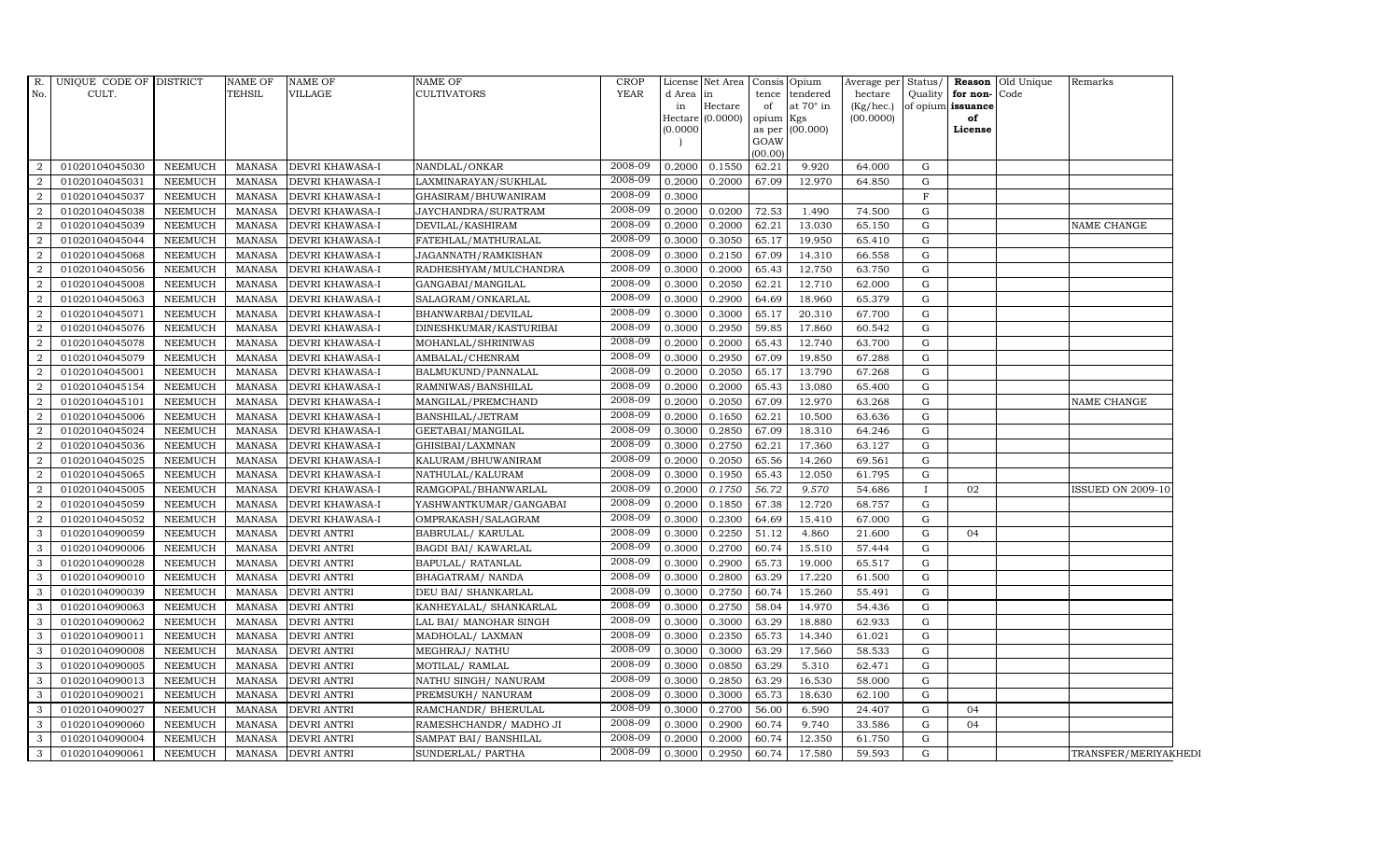|                | R. UNIQUE CODE OF DISTRICT |                | NAME OF       | <b>NAME OF</b> | <b>NAME OF</b>             | <b>CROP</b> |          | License Net Area   Consis   Opium |           |                 |                 |              |                      | Average per Status/ <b>Reason</b> Old Unique | Remarks                          |                                              |
|----------------|----------------------------|----------------|---------------|----------------|----------------------------|-------------|----------|-----------------------------------|-----------|-----------------|-----------------|--------------|----------------------|----------------------------------------------|----------------------------------|----------------------------------------------|
| No.            | CULT.                      |                | TEHSIL        | VILLAGE        | <b>CULTIVATORS</b>         | YEAR        | d Area   | in                                |           | tence tendered  | hectare         |              | Quality for non-Code |                                              |                                  |                                              |
|                |                            |                |               |                |                            |             | in       | Hectare                           | of        | at 70° in       | $(Kg/$ hec. $)$ |              | of opium issuance    |                                              |                                  |                                              |
|                |                            |                |               |                |                            |             | Hectare  | (0.0000)                          | opium Kgs |                 | (00.0000)       |              | of                   |                                              |                                  |                                              |
|                |                            |                |               |                |                            |             | (0.0000) |                                   | GOAW      | as per (00.000) |                 |              | License              |                                              |                                  |                                              |
|                |                            |                |               |                |                            |             |          |                                   | (00.00)   |                 |                 |              |                      |                                              |                                  |                                              |
| $\mathbf{3}$   | 01020104089094             | NEEMUCH        | <b>MANASA</b> | <b>DETHAL</b>  | BANSHILAL/ RAMLAL          | 2008-09     | 0.2000   | 0.1900                            | 63.76     | 12.000          | 63.158          | G            |                      |                                              |                                  |                                              |
| $\mathbf{3}$   | 01020104089010             | NEEMUCH        | <b>MANASA</b> | <b>DETHAL</b>  | BHAGAT SINGH / BHERU SINGH | 2008-09     | 0.2000   | 0.1800                            | 63.76     | 11.600          | 64.444          | G            |                      |                                              |                                  |                                              |
| 3              | 01020104089254             | NEEMUCH        | <b>MANASA</b> | <b>DETHAL</b>  | BHERULAL/BADRILAL          | 2008-09     | 0.3000   | 0.1050                            | 63.19     | 6.770           | 64.476          | G            |                      |                                              |                                  |                                              |
| $\mathbf{3}$   | 01020104089179             | NEEMUCH        | <b>MANASA</b> | <b>DETHAL</b>  | BHUWANI SINGH/ BHERU SINGH | 2008-09     | 0.2000   | 0.1900                            | 60.44     | 11.360          | 59.789          | G            |                      |                                              |                                  |                                              |
| $\mathbf{3}$   | 01020104089214             | NEEMUCH        | <b>MANASA</b> | <b>DETHAL</b>  | DAMARLAL/ RAMPRASAD        | 2008-09     | 0.2000   | 0.2000                            | 63.76     | 3.780           | 18.900          | G            | 04                   |                                              |                                  |                                              |
| $\mathbf{3}$   | 01020104089076             | NEEMUCH        | <b>MANASA</b> | <b>DETHAL</b>  | DEVILAL/ GOPAL             | 2008-09     | 0.2000   | 0.2000                            | 60.44     | 5.240           | 26.200          | G            | 04                   |                                              |                                  |                                              |
| 3              | 01020104089090             | NEEMUCH        | <b>MANASA</b> | <b>DETHAL</b>  | FAKIRCHAND/RAMLAL          | 2008-09     | 0.2000   | 0.1500                            | 65.11     | 9.210           | 61.400          | G            |                      |                                              |                                  |                                              |
| $\mathbf{3}$   | 01020104089036             | NEEMUCH        | <b>MANASA</b> | <b>DETHAL</b>  | GOPAL/HIRALAL              | 2008-09     | 0.3000   | 0.2650                            | 60.44     | 13.600          | 51.321          | G            | 04                   |                                              | <b>ISSUED ON 2016-17</b>         |                                              |
| $\mathbf{3}$   | 01020104089259             | NEEMUCH        | <b>MANASA</b> | <b>DETHAL</b>  | GOPAL/ RAMLAL              | 2008-09     | 0.3000   | 0.2950                            | 63.19     | 17.280          | 58.576          | G            |                      |                                              | TRANSFER/KADIANTRI               |                                              |
| $\mathbf{3}$   | 01020104089098             | NEEMUCH        | <b>MANASA</b> | <b>DETHAL</b>  | HANSRAJ/RAMLAL             | 2008-09     | 0.2000   | 0.2000                            | 65.11     | 13.770          | 68.850          | ${\rm G}$    |                      |                                              |                                  |                                              |
| $\mathbf{3}$   | 01020104089055             | NEEMUCH        | <b>MANASA</b> | <b>DETHAL</b>  | HARISHANKAR/BADRILAL       | 2008-09     | 0.2000   | 0.1600                            | 63.19     | 9.800           | 61.250          | G            |                      |                                              |                                  |                                              |
| $\mathbf{3}$   | 01020104089226             | <b>NEEMUCH</b> | <b>MANASA</b> | <b>DETHAL</b>  | HIRALAL/ RAJARAM           | 2008-09     | 0.2000   | 0.2000                            | 63.76     | 4.780           | 23.900          | G            | 04                   |                                              |                                  |                                              |
| $\mathbf{3}$   | 01020104089260             | NEEMUCH        | <b>MANASA</b> | <b>DETHAL</b>  | JAGDISH/BASANTILAL         | 2008-09     | 0.3000   |                                   |           |                 |                 | $\mathbf{F}$ |                      |                                              | TRANSFER/SEMLIANTRI              |                                              |
| $\mathbf{3}$   | 01020104089100             | <b>NEEMUCH</b> | <b>MANASA</b> | <b>DETHAL</b>  | KALULAL/ LAXMINARAYAN      | 2008-09     | 0.2000   | 0.1050                            | 63.76     | 6.850           | 65.238          | G            |                      |                                              |                                  |                                              |
| $\mathbf{3}$   | 01020104089213             | NEEMUCH        | <b>MANASA</b> | <b>DETHAL</b>  | KANHEYALAL/ NARAYAN        | 2008-09     | 0.2000   | 0.0500                            | 65.11     | 3.250           | 65.000          | G            |                      |                                              |                                  |                                              |
| $\mathbf{3}$   | 01020104089024             | NEEMUCH        | <b>MANASA</b> | <b>DETHAL</b>  | KANHYALAL/SURAJMAL         | 2008-09     | 0.3000   |                                   |           |                 |                 | $\mathbf F$  |                      |                                              |                                  |                                              |
| $\mathbf{3}$   | 01020104089080             | <b>NEEMUCH</b> | <b>MANASA</b> | <b>DETHAL</b>  | KANIRAM/ JETRAM            | 2008-09     | 0.2000   | 0.1700                            | 65.11     | 11.000          | 64.706          | G            |                      |                                              |                                  |                                              |
| $\mathbf{3}$   | 01020104089015             | NEEMUCH        | <b>MANASA</b> | <b>DETHAL</b>  | KISHORLAL/BOTLAL           | 2008-09     | 0.2000   | 0.1900                            | 60.44     | 11.510          | 60.579          | G            |                      |                                              |                                  |                                              |
| 3              | 01020104089218             | NEEMUCH        | <b>MANASA</b> | <b>DETHAL</b>  | LAXMAN/ NANDA              | 2008-09     | 0.2000   | 0.2000                            | 65.11     | 4.960           | 24.800          | G            | 04                   |                                              |                                  | ISSUED ON 2016-17/TRANSFER KHANKHEDI 2016-17 |
| $\mathbf{3}$   | 01020104089183             | NEEMUCH        | <b>MANASA</b> | <b>DETHAL</b>  | LAXMINARAYAN / BHAWANIRAM  | 2008-09     | 0.3000   | 0.2950                            | 63.55     | 18.710          | 63.424          | $\mathbf G$  |                      |                                              |                                  |                                              |
| 3 <sup>1</sup> | 01020104089085             | NEEMUCH        | <b>MANASA</b> | <b>DETHAL</b>  | MADANLAL/ BHAWARLAL        | 2008-09     | 0.2000   | 0.2000                            | 63.23     | 4.740           | 23.700          | G            | 04                   |                                              | <b>ISSUED ON 2016-17</b>         |                                              |
| $\mathbf{3}$   | 01020104089222             | NEEMUCH        | <b>MANASA</b> | <b>DETHAL</b>  | MANGAL DAS/ TULSIDAS       | 2008-09     | 0.2000   | 0.0300                            | 69.41     | 2.320           | 77.333          | G            |                      |                                              |                                  |                                              |
| $\mathbf{3}$   | 01020104089058             | <b>NEEMUCH</b> | <b>MANASA</b> | <b>DETHAL</b>  | MANGI BAI/ BHAWARLAL       | 2008-09     | 0.3000   | 0.2950                            | 58.04     | 10.410          | 35.288          | G            | 04                   |                                              | <b>SSUED ON 2016-17</b>          |                                              |
| $\mathbf{3}$   | 01020104089174             | NEEMUCH        | <b>MANASA</b> | <b>DETHAL</b>  | MANGIBAI/MANGILAL          | 2008-09     | 0.2000   | 0.1850                            | 60.44     | 10.780          | 58.270          | G            |                      |                                              |                                  |                                              |
| 3              | 01020104089234             | NEEMUCH        | <b>MANASA</b> | <b>DETHAL</b>  | MOTILAL/ AMARLAL           | 2008-09     | 0.3000   | 0.2900                            | 63.23     | 17.380          | 59.931          | G            |                      |                                              |                                  |                                              |
| $\mathbf{3}$   | 01020104089145             | NEEMUCH        | <b>MANASA</b> | <b>DETHAL</b>  | MUKUND DAS/ RAMDAS         | 2008-09     | 0.2000   | 0.1900                            | 61.96     | 11.700          | 61.579          | G            |                      |                                              |                                  |                                              |
| $\mathbf{3}$   | 01020104089216             | NEEMUCH        | <b>MANASA</b> | <b>DETHAL</b>  | PARASRAM/ SOHANLAL         | 2008-09     | 0.2000   | 0.1600                            | 69.41     | 7.360           | 46.000          | G            | 04                   |                                              | <b>ISSUED ON 2016-17</b>         |                                              |
| $\mathbf{3}$   | 01020104089163             | NEEMUCH        | <b>MANASA</b> | <b>DETHAL</b>  | PARMANAND/KACHRULAL        | 2008-09     | 0.3000   |                                   |           |                 |                 | $\mathbf F$  |                      |                                              |                                  |                                              |
| $\mathbf{3}$   | 01020104089261             | NEEMUCH        | <b>MANASA</b> | <b>DETHAL</b>  | PARVATSINGH/SHITALSINGH    | 2008-09     | 0.3000   | 0.2600                            | 63.19     | 12.760          | 49.077          | G            | 04                   | 10201040730                                  | ISSUED ON 2016-17                |                                              |
| 3              | 01020104089044             | NEEMUCH        | <b>MANASA</b> | <b>DETHAL</b>  | PRAHLAD/BHAVARLAL          | 2008-09     | 0.2000   |                                   |           |                 |                 | $_{\rm F}$   |                      |                                              |                                  |                                              |
| $\mathbf{3}$   | 01020104089084             | NEEMUCH        | <b>MANASA</b> | <b>DETHAL</b>  | PRAKASH/KISHOR             | 2008-09     | 0.3000   | 0.2100                            | 63.19     | 13.180          | 62.762          | $\mathbf G$  |                      |                                              |                                  |                                              |
| $\mathbf{3}$   | 01020104089039             | <b>NEEMUCH</b> | <b>MANASA</b> | <b>DETHAL</b>  | PRATAP SINGH/ DULESINGH    | 2008-09     | 0.2000   | 0.1950                            | 63.23     | 12.020          | 61.641          | ${\rm G}$    |                      |                                              |                                  |                                              |
| $\mathbf{3}$   | 01020104089018             | NEEMUCH        | <b>MANASA</b> | <b>DETHAL</b>  | RAJARAM/HIRA               | 2008-09     | 0.3000   | 0.3000                            | 58.04     | 17.640          | 58.800          | G            |                      |                                              |                                  |                                              |
| 3              | 01020104089211             | <b>NEEMUCH</b> | <b>MANASA</b> | <b>DETHAL</b>  | RAJESH/LAXMANPRASAD        | 2008-09     | 0.2000   | 0.2000                            | 67.16     | 13.100          | 65.500          | G            |                      |                                              |                                  |                                              |
| $\mathbf{3}$   | 01020104089262             | NEEMUCH        | <b>MANASA</b> | <b>DETHAL</b>  | RAMADAYAL/BASANTILAL       | 2008-09     | 0.3000   |                                   |           |                 |                 | $\mathbf F$  |                      |                                              | 0102010407303TRANSFER/SEMLIANTRI |                                              |
| 3              | 01020104089064             | <b>NEEMUCH</b> | <b>MANASA</b> | <b>DETHAL</b>  | RAMNARAYAM NANURAM         | 2008-09     | 0.2000   | 0.1650                            | 63.23     | 10.400          | 63.030          | G            |                      |                                              |                                  |                                              |
| 3              | 01020104089148             | NEEMUCH        | <b>MANASA</b> | <b>DETHAL</b>  | RAMNARAYAN/KACHRULAL       | 2008-09     | 0.2000   | 0.1300                            | 63.23     | 8.180           | 62.923          | $\mathbf G$  |                      |                                              |                                  |                                              |
| $\mathbf{3}$   | 01020104089109             | NEEMUCH        | <b>MANASA</b> | <b>DETHAL</b>  | RAM PRASAD/ HARI SHANKAR   | 2008-09     | 0.2000   | 0.1950                            | 67.16     | 13.860          | 71.077          | G            |                      |                                              |                                  |                                              |
| $\mathbf{3}$   | 01020104089209             | NEEMUCH        | <b>MANASA</b> | <b>DETHAL</b>  | RAMPRASAD/NANDRAM          | 2008-09     | 0.2000   | 0.2000                            | 64.20     | 12.390          | 61.950          | G            |                      |                                              |                                  |                                              |
| $\mathbf{3}$   | 01020104089257             | NEEMUCH        | <b>MANASA</b> | <b>DETHAL</b>  | RAMPRATAP/BHAGATRAM        | 2008-09     | 0.3000   | 0.2550                            | 61.96     | 15.450          | 60.588          | G            |                      |                                              |                                  |                                              |
| $\mathbf{3}$   | 01020104089142             | NEEMUCH        | MANASA        | <b>DETHAL</b>  | RANGLAL/ KANIRAM           | 2008-09     | 0.2000   | 0.1900                            | 61.96     | 9.840           | 51.789          | G            | 04                   |                                              | <b>ISSUED ON 2016-17</b>         |                                              |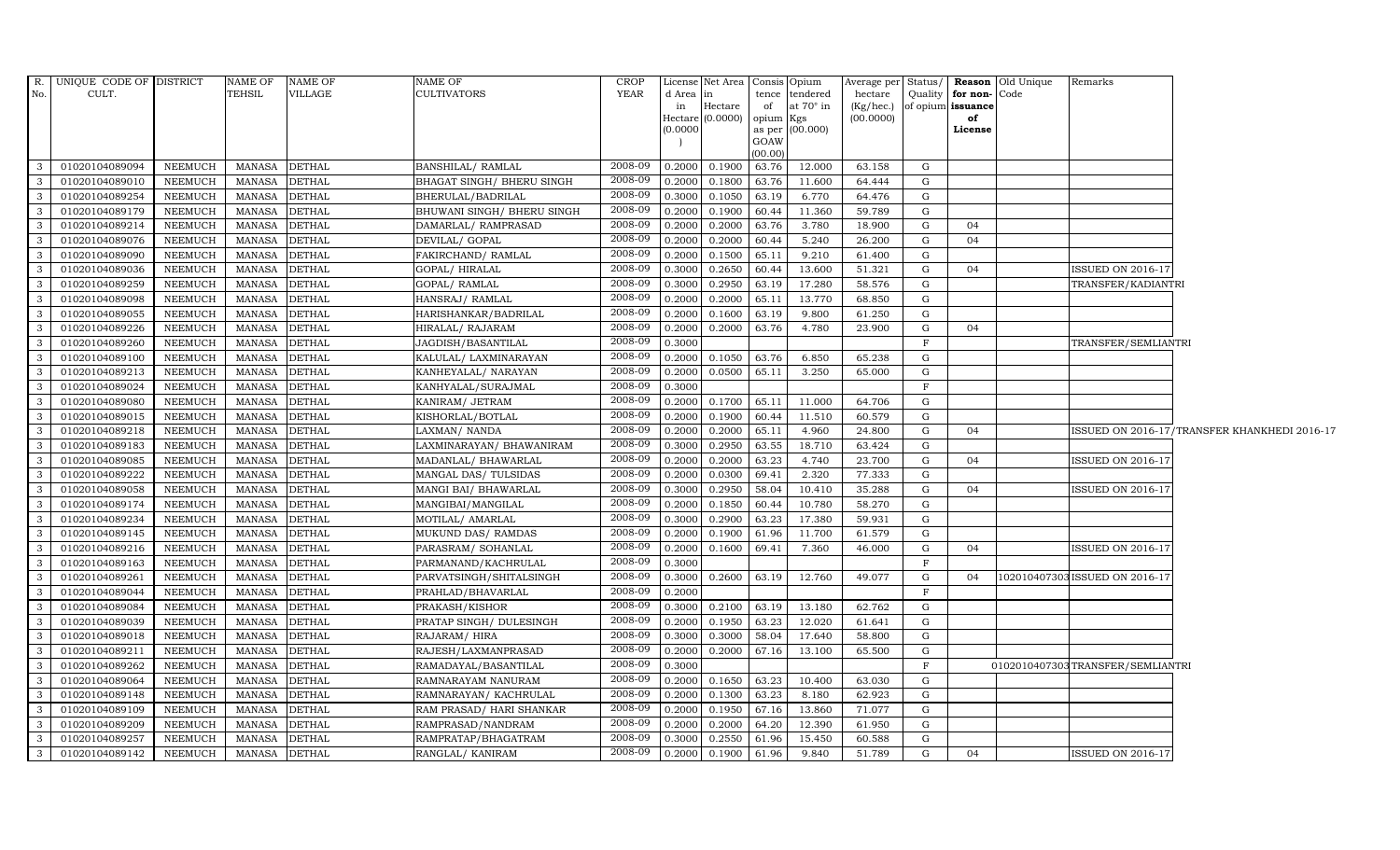|                | R. UNIQUE CODE OF DISTRICT |                | NAME OF       | <b>NAME OF</b> | <b>NAME OF</b>              | <b>CROP</b> |                     | License Net Area | Consis Opium |                 | Average per | Status/     |                   | <b>Reason</b> Old Unique | Remarks                  |
|----------------|----------------------------|----------------|---------------|----------------|-----------------------------|-------------|---------------------|------------------|--------------|-----------------|-------------|-------------|-------------------|--------------------------|--------------------------|
| No.            | CULT.                      |                | <b>TEHSIL</b> | <b>VILLAGE</b> | <b>CULTIVATORS</b>          | <b>YEAR</b> | d Area              | in               |              | tence tendered  | hectare     | Quality     | for non-Code      |                          |                          |
|                |                            |                |               |                |                             |             | in                  | Hectare          | of           | at 70° in       | (Kg/hec.)   |             | of opium issuance |                          |                          |
|                |                            |                |               |                |                             |             | Hectare<br>(0.0000) | (0.0000)         | opium Kgs    | as per (00.000) | (00.0000)   |             | of<br>License     |                          |                          |
|                |                            |                |               |                |                             |             |                     |                  | GOAW         |                 |             |             |                   |                          |                          |
|                |                            |                |               |                |                             |             |                     |                  | (00.00)      |                 |             |             |                   |                          |                          |
| 3              | 01020104089019             | <b>NEEMUCH</b> | <b>MANASA</b> | <b>DETHAL</b>  | RATANLAL/ BHAWARLAL         | 2008-09     | 0.2000              | 0.1800           | 67.16        | 3.980           | 22.111      | $\mathbf G$ | 04                |                          |                          |
| 3              | 01020104089034             | NEEMUCH        | <b>MANASA</b> | <b>DETHAL</b>  | RUKMANI BAI/ SHIVNARAYAN    | 2008-09     | 0.2000              | 0.0950           | 64.20        | 5.770           | 60.737      | G           |                   |                          |                          |
| 3              | 01020104089221             | <b>NEEMUCH</b> | <b>MANASA</b> | <b>DETHAL</b>  | SALAGRAM/ NARAYAN           | 2008-09     | 0.3000              | 0.3000           | 64.20        | 6.730           | 22.433      | G           | 04                |                          | <b>ISSUED ON 2016-17</b> |
| 3              | 01020104089212             | <b>NEEMUCH</b> | <b>MANASA</b> | <b>DETHAL</b>  | SANTOSH/NARAYAN             | 2008-09     | 0.2000              | 0.0700           | 67.16        | 4.880           | 69.714      | G           |                   |                          |                          |
| 3              | 01020104089220             | <b>NEEMUCH</b> | <b>MANASA</b> | <b>DETHAL</b>  | SHIVNARAYAN/NARAYAN         | 2008-09     | 0.3000              | 0.3000           | 69.41        | 7.710           | 25.700      | G           | 04                |                          | <b>ISSUED ON 2016-17</b> |
| 3              | 01020104089224             | <b>NEEMUCH</b> | <b>MANASA</b> | <b>DETHAL</b>  | SHIVNARAYAN/RAMCHANDRA      | 2008-09     | 0.3000              | 0.3050           | 61.96        | 8.170           | 26.787      | G           | 04                |                          | ISSUED ON 2016-17        |
| 3              | 01020104089258             | NEEMUCH        | <b>MANASA</b> | <b>DETHAL</b>  | SHIVPRASAD/KANHYALAL        | 2008-09     | 0.2000              | 0.2000           | 61.25        | 12.270          | 61.350      | ${\rm G}$   |                   |                          |                          |
| $\overline{3}$ | 01020104089256             | <b>NEEMUCH</b> | <b>MANASA</b> | <b>DETHAL</b>  | SITARAM/MODIRAM             | 2008-09     | 0.3000              | 0.2550           | 53.66        | 5.500           | 21.569      | G           | 04                |                          |                          |
| 3              | 01020104089185             | <b>NEEMUCH</b> | <b>MANASA</b> | <b>DETHAL</b>  | SUNDERLAL/GANGARAM          | 2008-09     | 0.2000              | 0.2000           | 64.20        | 12.560          | 62.800      | G           |                   |                          |                          |
| 3              | 01020104089197             | <b>NEEMUCH</b> | <b>MANASA</b> | <b>DETHAL</b>  | TULSIBAI/NANALAL            | 2008-09     | 0.2000              | 0.1700           | 67.16        | 11.430          | 67.235      | G           |                   |                          |                          |
| 3              | 01020104089219             | <b>NEEMUCH</b> | <b>MANASA</b> | <b>DETHAL</b>  | TULSIDAS/BHAVANIDAS         | 2008-09     | 0.2000              | 0.1950           | 61.96        | 5.440           | 27.897      | G           | 04                |                          | ISSUED ON 2016-17        |
| 3              | 01020104089215             | NEEMUCH        | <b>MANASA</b> | <b>DETHAL</b>  | VISHNU/BANSHILAL            | 2008-09     | 0.3000              | 0.2950           | 64.20        | 7.970           | 27.017      | ${\rm G}$   | 04                |                          |                          |
| $\overline{1}$ | 01020104032018             | <b>NEEMUCH</b> | <b>MANASA</b> | <b>DATLAI</b>  | BABULAL/BADRILAL            | 2008-09     | 0.2000              | 0.2000           | 62.55        | 12.640          | 63.200      | G           |                   |                          |                          |
| <sup>1</sup>   | 01020104032005             | <b>NEEMUCH</b> | <b>MANASA</b> | <b>DATLAI</b>  | CHHAGANLAL/RUPA             | 2008-09     | 0.2000              | 0.1900           | 62.55        | 11.360          | 59.789      | ${\rm G}$   |                   |                          |                          |
| $\overline{1}$ | 01020104032006             | NEEMUCH        | <b>MANASA</b> | <b>DATLAI</b>  | DASHRATH/MANGILAL           | 2008-09     | 0.2000              | 0.0350           | 66.39        | 2.330           | 66.571      | G           |                   |                          | TRANSFER/KANJARA-I       |
| <sup>1</sup>   | 01020104032008             | <b>NEEMUCH</b> | <b>MANASA</b> | <b>DATLAI</b>  | DEVILAL/NANALAL             | 2008-09     | 0.2000              | 0.1900           | 62.55        | 12.070          | 63.526      | G           |                   |                          |                          |
| <sup>1</sup>   | 01020104032009             | <b>NEEMUCH</b> | <b>MANASA</b> | <b>DATLAI</b>  | KAILASH / MANGILAL          | 2008-09     | 0.2000              | 0.1900           | 60.87        | 11.820          | 62.211      | G           |                   |                          |                          |
| $\overline{1}$ | 01020104032004             | <b>NEEMUCH</b> | <b>MANASA</b> | <b>DATLAI</b>  | MOHANLAL/BADRILAL           | 2008-09     | 0.2000              | 0.0350           | 62.55        | 2.310           | 66.000      | G           |                   |                          |                          |
| $\overline{1}$ | 01020104032002             | <b>NEEMUCH</b> | <b>MANASA</b> | <b>DATLAI</b>  | NANALAL/BHERU               | 2008-09     | 0.2000              | 0.2000           | 60.42        | 12.270          | 61.350      | ${\rm G}$   |                   |                          |                          |
|                | 01020104032010             | NEEMUCH        | <b>MANASA</b> | <b>DATLAI</b>  | NANURAM/PYARA               | 2008-09     | 0.2000              | 0.1900           | 60.87        | 11.970          | 63.000      | G           |                   |                          |                          |
| <sup>1</sup>   | 01020104032011             | <b>NEEMUCH</b> | <b>MANASA</b> | <b>DATLAI</b>  | PREMSHANKAR/NATHU           | 2008-09     | 0.2000              | 0.1950           | 63.97        | 4.080           | 20.923      | G           | 04                |                          |                          |
| -1             | 01020104032015             | <b>NEEMUCH</b> | <b>MANASA</b> | <b>DATLAI</b>  | SHANKAR/PANNA               | 2008-09     | 0.2000              | 0.2000           | 60.87        | 12.750          | 63.750      | G           |                   |                          |                          |
| $\overline{2}$ | 01020104061001             | NEEMUCH        | MANASA        | <b>CHUKNI</b>  | MANGILAL/KHYALIRAM          | 2008-09     | 0.3000              | 0.3000           | 65.66        | 21.890          | 72.967      | G           |                   |                          |                          |
| $\overline{2}$ | 01020104061022             | <b>NEEMUCH</b> | <b>MANASA</b> | <b>CHUKNI</b>  | NARAYAN/BHANWARLAL          | 2008-09     | 0.2000              | 0.1950           | 65.26        | 12.740          | 65.333      | ${\rm G}$   |                   |                          |                          |
| $\overline{2}$ | 01020104061003             | <b>NEEMUCH</b> | <b>MANASA</b> | <b>CHUKNI</b>  | MANGILAL/KACHRU             | 2008-09     | 0.3000              | 0.2950           | 62.95        | 19.970          | 67.695      | G           |                   |                          |                          |
| $\overline{2}$ | 01020104061004             | <b>NEEMUCH</b> | <b>MANASA</b> | <b>CHUKNI</b>  | DHAPUBAI/CHENRAM            | 2008-09     | 0.2000              |                  |              |                 |             | $\mathbf F$ |                   |                          |                          |
| $\overline{2}$ | 01020104061005             | <b>NEEMUCH</b> | <b>MANASA</b> | <b>CHUKNI</b>  | KACHRULAL/GAMER             | 2008-09     | 0.3000              | 0.1500           | 62.69        | 9.700           | 64.667      | G           |                   |                          |                          |
| $\overline{2}$ | 01020104061006             | NEEMUCH        | <b>MANASA</b> | <b>CHUKNI</b>  | SAJJANBAI/HEERALAL          | 2008-09     | 0.2000              | 0.2000           | 65.19        | 13.330          | 66.650      | ${\rm G}$   |                   |                          |                          |
| $\overline{2}$ | 01020104061008             | <b>NEEMUCH</b> | <b>MANASA</b> | <b>CHUKNI</b>  | TULSIRAM/BAPULAL            | 2008-09     | 0.2000              | 0.2000           | 65.06        | 13.370          | 66.850      | ${\rm G}$   |                   |                          |                          |
| $\overline{2}$ | 01020104061011             | <b>NEEMUCH</b> | <b>MANASA</b> | <b>CHUKNI</b>  | MANGILAL/MODA               | 2008-09     | 0.3000              | 0.2950           | 65.66        | 20.470          | 69.390      | G           |                   |                          |                          |
| $\overline{2}$ | 01020104061014             | <b>NEEMUCH</b> | <b>MANASA</b> | <b>CHUKNI</b>  | DEVILAL/VARDICHANDRA        | 2008-09     | 0.3000              | 0.2950           | 63.44        | 19.020          | 64.475      | G           |                   |                          |                          |
| $\overline{2}$ | 01020104061017             | <b>NEEMUCH</b> | <b>MANASA</b> | <b>CHUKNI</b>  | KHYALIRAM/RAMA              | 2008-09     | 0.3000              | 0.2950           | 64.80        | 18.910          | 64.102      | G           |                   |                          |                          |
| $\overline{2}$ | 01020104061075             | <b>NEEMUCH</b> | <b>MANASA</b> | <b>CHUKNI</b>  | RAMPRATAP/KISHANLAL         | 2008-09     | 0.3000              | 0.2850           | 65.45        | 19.490          | 68.386      | ${\rm G}$   |                   |                          |                          |
| $\overline{2}$ | 01020104061027             | <b>NEEMUCH</b> | <b>MANASA</b> | <b>CHUKNI</b>  | NATHULAL/MULCHANDRA         | 2008-09     | 0.3000              | 0.2900           | 62.37        | 18.980          | 65.448      | ${\rm G}$   |                   |                          |                          |
| $\overline{2}$ | 01020104061023             | <b>NEEMUCH</b> | <b>MANASA</b> | <b>CHUKNI</b>  | BHERULAL/KANIRAM            | 2008-09     | 0.3000              | 0.2000           | 63.44        | 12.740          | 63.700      | G           |                   |                          |                          |
| $\overline{2}$ | 01020104061002             | <b>NEEMUCH</b> | <b>MANASA</b> | <b>CHUKNI</b>  | NANDLAL/AMRITRAM            | 2008-09     | 0.3000              | 0.2100           | 65.26        | 13.330          | 63.476      | G           |                   |                          |                          |
| $\overline{2}$ | 01020104061020             | <b>NEEMUCH</b> | <b>MANASA</b> | <b>CHUKNI</b>  | RAMPRASAD/SALAGRAM          | 2008-09     | 0.3000              | 0.2000           | 65.45        | 13.340          | 66.700      | G           |                   |                          |                          |
| $\overline{2}$ | 01020104061026             | <b>NEEMUCH</b> | <b>MANASA</b> | <b>CHUKNI</b>  | MANGILAL/BHANWARLAL RATHORE | 2008-09     | 0.3000              | 0.2450           | 68.38        | 16.300          | 66.531      | G           |                   |                          |                          |
| $\overline{2}$ | 01020104061077             | <b>NEEMUCH</b> | <b>MANASA</b> | <b>CHUKNI</b>  | OMPRAKASH/BHAGATRAM         | 2008-09     | 0.3000              | 0.2900           | 65.26        | 19.590          | 67.552      | ${\rm G}$   |                   |                          |                          |
| $\overline{2}$ | 01020104061028             | <b>NEEMUCH</b> | <b>MANASA</b> | <b>CHUKNI</b>  | SALAGRAM/BHURA              | 2008-09     | 0.3000              | 0.2950           | 68.23        | 21.190          | 71.831      | G           |                   |                          |                          |
| $\overline{a}$ | 01020104061031             | NEEMUCH        | MANASA        | <b>CHUKNI</b>  | MANGIBAI/CHAGANLAL          | 2008-09     | 0.3000              | 0.2700           | 62.95        | 17.310          | 64.111      | ${\rm G}$   |                   |                          |                          |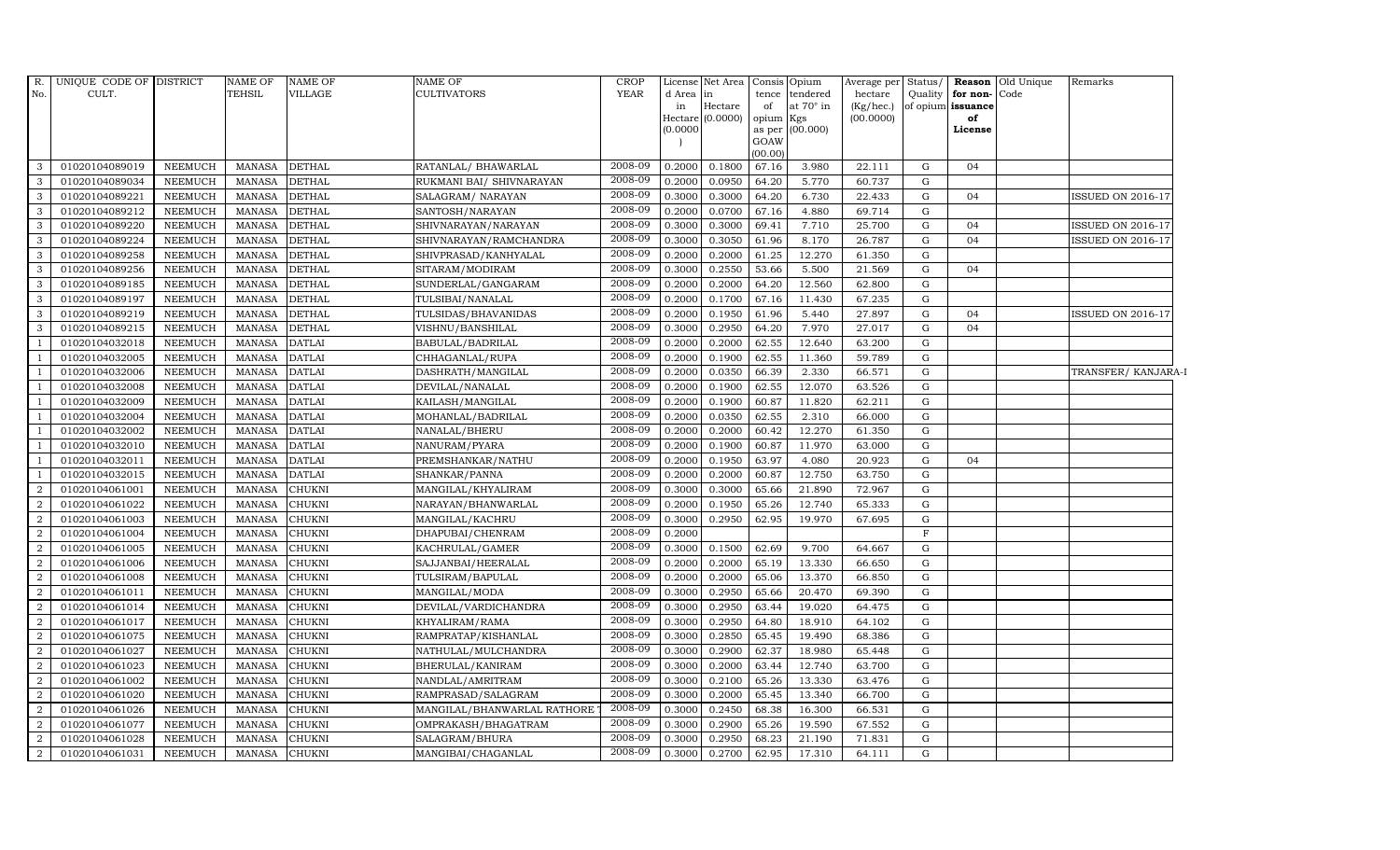| R.               | UNIQUE CODE OF DISTRICT |                | <b>NAME OF</b> | <b>NAME OF</b> | <b>NAME OF</b>              | <b>CROP</b> |          | License Net Area   Consis   Opium |           |                  | Average per | Status/      | Reason            | Old Unique | Remarks     |
|------------------|-------------------------|----------------|----------------|----------------|-----------------------------|-------------|----------|-----------------------------------|-----------|------------------|-------------|--------------|-------------------|------------|-------------|
| No.              | CULT.                   |                | <b>TEHSIL</b>  | <b>VILLAGE</b> | <b>CULTIVATORS</b>          | <b>YEAR</b> | d Area   | in                                | tence     | tendered         | hectare     | Quality      | for non-          | Code       |             |
|                  |                         |                |                |                |                             |             | in       | Hectare                           | of        | at $70^\circ$ in | (Kg/hec.)   |              | of opium issuance |            |             |
|                  |                         |                |                |                |                             |             |          | Hectare (0.0000)                  | opium Kgs |                  | (00.0000)   |              | of                |            |             |
|                  |                         |                |                |                |                             |             | (0.0000) |                                   | GOAW      | as per (00.000)  |             |              | License           |            |             |
|                  |                         |                |                |                |                             |             |          |                                   | (00.00)   |                  |             |              |                   |            |             |
| $\overline{2}$   | 01020104061032          | <b>NEEMUCH</b> | MANASA         | <b>CHUKNI</b>  | KANWARLAL/MANGILAL          | 2008-09     | 0.2000   | 0.2000                            | 60.62     | 12.320           | 61.600      | ${\rm G}$    |                   |            |             |
| $\overline{2}$   | 01020104061033          | <b>NEEMUCH</b> | <b>MANASA</b>  | <b>CHUKNI</b>  | HEERALAL/GULAB              | 2008-09     | 0.3000   | 0.2950                            | 65.51     | 20.400           | 69.153      | $\mathbf G$  |                   |            |             |
| $\overline{2}$   | 01020104061035          | <b>NEEMUCH</b> | <b>MANASA</b>  | <b>CHUKNI</b>  | RUKMAN/BAPULAL              | 2008-09     | 0.2000   | 0.2000                            | 63.44     | 12.850           | 64.250      | G            |                   |            | NAME CHANGE |
| $\overline{2}$   | 01020104061037          | <b>NEEMUCH</b> | <b>MANASA</b>  | <b>CHUKNI</b>  | MANGILAL/GULABCHANDRA       | 2008-09     | 0.3000   | 0.2850                            | 60.38     | 18.280           | 64.140      | $\mathbf G$  |                   |            |             |
| $\overline{a}$   | 01020104061038          | <b>NEEMUCH</b> | <b>MANASA</b>  | <b>CHUKNI</b>  | NANDUBAI/KISHANLAL          | 2008-09     | 0.3000   | 0.2000                            | 68.38     | 14.140           | 70.700      | ${\rm G}$    |                   |            |             |
| $\overline{2}$   | 01020104061040          | <b>NEEMUCH</b> | MANASA         | CHUKNI         | BAMNIBAI/SHIVLAL            | 2008-09     | 0.2000   | 0.2050                            | 65.06     | 13.320           | 64.976      | $\mathbf G$  |                   |            |             |
| $\overline{a}$   | 01020104061025          | <b>NEEMUCH</b> | <b>MANASA</b>  | <b>CHUKNI</b>  | RAMKUNWARBAI/PYARCHANDRA    | 2008-09     | 0.3000   | 0.1000                            | 68.38     | 7.090            | 70.900      | $\mathbf G$  |                   |            |             |
| $\overline{2}$   | 01020104061071          | <b>NEEMUCH</b> | <b>MANASA</b>  | <b>CHUKNI</b>  | PYARCHANDRA/RAMPRASAD       | 2008-09     | 0.3000   | 0.1900                            | 70.72     | 13.710           | 72.158      | $\mathbf G$  |                   |            |             |
| $\overline{2}$   | 01020104061047          | <b>NEEMUCH</b> | <b>MANASA</b>  | <b>CHUKNI</b>  | BADRILAL/RAJARAM            | 2008-09     | 0.2000   | 0.1900                            | 63.44     | 12.860           | 67.684      | $\mathbf G$  |                   |            |             |
| $\overline{2}$   | 01020104061048          | <b>NEEMUCH</b> | <b>MANASA</b>  | CHUKNI         | SHANKARLAL/VARDICHANDRA     | 2008-09     | 0.3000   | 0.3000                            | 60.38     | 19.020           | 63.400      | ${\bf G}$    |                   |            |             |
| $\overline{a}$   | 01020104061049          | <b>NEEMUCH</b> | <b>MANASA</b>  | <b>CHUKNI</b>  | RAMESHWAR/KHYALIRAM         | 2008-09     | 0.2000   | 0.2000                            | 68.38     | 13.380           | 66.900      | ${\rm G}$    |                   |            |             |
| $\overline{2}$   | 01020104061050          | <b>NEEMUCH</b> | <b>MANASA</b>  | <b>CHUKNI</b>  | MANNALAL/KANWARLAL          | 2008-09     | 0.2000   | 0.1750                            | 65.66     | 11.620           | 66.400      | G            |                   |            |             |
| 2                | 01020104061051          | <b>NEEMUCH</b> | <b>MANASA</b>  | <b>CHUKNI</b>  | DHULICHANDRA/BANSHILAL      | 2008-09     | 0.3000   | 0.2950                            | 62.69     | 7.240            | 24.542      | $\mathbf G$  | 04                |            |             |
| $\overline{2}$   | 01020104061052          | <b>NEEMUCH</b> | <b>MANASA</b>  | <b>CHUKNI</b>  | MANNALAL/RATANLAL           | 2008-09     | 0.2000   | 0.1950                            | 62.95     | 12.580           | 64.513      | G            |                   |            |             |
| $\overline{2}$   | 01020104061055          | <b>NEEMUCH</b> | <b>MANASA</b>  | <b>CHUKNI</b>  | MANGUDAS/KISHANDAS          | 2008-09     | 0.2000   | 0.2000                            | 65.66     | 14.010           | 70.050      | G            |                   |            |             |
| $\overline{a}$   | 01020104061041          | <b>NEEMUCH</b> | <b>MANASA</b>  | <b>CHUKNI</b>  | RAMKRISHNA/MOTILAL          | 2008-09     | 0.3000   |                                   |           |                  |             | $\rm F$      |                   |            |             |
| 2                | 01020104061059          | <b>NEEMUCH</b> | <b>MANASA</b>  | <b>CHUKNI</b>  | RAJMAL/BHAWSINGH            | 2008-09     | 0.2000   | 0.2000                            | 62.37     | 12.790           | 63.950      | $\mathbf G$  |                   |            |             |
| 2                | 01020104061024          | <b>NEEMUCH</b> | <b>MANASA</b>  | <b>CHUKNI</b>  | NAGJI/PANNALAL              | 2008-09     | 0.3000   | 0.2900                            | 68.38     | 20.690           | 71.345      | G            |                   |            |             |
| $\overline{2}$   | 01020104061062          | <b>NEEMUCH</b> | <b>MANASA</b>  | <b>CHUKNI</b>  | CHANDUBAI/KESHURAM          | 2008-09     | 0.3000   | 0.3000                            | 65.51     | 20.100           | 67.000      | $\mathbf G$  |                   |            |             |
| $\overline{2}$   | 01020104061044          | <b>NEEMUCH</b> | <b>MANASA</b>  | <b>CHUKNI</b>  | PURALAL/MEGHA               | 2008-09     | 0.2000   | 0.1700                            | 65.26     | 11.490           | 67.588      | $\mathbf G$  |                   |            |             |
| 2                | 01020104061066          | <b>NEEMUCH</b> | <b>MANASA</b>  | <b>CHUKNI</b>  | RAMESHWAR/KISHANLAL         | 2008-09     | 0.3000   | 0.2900                            | 65.45     | 19.720           | 68.000      | ${\rm G}$    |                   |            |             |
| $\overline{2}$   | 01020104061063          | <b>NEEMUCH</b> | <b>MANASA</b>  | <b>CHUKNI</b>  | ONKARLAL/MATHURALAL         | 2008-09     | 0.3000   | 0.3000                            | 62.37     | 18.900           | 63.000      | ${\rm G}$    |                   |            |             |
| $\overline{a}$   | 01020104061070          | <b>NEEMUCH</b> | MANASA         | <b>CHUKNI</b>  | GHANSHYAM/MATHURALAL        | 2008-09     | 0.3000   | 0.3000                            | 62.69     | 18.970           | 63.233      | G            |                   |            |             |
| $\overline{2}$   | 01020104061060          | <b>NEEMUCH</b> | <b>MANASA</b>  | <b>CHUKNI</b>  | RAJMAL/BALRAM               | 2008-09     | 0.3000   | 0.3000                            | 62.37     | 19.230           | 64.100      | $\mathbf G$  |                   |            |             |
| $\boldsymbol{2}$ | 01020104061072          | <b>NEEMUCH</b> | <b>MANASA</b>  | CHUKNI         | DASARATHDAS/MANGUDAS        | 2008-09     | 0.2000   | 0.1950                            | 63.44     | 13.110           | 67.231      | $\mathbf G$  |                   |            |             |
| $\overline{2}$   | 01020104061073          | <b>NEEMUCH</b> | <b>MANASA</b>  | <b>CHUKNI</b>  | SHOBHARAM/PRABHULAL         | 2008-09     | 0.3000   | 0.3050                            | 65.06     | 21.110           | 69.213      | G            |                   |            |             |
| $\overline{a}$   | 01020104061015          | <b>NEEMUCH</b> | <b>MANASA</b>  | <b>CHUKNI</b>  | RAMESHCHANDRA/AEKARILAL     | 2008-09     | 0.3000   | 0.2900                            | 65.45     | 19.770           | 68.172      | ${\rm G}$    |                   |            |             |
| 2                | 01020104061076          | <b>NEEMUCH</b> | <b>MANASA</b>  | <b>CHUKNI</b>  | MANGILAL/BHANWARLAL PATIDAR | 2008-09     | 0.3000   | 0.2900                            | 64.80     | 19.250           | 66.379      | $\mathbf G$  |                   |            |             |
| 2                | 01020104061081          | <b>NEEMUCH</b> | <b>MANASA</b>  | <b>CHUKNI</b>  | KANIRAM/BHAGIRATH           | 2008-09     | 0.3000   | 0.2850                            | 59.69     | 17.090           | 59.965      | $\mathbf G$  |                   |            |             |
| $\overline{2}$   | 01020104061082          | <b>NEEMUCH</b> | <b>MANASA</b>  | <b>CHUKNI</b>  | BAGDIRAM/SWAROOP            | 2008-09     | 0.3000   | 0.2950                            | 65.51     | 19.010           | 64.441      | $\mathbf G$  |                   |            |             |
| $\overline{2}$   | 01020104061086          | <b>NEEMUCH</b> | <b>MANASA</b>  | <b>CHUKNI</b>  | KISHANLAL/PANNALAL          | 2008-09     | 0.3000   | 0.2900                            | 64.80     | 19.430           | 67.000      | G            |                   |            |             |
| $\overline{a}$   | 01020104061061          | <b>NEEMUCH</b> | <b>MANASA</b>  | <b>CHUKNI</b>  | MOJAMBAI/CHANDRA            | 2008-09     | 0.2000   | 0.1950                            | 55.82     | 11.640           | 59.692      | ${\rm G}$    |                   |            |             |
| $\overline{a}$   | 01020104061092          | <b>NEEMUCH</b> | MANASA         | <b>CHUKNI</b>  | DHANNIBAI/PURILAL           | 2008-09     | 0.2000   | 0.2000                            | 46.30     | 4.680            | 23.400      | $\mathbf G$  | 04                |            |             |
| 2                | 01020104061095          | <b>NEEMUCH</b> | <b>MANASA</b>  | <b>CHUKNI</b>  | UDAIRAM/LAXMICHANDRA        | 2008-09     | 0.2000   | 0.1550                            | 65.06     | 10.480           | 67.613      | $\mathbf G$  |                   |            |             |
| $\overline{2}$   | 01020104061096          | <b>NEEMUCH</b> | <b>MANASA</b>  | <b>CHUKNI</b>  | BHERU/MANNA                 | 2008-09     | 0.3000   | 0.2950                            | 59.81     | 17.070           | 57.864      | $\mathbf G$  |                   |            |             |
| $\overline{a}$   | 01020104061089          | <b>NEEMUCH</b> | <b>MANASA</b>  | <b>CHUKNI</b>  | MATHURALAL/NATHUJI          | 2008-09     | 0.2000   | 0.1950                            | 60.38     | 11.960           | 61.333      | $\mathbf G$  |                   |            |             |
| $\overline{2}$   | 01020104061068          | <b>NEEMUCH</b> | <b>MANASA</b>  | <b>CHUKNI</b>  | BALLA/CHANDA                | 2008-09     | 0.3000   | 0.3000                            | 61.16     | 10.830           | 36.100      | $\mathbf{I}$ | 02                |            |             |
| $\overline{a}$   | 01020104061009          | <b>NEEMUCH</b> | MANASA         | <b>CHUKNI</b>  | RAMESHCHANDRA/SITABAI       | 2008-09     | 0.3000   | 0.2700                            | 65.45     | 19.000           | 70.370      | $\mathbf G$  |                   |            |             |
| $\overline{2}$   | 01020104061021          | <b>NEEMUCH</b> | <b>MANASA</b>  | <b>CHUKNI</b>  | SURESHKUMAR/GORISHANKAR     | 2008-09     | 0.3000   | 0.2950                            | 65.06     | 21.030           | 71.288      | $\mathbf G$  |                   |            |             |
| 2                | 01020104061036          | <b>NEEMUCH</b> | <b>MANASA</b>  | <b>CHUKNI</b>  | SABUBAI/JAGANNATH           | 2008-09     | 0.2000   | 0.2000                            | 62.37     | 12.710           | 63.550      | $\mathbf G$  |                   |            |             |
| $\overline{a}$   | 01020104061069          | <b>NEEMUCH</b> | MANASA         | <b>CHUKNI</b>  | ONKARLAL/CHENRAM            | 2008-09     | 0.2000   | 0.1500                            | 65.26     | 10.340           | 68.933      | G            |                   |            |             |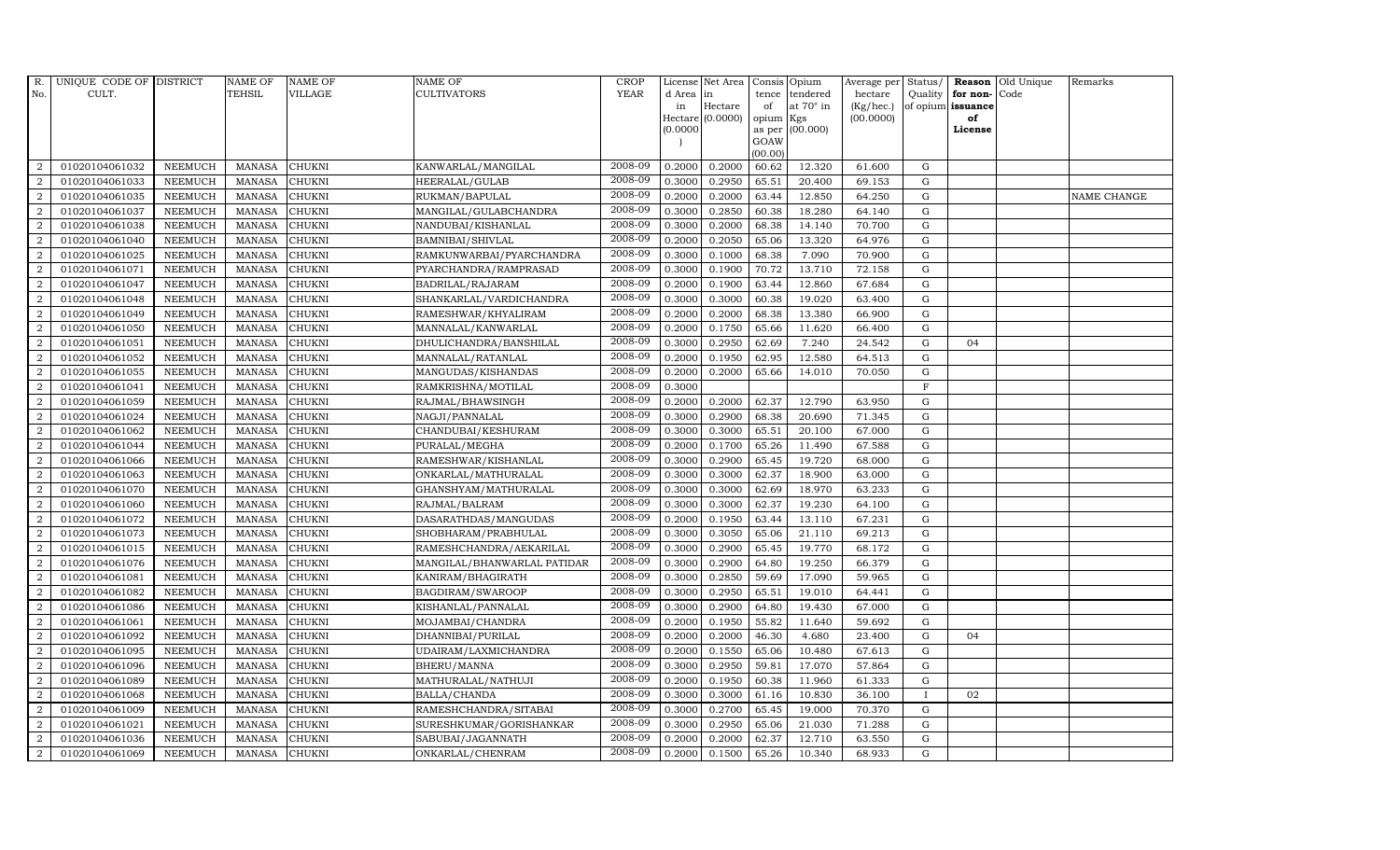| d Area<br>tence tendered<br>hectare<br>Quality for non-Code<br>in<br>Hectare<br>at $70^\circ$ in<br>(Kg/hec.)<br>of opium issuance<br>in<br>of<br>Hectare (0.0000)<br>(00.0000)<br>opium Kgs<br>of<br>(0.0000)<br>as per (00.000)<br>License<br>GOAW<br>(00.00)<br>2008-09<br>0.3000<br>0.2750<br>65.66<br>18.830<br>01020104061105<br>NEEMUCH<br>MANASA<br><b>CHUKNI</b><br>68.473<br>G<br>MANGILAL/CHAGANLAL<br>2008-09<br>01020104061108<br>NEEMUCH<br>$\textsc{CHUKNI}$<br>SHANTILAL/MANGILAL<br>0.3000<br>0.2950<br>60.38<br>18.360<br>62.237<br>G<br><b>MANASA</b><br>2008-09<br>$\overline{2}$<br>CHATARBHUJ/PANNALAL<br>0.3000<br>01020104061109<br><b>NEEMUCH</b><br><b>MANASA</b><br><b>CHUKNI</b><br>0.3000<br>68.23<br>20.830<br>69.433<br>G<br>2008-09<br>$\overline{2}$<br>01020104061112<br><b>NEEMUCH</b><br><b>MANASA</b><br><b>CHUKNI</b><br>SURAJBAI/RAMESHWAR<br>0.3000<br>0.2450<br>65.19<br>16.640<br>67.918<br>G<br>2008-09<br>01020104061034<br><b>NEEMUCH</b><br>0.2000<br>68.23<br>12.890<br>67.842<br>G<br>$\overline{a}$<br><b>MANASA</b><br><b>CHUKNI</b><br>AEKARILAL/GULABCHAND<br>0.1900<br>2008-09<br>2<br>NEEMUCH<br><b>MANASA</b><br><b>CHUKNI</b><br>0.2000<br>0.1900<br>71.26<br>12.890<br>67.842<br>G<br>01020104061114<br>CHANDMAL/MANGILAL<br>2008-09<br>01020104061074<br><b>NEEMUCH</b><br>2<br><b>MANASA</b><br><b>CHUKNI</b><br>DEVPRASAD/KANHAIYALAL<br>0.3000<br>0.2850<br>58.29<br>17.660<br>61.965<br>G<br>2008-09<br>$\overline{2}$<br>01020104061053<br>HEERALAL/SALAGRAM<br>0.3000<br>0.2800<br>59.78<br>8.670<br><b>NEEMUCH</b><br><b>MANASA</b><br><b>CHUKNI</b><br>30.964<br>G<br>04<br><b>ISSUED ON 2016-17</b><br>2008-09<br><b>MANASA</b><br>0.2000<br>62.95<br>G<br>01020104061013<br><b>NEEMUCH</b><br><b>CHUKNI</b><br>MANGILAL/RAJARAM<br>0.2000<br>13.020<br>65.100<br>2008-09<br>01020104061115<br><b>NEEMUCH</b><br>0.3000<br>0.2950<br>65.19<br>18.390<br>62.339<br>G<br><b>MANASA</b><br><b>CHUKNI</b><br>MANOHARLAL/LAXMINARAYAN<br>TRANSFER/ SANDIYA<br>2008-09<br>01020104061117<br>NEEMUCH<br><b>MANASA</b><br><b>CHUKNI</b><br>0.3000<br>0.2450<br>65.06<br>16.320<br>CHAMPALAL/GOPAL<br>66.612<br>G<br>2008-09<br>01020104061118<br><b>NEEMUCH</b><br><b>MANASA</b><br>MOHANLAL/NARAYAN<br>0.2000<br>0.2050<br>62.80<br>12.820<br>62.537<br>G<br><b>CHUKNI</b><br>2008-09<br>01020104061119<br><b>NEEMUCH</b><br><b>CHUKNI</b><br>MOHANBAI/SHAMBHUNATH<br>0.2000<br>0.1950<br>62.80<br>12.440<br>63.795<br><b>MANASA</b><br>G<br>NAME CHANGE<br>2008-09<br><b>NEEMUCH</b><br><b>MANASA</b><br><b>CHOWKADI</b><br>0.3000<br>0.1850<br>57.61<br>10.810<br>58.432<br>01020104020015<br>AMRATLAL/MOTI<br>G<br>NAME CHANGE<br>2008-09<br>0.3000<br>0.2500<br>15.510<br>${\rm G}$<br>01020104020093<br><b>NEEMUCH</b><br><b>MANASA</b><br><b>CHOWKADI</b><br>AMRITLAL/SUKHLAL<br>61.17<br>62.040<br>2008-09<br>01020104020148<br>NEEMUCH<br><b>MANASA</b><br><b>CHOWKADI</b><br>BABULAL/SHANKARLAL<br>0.2000<br>0.1350<br>63.68<br>9.200<br>68.148<br>G<br>2008-09<br>01020104020099<br><b>NEEMUCH</b><br><b>MANASA</b><br><b>CHOWKADI</b><br>BADRILAL/BHANWARLAL<br>0.2000<br>0.1800<br>62.47<br>11.320<br>62.889<br>G<br>2008-09<br>01020104020232<br><b>NEEMUCH</b><br><b>MANASA</b><br><b>CHOWKADI</b><br>BALI BAI/ SHANKARLAL<br>0.3000<br>0.2800<br>58.33<br>7.200<br>25.714<br>02<br>$\mathbf{I}$<br>2008-09<br>01020104020034<br><b>NEEMUCH</b><br><b>MANASA</b><br><b>CHOWKADI</b><br>BANSHILAL/MOHANLAL<br>0.3000<br>0.2900<br>55.36<br>16.000<br>55.172<br>$\mathbf G$<br>2008-09<br><b>NEEMUCH</b><br>0.3000<br>0.2500<br>55.53<br>G<br>01020104020127<br><b>MANASA</b><br><b>CHOWKADI</b><br>BASANTILAL/GORILAL<br>14.010<br>56.040<br>2008-09<br>0.2000<br>01020104020038<br><b>NEEMUCH</b><br><b>MANASA</b><br><b>CHOWKADI</b><br>BHAGCHAND/BHERULAL<br>0.1950<br>57.42<br>11.230<br>57.590<br>G<br>2008-09<br>01020104020106<br><b>NEEMUCH</b><br><b>MANASA</b><br><b>CHOWKADI</b><br>BHAGWANLAL/HARILAL<br>0.3000<br>0.3000<br>52.78<br>11.290<br>37.633<br>02<br>$\mathbf{I}$<br>2008-09<br>01020104020042<br>0.2700<br>NEEMUCH<br><b>MANASA</b><br><b>CHOWKADI</b><br>BHANWARI BAI/ MODI RAM<br>0.3000<br>60.58<br>16.300<br>60.370<br>G<br>2008-09<br><b>MANASA</b><br>60.58<br>12.310<br>01020104020012<br><b>NEEMUCH</b><br><b>CHOWKADI</b><br>BHANWARIBAI/NARAYAN<br>0.2000<br>0.1950<br>63.128<br>$\mathbf G$<br>2008-09<br><b>NEEMUCH</b><br>0.2000<br>0.1900<br>${\rm G}$<br>01020104020129<br><b>MANASA</b><br><b>CHOWKADI</b><br>BHANWARLAL/DHURAJI<br>62.47<br>11.740<br>61.789<br>2008-09<br>0.2000<br>58.21<br>01020104020049<br><b>NEEMUCH</b><br><b>MANASA</b><br><b>CHOWKADI</b><br>BHANWARLAL/GORILAL<br>0.1850<br>11.000<br>59.459<br>G<br>2008-09<br>01020104020113<br><b>NEEMUCH</b><br><b>MANASA</b><br><b>CHOWKADI</b><br>BHANWARLAL/KAJOD<br>0.3000<br>0.2800<br>58.21<br>15.970<br>57.036<br>G<br>$\overline{1}$<br>2008-09<br>01020104020007<br><b>NEEMUCH</b><br>0.2000<br>0.1600<br>60.58<br>9.700<br><b>MANASA</b><br><b>CHOWKADI</b><br>BHERULAL / MANGILAL<br>60.625<br>G<br>$\overline{1}$<br>2008-09<br>56.09<br>3.000<br>01020104020091<br><b>NEEMUCH</b><br><b>MANASA</b><br><b>CHOWKADI</b><br>BHULIBAI/NANDLAL<br>0.3000<br>0.1500<br>20.000<br>02<br>$\mathbf{I}$<br>$\overline{1}$<br>2008-09<br>01020104020087<br><b>NEEMUCH</b><br><b>MANASA</b><br>BHUWANISHANKAR/PARTHA<br>0.2000<br>0.1950<br>12.320<br>G<br><b>CHOWKADI</b><br>60.58<br>63.179<br>2008-09<br>0.2000<br>54.71<br>10.650<br>01020104020018<br>NEEMUCH<br><b>MANASA</b><br><b>CHOWKADI</b><br>BOTLAL/ NARAYAN<br>0.2000<br>53.250<br>02<br><b>ISSUED ON 2009-10</b><br>$\mathbf{I}$<br>2008-09<br>01020104020118<br><b>NEEMUCH</b><br>CHHAGANI BAI/ GHISALAL<br>0.3000<br>17.720<br><b>MANASA</b><br><b>CHOWKADI</b><br>0.2900<br>58.21<br>61.103<br>G<br>2008-09<br>01020104020013<br>NEEMUCH<br><b>MANASA</b><br>0.2000<br>0.0950<br>58.21<br>5.410<br>56.947<br>G<br><b>CHOWKADI</b><br>CHHAGANLAL/ BHERULAL<br>2008-09<br>60.58<br>18.100<br>$\mathbf G$<br>01020104020021<br>NEEMUCH<br><b>MANASA</b><br><b>CHOWKADI</b><br>CHHAGANLAL/ MEGHA<br>0.3000<br>0.3000<br>60.333<br>2008-09<br>01020104020043<br><b>NEEMUCH</b><br><b>MANASA</b><br><b>CHOWKADI</b><br>DALIBAI/TULSIRAM<br>0.300<br>0.2650<br>45.18<br>12.220<br>02<br>46.113<br>$\mathbf{I}$<br>NAME CHANGE<br>2008-09<br>0.2000<br>62.47<br>12.730<br>01020104020005<br>NEEMUCH<br><b>MANASA</b><br><b>CHOWKADI</b><br>DAMARJI/CHUNNILAL<br>0.2000<br>63.650<br>G<br>2008-09<br>01020104020024<br><b>NEEMUCH</b><br>0.2000<br>9.340<br><b>MANASA</b><br><b>CHOWKADI</b><br>DEVILAL/ GOPILAL<br>0.1750<br>53.47<br>53.371<br>G<br>2008-09<br>01020104020081<br>NEEMUCH<br><b>MANASA</b><br>0.3000<br>0.2100<br>60.27<br>12.750<br>60.714<br>G<br><b>CHOWKADI</b><br>DHAPUBAI/AMARCHAND<br>2008-09<br>48.52<br>4.850<br>G<br>01020104020006<br>NEEMUCH<br><b>MANASA</b><br><b>CHOWKADI</b><br>DHAPUBAI/BHERULAL<br>0.2000<br>0.1800<br>26.944<br>04<br>2008-09<br>01020104020191<br><b>NEEMUCH</b><br><b>MANASA</b><br><b>CHOWKADI</b><br>DINESH/KANHAIYALAL<br>0.2000<br>0.1800<br>10.990<br>61.056<br>G<br>60.27<br>2008-09<br>0.2950<br>01020104020008<br><b>NEEMUCH</b><br>MANASA<br><b>CHOWKADI</b><br>0.3000<br>62.47<br>17.870<br>60.576<br>G<br>GHISALAL/VARDICHAND | R.                       | UNIQUE CODE OF DISTRICT | NAME OF | <b>NAME OF</b> | NAME OF            | CROP        | License Net Area   Consis   Opium |  | Average per Status/ |  | <b>Reason</b> Old Unique | Remarks |
|------------------------------------------------------------------------------------------------------------------------------------------------------------------------------------------------------------------------------------------------------------------------------------------------------------------------------------------------------------------------------------------------------------------------------------------------------------------------------------------------------------------------------------------------------------------------------------------------------------------------------------------------------------------------------------------------------------------------------------------------------------------------------------------------------------------------------------------------------------------------------------------------------------------------------------------------------------------------------------------------------------------------------------------------------------------------------------------------------------------------------------------------------------------------------------------------------------------------------------------------------------------------------------------------------------------------------------------------------------------------------------------------------------------------------------------------------------------------------------------------------------------------------------------------------------------------------------------------------------------------------------------------------------------------------------------------------------------------------------------------------------------------------------------------------------------------------------------------------------------------------------------------------------------------------------------------------------------------------------------------------------------------------------------------------------------------------------------------------------------------------------------------------------------------------------------------------------------------------------------------------------------------------------------------------------------------------------------------------------------------------------------------------------------------------------------------------------------------------------------------------------------------------------------------------------------------------------------------------------------------------------------------------------------------------------------------------------------------------------------------------------------------------------------------------------------------------------------------------------------------------------------------------------------------------------------------------------------------------------------------------------------------------------------------------------------------------------------------------------------------------------------------------------------------------------------------------------------------------------------------------------------------------------------------------------------------------------------------------------------------------------------------------------------------------------------------------------------------------------------------------------------------------------------------------------------------------------------------------------------------------------------------------------------------------------------------------------------------------------------------------------------------------------------------------------------------------------------------------------------------------------------------------------------------------------------------------------------------------------------------------------------------------------------------------------------------------------------------------------------------------------------------------------------------------------------------------------------------------------------------------------------------------------------------------------------------------------------------------------------------------------------------------------------------------------------------------------------------------------------------------------------------------------------------------------------------------------------------------------------------------------------------------------------------------------------------------------------------------------------------------------------------------------------------------------------------------------------------------------------------------------------------------------------------------------------------------------------------------------------------------------------------------------------------------------------------------------------------------------------------------------------------------------------------------------------------------------------------------------------------------------------------------------------------------------------------------------------------------------------------------------------------------------------------------------------------------------------------------------------------------------------------------------------------------------------------------------------------------------------------------------------------------------------------------------------------------------------------------------------------------------------------------------------------------------------------------------------------------------------------------------------------------------------------------------------------------------------------------------------------------------------------------------------------------------------------------------------------------------------------------------------------------------------------------------------------------------------------------------------------------------------------------------------------------------------------------------------------------------------------------------------------------------------------------------------------------------------------------------------------------------------------------------------------------------------------------------------------------------------------------------------------------------------------------------------------------------------------------------------------------------------------------------------------------------------------------------------------------------------------------------------------------------------------------------------------------------------------------------------------------------------------------------------------------------------------------------------------------------------------------------------------------------------------------------------------------------------------------------------------------------------------------------------------------------------------------------------|--------------------------|-------------------------|---------|----------------|--------------------|-------------|-----------------------------------|--|---------------------|--|--------------------------|---------|
|                                                                                                                                                                                                                                                                                                                                                                                                                                                                                                                                                                                                                                                                                                                                                                                                                                                                                                                                                                                                                                                                                                                                                                                                                                                                                                                                                                                                                                                                                                                                                                                                                                                                                                                                                                                                                                                                                                                                                                                                                                                                                                                                                                                                                                                                                                                                                                                                                                                                                                                                                                                                                                                                                                                                                                                                                                                                                                                                                                                                                                                                                                                                                                                                                                                                                                                                                                                                                                                                                                                                                                                                                                                                                                                                                                                                                                                                                                                                                                                                                                                                                                                                                                                                                                                                                                                                                                                                                                                                                                                                                                                                                                                                                                                                                                                                                                                                                                                                                                                                                                                                                                                                                                                                                                                                                                                                                                                                                                                                                                                                                                                                                                                                                                                                                                                                                                                                                                                                                                                                                                                                                                                                                                                                                                                                                                                                                                                                                                                                                                                                                                                                                                                                                                                                                                                                                                                                                                                                                                                                                                                                                                                                                                                                                                                                                                                                          | No.                      | CULT.                   | TEHSIL  | VILLAGE        | <b>CULTIVATORS</b> | <b>YEAR</b> |                                   |  |                     |  |                          |         |
|                                                                                                                                                                                                                                                                                                                                                                                                                                                                                                                                                                                                                                                                                                                                                                                                                                                                                                                                                                                                                                                                                                                                                                                                                                                                                                                                                                                                                                                                                                                                                                                                                                                                                                                                                                                                                                                                                                                                                                                                                                                                                                                                                                                                                                                                                                                                                                                                                                                                                                                                                                                                                                                                                                                                                                                                                                                                                                                                                                                                                                                                                                                                                                                                                                                                                                                                                                                                                                                                                                                                                                                                                                                                                                                                                                                                                                                                                                                                                                                                                                                                                                                                                                                                                                                                                                                                                                                                                                                                                                                                                                                                                                                                                                                                                                                                                                                                                                                                                                                                                                                                                                                                                                                                                                                                                                                                                                                                                                                                                                                                                                                                                                                                                                                                                                                                                                                                                                                                                                                                                                                                                                                                                                                                                                                                                                                                                                                                                                                                                                                                                                                                                                                                                                                                                                                                                                                                                                                                                                                                                                                                                                                                                                                                                                                                                                                                          |                          |                         |         |                |                    |             |                                   |  |                     |  |                          |         |
|                                                                                                                                                                                                                                                                                                                                                                                                                                                                                                                                                                                                                                                                                                                                                                                                                                                                                                                                                                                                                                                                                                                                                                                                                                                                                                                                                                                                                                                                                                                                                                                                                                                                                                                                                                                                                                                                                                                                                                                                                                                                                                                                                                                                                                                                                                                                                                                                                                                                                                                                                                                                                                                                                                                                                                                                                                                                                                                                                                                                                                                                                                                                                                                                                                                                                                                                                                                                                                                                                                                                                                                                                                                                                                                                                                                                                                                                                                                                                                                                                                                                                                                                                                                                                                                                                                                                                                                                                                                                                                                                                                                                                                                                                                                                                                                                                                                                                                                                                                                                                                                                                                                                                                                                                                                                                                                                                                                                                                                                                                                                                                                                                                                                                                                                                                                                                                                                                                                                                                                                                                                                                                                                                                                                                                                                                                                                                                                                                                                                                                                                                                                                                                                                                                                                                                                                                                                                                                                                                                                                                                                                                                                                                                                                                                                                                                                                          |                          |                         |         |                |                    |             |                                   |  |                     |  |                          |         |
|                                                                                                                                                                                                                                                                                                                                                                                                                                                                                                                                                                                                                                                                                                                                                                                                                                                                                                                                                                                                                                                                                                                                                                                                                                                                                                                                                                                                                                                                                                                                                                                                                                                                                                                                                                                                                                                                                                                                                                                                                                                                                                                                                                                                                                                                                                                                                                                                                                                                                                                                                                                                                                                                                                                                                                                                                                                                                                                                                                                                                                                                                                                                                                                                                                                                                                                                                                                                                                                                                                                                                                                                                                                                                                                                                                                                                                                                                                                                                                                                                                                                                                                                                                                                                                                                                                                                                                                                                                                                                                                                                                                                                                                                                                                                                                                                                                                                                                                                                                                                                                                                                                                                                                                                                                                                                                                                                                                                                                                                                                                                                                                                                                                                                                                                                                                                                                                                                                                                                                                                                                                                                                                                                                                                                                                                                                                                                                                                                                                                                                                                                                                                                                                                                                                                                                                                                                                                                                                                                                                                                                                                                                                                                                                                                                                                                                                                          |                          |                         |         |                |                    |             |                                   |  |                     |  |                          |         |
|                                                                                                                                                                                                                                                                                                                                                                                                                                                                                                                                                                                                                                                                                                                                                                                                                                                                                                                                                                                                                                                                                                                                                                                                                                                                                                                                                                                                                                                                                                                                                                                                                                                                                                                                                                                                                                                                                                                                                                                                                                                                                                                                                                                                                                                                                                                                                                                                                                                                                                                                                                                                                                                                                                                                                                                                                                                                                                                                                                                                                                                                                                                                                                                                                                                                                                                                                                                                                                                                                                                                                                                                                                                                                                                                                                                                                                                                                                                                                                                                                                                                                                                                                                                                                                                                                                                                                                                                                                                                                                                                                                                                                                                                                                                                                                                                                                                                                                                                                                                                                                                                                                                                                                                                                                                                                                                                                                                                                                                                                                                                                                                                                                                                                                                                                                                                                                                                                                                                                                                                                                                                                                                                                                                                                                                                                                                                                                                                                                                                                                                                                                                                                                                                                                                                                                                                                                                                                                                                                                                                                                                                                                                                                                                                                                                                                                                                          |                          |                         |         |                |                    |             |                                   |  |                     |  |                          |         |
|                                                                                                                                                                                                                                                                                                                                                                                                                                                                                                                                                                                                                                                                                                                                                                                                                                                                                                                                                                                                                                                                                                                                                                                                                                                                                                                                                                                                                                                                                                                                                                                                                                                                                                                                                                                                                                                                                                                                                                                                                                                                                                                                                                                                                                                                                                                                                                                                                                                                                                                                                                                                                                                                                                                                                                                                                                                                                                                                                                                                                                                                                                                                                                                                                                                                                                                                                                                                                                                                                                                                                                                                                                                                                                                                                                                                                                                                                                                                                                                                                                                                                                                                                                                                                                                                                                                                                                                                                                                                                                                                                                                                                                                                                                                                                                                                                                                                                                                                                                                                                                                                                                                                                                                                                                                                                                                                                                                                                                                                                                                                                                                                                                                                                                                                                                                                                                                                                                                                                                                                                                                                                                                                                                                                                                                                                                                                                                                                                                                                                                                                                                                                                                                                                                                                                                                                                                                                                                                                                                                                                                                                                                                                                                                                                                                                                                                                          | 2                        |                         |         |                |                    |             |                                   |  |                     |  |                          |         |
|                                                                                                                                                                                                                                                                                                                                                                                                                                                                                                                                                                                                                                                                                                                                                                                                                                                                                                                                                                                                                                                                                                                                                                                                                                                                                                                                                                                                                                                                                                                                                                                                                                                                                                                                                                                                                                                                                                                                                                                                                                                                                                                                                                                                                                                                                                                                                                                                                                                                                                                                                                                                                                                                                                                                                                                                                                                                                                                                                                                                                                                                                                                                                                                                                                                                                                                                                                                                                                                                                                                                                                                                                                                                                                                                                                                                                                                                                                                                                                                                                                                                                                                                                                                                                                                                                                                                                                                                                                                                                                                                                                                                                                                                                                                                                                                                                                                                                                                                                                                                                                                                                                                                                                                                                                                                                                                                                                                                                                                                                                                                                                                                                                                                                                                                                                                                                                                                                                                                                                                                                                                                                                                                                                                                                                                                                                                                                                                                                                                                                                                                                                                                                                                                                                                                                                                                                                                                                                                                                                                                                                                                                                                                                                                                                                                                                                                                          | $\overline{2}$           |                         |         |                |                    |             |                                   |  |                     |  |                          |         |
|                                                                                                                                                                                                                                                                                                                                                                                                                                                                                                                                                                                                                                                                                                                                                                                                                                                                                                                                                                                                                                                                                                                                                                                                                                                                                                                                                                                                                                                                                                                                                                                                                                                                                                                                                                                                                                                                                                                                                                                                                                                                                                                                                                                                                                                                                                                                                                                                                                                                                                                                                                                                                                                                                                                                                                                                                                                                                                                                                                                                                                                                                                                                                                                                                                                                                                                                                                                                                                                                                                                                                                                                                                                                                                                                                                                                                                                                                                                                                                                                                                                                                                                                                                                                                                                                                                                                                                                                                                                                                                                                                                                                                                                                                                                                                                                                                                                                                                                                                                                                                                                                                                                                                                                                                                                                                                                                                                                                                                                                                                                                                                                                                                                                                                                                                                                                                                                                                                                                                                                                                                                                                                                                                                                                                                                                                                                                                                                                                                                                                                                                                                                                                                                                                                                                                                                                                                                                                                                                                                                                                                                                                                                                                                                                                                                                                                                                          |                          |                         |         |                |                    |             |                                   |  |                     |  |                          |         |
|                                                                                                                                                                                                                                                                                                                                                                                                                                                                                                                                                                                                                                                                                                                                                                                                                                                                                                                                                                                                                                                                                                                                                                                                                                                                                                                                                                                                                                                                                                                                                                                                                                                                                                                                                                                                                                                                                                                                                                                                                                                                                                                                                                                                                                                                                                                                                                                                                                                                                                                                                                                                                                                                                                                                                                                                                                                                                                                                                                                                                                                                                                                                                                                                                                                                                                                                                                                                                                                                                                                                                                                                                                                                                                                                                                                                                                                                                                                                                                                                                                                                                                                                                                                                                                                                                                                                                                                                                                                                                                                                                                                                                                                                                                                                                                                                                                                                                                                                                                                                                                                                                                                                                                                                                                                                                                                                                                                                                                                                                                                                                                                                                                                                                                                                                                                                                                                                                                                                                                                                                                                                                                                                                                                                                                                                                                                                                                                                                                                                                                                                                                                                                                                                                                                                                                                                                                                                                                                                                                                                                                                                                                                                                                                                                                                                                                                                          |                          |                         |         |                |                    |             |                                   |  |                     |  |                          |         |
|                                                                                                                                                                                                                                                                                                                                                                                                                                                                                                                                                                                                                                                                                                                                                                                                                                                                                                                                                                                                                                                                                                                                                                                                                                                                                                                                                                                                                                                                                                                                                                                                                                                                                                                                                                                                                                                                                                                                                                                                                                                                                                                                                                                                                                                                                                                                                                                                                                                                                                                                                                                                                                                                                                                                                                                                                                                                                                                                                                                                                                                                                                                                                                                                                                                                                                                                                                                                                                                                                                                                                                                                                                                                                                                                                                                                                                                                                                                                                                                                                                                                                                                                                                                                                                                                                                                                                                                                                                                                                                                                                                                                                                                                                                                                                                                                                                                                                                                                                                                                                                                                                                                                                                                                                                                                                                                                                                                                                                                                                                                                                                                                                                                                                                                                                                                                                                                                                                                                                                                                                                                                                                                                                                                                                                                                                                                                                                                                                                                                                                                                                                                                                                                                                                                                                                                                                                                                                                                                                                                                                                                                                                                                                                                                                                                                                                                                          |                          |                         |         |                |                    |             |                                   |  |                     |  |                          |         |
|                                                                                                                                                                                                                                                                                                                                                                                                                                                                                                                                                                                                                                                                                                                                                                                                                                                                                                                                                                                                                                                                                                                                                                                                                                                                                                                                                                                                                                                                                                                                                                                                                                                                                                                                                                                                                                                                                                                                                                                                                                                                                                                                                                                                                                                                                                                                                                                                                                                                                                                                                                                                                                                                                                                                                                                                                                                                                                                                                                                                                                                                                                                                                                                                                                                                                                                                                                                                                                                                                                                                                                                                                                                                                                                                                                                                                                                                                                                                                                                                                                                                                                                                                                                                                                                                                                                                                                                                                                                                                                                                                                                                                                                                                                                                                                                                                                                                                                                                                                                                                                                                                                                                                                                                                                                                                                                                                                                                                                                                                                                                                                                                                                                                                                                                                                                                                                                                                                                                                                                                                                                                                                                                                                                                                                                                                                                                                                                                                                                                                                                                                                                                                                                                                                                                                                                                                                                                                                                                                                                                                                                                                                                                                                                                                                                                                                                                          |                          |                         |         |                |                    |             |                                   |  |                     |  |                          |         |
|                                                                                                                                                                                                                                                                                                                                                                                                                                                                                                                                                                                                                                                                                                                                                                                                                                                                                                                                                                                                                                                                                                                                                                                                                                                                                                                                                                                                                                                                                                                                                                                                                                                                                                                                                                                                                                                                                                                                                                                                                                                                                                                                                                                                                                                                                                                                                                                                                                                                                                                                                                                                                                                                                                                                                                                                                                                                                                                                                                                                                                                                                                                                                                                                                                                                                                                                                                                                                                                                                                                                                                                                                                                                                                                                                                                                                                                                                                                                                                                                                                                                                                                                                                                                                                                                                                                                                                                                                                                                                                                                                                                                                                                                                                                                                                                                                                                                                                                                                                                                                                                                                                                                                                                                                                                                                                                                                                                                                                                                                                                                                                                                                                                                                                                                                                                                                                                                                                                                                                                                                                                                                                                                                                                                                                                                                                                                                                                                                                                                                                                                                                                                                                                                                                                                                                                                                                                                                                                                                                                                                                                                                                                                                                                                                                                                                                                                          |                          |                         |         |                |                    |             |                                   |  |                     |  |                          |         |
|                                                                                                                                                                                                                                                                                                                                                                                                                                                                                                                                                                                                                                                                                                                                                                                                                                                                                                                                                                                                                                                                                                                                                                                                                                                                                                                                                                                                                                                                                                                                                                                                                                                                                                                                                                                                                                                                                                                                                                                                                                                                                                                                                                                                                                                                                                                                                                                                                                                                                                                                                                                                                                                                                                                                                                                                                                                                                                                                                                                                                                                                                                                                                                                                                                                                                                                                                                                                                                                                                                                                                                                                                                                                                                                                                                                                                                                                                                                                                                                                                                                                                                                                                                                                                                                                                                                                                                                                                                                                                                                                                                                                                                                                                                                                                                                                                                                                                                                                                                                                                                                                                                                                                                                                                                                                                                                                                                                                                                                                                                                                                                                                                                                                                                                                                                                                                                                                                                                                                                                                                                                                                                                                                                                                                                                                                                                                                                                                                                                                                                                                                                                                                                                                                                                                                                                                                                                                                                                                                                                                                                                                                                                                                                                                                                                                                                                                          | $\overline{2}$           |                         |         |                |                    |             |                                   |  |                     |  |                          |         |
|                                                                                                                                                                                                                                                                                                                                                                                                                                                                                                                                                                                                                                                                                                                                                                                                                                                                                                                                                                                                                                                                                                                                                                                                                                                                                                                                                                                                                                                                                                                                                                                                                                                                                                                                                                                                                                                                                                                                                                                                                                                                                                                                                                                                                                                                                                                                                                                                                                                                                                                                                                                                                                                                                                                                                                                                                                                                                                                                                                                                                                                                                                                                                                                                                                                                                                                                                                                                                                                                                                                                                                                                                                                                                                                                                                                                                                                                                                                                                                                                                                                                                                                                                                                                                                                                                                                                                                                                                                                                                                                                                                                                                                                                                                                                                                                                                                                                                                                                                                                                                                                                                                                                                                                                                                                                                                                                                                                                                                                                                                                                                                                                                                                                                                                                                                                                                                                                                                                                                                                                                                                                                                                                                                                                                                                                                                                                                                                                                                                                                                                                                                                                                                                                                                                                                                                                                                                                                                                                                                                                                                                                                                                                                                                                                                                                                                                                          | $\overline{2}$           |                         |         |                |                    |             |                                   |  |                     |  |                          |         |
|                                                                                                                                                                                                                                                                                                                                                                                                                                                                                                                                                                                                                                                                                                                                                                                                                                                                                                                                                                                                                                                                                                                                                                                                                                                                                                                                                                                                                                                                                                                                                                                                                                                                                                                                                                                                                                                                                                                                                                                                                                                                                                                                                                                                                                                                                                                                                                                                                                                                                                                                                                                                                                                                                                                                                                                                                                                                                                                                                                                                                                                                                                                                                                                                                                                                                                                                                                                                                                                                                                                                                                                                                                                                                                                                                                                                                                                                                                                                                                                                                                                                                                                                                                                                                                                                                                                                                                                                                                                                                                                                                                                                                                                                                                                                                                                                                                                                                                                                                                                                                                                                                                                                                                                                                                                                                                                                                                                                                                                                                                                                                                                                                                                                                                                                                                                                                                                                                                                                                                                                                                                                                                                                                                                                                                                                                                                                                                                                                                                                                                                                                                                                                                                                                                                                                                                                                                                                                                                                                                                                                                                                                                                                                                                                                                                                                                                                          | $\overline{a}$           |                         |         |                |                    |             |                                   |  |                     |  |                          |         |
|                                                                                                                                                                                                                                                                                                                                                                                                                                                                                                                                                                                                                                                                                                                                                                                                                                                                                                                                                                                                                                                                                                                                                                                                                                                                                                                                                                                                                                                                                                                                                                                                                                                                                                                                                                                                                                                                                                                                                                                                                                                                                                                                                                                                                                                                                                                                                                                                                                                                                                                                                                                                                                                                                                                                                                                                                                                                                                                                                                                                                                                                                                                                                                                                                                                                                                                                                                                                                                                                                                                                                                                                                                                                                                                                                                                                                                                                                                                                                                                                                                                                                                                                                                                                                                                                                                                                                                                                                                                                                                                                                                                                                                                                                                                                                                                                                                                                                                                                                                                                                                                                                                                                                                                                                                                                                                                                                                                                                                                                                                                                                                                                                                                                                                                                                                                                                                                                                                                                                                                                                                                                                                                                                                                                                                                                                                                                                                                                                                                                                                                                                                                                                                                                                                                                                                                                                                                                                                                                                                                                                                                                                                                                                                                                                                                                                                                                          | 2                        |                         |         |                |                    |             |                                   |  |                     |  |                          |         |
|                                                                                                                                                                                                                                                                                                                                                                                                                                                                                                                                                                                                                                                                                                                                                                                                                                                                                                                                                                                                                                                                                                                                                                                                                                                                                                                                                                                                                                                                                                                                                                                                                                                                                                                                                                                                                                                                                                                                                                                                                                                                                                                                                                                                                                                                                                                                                                                                                                                                                                                                                                                                                                                                                                                                                                                                                                                                                                                                                                                                                                                                                                                                                                                                                                                                                                                                                                                                                                                                                                                                                                                                                                                                                                                                                                                                                                                                                                                                                                                                                                                                                                                                                                                                                                                                                                                                                                                                                                                                                                                                                                                                                                                                                                                                                                                                                                                                                                                                                                                                                                                                                                                                                                                                                                                                                                                                                                                                                                                                                                                                                                                                                                                                                                                                                                                                                                                                                                                                                                                                                                                                                                                                                                                                                                                                                                                                                                                                                                                                                                                                                                                                                                                                                                                                                                                                                                                                                                                                                                                                                                                                                                                                                                                                                                                                                                                                          | $\overline{2}$           |                         |         |                |                    |             |                                   |  |                     |  |                          |         |
|                                                                                                                                                                                                                                                                                                                                                                                                                                                                                                                                                                                                                                                                                                                                                                                                                                                                                                                                                                                                                                                                                                                                                                                                                                                                                                                                                                                                                                                                                                                                                                                                                                                                                                                                                                                                                                                                                                                                                                                                                                                                                                                                                                                                                                                                                                                                                                                                                                                                                                                                                                                                                                                                                                                                                                                                                                                                                                                                                                                                                                                                                                                                                                                                                                                                                                                                                                                                                                                                                                                                                                                                                                                                                                                                                                                                                                                                                                                                                                                                                                                                                                                                                                                                                                                                                                                                                                                                                                                                                                                                                                                                                                                                                                                                                                                                                                                                                                                                                                                                                                                                                                                                                                                                                                                                                                                                                                                                                                                                                                                                                                                                                                                                                                                                                                                                                                                                                                                                                                                                                                                                                                                                                                                                                                                                                                                                                                                                                                                                                                                                                                                                                                                                                                                                                                                                                                                                                                                                                                                                                                                                                                                                                                                                                                                                                                                                          |                          |                         |         |                |                    |             |                                   |  |                     |  |                          |         |
|                                                                                                                                                                                                                                                                                                                                                                                                                                                                                                                                                                                                                                                                                                                                                                                                                                                                                                                                                                                                                                                                                                                                                                                                                                                                                                                                                                                                                                                                                                                                                                                                                                                                                                                                                                                                                                                                                                                                                                                                                                                                                                                                                                                                                                                                                                                                                                                                                                                                                                                                                                                                                                                                                                                                                                                                                                                                                                                                                                                                                                                                                                                                                                                                                                                                                                                                                                                                                                                                                                                                                                                                                                                                                                                                                                                                                                                                                                                                                                                                                                                                                                                                                                                                                                                                                                                                                                                                                                                                                                                                                                                                                                                                                                                                                                                                                                                                                                                                                                                                                                                                                                                                                                                                                                                                                                                                                                                                                                                                                                                                                                                                                                                                                                                                                                                                                                                                                                                                                                                                                                                                                                                                                                                                                                                                                                                                                                                                                                                                                                                                                                                                                                                                                                                                                                                                                                                                                                                                                                                                                                                                                                                                                                                                                                                                                                                                          |                          |                         |         |                |                    |             |                                   |  |                     |  |                          |         |
|                                                                                                                                                                                                                                                                                                                                                                                                                                                                                                                                                                                                                                                                                                                                                                                                                                                                                                                                                                                                                                                                                                                                                                                                                                                                                                                                                                                                                                                                                                                                                                                                                                                                                                                                                                                                                                                                                                                                                                                                                                                                                                                                                                                                                                                                                                                                                                                                                                                                                                                                                                                                                                                                                                                                                                                                                                                                                                                                                                                                                                                                                                                                                                                                                                                                                                                                                                                                                                                                                                                                                                                                                                                                                                                                                                                                                                                                                                                                                                                                                                                                                                                                                                                                                                                                                                                                                                                                                                                                                                                                                                                                                                                                                                                                                                                                                                                                                                                                                                                                                                                                                                                                                                                                                                                                                                                                                                                                                                                                                                                                                                                                                                                                                                                                                                                                                                                                                                                                                                                                                                                                                                                                                                                                                                                                                                                                                                                                                                                                                                                                                                                                                                                                                                                                                                                                                                                                                                                                                                                                                                                                                                                                                                                                                                                                                                                                          | - 1                      |                         |         |                |                    |             |                                   |  |                     |  |                          |         |
|                                                                                                                                                                                                                                                                                                                                                                                                                                                                                                                                                                                                                                                                                                                                                                                                                                                                                                                                                                                                                                                                                                                                                                                                                                                                                                                                                                                                                                                                                                                                                                                                                                                                                                                                                                                                                                                                                                                                                                                                                                                                                                                                                                                                                                                                                                                                                                                                                                                                                                                                                                                                                                                                                                                                                                                                                                                                                                                                                                                                                                                                                                                                                                                                                                                                                                                                                                                                                                                                                                                                                                                                                                                                                                                                                                                                                                                                                                                                                                                                                                                                                                                                                                                                                                                                                                                                                                                                                                                                                                                                                                                                                                                                                                                                                                                                                                                                                                                                                                                                                                                                                                                                                                                                                                                                                                                                                                                                                                                                                                                                                                                                                                                                                                                                                                                                                                                                                                                                                                                                                                                                                                                                                                                                                                                                                                                                                                                                                                                                                                                                                                                                                                                                                                                                                                                                                                                                                                                                                                                                                                                                                                                                                                                                                                                                                                                                          | $\overline{1}$           |                         |         |                |                    |             |                                   |  |                     |  |                          |         |
|                                                                                                                                                                                                                                                                                                                                                                                                                                                                                                                                                                                                                                                                                                                                                                                                                                                                                                                                                                                                                                                                                                                                                                                                                                                                                                                                                                                                                                                                                                                                                                                                                                                                                                                                                                                                                                                                                                                                                                                                                                                                                                                                                                                                                                                                                                                                                                                                                                                                                                                                                                                                                                                                                                                                                                                                                                                                                                                                                                                                                                                                                                                                                                                                                                                                                                                                                                                                                                                                                                                                                                                                                                                                                                                                                                                                                                                                                                                                                                                                                                                                                                                                                                                                                                                                                                                                                                                                                                                                                                                                                                                                                                                                                                                                                                                                                                                                                                                                                                                                                                                                                                                                                                                                                                                                                                                                                                                                                                                                                                                                                                                                                                                                                                                                                                                                                                                                                                                                                                                                                                                                                                                                                                                                                                                                                                                                                                                                                                                                                                                                                                                                                                                                                                                                                                                                                                                                                                                                                                                                                                                                                                                                                                                                                                                                                                                                          | $\overline{1}$           |                         |         |                |                    |             |                                   |  |                     |  |                          |         |
|                                                                                                                                                                                                                                                                                                                                                                                                                                                                                                                                                                                                                                                                                                                                                                                                                                                                                                                                                                                                                                                                                                                                                                                                                                                                                                                                                                                                                                                                                                                                                                                                                                                                                                                                                                                                                                                                                                                                                                                                                                                                                                                                                                                                                                                                                                                                                                                                                                                                                                                                                                                                                                                                                                                                                                                                                                                                                                                                                                                                                                                                                                                                                                                                                                                                                                                                                                                                                                                                                                                                                                                                                                                                                                                                                                                                                                                                                                                                                                                                                                                                                                                                                                                                                                                                                                                                                                                                                                                                                                                                                                                                                                                                                                                                                                                                                                                                                                                                                                                                                                                                                                                                                                                                                                                                                                                                                                                                                                                                                                                                                                                                                                                                                                                                                                                                                                                                                                                                                                                                                                                                                                                                                                                                                                                                                                                                                                                                                                                                                                                                                                                                                                                                                                                                                                                                                                                                                                                                                                                                                                                                                                                                                                                                                                                                                                                                          |                          |                         |         |                |                    |             |                                   |  |                     |  |                          |         |
|                                                                                                                                                                                                                                                                                                                                                                                                                                                                                                                                                                                                                                                                                                                                                                                                                                                                                                                                                                                                                                                                                                                                                                                                                                                                                                                                                                                                                                                                                                                                                                                                                                                                                                                                                                                                                                                                                                                                                                                                                                                                                                                                                                                                                                                                                                                                                                                                                                                                                                                                                                                                                                                                                                                                                                                                                                                                                                                                                                                                                                                                                                                                                                                                                                                                                                                                                                                                                                                                                                                                                                                                                                                                                                                                                                                                                                                                                                                                                                                                                                                                                                                                                                                                                                                                                                                                                                                                                                                                                                                                                                                                                                                                                                                                                                                                                                                                                                                                                                                                                                                                                                                                                                                                                                                                                                                                                                                                                                                                                                                                                                                                                                                                                                                                                                                                                                                                                                                                                                                                                                                                                                                                                                                                                                                                                                                                                                                                                                                                                                                                                                                                                                                                                                                                                                                                                                                                                                                                                                                                                                                                                                                                                                                                                                                                                                                                          |                          |                         |         |                |                    |             |                                   |  |                     |  |                          |         |
|                                                                                                                                                                                                                                                                                                                                                                                                                                                                                                                                                                                                                                                                                                                                                                                                                                                                                                                                                                                                                                                                                                                                                                                                                                                                                                                                                                                                                                                                                                                                                                                                                                                                                                                                                                                                                                                                                                                                                                                                                                                                                                                                                                                                                                                                                                                                                                                                                                                                                                                                                                                                                                                                                                                                                                                                                                                                                                                                                                                                                                                                                                                                                                                                                                                                                                                                                                                                                                                                                                                                                                                                                                                                                                                                                                                                                                                                                                                                                                                                                                                                                                                                                                                                                                                                                                                                                                                                                                                                                                                                                                                                                                                                                                                                                                                                                                                                                                                                                                                                                                                                                                                                                                                                                                                                                                                                                                                                                                                                                                                                                                                                                                                                                                                                                                                                                                                                                                                                                                                                                                                                                                                                                                                                                                                                                                                                                                                                                                                                                                                                                                                                                                                                                                                                                                                                                                                                                                                                                                                                                                                                                                                                                                                                                                                                                                                                          | - 1                      |                         |         |                |                    |             |                                   |  |                     |  |                          |         |
|                                                                                                                                                                                                                                                                                                                                                                                                                                                                                                                                                                                                                                                                                                                                                                                                                                                                                                                                                                                                                                                                                                                                                                                                                                                                                                                                                                                                                                                                                                                                                                                                                                                                                                                                                                                                                                                                                                                                                                                                                                                                                                                                                                                                                                                                                                                                                                                                                                                                                                                                                                                                                                                                                                                                                                                                                                                                                                                                                                                                                                                                                                                                                                                                                                                                                                                                                                                                                                                                                                                                                                                                                                                                                                                                                                                                                                                                                                                                                                                                                                                                                                                                                                                                                                                                                                                                                                                                                                                                                                                                                                                                                                                                                                                                                                                                                                                                                                                                                                                                                                                                                                                                                                                                                                                                                                                                                                                                                                                                                                                                                                                                                                                                                                                                                                                                                                                                                                                                                                                                                                                                                                                                                                                                                                                                                                                                                                                                                                                                                                                                                                                                                                                                                                                                                                                                                                                                                                                                                                                                                                                                                                                                                                                                                                                                                                                                          | $\overline{1}$           |                         |         |                |                    |             |                                   |  |                     |  |                          |         |
|                                                                                                                                                                                                                                                                                                                                                                                                                                                                                                                                                                                                                                                                                                                                                                                                                                                                                                                                                                                                                                                                                                                                                                                                                                                                                                                                                                                                                                                                                                                                                                                                                                                                                                                                                                                                                                                                                                                                                                                                                                                                                                                                                                                                                                                                                                                                                                                                                                                                                                                                                                                                                                                                                                                                                                                                                                                                                                                                                                                                                                                                                                                                                                                                                                                                                                                                                                                                                                                                                                                                                                                                                                                                                                                                                                                                                                                                                                                                                                                                                                                                                                                                                                                                                                                                                                                                                                                                                                                                                                                                                                                                                                                                                                                                                                                                                                                                                                                                                                                                                                                                                                                                                                                                                                                                                                                                                                                                                                                                                                                                                                                                                                                                                                                                                                                                                                                                                                                                                                                                                                                                                                                                                                                                                                                                                                                                                                                                                                                                                                                                                                                                                                                                                                                                                                                                                                                                                                                                                                                                                                                                                                                                                                                                                                                                                                                                          | $\overline{1}$           |                         |         |                |                    |             |                                   |  |                     |  |                          |         |
|                                                                                                                                                                                                                                                                                                                                                                                                                                                                                                                                                                                                                                                                                                                                                                                                                                                                                                                                                                                                                                                                                                                                                                                                                                                                                                                                                                                                                                                                                                                                                                                                                                                                                                                                                                                                                                                                                                                                                                                                                                                                                                                                                                                                                                                                                                                                                                                                                                                                                                                                                                                                                                                                                                                                                                                                                                                                                                                                                                                                                                                                                                                                                                                                                                                                                                                                                                                                                                                                                                                                                                                                                                                                                                                                                                                                                                                                                                                                                                                                                                                                                                                                                                                                                                                                                                                                                                                                                                                                                                                                                                                                                                                                                                                                                                                                                                                                                                                                                                                                                                                                                                                                                                                                                                                                                                                                                                                                                                                                                                                                                                                                                                                                                                                                                                                                                                                                                                                                                                                                                                                                                                                                                                                                                                                                                                                                                                                                                                                                                                                                                                                                                                                                                                                                                                                                                                                                                                                                                                                                                                                                                                                                                                                                                                                                                                                                          |                          |                         |         |                |                    |             |                                   |  |                     |  |                          |         |
|                                                                                                                                                                                                                                                                                                                                                                                                                                                                                                                                                                                                                                                                                                                                                                                                                                                                                                                                                                                                                                                                                                                                                                                                                                                                                                                                                                                                                                                                                                                                                                                                                                                                                                                                                                                                                                                                                                                                                                                                                                                                                                                                                                                                                                                                                                                                                                                                                                                                                                                                                                                                                                                                                                                                                                                                                                                                                                                                                                                                                                                                                                                                                                                                                                                                                                                                                                                                                                                                                                                                                                                                                                                                                                                                                                                                                                                                                                                                                                                                                                                                                                                                                                                                                                                                                                                                                                                                                                                                                                                                                                                                                                                                                                                                                                                                                                                                                                                                                                                                                                                                                                                                                                                                                                                                                                                                                                                                                                                                                                                                                                                                                                                                                                                                                                                                                                                                                                                                                                                                                                                                                                                                                                                                                                                                                                                                                                                                                                                                                                                                                                                                                                                                                                                                                                                                                                                                                                                                                                                                                                                                                                                                                                                                                                                                                                                                          |                          |                         |         |                |                    |             |                                   |  |                     |  |                          |         |
|                                                                                                                                                                                                                                                                                                                                                                                                                                                                                                                                                                                                                                                                                                                                                                                                                                                                                                                                                                                                                                                                                                                                                                                                                                                                                                                                                                                                                                                                                                                                                                                                                                                                                                                                                                                                                                                                                                                                                                                                                                                                                                                                                                                                                                                                                                                                                                                                                                                                                                                                                                                                                                                                                                                                                                                                                                                                                                                                                                                                                                                                                                                                                                                                                                                                                                                                                                                                                                                                                                                                                                                                                                                                                                                                                                                                                                                                                                                                                                                                                                                                                                                                                                                                                                                                                                                                                                                                                                                                                                                                                                                                                                                                                                                                                                                                                                                                                                                                                                                                                                                                                                                                                                                                                                                                                                                                                                                                                                                                                                                                                                                                                                                                                                                                                                                                                                                                                                                                                                                                                                                                                                                                                                                                                                                                                                                                                                                                                                                                                                                                                                                                                                                                                                                                                                                                                                                                                                                                                                                                                                                                                                                                                                                                                                                                                                                                          | $\overline{\phantom{0}}$ |                         |         |                |                    |             |                                   |  |                     |  |                          |         |
|                                                                                                                                                                                                                                                                                                                                                                                                                                                                                                                                                                                                                                                                                                                                                                                                                                                                                                                                                                                                                                                                                                                                                                                                                                                                                                                                                                                                                                                                                                                                                                                                                                                                                                                                                                                                                                                                                                                                                                                                                                                                                                                                                                                                                                                                                                                                                                                                                                                                                                                                                                                                                                                                                                                                                                                                                                                                                                                                                                                                                                                                                                                                                                                                                                                                                                                                                                                                                                                                                                                                                                                                                                                                                                                                                                                                                                                                                                                                                                                                                                                                                                                                                                                                                                                                                                                                                                                                                                                                                                                                                                                                                                                                                                                                                                                                                                                                                                                                                                                                                                                                                                                                                                                                                                                                                                                                                                                                                                                                                                                                                                                                                                                                                                                                                                                                                                                                                                                                                                                                                                                                                                                                                                                                                                                                                                                                                                                                                                                                                                                                                                                                                                                                                                                                                                                                                                                                                                                                                                                                                                                                                                                                                                                                                                                                                                                                          |                          |                         |         |                |                    |             |                                   |  |                     |  |                          |         |
|                                                                                                                                                                                                                                                                                                                                                                                                                                                                                                                                                                                                                                                                                                                                                                                                                                                                                                                                                                                                                                                                                                                                                                                                                                                                                                                                                                                                                                                                                                                                                                                                                                                                                                                                                                                                                                                                                                                                                                                                                                                                                                                                                                                                                                                                                                                                                                                                                                                                                                                                                                                                                                                                                                                                                                                                                                                                                                                                                                                                                                                                                                                                                                                                                                                                                                                                                                                                                                                                                                                                                                                                                                                                                                                                                                                                                                                                                                                                                                                                                                                                                                                                                                                                                                                                                                                                                                                                                                                                                                                                                                                                                                                                                                                                                                                                                                                                                                                                                                                                                                                                                                                                                                                                                                                                                                                                                                                                                                                                                                                                                                                                                                                                                                                                                                                                                                                                                                                                                                                                                                                                                                                                                                                                                                                                                                                                                                                                                                                                                                                                                                                                                                                                                                                                                                                                                                                                                                                                                                                                                                                                                                                                                                                                                                                                                                                                          |                          |                         |         |                |                    |             |                                   |  |                     |  |                          |         |
|                                                                                                                                                                                                                                                                                                                                                                                                                                                                                                                                                                                                                                                                                                                                                                                                                                                                                                                                                                                                                                                                                                                                                                                                                                                                                                                                                                                                                                                                                                                                                                                                                                                                                                                                                                                                                                                                                                                                                                                                                                                                                                                                                                                                                                                                                                                                                                                                                                                                                                                                                                                                                                                                                                                                                                                                                                                                                                                                                                                                                                                                                                                                                                                                                                                                                                                                                                                                                                                                                                                                                                                                                                                                                                                                                                                                                                                                                                                                                                                                                                                                                                                                                                                                                                                                                                                                                                                                                                                                                                                                                                                                                                                                                                                                                                                                                                                                                                                                                                                                                                                                                                                                                                                                                                                                                                                                                                                                                                                                                                                                                                                                                                                                                                                                                                                                                                                                                                                                                                                                                                                                                                                                                                                                                                                                                                                                                                                                                                                                                                                                                                                                                                                                                                                                                                                                                                                                                                                                                                                                                                                                                                                                                                                                                                                                                                                                          |                          |                         |         |                |                    |             |                                   |  |                     |  |                          |         |
|                                                                                                                                                                                                                                                                                                                                                                                                                                                                                                                                                                                                                                                                                                                                                                                                                                                                                                                                                                                                                                                                                                                                                                                                                                                                                                                                                                                                                                                                                                                                                                                                                                                                                                                                                                                                                                                                                                                                                                                                                                                                                                                                                                                                                                                                                                                                                                                                                                                                                                                                                                                                                                                                                                                                                                                                                                                                                                                                                                                                                                                                                                                                                                                                                                                                                                                                                                                                                                                                                                                                                                                                                                                                                                                                                                                                                                                                                                                                                                                                                                                                                                                                                                                                                                                                                                                                                                                                                                                                                                                                                                                                                                                                                                                                                                                                                                                                                                                                                                                                                                                                                                                                                                                                                                                                                                                                                                                                                                                                                                                                                                                                                                                                                                                                                                                                                                                                                                                                                                                                                                                                                                                                                                                                                                                                                                                                                                                                                                                                                                                                                                                                                                                                                                                                                                                                                                                                                                                                                                                                                                                                                                                                                                                                                                                                                                                                          | $\overline{1}$           |                         |         |                |                    |             |                                   |  |                     |  |                          |         |
|                                                                                                                                                                                                                                                                                                                                                                                                                                                                                                                                                                                                                                                                                                                                                                                                                                                                                                                                                                                                                                                                                                                                                                                                                                                                                                                                                                                                                                                                                                                                                                                                                                                                                                                                                                                                                                                                                                                                                                                                                                                                                                                                                                                                                                                                                                                                                                                                                                                                                                                                                                                                                                                                                                                                                                                                                                                                                                                                                                                                                                                                                                                                                                                                                                                                                                                                                                                                                                                                                                                                                                                                                                                                                                                                                                                                                                                                                                                                                                                                                                                                                                                                                                                                                                                                                                                                                                                                                                                                                                                                                                                                                                                                                                                                                                                                                                                                                                                                                                                                                                                                                                                                                                                                                                                                                                                                                                                                                                                                                                                                                                                                                                                                                                                                                                                                                                                                                                                                                                                                                                                                                                                                                                                                                                                                                                                                                                                                                                                                                                                                                                                                                                                                                                                                                                                                                                                                                                                                                                                                                                                                                                                                                                                                                                                                                                                                          | $\overline{1}$           |                         |         |                |                    |             |                                   |  |                     |  |                          |         |
|                                                                                                                                                                                                                                                                                                                                                                                                                                                                                                                                                                                                                                                                                                                                                                                                                                                                                                                                                                                                                                                                                                                                                                                                                                                                                                                                                                                                                                                                                                                                                                                                                                                                                                                                                                                                                                                                                                                                                                                                                                                                                                                                                                                                                                                                                                                                                                                                                                                                                                                                                                                                                                                                                                                                                                                                                                                                                                                                                                                                                                                                                                                                                                                                                                                                                                                                                                                                                                                                                                                                                                                                                                                                                                                                                                                                                                                                                                                                                                                                                                                                                                                                                                                                                                                                                                                                                                                                                                                                                                                                                                                                                                                                                                                                                                                                                                                                                                                                                                                                                                                                                                                                                                                                                                                                                                                                                                                                                                                                                                                                                                                                                                                                                                                                                                                                                                                                                                                                                                                                                                                                                                                                                                                                                                                                                                                                                                                                                                                                                                                                                                                                                                                                                                                                                                                                                                                                                                                                                                                                                                                                                                                                                                                                                                                                                                                                          | $\overline{1}$           |                         |         |                |                    |             |                                   |  |                     |  |                          |         |
|                                                                                                                                                                                                                                                                                                                                                                                                                                                                                                                                                                                                                                                                                                                                                                                                                                                                                                                                                                                                                                                                                                                                                                                                                                                                                                                                                                                                                                                                                                                                                                                                                                                                                                                                                                                                                                                                                                                                                                                                                                                                                                                                                                                                                                                                                                                                                                                                                                                                                                                                                                                                                                                                                                                                                                                                                                                                                                                                                                                                                                                                                                                                                                                                                                                                                                                                                                                                                                                                                                                                                                                                                                                                                                                                                                                                                                                                                                                                                                                                                                                                                                                                                                                                                                                                                                                                                                                                                                                                                                                                                                                                                                                                                                                                                                                                                                                                                                                                                                                                                                                                                                                                                                                                                                                                                                                                                                                                                                                                                                                                                                                                                                                                                                                                                                                                                                                                                                                                                                                                                                                                                                                                                                                                                                                                                                                                                                                                                                                                                                                                                                                                                                                                                                                                                                                                                                                                                                                                                                                                                                                                                                                                                                                                                                                                                                                                          | $\overline{1}$           |                         |         |                |                    |             |                                   |  |                     |  |                          |         |
|                                                                                                                                                                                                                                                                                                                                                                                                                                                                                                                                                                                                                                                                                                                                                                                                                                                                                                                                                                                                                                                                                                                                                                                                                                                                                                                                                                                                                                                                                                                                                                                                                                                                                                                                                                                                                                                                                                                                                                                                                                                                                                                                                                                                                                                                                                                                                                                                                                                                                                                                                                                                                                                                                                                                                                                                                                                                                                                                                                                                                                                                                                                                                                                                                                                                                                                                                                                                                                                                                                                                                                                                                                                                                                                                                                                                                                                                                                                                                                                                                                                                                                                                                                                                                                                                                                                                                                                                                                                                                                                                                                                                                                                                                                                                                                                                                                                                                                                                                                                                                                                                                                                                                                                                                                                                                                                                                                                                                                                                                                                                                                                                                                                                                                                                                                                                                                                                                                                                                                                                                                                                                                                                                                                                                                                                                                                                                                                                                                                                                                                                                                                                                                                                                                                                                                                                                                                                                                                                                                                                                                                                                                                                                                                                                                                                                                                                          |                          |                         |         |                |                    |             |                                   |  |                     |  |                          |         |
|                                                                                                                                                                                                                                                                                                                                                                                                                                                                                                                                                                                                                                                                                                                                                                                                                                                                                                                                                                                                                                                                                                                                                                                                                                                                                                                                                                                                                                                                                                                                                                                                                                                                                                                                                                                                                                                                                                                                                                                                                                                                                                                                                                                                                                                                                                                                                                                                                                                                                                                                                                                                                                                                                                                                                                                                                                                                                                                                                                                                                                                                                                                                                                                                                                                                                                                                                                                                                                                                                                                                                                                                                                                                                                                                                                                                                                                                                                                                                                                                                                                                                                                                                                                                                                                                                                                                                                                                                                                                                                                                                                                                                                                                                                                                                                                                                                                                                                                                                                                                                                                                                                                                                                                                                                                                                                                                                                                                                                                                                                                                                                                                                                                                                                                                                                                                                                                                                                                                                                                                                                                                                                                                                                                                                                                                                                                                                                                                                                                                                                                                                                                                                                                                                                                                                                                                                                                                                                                                                                                                                                                                                                                                                                                                                                                                                                                                          |                          |                         |         |                |                    |             |                                   |  |                     |  |                          |         |
|                                                                                                                                                                                                                                                                                                                                                                                                                                                                                                                                                                                                                                                                                                                                                                                                                                                                                                                                                                                                                                                                                                                                                                                                                                                                                                                                                                                                                                                                                                                                                                                                                                                                                                                                                                                                                                                                                                                                                                                                                                                                                                                                                                                                                                                                                                                                                                                                                                                                                                                                                                                                                                                                                                                                                                                                                                                                                                                                                                                                                                                                                                                                                                                                                                                                                                                                                                                                                                                                                                                                                                                                                                                                                                                                                                                                                                                                                                                                                                                                                                                                                                                                                                                                                                                                                                                                                                                                                                                                                                                                                                                                                                                                                                                                                                                                                                                                                                                                                                                                                                                                                                                                                                                                                                                                                                                                                                                                                                                                                                                                                                                                                                                                                                                                                                                                                                                                                                                                                                                                                                                                                                                                                                                                                                                                                                                                                                                                                                                                                                                                                                                                                                                                                                                                                                                                                                                                                                                                                                                                                                                                                                                                                                                                                                                                                                                                          |                          |                         |         |                |                    |             |                                   |  |                     |  |                          |         |
|                                                                                                                                                                                                                                                                                                                                                                                                                                                                                                                                                                                                                                                                                                                                                                                                                                                                                                                                                                                                                                                                                                                                                                                                                                                                                                                                                                                                                                                                                                                                                                                                                                                                                                                                                                                                                                                                                                                                                                                                                                                                                                                                                                                                                                                                                                                                                                                                                                                                                                                                                                                                                                                                                                                                                                                                                                                                                                                                                                                                                                                                                                                                                                                                                                                                                                                                                                                                                                                                                                                                                                                                                                                                                                                                                                                                                                                                                                                                                                                                                                                                                                                                                                                                                                                                                                                                                                                                                                                                                                                                                                                                                                                                                                                                                                                                                                                                                                                                                                                                                                                                                                                                                                                                                                                                                                                                                                                                                                                                                                                                                                                                                                                                                                                                                                                                                                                                                                                                                                                                                                                                                                                                                                                                                                                                                                                                                                                                                                                                                                                                                                                                                                                                                                                                                                                                                                                                                                                                                                                                                                                                                                                                                                                                                                                                                                                                          | $\overline{1}$           |                         |         |                |                    |             |                                   |  |                     |  |                          |         |
|                                                                                                                                                                                                                                                                                                                                                                                                                                                                                                                                                                                                                                                                                                                                                                                                                                                                                                                                                                                                                                                                                                                                                                                                                                                                                                                                                                                                                                                                                                                                                                                                                                                                                                                                                                                                                                                                                                                                                                                                                                                                                                                                                                                                                                                                                                                                                                                                                                                                                                                                                                                                                                                                                                                                                                                                                                                                                                                                                                                                                                                                                                                                                                                                                                                                                                                                                                                                                                                                                                                                                                                                                                                                                                                                                                                                                                                                                                                                                                                                                                                                                                                                                                                                                                                                                                                                                                                                                                                                                                                                                                                                                                                                                                                                                                                                                                                                                                                                                                                                                                                                                                                                                                                                                                                                                                                                                                                                                                                                                                                                                                                                                                                                                                                                                                                                                                                                                                                                                                                                                                                                                                                                                                                                                                                                                                                                                                                                                                                                                                                                                                                                                                                                                                                                                                                                                                                                                                                                                                                                                                                                                                                                                                                                                                                                                                                                          | $\overline{1}$           |                         |         |                |                    |             |                                   |  |                     |  |                          |         |
|                                                                                                                                                                                                                                                                                                                                                                                                                                                                                                                                                                                                                                                                                                                                                                                                                                                                                                                                                                                                                                                                                                                                                                                                                                                                                                                                                                                                                                                                                                                                                                                                                                                                                                                                                                                                                                                                                                                                                                                                                                                                                                                                                                                                                                                                                                                                                                                                                                                                                                                                                                                                                                                                                                                                                                                                                                                                                                                                                                                                                                                                                                                                                                                                                                                                                                                                                                                                                                                                                                                                                                                                                                                                                                                                                                                                                                                                                                                                                                                                                                                                                                                                                                                                                                                                                                                                                                                                                                                                                                                                                                                                                                                                                                                                                                                                                                                                                                                                                                                                                                                                                                                                                                                                                                                                                                                                                                                                                                                                                                                                                                                                                                                                                                                                                                                                                                                                                                                                                                                                                                                                                                                                                                                                                                                                                                                                                                                                                                                                                                                                                                                                                                                                                                                                                                                                                                                                                                                                                                                                                                                                                                                                                                                                                                                                                                                                          |                          |                         |         |                |                    |             |                                   |  |                     |  |                          |         |
|                                                                                                                                                                                                                                                                                                                                                                                                                                                                                                                                                                                                                                                                                                                                                                                                                                                                                                                                                                                                                                                                                                                                                                                                                                                                                                                                                                                                                                                                                                                                                                                                                                                                                                                                                                                                                                                                                                                                                                                                                                                                                                                                                                                                                                                                                                                                                                                                                                                                                                                                                                                                                                                                                                                                                                                                                                                                                                                                                                                                                                                                                                                                                                                                                                                                                                                                                                                                                                                                                                                                                                                                                                                                                                                                                                                                                                                                                                                                                                                                                                                                                                                                                                                                                                                                                                                                                                                                                                                                                                                                                                                                                                                                                                                                                                                                                                                                                                                                                                                                                                                                                                                                                                                                                                                                                                                                                                                                                                                                                                                                                                                                                                                                                                                                                                                                                                                                                                                                                                                                                                                                                                                                                                                                                                                                                                                                                                                                                                                                                                                                                                                                                                                                                                                                                                                                                                                                                                                                                                                                                                                                                                                                                                                                                                                                                                                                          |                          |                         |         |                |                    |             |                                   |  |                     |  |                          |         |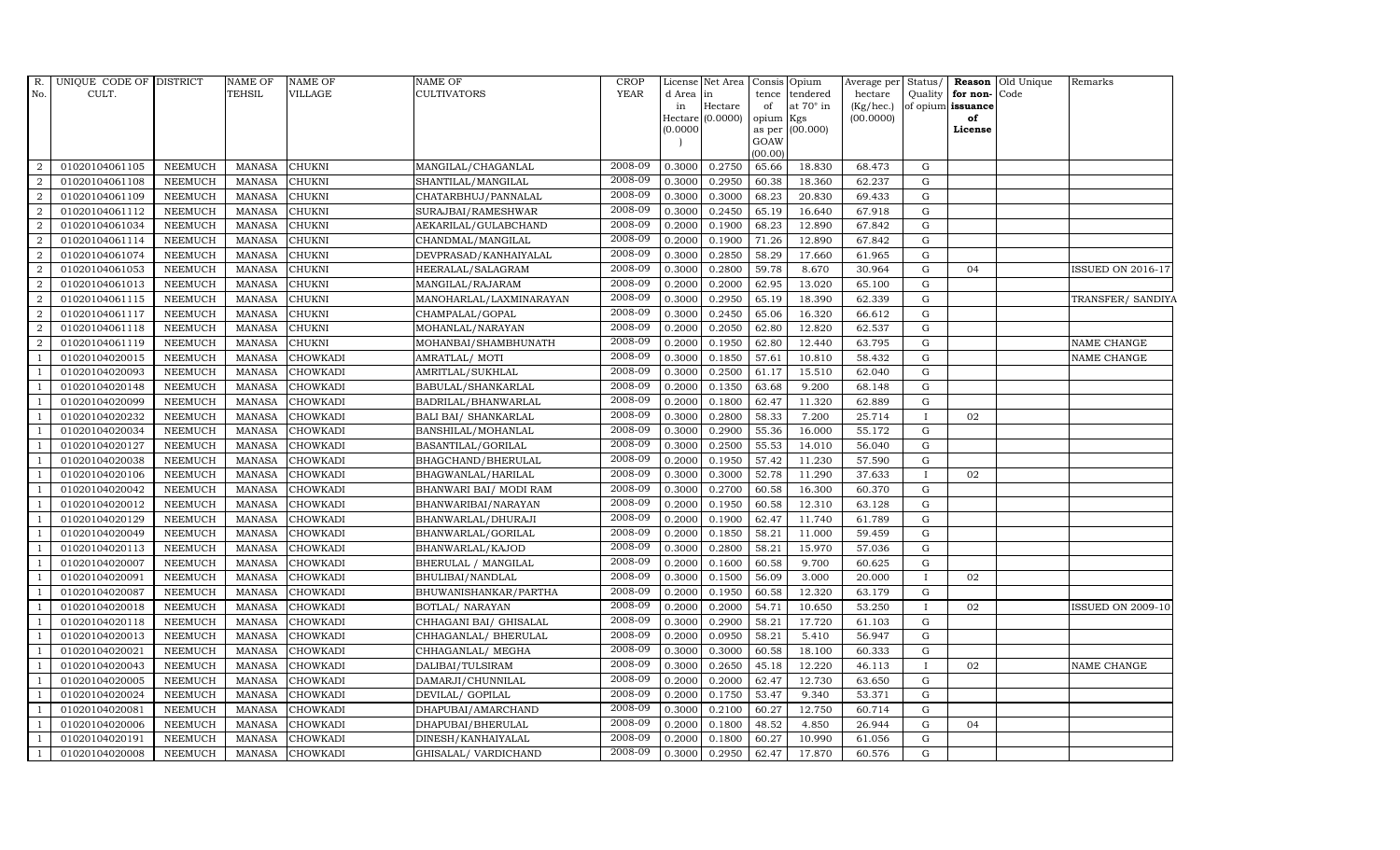| R.             | UNIQUE CODE OF DISTRICT |                | <b>NAME OF</b> | <b>NAME OF</b>  | <b>NAME OF</b>              | CROP    |           | License Net Area   Consis   Opium |           |                  | Average per | Status/      | Reason            | Old Unique | Remarks                  |
|----------------|-------------------------|----------------|----------------|-----------------|-----------------------------|---------|-----------|-----------------------------------|-----------|------------------|-------------|--------------|-------------------|------------|--------------------------|
| No.            | CULT.                   |                | <b>TEHSIL</b>  | <b>VILLAGE</b>  | <b>CULTIVATORS</b>          | YEAR    | d Area in |                                   |           | tence tendered   | hectare     | Quality      | for non-          | Code       |                          |
|                |                         |                |                |                 |                             |         | in        | Hectare                           | of        | at $70^\circ$ in | (Kg/hec.)   |              | of opium issuance |            |                          |
|                |                         |                |                |                 |                             |         |           | Hectare (0.0000)                  | opium Kgs |                  | (00.0000)   |              | of                |            |                          |
|                |                         |                |                |                 |                             |         | (0.0000)  |                                   | GOAW      | as per (00.000)  |             |              | License           |            |                          |
|                |                         |                |                |                 |                             |         |           |                                   | (00.00)   |                  |             |              |                   |            |                          |
|                | 01020104020164          | <b>NEEMUCH</b> | MANASA         | <b>CHOWKADI</b> | GHISALAL/DEVAJI             | 2008-09 | 0.2000    | 0.2000                            | 54.43     | 11.060           | 55.300      | ${\rm G}$    |                   |            |                          |
| -1             | 01020104020224          | <b>NEEMUCH</b> | <b>MANASA</b>  | <b>CHOWKADI</b> | GISHALAL/NANDA              | 2008-09 | 0.3000    | 0.1850                            | 62.47     | 11.990           | 64.811      | $\mathbf G$  |                   |            |                          |
|                | 01020104020189          | <b>NEEMUCH</b> | <b>MANASA</b>  | <b>CHOWKADI</b> | GITA BAI/RADHESHYAM         | 2008-09 | 0.3000    | 0.2900                            | 60.27     | 18.350           | 63.276      | G            |                   |            |                          |
|                | 01020104020179          | <b>NEEMUCH</b> | <b>MANASA</b>  | <b>CHOWKADI</b> | GOPAL/NANALAL               | 2008-09 | 0.2000    | 0.1950                            | 60.27     | 12.230           | 62.718      | $\mathbf G$  |                   |            |                          |
| $\overline{1}$ | 01020104020076          | <b>NEEMUCH</b> | <b>MANASA</b>  | <b>CHOWKADI</b> | GOPALDAS/PRABHUDAS          | 2008-09 | 0.3000    | 0.2900                            | 60.27     | 17.750           | 61.207      | ${\rm G}$    |                   |            |                          |
| $\overline{1}$ | 01020104020107          | <b>NEEMUCH</b> | <b>MANASA</b>  | <b>CHOWKADI</b> | HEERALAL/CHHAGANLAL         | 2008-09 | 0.3000    | 0.3000                            | 60.60     | 18.150           | 60.500      | ${\rm G}$    |                   |            |                          |
| $\overline{1}$ | 01020104020190          | <b>NEEMUCH</b> | <b>MANASA</b>  | <b>CHOWKADI</b> | JADAVCHAND/GORILAL          | 2008-09 | 0.2000    | 0.1400                            | 60.60     | 8.640            | 61.714      | $\mathbf G$  |                   |            |                          |
| $\overline{1}$ | 01020104020045          | <b>NEEMUCH</b> | <b>MANASA</b>  | <b>CHOWKADI</b> | JADAVCHAND/UDAILAL          | 2008-09 | 0.2000    | 0.1900                            | 57.61     | 11.760           | 61.895      | $\mathbf G$  |                   |            |                          |
|                | 01020104020170          | <b>NEEMUCH</b> | <b>MANASA</b>  | <b>CHOWKADI</b> | KAILASH/BHANWARLAL          | 2008-09 | 0.2000    | 0.1850                            | 50.76     | 9.360            | 50.595      | $\mathbf G$  | 04                |            | <b>ISSUED ON 2016-17</b> |
|                | 01020104020178          | <b>NEEMUCH</b> | <b>MANASA</b>  | <b>CHOWKADI</b> | KANHAIYALAL/KASHIRAM        | 2008-09 | 0.3000    | 0.2850                            | 60.60     | 17.570           | 61.649      | $\mathbf G$  |                   |            |                          |
| $\overline{1}$ | 01020104020103          | <b>NEEMUCH</b> | <b>MANASA</b>  | <b>CHOWKADI</b> | KANKUBAI/CHHAGANLAL         | 2008-09 | 0.3000    | 0.3000                            | 60.60     | 18.310           | 61.033      | ${\rm G}$    |                   |            |                          |
|                | 01020104020141          | <b>NEEMUCH</b> | <b>MANASA</b>  | <b>CHOWKADI</b> | KESHIBAI/MADANLAL           | 2008-09 | 0.3000    | 0.3000                            | 62.65     | 19.440           | 64.800      | $\mathbf G$  |                   |            |                          |
| $\overline{1}$ | 01020104020003          | <b>NEEMUCH</b> | <b>MANASA</b>  | <b>CHOWKADI</b> | KESHURAM/LALURAM            | 2008-09 | 0.3000    | 0.2800                            | 60.60     | 17.130           | 61.179      | $\mathbf G$  |                   |            |                          |
|                | 01020104020033          | <b>NEEMUCH</b> | <b>MANASA</b>  | <b>CHOWKADI</b> | KISHANLAL/BHANWARLAL        | 2008-09 | 0.2000    | 0.1900                            | 60.00     | 11.610           | 61.105      | $\mathbf G$  |                   |            |                          |
| -1             | 01020104020208          | <b>NEEMUCH</b> | <b>MANASA</b>  | <b>CHOWKADI</b> | LABHCHAND/BHANWARLAL        | 2008-09 | 0.2000    | 0.1950                            | 60.00     | 12.170           | 62.410      | G            |                   |            |                          |
| $\overline{1}$ | 01020104020108          | <b>NEEMUCH</b> | <b>MANASA</b>  | <b>CHOWKADI</b> | LABHCHAND/CHHAGANLAL DHAKAD | 2008-09 | 0.3000    | 0.1800                            | 60.00     | 10.590           | 58.833      | ${\rm G}$    |                   |            |                          |
|                | 01020104020159          | <b>NEEMUCH</b> | <b>MANASA</b>  | <b>CHOWKADI</b> | LAXMICHAND/RODILAL          | 2008-09 | 0.3000    | 0.2800                            | 62.65     | 17.570           | 62.750      | $\mathbf G$  |                   |            |                          |
| $\overline{1}$ | 01020104020069          | <b>NEEMUCH</b> | MANASA         | <b>CHOWKADI</b> | MANGILAL/KISHANLAL BADA     | 2008-09 | 0.3000    | 0.2950                            | 57.61     | 16.700           | 56.610      | G            |                   |            |                          |
|                | 01020104020001          | <b>NEEMUCH</b> | <b>MANASA</b>  | <b>CHOWKADI</b> | MANGILAL/MYACHAND           | 2008-09 | 0.3000    | 0.2900                            | 60.00     | 18.570           | 64.034      | $\mathbf G$  |                   |            |                          |
|                | 01020104020014          | <b>NEEMUCH</b> | <b>MANASA</b>  | <b>CHOWKADI</b> | MODIRAM/MEGHA               | 2008-09 | 0.3000    | 0.2700                            | 59.52     | 16.130           | 59.741      | $\mathbf G$  |                   |            |                          |
| -1             | 01020104020056          | <b>NEEMUCH</b> | <b>MANASA</b>  | <b>CHOWKADI</b> | MODIRAM/UDAIRAM             | 2008-09 | 0.2000    | 0.1850                            | 59.52     | 11.220           | 60.649      | ${\rm G}$    |                   |            |                          |
|                | 01020104020156          | <b>NEEMUCH</b> | <b>MANASA</b>  | <b>CHOWKADI</b> | MOHAN BAI/ BANSHILAL        | 2008-09 | 0.2000    | 0.1900                            | 54.78     | 11.320           | 59.579      | ${\rm G}$    |                   |            |                          |
| $\overline{1}$ | 01020104020039          | <b>NEEMUCH</b> | MANASA         | <b>CHOWKADI</b> | MOHANLAL/GHASI              | 2008-09 | 0.2000    | 0.1950                            | 57.61     | 11.360           | 58.256      | G            |                   |            |                          |
|                | 01020104020058          | <b>NEEMUCH</b> | <b>MANASA</b>  | <b>CHOWKADI</b> | MOHANLAL/KALU               | 2008-09 | 0.2000    | 0.1950                            | 59.52     | 11.580           | 59.385      | $\mathbf G$  |                   |            |                          |
|                | 01020104020064          | <b>NEEMUCH</b> | <b>MANASA</b>  | <b>CHOWKADI</b> | MOTI/NARAYAN                | 2008-09 | 0.2000    | 0.0850                            | 66.17     | 5.790            | 68.118      | ${\rm G}$    |                   |            |                          |
| -1             | 01020104020031          | <b>NEEMUCH</b> | <b>MANASA</b>  | <b>CHOWKADI</b> | MOTILAL/NANDA               | 2008-09 | 0.3000    | 0.2650                            | 59.52     | 15.950           | 60.189      | G            |                   |            |                          |
|                | 01020104020192          | <b>NEEMUCH</b> | <b>MANASA</b>  | <b>CHOWKADI</b> | NANALAL/GULAB               | 2008-09 | 0.2000    | 0.1900                            | 53.04     | 4.110            | 21.632      | $\mathbf{I}$ | 02                |            |                          |
| $\overline{1}$ | 01020104020097          | <b>NEEMUCH</b> | <b>MANASA</b>  | <b>CHOWKADI</b> | NANDLAL/ SORAM              | 2008-09 | 0.2000    | 0.1300                            | 62.65     | 4.070            | 31.308      | $\mathbf G$  | 04                |            |                          |
| $\mathbf{1}$   | 01020104020047          | <b>NEEMUCH</b> | <b>MANASA</b>  | <b>CHOWKADI</b> | NANDLAL/KASHIRAM            | 2008-09 | 0.2000    | 0.1900                            | 57.61     | 10.910           | 57.421      | $\mathbf G$  |                   |            |                          |
|                | 01020104020184          | <b>NEEMUCH</b> | <b>MANASA</b>  | <b>CHOWKADI</b> | NANDLAL/PRITHVIRAJ          | 2008-09 | 0.2000    | 0.1900                            | 59.52     | 11.840           | 62.316      | $\mathbf G$  |                   |            |                          |
| -1             | 01020104020052          | <b>NEEMUCH</b> | <b>MANASA</b>  | <b>CHOWKADI</b> | NANDUBAI/DEVA               | 2008-09 | 0.3000    | 0.2900                            | 62.65     | 18.640           | 64.276      | G            |                   |            |                          |
|                | 01020104020140          | <b>NEEMUCH</b> | <b>MANASA</b>  | <b>CHOWKADI</b> | NANI BAI/ PYARCHAND         | 2008-09 | 0.3000    | 0.2250                            | 60.37     | 13.660           | 60.711      | ${\rm G}$    |                   |            |                          |
| $\overline{1}$ | 01020104020004          | <b>NEEMUCH</b> | MANASA         | CHOWKADI        | NATHI BAI/BHAWARLAL         | 2008-09 | 0.2000    | 0.1900                            | 58.21     | 11.320           | 59.579      | $\mathbf G$  |                   |            |                          |
| $\mathbf{1}$   | 01020104020077          | <b>NEEMUCH</b> | <b>MANASA</b>  | <b>CHOWKADI</b> | NATHULAL/MANGILAL           | 2008-09 | 0.3000    | 0.2900                            | 54.25     | 15.770           | 54.379      | $\mathbf G$  |                   |            |                          |
|                | 01020104020062          | <b>NEEMUCH</b> | <b>MANASA</b>  | <b>CHOWKADI</b> | PANNALAL/BHARMAL            | 2008-09 | 0.2000    | 0.1700                            | 62.74     | 10.970           | 64.529      | $\mathbf G$  |                   |            |                          |
| $\overline{1}$ | 01020104020144          | <b>NEEMUCH</b> | <b>MANASA</b>  | <b>CHOWKADI</b> | PANNALAL/MANGILAL           | 2008-09 | 0.3000    | 0.2900                            | 62.74     | 17.780           | 61.310      | ${\rm G}$    |                   |            |                          |
|                | 01020104020079          | <b>NEEMUCH</b> | <b>MANASA</b>  | <b>CHOWKADI</b> | PARASRAM/LAXMINARAYAN       | 2008-09 | 0.2000    | 0.1900                            | 60.44     | 11.440           | 60.211      | ${\rm G}$    |                   |            |                          |
| $\overline{1}$ | 01020104020152          | <b>NEEMUCH</b> | <b>MANASA</b>  | <b>CHOWKADI</b> | PRABHULAL/BHANWARLAL        | 2008-09 | 0.2000    | 0.1800                            | 60.44     | 10.870           | 60.389      | $\mathbf G$  |                   |            |                          |
| $\overline{1}$ | 01020104020104          | <b>NEEMUCH</b> | <b>MANASA</b>  | <b>CHOWKADI</b> | PRAKASHCHAND/PANNALAL       | 2008-09 | 0.3000    |                                   |           |                  |             | $\mathbf F$  |                   |            |                          |
|                | 01020104020073          | <b>NEEMUCH</b> | <b>MANASA</b>  | <b>CHOWKADI</b> | RADHESHYAM/BHANWARLAL       | 2008-09 | 0.3000    | 0.2900                            | 60.44     | 17.600           | 60.690      | $\mathbf G$  |                   |            |                          |
| $\mathbf{1}$   | 01020104020163          | <b>NEEMUCH</b> |                | MANASA CHOWKADI | RADHESHYAM/GHISALAL         | 2008-09 | 0.2000    | 0.1850                            | 57.59     | 10.670           | 57.676      | G            |                   |            |                          |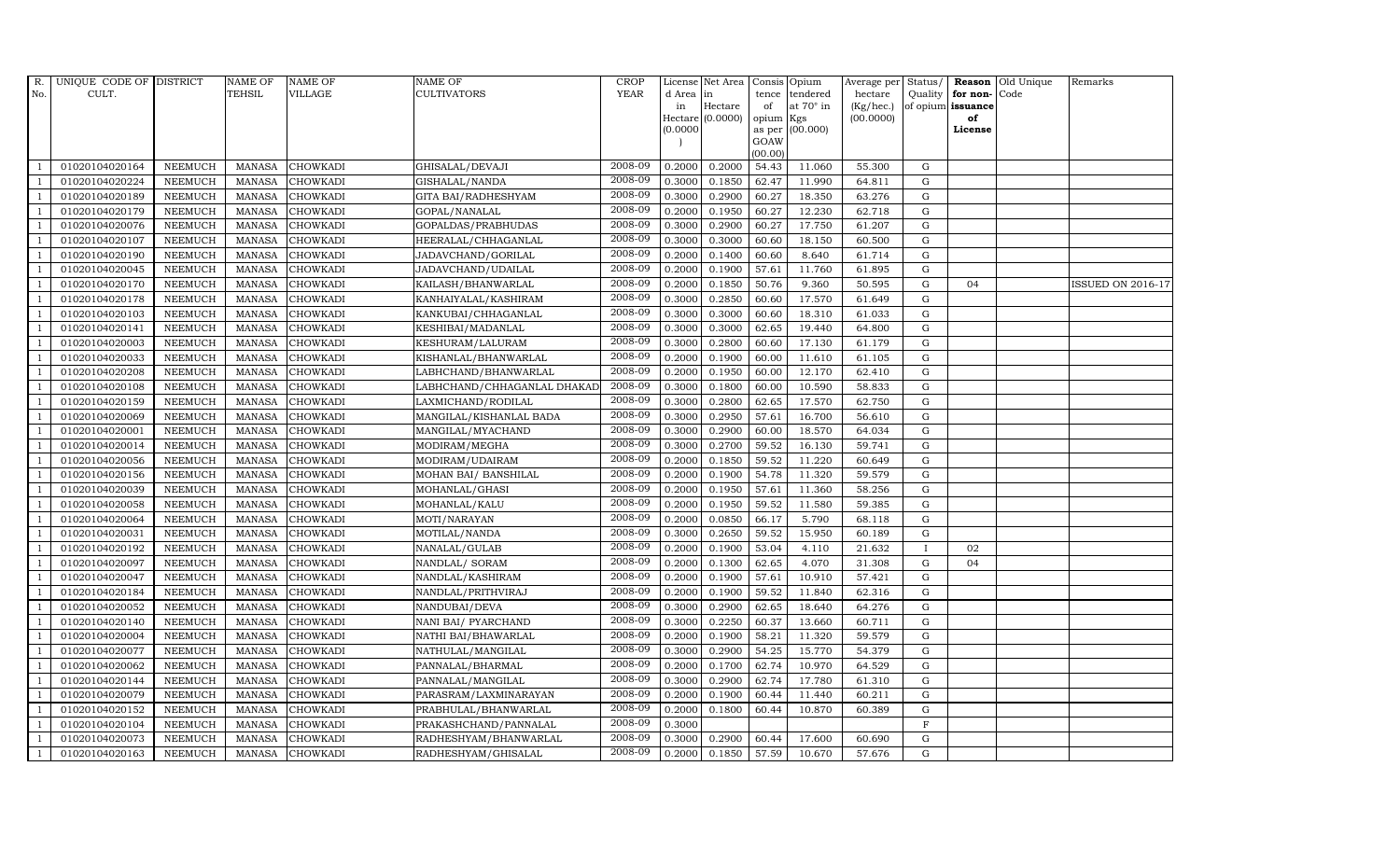| $R_{\cdot}$    | UNIQUE CODE OF DISTRICT |                | <b>NAME OF</b> | <b>NAME OF</b>  | <b>NAME OF</b>              | <b>CROP</b> |           | License Net Area   |                    | Consis Opium     | Average per Status/ |             |                      | <b>Reason</b> Old Unique | Remarks |
|----------------|-------------------------|----------------|----------------|-----------------|-----------------------------|-------------|-----------|--------------------|--------------------|------------------|---------------------|-------------|----------------------|--------------------------|---------|
| No.            | CULT.                   |                | <b>TEHSIL</b>  | <b>VILLAGE</b>  | <b>CULTIVATORS</b>          | <b>YEAR</b> | d Area in |                    | tence              | tendered         | hectare             |             | Quality $ $ for non- | Code                     |         |
|                |                         |                |                |                 |                             |             | in        | Hectare            | of                 | at $70^\circ$ in | (Kg/hec.)           |             | of opium issuance    |                          |         |
|                |                         |                |                |                 |                             |             |           | Hectare $(0.0000)$ | opium Kgs          |                  | (00.0000)           |             | of                   |                          |         |
|                |                         |                |                |                 |                             |             | (0.0000)  |                    | GOAW               | as per (00.000)  |                     |             | License              |                          |         |
|                |                         |                |                |                 |                             |             |           |                    | (00.00)            |                  |                     |             |                      |                          |         |
|                | 01020104020092          | <b>NEEMUCH</b> | MANASA         | <b>CHOWKADI</b> | RADHESHYAM/SUKHLAL          | 2008-09     | 0.3000    | 0.1500             | 62.74              | 9.870            | 65.800              | G           |                      |                          |         |
| $\overline{1}$ | 01020104020209          | <b>NEEMUCH</b> | MANASA         | <b>CHOWKADI</b> | RADHESHYAM/VARDICHAND       | 2008-09     | 0.2000    | 0.2000             | 57.59              | 11.640           | 58.200              | G           |                      |                          |         |
|                | 01020104020171          | <b>NEEMUCH</b> | <b>MANASA</b>  | <b>CHOWKADI</b> | RAMCHANDRA/PANNALAL         | 2008-09     | 0.3000    | 0.1850             | 60.44              | 11.810           | 63.838              | G           |                      |                          |         |
|                | 01020104020160          | <b>NEEMUCH</b> | <b>MANASA</b>  | <b>CHOWKADI</b> | RAMESHWAR/DEVJI             | 2008-09     | 0.3000    | 0.0850             | 60.60              | 5.210            | 61.294              | G           |                      |                          |         |
| $\overline{1}$ | 01020104020181          | <b>NEEMUCH</b> | <b>MANASA</b>  | <b>CHOWKADI</b> | RAMESHWAR/JAYRAM            | 2008-09     | 0.2000    | 0.1850             | 66.17              | 12.380           | 66.919              | G           |                      |                          |         |
| $\overline{1}$ | 01020104020065          | <b>NEEMUCH</b> | <b>MANASA</b>  | <b>CHOWKADI</b> | RAMKUWARI BAI/ SHANKARLAL   | 2008-09     | 0.2000    | 0.1800             | 60.60              | 11.120           | 61.778              | G           |                      |                          |         |
| $\overline{1}$ | 01020104020138          | <b>NEEMUCH</b> | <b>MANASA</b>  | <b>CHOWKADI</b> | RAMLAL/JAIRAM               | 2008-09     | 0.3000    | 0.2300             | 62.74              | 14.390           | 62.565              | G           |                      |                          |         |
|                | 01020104020080          | <b>NEEMUCH</b> | <b>MANASA</b>  | <b>CHOWKADI</b> | RAMNARAYAN/LAXMINARAYAN     | 2008-09     | 0.2000    | 0.1950             | 60.44              | 12.120           | 62.154              | $\mathbf G$ |                      |                          |         |
|                | 01020104020161          | <b>NEEMUCH</b> | <b>MANASA</b>  | <b>CHOWKADI</b> | RATANLAL/MOHANLAL           | 2008-09     | 0.3000    | 0.2900             | 62.74              | 18.500           | 63.793              | G           |                      |                          |         |
| $\overline{1}$ | 01020104020155          | <b>NEEMUCH</b> | <b>MANASA</b>  | <b>CHOWKADI</b> | SAMRATHMAL/MANGILAL         | 2008-09     | 0.2000    | 0.1900             | 57.59              | 11.120           | 58.526              | G           |                      |                          |         |
| $\overline{1}$ | 01020104020088          | <b>NEEMUCH</b> | <b>MANASA</b>  | <b>CHOWKADI</b> | SHAMBHULAL/BHARMAL          | 2008-09     | 0.3000    | 0.2450             | 60.60              | 14.360           | 58.612              | G           |                      |                          |         |
| $\overline{1}$ | 01020104020116          | <b>NEEMUCH</b> | MANASA         | <b>CHOWKADI</b> | SHAMBHULAL/DEEPA            | 2008-09     | 0.2000    | 0.1550             | 63.31              | 9.880            | 63.742              | G           |                      |                          |         |
|                | 01020104020176          | <b>NEEMUCH</b> | <b>MANASA</b>  | <b>CHOWKADI</b> | SHANKAR/CHAMPA              | 2008-09     | 0.3000    | 0.2800             | 57.59              | 16.680           | 59.571              | G           |                      |                          |         |
|                | 01020104020032          | <b>NEEMUCH</b> | <b>MANASA</b>  | <b>CHOWKADI</b> | SHANKARLAL GHISALAL         | 2008-09     | 0.2000    | 0.1900             | 60.60              | 11.650           | 61.316              | G           |                      |                          |         |
| $\overline{1}$ | 01020104020124          | <b>NEEMUCH</b> | <b>MANASA</b>  | <b>CHOWKADI</b> | SHANKARLAL/NARAYAN          | 2008-09     | 0.2000    | 0.1900             | 63.31              | 12.050           | 63.421              | G           |                      |                          |         |
| $\overline{1}$ | 01020104020078          | <b>NEEMUCH</b> | <b>MANASA</b>  | <b>CHOWKADI</b> | SHANKARLAL/TULSIRAM         | 2008-09     | 0.2000    | 0.1850             | 60.60              | 11.210           | 60.595              | G           |                      |                          |         |
| $\overline{1}$ | 01020104020133          | <b>NEEMUCH</b> | MANASA         | <b>CHOWKADI</b> | SHANTIBAI/MANGILAL          | 2008-09     | 0.2000    | 0.1700             | 60.00              | 10.390           | 61.118              | ${\rm G}$   |                      |                          |         |
| $\overline{1}$ | 01020104020125          | <b>NEEMUCH</b> | <b>MANASA</b>  | <b>CHOWKADI</b> | SHANTILAL/ GORILAL          | 2008-09     | 0.3000    | 0.1400             | 63.31              | 8.920            | 63.714              | $\mathbf G$ |                      |                          |         |
|                | 01020104020112          | <b>NEEMUCH</b> | <b>MANASA</b>  | <b>CHOWKADI</b> | SHANTILAL/NARAYAN           | 2008-09     | 0.2000    | 0.1900             | 63.31              | 12.750           | 67.105              | G           |                      |                          |         |
|                | 01020104020169          | <b>NEEMUCH</b> | <b>MANASA</b>  | <b>CHOWKADI</b> | SHOKIN/ MANGILAL            | 2008-09     | 0.3000    | 0.2850             | 60.38              | 18.400           | 64.561              | G           |                      |                          |         |
| $\overline{1}$ | 01020104020094          | <b>NEEMUCH</b> | <b>MANASA</b>  | <b>CHOWKADI</b> | SOHANI BAI/ KESHURAM        | 2008-09     | 0.2000    | 0.1850             | 60.38              | 11.360           | 61.405              | G           |                      |                          |         |
| $\overline{1}$ | 01020104020025          | <b>NEEMUCH</b> | MANASA         | <b>CHOWKADI</b> | SOHANLAL/HANSA              | 2008-09     | 0.2000    | 0.1850             | $\overline{5}4.25$ | 4.110            | 22.216              | G           | 04                   |                          |         |
| $\overline{1}$ | 01020104020030          | <b>NEEMUCH</b> | <b>MANASA</b>  | <b>CHOWKADI</b> | SOHANLAL/VARDICHAND         | 2008-09     | 0.2000    | 0.2000             | 60.38              | 12.150           | 60.750              | G           |                      |                          |         |
|                | 01020104020002          | <b>NEEMUCH</b> | <b>MANASA</b>  | <b>CHOWKADI</b> | SOHNIBAI/MOTILAL            | 2008-09     | 0.3000    | 0.2300             | 63.31              | 14.540           | 63.217              | G           |                      |                          |         |
|                | 01020104020050          | <b>NEEMUCH</b> | <b>MANASA</b>  | <b>CHOWKADI</b> | SUKHLAL/GHISALAL            | 2008-09     | 0.2000    | 0.1950             | 57.59              | 11.900           | 61.026              | $\mathbf G$ |                      |                          |         |
| $\overline{1}$ | 01020104020084          | <b>NEEMUCH</b> | <b>MANASA</b>  | <b>CHOWKADI</b> | SURESHCHAND/BOTLAL          | 2008-09     | 0.3000    | 0.2000             | 57.59              | 11.970           | 59.850              | G           |                      |                          |         |
|                | 01020104020011          | <b>NEEMUCH</b> | <b>MANASA</b>  | <b>CHOWKADI</b> | TULSIRAM/JAIRAM             | 2008-09     | 0.3000    | 0.2600             | 60.38              | 15.580           | 59.923              | G           |                      |                          |         |
| $\overline{1}$ | 01020104020010          | <b>NEEMUCH</b> | <b>MANASA</b>  | <b>CHOWKADI</b> | VARDI BAI/BHAWARLAL         | 2008-09     | 0.3000    | 0.2900             | 60.38              | 17.500           | 60.345              | G           |                      |                          |         |
| 3              | 01020104093003          | <b>NEEMUCH</b> | <b>MANASA</b>  | <b>CHAPLANA</b> | OKAR/ GULAB                 | 2008-09     | 0.2000    | 0.1900             | 59.76              | 11.120           | 58.526              | G           |                      |                          |         |
| 3              | 01020104093004          | <b>NEEMUCH</b> | <b>MANASA</b>  | CHAPLANA        | GORDHAN/ JAGANNATH          | 2008-09     | 0.2000    | 0.1950             | 63.79              | 11.920           | 61.128              | G           |                      |                          |         |
| 3              | 01020104093006          | <b>NEEMUCH</b> | <b>MANASA</b>  | <b>CHAPLANA</b> | <b>BHERULAL/ OKAR</b>       | 2008-09     | 0.2000    | 0.2000             | 60.15              | 11.930           | 59.650              | G           |                      |                          |         |
| 3              | 01020104093008          | <b>NEEMUCH</b> | <b>MANASA</b>  | <b>CHAPLANA</b> | CHHAGANLAL/ BHIMA           | 2008-09     | 0.2000    | 0.1850             | 63.49              | 12.070           | 65.243              | G           |                      |                          |         |
| 3              | 01020104093010          | <b>NEEMUCH</b> | <b>MANASA</b>  | CHAPLANA        | SURESH CHANDR / BHAGIRATH   | 2008-09     | 0.2000    | 0.1900             | 65.35              | 12.150           | 63.947              | ${\rm G}$   |                      |                          |         |
| 3              | 01020104093013          | <b>NEEMUCH</b> | <b>MANASA</b>  | <b>CHAPLANA</b> | MUKESH KUMAR/ RATANLAL      | 2008-09     | 0.2000    | 0.2000             | 63.72              | 12.750           | 63.750              | $\mathbf G$ |                      |                          |         |
| 3              | 01020104093016          | <b>NEEMUCH</b> | <b>MANASA</b>  | <b>CHAPLANA</b> | MUKESH KUMAR/ MANGILAL      | 2008-09     | 0.2000    | 0.2050             | 65.35              | 12.710           | 62.000              | G           |                      |                          |         |
| 3              | 01020104093017          | <b>NEEMUCH</b> | <b>MANASA</b>  | <b>CHAPLANA</b> | BAPULAL/KACHRULAL           | 2008-09     | 0.2000    | 0.2000             | 60.15              | 11.640           | 58.200              | G           |                      |                          |         |
| 3              | 01020104093018          | <b>NEEMUCH</b> | <b>MANASA</b>  | <b>CHAPLANA</b> | KANHEYALAL/ KARULAL         | 2008-09     | 0.2000    | 0.1950             | 63.79              | 11.940           | 61.231              | G           |                      |                          |         |
| $\mathbf{3}$   | 01020104093023          | <b>NEEMUCH</b> | <b>MANASA</b>  | CHAPLANA        | KANHEYALAL/ RAMLAL          | 2008-09     | 0.2000    | 0.2000             | 63.79              | 13.050           | 65.250              | $\mathbf G$ |                      |                          |         |
| 3              | 01020104093029          | <b>NEEMUCH</b> | <b>MANASA</b>  | <b>CHAPLANA</b> | AMRATRAM/ BHERA             | 2008-09     | 0.3000    | 0.2900             | 57.88              | 16.640           | 57.379              | G           |                      |                          |         |
| 3              | 01020104093032          | <b>NEEMUCH</b> | <b>MANASA</b>  | <b>CHAPLANA</b> | JAVAN SINGH/OKAR SINGH      | 2008-09     | 0.2000    | 0.1950             | 65.89              | 11.830           | 60.667              | G           |                      |                          |         |
| 3              | 01020104093033          | <b>NEEMUCH</b> |                | MANASA CHAPLANA | ISHVAR SINGH/ MANOHAR SINGH | 2008-09     | 0.2000    | 0.1900             | 65.89              | 12.600           | 66.316              | G           |                      |                          |         |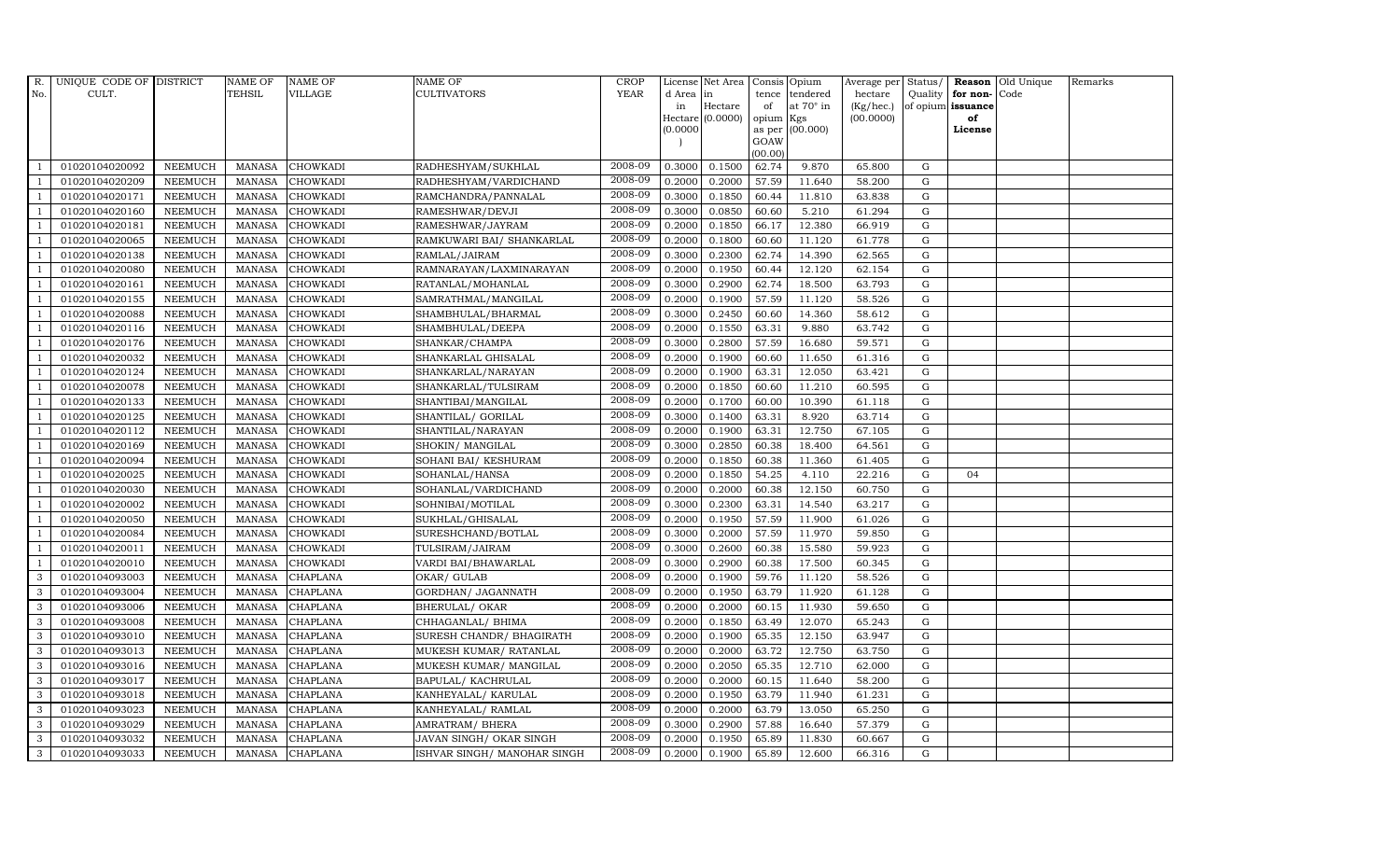|                | R. UNIQUE CODE OF DISTRICT |                | NAME OF       | NAME OF             | NAME OF                   | <b>CROP</b> |          | License Net Area   Consis   Opium |                |                  |                 |              |                      | Average per Status/   Reason   Old Unique | Remarks                                 |                                                       |
|----------------|----------------------------|----------------|---------------|---------------------|---------------------------|-------------|----------|-----------------------------------|----------------|------------------|-----------------|--------------|----------------------|-------------------------------------------|-----------------------------------------|-------------------------------------------------------|
| No.            | CULT.                      |                | TEHSIL        | VILLAGE             | <b>CULTIVATORS</b>        | YEAR        | d Area   | in                                | tence          | tendered         | hectare         |              | Quality for non-Code |                                           |                                         |                                                       |
|                |                            |                |               |                     |                           |             | in       | Hectare                           | of             | at $70^\circ$ in | $(Kg/$ hec. $)$ |              | of opium issuance    |                                           |                                         |                                                       |
|                |                            |                |               |                     |                           |             | Hectare  | (0.0000)                          | opium          | Kgs              | (00.0000)       |              | of                   |                                           |                                         |                                                       |
|                |                            |                |               |                     |                           |             | (0.0000) |                                   | as per<br>GOAW | (00.000)         |                 |              | License              |                                           |                                         |                                                       |
|                |                            |                |               |                     |                           |             |          |                                   | (00.00)        |                  |                 |              |                      |                                           |                                         |                                                       |
| $\mathbf{3}$   | 01020104093041             | NEEMUCH        | MANASA        | <b>CHAPLANA</b>     | GANPATLAL/ JAGANNATH      | 2008-09     | 0.2000   | 0.1900                            | 63.79          | 12.240           | 64.421          | G            |                      |                                           |                                         |                                                       |
| -3             | 01020104093082             | <b>NEEMUCH</b> | <b>MANASA</b> | <b>CHAPLANA</b>     | LALURAM/BHAGWAN           | 2008-09     | 0.2000   | 0.1950                            | 61.82          | 11.890           | 60.974          | G            |                      |                                           |                                         |                                                       |
| 3              | 01020104093044             | <b>NEEMUCH</b> | <b>MANASA</b> | <b>CHAPLANA</b>     | ARJUN SINGH/ SHIV SINGH   | 2008-09     | 0.2000   | 0.1800                            | 65.89          | 11.730           | 65.167          | G            |                      |                                           |                                         |                                                       |
| 3              | 01020104093049             | <b>NEEMUCH</b> | MANASA        | <b>CHAPLANA</b>     | BHAWARLAL/ CHAMPA         | 2008-09     | 0.2000   | 0.1900                            | 63.49          | 12.130           | 63.842          | G            |                      |                                           |                                         |                                                       |
| 3              | 01020104093064             | NEEMUCH        | <b>MANASA</b> | <b>CHAPLANA</b>     | KARULAL/KESHURAM          | 2008-09     | 0.2000   | 0.1900                            | 63.79          | 11.990           | 63.105          | G            |                      |                                           |                                         |                                                       |
| $\mathbf{3}$   | 01020104093066             | NEEMUCH        | <b>MANASA</b> | <b>CHAPLANA</b>     | <b>BHURI BAI/ BHERU</b>   | 2008-09     | 0.2000   | 0.1950                            | 63.74          | 11.230           | 57.590          | $\mathbf{I}$ | 02                   |                                           | <b>ISSUED ON 2010-11</b>                |                                                       |
| $\mathbf{3}$   | 01020104093070             | <b>NEEMUCH</b> | <b>MANASA</b> | <b>CHAPLANA</b>     | SUNDAR BAI/ KACHRU        | 2008-09     | 0.2000   | 0.2000                            | 63.21          | 12.770           | 63.850          | G            |                      |                                           |                                         |                                                       |
| $\mathcal{E}$  | 01020104093075             | <b>NEEMUCH</b> | <b>MANASA</b> | <b>CHAPLANA</b>     | DEV BAI/ MOHANLAL         | 2008-09     | 0.2000   | 0.1800                            | 63.49          | 9.200            | 51.111          | G            | 04                   |                                           | ISSUED ON 2016-17                       |                                                       |
| 3              | 01020104093089             | <b>NEEMUCH</b> | <b>MANASA</b> | CHAPLANA            | JANI BAI/KARULAL          | 2008-09     | 0.2000   | 0.1950                            | 60.15          | 11.880           | 60.923          | G            |                      |                                           |                                         |                                                       |
| $\mathbf{3}$   | 01020104093090             | NEEMUCH        | <b>MANASA</b> | <b>CHAPLANA</b>     | VISHNUPRASAD/ SALAGRAM    | 2008-09     | 0.3000   | 0.3000                            | 65.11          | 19.290           | 64.300          | G            |                      |                                           |                                         |                                                       |
| $\mathbf{3}$   | 01020104093058             | NEEMUCH        | <b>MANASA</b> | <b>CHAPLANA</b>     | RATAN SINGH/ CHATAR SINGH | 2008-09     | 0.2000   | 0.1900                            | 63.72          | 12.210           | 64.263          | G            |                      |                                           |                                         |                                                       |
| 3              | 01020104093034             | <b>NEEMUCH</b> | <b>MANASA</b> | <b>CHAPLANA</b>     | RAN SINGH/ HAMER SINGH    | 2008-09     | 0.2000   | 0.1800                            | 65.35          | 11.220           | 62.333          | G            |                      |                                           | NAMECHANGE                              |                                                       |
| 3              | 01020104093061             | <b>NEEMUCH</b> | <b>MANASA</b> | <b>CHAPLANA</b>     | <b>BALURAM/ UDAA</b>      | 2008-09     | 0.2000   | 0.1950                            | 54.98          | 10.160           | 52.103          | G            | 04                   |                                           |                                         |                                                       |
| -3             | 01020104093072             | <b>NEEMUCH</b> | <b>MANASA</b> | <b>CHAPLANA</b>     | FATEHLAL/ NANDA           | 2008-09     | 0.2000   | 0.1950                            | 60.15          | 7.480            | 38.359          | G            | 04                   |                                           | <b>ISSUED ON 2016-17</b>                |                                                       |
| $\mathbf{3}$   | 01020104093078             | NEEMUCH        | <b>MANASA</b> | <b>CHAPLANA</b>     | KAMLA BAI/ NANDA          | 2008-09     | 0.2000   | 0.1800                            | 65.35          | 11.730           | 65.167          | G            |                      |                                           |                                         |                                                       |
| $\mathbf{3}$   | 01020104093053             | NEEMUCH        | <b>MANASA</b> | <b>CHAPLANA</b>     | KANKU BAI/ NANDLAL        | 2008-09     | 0.2000   | 0.2000                            | 65.35          | 12.790           | 63.950          | G            |                      |                                           |                                         |                                                       |
| 3              | 01020104093074             | <b>NEEMUCH</b> | <b>MANASA</b> | <b>CHAPLANA</b>     | KARULAL/ MANGILAL         | 2008-09     | 0.2000   | 0.2000                            | 63.72          | 13.060           | 65.300          | G            |                      |                                           |                                         |                                                       |
| $\mathbf{3}$   | 01020104093071             | <b>NEEMUCH</b> | <b>MANASA</b> | <b>CHAPLANA</b>     | KASTURI BAI/ BHAGYA       | 2008-09     | 0.2000   | 0.1950                            | 65.35          | 13.180           | 67.590          | G            |                      |                                           |                                         |                                                       |
| -3             | 01020104093011             | <b>NEEMUCH</b> | <b>MANASA</b> | <b>CHAPLANA</b>     | PRAKASH KUWAR/KAMAL SINGH | 2008-09     | 0.2000   | 0.1900                            | 63.72          | 12.220           | 64.316          | G            |                      |                                           |                                         |                                                       |
| $\overline{3}$ | 01020104093054             | <b>NEEMUCH</b> | <b>MANASA</b> | <b>CHAPLANA</b>     | RAM KUWAR BAI/RAMA        | 2008-09     | 0.2000   | 0.2000                            | 63.72          | 12.860           | 64.300          | ${\rm G}$    |                      |                                           |                                         |                                                       |
| 3              | 01020104093012             | NEEMUCH        | <b>MANASA</b> | <b>CHAPLANA</b>     | SHANKARLAL/RATANLAL       | 2008-09     | 0.2000   | 0.2000                            | 63.21          | 12.630           | 63.150          | G            |                      |                                           |                                         |                                                       |
| $\mathbf{3}$   | 01020104093102             | NEEMUCH        | <b>MANASA</b> | <b>CHAPLANA</b>     | BHERULAL/SEVA             | 2008-09     | 0.3000   | 0.2750                            | 63.21          | 18.520           | 67.345          | G            |                      |                                           | 0102010407400TRANSFER/MOKHAMPURA KANCHI |                                                       |
| $\mathbf{3}$   | 01020104093103             | NEEMUCH        | <b>MANASA</b> | <b>CHAPLANA</b>     | BHERULAL/NANDA            | 2008-09     | 0.3000   | 0.2900                            | 58.42          | 16.980           | 58.552          | $\mathbf{I}$ | 02                   |                                           |                                         | 102010407401 LICENCE ISSUED TRANSFER/MOKHAMPURAKANCHI |
| 3              | 01020104093104             | <b>NEEMUCH</b> | <b>MANASA</b> | <b>CHAPLANA</b>     | LAXMINARAYAN/BHANWARLAL   | 2008-09     | 0.3000   |                                   |                |                  |                 | $\mathbf{F}$ |                      |                                           | 0102010407400TRANSFER/MOKHAMPURAKANCHI  |                                                       |
| $\mathcal{E}$  | 01020104093105             | <b>NEEMUCH</b> | <b>MANASA</b> | CHAPLANA            | NARAYAN/CHATARBHUJ        | 2008-09     | 0.3000   | 0.3100                            | 61.94          | 18.510           | 59.710          |              | 02                   |                                           |                                         | 102010407401 LICENCE ISSUED/TRANSFER/MOKHAMPURAKANCHI |
|                | 01020104028180             | <b>NEEMUCH</b> | <b>MANASA</b> | <b>BHATKHEDI-II</b> | <b>BADRILAL/ PARTHA</b>   | 2008-09     | 0.3000   | 0.2900                            | 63.42          | 18.010           | 62.103          | G            |                      |                                           |                                         |                                                       |
|                | 01020104028315             | NEEMUCH        | <b>MANASA</b> | <b>BHATKHEDI-II</b> | BADRILAL/BHUWANA          | 2008-09     | 0.3000   | 0.2900                            | 57.53          | 11.090           | 38.241          | G            | 04                   |                                           |                                         |                                                       |
|                | 01020104028144             | NEEMUCH        | <b>MANASA</b> | <b>BHATKHEDI-II</b> | BALCHAND/BHERA            | 2008-09     | 0.3000   | 0.3000                            | 63.42          | 11.170           | 37.233          | G            | 04                   |                                           | ISSUED ON 2016-17                       |                                                       |
|                | 01020104028190             | <b>NEEMUCH</b> | <b>MANASA</b> | <b>BHATKHEDI-II</b> | BANSHILAL/NANDLAL         | 2008-09     | 0.2000   | 0.1950                            | 63.42          | 12.580           | 64.513          | G            |                      |                                           |                                         |                                                       |
|                | 01020104028203             | <b>NEEMUCH</b> | <b>MANASA</b> | <b>BHATKHEDI-II</b> | BHAGCHAND/PARBHULAL       | 2008-09     | 0.3000   | 0.2000                            | 63.42          | 12.550           | 62.750          | G            |                      |                                           |                                         |                                                       |
|                | 01020104028080             | <b>NEEMUCH</b> | <b>MANASA</b> | <b>BHATKHEDI-II</b> | BHAGWANSINGH/RAMCHANDRA   | 2008-09     | 0.2000   |                                   |                |                  |                 | F            |                      |                                           |                                         |                                                       |
|                | 01020104028215             | <b>NEEMUCH</b> | <b>MANASA</b> | <b>BHATKHEDI-II</b> | BHERULAL/KHEMA JI         | 2008-09     | 0.3000   | 0.3100                            | 65.47          | 18.990           | 61.258          | G            |                      |                                           |                                         |                                                       |
|                | 01020104028122             | NEEMUCH        | <b>MANASA</b> | <b>BHATKHEDI-II</b> | BHULIBAI/BANSHILAL        | 2008-09     | 0.3000   | 0.2900                            | 65.47          | 19.130           | 65.966          | G            |                      |                                           |                                         |                                                       |
|                | 01020104028234             | <b>NEEMUCH</b> | <b>MANASA</b> | <b>BHATKHEDI-II</b> | CHAMPABAI/PARMANAND       | 2008-09     | 0.3000   | 0.3000                            | 62.34          | 15.420           | 51.400          | G            | 04                   |                                           | ISSUED ON 2016-17                       |                                                       |
|                | 01020104028159             | <b>NEEMUCH</b> | <b>MANASA</b> | <b>BHATKHEDI-II</b> | CHHAGANLAL/RAMLAL         | 2008-09     | 0.3000   | 0.2900                            | 59.36          | 15.930           | 54.931          | G            |                      |                                           |                                         |                                                       |
|                | 01020104028135             | <b>NEEMUCH</b> | <b>MANASA</b> | <b>BHATKHEDI-II</b> | DEVKISHAN/BHERULAL        | 2008-09     | 0.2000   | 0.1950                            | 62.34          | 11.990           | 61.487          | G            |                      |                                           |                                         |                                                       |
|                | 01020104028298             | <b>NEEMUCH</b> | <b>MANASA</b> | <b>BHATKHEDI-II</b> | DHAPUBAI/HIRALAL          | 2008-09     | 0.3000   | 0.2850                            | 65.47          | 18.430           | 64.667          | G            |                      |                                           |                                         |                                                       |
|                | 01020104028147             | <b>NEEMUCH</b> | <b>MANASA</b> | <b>BHATKHEDI-II</b> | DHAPUBAI/MANNALAL         | 2008-09     | 0.3000   | 0.2000                            | 65.47          | 13.050           | 65.250          | G            |                      |                                           |                                         |                                                       |
|                | 01020104028075             | NEEMUCH        | <b>MANASA</b> | <b>BHATKHEDI-II</b> | DHAPUBAI/NARAYAN          | 2008-09     | 0.3000   | 0.2900                            | 65.47          | 19.430           | 67.000          | G            |                      |                                           |                                         |                                                       |
|                | 01020104028173             | NEEMUCH        | <b>MANASA</b> | <b>BHATKHEDI-II</b> | GEETABAI/MODIRAM          | 2008-09     | 0.2000   | 0.2000                            | 64.69          | 13.630           | 68.150          | G            |                      |                                           |                                         |                                                       |
|                | 01020104028134             | NEEMUCH        | MANASA        | <b>BHATKHEDI-II</b> | GHANSHYAM/RAMLAL          | 2008-09     | 0.2000   | 0.2050                            | 63.14          | 12.710           | 62.000          | G            |                      |                                           |                                         |                                                       |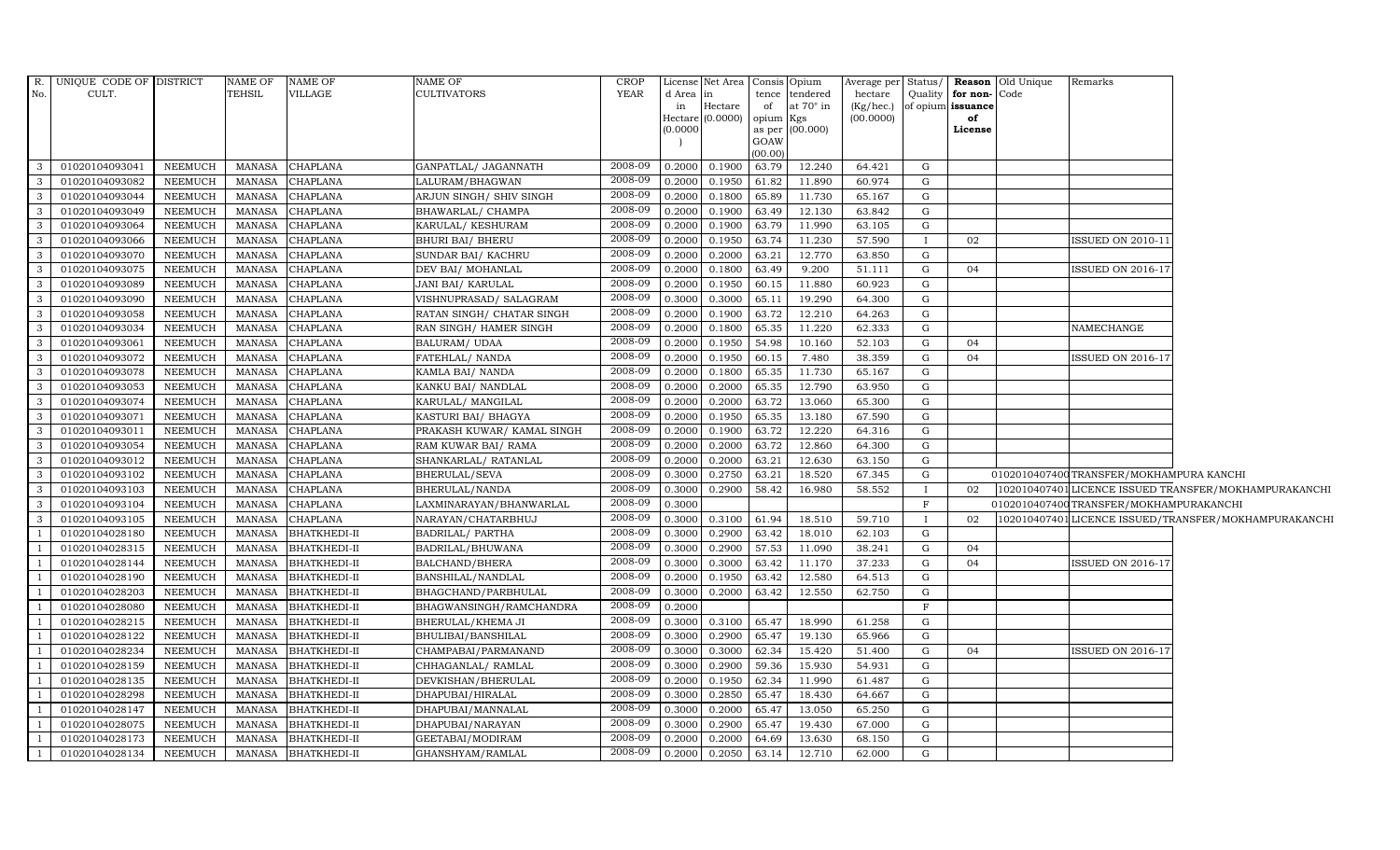| R.             | UNIQUE CODE OF DISTRICT |                | <b>NAME OF</b>  | <b>NAME OF</b>      | <b>NAME OF</b>            | CROP    |           | License Net Area   Consis   Opium |           |                  | Average per | Status/     | Reason            | Old Unique | Remarks                  |
|----------------|-------------------------|----------------|-----------------|---------------------|---------------------------|---------|-----------|-----------------------------------|-----------|------------------|-------------|-------------|-------------------|------------|--------------------------|
| No.            | CULT.                   |                | <b>TEHSIL</b>   | VILLAGE             | <b>CULTIVATORS</b>        | YEAR    | d Area in |                                   |           | tence tendered   | hectare     | Quality     | for non-          | Code       |                          |
|                |                         |                |                 |                     |                           |         | in        | Hectare                           | of        | at $70^\circ$ in | (Kg/hec.)   |             | of opium issuance |            |                          |
|                |                         |                |                 |                     |                           |         | (0.0000)  | Hectare (0.0000)                  | opium Kgs | as per (00.000)  | (00.0000)   |             | of<br>License     |            |                          |
|                |                         |                |                 |                     |                           |         |           |                                   | GOAW      |                  |             |             |                   |            |                          |
|                |                         |                |                 |                     |                           |         |           |                                   | (00.00)   |                  |             |             |                   |            |                          |
|                | 01020104028248          | <b>NEEMUCH</b> | MANASA          | <b>BHATKHEDI-II</b> | GHISALAL/JAGANNATH        | 2008-09 | 0.3000    |                                   |           |                  |             | $\mathbf F$ |                   |            |                          |
| -1             | 01020104028233          | <b>NEEMUCH</b> | MANASA          | <b>BHATKHEDI-II</b> | GHISALAL/KACHRULAL        | 2008-09 | 0.2000    | 0.1000                            | 64.69     | 6.430            | 64.300      | $\mathbf G$ |                   |            |                          |
|                | 01020104028177          | <b>NEEMUCH</b> | <b>MANASA</b>   | <b>BHATKHEDI-II</b> | GHISALAL/RAMCHANDRA       | 2008-09 | 0.2000    | 0.1900                            | 64.69     | 12.420           | 65.368      | G           |                   |            |                          |
|                | 01020104028178          | <b>NEEMUCH</b> | MANASA          | <b>BHATKHEDI-II</b> | GHISIBAI/KASHIRAM         | 2008-09 | 0.3000    | 0.3000                            | 62.34     | 17.470           | 58.233      | G           |                   |            |                          |
| $\overline{1}$ | 01020104028261          | <b>NEEMUCH</b> | <b>MANASA</b>   | <b>BHATKHEDI-II</b> | GITABAI/CHAGANLAL         | 2008-09 | 0.3000    | 0.2950                            | 59.36     | 9.410            | 31.898      | ${\rm G}$   | 04                |            | ISSUED ON 2016-17        |
| $\overline{1}$ | 01020104028231          | <b>NEEMUCH</b> | <b>MANASA</b>   | <b>BHATKHEDI-II</b> | GITABAI/NANDLAL           | 2008-09 | 0.2000    | 0.2000                            | 63.50     | 5.490            | 27.450      | ${\rm G}$   | 04                |            |                          |
| $\overline{1}$ | 01020104028120          | <b>NEEMUCH</b> | <b>MANASA</b>   | <b>BHATKHEDI-II</b> | GITABAI/RAMNIWAS          | 2008-09 | 0.2000    |                                   |           |                  |             | $\mathbf F$ |                   |            |                          |
| $\overline{1}$ | 01020104028217          | <b>NEEMUCH</b> | <b>MANASA</b>   | <b>BHATKHEDI-II</b> | GOPALCHAND/BALCHAND       | 2008-09 | 0.2000    | 0.2050                            | 64.69     | 11.590           | 56.537      | $\mathbf G$ |                   |            |                          |
|                | 01020104028216          | <b>NEEMUCH</b> | <b>MANASA</b>   | <b>BHATKHEDI-II</b> | GORDHANLAL/PYARCHAND      | 2008-09 | 0.3000    | 0.3000                            | 59.36     | 17.770           | 59.233      | G           |                   |            |                          |
|                | 01020104028143          | <b>NEEMUCH</b> | <b>MANASA</b>   | <b>BHATKHEDI-II</b> | HIRALAL/KISHANA           | 2008-09 | 0.3000    | 0.3050                            | 59.36     | 17.590           | 57.672      | ${\rm G}$   |                   |            |                          |
| $\overline{1}$ | 01020104028218          | <b>NEEMUCH</b> | <b>MANASA</b>   | <b>BHATKHEDI-II</b> | JAGDISH/ NARAYAN          | 2008-09 | 0.3000    |                                   |           |                  |             | $\mathbf F$ |                   |            |                          |
| $\overline{1}$ | 01020104028235          | <b>NEEMUCH</b> | MANASA          | <b>BHATKHEDI-II</b> | JHAMAKLAL/SHIVNARAYAN     | 2008-09 | 0.2000    | 0.2000                            | 68.11     | 13.610           | 68.050      | $\mathbf G$ |                   |            |                          |
| $\overline{1}$ | 01020104028151          | <b>NEEMUCH</b> | MANASA          | <b>BHATKHEDI-II</b> | KAILASH BAI/OKARLAL       | 2008-09 | 0.3000    | 0.2950                            | 64.69     | 19.150           | 64.915      | G           |                   |            |                          |
|                | 01020104028182          | <b>NEEMUCH</b> | <b>MANASA</b>   | <b>BHATKHEDI-II</b> | KAILASH/MANGILAL MALI     | 2008-09 | 0.3000    | 0.2600                            | 62.34     | 16.020           | 61.615      | $\mathbf G$ |                   |            |                          |
|                | 01020104028152          | <b>NEEMUCH</b> | $\mbox{MANASA}$ | <b>BHATKHEDI-II</b> | KAILASHCHAND/NANDLAL      | 2008-09 | 0.2000    | 0.0400                            | 69.29     | 2.990            | 74.750      | ${\rm G}$   |                   |            |                          |
| -1             | 01020104028148          | <b>NEEMUCH</b> | <b>MANASA</b>   | <b>BHATKHEDI-II</b> | KALABAI/MOHANLAL          | 2008-09 | 0.3000    | 0.2000                            | 62.34     | 12.590           | 62.950      | G           | 08                |            |                          |
| $\mathbf{1}$   | 01020104028170          | <b>NEEMUCH</b> | <b>MANASA</b>   | <b>BHATKHEDI-II</b> | KANCHAN BAI/ RAMESHWAR    | 2008-09 | 0.3000    | 0.2950                            | 57.53     | 9.470            | 32.102      | ${\rm G}$   | 04                |            | <b>ISSUED ON 2016-17</b> |
| $\overline{1}$ | 01020104028145          | <b>NEEMUCH</b> | <b>MANASA</b>   | <b>BHATKHEDI-II</b> | KANKUBAI/NANDLAL          | 2008-09 | 0.2000    | 0.2000                            | 63.14     | 4.190            | 20.950      | G           | 04                |            |                          |
|                | 01020104028125          | <b>NEEMUCH</b> | <b>MANASA</b>   | <b>BHATKHEDI-II</b> | KARULAL/ MULCHAND         | 2008-09 | 0.3000    | 0.1750                            | 63.14     | 12.000           | 68.571      | G           |                   |            |                          |
|                | 01020104028038          | <b>NEEMUCH</b> | <b>MANASA</b>   | <b>BHATKHEDI-II</b> | KASHIRAM/NARAYAN          | 2008-09 | 0.3000    | 0.2250                            | 63.90     | 9.210            | 40.933      | $\mathbf G$ | 04                |            | <b>ISSUED ON 2016-17</b> |
| $\overline{1}$ | 01020104028162          | <b>NEEMUCH</b> | <b>MANASA</b>   | <b>BHATKHEDI-II</b> | KISHOR/BALCHAND           | 2008-09 | 0.3000    | 0.2900                            | 63.42     | 18.550           | 63.966      | $\mathbf G$ |                   |            |                          |
| -1             | 01020104028126          | <b>NEEMUCH</b> | <b>MANASA</b>   | <b>BHATKHEDI-II</b> | LALURAM/ KALU             | 2008-09 | 0.2000    | 0.1000                            | 63.14     | 3.460            | 34.600      | ${\rm G}$   | 04                |            |                          |
| $\overline{1}$ | 01020104028206          | <b>NEEMUCH</b> | MANASA          | <b>BHATKHEDI-II</b> | LAXMINARAYAN / PARTHA     | 2008-09 | 0.3000    | 0.3000                            | 65.37     | 19.190           | 63.967      | $\mathbf G$ |                   |            |                          |
|                | 01020104028189          | <b>NEEMUCH</b> | <b>MANASA</b>   | <b>BHATKHEDI-II</b> | MANGI BAI/RAMCHANDR SUTAR | 2008-09 | 0.3000    | 0.2900                            | 63.90     | 18.380           | 63.379      | $\mathbf G$ |                   |            |                          |
|                | 01020104028254          | <b>NEEMUCH</b> | <b>MANASA</b>   | <b>BHATKHEDI-II</b> | MANGIBAI/RAMCHANDRA DAS   | 2008-09 | 0.3000    | 0.2550                            | 65.37     | 16.290           | 63.882      | $\mathbf G$ |                   |            |                          |
| $\overline{1}$ | 01020104028183          | <b>NEEMUCH</b> | <b>MANASA</b>   | <b>BHATKHEDI-II</b> | MANGIBAI/SEVA             | 2008-09 | 0.3000    | 0.1050                            | 65.37     | 6.750            | 64.286      | ${\rm G}$   |                   |            |                          |
|                | 01020104028123          | <b>NEEMUCH</b> | <b>MANASA</b>   | <b>BHATKHEDI-II</b> | MANGILAL/ BADRILAL        | 2008-09 | 0.3000    | 0.2600                            | 68.11     | 17.920           | 68.923      | $\mathbf G$ |                   |            |                          |
|                | 01020104028128          | <b>NEEMUCH</b> | <b>MANASA</b>   | <b>BHATKHEDI-II</b> | MANGILAL/ MEGHA           | 2008-09 | 0.3000    | 0.2850                            | 65.37     | 18.760           | 65.825      | $\mathbf G$ |                   |            |                          |
| $\overline{1}$ | 01020104028232          | <b>NEEMUCH</b> | <b>MANASA</b>   | <b>BHATKHEDI-II</b> | MEGHRAJ/KASHIRAM KACHHAVA | 2008-09 | 0.3000    | 0.2950                            | 66.39     | 5.540            | 18.780      | $\mathbf G$ | 04                |            |                          |
|                | 01020104028249          | <b>NEEMUCH</b> | <b>MANASA</b>   | <b>BHATKHEDI-II</b> | MOHANLAL/NANDLAL          | 2008-09 | 0.2000    | 0.0950                            | 69.06     | 6.600            | 69.474      | $\mathbf G$ |                   |            |                          |
|                | 01020104028168          | <b>NEEMUCH</b> | <b>MANASA</b>   | <b>BHATKHEDI-II</b> | MOTYABAI/MANGILAL         | 2008-09 | 0.3000    | 0.1950                            | 63.14     | 12.750           | 65.385      | $\mathbf G$ |                   |            |                          |
| $\overline{1}$ | 01020104028129          | <b>NEEMUCH</b> | <b>MANASA</b>   | <b>BHATKHEDI-II</b> | NANDLAL/ BHAGCHAND        | 2008-09 | 0.3000    | 0.1500                            | 59.36     | 9.220            | 61.467      | $\mathbf G$ |                   |            |                          |
|                | 01020104028250          | <b>NEEMUCH</b> | <b>MANASA</b>   | <b>BHATKHEDI-II</b> | NARAYABAI/VARDICHAND      | 2008-09 | 0.2000    | 0.1050                            | 64.73     | 6.750            | 64.286      | $\mathbf G$ | 09                |            |                          |
| $\overline{1}$ | 01020104028164          | <b>NEEMUCH</b> | MANASA          | <b>BHATKHEDI-II</b> | NOJIBAI/KASHIRAM          | 2008-09 | 0.3000    | 0.2900                            | 64.65     | 18.000           | 62.069      | $\mathbf G$ |                   |            |                          |
|                | 01020104028139          | <b>NEEMUCH</b> | <b>MANASA</b>   | <b>BHATKHEDI-II</b> | PATASIBAI/BADRILAL        | 2008-09 | 0.3000    | 0.3000                            | 64.65     | 19.020           | 63.400      | $\mathbf G$ |                   |            |                          |
|                | 01020104028225          | <b>NEEMUCH</b> | <b>MANASA</b>   | <b>BHATKHEDI-II</b> | PRATAPSINGH/PARTHESINGH   | 2008-09 | 0.3000    | 0.3100                            | 64.65     | 20.150           | 65.000      | G           |                   |            |                          |
|                | 01020104028124          | <b>NEEMUCH</b> | <b>MANASA</b>   | <b>BHATKHEDI-II</b> | RADHESHYAM/NANDLAL BADA   | 2008-09 | 0.3000    | 0.2900                            | 64.65     | 19.060           | 65.724      | ${\rm G}$   |                   |            |                          |
| $\overline{1}$ | 01020104028150          | <b>NEEMUCH</b> | <b>MANASA</b>   | <b>BHATKHEDI-II</b> | RAMCHANDRA/ KISHANA       | 2008-09 | 0.3000    | 0.3000                            | 60.87     | 13.630           | 45.433      | $\mathbf G$ | 04                |            | <b>ISSUED ON 2016-17</b> |
| $\overline{1}$ | 01020104028161          | <b>NEEMUCH</b> | MANASA          | <b>BHATKHEDI-II</b> | RAMCHANDRA/GANGARAM       | 2008-09 | 0.3000    | 0.3000                            | 66.26     | 20.110           | 67.033      | $\mathbf G$ |                   |            |                          |
| $\overline{1}$ | 01020104028179          | <b>NEEMUCH</b> | <b>MANASA</b>   | <b>BHATKHEDI-II</b> | RAMCHANDRA/MANGILAL       | 2008-09 | 0.3000    | 0.2900                            | 67.50     | 19.280           | 66.483      | $\mathbf G$ |                   |            |                          |
| $\mathbf{1}$   | 01020104028251          | <b>NEEMUCH</b> |                 | MANASA BHATKHEDI-II | RAMKISHAN/BADRILAL        | 2008-09 | 0.3000    | 0.2750                            | 57.78     | 13.160           | 47.855      | G           | 04                |            | <b>ISSUED ON 2016-17</b> |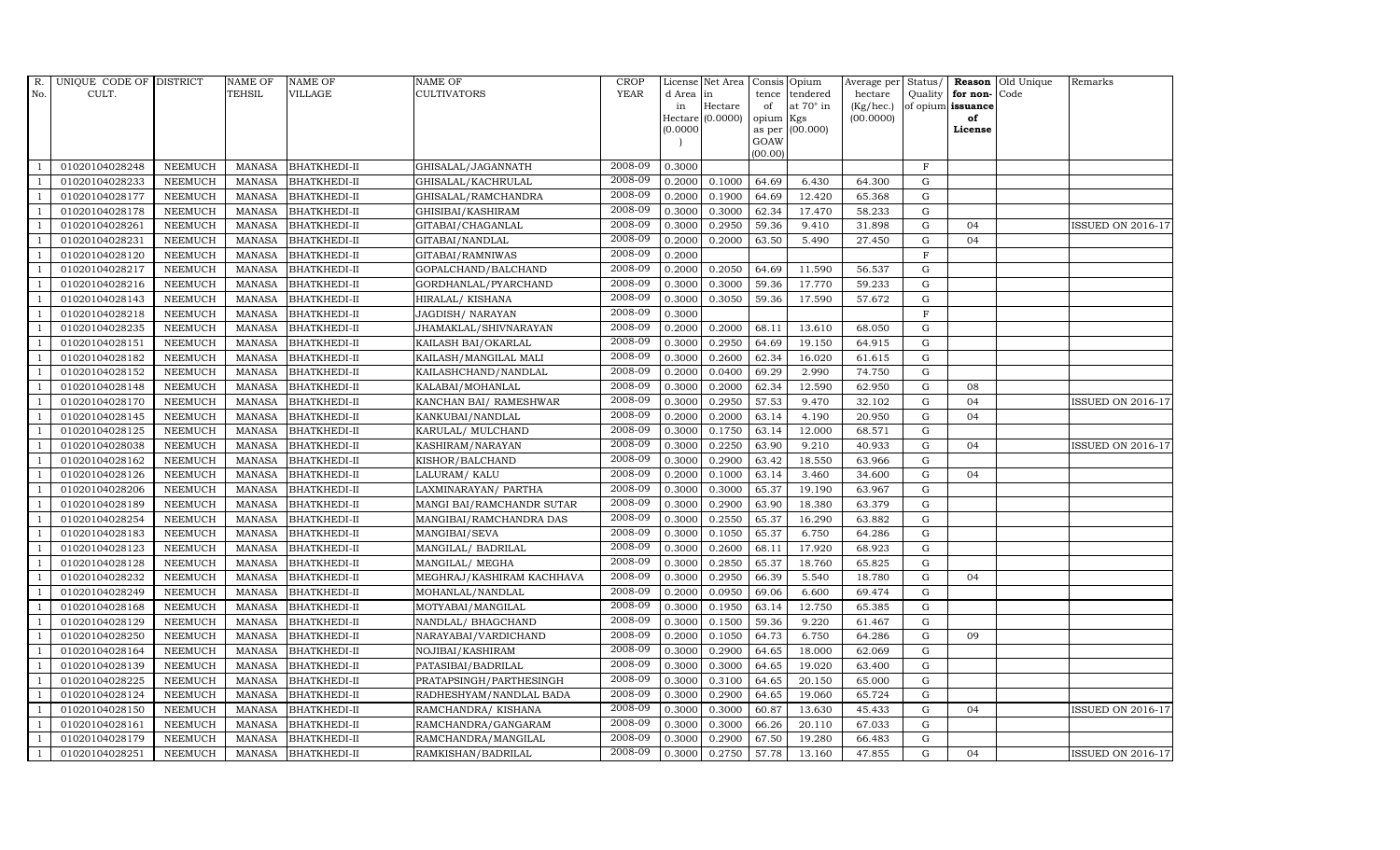| $R$ .          | UNIQUE CODE OF DISTRICT |                | NAME OF       | <b>NAME OF</b>      | <b>NAME OF</b>             | <b>CROP</b> |           | License Net Area            |         | Consis Opium           | Average per | Status/     |                         | <b>Reason</b> Old Unique | Remarks                  |  |
|----------------|-------------------------|----------------|---------------|---------------------|----------------------------|-------------|-----------|-----------------------------|---------|------------------------|-------------|-------------|-------------------------|--------------------------|--------------------------|--|
| No.            | CULT.                   |                | TEHSIL        | VILLAGE             | <b>CULTIVATORS</b>         | <b>YEAR</b> | d Area in |                             | tence   | tendered               | hectare     | Quality     | for non-Code            |                          |                          |  |
|                |                         |                |               |                     |                            |             | in        | Hectare<br>Hectare (0.0000) | of      | at $70^\circ$ in       | (Kg/hec.)   |             | of opium issuance<br>of |                          |                          |  |
|                |                         |                |               |                     |                            |             | (0.0000)  |                             | opium   | Kgs<br>as per (00.000) | (00.0000)   |             | License                 |                          |                          |  |
|                |                         |                |               |                     |                            |             |           |                             | GOAW    |                        |             |             |                         |                          |                          |  |
|                |                         |                |               |                     |                            |             |           |                             | (00.00) |                        |             |             |                         |                          |                          |  |
|                | 01020104028223          | <b>NEEMUCH</b> | MANASA        | <b>BHATKHEDI-II</b> | RAMNARAYAN/BHONA SUTHAR    | 2008-09     | 0.3000    | 0.1500                      | 64.65   | 9.850                  | 65.667      | G           |                         |                          |                          |  |
|                | 01020104028132          | <b>NEEMUCH</b> | <b>MANASA</b> | <b>BHATKHEDI-II</b> | RAMNIVAS/ VARDICHAND       | 2008-09     | 0.3000    | 0.1450                      | 69.06   | 10.470                 | 72.207      | $\mathbf G$ |                         |                          |                          |  |
|                | 01020104028196          | NEEMUCH        | <b>MANASA</b> | <b>BHATKHEDI-II</b> | RATANIBAI/RATANLAL         | 2008-09     | 0.3000    | 0.3000                      | 60.87   | 17.970                 | 59.900      | G           |                         |                          |                          |  |
|                | 01020104028289          | <b>NEEMUCH</b> | <b>MANASA</b> | <b>BHATKHEDI-II</b> | RODILAL/POKHAR             | 2008-09     | 0.3000    | 0.3000                      | 60.92   | 12.410                 | 41.367      | $\mathbf G$ | 04                      |                          | <b>ISSUED ON 2016-17</b> |  |
| $\overline{1}$ | 01020104028185          | <b>NEEMUCH</b> | <b>MANASA</b> | <b>BHATKHEDI-II</b> | RUGHNATH/DHANNA            | 2008-09     | 0.3000    | 0.2000                      | 64.73   | 12.820                 | 64.100      | $\mathbf G$ |                         |                          |                          |  |
| $\overline{1}$ | 01020104028212          | <b>NEEMUCH</b> | <b>MANASA</b> | <b>BHATKHEDI-II</b> | SHANTILAL/SHANKARLAL       | 2008-09     | 0.3000    | 0.1700                      | 63.27   | 10.780                 | 63.412      | G           |                         |                          |                          |  |
|                | 01020104028149          | <b>NEEMUCH</b> | <b>MANASA</b> | <b>BHATKHEDI-II</b> | SHOBHARAM / RATANLAL       | 2008-09     | 0.2000    | 0.1950                      | 69.06   | 13.210                 | 67.744      | $\mathbf G$ |                         |                          |                          |  |
|                | 01020104028171          | <b>NEEMUCH</b> | <b>MANASA</b> | <b>BHATKHEDI-II</b> | SHYAMSUNDER/BHANWARLAL     | 2008-09     | 0.3000    | 0.3000                      | 63.27   | 19.130                 | 63.767      | $\mathbf G$ |                         |                          |                          |  |
|                | 01020104028160          | <b>NEEMUCH</b> | <b>MANASA</b> | <b>BHATKHEDI-II</b> | SHYAMSUNDER/MANGILAL       | 2008-09     | 0.2000    | 0.1000                      | 64.73   | 6.530                  | 65.300      | G           |                         |                          |                          |  |
|                | 01020104028127          | <b>NEEMUCH</b> | <b>MANASA</b> | <b>BHATKHEDI-II</b> | TULSIRAM/BHANWARLAL        | 2008-09     | 0.3000    | 0.2900                      | 63.27   | 18.080                 | 62.345      | $\mathbf G$ |                         |                          |                          |  |
| $\overline{1}$ | 01020104028201          | <b>NEEMUCH</b> | <b>MANASA</b> | <b>BHATKHEDI-II</b> | UDAYRAM/ NANURAM           | 2008-09     | 0.2000    | 0.1650                      | 68.30   | 4.160                  | 25.212      | G           | 04                      |                          | ISSUED ON 2016-17        |  |
|                | 01020104028192          | <b>NEEMUCH</b> | <b>MANASA</b> | <b>BHATKHEDI-II</b> | VENKTASHKUMAR/LAXMINARAYAN | 2008-09     | 0.2000    | 0.1950                      | 63.27   | 12.460                 | 63.897      | $\mathbf G$ |                         |                          |                          |  |
|                | 01020104028153          | <b>NEEMUCH</b> | <b>MANASA</b> | <b>BHATKHEDI-II</b> | YOGESH KUMAR/RAMCHANDRA    | 2008-09     | 0.3000    | 0.2900                      | 63.27   | 18.580                 | 64.069      | $\mathbf G$ |                         |                          |                          |  |
|                | 01020104028058          | <b>NEEMUCH</b> | <b>MANASA</b> | BHATKHEDI-I         | BABULAL/CHAMPALAL          | 2008-09     | 0.3000    | 0.2000                      | 67.18   | 13.640                 | 68.200      | G           |                         |                          |                          |  |
|                | 01020104028007          | <b>NEEMUCH</b> | <b>MANASA</b> | BHATKHEDI-I         | BADRILAL/ONKARLAL          | 2008-09     | 0.3000    | 0.2900                      | 67.67   | 19.680                 | 67.862      | $\mathbf G$ |                         |                          |                          |  |
|                | 01020104028033          | <b>NEEMUCH</b> | <b>MANASA</b> | <b>BHATKHEDI-I</b>  | BAGDIRAM/LAKHMA            | 2008-09     | 0.2000    | 0.1950                      | 60.19   | 4.310                  | 22.103      | $\mathbf G$ | 04                      |                          |                          |  |
|                | 01020104028060          | <b>NEEMUCH</b> | <b>MANASA</b> | <b>BHATKHEDI-I</b>  | BALURAM/KISHANLAL          | 2008-09     | 0.3000    | 0.2000                      | 67.67   | 13.480                 | 67.400      | $\mathbf G$ |                         |                          |                          |  |
|                | 01020104028252          | <b>NEEMUCH</b> | <b>MANASA</b> | <b>BHATKHEDI-I</b>  | BHAGIRATH/DHANRAJ          | 2008-09     | 0.3000    | 0.2800                      | 63.73   | 16.860                 | 60.214      | $\mathbf G$ |                         |                          | TRANSFER/ MAHAGARH       |  |
|                | 01020104028004          | <b>NEEMUCH</b> | <b>MANASA</b> | <b>BHATKHEDI-I</b>  | BHAGWATIBAI/KACHRU         | 2008-09     | 0.3000    |                             |         |                        |             | $\mathbf F$ |                         |                          |                          |  |
|                | 01020104028014          | <b>NEEMUCH</b> | <b>MANASA</b> | <b>BHATKHEDI-I</b>  | BHANWARLAL/NARAYAN         | 2008-09     | 0.2000    | 0.1600                      | 66.31   | 10.120                 | 63.250      | G           |                         |                          |                          |  |
|                | 01020104028169          | <b>NEEMUCH</b> | <b>MANASA</b> | <b>BHATKHEDI-I</b>  | BHANWARLAL/SHANKARLAL      | 2008-09     | 0.3000    | 0.3000                      | 62.51   | 16.460                 | 54.867      | G           |                         |                          |                          |  |
|                | 01020104028008          | <b>NEEMUCH</b> | <b>MANASA</b> | <b>BHATKHEDI-I</b>  | BHERULAL/BALA              | 2008-09     | 0.3000    | 0.2350                      | 66.31   | 15.360                 | 65.362      | G           |                         |                          |                          |  |
|                | 01020104028062          | <b>NEEMUCH</b> | <b>MANASA</b> | <b>BHATKHEDI-I</b>  | BHERULAL/JAGANNATH         | 2008-09     | 0.2000    | 0.2000                      | 66.31   | 13.460                 | 67.300      | G           |                         |                          |                          |  |
|                | 01020104028256          | <b>NEEMUCH</b> | <b>MANASA</b> | <b>BHATKHEDI-I</b>  | DAMARLAL/HIRALAL           | 2008-09     | 0.3000    | 0.1500                      | 65.35   | 10.220                 | 68.133      | $\mathbf G$ |                         |                          |                          |  |
|                | 01020104028316          | <b>NEEMUCH</b> | <b>MANASA</b> | <b>BHATKHEDI-I</b>  | DEVILAL/ KALU              | 2008-09     | 0.2000    | 0.1950                      | 65.35   | 12.840                 | 65.846      | $\mathbf G$ |                         |                          |                          |  |
| -1             | 01020104028273          | <b>NEEMUCH</b> | <b>MANASA</b> | <b>BHATKHEDI-I</b>  | DHANJI/BHERAJI             | 2008-09     | 0.3000    |                             |         |                        |             | $\mathbf F$ |                         |                          |                          |  |
|                | 01020104028259          | <b>NEEMUCH</b> | <b>MANASA</b> | <b>BHATKHEDI-I</b>  | DHAPUBAI/BHAGWANDAS        | 2008-09     | 0.3000    | 0.3000                      | 65.35   | 19.260                 | 64.200      | $\mathbf G$ |                         |                          |                          |  |
| $\mathbf{1}$   | 01020104028044          | <b>NEEMUCH</b> | <b>MANASA</b> | <b>BHATKHEDI-I</b>  | DINBANDHU/ JAGANNATH       | 2008-09     | 0.3000    |                             |         |                        |             | $\mathbf F$ |                         |                          |                          |  |
|                | 01020104028227          | <b>NEEMUCH</b> | <b>MANASA</b> | <b>BHATKHEDI-I</b>  | DINESH/GHISALAL            | 2008-09     | 0.2000    | 0.1950                      | 65.35   | 12.460                 | 63.897      | $\mathbf G$ |                         |                          |                          |  |
|                | 01020104028076          | <b>NEEMUCH</b> | <b>MANASA</b> | <b>BHATKHEDI-I</b>  | DINESHCHAND/RATANLAL       | 2008-09     | 0.3000    | 0.3000                      | 65.84   | 20.130                 | 67.100      | $\mathbf G$ |                         |                          |                          |  |
|                | 01020104028100          | <b>NEEMUCH</b> | <b>MANASA</b> | <b>BHATKHEDI-I</b>  | DURGASHANKAR/NARAYAN       | 2008-09     | 0.3000    | 0.2700                      | 60.19   | 16.260                 | 60.222      | G           |                         |                          |                          |  |
|                | 01020104028090          | <b>NEEMUCH</b> | <b>MANASA</b> | <b>BHATKHEDI-I</b>  | GANGABAI/MANGILAL          | 2008-09     | 0.3000    | 0.2950                      | 63.73   | 19.260                 | 65.288      | $\mathbf G$ |                         |                          |                          |  |
| $\overline{1}$ | 01020104028119          | <b>NEEMUCH</b> | <b>MANASA</b> | <b>BHATKHEDI-I</b>  | GHANSHYAM/BALURAM          | 2008-09     | 0.3000    | 0.2000                      | 65.35   | 13.080                 | 65.400      | $\mathbf G$ |                         |                          |                          |  |
| $\mathbf{1}$   | 01020104028049          | <b>NEEMUCH</b> | <b>MANASA</b> | <b>BHATKHEDI-I</b>  | GHISALAL/NARAYAN           | 2008-09     | 0.3000    | 0.3000                      | 63.73   | 19.010                 | 63.367      | $\mathbf G$ |                         |                          |                          |  |
|                | 01020104028023          | <b>NEEMUCH</b> | <b>MANASA</b> | <b>BHATKHEDI-I</b>  | GOPAL/BHAGCHAND            | 2008-09     | 0.2000    | 0.1000                      | 67.67   | 7.070                  | 70.700      | $\mathbf G$ |                         |                          |                          |  |
|                | 01020104028113          | <b>NEEMUCH</b> | <b>MANASA</b> | <b>BHATKHEDI-I</b>  | HEERALAL/KACHRULAL         | 2008-09     | 0.2000    | 0.2000                      | 63.73   | 12.520                 | 62.600      | G           |                         |                          |                          |  |
|                | 01020104028042          | <b>NEEMUCH</b> | <b>MANASA</b> | <b>BHATKHEDI-I</b>  | HEERALAL/MOHANLAL          | 2008-09     | 0.2000    | 0.2000                      | 65.35   | 12.950                 | 64.750      | ${\rm G}$   |                         |                          |                          |  |
|                | 01020104028022          | <b>NEEMUCH</b> | <b>MANASA</b> | BHATKHEDI-I         | JAGDISH/KISHANLAL          | 2008-09     | 0.3000    | 0.2950                      | 60.19   | 19.610                 | 66.475      | $\mathbf G$ |                         |                          |                          |  |
|                | 01020104028115          | <b>NEEMUCH</b> | <b>MANASA</b> | BHATKHEDI-I         | JAGDISHCHAND/GHISALAL      | 2008-09     | 0.2000    | 0.2000                      | 60.19   | 12.750                 | 63.750      | $\mathbf G$ |                         |                          |                          |  |
|                | 01020104028037          | <b>NEEMUCH</b> | <b>MANASA</b> | BHATKHEDI-I         | JAMNALAL/TARACHAND         | 2008-09     | 0.3000    | 0.2950                      | 65.83   | 17.590                 | 59.627      | $\mathbf G$ |                         |                          |                          |  |
|                | 01020104028317          | <b>NEEMUCH</b> | <b>MANASA</b> | <b>BHATKHEDI-I</b>  | JAMNI BAI/ BOTLAL          | 2008-09     | 0.2000    | 0.1950                      | 70.71   | 13.830                 | 70.923      | G           |                         |                          |                          |  |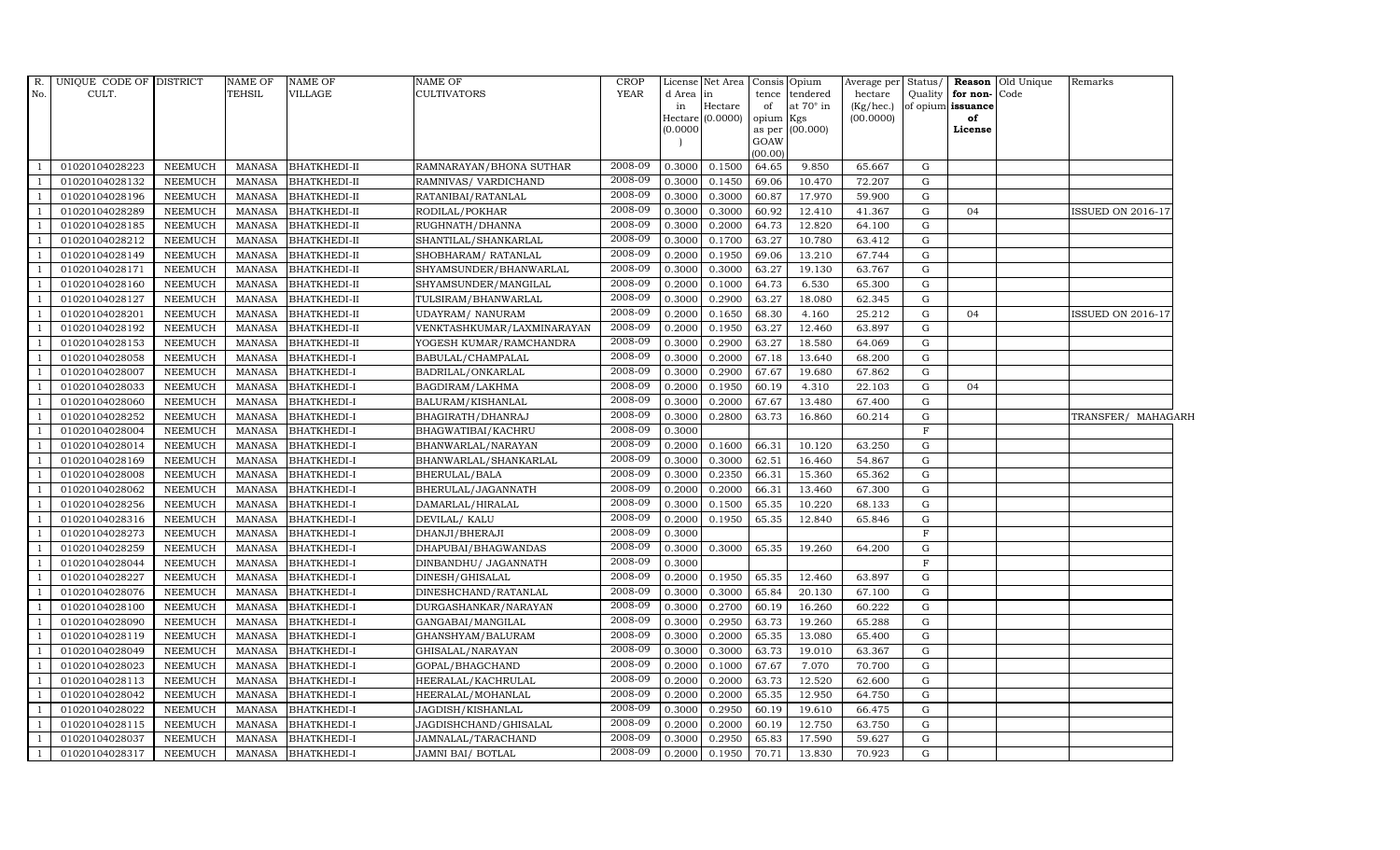| $R$ .          | UNIQUE CODE OF DISTRICT |                | <b>NAME OF</b> | <b>NAME OF</b>     | <b>NAME OF</b>          | <b>CROP</b> |          | License Net Area   Consis   Opium |           |                  | Average per Status/    |              |                         | Reason Old Unique | Remarks                  |
|----------------|-------------------------|----------------|----------------|--------------------|-------------------------|-------------|----------|-----------------------------------|-----------|------------------|------------------------|--------------|-------------------------|-------------------|--------------------------|
| No.            | CULT.                   |                | TEHSIL         | <b>VILLAGE</b>     | <b>CULTIVATORS</b>      | <b>YEAR</b> | d Area   | in                                | tence     | tendered         | hectare                | Quality      | for non-Code            |                   |                          |
|                |                         |                |                |                    |                         |             | in       | Hectare<br>Hectare (0.0000)       | of        | at $70^\circ$ in | (Kg/hec.)<br>(00.0000) |              | of opium issuance<br>of |                   |                          |
|                |                         |                |                |                    |                         |             | (0.0000) |                                   | opium Kgs | as per (00.000)  |                        |              | License                 |                   |                          |
|                |                         |                |                |                    |                         |             |          |                                   | GOAW      |                  |                        |              |                         |                   |                          |
|                |                         |                |                |                    |                         |             |          |                                   | (00.00)   |                  |                        |              |                         |                   |                          |
|                | 01020104028003          | <b>NEEMUCH</b> | MANASA         | <b>BHATKHEDI-I</b> | KACHRU/HEERA            | 2008-09     | 0.3000   | 0.2750                            | 68.14     | 18.320           | 66.618                 | G            |                         |                   |                          |
|                | 01020104028024          | <b>NEEMUCH</b> | <b>MANASA</b>  | <b>BHATKHEDI-I</b> | KACHRU/MANGILAL         | 2008-09     | 0.2000   | 0.0500                            | 65.83     | 3.090            | 61.800                 | ${\rm G}$    |                         |                   |                          |
|                | 01020104028318          | <b>NEEMUCH</b> | <b>MANASA</b>  | <b>BHATKHEDI-I</b> | KAILASH/ BHERULAL       | 2008-09     | 0.2000   | 0.2000                            | 47.08     | 5.000            | 25.000                 | ${\rm G}$    | 04                      |                   |                          |
|                | 01020104028045          | <b>NEEMUCH</b> | <b>MANASA</b>  | <b>BHATKHEDI-I</b> | KAILASH/ONKARLAL        | 2008-09     | 0.3000   | 0.2950                            | 60.19     | 17.340           | 58.780                 | G            |                         |                   |                          |
|                | 01020104028055          | <b>NEEMUCH</b> | <b>MANASA</b>  | <b>BHATKHEDI-I</b> | KALURAM/ LAXMICHAND     | 2008-09     | 0.3000   | 0.3000                            | 60.19     | 17.460           | 58.200                 | G            |                         |                   |                          |
|                | 01020104028088          | <b>NEEMUCH</b> | <b>MANASA</b>  | BHATKHEDI-I        | KANHAIYALAL/LAXMICHAND  | 2008-09     | 0.2000   | 0.1350                            | 62.73     | 8.170            | 60.519                 | G            |                         |                   |                          |
|                | 01020104028012          | <b>NEEMUCH</b> | <b>MANASA</b>  | <b>BHATKHEDI-I</b> | KANHAIYALAL/SHANKARLAL  | 2008-09     | 0.2000   | 0.1950                            | 62.73     | 12.410           | 63.641                 | G            |                         |                   |                          |
|                | 01020104028313          | <b>NEEMUCH</b> | <b>MANASA</b>  | <b>BHATKHEDI-I</b> | KANHEYALAL/NANALAL      | 2008-09     | 0.3000   |                                   |           |                  |                        | $\mathbf F$  |                         |                   | TRANSFER/MALKHEDA        |
|                | 01020104028110          | <b>NEEMUCH</b> | <b>MANASA</b>  | <b>BHATKHEDI-I</b> | KARULAL/TULSIRAM        | 2008-09     | 0.3000   | 0.2950                            | 60.67     | 18.180           | 61.627                 | ${\rm G}$    |                         |                   |                          |
|                | 01020104028001          | <b>NEEMUCH</b> | <b>MANASA</b>  | BHATKHEDI-I        | KESHURAM/NANDLAL        | 2008-09     | 0.3000   | 0.2150                            | 62.73     | 13.690           | 63.674                 | G            |                         |                   |                          |
|                | 01020104028065          | <b>NEEMUCH</b> | <b>MANASA</b>  | BHATKHEDI-I        | KHEMRAJ/CHHAGAN         | 2008-09     | 0.3000   | 0.2800                            | 65.83     | 7.450            | 26.607                 | G            | 04                      |                   | <b>ISSUED ON 2009-10</b> |
|                | 01020104028085          | <b>NEEMUCH</b> | <b>MANASA</b>  | <b>BHATKHEDI-I</b> | KISHANBAI/NANDLAL       | 2008-09     | 0.3000   | 0.1350                            | 60.68     | 8.470            | 62.741                 | G            |                         |                   |                          |
| $\mathbf{1}$   | 01020104028079          | <b>NEEMUCH</b> | <b>MANASA</b>  | <b>BHATKHEDI-I</b> | LALURAM/RAMA            | 2008-09     | 0.2000   | 0.1950                            | 60.68     | 12.120           | 62.154                 | G            |                         |                   |                          |
|                | 01020104028039          | <b>NEEMUCH</b> | <b>MANASA</b>  | <b>BHATKHEDI-I</b> | LAXMANSINGH/RAMSINGH    | 2008-09     | 0.2000   | 0.1900                            | 60.68     | 11.210           | 59.000                 | ${\rm G}$    |                         |                   |                          |
|                | 01020104028086          | <b>NEEMUCH</b> | <b>MANASA</b>  | <b>BHATKHEDI-I</b> | LAXMINARAYAN/BHANWARLAL | 2008-09     | 0.3000   | 0.1350                            | 67.67     | 9.310            | 68.963                 | ${\rm G}$    |                         |                   |                          |
|                | 01020104028046          | <b>NEEMUCH</b> | <b>MANASA</b>  | <b>BHATKHEDI-I</b> | LAXMINARAYAN/KHEMRAJ    | 2008-09     | 0.3000   | 0.2850                            | 65.83     | 18.570           | 65.158                 | G            |                         |                   |                          |
|                | 01020104028030          | <b>NEEMUCH</b> | <b>MANASA</b>  | <b>BHATKHEDI-I</b> | MADANLAL/RATANLAL       | 2008-09     | 0.3000   | 0.2900                            | 68.29     | 19.810           | 68.310                 | G            |                         |                   |                          |
| $\overline{1}$ | 01020104028274          | <b>NEEMUCH</b> | <b>MANASA</b>  | BHATKHEDI-I        | MANGILAL/NANURAM        | 2008-09     | 0.2000   |                                   |           |                  |                        | $\mathbf F$  |                         |                   |                          |
|                | 01020104028074          | <b>NEEMUCH</b> | <b>MANASA</b>  | <b>BHATKHEDI-I</b> | MANGILAL/NATHU          | 2008-09     | 0.3000   | 0.2900                            | 60.68     | 17.730           | 61.138                 | ${\rm G}$    |                         |                   |                          |
|                | 01020104028017          | <b>NEEMUCH</b> | <b>MANASA</b>  | <b>BHATKHEDI-I</b> | MANGILAL/SHIVLAL        | 2008-09     | 0.3000   | 0.2950                            | 62.73     | 18.420           | 62.441                 | G            |                         |                   |                          |
| $\overline{1}$ | 01020104028319          | <b>NEEMUCH</b> | <b>MANASA</b>  | <b>BHATKHEDI-I</b> | MANISH JOSHI/ RAMKARAN  | 2008-09     | 0.2000   | 0.1000                            | 65.83     | 6.540            | 65.400                 | G            |                         |                   |                          |
|                | 01020104028059          | <b>NEEMUCH</b> | <b>MANASA</b>  | <b>BHATKHEDI-I</b> | MANNALAL/JAGANNATH      | 2008-09     | 0.2000   | 0.2000                            | 62.73     | 12.610           | 63.050                 | G            |                         |                   |                          |
|                | 01020104028016          | <b>NEEMUCH</b> | <b>MANASA</b>  | <b>BHATKHEDI-I</b> | MOHANBAI/BHAGCHAND      | 2008-09     | 0.3000   | 0.1700                            | 68.29     | 11.720           | 68.941                 | ${\rm G}$    |                         |                   |                          |
|                | 01020104028102          | <b>NEEMUCH</b> | <b>MANASA</b>  | <b>BHATKHEDI-I</b> | MOHANLAL/BHANWARLAL     | 2008-09     | 0.3000   | 0.1350                            | 67.23     | 8.970            | 66.444                 | ${\rm G}$    |                         |                   |                          |
|                | 01020104028063          | <b>NEEMUCH</b> | <b>MANASA</b>  | <b>BHATKHEDI-I</b> | MOHANLAL/RAMLAL         | 2008-09     | 0.3000   | 0.2950                            | 62.73     | 18.560           | 62.915                 | G            |                         |                   |                          |
|                | 01020104028320          | <b>NEEMUCH</b> | <b>MANASA</b>  | BHATKHEDI-I        | MUSHTAK/MOHMAD          | 2008-09     | 0.3000   | 0.3000                            | 63.29     | 19.130           | 63.767                 | G            |                         |                   |                          |
|                | 01020104028314          | <b>NEEMUCH</b> | <b>MANASA</b>  | <b>BHATKHEDI-I</b> | NANDA/BAGDU             | 2008-09     | 0.3000   |                                   |           |                  |                        | $\mathbf{F}$ |                         |                   | TRANSFER/MALKHEDA        |
|                | 01020104028035          | <b>NEEMUCH</b> | MANASA         | <b>BHATKHEDI-I</b> | NANDLAL/BABRU           | 2008-09     | 0.3000   | 0.2950                            | 60.68     | 18.180           | 61.627                 | ${\rm G}$    |                         |                   |                          |
| $\mathbf{1}$   | 01020104028034          | <b>NEEMUCH</b> | <b>MANASA</b>  | <b>BHATKHEDI-I</b> | NANDLAL/JAGANNATH       | 2008-09     | 0.2000   | 0.2050                            | 65.52     | 13.530           | 66.000                 | G            |                         |                   |                          |
|                | 01020104028290          | <b>NEEMUCH</b> | <b>MANASA</b>  | <b>BHATKHEDI-I</b> | NANDLAL/KALU            | 2008-09     | 0.3000   |                                   |           |                  |                        | $\mathbf F$  |                         | 01020106171008    |                          |
|                | 01020104028098          | <b>NEEMUCH</b> | <b>MANASA</b>  | <b>BHATKHEDI-I</b> | NANIBAI/BALU            | 2008-09     | 0.3000   | 0.3050                            | 63.29     | 9.520            | 31.213                 | G            | 04                      |                   |                          |
|                | 01020104028078          | <b>NEEMUCH</b> | <b>MANASA</b>  | <b>BHATKHEDI-I</b> | NATHULAL/BHERA          | 2008-09     | 0.2000   | 0.1000                            | 65.52     | 6.750            | 67.500                 | G            |                         |                   |                          |
|                | 01020104028117          | <b>NEEMUCH</b> | <b>MANASA</b>  | <b>BHATKHEDI-I</b> | NATHULAL/DEVAJI         | 2008-09     | 0.2000   | 0.2000                            | 69.29     | 14.180           | 70.900                 | G            |                         |                   |                          |
| $\mathbf{1}$   | 01020104028270          | <b>NEEMUCH</b> | <b>MANASA</b>  | <b>BHATKHEDI-I</b> | OMPRAKASH/BAGDIRAM      | 2008-09     | 0.2000   | 0.1000                            | 68.29     | 6.870            | 68.700                 | ${\rm G}$    |                         |                   |                          |
|                | 01020104028285          | <b>NEEMUCH</b> | <b>MANASA</b>  | <b>BHATKHEDI-I</b> | PARBHULAL/BALMUKUND     | 2008-09     | 0.3000   | 0.1850                            | 68.29     | 12.240           | 66.162                 | G            |                         |                   |                          |
|                | 01020104028026          | <b>NEEMUCH</b> | <b>MANASA</b>  | <b>BHATKHEDI-I</b> | PRABHULAL/NARAYAN       | 2008-09     | 0.2000   | 0.1000                            | 69.29     | 7.030            | 70.300                 | G            |                         |                   |                          |
|                | 01020104028323          | <b>NEEMUCH</b> | <b>MANASA</b>  | <b>BHATKHEDI-I</b> | PRAKASH/MADHOLAL        | 2008-09     | 0.3000   |                                   |           |                  |                        | $\mathbf F$  |                         | 01020104004018    |                          |
|                | 01020104028106          | <b>NEEMUCH</b> | <b>MANASA</b>  | BHATKHEDI-I        | RADHESHYAM/MANGILAL     | 2008-09     | 0.3000   | 0.3050                            | 57.38     | 10.540           | 34.557                 | G            | 04                      |                   | <b>ISSUED ON 2016-17</b> |
| $\mathbf{1}$   | 01020104028066          | <b>NEEMUCH</b> | <b>MANASA</b>  | <b>BHATKHEDI-I</b> | RADHESHYAM/NANRAM CHOTA | 2008-09     | 0.3000   |                                   |           |                  |                        | $\mathbf F$  |                         |                   |                          |
|                | 01020104028322          | <b>NEEMUCH</b> | <b>MANASA</b>  | <b>BHATKHEDI-I</b> | RAMCHANDR/ MANGILAL     | 2008-09     | 0.2000   | 0.1350                            | 65.46     | 8.950            | 66.296                 | G            |                         | 01020104056045    |                          |
|                | 01020104028112          | <b>NEEMUCH</b> | <b>MANASA</b>  | <b>BHATKHEDI-I</b> | RAMDAYAL/ BALCHAND      | 2008-09     | 0.3000   | 0.1450                            | 60.67     | 8.990            | 62.000                 | G            |                         |                   |                          |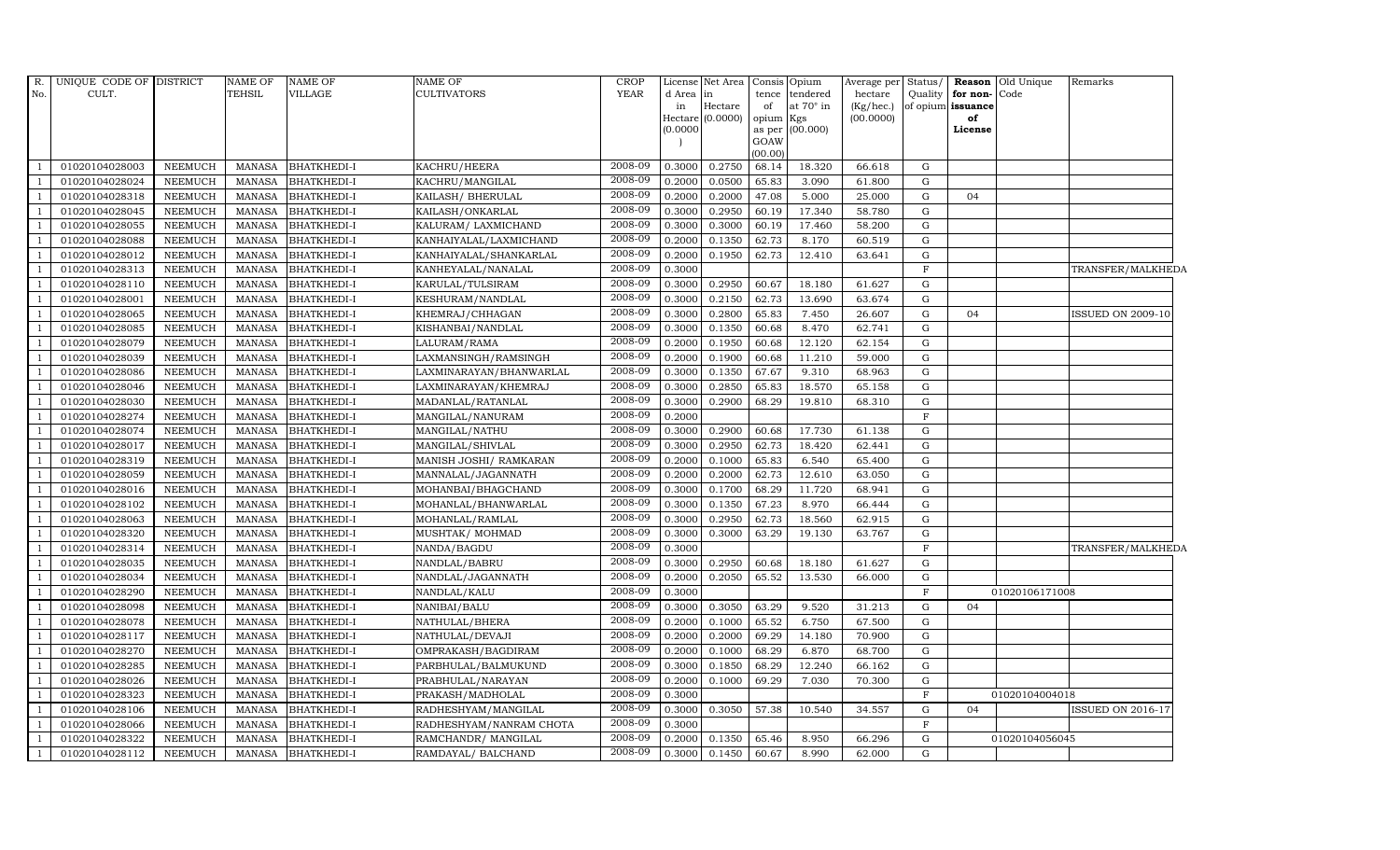| <b>TEHSIL</b><br><b>VILLAGE</b><br><b>CULTIVATORS</b><br>YEAR<br>No.<br>CULT.<br>d Area in<br>tence tendered<br>hectare<br>Quality<br>for non-<br>Code<br>at $70^\circ$ in<br>Hectare<br>(Kg/hec.)<br>of opium issuance<br>in<br>of<br>Hectare (0.0000)<br>opium Kgs<br>(00.0000)<br>of<br>as per (00.000)<br>(0.0000)<br>License<br>GOAW<br>(00.00)<br>2008-09<br>0.3000<br>0.3000<br>01020104028116<br><b>BHATKHEDI-I</b><br>60.25<br>8.690<br>28.967<br>02<br><b>NEEMUCH</b><br>MANASA<br>RAMESHWAR/LAXMINARAYAN<br>$\mathbf{I}$<br>2008-09<br>0.2000<br>0.2000<br>68.11<br>12.150<br>60.750<br>$\mathbf G$<br>01020104028118<br><b>NEEMUCH</b><br>MANASA<br><b>BHATKHEDI-I</b><br>RAMGOPAL/ RAMESH<br>-1<br>2008-09<br>0.3000<br>0.2650<br>65.52<br>15.670<br>01020104028009<br><b>NEEMUCH</b><br><b>MANASA</b><br><b>BHATKHEDI-I</b><br>RAMPRASAD/ MEGHA<br>59.132<br>G<br>2008-09<br>65.52<br>12.550<br>01020104028025<br><b>NEEMUCH</b><br><b>MANASA</b><br><b>BHATKHEDI-I</b><br>RAMPRASAD/LAXMICHAND<br>0.3000<br>0.1900<br>66.053<br>$\mathbf G$<br>2008-09<br>01020104028257<br><b>MANASA</b><br>0.3000<br>0.3000<br>63.29<br>10.060<br>33.533<br>${\rm G}$<br><b>NEEMUCH</b><br><b>BHATKHEDI-I</b><br>RAMPRASAD/MOHANLAL<br>04<br>$\overline{1}$<br>2008-09<br><b>NEEMUCH</b><br>0.3000<br>0.3000<br>19.680<br>65.600<br>$\mathbf G$<br>01020104028041<br>MANASA<br><b>BHATKHEDI-I</b><br>RAMPRATAP/ONKARLAL<br>64.62<br>$\overline{1}$<br>2008-09<br>0.2000<br>0.2000<br>12.750<br>$\mathbf G$<br>01020104028101<br><b>NEEMUCH</b><br><b>MANASA</b><br><b>BHATKHEDI-I</b><br>63.29<br>63.750<br>RAMRATAN/ BADRILAL<br>$\overline{1}$<br>2008-09<br>01020104028010<br><b>NEEMUCH</b><br>0.3000<br>0.2450<br>63.29<br>16.310<br>$\mathbf G$<br><b>MANASA</b><br><b>BHATKHEDI-I</b><br>RAMSUKH/RATANLAL<br>66.571<br>$\overline{1}$<br>2008-09<br>12.950<br>$\mathbf G$<br>01020104028071<br><b>NEEMUCH</b><br><b>MANASA</b><br><b>BHATKHEDI-I</b><br>RAMVILAS/MANGILAL<br>0.2000<br>0.2000<br>65.52<br>64.750<br>2008-09<br>$\mathbf G$<br>01020104028083<br><b>MANASA</b><br>0.2000<br>0.1950<br>65.52<br>5.860<br>30.051<br><b>NEEMUCH</b><br><b>BHATKHEDI-I</b><br>RATAN/ BHONA<br>04 | Old Unique<br>Remarks    |
|-----------------------------------------------------------------------------------------------------------------------------------------------------------------------------------------------------------------------------------------------------------------------------------------------------------------------------------------------------------------------------------------------------------------------------------------------------------------------------------------------------------------------------------------------------------------------------------------------------------------------------------------------------------------------------------------------------------------------------------------------------------------------------------------------------------------------------------------------------------------------------------------------------------------------------------------------------------------------------------------------------------------------------------------------------------------------------------------------------------------------------------------------------------------------------------------------------------------------------------------------------------------------------------------------------------------------------------------------------------------------------------------------------------------------------------------------------------------------------------------------------------------------------------------------------------------------------------------------------------------------------------------------------------------------------------------------------------------------------------------------------------------------------------------------------------------------------------------------------------------------------------------------------------------------------------------------------------------------------------------------------------------------------------------------------------------------------------------------------------------------------------------------------------------------------------------------------|--------------------------|
|                                                                                                                                                                                                                                                                                                                                                                                                                                                                                                                                                                                                                                                                                                                                                                                                                                                                                                                                                                                                                                                                                                                                                                                                                                                                                                                                                                                                                                                                                                                                                                                                                                                                                                                                                                                                                                                                                                                                                                                                                                                                                                                                                                                                     |                          |
|                                                                                                                                                                                                                                                                                                                                                                                                                                                                                                                                                                                                                                                                                                                                                                                                                                                                                                                                                                                                                                                                                                                                                                                                                                                                                                                                                                                                                                                                                                                                                                                                                                                                                                                                                                                                                                                                                                                                                                                                                                                                                                                                                                                                     |                          |
|                                                                                                                                                                                                                                                                                                                                                                                                                                                                                                                                                                                                                                                                                                                                                                                                                                                                                                                                                                                                                                                                                                                                                                                                                                                                                                                                                                                                                                                                                                                                                                                                                                                                                                                                                                                                                                                                                                                                                                                                                                                                                                                                                                                                     |                          |
|                                                                                                                                                                                                                                                                                                                                                                                                                                                                                                                                                                                                                                                                                                                                                                                                                                                                                                                                                                                                                                                                                                                                                                                                                                                                                                                                                                                                                                                                                                                                                                                                                                                                                                                                                                                                                                                                                                                                                                                                                                                                                                                                                                                                     |                          |
|                                                                                                                                                                                                                                                                                                                                                                                                                                                                                                                                                                                                                                                                                                                                                                                                                                                                                                                                                                                                                                                                                                                                                                                                                                                                                                                                                                                                                                                                                                                                                                                                                                                                                                                                                                                                                                                                                                                                                                                                                                                                                                                                                                                                     |                          |
|                                                                                                                                                                                                                                                                                                                                                                                                                                                                                                                                                                                                                                                                                                                                                                                                                                                                                                                                                                                                                                                                                                                                                                                                                                                                                                                                                                                                                                                                                                                                                                                                                                                                                                                                                                                                                                                                                                                                                                                                                                                                                                                                                                                                     |                          |
|                                                                                                                                                                                                                                                                                                                                                                                                                                                                                                                                                                                                                                                                                                                                                                                                                                                                                                                                                                                                                                                                                                                                                                                                                                                                                                                                                                                                                                                                                                                                                                                                                                                                                                                                                                                                                                                                                                                                                                                                                                                                                                                                                                                                     |                          |
|                                                                                                                                                                                                                                                                                                                                                                                                                                                                                                                                                                                                                                                                                                                                                                                                                                                                                                                                                                                                                                                                                                                                                                                                                                                                                                                                                                                                                                                                                                                                                                                                                                                                                                                                                                                                                                                                                                                                                                                                                                                                                                                                                                                                     |                          |
|                                                                                                                                                                                                                                                                                                                                                                                                                                                                                                                                                                                                                                                                                                                                                                                                                                                                                                                                                                                                                                                                                                                                                                                                                                                                                                                                                                                                                                                                                                                                                                                                                                                                                                                                                                                                                                                                                                                                                                                                                                                                                                                                                                                                     |                          |
|                                                                                                                                                                                                                                                                                                                                                                                                                                                                                                                                                                                                                                                                                                                                                                                                                                                                                                                                                                                                                                                                                                                                                                                                                                                                                                                                                                                                                                                                                                                                                                                                                                                                                                                                                                                                                                                                                                                                                                                                                                                                                                                                                                                                     | <b>ISSUED ON 2016-17</b> |
|                                                                                                                                                                                                                                                                                                                                                                                                                                                                                                                                                                                                                                                                                                                                                                                                                                                                                                                                                                                                                                                                                                                                                                                                                                                                                                                                                                                                                                                                                                                                                                                                                                                                                                                                                                                                                                                                                                                                                                                                                                                                                                                                                                                                     |                          |
|                                                                                                                                                                                                                                                                                                                                                                                                                                                                                                                                                                                                                                                                                                                                                                                                                                                                                                                                                                                                                                                                                                                                                                                                                                                                                                                                                                                                                                                                                                                                                                                                                                                                                                                                                                                                                                                                                                                                                                                                                                                                                                                                                                                                     |                          |
|                                                                                                                                                                                                                                                                                                                                                                                                                                                                                                                                                                                                                                                                                                                                                                                                                                                                                                                                                                                                                                                                                                                                                                                                                                                                                                                                                                                                                                                                                                                                                                                                                                                                                                                                                                                                                                                                                                                                                                                                                                                                                                                                                                                                     |                          |
|                                                                                                                                                                                                                                                                                                                                                                                                                                                                                                                                                                                                                                                                                                                                                                                                                                                                                                                                                                                                                                                                                                                                                                                                                                                                                                                                                                                                                                                                                                                                                                                                                                                                                                                                                                                                                                                                                                                                                                                                                                                                                                                                                                                                     |                          |
|                                                                                                                                                                                                                                                                                                                                                                                                                                                                                                                                                                                                                                                                                                                                                                                                                                                                                                                                                                                                                                                                                                                                                                                                                                                                                                                                                                                                                                                                                                                                                                                                                                                                                                                                                                                                                                                                                                                                                                                                                                                                                                                                                                                                     | ISSUED ON 2016-17        |
| 2008-09<br><b>NEEMUCH</b><br>0.2000<br>0.2000<br>60.67<br>11.840<br>59.200<br>${\rm G}$<br>01020104028052<br><b>MANASA</b><br><b>BHATKHEDI-I</b><br>RUKMANI BAI/MANGILAL<br>$\overline{1}$                                                                                                                                                                                                                                                                                                                                                                                                                                                                                                                                                                                                                                                                                                                                                                                                                                                                                                                                                                                                                                                                                                                                                                                                                                                                                                                                                                                                                                                                                                                                                                                                                                                                                                                                                                                                                                                                                                                                                                                                          |                          |
| 2008-09<br>01020104028011<br>0.3000<br>0.2900<br>68.11<br>19.880<br>68.552<br>${\rm G}$<br><b>NEEMUCH</b><br><b>MANASA</b><br><b>BHATKHEDI-I</b><br>RUKMANIBAI/RAMCHANDRA<br>$\overline{1}$                                                                                                                                                                                                                                                                                                                                                                                                                                                                                                                                                                                                                                                                                                                                                                                                                                                                                                                                                                                                                                                                                                                                                                                                                                                                                                                                                                                                                                                                                                                                                                                                                                                                                                                                                                                                                                                                                                                                                                                                         |                          |
| 2008-09<br>01020104028077<br><b>NEEMUCH</b><br><b>BHATKHEDI-I</b><br>SAMANBAI/KANWARLAL<br>0.3000<br>0.2900<br>65.46<br>18.530<br>63.897<br>$\mathbf G$<br>$\overline{1}$<br><b>MANASA</b>                                                                                                                                                                                                                                                                                                                                                                                                                                                                                                                                                                                                                                                                                                                                                                                                                                                                                                                                                                                                                                                                                                                                                                                                                                                                                                                                                                                                                                                                                                                                                                                                                                                                                                                                                                                                                                                                                                                                                                                                          |                          |
| 2008-09<br>01020104028082<br><b>NEEMUCH</b><br><b>MANASA</b><br><b>BHATKHEDI-I</b><br>SAVITRIBAI/GORDHAN<br>0.3000<br>0.1400<br>8.740<br>62.429<br>G<br>68.11                                                                                                                                                                                                                                                                                                                                                                                                                                                                                                                                                                                                                                                                                                                                                                                                                                                                                                                                                                                                                                                                                                                                                                                                                                                                                                                                                                                                                                                                                                                                                                                                                                                                                                                                                                                                                                                                                                                                                                                                                                       |                          |
| 2008-09<br>01020104028321<br><b>MANASA</b><br>0.3000<br>0.2950<br>64.32<br>19.230<br>G<br><b>NEEMUCH</b><br><b>BHATKHEDI-I</b><br>SAYNARAYAN/ RAMCHANDRA<br>65.186<br>$\overline{1}$                                                                                                                                                                                                                                                                                                                                                                                                                                                                                                                                                                                                                                                                                                                                                                                                                                                                                                                                                                                                                                                                                                                                                                                                                                                                                                                                                                                                                                                                                                                                                                                                                                                                                                                                                                                                                                                                                                                                                                                                                |                          |
| 2008-09<br>01020104028094<br><b>NEEMUCH</b><br><b>MANASA</b><br>0.3000<br>0.2800<br>63.10<br>18.260<br>65.214<br>${\rm G}$<br><b>BHATKHEDI-I</b><br>SHANKARLAL/NARAYAN<br>-1                                                                                                                                                                                                                                                                                                                                                                                                                                                                                                                                                                                                                                                                                                                                                                                                                                                                                                                                                                                                                                                                                                                                                                                                                                                                                                                                                                                                                                                                                                                                                                                                                                                                                                                                                                                                                                                                                                                                                                                                                        |                          |
| 2008-09<br>01020104028015<br><b>NEEMUCH</b><br><b>MANASA</b><br><b>BHATKHEDI-I</b><br>0.2000<br>0.1150<br>65.46<br>7.460<br>64.870<br>G<br>SHRINIWAS/NANDLAL                                                                                                                                                                                                                                                                                                                                                                                                                                                                                                                                                                                                                                                                                                                                                                                                                                                                                                                                                                                                                                                                                                                                                                                                                                                                                                                                                                                                                                                                                                                                                                                                                                                                                                                                                                                                                                                                                                                                                                                                                                        |                          |
| 2008-09<br>01020104028109<br><b>NEEMUCH</b><br><b>BHATKHEDI-I</b><br>0.3000<br>$\mathbf F$<br>MANASA<br>KAILASH/MANGILAL<br>$\overline{1}$                                                                                                                                                                                                                                                                                                                                                                                                                                                                                                                                                                                                                                                                                                                                                                                                                                                                                                                                                                                                                                                                                                                                                                                                                                                                                                                                                                                                                                                                                                                                                                                                                                                                                                                                                                                                                                                                                                                                                                                                                                                          | NAME CHANGE              |
| 2008-09<br>01020104028081<br><b>NEEMUCH</b><br><b>MANASA</b><br><b>BHATKHEDI-I</b><br>SUNDERBAI/NANDLAL<br>0.2000<br>0.1000<br>65.46<br>7.000<br>70.000<br>$\mathbf G$                                                                                                                                                                                                                                                                                                                                                                                                                                                                                                                                                                                                                                                                                                                                                                                                                                                                                                                                                                                                                                                                                                                                                                                                                                                                                                                                                                                                                                                                                                                                                                                                                                                                                                                                                                                                                                                                                                                                                                                                                              |                          |
| 2008-09<br>0.2000<br>0.2000<br>65.46<br>13.090<br>$\mathbf G$<br>01020104028087<br><b>NEEMUCH</b><br><b>MANASA</b><br><b>BHATKHEDI-I</b><br>TULSI BAI/BHERULAL<br>65.450                                                                                                                                                                                                                                                                                                                                                                                                                                                                                                                                                                                                                                                                                                                                                                                                                                                                                                                                                                                                                                                                                                                                                                                                                                                                                                                                                                                                                                                                                                                                                                                                                                                                                                                                                                                                                                                                                                                                                                                                                            |                          |
| 2008-09<br>0.1600<br>01020104028103<br><b>NEEMUCH</b><br><b>MANASA</b><br>0.2000<br>63.90<br>10.480<br>65.500<br>${\rm G}$<br><b>BHATKHEDI-I</b><br>TULSIRAM/TARACHAND<br>-1                                                                                                                                                                                                                                                                                                                                                                                                                                                                                                                                                                                                                                                                                                                                                                                                                                                                                                                                                                                                                                                                                                                                                                                                                                                                                                                                                                                                                                                                                                                                                                                                                                                                                                                                                                                                                                                                                                                                                                                                                        |                          |
| 2008-09<br>01020104028267<br><b>MANASA</b><br><b>BHATKHEDI-I</b><br>0.3000<br>0.2950<br>66.31<br>18.690<br>63.356<br>${\rm G}$<br><b>NEEMUCH</b><br>VARDISHANKAR/RAMRATAN<br>$\overline{1}$                                                                                                                                                                                                                                                                                                                                                                                                                                                                                                                                                                                                                                                                                                                                                                                                                                                                                                                                                                                                                                                                                                                                                                                                                                                                                                                                                                                                                                                                                                                                                                                                                                                                                                                                                                                                                                                                                                                                                                                                         |                          |
| 2008-09<br>0.3000<br>0.2900<br>01020104028095<br><b>NEEMUCH</b><br>65.46<br>20.000<br>68.966<br>G<br>MANASA<br><b>BHATKHEDI-I</b><br>VIMLABAI/RUPCHAND<br>$\overline{1}$                                                                                                                                                                                                                                                                                                                                                                                                                                                                                                                                                                                                                                                                                                                                                                                                                                                                                                                                                                                                                                                                                                                                                                                                                                                                                                                                                                                                                                                                                                                                                                                                                                                                                                                                                                                                                                                                                                                                                                                                                            |                          |
| 2008-09<br>0.3000<br>57.55<br>01020104028114<br><b>NEEMUCH</b><br><b>MANASA</b><br><b>BHATKHEDI-I</b><br>VISHNU/MANGILAL<br>0.3000<br>8.880<br>29.600<br>$\mathbf G$<br>04                                                                                                                                                                                                                                                                                                                                                                                                                                                                                                                                                                                                                                                                                                                                                                                                                                                                                                                                                                                                                                                                                                                                                                                                                                                                                                                                                                                                                                                                                                                                                                                                                                                                                                                                                                                                                                                                                                                                                                                                                          | <b>ISSUED ON 2016-17</b> |
| 2008-09<br>$\overline{2}$<br><b>MANASA</b><br>0.2000<br>0.1950<br>62.86<br>13.110<br>$\mathbf G$<br>01020104033004<br><b>NEEMUCH</b><br><b>BAWDA</b><br>KISHANLAL/ BAPULAL<br>67.231                                                                                                                                                                                                                                                                                                                                                                                                                                                                                                                                                                                                                                                                                                                                                                                                                                                                                                                                                                                                                                                                                                                                                                                                                                                                                                                                                                                                                                                                                                                                                                                                                                                                                                                                                                                                                                                                                                                                                                                                                |                          |
| 2008-09<br>2<br>01020104033005<br><b>NEEMUCH</b><br><b>MANASA</b><br><b>BAWDA</b><br>0.3000<br>0.2900<br>62.86<br>18.500<br>63.793<br>G<br>BADRILAL/BHUWANA                                                                                                                                                                                                                                                                                                                                                                                                                                                                                                                                                                                                                                                                                                                                                                                                                                                                                                                                                                                                                                                                                                                                                                                                                                                                                                                                                                                                                                                                                                                                                                                                                                                                                                                                                                                                                                                                                                                                                                                                                                         |                          |
| 2008-09<br>0.2750<br>$\overline{a}$<br>01020104033006<br><b>NEEMUCH</b><br><b>MANASA</b><br><b>BAWDA</b><br>GOVINDRAM/BHAGATRAM<br>0.3000<br>60.28<br>17.700<br>64.364<br>${\rm G}$                                                                                                                                                                                                                                                                                                                                                                                                                                                                                                                                                                                                                                                                                                                                                                                                                                                                                                                                                                                                                                                                                                                                                                                                                                                                                                                                                                                                                                                                                                                                                                                                                                                                                                                                                                                                                                                                                                                                                                                                                 |                          |
| 2008-09<br>2<br>0.2000<br>0.2000<br>13.960<br>$\mathbf G$<br>01020104033019<br><b>NEEMUCH</b><br><b>MANASA</b><br><b>BAWDA</b><br>64.13<br>69.800<br>OMPRAKASH/SHREELAL                                                                                                                                                                                                                                                                                                                                                                                                                                                                                                                                                                                                                                                                                                                                                                                                                                                                                                                                                                                                                                                                                                                                                                                                                                                                                                                                                                                                                                                                                                                                                                                                                                                                                                                                                                                                                                                                                                                                                                                                                             |                          |
| 2008-09<br>2<br>01020104033021<br><b>NEEMUCH</b><br><b>MANASA</b><br><b>BAWDA</b><br>GANESH/KACHRU<br>0.3000<br>0.2900<br>62.86<br>19.460<br>67.103<br>$\mathbf G$                                                                                                                                                                                                                                                                                                                                                                                                                                                                                                                                                                                                                                                                                                                                                                                                                                                                                                                                                                                                                                                                                                                                                                                                                                                                                                                                                                                                                                                                                                                                                                                                                                                                                                                                                                                                                                                                                                                                                                                                                                  |                          |
| 2008-09<br>$\overline{2}$<br>01020104033025<br><b>NEEMUCH</b><br><b>MANASA</b><br><b>BAWDA</b><br>0.3000<br>0.2750<br>62.86<br>17.560<br>63.855<br>$\mathbf G$<br>VISHNU/RAMPRASAD                                                                                                                                                                                                                                                                                                                                                                                                                                                                                                                                                                                                                                                                                                                                                                                                                                                                                                                                                                                                                                                                                                                                                                                                                                                                                                                                                                                                                                                                                                                                                                                                                                                                                                                                                                                                                                                                                                                                                                                                                  |                          |
| 2008-09<br>$\overline{2}$<br>01020104033026<br><b>NEEMUCH</b><br><b>MANASA</b><br><b>BAWDA</b><br>0.3000<br>0.2450<br>65.20<br>16.380<br>66.857<br>G<br>SURESH/DHARAMRAJ                                                                                                                                                                                                                                                                                                                                                                                                                                                                                                                                                                                                                                                                                                                                                                                                                                                                                                                                                                                                                                                                                                                                                                                                                                                                                                                                                                                                                                                                                                                                                                                                                                                                                                                                                                                                                                                                                                                                                                                                                            |                          |
| 2008-09<br>$\overline{a}$<br>01020104033034<br><b>MANASA</b><br>0.2000<br>0.2000<br>65.20<br>${\rm G}$<br><b>NEEMUCH</b><br><b>BAWDA</b><br>BHUWANA/PIRU<br>14.180<br>70.900                                                                                                                                                                                                                                                                                                                                                                                                                                                                                                                                                                                                                                                                                                                                                                                                                                                                                                                                                                                                                                                                                                                                                                                                                                                                                                                                                                                                                                                                                                                                                                                                                                                                                                                                                                                                                                                                                                                                                                                                                        |                          |
| 2008-09<br>$\overline{a}$<br>01020104033030<br><b>NEEMUCH</b><br>0.2000<br>0.1850<br>12.460<br>67.351<br>$\mathbf G$<br>MANASA<br><b>BAWDA</b><br>GITABAI/MANGILAL<br>66.31                                                                                                                                                                                                                                                                                                                                                                                                                                                                                                                                                                                                                                                                                                                                                                                                                                                                                                                                                                                                                                                                                                                                                                                                                                                                                                                                                                                                                                                                                                                                                                                                                                                                                                                                                                                                                                                                                                                                                                                                                         |                          |
| 2008-09<br><b>BAWDA</b><br>0.3000<br>0.2950<br>20.000<br>$\mathbf G$<br>$\overline{2}$<br>01020104033010<br><b>NEEMUCH</b><br><b>MANASA</b><br>PARASRAM/SHRILAL<br>62.86<br>67.797                                                                                                                                                                                                                                                                                                                                                                                                                                                                                                                                                                                                                                                                                                                                                                                                                                                                                                                                                                                                                                                                                                                                                                                                                                                                                                                                                                                                                                                                                                                                                                                                                                                                                                                                                                                                                                                                                                                                                                                                                  | NAME CHANGE              |
| 2008-09<br>$\overline{2}$<br>01020104033003<br><b>NEEMUCH</b><br><b>MANASA</b><br><b>BAWDA</b><br>0.3000<br>0.2650<br>59.69<br>15.850<br>59.811<br>$\mathbf G$<br>CHAGANLAL/LALJI                                                                                                                                                                                                                                                                                                                                                                                                                                                                                                                                                                                                                                                                                                                                                                                                                                                                                                                                                                                                                                                                                                                                                                                                                                                                                                                                                                                                                                                                                                                                                                                                                                                                                                                                                                                                                                                                                                                                                                                                                   |                          |
| 2008-09<br>$\overline{a}$<br>$\mathbf G$<br>01020104033007<br><b>NEEMUCH</b><br><b>MANASA</b><br><b>BAWDA</b><br>NANIBAI/DHAMRAJ<br>0.3000<br>0.1800<br>65.20<br>12.090<br>67.167                                                                                                                                                                                                                                                                                                                                                                                                                                                                                                                                                                                                                                                                                                                                                                                                                                                                                                                                                                                                                                                                                                                                                                                                                                                                                                                                                                                                                                                                                                                                                                                                                                                                                                                                                                                                                                                                                                                                                                                                                   |                          |
| 2008-09<br>$\overline{2}$<br>01020104033009<br>0.2000<br>0.1950<br>59.69<br>12.290<br>${\rm G}$<br><b>NEEMUCH</b><br><b>MANASA</b><br><b>BAWDA</b><br>RAMPRATAP/LAXMINARAYN<br>63.026                                                                                                                                                                                                                                                                                                                                                                                                                                                                                                                                                                                                                                                                                                                                                                                                                                                                                                                                                                                                                                                                                                                                                                                                                                                                                                                                                                                                                                                                                                                                                                                                                                                                                                                                                                                                                                                                                                                                                                                                               |                          |
| 2008-09<br>0.2950<br>$\overline{a}$<br>01020104033011<br><b>NEEMUCH</b><br>0.3000<br>60.28<br>19.080<br>$\mathbf G$<br>MANASA<br><b>BAWDA</b><br>RATANLAL/BAPULAL<br>64.678                                                                                                                                                                                                                                                                                                                                                                                                                                                                                                                                                                                                                                                                                                                                                                                                                                                                                                                                                                                                                                                                                                                                                                                                                                                                                                                                                                                                                                                                                                                                                                                                                                                                                                                                                                                                                                                                                                                                                                                                                         |                          |
| 2008-09<br><b>BAWDA</b><br>0.3000<br>0.2850<br>65.20<br>19.460<br>$\mathbf G$<br>$\overline{2}$<br>01020104033013<br><b>NEEMUCH</b><br><b>MANASA</b><br>NATHULAL/RAMLAL<br>68.281                                                                                                                                                                                                                                                                                                                                                                                                                                                                                                                                                                                                                                                                                                                                                                                                                                                                                                                                                                                                                                                                                                                                                                                                                                                                                                                                                                                                                                                                                                                                                                                                                                                                                                                                                                                                                                                                                                                                                                                                                   |                          |
| 2008-09<br>2<br>01020104033040<br><b>NEEMUCH</b><br><b>MANASA</b><br><b>BAWDA</b><br>MANNALAL/PREMCHAND<br>0.3000<br>0.2700<br>60.28<br>16.580<br>61.407<br>$\mathbf G$                                                                                                                                                                                                                                                                                                                                                                                                                                                                                                                                                                                                                                                                                                                                                                                                                                                                                                                                                                                                                                                                                                                                                                                                                                                                                                                                                                                                                                                                                                                                                                                                                                                                                                                                                                                                                                                                                                                                                                                                                             |                          |
| 2008-09<br>12.790<br>$\overline{a}$<br>01020104033041<br><b>NEEMUCH</b><br>MANASA BAWDA<br>0.2000<br>0.2000<br>63.73<br>63.950<br>G<br>RAJMAL/MANNALAL                                                                                                                                                                                                                                                                                                                                                                                                                                                                                                                                                                                                                                                                                                                                                                                                                                                                                                                                                                                                                                                                                                                                                                                                                                                                                                                                                                                                                                                                                                                                                                                                                                                                                                                                                                                                                                                                                                                                                                                                                                              |                          |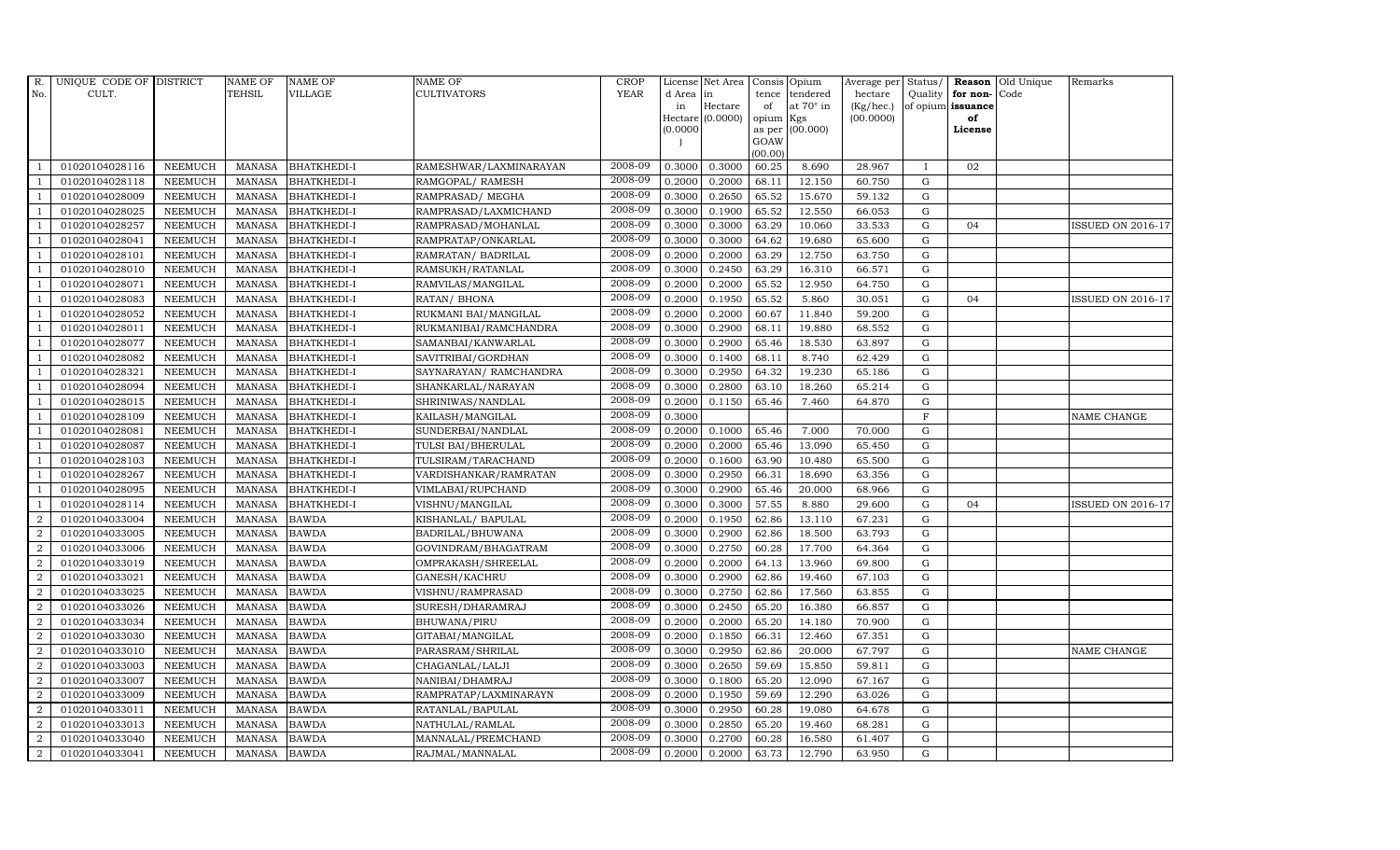| R.             | UNIQUE CODE OF DISTRICT |                | NAME OF       | <b>NAME OF</b> | <b>NAME OF</b>              | <b>CROP</b> |           | License Net Area   | Consis Opium |                  | Average per | Status/      | Reason            | Old Unique     | Remarks                  |
|----------------|-------------------------|----------------|---------------|----------------|-----------------------------|-------------|-----------|--------------------|--------------|------------------|-------------|--------------|-------------------|----------------|--------------------------|
| No.            | CULT.                   |                | TEHSIL        | <b>VILLAGE</b> | CULTIVATORS                 | <b>YEAR</b> | d Area in |                    |              | tence tendered   | hectare     | Quality      | for non-          | Code           |                          |
|                |                         |                |               |                |                             |             | in        | Hectare            | of           | at $70^\circ$ in | (Kg/hec.)   |              | of opium issuance |                |                          |
|                |                         |                |               |                |                             |             | (0.0000)  | $Hectare (0.0000)$ | opium Kgs    | as per (00.000)  | (00.0000)   |              | of<br>License     |                |                          |
|                |                         |                |               |                |                             |             |           |                    | GOAW         |                  |             |              |                   |                |                          |
|                |                         |                |               |                |                             |             |           |                    | (00.00)      |                  |             |              |                   |                |                          |
| 2              | 01020104033042          | <b>NEEMUCH</b> | <b>MANASA</b> | <b>BAWDA</b>   | GOPAL GIR/KACHARU GIR GOSAI | 2008-09     | 0.3000    | 0.2950             | 59.69        | 19.250           | 65.254      | G            |                   |                |                          |
| 2              | 01020104033043          | <b>NEEMUCH</b> | <b>MANASA</b> | <b>BAWDA</b>   | BASANTILAL/ SHOBHARAM       | 2008-09     | 0.2000    | 0.2000             | 59.69        | 12.620           | 63.100      | ${\rm G}$    |                   |                |                          |
| $\overline{2}$ | 01020104033037          | <b>NEEMUCH</b> | <b>MANASA</b> | <b>BAWDA</b>   | MOHANLAL/NANDLAL            | 2008-09     | 0.2000    | 0.1950             | 62.86        | 13.090           | 67.128      | G            |                   |                |                          |
| $\overline{2}$ | 01020104033044          | <b>NEEMUCH</b> | <b>MANASA</b> | <b>BAWDA</b>   | JAGDISH / JAYNARAYAN        | 2008-09     | 0.3000    | 0.2800             | 65.20        | 18.350           | 65.536      | $\mathbf G$  |                   |                |                          |
| 2              | 01020104033028          | <b>NEEMUCH</b> | <b>MANASA</b> | <b>BAWDA</b>   | RADHESHYAM/BAPULAL          | 2008-09     | 0.2000    | 0.2000             | 59.69        | 12.480           | 62.400      | $\mathbf G$  |                   | 01020104017086 |                          |
| $\overline{2}$ | 01020104043005          | <b>NEEMUCH</b> | <b>MANASA</b> | <b>BARTHUN</b> | BALUSINGH/DEVISINGH         | 2008-09     | 0.3000    | 0.1500             |              | 9.710            | 64.733      | G            |                   |                |                          |
| 2              | 01020104043007          | <b>NEEMUCH</b> | <b>MANASA</b> | <b>BARTHUN</b> | LAXMINARAYAN/JAGANNATH      | 2008-09     | 0.3000    | 0.3050             |              | 19.550           | 64.098      | $\mathbf G$  |                   |                |                          |
| 2              | 01020104043010          | <b>NEEMUCH</b> | <b>MANASA</b> | <b>BARTHUN</b> | PRABHULAL/KACHRU            | 2008-09     | 0.2000    | 0.1550             |              | 6.060            | 39.098      | G            | 04                |                | <b>ISSUED ON 2016-17</b> |
| $\overline{2}$ | 01020104043011          | <b>NEEMUCH</b> | <b>MANASA</b> | <b>BARTHUN</b> | DOULATSINGH/GULABKANWAR     | 2008-09     | 0.3000    | 0.2850             |              | 17.710           | 62.140      | $\mathbf G$  |                   |                |                          |
| $\overline{2}$ | 01020104043012          | <b>NEEMUCH</b> | <b>MANASA</b> | <b>BARTHUN</b> | RAMESH/RATANLAL             | 2008-09     | 0.2000    | 0.2000             |              | 5.320            | 26.600      | $\mathbf G$  | 04                |                |                          |
| $\overline{2}$ | 01020104043027          | <b>NEEMUCH</b> | <b>MANASA</b> | <b>BARTHUN</b> | YASHWANTSINGH/RAGHUNATHSING | 2008-09     | 0.2000    | 0.1750             |              | 11.060           | 63.200      | G            |                   |                |                          |
| 2              | 01020104043030          | NEEMUCH        | <b>MANASA</b> | <b>BARTHUN</b> | PREMSINGH/LAXMANSINGH       | 2008-09     | 0.2000    | 0.1900             |              | 5.040            | 26.526      | $\mathbf G$  | 04                |                |                          |
| 2              | 01020104043020          | <b>NEEMUCH</b> | <b>MANASA</b> | <b>BARTHUN</b> | BALURAM/UDAJI               | 2008-09     | 0.2000    | 0.2050             |              | 12.710           | 62.000      | G            |                   |                |                          |
| $\overline{2}$ | 01020104043147          | <b>NEEMUCH</b> | <b>MANASA</b> | <b>BARTHUN</b> | BALARAM/BAPULAL             | 2008-09     | 0.2000    | 0.0400             |              | 2.680            | 67.000      | $\mathbf G$  |                   |                |                          |
| $\overline{2}$ | 01020104043037          | NEEMUCH        | <b>MANASA</b> | <b>BARTHUN</b> | DINESHCHANDRA/BANSHILAL     | 2008-09     | 0.2000    | 0.1900             |              | 11.870           | 62.474      | $\mathbf G$  |                   |                |                          |
| $\overline{2}$ | 01020104043042          | <b>NEEMUCH</b> | <b>MANASA</b> | <b>BARTHUN</b> | SURESHCHANDRA/AMRITRAM      | 2008-09     | 0.2000    | 0.1950             |              | 12.700           | 65.128      | $\mathbf G$  |                   |                |                          |
| 2              | 01020104043117          | <b>NEEMUCH</b> | <b>MANASA</b> | <b>BARTHUN</b> | RAMGOPAL/MANGILAL           | 2008-09     | 0.3000    | 0.2850             |              | 6.450            | 22.632      | $\mathbf G$  | 04                |                |                          |
| 2              | 01020104043054          | <b>NEEMUCH</b> | <b>MANASA</b> | <b>BARTHUN</b> | RAMNARAYAN/DULICHANDRA      | 2008-09     | 0.2000    | 0.1950             |              | 4.490            | 23.026      | G            | 04                |                |                          |
| 2              | 01020104043067          | <b>NEEMUCH</b> | <b>MANASA</b> | <b>BARTHUN</b> | BHANWARLAL/GANESHRAM        | 2008-09     | 0.2000    | 0.1900             |              | 12.100           | 63.684      | $\mathbf G$  |                   |                |                          |
| $\overline{2}$ | 01020104043086          | <b>NEEMUCH</b> | <b>MANASA</b> | <b>BARTHUN</b> | PRAHALAD/VARDICHANDRA       | 2008-09     | 0.2000    | 0.1550             |              | 10.310           | 66.516      | $\mathbf G$  |                   |                |                          |
| 2              | 01020104043093          | <b>NEEMUCH</b> | <b>MANASA</b> | <b>BARTHUN</b> | NANDLAL/MOHANLAL            | 2008-09     | 0.2000    | 0.2000             |              | 4.040            | 20.200      | $\mathbf I$  | 02                |                |                          |
| $\overline{2}$ | 01020104043096          | <b>NEEMUCH</b> | <b>MANASA</b> | <b>BARTHUN</b> | MANGILAL/SALAGRAM           | 2008-09     | 0.2000    | 0.1900             |              | 12.520           | 65.895      | $\mathbf G$  |                   |                |                          |
| $\overline{2}$ | 01020104043100          | <b>NEEMUCH</b> | <b>MANASA</b> | <b>BARTHUN</b> | PURILAL/BHAGIRATH           | 2008-09     | 0.2000    | 0.2000             |              | 13.400           | 67.000      | $\mathbf G$  |                   |                |                          |
| 2              | 01020104043105          | <b>NEEMUCH</b> | <b>MANASA</b> | <b>BARTHUN</b> | KARULAL/BASANTILAL          | 2008-09     | 0.2000    | 0.1950             |              | 5.140            | 26.359      | $\mathbf G$  | 04                |                | <b>ISSUED ON 2016-17</b> |
| $\overline{2}$ | 01020104043112          | <b>NEEMUCH</b> | <b>MANASA</b> | <b>BARTHUN</b> | BHERULAL/MADHOLAL           | 2008-09     | 0.2000    | 0.2050             |              | 13.310           | 64.927      | $\mathbf G$  |                   |                |                          |
| $\overline{2}$ | 01020104043121          | <b>NEEMUCH</b> | <b>MANASA</b> | <b>BARTHUN</b> | AMARSINGH/NONDRAM           | 2008-09     | 0.2000    | 0.2000             |              | 5.750            | 28.750      | $\mathbf G$  | 04                |                |                          |
| 2              | 01020104043123          | <b>NEEMUCH</b> | <b>MANASA</b> | <b>BARTHUN</b> | SATYANARAYAN/DHANRAJ        | 2008-09     | 0.2000    | 0.1800             |              | 12.370           | 68.722      | ${\rm G}$    |                   |                |                          |
| $\overline{2}$ | 01020104043126          | <b>NEEMUCH</b> | <b>MANASA</b> | <b>BARTHUN</b> | MOHANBAI/DEVILAL            | 2008-09     | 0.2000    | 0.1950             |              | 13.130           | 67.333      | $\mathbf G$  |                   |                |                          |
| 2              | 01020104043137          | <b>NEEMUCH</b> | <b>MANASA</b> | <b>BARTHUN</b> | RAMKISHAN/CHITAR            | 2008-09     | 0.3000    | 0.2900             |              | 19.390           | 66.862      | $\mathbf G$  |                   |                |                          |
| 2              | 01020104043142          | <b>NEEMUCH</b> | <b>MANASA</b> | <b>BARTHUN</b> | PRAHALADSINGH/BAHADURSINGH  | 2008-09     | 0.2000    | 0.1900             |              | 8.250            | 43.421      | $\mathbf G$  | 04                |                | <b>ISSUED ON 2016-17</b> |
| $\overline{2}$ | 01020104043146          | <b>NEEMUCH</b> | <b>MANASA</b> | <b>BARTHUN</b> | GOPAL/BHERULAL              | 2008-09     | 0.2000    | 0.2000             |              | 12.390           | 61.950      | G            |                   |                |                          |
| 2              | 01020104043149          | <b>NEEMUCH</b> | <b>MANASA</b> | <b>BARTHUN</b> | BHULIBAI/MAGNIRAM           | 2008-09     | 0.2000    | 0.1950             |              | 12.830           | 65.795      | ${\rm G}$    |                   |                |                          |
| $\overline{2}$ | 01020104043152          | <b>NEEMUCH</b> | <b>MANASA</b> | <b>BARTHUN</b> | KAILASHBAI/SHRINIWAS        | 2008-09     | 0.2000    | 0.2000             |              | 10.700           | 53.500      | $\mathbf G$  |                   |                |                          |
| 2              | 01020104043078          | <b>NEEMUCH</b> | <b>MANASA</b> | <b>BARTHUN</b> | RAMPRASAD/RATANLAL          | 2008-09     | 0.2000    | 0.1900             |              | 4.950            | 26.053      | $\mathbf G$  | 04                |                |                          |
| $\overline{2}$ | 01020104043036          | <b>NEEMUCH</b> | <b>MANASA</b> | <b>BARTHUN</b> | RAMPAL/RAMNARAYAN           | 2008-09     | 0.2000    | 0.2000             |              | 4.850            | 24.250      | $\mathbf G$  | 04                |                | <b>ISSUED ON 2016-17</b> |
| $\overline{2}$ | 01020104043163          | <b>NEEMUCH</b> | <b>MANASA</b> | <b>BARTHUN</b> | NANIBAI/CHAND MOHAMMAD      | 2008-09     | 0.3000    | 0.2950             |              | 8.300            | 28.136      | $\mathbf I$  | 02                |                |                          |
| 2              | 01020104043064          | <b>NEEMUCH</b> | <b>MANASA</b> | <b>BARTHUN</b> | KANWARLAL/BIHARILAL         | 2008-09     | 0.2000    | 0.1900             |              | 11.080           | 58.316      | ${\rm G}$    |                   |                |                          |
| $\overline{2}$ | 01020104043120          | <b>NEEMUCH</b> | <b>MANASA</b> | <b>BARTHUN</b> | MANGILAL/TORIRAM            | 2008-09     | 0.2000    | 0.2050             |              | 11.320           | 55.220      | $\mathbf G$  |                   |                |                          |
| 2              | 01020104043071          | <b>NEEMUCH</b> | <b>MANASA</b> | <b>BARTHUN</b> | LAXMANSINGH/MOTISINGH       | 2008-09     | 0.2000    | 0.1950             |              | 5.130            | 26.308      | $\mathbf{I}$ | 02                |                |                          |
| $\overline{2}$ | 01020104043080          | <b>NEEMUCH</b> | <b>MANASA</b> | <b>BARTHUN</b> | BALRAM/BHANWARLAL           | 2008-09     | 0.3000    | 0.3100             |              | 18.140           | 58.516      | G            |                   |                |                          |
| $\overline{2}$ | 01020104043113          | <b>NEEMUCH</b> | MANASA        | <b>BARTHUN</b> | INDIRABAI/KANHAIYALAL       | 2008-09     | 0.2000    | 0.2000             |              | 13.490           | 67.450      | G            |                   |                |                          |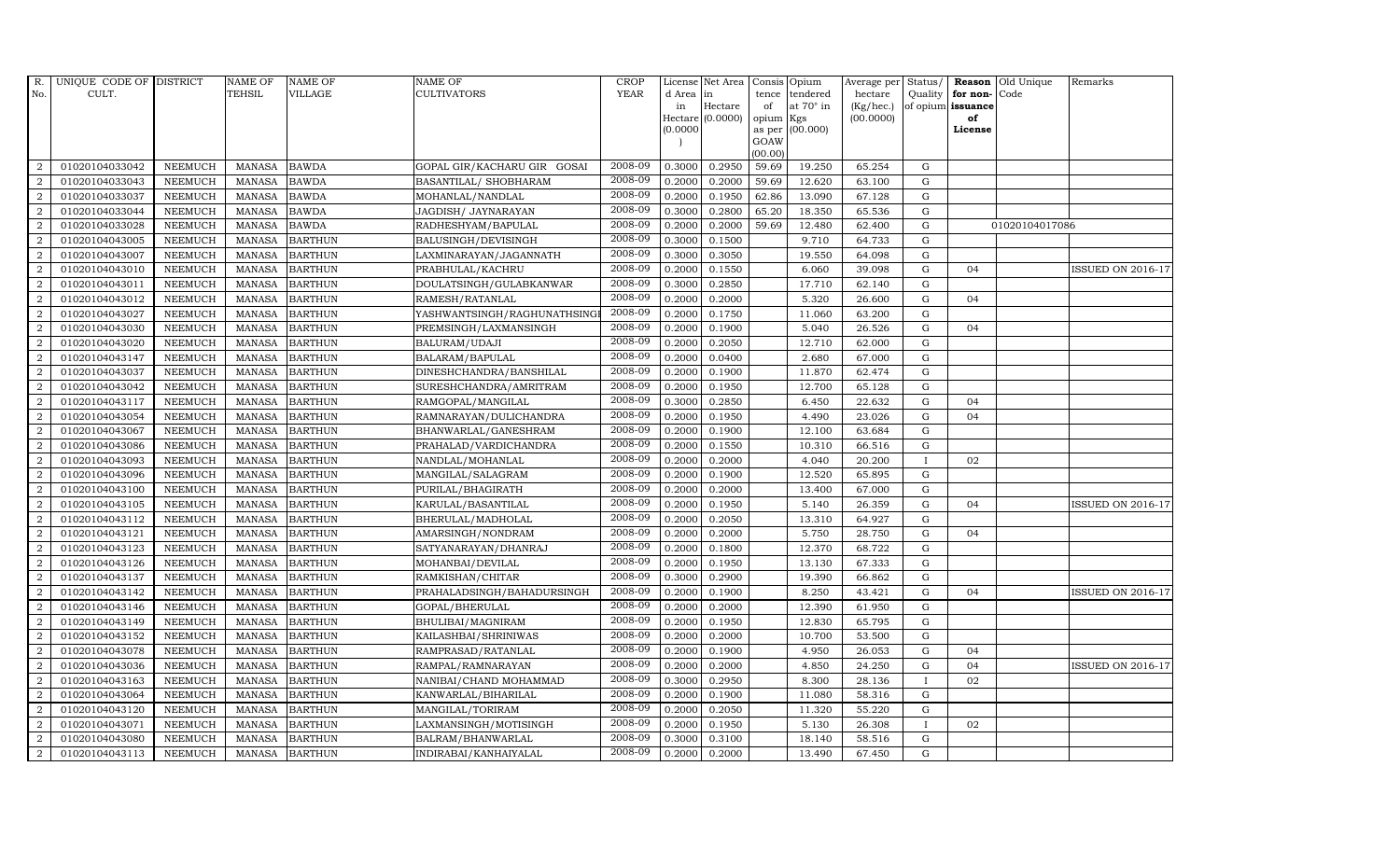| $R_{\cdot}$    | UNIQUE CODE OF DISTRICT |                | <b>NAME OF</b> | <b>NAME OF</b>        | <b>NAME OF</b>        | CROP        |           | License Net Area Consis Opium |           |                  |           |              |                   | Average per Status/ <b>Reason</b> Old Unique | Remarks                  |
|----------------|-------------------------|----------------|----------------|-----------------------|-----------------------|-------------|-----------|-------------------------------|-----------|------------------|-----------|--------------|-------------------|----------------------------------------------|--------------------------|
| No.            | CULT.                   |                | <b>TEHSIL</b>  | <b>VILLAGE</b>        | <b>CULTIVATORS</b>    | <b>YEAR</b> | d Area in |                               |           | tence tendered   | hectare   | Quality      | for non-          | Code                                         |                          |
|                |                         |                |                |                       |                       |             | in        | Hectare                       | of        | at $70^\circ$ in | (Kg/hec.) |              | of opium issuance |                                              |                          |
|                |                         |                |                |                       |                       |             |           | Hectare (0.0000)              | opium Kgs |                  | (00.0000) |              | of                |                                              |                          |
|                |                         |                |                |                       |                       |             | (0.0000)  |                               | GOAW      | as per (00.000)  |           |              | License           |                                              |                          |
|                |                         |                |                |                       |                       |             |           |                               | (00.00)   |                  |           |              |                   |                                              |                          |
| 2              | 01020104043130          | <b>NEEMUCH</b> | MANASA         | <b>BARTHUN</b>        | SUKHIBAI/MANGILAL     | 2008-09     | 0.2000    | 0.2050                        |           | 12.610           | 61.512    | ${\rm G}$    |                   |                                              |                          |
| $\overline{1}$ | 01020104025055          | <b>NEEMUCH</b> | MANASA         | <b>BARKHEDA GHATA</b> | AMARCHANDRA/NARAYAN   | 2008-09     | 0.3000    | 0.2750                        | 60.05     | 16.800           | 61.091    | $\mathbf G$  |                   |                                              |                          |
|                | 01020104025052          | <b>NEEMUCH</b> | <b>MANASA</b>  | <b>BARKHEDA GHATA</b> | BHAGCHANDRA/HANRAJ    | 2008-09     | 0.3000    |                               |           |                  |           | $_{\rm F}$   |                   |                                              |                          |
|                | 01020104025043          | <b>NEEMUCH</b> | <b>MANASA</b>  | <b>BARKHEDA GHATA</b> | BHANWARLAL/KESHURAM   | 2008-09     | 0.3000    | 0.2900                        | 54.93     | 15.730           | 54.241    | $\mathbf G$  |                   |                                              |                          |
| $\overline{1}$ | 01020104025034          | <b>NEEMUCH</b> | <b>MANASA</b>  | <b>BARKHEDA GHATA</b> | CHAMPALAL/VARDA       | 2008-09     | 0.2000    | 0.1950                        | 56.40     | 11.420           | 58.564    | ${\rm G}$    |                   |                                              |                          |
| -1             | 01020104025065          | <b>NEEMUCH</b> | <b>MANASA</b>  | <b>BARKHEDA GHATA</b> | CHANDRIBAI/PYARCHAND  | 2008-09     | 0.3000    |                               |           |                  |           | F            |                   |                                              |                          |
| $\overline{1}$ | 01020104025003          | <b>NEEMUCH</b> | <b>MANASA</b>  | <b>BARKHEDA GHATA</b> | CHHAGANLAL/BHANWARLAL | 2008-09     | 0.3000    |                               |           |                  |           | $\mathbf F$  |                   |                                              |                          |
| $\overline{1}$ | 01020104025032          | <b>NEEMUCH</b> | <b>MANASA</b>  | <b>BARKHEDA GHATA</b> | CHHAGANLAL/KHEMRAJ    | 2008-09     | 0.2000    | 0.1850                        | 56.40     | 10.340           | 55.892    | G            |                   |                                              |                          |
| $\overline{1}$ | 01020104025006          | <b>NEEMUCH</b> | <b>MANASA</b>  | <b>BARKHEDA GHATA</b> | DAYARAM/HARJI         | 2008-09     | 0.3000    | 0.1500                        | 63.13     | 9.600            | 64.000    | $\mathbf G$  |                   |                                              |                          |
| $\overline{1}$ | 01020104025058          | <b>NEEMUCH</b> | <b>MANASA</b>  | <b>BARKHEDA GHATA</b> | GHISALAL/ HANSRAJ     | 2008-09     | 0.2000    | 0.1900                        | 56.40     | 11.580           | 60.947    | ${\rm G}$    | 09                |                                              |                          |
| $\overline{1}$ | 01020104025020          | <b>NEEMUCH</b> | <b>MANASA</b>  | <b>BARKHEDA GHATA</b> | GOPAL/SHOLA           | 2008-09     | 0.3000    | 0.2850                        | 63.13     | 18.640           | 65.404    | G            |                   |                                              |                          |
| $\overline{1}$ | 01020104025013          | <b>NEEMUCH</b> | <b>MANASA</b>  | <b>BARKHEDA GHATA</b> | HARLAL/MODA           | 2008-09     | 0.3000    | 0.2800                        | 56.40     | 16.070           | 57.393    | ${\rm G}$    |                   |                                              |                          |
| $\overline{1}$ | 01020104025007          | <b>NEEMUCH</b> | <b>MANASA</b>  | <b>BARKHEDA GHATA</b> | HEMRAJ/HEERA          | 2008-09     | 0.2000    | 0.1950                        | 54.93     | 10.590           | 54.308    | $\mathbf G$  |                   |                                              |                          |
|                | 01020104025050          | <b>NEEMUCH</b> | <b>MANASA</b>  | <b>BARKHEDA GHATA</b> | HIRALAL/HANSA JI      | 2008-09     | 0.3000    | 0.2900                        | 56.40     | 17.010           | 58.655    | ${\rm G}$    |                   |                                              |                          |
| $\overline{1}$ | 01020104025035          | <b>NEEMUCH</b> | <b>MANASA</b>  | <b>BARKHEDA GHATA</b> | HIRALAL/MEGHA         | 2008-09     | 0.3000    | 0.2750                        | 57.48     | 15.450           | 56.182    | ${\rm G}$    |                   |                                              |                          |
| -1             | 01020104025019          | <b>NEEMUCH</b> | <b>MANASA</b>  | <b>BARKHEDA GHATA</b> | KANHAIYALAL/CHOKHA    | 2008-09     | 0.3000    | 0.2750                        | 63.13     | 18.180           | 66.109    | G            |                   |                                              |                          |
| $\overline{1}$ | 01020104025072          | <b>NEEMUCH</b> | <b>MANASA</b>  | <b>BARKHEDA GHATA</b> | KANHAIYALAL/MODA      | 2008-09     | 0.2000    | 0.1900                        | 57.48     | 11.220           | 59.053    | $\mathbf G$  |                   |                                              |                          |
| $\overline{1}$ | 01020104025005          | <b>NEEMUCH</b> | <b>MANASA</b>  | <b>BARKHEDA GHATA</b> | KASHIBAI BOTALAL      | 2008-09     | 0.2000    | 0.1950                        | 59.17     | 11.820           | 60.615    | $\mathbf G$  |                   |                                              |                          |
|                | 01020104025024          | <b>NEEMUCH</b> | <b>MANASA</b>  | <b>BARKHEDA GHATA</b> | LABHCHAND/CHATARBHUJ  | 2008-09     | 0.2000    | 0.1900                        | 57.48     | 11.270           | 59.316    | G            |                   |                                              |                          |
|                | 01020104025062          | <b>NEEMUCH</b> | <b>MANASA</b>  | <b>BARKHEDA GHATA</b> | LAXMAN/BHERULAL       | 2008-09     | 0.3000    | 0.1800                        | 63.27     | 11.540           | 64.111    | $\mathbf{I}$ | 02                |                                              | <b>ISSUED ON 2009-10</b> |
| -1             | 01020104025048          | <b>NEEMUCH</b> | <b>MANASA</b>  | <b>BARKHEDA GHATA</b> | MANGIBAI/GIRDHARI     | 2008-09     | 0.2000    | 0.2000                        | 63.13     | 12.430           | 62.150    | $\mathbf G$  |                   |                                              |                          |
| -1             | 01020104025018          | <b>NEEMUCH</b> | <b>MANASA</b>  | <b>BARKHEDA GHATA</b> | MEGHRAJ/MODA          | 2008-09     | 0.2000    | 0.1950                        | 65.92     | 13.320           | 68.308    | ${\rm G}$    |                   |                                              |                          |
| $\overline{1}$ | 01020104025076          | <b>NEEMUCH</b> | <b>MANASA</b>  | <b>BARKHEDA GHATA</b> | MOHANLAL/NARAYAN      | 2008-09     | 0.2000    | 0.2000                        | 66.80     | 5.110            | 25.550    | $\mathbf{I}$ | 02                |                                              |                          |
|                | 01020104025021          | <b>NEEMUCH</b> | <b>MANASA</b>  | <b>BARKHEDA GHATA</b> | NANALAL/HANSA         | 2008-09     | 0.2000    | 0.0700                        | 64.57     | 5.030            | 71.857    | $\mathbf G$  |                   |                                              |                          |
|                | 01020104025011          | <b>NEEMUCH</b> | <b>MANASA</b>  | <b>BARKHEDA GHATA</b> | NANALAL/KALU          | 2008-09     | 0.2000    | 0.1950                        | 57.48     | 11.260           | 57.744    | $\mathbf G$  |                   |                                              |                          |
| $\overline{1}$ | 01020104025042          | <b>NEEMUCH</b> | <b>MANASA</b>  | <b>BARKHEDA GHATA</b> | NANALAL/MODJI         | 2008-09     | 0.3000    | 0.2850                        | 62.41     | 18.050           | 63.333    | ${\rm G}$    |                   |                                              |                          |
|                | 01020104025067          | <b>NEEMUCH</b> | <b>MANASA</b>  | <b>BARKHEDA GHATA</b> | NANALAL/VARDICHANDRA  | 2008-09     | 0.3000    | 0.2800                        | 57.48     | 16.900           | 60.357    | ${\rm G}$    |                   |                                              |                          |
| $\overline{1}$ | 01020104025053          | <b>NEEMUCH</b> | <b>MANASA</b>  | <b>BARKHEDA GHATA</b> | NATHULAL/NANALAL      | 2008-09     | 0.2000    | 0.2000                        | 58.83     | 11.920           | 59.600    | $\mathbf G$  |                   |                                              |                          |
|                | 01020104025022          | <b>NEEMUCH</b> | <b>MANASA</b>  | <b>BARKHEDA GHATA</b> | PARBHULAL KHEMRAJ     | 2008-09     | 0.2000    | 0.1950                        | 59.32     | 11.970           | 61.385    | G            |                   |                                              |                          |
|                | 01020104025001          | <b>NEEMUCH</b> | <b>MANASA</b>  | <b>BARKHEDA GHATA</b> | PREMCHAND / SHIVRAM   | 2008-09     | 0.2000    | 0.1950                        | 56.41     | 11.130           | 57.077    | $\mathbf G$  |                   |                                              |                          |
| $\overline{1}$ | 01020104025017          | <b>NEEMUCH</b> | <b>MANASA</b>  | <b>BARKHEDA GHATA</b> | RUGHNATH/RATANA       | 2008-09     | 0.3000    | 0.2800                        | 54.93     | 14.910           | 53.250    | ${\rm G}$    |                   |                                              |                          |
| $\overline{1}$ | 01020104025031          | <b>NEEMUCH</b> | <b>MANASA</b>  | <b>BARKHEDA GHATA</b> | SHAMBHULAL/BHAGCHAND  | 2008-09     | 0.3000    | 0.2750                        | 57.43     | 16.740           | 60.873    | $\mathbf{I}$ | 02                |                                              | <b>ISSUED ON 2009-10</b> |
| $\mathbf{1}$   | 01020104025047          | <b>NEEMUCH</b> | <b>MANASA</b>  | <b>BARKHEDA GHATA</b> | SHIVLAL/GORILAL       | 2008-09     | 0.3000    | 0.2500                        | 56.33     | 14.370           | 57.480    | $\mathbf G$  |                   |                                              |                          |
|                | 01020104025026          | <b>NEEMUCH</b> | <b>MANASA</b>  | <b>BARKHEDA GHATA</b> | SOHANLAL/MANGILAL     | 2008-09     | 0.2000    | 0.1950                        | 57.38     | 11.440           | 58.667    | $\mathbf G$  |                   |                                              |                          |
|                | 01020104025059          | <b>NEEMUCH</b> | <b>MANASA</b>  | <b>BARKHEDA GHATA</b> | SUKHLAL/RATANLAL      | 2008-09     | 0.3000    | 0.2900                        | 60.39     | 18.540           | 63.931    | ${\rm G}$    |                   |                                              |                          |
| $\overline{1}$ | 01020104025025          | <b>NEEMUCH</b> | <b>MANASA</b>  | <b>BARKHEDA GHATA</b> | TAPUBAI/PRITHVIRAJ    | 2008-09     | 0.3000    | 0.2650                        | 54.93     | 14.360           | 54.189    | ${\rm G}$    |                   |                                              |                          |
| $\overline{1}$ | 01020104025061          | <b>NEEMUCH</b> | <b>MANASA</b>  | <b>BARKHEDA GHATA</b> | TULSIRAM/RATANLAL     | 2008-09     | 0.3000    | 0.2900                        | 60.39     | 18.170           | 62.655    | ${\rm G}$    |                   |                                              |                          |
| 2              | 01020104054002          | <b>NEEMUCH</b> | <b>MANASA</b>  | <b>BARDIYA KENT</b>   | NANALAL/SEVA          | 2008-09     | 0.2000    | 0.2050                        | 61.66     | 12.090           | 58.976    | $\mathbf G$  |                   |                                              |                          |
| 2              | 01020104054004          | <b>NEEMUCH</b> | <b>MANASA</b>  | <b>BARDIYA KENT</b>   | SHIVLAL/LALA          | 2008-09     | 0.2000    | 0.2000                        | 59.61     | 11.220           | 56.100    | $\mathbf G$  |                   |                                              |                          |
| $\overline{2}$ | 01020104054005          | <b>NEEMUCH</b> | <b>MANASA</b>  | <b>BARDIYA KENT</b>   | NANALAL/UDA           | 2008-09     | 0.2000    | 0.2000                        | 59.61     | 11.930           | 59.650    | $\mathbf G$  |                   |                                              |                          |
| $\overline{a}$ | 01020104054007          | <b>NEEMUCH</b> |                | MANASA BARDIYA KENT   | AMRITLAL/RAMLAL       | 2008-09     | 0.2000    | 0.2050                        | 63.28     | 13.030           | 63.561    | $\mathbf G$  |                   |                                              |                          |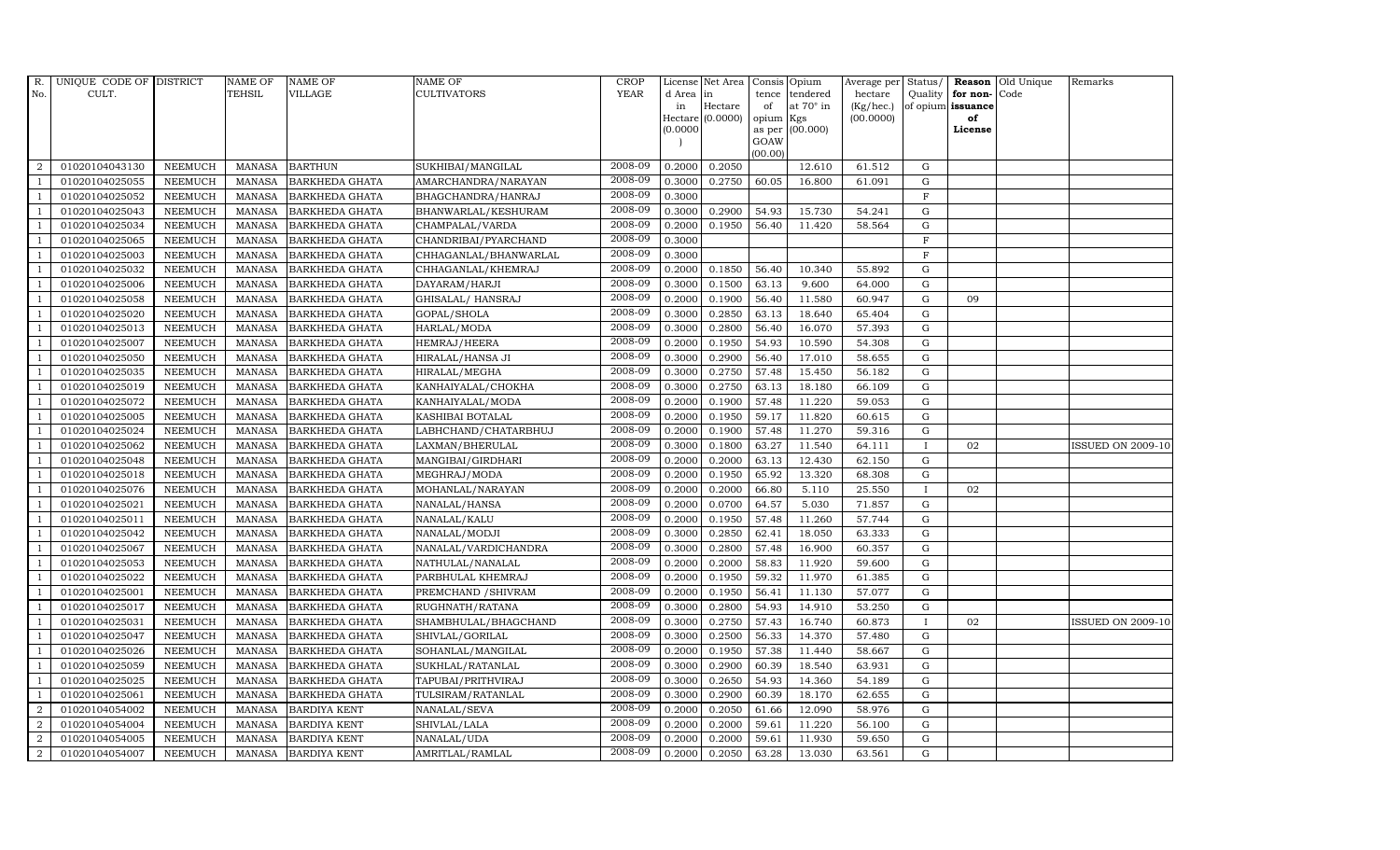| R.               | UNIQUE CODE OF DISTRICT |                | <b>NAME OF</b> | <b>NAME OF</b>       | <b>NAME OF</b>             | <b>CROP</b> |          | License Net Area |           | Consis Opium    | Average per | Status/     | <b>Reason</b>     | Old Unique | Remarks                  |
|------------------|-------------------------|----------------|----------------|----------------------|----------------------------|-------------|----------|------------------|-----------|-----------------|-------------|-------------|-------------------|------------|--------------------------|
| No.              | CULT.                   |                | <b>TEHSIL</b>  | VILLAGE              | CULTIVATORS                | <b>YEAR</b> | d Area   | in               | tence     | tendered        | hectare     | Quality     | for non-          | Code       |                          |
|                  |                         |                |                |                      |                            |             | in       | Hectare          | of        | at 70° in       | (Kg/hec.)   |             | of opium issuance |            |                          |
|                  |                         |                |                |                      |                            |             | (0.0000) | Hectare (0.0000) | opium Kgs | as per (00.000) | (00.0000)   |             | of<br>License     |            |                          |
|                  |                         |                |                |                      |                            |             |          |                  | GOAW      |                 |             |             |                   |            |                          |
|                  |                         |                |                |                      |                            |             |          |                  | (00.00)   |                 |             |             |                   |            |                          |
| 2                | 01020104054010          | <b>NEEMUCH</b> | MANASA         | <b>BARDIYA KENT</b>  | BHULIBAI/KANWARLAL         | 2008-09     | 0.2000   | 0.1700           | 65.88     | 11.410          | 67.118      | G           |                   |            |                          |
| 2                | 01020104054011          | <b>NEEMUCH</b> | <b>MANASA</b>  | <b>BARDIYA KENT</b>  | SHYAMUBAI/KARU             | 2008-09     | 0.2000   | 0.1900           | 61.66     | 11.510          | 60.579      | ${\rm G}$   |                   |            |                          |
| 2                | 01020104054015          | <b>NEEMUCH</b> | <b>MANASA</b>  | <b>BARDIYA KENT</b>  | <b>BALCHAND/HEERA</b>      | 2008-09     | 0.2000   | 0.2000           | 63.28     | 12.870          | 64.350      | G           |                   |            |                          |
| $\overline{2}$   | 01020104054018          | <b>NEEMUCH</b> | <b>MANASA</b>  | <b>BARDIYA KENT</b>  | DHAPUBAI/GORILAL           | 2008-09     | 0.2000   | 0.2000           | 61.66     | 12.150          | 60.750      | $\mathbf G$ |                   |            |                          |
| 2                | 01020104054024          | <b>NEEMUCH</b> | <b>MANASA</b>  | <b>BARDIYA KENT</b>  | MUNNASINGH/PRATAPSINGH     | 2008-09     | 0.2000   | 0.2000           | 61.66     | 11.320          | 56.600      | ${\rm G}$   |                   |            |                          |
| 2                | 01020104054029          | <b>NEEMUCH</b> | <b>MANASA</b>  | <b>BARDIYA KENT</b>  | GHISALAL/KACHRU            | 2008-09     | 0.2000   | 0.2050           | 61.66     | 12.820          | 62.537      | $\mathbf G$ |                   |            |                          |
| 2                | 01020104054030          | <b>NEEMUCH</b> | <b>MANASA</b>  | <b>BARDIYA KENT</b>  | GANGARAM/KARULAL           | 2008-09     | 0.2000   | 0.1750           | 60.01     | 10.550          | 60.286      | ${\rm G}$   |                   |            |                          |
| 2                | 01020104054034          | <b>NEEMUCH</b> | <b>MANASA</b>  | <b>BARDIYA KENT</b>  | MANGIBAI/NARAYAN           | 2008-09     | 0.2000   | 0.1900           | 59.61     | 11.230          | 59.105      | $\mathbf G$ |                   |            |                          |
| $\overline{2}$   | 01020104054035          | <b>NEEMUCH</b> | <b>MANASA</b>  | <b>BARDIYA KENT</b>  | CHAMPALAL/MAGNA            | 2008-09     | 0.2000   | 0.1950           | 61.66     | 12.090          | 62.000      | G           |                   |            |                          |
| 2                | 01020104054036          | <b>NEEMUCH</b> | <b>MANASA</b>  | <b>BARDIYA KENT</b>  | BHANWARKUNWAR/NAHARSINGH   | 2008-09     | 0.2000   | 0.1900           | 63.28     | 12.180          | 64.105      | ${\rm G}$   |                   |            |                          |
| $\overline{2}$   | 01020104054042          | <b>NEEMUCH</b> | <b>MANASA</b>  | <b>BARDIYA KENT</b>  | RADHESHYAM/DALLA           | 2008-09     | 0.3000   | 0.2850           | 57.64     | 16.360          | 57.404      | ${\rm G}$   |                   |            |                          |
| 2                | 01020104054031          | <b>NEEMUCH</b> | <b>MANASA</b>  | <b>BARDIYA KENT</b>  | GANPATLAL/KARULAL          | 2008-09     | 0.3000   | 0.3100           | 57.64     | 17.190          | 55.452      | G           |                   |            |                          |
| $\overline{2}$   | 01020104050001          | <b>NEEMUCH</b> | <b>MANASA</b>  | <b>BARDIYA JAGIR</b> | MOTILAL/RATANLAL           | 2008-09     | 0.3000   | 0.3000           | 61.15     | 18.170          | 60.567      | G           |                   |            |                          |
| $\overline{2}$   | 01020104050004          | <b>NEEMUCH</b> | <b>MANASA</b>  | <b>BARDIYA JAGIR</b> | KANA(KANHAIYA) / RATANLAL  | 2008-09     | 0.3000   | 0.3000           | 63.19     | 19.720          | 65.733      | $\mathbf G$ |                   |            |                          |
| $\overline{2}$   | 01020104050011          | <b>NEEMUCH</b> | <b>MANASA</b>  | <b>BARDIYA JAGIR</b> | BHANWARLAL/PRABHULAL       | 2008-09     | 0.2000   | 0.1900           | 63.19     | 11.920          | 62.737      | ${\rm G}$   |                   |            |                          |
| $\overline{2}$   | 01020104050012          | <b>NEEMUCH</b> | <b>MANASA</b>  | <b>BARDIYA JAGIR</b> | CHAGANLAL/PRABHULAL        | 2008-09     | 0.2000   | 0.2000           | 63.19     | 11.890          | 59.450      | G           |                   |            |                          |
| 2                | 01020104050020          | <b>NEEMUCH</b> | <b>MANASA</b>  | <b>BARDIYA JAGIR</b> | TULSIRAM/RAMLAL            | 2008-09     | 0.2000   | 0.1950           | 65.13     | 12.440          | 63.795      | G           |                   |            |                          |
| $\overline{2}$   | 01020104050021          | <b>NEEMUCH</b> | <b>MANASA</b>  | <b>BARDIYA JAGIR</b> | UDAILAL/NANDRAM            | 2008-09     | 0.2000   | 0.2000           | 65.13     | 13.570          | 67.850      | $\mathbf G$ |                   |            |                          |
| $\overline{2}$   | 01020104050023          | <b>NEEMUCH</b> | <b>MANASA</b>  | <b>BARDIYA JAGIR</b> | DHANRAJ/NANDRAM            | 2008-09     | 0.2000   | 0.2000           | 64.49     | 14.280          | 71.400      | $\mathbf G$ |                   |            |                          |
| $\overline{2}$   | 01020104050024          | <b>NEEMUCH</b> | <b>MANASA</b>  | <b>BARDIYA JAGIR</b> | RADHIBAI/MULCHANDRA        | 2008-09     | 0.2000   | 0.2000           | 62.21     | 13.160          | 65.800      | ${\rm G}$   |                   |            |                          |
| $\overline{2}$   | 01020104050027          | <b>NEEMUCH</b> | <b>MANASA</b>  | <b>BARDIYA JAGIR</b> | RANCHOR/RATANLAL           | 2008-09     | 0.2000   | 0.2000           | 61.88     | 12.510          | 62.550      | $\mathbf G$ |                   |            |                          |
| $\boldsymbol{2}$ | 01020104050028          | <b>NEEMUCH</b> | <b>MANASA</b>  | <b>BARDIYA JAGIR</b> | DEVILAL/RAMLAL             | 2008-09     | 0.2000   | 0.1150           | 57.47     | 4.150           | 36.087      | ${\rm G}$   | 04                |            | <b>ISSUED ON 2016-17</b> |
| 2                | 01020104050034          | <b>NEEMUCH</b> | <b>MANASA</b>  | <b>BARDIYA JAGIR</b> | RAMCHANDRA/KALU            | 2008-09     | 0.3000   | 0.3000           | 62.21     | 17.850          | 59.500      | G           |                   |            |                          |
| $\overline{2}$   | 01020104050037          | <b>NEEMUCH</b> | <b>MANASA</b>  | <b>BARDIYA JAGIR</b> | SURAJBAI/RATANNATH         | 2008-09     | 0.3000   | 0.3000           | 61.88     | 19.150          | 63.833      | G           |                   |            |                          |
| $\overline{2}$   | 01020104050038          | <b>NEEMUCH</b> | <b>MANASA</b>  | <b>BARDIYA JAGIR</b> | BALARAM/MADHURAM           | 2008-09     | 0.2000   | 0.2000           | 65.63     | 12.630          | 63.150      | ${\rm G}$   |                   |            |                          |
| 2                | 01020104050039          | <b>NEEMUCH</b> | <b>MANASA</b>  | <b>BARDIYA JAGIR</b> | RAJIBAI/KALURAM            | 2008-09     | 0.2000   | 0.2050           | 62.21     | 12.930          | 63.073      | G           |                   |            |                          |
| $\overline{2}$   | 01020104050040          | <b>NEEMUCH</b> | <b>MANASA</b>  | <b>BARDIYA JAGIR</b> | MULCHANDRA/NANDRAM PATIDAR | 2008-09     | 0.2000   | 0.2000           | 67.22     | 13.140          | 65.700      | ${\rm G}$   |                   |            |                          |
| $\overline{2}$   | 01020104050041          | <b>NEEMUCH</b> | <b>MANASA</b>  | <b>BARDIYA JAGIR</b> | KANHAIYALAL/ONKAR          | 2008-09     | 0.2000   | 0.1900           | 62.21     | 12.150          | 63.947      | $\mathbf G$ |                   |            |                          |
| $\overline{2}$   | 01020104050046          | <b>NEEMUCH</b> | <b>MANASA</b>  | <b>BARDIYA JAGIR</b> | CHATARSINGH/ARJUNSINGH     | 2008-09     | 0.2000   |                  |           |                 |             | $\mathbf F$ |                   |            |                          |
| $\overline{2}$   | 01020104050049          | <b>NEEMUCH</b> | <b>MANASA</b>  | <b>BARDIYA JAGIR</b> | BHANWARLAL/MANGILAL        | 2008-09     | 0.3000   | 0.2500           | 63.19     | 16.160          | 64.640      | G           |                   |            |                          |
| $\overline{2}$   | 01020104050052          | <b>NEEMUCH</b> | <b>MANASA</b>  | <b>BARDIYA JAGIR</b> | JAGANNATH/RAMLAL           | 2008-09     | 0.2000   | 0.2000           | 68.86     | 12.810          | 64.050      | G           |                   |            |                          |
| $\overline{2}$   | 01020104050054          | <b>NEEMUCH</b> | <b>MANASA</b>  | <b>BARDIYA JAGIR</b> | RAJMAL/LAXMAN              | 2008-09     | 0.2000   | 0.1950           | 64.49     | 12.130          | 62.205      | ${\rm G}$   |                   |            |                          |
| $\overline{2}$   | 01020104050057          | <b>NEEMUCH</b> | <b>MANASA</b>  | <b>BARDIYA JAGIR</b> | BASANTILAL/KANHAIYALAL     | 2008-09     | 0.2000   | 0.2000           | 62.74     | 13.090          | 65.450      | ${\rm G}$   |                   |            |                          |
| $\overline{2}$   | 01020104050059          | <b>NEEMUCH</b> | <b>MANASA</b>  | <b>BARDIYA JAGIR</b> | MADANLAL/LAXMAN            | 2008-09     | 0.3000   | 0.2700           | 64.49     | 17.850          | 66.111      | $\mathbf G$ |                   |            |                          |
| $\overline{2}$   | 01020104050068          | <b>NEEMUCH</b> | <b>MANASA</b>  | <b>BARDIYA JAGIR</b> | DAMARLAL/CHOGALAL          | 2008-09     | 0.2000   | 0.1750           | 61.15     | 10.000          | 57.143      | $\mathbf G$ |                   |            |                          |
| $\overline{2}$   | 01020104050070          | <b>NEEMUCH</b> | <b>MANASA</b>  | <b>BARDIYA JAGIR</b> | KAMLESH KUMAR/KESHARIMAL   | 2008-09     | 0.3000   | 0.1500           | 61.15     | 9.390           | 62.600      | ${\rm G}$   |                   |            |                          |
| $\overline{2}$   | 01020104050075          | <b>NEEMUCH</b> | <b>MANASA</b>  | <b>BARDIYA JAGIR</b> | MANGILAL/ONKARLAL          | 2008-09     | 0.2000   | 0.2000           | 64.49     | 13.190          | 65.950      | ${\rm G}$   |                   |            |                          |
| $\overline{2}$   | 01020104050079          | <b>NEEMUCH</b> | <b>MANASA</b>  | <b>BARDIYA JAGIR</b> | JAGDISH/BHANWARLAL         | 2008-09     | 0.2000   | 0.2050           | 61.15     | 12.890          | 62.878      | ${\rm G}$   |                   |            |                          |
| $\overline{2}$   | 01020104050083          | <b>NEEMUCH</b> | <b>MANASA</b>  | <b>BARDIYA JAGIR</b> | YASHODABAI/SAVANTRAM       | 2008-09     | 0.2000   | 0.1150           | 61.15     | 6.880           | 59.826      | G           |                   |            |                          |
| $\overline{2}$   | 01020104050009          | <b>NEEMUCH</b> | <b>MANASA</b>  | <b>BARDIYA JAGIR</b> | BHANWARLAL/RADHAKISHAN     | 2008-09     | 0.2000   | 0.2000           | 64.49     | 12.150          | 60.750      | $\mathbf G$ |                   |            |                          |
| $\overline{2}$   | 01020104050073          | <b>NEEMUCH</b> | MANASA         | <b>BARDIYA JAGIR</b> | BABULAL/LAXMAN             | 2008-09     | 0.3000   | 0.3100           | 62.21     | 18.880          | 60.903      | G           |                   |            | NAME CHANGE              |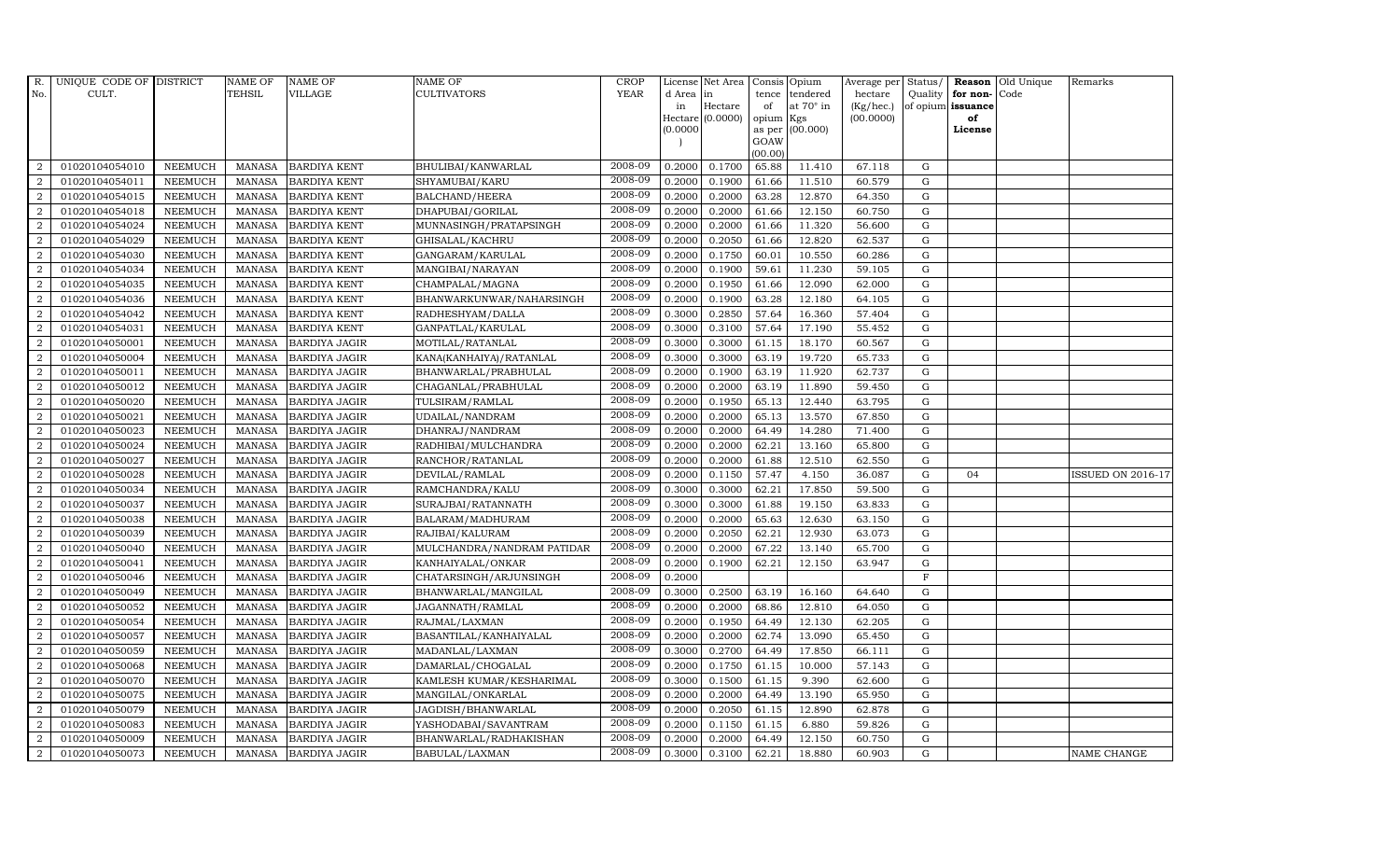| R.             | UNIQUE CODE OF DISTRICT |                | <b>NAME OF</b> | <b>NAME OF</b>         | NAME OF                      | <b>CROP</b> |          | License Net Area   | Consis Opium    |                 | Average per Status/ |           |                   | <b>Reason</b> Old Unique | Remarks                                  |  |
|----------------|-------------------------|----------------|----------------|------------------------|------------------------------|-------------|----------|--------------------|-----------------|-----------------|---------------------|-----------|-------------------|--------------------------|------------------------------------------|--|
| No.            | CULT.                   |                | <b>TEHSIL</b>  | VILLAGE                | <b>CULTIVATORS</b>           | YEAR        | d Area   | in                 | tence           | tendered        | hectare             | Quality   | for non-          | Code                     |                                          |  |
|                |                         |                |                |                        |                              |             | in       | Hectare            | of              | at 70° in       | (Kg/hec.)           |           | of opium issuance |                          |                                          |  |
|                |                         |                |                |                        |                              |             | (0.0000) | Hectare $(0.0000)$ | opium<br>as per | Kgs<br>(00.000) | (00.0000)           |           | of<br>License     |                          |                                          |  |
|                |                         |                |                |                        |                              |             |          |                    | GOAW            |                 |                     |           |                   |                          |                                          |  |
|                |                         |                |                |                        |                              |             |          |                    | (00.00)         |                 |                     |           |                   |                          |                                          |  |
| 2              | 01020104050013          | NEEMUCH        | MANASA         | <b>BARDIYA JAGIR</b>   | ISHWARLAL/NANURAM            | 2008-09     | 0.2000   | 0.0300             | 68.86           | 2.190           | 73.000              | G         |                   |                          |                                          |  |
| 2              | 01020104050029          | <b>NEEMUCH</b> | MANASA         | <b>BARDIYA JAGIR</b>   | CHAGANLAL/DULICHANDRA        | 2008-09     | 0.2000   | 0.2000             | 64.97           | 6.570           | 32.850              | ${\rm G}$ | 04                |                          |                                          |  |
| 2              | 01020104050091          | <b>NEEMUCH</b> | <b>MANASA</b>  | <b>BARDIYA JAGIR</b>   | PARASRAM/RUPA                | 2008-09     | 0.3000   | 0.3000             | 63.12           | 19.080          | 63.600              | G         |                   |                          | 0102010403503TRANSFER/ ARNIYA CHANDRAWAT |  |
| $\overline{2}$ | 01020104050092          | <b>NEEMUCH</b> | <b>MANASA</b>  | <b>BARDIYA JAGIR</b>   | SANTOSHKUMAR/DULICHAND URF L | 2008-09     | 0.2000   | 0.0400             | 68.86           | 2.990           | 74.750              | G         |                   | 051                      |                                          |  |
| $\overline{2}$ | 01020104040002          | <b>NEEMUCH</b> | <b>MANASA</b>  | <b>BANI</b>            | DEVRAM/BHANWARLAL            | 2008-09     | 0.2000   | 0.1350             | 66.45           | 8.220           | 60.889              | G         |                   |                          |                                          |  |
| 2              | 01020104040003          | NEEMUCH        | <b>MANASA</b>  | <b>BANI</b>            | MANGILAL/RAMCHANDRA          | 2008-09     | 0.3000   | 0.2950             | 68.26           | 19.930          | 67.559              | G         |                   |                          |                                          |  |
| 2              | 01020104040004          | <b>NEEMUCH</b> | <b>MANASA</b>  | <b>BANI</b>            | FULKUNWAR/RAMNARAYAN         | 2008-09     | 0.2000   | 0.2100             | 65.88           | 12.890          | 61.381              | G         |                   |                          |                                          |  |
| 2              | 01020104040005          | NEEMUCH        | <b>MANASA</b>  | <b>BANI</b>            | AMBARAM/BAPULAL              | 2008-09     | 0.3000   | 0.2400             | 66.45           | 15.430          | 64.292              | G         |                   |                          |                                          |  |
|                | 01020104040006          | <b>NEEMUCH</b> | <b>MANASA</b>  | <b>BANI</b>            | JARILAL/HARCHANDRA           | 2008-09     | 0.2000   | 0.2000             | 66.45           | 12.770          | 63.850              | G         |                   |                          |                                          |  |
| $\overline{2}$ | 01020104040011          | <b>NEEMUCH</b> | <b>MANASA</b>  | <b>BANI</b>            | BHANWARLAL/AMRITRAM          | 2008-09     | 0.3000   | 0.2900             | 68.43           | 19.100          | 65.862              | G         |                   |                          |                                          |  |
| 2              | 01020104040012          | NEEMUCH        | <b>MANASA</b>  | <b>BANI</b>            | MOTILAL/AMRITRAM             | 2008-09     | 0.2000   | 0.1300             | 68.56           | 8.970           | 69.000              | G         |                   |                          |                                          |  |
| 2              | 01020104040018          | <b>NEEMUCH</b> | <b>MANASA</b>  | <b>BANI</b>            | NANDLAL/JARILAL              | 2008-09     | 0.2000   | 0.1000             | 68.53           | 6.760           | 67.600              | G         |                   |                          |                                          |  |
| 2              | 01020104040020          | <b>NEEMUCH</b> | <b>MANASA</b>  | <b>BANI</b>            | BHUWANIRAM/MATHURALAL        | 2008-09     | 0.2000   | 0.1950             | 66.53           | 12.470          | 63.949              | G         |                   |                          |                                          |  |
| $\overline{2}$ | 01020104040022          | <b>NEEMUCH</b> | <b>MANASA</b>  | <b>BANI</b>            | KARULAL/MOTILAL              | 2008-09     | 0.2000   | 0.1300             | 68.26           | 8.920           | 68.615              | G         |                   |                          |                                          |  |
| 2              | 01020104040039          | <b>NEEMUCH</b> | <b>MANASA</b>  | <b>BANI</b>            | RAMNIWAS/NATHURAM            | 2008-09     | 0.3000   | 0.1800             | 68.53           | 12.200          | 67.778              | G         |                   |                          |                                          |  |
| 2              | 01020104040040          | <b>NEEMUCH</b> | <b>MANASA</b>  | <b>BANI</b>            | MOHANLAL/RATANLAL            | 2008-09     | 0.3000   | 0.1900             | 68.26           | 12.280          | 64.632              | G         |                   |                          |                                          |  |
| 2              | 01020104040047          | <b>NEEMUCH</b> | <b>MANASA</b>  | <b>BANI</b>            | BHERULAL/FULCHANDRA          | 2008-09     | 0.2000   | 0.1200             | 68.43           | 7.980           | 66.500              | G         |                   |                          |                                          |  |
| 2              | 01020104040055          | <b>NEEMUCH</b> | <b>MANASA</b>  | <b>BANI</b>            | BHANWARLAL/LAXMINARAYAN      | 2008-09     | 0.2000   | 0.1800             | 68.53           | 11.710          | 65.056              | G         |                   |                          |                                          |  |
| 2              | 01020104040025          | <b>NEEMUCH</b> | <b>MANASA</b>  | <b>BANI</b>            | RAJENDRAKUMAR/RADHESHYAM     | 2008-09     | 0.3000   | 0.2200             | 65.88           | 13.960          | 63.455              | G         |                   |                          |                                          |  |
| 2              | 01020104040019          | <b>NEEMUCH</b> | <b>MANASA</b>  | <b>BANI</b>            | BHUWANIRAM/JAGANNATH         | 2008-09     | 0.3000   | 0.2600             | 68.43           | 16.650          | 64.038              | G         |                   |                          |                                          |  |
| 2              | 01020104040036          | <b>NEEMUCH</b> | <b>MANASA</b>  | <b>BANI</b>            | MANGILAL/ASHARAM             | 2008-09     | 0.3000   | 0.2150             | 70.78           | 14.290          | 66.465              | G         |                   |                          | NAME CHANGE                              |  |
| 2              | 01020104040009          | <b>NEEMUCH</b> | <b>MANASA</b>  | <b>BANI</b>            | AMBARAM/PURALAL              | 2008-09     | 0.2000   | 0.1500             | 66.45           | 9.810           | 65.400              | G         |                   |                          |                                          |  |
| 2              | 01020104040046          | <b>NEEMUCH</b> | <b>MANASA</b>  | <b>BANI</b>            | RADHESHYAM/BHAGIRATH         | 2008-09     | 0.2000   | 0.1800             | 66.45           | 11.510          | 63.944              | G         |                   |                          |                                          |  |
| 2              | 01020104040016          | <b>NEEMUCH</b> | <b>MANASA</b>  | <b>BANI</b>            | BANSHILAL/BHAGIRATH          | 2008-09     | 0.2000   | 0.1950             | 63.28           | 11.880          | 60.923              | G         |                   |                          |                                          |  |
| $\overline{2}$ | 01020104040038          | <b>NEEMUCH</b> | <b>MANASA</b>  | <b>BANI</b>            | SITABAI/CHITARMAL            | 2008-09     | 0.2000   | 0.2050             | 68.43           | 13.480          | 65.756              | G         |                   |                          |                                          |  |
| 2              | 01020104040056          | <b>NEEMUCH</b> | <b>MANASA</b>  | <b>BANI</b>            | MADANLAL/LAXMINARAYAN        | 2008-09     | 0.3000   | 0.2950             | 65.88           | 18.610          | 63.085              | G         |                   |                          |                                          |  |
| 2              | 01020104040057          | <b>NEEMUCH</b> | <b>MANASA</b>  | <b>BANI</b>            | BHAGATRAM/LAKSHMINARAYAN PAT | 2008-09     | 0.2000   | 0.1200             | 68.53           | 8.050           | 67.083              | G         |                   |                          | 0101010225300TRANSFER/ PANOLI NMH-INMH-I |  |
| 2              | 01020104040058          | <b>NEEMUCH</b> | <b>MANASA</b>  | <b>BANI</b>            | DEVILAL/BHARATRAM            | 2008-09     | 0.3000   | 0.2000             | 65.88           | 12.700          | 63.500              | G         |                   | 01020104039015           |                                          |  |
| 2              | 01020104040059          | <b>NEEMUCH</b> | <b>MANASA</b>  | <b>BANI</b>            | SAMPATBAI/DEVILAL            | 2008-09     | 0.2000   | 0.1650             | 65.88           | 10.970          | 66.485              | G         |                   | 01020104039110           |                                          |  |
| $\mathcal{A}$  | 01020104079001          | <b>NEEMUCH</b> | <b>MANASA</b>  | <b>BAMNI</b>           | HARLAL/ GULAB                | 2008-09     | 0.2000   | 0.1000             | 65.74           | 6.670           | 66.700              | G         |                   |                          |                                          |  |
| 3              | 01020104079003          | <b>NEEMUCH</b> | <b>MANASA</b>  | <b>BAMNI</b>           | BAPULAL/ JAY SINGH           | 2008-09     | 0.2000   | 0.2000             | 63.02           | 12.620          | 63.100              | G         |                   |                          |                                          |  |
| 3              | 01020104079005          | <b>NEEMUCH</b> | <b>MANASA</b>  | <b>BAMNI</b>           | HARIRAM/ HEMA                | 2008-09     | 0.2000   | 0.1850             | 65.74           | 12.830          | 69.351              | G         |                   |                          |                                          |  |
| 3              | 01020104079007          | <b>NEEMUCH</b> | <b>MANASA</b>  | <b>BAMNI</b>           | RAMDYAL/ PANNALAL            | 2008-09     | 0.2000   | 0.2000             | 64.14           | 12.950          | 64.750              | G         |                   |                          |                                          |  |
| 3              | 01020104079012          | <b>NEEMUCH</b> | <b>MANASA</b>  | <b>BAMNI</b>           | RAMKUNWAR/KISHANLAL          | 2008-09     | 0.2000   | 0.2000             | 64.14           | 13.530          | 67.650              | ${\rm G}$ |                   |                          |                                          |  |
| 3              | 01020104079031          | <b>NEEMUCH</b> | <b>MANASA</b>  | <b>BAMNI</b>           | HARCHAND/ RAMPRASAD          | 2008-09     | 0.2000   | 0.1900             | 64.14           | 12.110          | 63.737              | G         |                   |                          |                                          |  |
| $\overline{1}$ | 01020104007017          | <b>NEEMUCH</b> | <b>MANASA</b>  | <b>BALAJI KA KHEDA</b> | BHANWARLAL/CHUNNILAL         | 2008-09     | 0.2000   | 0.2000             | 66.39           | 3.700           | 18.500              |           | 02                |                          |                                          |  |
| -1             | 01020104007010          | <b>NEEMUCH</b> | <b>MANASA</b>  | <b>BALAJI KA KHEDA</b> | CHHAGANLAL/BHANWARLAL        | 2008-09     | 0.3000   | 0.2850             | 57.64           | 16.310          | 57.228              | G         |                   |                          |                                          |  |
| -1             | 01020104007058          | NEEMUCH        | <b>MANASA</b>  | <b>BALAJI KA KHEDA</b> | HARIRAM/ VARDICHAND          | 2008-09     | 0.2000   | 0.2000             | 59.61           | 11.920          | 59.600              | G         |                   |                          |                                          |  |
| $\overline{1}$ | 01020104007071          | <b>NEEMUCH</b> | <b>MANASA</b>  | <b>BALAJI KA KHEDA</b> | HARIRAM/SURAJMAL             | 2008-09     | 0.2000   |                    |                 |                 |                     | F         |                   |                          |                                          |  |
|                | 01020104007035          | <b>NEEMUCH</b> | <b>MANASA</b>  | <b>BALAJI KA KHEDA</b> | JAGDISH/PRABHULAL            | 2008-09     | 0.2000   | 0.1950             | 59.50           | 11.620          | 59.590              | G         |                   |                          |                                          |  |
| 1              | 01020104007029          | <b>NEEMUCH</b> |                | MANASA BALAJI KA KHEDA | KHEMRAJ/NANALAL              | 2008-09     | 0.2000   | 0.2000             | 57.96           | 11.210          | 56.050              | G         |                   |                          |                                          |  |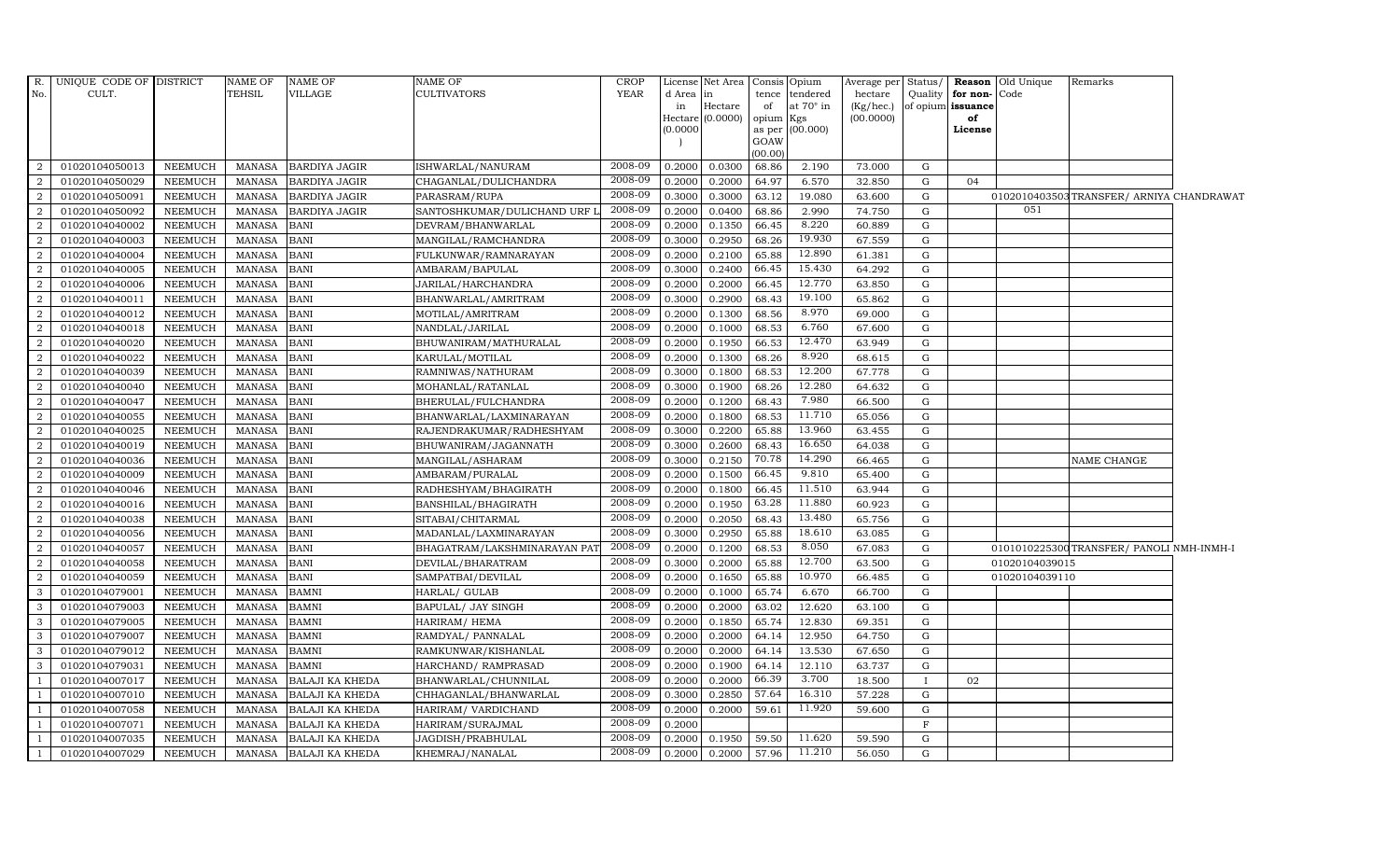| $R$ .                          | UNIQUE CODE OF DISTRICT          |                | <b>NAME OF</b>                 | <b>NAME OF</b>         | <b>NAME OF</b>         | CROP               |           | License Net Area |         | Consis Opium           | Average per      | Status/                  |                   | Reason Old Unique | Remarks            |
|--------------------------------|----------------------------------|----------------|--------------------------------|------------------------|------------------------|--------------------|-----------|------------------|---------|------------------------|------------------|--------------------------|-------------------|-------------------|--------------------|
| No.                            | CULT.                            |                | TEHSIL                         | VILLAGE                | <b>CULTIVATORS</b>     | <b>YEAR</b>        | d Area in |                  | tence   | tendered               | hectare          | Quality                  | for non-Code      |                   |                    |
|                                |                                  |                |                                |                        |                        |                    | in        | Hectare          | of      | at $70^\circ$ in       | (Kg/hec.)        |                          | of opium issuance |                   |                    |
|                                |                                  |                |                                |                        |                        |                    | (0.0000)  | Hectare (0.0000) | opium   | Kgs<br>as per (00.000) | (00.0000)        |                          | of<br>License     |                   |                    |
|                                |                                  |                |                                |                        |                        |                    |           |                  | GOAW    |                        |                  |                          |                   |                   |                    |
|                                |                                  |                |                                |                        |                        |                    |           |                  | (00.00) |                        |                  |                          |                   |                   |                    |
|                                | 01020104007012                   | <b>NEEMUCH</b> | MANASA                         | <b>BALAJI KA KHEDA</b> | MANGILAL/HAJARILAL     | 2008-09            | 0.2000    | 0.2000           | 59.50   | 11.060                 | 55.300           | G                        |                   |                   |                    |
| -1                             | 01020104007020                   | <b>NEEMUCH</b> | <b>MANASA</b>                  | <b>BALAJI KA KHEDA</b> | PRABHULAL/SUNDERLAL    | 2008-09            | 0.2000    | 0.2000           | 60.86   | 11.630                 | 58.150           | $\mathbf G$              |                   |                   |                    |
|                                | 01020104007062                   | <b>NEEMUCH</b> | <b>MANASA</b>                  | <b>BALAJI KA KHEDA</b> | PYARIBAI/NANALAL       | 2008-09            | 0.2000    | 0.1950           | 59.50   | 11.140                 | 57.128           | G                        |                   |                   |                    |
|                                | 01020104007001                   | <b>NEEMUCH</b> | <b>MANASA</b>                  | <b>BALAJI KA KHEDA</b> | RAMCHANDRA/CHUNNILAL   | 2008-09            | 0.2000    | 0.2000           | 59.50   | 3.420                  | 17.100           | ${\rm G}$                | 04                |                   |                    |
| $\overline{1}$                 | 01020104007018                   | <b>NEEMUCH</b> | <b>MANASA</b>                  | <b>BALAJI KA KHEDA</b> | RAMESH/SHOBHALAL       | 2008-09            | 0.2000    | 0.1950           | 59.50   | 11.450                 | 58.718           | ${\rm G}$                |                   |                   |                    |
|                                | 01020104007025                   | <b>NEEMUCH</b> | <b>MANASA</b>                  | <b>BALAJI KA KHEDA</b> | RAMLAL/VADRILAL        | 2008-09            | 0.2000    | 0.2000           | 63.13   | 11.860                 | 59.300           | G                        |                   |                   |                    |
| $\overline{1}$                 | 01020104007057                   | <b>NEEMUCH</b> | <b>MANASA</b>                  | <b>BALAJI KA KHEDA</b> | SHANKARLAL/GORILAL     | 2008-09            | 0.2000    | 0.1950           | 58.48   | 10.940                 | 56.103           | $\mathbf G$              |                   |                   |                    |
| $\overline{1}$                 | 01020104007014                   | <b>NEEMUCH</b> | <b>MANASA</b>                  | <b>BALAJI KA KHEDA</b> | SHANTILAL/VARDICHAND   | 2008-09            | 0.2000    | 0.1950           | 60.86   | 11.360                 | 58.256           | $\mathbf G$              |                   |                   |                    |
|                                | 01020104011051                   | <b>NEEMUCH</b> | <b>MANASA</b>                  | <b>BALAGANJ</b>        | AMARSINGH/MANGILAL     | 2008-09            | 0.3000    | 0.2900           | 62.55   | 18.310                 | 63.138           | $\mathbf G$              |                   |                   |                    |
| $\overline{1}$                 | 01020104011043                   | <b>NEEMUCH</b> | <b>MANASA</b>                  | <b>BALAGANJ</b>        | BADRILAL/MANGU         | 2008-09            | 0.2000    | 0.1950           | 62.86   | 12.370                 | 63.436           | ${\rm G}$                |                   |                   |                    |
| -1                             | 01020104011050                   | <b>NEEMUCH</b> | <b>MANASA</b>                  | <b>BALAGANJ</b>        | BANSILAL/GIRWAR        | 2008-09            | 0.3000    | 0.3000           | 60.95   | 19.180                 | 63.933           | ${\rm G}$                |                   |                   |                    |
| $\overline{1}$                 | 01020104011001                   | <b>NEEMUCH</b> | <b>MANASA</b>                  | <b>BALAGANJ</b>        | BAPULAL/AMARLAL        | 2008-09            | 0.3000    | 0.2900           | 62.86   | 19.500                 | 67.241           | $\mathbf G$              |                   |                   |                    |
| $\overline{1}$                 | 01020104011049                   | <b>NEEMUCH</b> | <b>MANASA</b>                  | <b>BALAGANJ</b>        | BHAWSINGH/PIRU         | 2008-09            | 0.2000    | 0.1950           | 62.86   | 12.630                 | 64.769           | $\mathbf G$              |                   |                   |                    |
|                                | 01020104011054                   | <b>NEEMUCH</b> | <b>MANASA</b>                  | <b>BALAGANJ</b>        | BHURALAL/SOJI          | 2008-09            | 0.3000    | 0.2900           | 60.95   | 17.600                 | 60.690           | G                        |                   |                   |                    |
|                                | 01020104011052                   | <b>NEEMUCH</b> | <b>MANASA</b>                  | <b>BALAGANJ</b>        | BIHARI/LALA            | 2008-09            | 0.3000    | 0.2850           | 62.86   | 18.190                 | 63.825           | ${\rm G}$                |                   |                   |                    |
| $\overline{1}$                 | 01020104011103                   | <b>NEEMUCH</b> | <b>MANASA</b>                  | <b>BALAGANJ</b>        | <b>BIHARI/PIRU</b>     | 2008-09            | 0.2000    | 0.2000           | 69.66   | 14.380                 | 71.900           | ${\rm G}$                |                   |                   |                    |
| $\overline{1}$                 | 01020104011018                   | <b>NEEMUCH</b> | <b>MANASA</b>                  | <b>BALAGANJ</b>        | CHAINRAM/MOTILAL       | 2008-09            | 0.3000    | 0.2900           | 62.47   | 18.180                 | 62.690           | G                        |                   |                   |                    |
| $\overline{1}$                 | 01020104011017                   | <b>NEEMUCH</b> | <b>MANASA</b>                  | <b>BALAGANJ</b>        | CHEINRAM/NARAYAN       | 2008-09            | 0.3000    | 0.2900           | 62.86   | 18.110                 | 62.448           | $\mathbf G$              |                   |                   |                    |
|                                | 01020104011117                   | <b>NEEMUCH</b> | <b>MANASA</b>                  | <b>BALAGANJ</b>        | DALIBAI/CHAGANLAL      | 2008-09            | 0.2000    | 0.1950           | 63.31   | 12.810                 | 65.692           | $\mathbf G$              |                   | 01020104028191    |                    |
|                                | 01020104011064                   | <b>NEEMUCH</b> | <b>MANASA</b>                  | <b>BALAGANJ</b>        | DARGA/RAMA             | 2008-09            | 0.3000    | 0.2850           | 62.47   | 18.120                 | 63.579           | $\mathbf G$              |                   |                   |                    |
| $\overline{1}$                 | 01020104011068                   | <b>NEEMUCH</b> | <b>MANASA</b>                  | <b>BALAGANJ</b>        | DARGA/SOJI             | 2008-09            | 0.2000    | 0.1950           | 62.47   | 12.400                 | 63.590           | G                        |                   |                   |                    |
| $\overline{1}$                 | 01020104011104                   | <b>NEEMUCH</b> | <b>MANASA</b>                  | <b>BALAGANJ</b>        | DAYARAM/NANURAM        | 2008-09            | 0.2000    | 0.2000           | 62.47   | 12.590                 | 62.950           | ${\rm G}$                |                   |                   |                    |
| $\overline{1}$                 | 01020104011005                   | <b>NEEMUCH</b> | <b>MANASA</b>                  | <b>BALAGANJ</b>        | DEVIKISHAN/ONKAR       | 2008-09            | 0.2000    | 0.2000           | 62.47   | 12.900                 | 64.500           | G                        |                   |                   |                    |
|                                | 01020104011013                   | <b>NEEMUCH</b> | <b>MANASA</b>                  | <b>BALAGANJ</b>        | DHURA/PIRU             | 2008-09            | 0.3000    | 0.3000           | 63.81   | 18.590                 | 61.967           | $\mathbf G$              |                   |                   |                    |
|                                | 01020104011039                   | <b>NEEMUCH</b> | <b>MANASA</b>                  | <b>BALAGANJ</b>        | DURGA/DALSINGH         | 2008-09            | 0.3000    | 0.2950           | 63.81   | 19.590                 | 66.407           | G                        |                   |                   |                    |
| -1                             | 01020104011095                   | <b>NEEMUCH</b> | <b>MANASA</b>                  | <b>BALAGANJ</b>        | DURGA/MANSINGH         | 2008-09            | 0.2000    | 0.1950           | 63.81   | 12.780                 | 65.538           | G                        |                   |                   |                    |
|                                | 01020104011076                   | <b>NEEMUCH</b> | <b>MANASA</b>                  | <b>BALAGANJ</b>        | DURGA/MEGHA            | 2008-09            | 0.3000    | 0.2900           | 63.81   | 18.610                 | 64.172           | ${\rm G}$                |                   |                   |                    |
| $\overline{1}$                 | 01020104011061                   | <b>NEEMUCH</b> | <b>MANASA</b>                  | <b>BALAGANJ</b>        | GABBA/ MANSINGH        | 2008-09            | 0.2000    | 0.1900           | 65.77   | 12.640                 | 66.526           | G                        |                   |                   |                    |
| $\overline{1}$                 | 01020104011003                   | <b>NEEMUCH</b> | <b>MANASA</b>                  | <b>BALAGANJ</b>        | GANGA BAI/ MANGILAL    | 2008-09            | 0.3000    | 0.2900           | 65.77   | 19.230                 | 66.310           | $\mathbf G$              |                   |                   |                    |
|                                | 01020104011099                   | <b>NEEMUCH</b> | <b>MANASA</b>                  | <b>BALAGANJ</b>        | GANGARAM/ GABBA        | 2008-09            | 0.2000    | 0.1950           | 62.95   | 12.360                 | 63.385           | $\mathbf G$              |                   |                   |                    |
| $\overline{1}$                 | 01020104011059                   | <b>NEEMUCH</b> | <b>MANASA</b>                  | <b>BALAGANJ</b>        | GANPAT/ GIRVAR         | 2008-09<br>2008-09 | 0.3000    | 0.3000           | 62.95   | 19.700                 | 65.667           | G                        |                   |                   |                    |
|                                | 01020104011014                   | <b>NEEMUCH</b> | <b>MANASA</b>                  | <b>BALAGANJ</b>        | GENDI BAI/ MANGILAL    | 2008-09            | 0.2000    | 0.2000           | 62.95   | 12.730                 | 63.650           | ${\rm G}$                |                   |                   |                    |
| $\overline{1}$                 | 01020104011116                   | NEEMUCH        | <b>MANASA</b>                  | <b>BALAGANJ</b>        | GHANSHAYAM / BHAWARLAL | 2008-09            | 0.3000    | 0.1800           | 65.77   | 11.980                 | 66.556           | $\mathbf G$              |                   |                   |                    |
| $\overline{1}$                 | 01020104011020                   | <b>NEEMUCH</b> | <b>MANASA</b>                  | <b>BALAGANJ</b>        | <b>GORA/ DEVA</b>      | 2008-09            | 0.2000    | 0.1950           | 60.95   | 12.250                 | 62.821           | $\mathbf G$              |                   |                   |                    |
|                                | 01020104011045                   | <b>NEEMUCH</b> | <b>MANASA</b>                  | <b>BALAGANJ</b>        | GOVINDRAM/BANSHILAL    | 2008-09            | 0.2000    | 0.1700           | 62.95   | 11.750                 | 69.118           | $\mathbf G$              |                   |                   | <b>NAME CHANGE</b> |
| $\overline{1}$                 | 01020104011069                   | <b>NEEMUCH</b> | <b>MANASA</b>                  | <b>BALAGANJ</b>        | GYANMAL/ SOHANLAL      | 2008-09            | 0.3000    | 0.2950           | 65.77   | 20.080                 | 68.068           | ${\rm G}$<br>${\rm G}$   |                   |                   |                    |
| $\overline{1}$                 | 01020104011078                   | <b>NEEMUCH</b> | <b>MANASA</b>                  | <b>BALAGANJ</b>        | INDER SINGH/ GORA      | 2008-09            | 0.3000    | 0.2950           | 62.95   | 19.280                 | 65.356           |                          |                   |                   |                    |
| $\mathbf{1}$<br>$\overline{1}$ | 01020104011075                   | <b>NEEMUCH</b> | <b>MANASA</b>                  | <b>BALAGANJ</b>        | INDU SINGH/ SABBA      | 2008-09            | 0.2000    | 0.1950           | 60.95   | 11.990                 | 61.487           | ${\rm G}$<br>$\mathbf G$ |                   |                   |                    |
|                                | 01020104011087<br>01020104011110 | <b>NEEMUCH</b> | <b>MANASA</b><br><b>MANASA</b> | <b>BALAGANJ</b>        | JAINARAYAN/BANSHILAL   | 2008-09            | 0.3000    | 0.2950           | 63.28   | 18.770                 | 63.627<br>63.900 | $\mathbf G$              |                   |                   |                    |
|                                |                                  | <b>NEEMUCH</b> |                                | <b>BALAGANJ</b>        | JAMNALAL/ UDAYRAM      | 2008-09            | 0.2000    | 0.2000           | 63.28   | 12.780                 |                  |                          |                   |                   |                    |
| $\mathbf{1}$                   | 01020104011004                   | <b>NEEMUCH</b> |                                | MANASA BALAGANJ        | KAMLA BAI/ AMBALAL     |                    | 0.2000    | 0.2000           | 63.28   | 12.820                 | 64.100           | G                        |                   |                   |                    |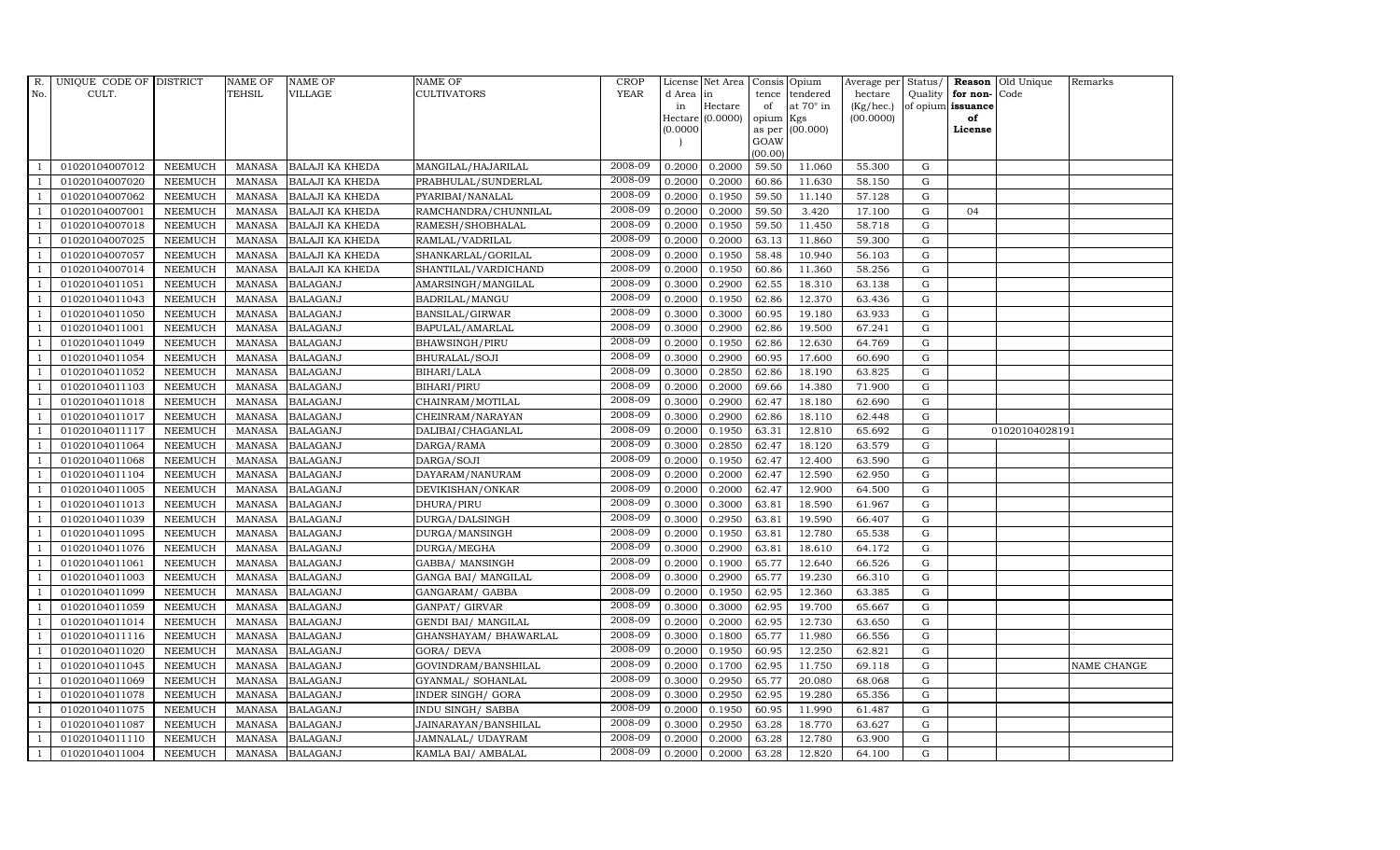| R.             | UNIQUE CODE OF DISTRICT |                | <b>NAME OF</b> | <b>NAME OF</b>  | NAME OF                   | <b>CROP</b> |           | License Net Area | Consis Opium   |                  |           |                |                      | Average per Status/ Reason Old Unique | Remarks                  |
|----------------|-------------------------|----------------|----------------|-----------------|---------------------------|-------------|-----------|------------------|----------------|------------------|-----------|----------------|----------------------|---------------------------------------|--------------------------|
| No.            | CULT.                   |                | <b>TEHSIL</b>  | VILLAGE         | <b>CULTIVATORS</b>        | <b>YEAR</b> | d Area in |                  | tence          | tendered         | hectare   |                | Quality for non-Code |                                       |                          |
|                |                         |                |                |                 |                           |             | in        | Hectare          | of             | at $70^\circ$ in | (Kg/hec.) |                | of opium issuance    |                                       |                          |
|                |                         |                |                |                 |                           |             |           | Hectare (0.0000) | opium          | Kgs              | (00.0000) |                | of                   |                                       |                          |
|                |                         |                |                |                 |                           |             | (0.0000)  |                  | as per<br>GOAW | (00.000)         |           |                | License              |                                       |                          |
|                |                         |                |                |                 |                           |             |           |                  | (00.00)        |                  |           |                |                      |                                       |                          |
|                | 01020104011032          | <b>NEEMUCH</b> | MANASA         | <b>BALAGANJ</b> | KAMLA BAI/ BHONA          | 2008-09     | 0.3000    | 0.2950           | 63.28          | 18.950           | 64.237    | G              |                      |                                       |                          |
| -1             | 01020104011077          | <b>NEEMUCH</b> | <b>MANASA</b>  | <b>BALAGANJ</b> | KESHURAM/LALA             | 2008-09     | 0.3000    | 0.2900           | 63.28          | 18.440           | 63.586    | $\mathbf G$    |                      |                                       |                          |
|                | 01020104011085          | <b>NEEMUCH</b> | <b>MANASA</b>  | <b>BALAGANJ</b> | LAKHMICHAND/NARAYAN       | 2008-09     | 0.3000    | 0.2950           | 63.38          | 18.950           | 64.237    | $\mathbf{I}$   | 02                   |                                       | <b>ISSUED ON 2009-10</b> |
|                | 01020104011021          | <b>NEEMUCH</b> | <b>MANASA</b>  | <b>BALAGANJ</b> | MANGILAL/DHANNA           | 2008-09     | 0.2000    | 0.2000           | 65.77          | 12.990           | 64.950    | G              |                      |                                       |                          |
|                | 01020104011030          | <b>NEEMUCH</b> | <b>MANASA</b>  | <b>BALAGANJ</b> | MANNALAL/GABBA            | 2008-09     | 0.2000    | 0.1900           | 63.28          | 12.360           | 65.053    | G              |                      |                                       |                          |
| $\overline{1}$ | 01020104011010          | <b>NEEMUCH</b> | <b>MANASA</b>  | <b>BALAGANJ</b> | NANDU BAI/TEKCHAND        | 2008-09     | 0.3000    | 0.2950           | 64.83          | 19.090           | 64.712    | G              |                      |                                       |                          |
| $\overline{1}$ | 01020104011084          | <b>NEEMUCH</b> | <b>MANASA</b>  | <b>BALAGANJ</b> | NANDUBAI/MEGHA            | 2008-09     | 0.2000    | 0.2000           | 60.49          | 12.360           | 61.800    | G              |                      |                                       |                          |
| $\overline{1}$ | 01020104011112          | <b>NEEMUCH</b> | <b>MANASA</b>  | <b>BALAGANJ</b> | NANURAM/ GOUTAM           | 2008-09     | 0.2000    | 0.2000           | 63.86          | 12.790           | 63.950    | $\mathbf G$    |                      |                                       |                          |
|                | 01020104011012          | <b>NEEMUCH</b> | <b>MANASA</b>  | <b>BALAGANJ</b> | NARAYANI BAI/ LALURAM     | 2008-09     | 0.3000    | 0.0900           | 66.41          | 5.920            | 65.778    | G              |                      |                                       |                          |
| -1             | 01020104011028          | <b>NEEMUCH</b> | <b>MANASA</b>  | <b>BALAGANJ</b> | NATHA/ DALLA              | 2008-09     | 0.2000    | 0.1900           | 63.65          | 12.460           | 65.579    | G              |                      |                                       |                          |
| $\overline{1}$ | 01020104011037          | <b>NEEMUCH</b> | <b>MANASA</b>  | <b>BALAGANJ</b> | NATHULAL/KISHANA          | 2008-09     | 0.3000    | 0.3000           | 66.41          | 20.210           | 67.367    | G              |                      |                                       |                          |
| $\overline{1}$ | 01020104011067          | <b>NEEMUCH</b> | <b>MANASA</b>  | <b>BALAGANJ</b> | OKAR SINGH/ RAYSINGH      | 2008-09     | 0.2000    | 0.1950           | 66.41          | 13.160           | 67.487    | G              |                      |                                       |                          |
| $\overline{1}$ | 01020104011044          | <b>NEEMUCH</b> | <b>MANASA</b>  | <b>BALAGANJ</b> | PANNI BAI/ NARAYAN        | 2008-09     | 0.3000    | 0.2850           | 60.49          | 17.390           | 61.018    | G              |                      |                                       |                          |
|                | 01020104011002          | <b>NEEMUCH</b> | <b>MANASA</b>  | <b>BALAGANJ</b> | PARASRAM/ UDAA JI         | 2008-09     | 0.3000    | 0.2950           | 60.49          | 17.410           | 59.017    | G              |                      |                                       |                          |
|                | 01020104011114          | <b>NEEMUCH</b> | <b>MANASA</b>  | <b>BALAGANJ</b> | RAJENDRA/ BANSHILAL       | 2008-09     | 0.3000    |                  |                |                  |           | $\overline{F}$ |                      |                                       |                          |
| -1             | 01020104011071          | <b>NEEMUCH</b> | <b>MANASA</b>  | <b>BALAGANJ</b> | RAJU/ LAKKHA              | 2008-09     | 0.3000    | 0.3000           | 62.66          | 18.790           | 62.633    | G              |                      |                                       |                          |
| $\overline{1}$ | 01020104011038          | <b>NEEMUCH</b> | <b>MANASA</b>  | <b>BALAGANJ</b> | RUPA/ DAL SINGH           | 2008-09     | 0.3000    | 0.2900           | 62.66          | 18.800           | 64.828    | G              |                      |                                       |                          |
| $\overline{1}$ | 01020104011106          | <b>NEEMUCH</b> | <b>MANASA</b>  | <b>BALAGANJ</b> | RUPA/ MAN SINGH           | 2008-09     | 0.2000    | 0.1950           | 66.41          | 13.270           | 68.051    | $\mathbf G$    |                      |                                       |                          |
|                | 01020104011060          | <b>NEEMUCH</b> | <b>MANASA</b>  | <b>BALAGANJ</b> | SADDA/BHAVSINGH CHOTA     | 2008-09     | 0.3000    | 0.2850           | 65.69          | 18.840           | 66.105    | G              |                      |                                       |                          |
|                | 01020104011098          | <b>NEEMUCH</b> | <b>MANASA</b>  | <b>BALAGANJ</b> | SADDA/MANSINGH BADA       | 2008-09     | 0.3000    | 0.2900           | 66.41          | 19.590           | 67.552    | G              |                      |                                       |                          |
| $\overline{1}$ | 01020104011118          | <b>NEEMUCH</b> | <b>MANASA</b>  | <b>BALAGANJ</b> | SEVA/DALU                 | 2008-09     | 0.2000    |                  |                |                  |           | $\mathbf F$    |                      | 01020104028005                        |                          |
|                | 01020104011096          | <b>NEEMUCH</b> | <b>MANASA</b>  | <b>BALAGANJ</b> | SHANTILAL/ MANGILAL       | 2008-09     | 0.3000    | 0.2900           | 60.49          | 17.590           | 60.655    | G              |                      |                                       |                          |
| $\overline{1}$ | 01020104011058          | <b>NEEMUCH</b> | MANASA         | <b>BALAGANJ</b> | KAMLIBAI/SHANTILAL        | 2008-09     | 0.2000    | 0.1900           | 62.66          | 12.080           | 63.579    | G              |                      |                                       | NAME CHANGE              |
|                | 01020104011109          | <b>NEEMUCH</b> | <b>MANASA</b>  | <b>BALAGANJ</b> | SHOLA/ MAN SINGH          | 2008-09     | 0.3000    | 0.2800           | 65.69          | 17.730           | 63.321    | G              |                      |                                       |                          |
|                | 01020104011079          | <b>NEEMUCH</b> | <b>MANASA</b>  | <b>BALAGANJ</b> | SHYAMLAL/ MANGILAL        | 2008-09     | 0.3000    | 0.2850           | 62.66          | 18.040           | 63.298    | G              |                      |                                       |                          |
| $\overline{1}$ | 01020104011062          | <b>NEEMUCH</b> | <b>MANASA</b>  | <b>BALAGANJ</b> | TEJA/NENA                 | 2008-09     | 0.3000    | 0.2900           | 62.66          | 18.640           | 64.276    | G              |                      |                                       |                          |
| $\mathbf{1}$   | 01020104011086          | <b>NEEMUCH</b> | <b>MANASA</b>  | <b>BALAGANJ</b> | TEJA/PARSA                | 2008-09     | 0.3000    | 0.2900           | 63.31          | 18.800           | 64.828    | G              |                      |                                       |                          |
| 3              | 01020104069005          | <b>NEEMUCH</b> | <b>MANASA</b>  | <b>BADKUWAN</b> | GOVINDRAM/ GANESHRAM      | 2008-09     | 0.3000    | 0.2600           | 63.67          | 17.250           | 66.346    | G              |                      |                                       |                          |
| 3              | 01020104069013          | <b>NEEMUCH</b> | <b>MANASA</b>  | <b>BADKUWAN</b> | JAGANNATH / CHATARBHUJ    | 2008-09     | 0.3000    | 0.2750           | 63.67          | 20.170           | 73.345    | ${\bf G}$      |                      |                                       |                          |
| 3              | 01020104069014          | <b>NEEMUCH</b> | <b>MANASA</b>  | <b>BADKUWAN</b> | RAMESH/ MOTILAL           | 2008-09     | 0.3000    | 0.2600           | 63.37          | 15.710           | 60.423    | G              |                      |                                       |                          |
| 3              | 01020104069021          | <b>NEEMUCH</b> | <b>MANASA</b>  | <b>BADKUWAN</b> | VISHRAM/ MODA             | 2008-09     | 0.3000    | 0.2750           | 68.14          | 19.490           | 70.873    | G              |                      |                                       |                          |
| 3              | 01020104069026          | <b>NEEMUCH</b> | <b>MANASA</b>  | <b>BADKUWAN</b> | <b>BADRILAL/ BAGDU</b>    | 2008-09     | 0.3000    | 0.2400           | 63.67          | 16.820           | 70.083    | G              |                      |                                       |                          |
| 3              | 01020104069030          | <b>NEEMUCH</b> | <b>MANASA</b>  | <b>BADKUWAN</b> | BHAGATRAM/ GOUTAM         | 2008-09     | 0.3000    | 0.2700           | 63.67          | 17.850           | 66.111    | G              |                      |                                       |                          |
| 3              | 01020104069044          | <b>NEEMUCH</b> | <b>MANASA</b>  | <b>BADKUWAN</b> | SALAGRAM/ MODA            | 2008-09     | 0.3000    | 0.2650           | 57.00          | 14.770           | 55.736    | G              |                      |                                       |                          |
| 3              | 01020104069056          | <b>NEEMUCH</b> | <b>MANASA</b>  | <b>BADKUWAN</b> | ISHAK MOHAMAD / ALLAHVELI | 2008-09     | 0.3000    | 0.2650           | 66.86          | 19.750           | 74.528    | $\mathbf{I}$   | 02                   |                                       | <b>ISSUED ON 2009-10</b> |
| 3              | 01020104069057          | <b>NEEMUCH</b> | <b>MANASA</b>  | <b>BADKUWAN</b> | MATHURALAL/ GOUTAM        | 2008-09     | 0.3000    | 0.2150           | 63.37          | 14.510           | 67.488    | G              |                      |                                       |                          |
| 3              | 01020104069058          | <b>NEEMUCH</b> | <b>MANASA</b>  | <b>BADKUWAN</b> | RATANLAL/RAMA             | 2008-09     | 0.3000    | 0.2800           | 63.37          | 17.390           | 62.107    | G              |                      |                                       |                          |
| 3              | 01020104069059          | <b>NEEMUCH</b> | <b>MANASA</b>  | <b>BADKUWAN</b> | NANDLAL/MULCHAND          | 2008-09     | 0.3000    | 0.2400           | 63.37          | 15.450           | 64.375    | $\mathbf G$    |                      |                                       |                          |
| 3              | 01020104069066          | <b>NEEMUCH</b> | <b>MANASA</b>  | <b>BADKUWAN</b> | MATHURALAL/ MOTILAL       | 2008-09     | 0.3000    | 0.2850           | 66.28          | 20.670           | 72.526    | G              |                      |                                       |                          |
| 3              | 01020104069067          | <b>NEEMUCH</b> | <b>MANASA</b>  | <b>BADKUWAN</b> | RAMESHCHANDR/ DEVILAL     | 2008-09     | 0.3000    | 0.3000           | 60.91          | 18.310           | 61.033    | G              |                      |                                       |                          |
| 3              | 01020104069071          | NEEMUCH        | <b>MANASA</b>  | <b>BADKUWAN</b> | JAMNI BAI/ LAL JI         | 2008-09     | 0.3000    | 0.2850           | 54.98          | 16.030           | 56.246    | G              |                      |                                       |                          |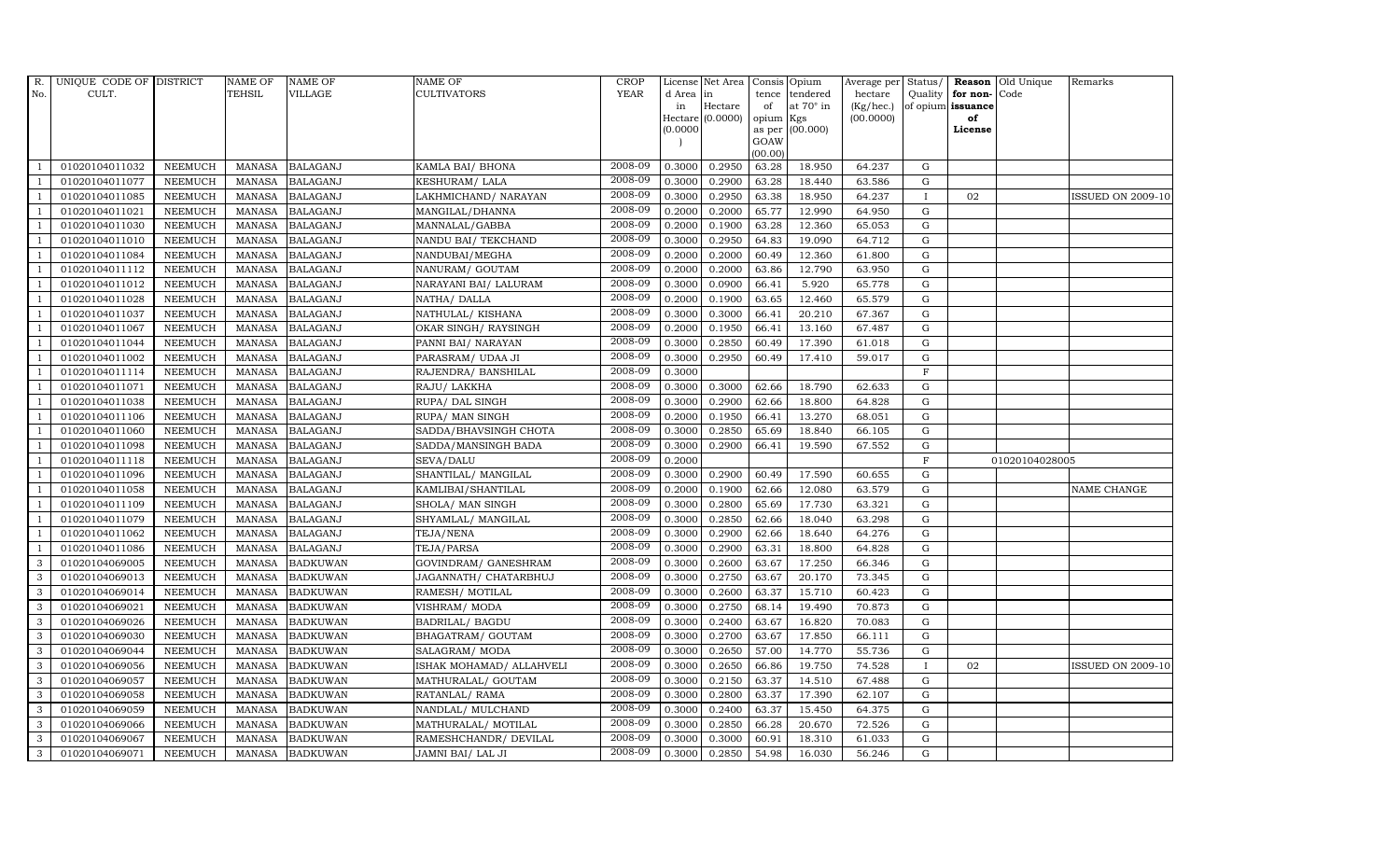|                | R. UNIQUE CODE OF DISTRICT |                | NAME OF       | <b>NAME OF</b>     | <b>NAME OF</b>               | <b>CROP</b> |           | License Net Area Consis              |                     | Opium            | Average per Status/    |              |                         | <b>Reason</b> Old Unique | Remarks                            |  |
|----------------|----------------------------|----------------|---------------|--------------------|------------------------------|-------------|-----------|--------------------------------------|---------------------|------------------|------------------------|--------------|-------------------------|--------------------------|------------------------------------|--|
| No.            | CULT.                      |                | <b>TEHSIL</b> | <b>VILLAGE</b>     | <b>CULTIVATORS</b>           | <b>YEAR</b> | d Area in |                                      | tence               | tendered         | hectare                | Quality      | for non-Code            |                          |                                    |  |
|                |                            |                |               |                    |                              |             | in        | $\rm{Hectare}$<br>Hectare $(0.0000)$ | of                  | at $70^\circ$ in | (Kg/hec.)<br>(00.0000) |              | of opium issuance<br>of |                          |                                    |  |
|                |                            |                |               |                    |                              |             | (0.0000)  |                                      | opium Kgs<br>as per | (00.000)         |                        |              | License                 |                          |                                    |  |
|                |                            |                |               |                    |                              |             |           |                                      | GOAW                |                  |                        |              |                         |                          |                                    |  |
|                |                            |                |               |                    |                              |             |           |                                      | (00.00)             |                  |                        |              |                         |                          |                                    |  |
| 3              | 01020104069031             | NEEMUCH        | MANASA        | <b>BADKUWAN</b>    | KALU/ DEVA                   | 2008-09     | 0.3000    | 0.2900                               | 58.04               | 18.800           | 64.828                 | Ι.           | 02                      |                          | <b>ISSUED ON 2009-10</b>           |  |
| 3              | 01020104069094             | <b>NEEMUCH</b> | MANASA        | <b>BADKUWAN</b>    | NANDU BAI / PRABHULAL        | 2008-09     | 0.3000    | 0.1950                               | 60.91               | 13.010           | 66.718                 | $\mathbf G$  |                         |                          |                                    |  |
| $\overline{3}$ | 01020104069089             | NEEMUCH        | MANASA        | <b>BADKUWAN</b>    | <b>BHAGATRAM/ RAMLAL</b>     | 2008-09     | 0.3000    | 0.2650                               | 64.22               | 17.840           | 67.321                 | $\mathbf{I}$ | 02                      |                          | <b>ISSUED ON 2009-10</b>           |  |
| 3              | 01020104069081             | <b>NEEMUCH</b> | <b>MANASA</b> | <b>BADKUWAN</b>    | KASTURI BAI/ JAGANNATH       | 2008-09     | 0.3000    | 0.2850                               | 60.91               | 19.530           | 68.526                 | $\mathbf G$  |                         |                          |                                    |  |
| 3              | 01020104069037             | <b>NEEMUCH</b> | <b>MANASA</b> | <b>BADKUWAN</b>    | PRABHULAL/ BHAWARLAL         | 2008-09     | 0.3000    | 0.2850                               | 63.37               | 18.050           | 63.333                 | G            |                         |                          |                                    |  |
| 3              | 01020104069003             | <b>NEEMUCH</b> | <b>MANASA</b> | <b>BADKUWAN</b>    | RUKMAN BAI/ BHERU JI         | 2008-09     | 0.3000    | 0.2700                               | 60.91               | 9.960            | 36.889                 | G            | 04                      |                          |                                    |  |
| 3              | 01020104069048             | <b>NEEMUCH</b> | <b>MANASA</b> | <b>BADKUWAN</b>    | SHANKAR/ GOUTAM              | 2008-09     | 0.3000    | 0.2450                               | 60.15               | 14.600           | 59.592                 | G            |                         |                          |                                    |  |
| $\overline{3}$ | 01020104069012             | <b>NEEMUCH</b> | MANASA        | <b>BADKUWAN</b>    | SHANU BAI/ MANGILAL          | 2008-09     | 0.3000    | 0.2800                               | 63.49               | 18.220           | 65.071                 | G            |                         |                          |                                    |  |
| 3              | 01020104069027             | <b>NEEMUCH</b> | <b>MANASA</b> | <b>BADKUWAN</b>    | <b>BADRILAL/ RAJARAM</b>     | 2008-09     | 0.3000    | 0.2750                               | 68.14               | 12.630           | 45.927                 | G            | 04                      |                          | <b>ISSUED ON 2016-17</b>           |  |
| 3              | 01020104069111             | <b>NEEMUCH</b> | <b>MANASA</b> | <b>BADKUWAN</b>    | BHONIRAM/MAGAN               | 2008-09     | 0.3000    | 0.2850                               | 51.56               | 10.940           | 38.386                 | ${\rm G}$    | 04                      |                          | <b>ISSUED ON 2016-17</b>           |  |
| 3              | 01020104069112             | NEEMUCH        | <b>MANASA</b> | <b>BADKUWAN</b>    | <b>BAGDU/HIRA</b>            | 2008-09     | 0.3000    |                                      |                     |                  |                        | $_{\rm F}$   |                         |                          |                                    |  |
| 3              | 01020104069113             | <b>NEEMUCH</b> | <b>MANASA</b> | <b>BADKUWAN</b>    | BHAVARLAL/AMRA               | 2008-09     | 0.3000    | 0.2700                               | 63.49               | 15.620           | 57.852                 | G            |                         |                          | 0102010409400TRANSFER/KHUSHALPURA  |  |
| 3              | 01020104069114             | NEEMUCH        | MANASA        | <b>BADKUWAN</b>    | DALU/AMRA                    | 2008-09     | 0.2000    | 0.1850                               | 65.33               | 12.160           | 65.730                 | ${\rm G}$    |                         |                          | 0102010409401 TRANSFER/KHUSHALPURA |  |
| 3              | 01020104095004             | <b>NEEMUCH</b> | MANASA        | <b>ARNIYA MALI</b> | GANGABAI/BAGDURAM PUTRA VADI | 2008-09     | 0.2000    | 0.1900                               | 65.51               | 12.890           | 67.842                 | G            |                         |                          | NAME CHANGE                        |  |
| 3              | 01020104095011             | <b>NEEMUCH</b> | <b>MANASA</b> | ARNIYA MALI        | BHAWARLAL/ LALURAM           | 2008-09     | 0.2000    | 0.1950                               | 65.98               | 12.740           | 65.333                 | $\mathbf G$  |                         |                          |                                    |  |
| $\mathbf{3}$   | 01020104095012             | <b>NEEMUCH</b> | MANASA        | ARNIYA MALI        | BHAWARLAL/ JODHA             | 2008-09     | 0.2000    | 0.1950                               | 65.98               | 12.870           | 66.000                 | G            |                         |                          |                                    |  |
| 3              | 01020104095013             | <b>NEEMUCH</b> | <b>MANASA</b> | <b>ARNIYA MALI</b> | MOTIRAM/ NANURAM             | 2008-09     | 0.3000    | 0.2950                               | 60.37               | 17.840           | 60.475                 | G            |                         |                          |                                    |  |
| $\mathbf{3}$   | 01020104095016             | <b>NEEMUCH</b> | <b>MANASA</b> | ARNIYA MALI        | KHUMAN SINGH/ GOBAR SINGH    | 2008-09     | 0.3000    | 0.2000                               | 63.13               | 12.540           | 62.700                 | ${\rm G}$    |                         |                          |                                    |  |
| 3              | 01020104095019             | <b>NEEMUCH</b> | MANASA        | <b>ARNIYA MALI</b> | RAMRATAN/ BAPULAL            | 2008-09     | 0.3000    | 0.1800                               | 62.68               | 11.330           | 62.944                 | $\mathbf G$  |                         |                          |                                    |  |
| 3              | 01020104095026             | <b>NEEMUCH</b> | <b>MANASA</b> | ARNIYA MALI        | RUP SINGH/ SWARUP SINGH      | 2008-09     | 0.2000    | 0.1350                               | 62.68               | 8.690            | 64.370                 | G            |                         |                          |                                    |  |
| $\mathbf{3}$   | 01020104095030             | <b>NEEMUCH</b> | <b>MANASA</b> | ARNIYA MALI        | RADHESHYAM/ RAMLAL           | 2008-09     | 0.2000    | 0.1900                               | 65.51               | 12.930           | 68.053                 | $\mathbf G$  |                         |                          |                                    |  |
| 3              | 01020104095032             | <b>NEEMUCH</b> | <b>MANASA</b> | ARNIYA MALI        | UMRAV SINGH/ RUP SINGH       | 2008-09     | 0.2000    | 0.1950                               | 60.37               | 11.970           | 61.385                 | G            |                         |                          |                                    |  |
| 3              | 01020104095033             | <b>NEEMUCH</b> | <b>MANASA</b> | ARNIYA MALI        | CHHITAR SINGH/ SWARUP SINGH  | 2008-09     | 0.2000    | 0.0400                               | 65.98               | 2.730            | 68.250                 | $\mathbf G$  |                         |                          |                                    |  |
| 3              | 01020104095037             | <b>NEEMUCH</b> | MANASA        | <b>ARNIYA MALI</b> | NAVAL SINGH/ BHAWAR SINGH    | 2008-09     | 0.3000    | 0.2050                               | 63.13               | 13.270           | 64.732                 | $\mathbf G$  |                         |                          |                                    |  |
| 3              | 01020104095038             | <b>NEEMUCH</b> | <b>MANASA</b> | ARNIYA MALI        | MOHANLAL/NANURAM             | 2008-09     | 0.3000    | 0.2600                               | 65.98               | 17.060           | 65.615                 | G            |                         |                          |                                    |  |
| $\mathbf{3}$   | 01020104095043             | <b>NEEMUCH</b> | MANASA        | ARNIYA MALI        | LAL SINGH/ BHAWAR SINGH      | 2008-09     | 0.3000    | 0.2800                               | 65.98               | 19.770           | 70.607                 | ${\rm G}$    |                         |                          |                                    |  |
| $\mathbf{3}$   | 01020104095045             | <b>NEEMUCH</b> | <b>MANASA</b> | <b>ARNIYA MALI</b> | GOVIND SINGH/ KALU SINGH     | 2008-09     | 0.2000    | 0.1950                               | 62.01               | 12.580           | 64.513                 | G            |                         |                          |                                    |  |
| $\mathbf{3}$   | 01020104095047             | <b>NEEMUCH</b> | MANASA        | ARNIYA MALI        | DASHRATH / BHUWANIRAM        | 2008-09     | 0.2000    | 0.2000                               | 69.93               | 12.750           | 63.750                 | G            |                         |                          |                                    |  |
| 3              | 01020104095050             | <b>NEEMUCH</b> | MANASA        | <b>ARNIYA MALI</b> | GANGARAM/ CHATRU             | 2008-09     | 0.3000    | 0.2800                               | 62.01               | 17.480           | 62.429                 | ${\rm G}$    |                         |                          |                                    |  |
| 3              | 01020104095051             | <b>NEEMUCH</b> | <b>MANASA</b> | ARNIYA MALI        | SWARUP SINGH/KESHR SINGH     | 2008-09     | 0.3000    |                                      |                     |                  |                        | F            |                         |                          |                                    |  |
| 3              | 01020104095060             | <b>NEEMUCH</b> | <b>MANASA</b> | ARNIYA MALI        | SULTAN SINGH/ RAY SINGH      | 2008-09     | 0.3000    | 0.2000                               | 62.68               | 13.280           | 66.400                 | G            |                         |                          |                                    |  |
| 3              | 01020104095062             | <b>NEEMUCH</b> | MANASA        | ARNIYA MALI        | AMARLAL/ DHANNA              | 2008-09     | 0.2000    | 0.1400                               | 60.37               | 4.370            | 31.214                 | G            | 04                      |                          |                                    |  |
| $\mathbf{3}$   | 01020104095065             | <b>NEEMUCH</b> | MANASA        | ARNIYA MALI        | KALU SINGH/KISHAN SINGH      | 2008-09     | 0.3000    | 0.2750                               | 63.13               | 17.790           | 64.691                 | G            |                         |                          |                                    |  |
| 3              | 01020104095069             | <b>NEEMUCH</b> | MANASA        | <b>ARNIYA MALI</b> | VILAS BAI/ RAMCHANDR         | 2008-09     | 0.2000    | 0.1950                               | 60.37               | 11.750           | 60.256                 | G            |                         |                          |                                    |  |
| 3              | 01020104095001             | <b>NEEMUCH</b> | <b>MANASA</b> | ARNIYA MALI        | KANKU BAI/ LALURAM           | 2008-09     | 0.2000    | 0.2000                               | 63.13               | 13.280           | 66.400                 | $\mathbf G$  |                         |                          |                                    |  |
| 3              | 01020104095039             | <b>NEEMUCH</b> | <b>MANASA</b> | ARNIYA MALI        | ANUPAM SINGH/ SULTAN         | 2008-09     | 0.2000    | 0.1650                               | 62.01               | 10.200           | 61.818                 | $\mathbf G$  |                         |                          |                                    |  |
| $\mathbf{3}$   | 01020104095044             | <b>NEEMUCH</b> | MANASA        | ARNIYA MALI        | BAPULAL/ KANIRAM             | 2008-09     | 0.2000    | 0.1700                               | 62.01               | 10.630           | 62.529                 | G            |                         |                          |                                    |  |
| $\mathbf{3}$   | 01020104095021             | NEEMUCH        | <b>MANASA</b> | ARNIYA MALI        | RUP SINGH/ KISHOR SINGH      | 2008-09     | 0.2000    | 0.1950                               | 60.37               | 11.710           | 60.051                 | G            |                         |                          |                                    |  |
| $\mathbf{3}$   | 01020104095015             | <b>NEEMUCH</b> | MANASA        | ARNIYA MALI        | BAGDIRAM/ CHUNNILAL          | 2008-09     | 0.2000    | 0.1950                               | 62.01               | 12.630           | 64.769                 | $\mathbf G$  |                         |                          |                                    |  |
| $\mathbf{3}$   | 01020104095049             | <b>NEEMUCH</b> | <b>MANASA</b> | ARNIYA MALI        | PRABHU SINGH/ KISHAN SINGH   | 2008-09     | 0.2000    | 0.1950                               | 62.68               | 12.860           | 65.949                 | $\mathbf G$  |                         |                          |                                    |  |
| 3              | 01020104095014             | <b>NEEMUCH</b> | MANASA        | <b>ARNIYA MALI</b> | KISHAN SINGH/ SULTAN         | 2008-09     | 0.2000    | 0.1550                               | 63.13               | 10.430           | 67.290                 | G            |                         |                          |                                    |  |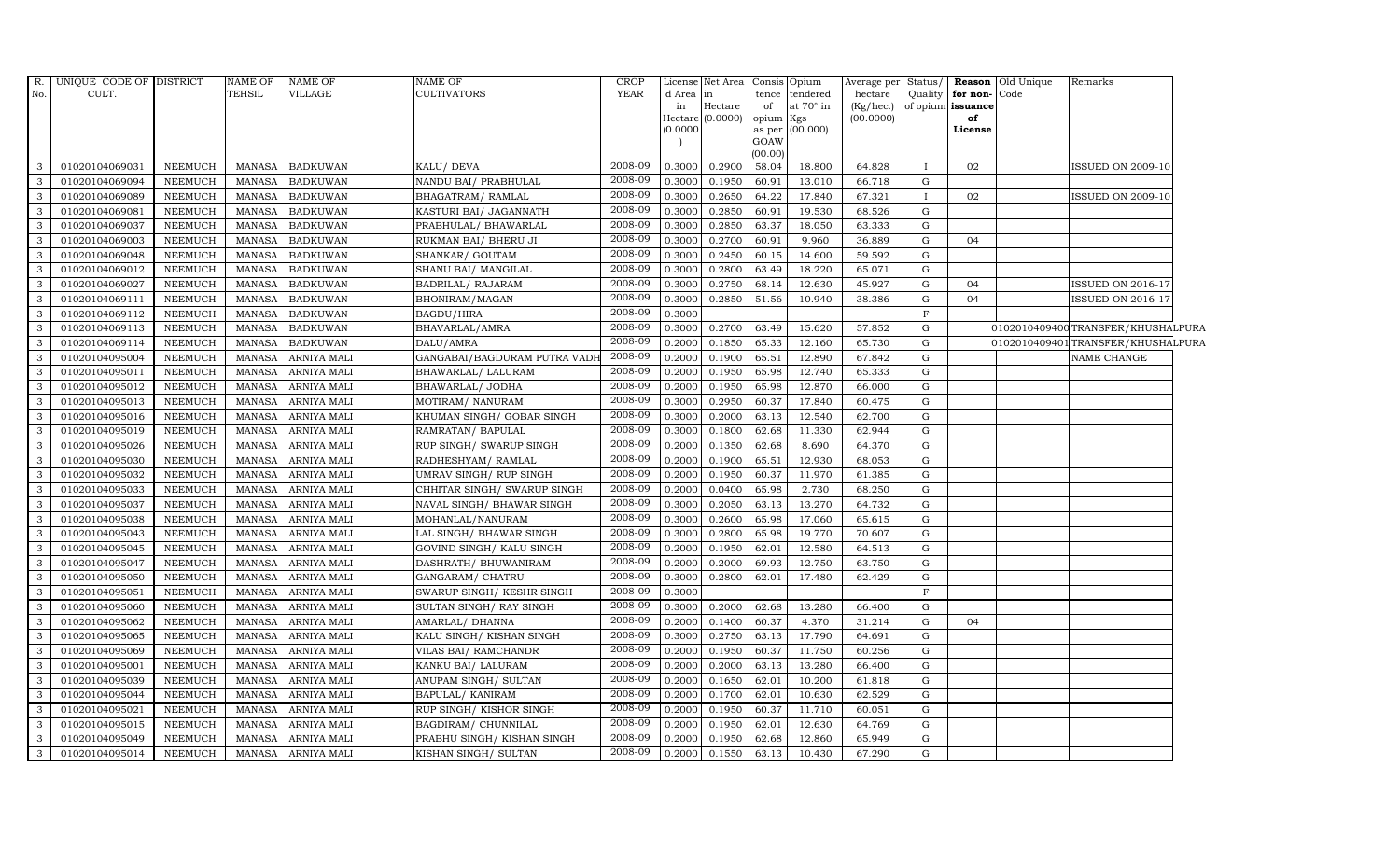| R.           | UNIQUE CODE OF DISTRICT |                | <b>NAME OF</b> | <b>NAME OF</b>      | NAME OF                      | <b>CROP</b> |           | License Net Area | Consis Opium   |                  |           |              |                   | Average per Status/ Reason Old Unique | Remarks                  |
|--------------|-------------------------|----------------|----------------|---------------------|------------------------------|-------------|-----------|------------------|----------------|------------------|-----------|--------------|-------------------|---------------------------------------|--------------------------|
| No.          | CULT.                   |                | <b>TEHSIL</b>  | <b>VILLAGE</b>      | CULTIVATORS                  | <b>YEAR</b> | d Area in |                  | tence          | tendered         | hectare   |              | Quality for non-  | Code                                  |                          |
|              |                         |                |                |                     |                              |             | in        | Hectare          | of             | at $70^\circ$ in | (Kg/hec.) |              | of opium issuance |                                       |                          |
|              |                         |                |                |                     |                              |             | (0.0000)  | Hectare (0.0000) | opium          | Kgs<br>(00.000)  | (00.0000) |              | of<br>License     |                                       |                          |
|              |                         |                |                |                     |                              |             |           |                  | as per<br>GOAW |                  |           |              |                   |                                       |                          |
|              |                         |                |                |                     |                              |             |           |                  | (00.00)        |                  |           |              |                   |                                       |                          |
| 3            | 01020104095022          | <b>NEEMUCH</b> | MANASA         | <b>ARNIYA MALI</b>  | BHOPAL SINGH/ GOBAR SINGH    | 2008-09     | 0.2000    | 0.1950           | 56.94          | 3.610            | 18.513    | G            | 04                |                                       | <b>ISSUED ON 2016-17</b> |
| 3            | 01020104095053          | <b>NEEMUCH</b> | <b>MANASA</b>  | ARNIYA MALI         | BHUWANIRAM / NANURAM         | 2008-09     | 0.2000    | 0.1000           | 68.78          | 6.470            | 64.700    | $\mathbf G$  |                   |                                       |                          |
| 3            | 01020104095028          | <b>NEEMUCH</b> | <b>MANASA</b>  | ARNIYA MALI         | KAWARLAL/ SITARAM            | 2008-09     | 0.2000    | 0.2000           | 63.13          | 12.640           | 63.200    | G            |                   |                                       |                          |
| 3            | 01020104095073          | <b>NEEMUCH</b> | <b>MANASA</b>  | ARNIYA MALI         | FULA BAI/ LAL SINGH          | 2008-09     | 0.2000    | 0.2000           | 65.51          | 13.230           | 66.150    | G            |                   |                                       |                          |
| 3            | 01020104095059          | <b>NEEMUCH</b> | <b>MANASA</b>  | ARNIYA MALI         | TILLI BAI/ NANDLAL           | 2008-09     | 0.2000    | 0.1950           | 56.94          | 11.100           | 56.923    | ${\rm G}$    |                   |                                       |                          |
| 3            | 01020104095075          | <b>NEEMUCH</b> | <b>MANASA</b>  | ARNIYA MALI         | DURGABAI/RAMCHANDRA          | 2008-09     | 0.2000    | 0.2000           | 62.68          | 12.750           | 63.750    | G            |                   |                                       |                          |
| 3            | 01020104095074          | <b>NEEMUCH</b> | <b>MANASA</b>  | ARNIYA MALI         | DEVILAL/RAMCHANDRA           | 2008-09     | 0.2000    | 0.1950           | 62.68          | 12.110           | 62.103    | G            |                   |                                       |                          |
| 3            | 01020104095076          | <b>NEEMUCH</b> | <b>MANASA</b>  | ARNIYA MALI         | MOHANBAI/BHAVARLAL           | 2008-09     | 0.2000    | 0.1900           | 56.94          | 11.350           | 59.737    | G            |                   |                                       | TRANSFER/LUMDI           |
| 3            | 01020104095077          | <b>NEEMUCH</b> | <b>MANASA</b>  | ARNIYA MALI         | GAYRIBAI/RODILAL             | 2008-09     | 0.3000    | 0.2800           | 56.94          | 16.040           | 57.286    | G            |                   |                                       | NAMECHANGE               |
| 3            | 01020104092004          | <b>NEEMUCH</b> | <b>MANASA</b>  | <b>ANTRI BUJURG</b> | <b>BANSHILAL/ DHURA</b>      | 2008-09     | 0.3000    |                  |                |                  |           | $\mathbf F$  |                   |                                       |                          |
| $\mathbf{3}$ | 01020104092008          | <b>NEEMUCH</b> | <b>MANASA</b>  | <b>ANTRI BUJURG</b> | MANGILAL/ NAURAM             | 2008-09     | 0.3000    | 0.2400           | 62.46          | 13.050           | 54.375    | G            |                   |                                       |                          |
| 3            | 01020104092009          | <b>NEEMUCH</b> | <b>MANASA</b>  | <b>ANTRI BUJURG</b> | DURGASHANKAR/ BADRILAL       | 2008-09     | 0.3000    | 0.2150           | 66.23          | 6.920            | 32.186    | G            | 04                |                                       | <b>ISSUED ON 2016-17</b> |
| 3            | 01020104092011          | <b>NEEMUCH</b> | MANASA         | <b>ANTRI BUJURG</b> | NANDUBAI/CHATRA              | 2008-09     | 0.3000    | 0.2550           | 67.28          | 15.130           | 59.333    | G            |                   |                                       | NAME CHANGE              |
| 3            | 01020104092013          | <b>NEEMUCH</b> | <b>MANASA</b>  | <b>ANTRI BUJURG</b> | NARAYAN SINGH/ PRATAP SINGH  | 2008-09     | 0.3000    |                  |                |                  |           | $\mathbf F$  |                   |                                       |                          |
| 3            | 01020104092017          | <b>NEEMUCH</b> | <b>MANASA</b>  | ANTRI BUJURG        | MANNALAL/ NARAYAN            | 2008-09     | 0.3000    | 0.3000           | 61.84          | 18.100           | 60.333    | ${\rm G}$    |                   |                                       |                          |
| 3            | 01020104092024          | <b>NEEMUCH</b> | <b>MANASA</b>  | <b>ANTRI BUJURG</b> | NONDRAM/UDAA                 | 2008-09     | 0.2000    | 0.1850           | 64.24          | 11.760           | 63.568    | G            |                   |                                       |                          |
| 3            | 01020104092025          | <b>NEEMUCH</b> | <b>MANASA</b>  | <b>ANTRI BUJURG</b> | NANDA/ KALU                  | 2008-09     | 0.2000    | 0.1750           | 64.24          | 11.410           | 65.200    | G            |                   |                                       |                          |
| 3            | 01020104092027          | <b>NEEMUCH</b> | <b>MANASA</b>  | <b>ANTRI BUJURG</b> | SHEKH MOHAMMAD/ NOOR MOHAM/  | 2008-09     | 0.2000    | 0.2000           | 66.37          | 13.250           | 66.250    | G            |                   |                                       |                          |
| 3            | 01020104092028          | <b>NEEMUCH</b> | <b>MANASA</b>  | <b>ANTRI BUJURG</b> | <b>GATTU BAI/ BHONA</b>      | 2008-09     | 0.2000    | 0.2050           | 58.40          | 5.140            | 25.073    | G            | 04                |                                       |                          |
| 3            | 01020104092029          | <b>NEEMUCH</b> | <b>MANASA</b>  | <b>ANTRI BUJURG</b> | GORDHAN SINGH/ PRATAP SINGH  | 2008-09     | 0.2000    | 0.1950           | 63.62          | 12.370           | 63.436    | ${\bf G}$    |                   |                                       |                          |
| 3            | 01020104092030          | <b>NEEMUCH</b> | <b>MANASA</b>  | <b>ANTRI BUJURG</b> | GOPAL/ MANGILAL              | 2008-09     | 0.2000    | 0.1950           | 63.62          | 12.460           | 63.897    | G            |                   |                                       |                          |
| 3            | 01020104092031          | <b>NEEMUCH</b> | <b>MANASA</b>  | <b>ANTRI BUJURG</b> | PARASMAL/ DULICHAND          | 2008-09     | 0.2000    | 0.1950           | 65.99          | 7.530            | 38.615    | G            | 04                |                                       |                          |
| 3            | 01020104092039          | <b>NEEMUCH</b> | <b>MANASA</b>  | <b>ANTRI BUJURG</b> | GOVIND KUWAR/ DALPAT SINGH   | 2008-09     | 0.2000    | 0.1900           | 63.39          | 12.150           | 63.947    | G            |                   |                                       |                          |
| 3            | 01020104092041          | <b>NEEMUCH</b> | <b>MANASA</b>  | <b>ANTRI BUJURG</b> | AMAR SINGH/ SAJJAN SINGH     | 2008-09     | 0.2000    | 0.1950           | 63.62          | 12.510           | 64.154    | G            |                   |                                       |                          |
| 3            | 01020104092046          | <b>NEEMUCH</b> | <b>MANASA</b>  | <b>ANTRI BUJURG</b> | BHERUSINGH/INDARSINGH        | 2008-09     | 0.3000    | 0.3000           | 61.05          | 17.650           | 58.833    | G            |                   |                                       |                          |
| 3            | 01020104092050          | <b>NEEMUCH</b> | <b>MANASA</b>  | <b>ANTRI BUJURG</b> | SUNDARLAL/ NARAYAN           | 2008-09     | 0.2000    | 0.1450           | 68.53          | 9.790            | 67.517    | G            |                   |                                       |                          |
| 3            | 01020104092052          | <b>NEEMUCH</b> | <b>MANASA</b>  | <b>ANTRI BUJURG</b> | RAMPRASAD/HIRALAL            | 2008-09     | 0.2000    | 0.1800           | 66.37          | 11.430           | 63.500    | G            |                   |                                       |                          |
| 3            | 01020104092055          | <b>NEEMUCH</b> | <b>MANASA</b>  | <b>ANTRI BUJURG</b> | DINESH/ MANNALAL             | 2008-09     | 0.3000    | 0.3000           | 63.62          | 18.260           | 60.867    | G            |                   |                                       |                          |
| 3            | 01020104092056          | <b>NEEMUCH</b> | <b>MANASA</b>  | <b>ANTRI BUJURG</b> | BHARATRAM / MANGILAL         | 2008-09     | 0.2000    | 0.2000           | 69.70          | 6.740            | 33.700    | $\mathbf G$  | 0 <sub>4</sub>    |                                       | <b>ISSUED ON 2016-17</b> |
| 3            | 01020104092057          | NEEMUCH        | <b>MANASA</b>  | ANTRI BUJURG        | SURESH CHANDR / NARAYAN      | 2008-09     | 0.2000    | 0.1900           | 63.54          | 11.500           | 60.526    | G            |                   |                                       |                          |
| 3            | 01020104092064          | <b>NEEMUCH</b> | <b>MANASA</b>  | ANTRI BUJURG        | HARIVALLBHA/ BADRILAL        | 2008-09     | 0.3000    |                  |                |                  |           | $\mathbf{F}$ |                   |                                       |                          |
| 3            | 01020104092065          | <b>NEEMUCH</b> | <b>MANASA</b>  | <b>ANTRI BUJURG</b> | BABULAL/RAMGOPAL             | 2008-09     | 0.3000    | 0.2650           | 66.23          | 16.440           | 62.038    | G            |                   |                                       |                          |
| 3            | 01020104092068          | <b>NEEMUCH</b> | <b>MANASA</b>  | <b>ANTRI BUJURG</b> | NANHE KHA/ NOOR KHA          | 2008-09     | 0.2000    | 0.1850           | 68.68          | 12.930           | 69.892    | G            |                   |                                       |                          |
| 3            | 01020104092070          | <b>NEEMUCH</b> | <b>MANASA</b>  | <b>ANTRI BUJURG</b> | KISHOR/ LALSINGH             | 2008-09     | 0.2000    | 0.2000           | 68.53          | 13.500           | 67.500    | G            |                   |                                       |                          |
| 3            | 01020104092071          | <b>NEEMUCH</b> | <b>MANASA</b>  | <b>ANTRI BUJURG</b> | KAILASH/HIRALAL              | 2008-09     | 0.2000    | 0.2000           | 62.67          | 12.000           | 60.000    | G            |                   |                                       |                          |
| 3            | 01020104092073          | <b>NEEMUCH</b> | <b>MANASA</b>  | ANTRI BUJURG        | SAMRATHLAL/RAMGOPAL          | 2008-09     | 0.2000    | 0.2000           | 61.05          | 12.400           | 62.000    | G            |                   |                                       |                          |
| 3            | 01020104092074          | <b>NEEMUCH</b> | <b>MANASA</b>  | ANTRI BUJURG        | KAILASH/ SATYANARAYAN        | 2008-09     | 0.2000    | 0.1900           | 57.59          | 10.850           | 57.105    | G            |                   |                                       |                          |
| 3            | 01020104092078          | <b>NEEMUCH</b> | <b>MANASA</b>  | ANTRI BUJURG        | LAXMAN SINGH/ NAHAR SINGH    | 2008-09     | 0.2000    | 0.2000           | 58.42          | 11.980           | 59.900    | G            |                   |                                       |                          |
| 3            | 01020104092079          | <b>NEEMUCH</b> | <b>MANASA</b>  | <b>ANTRI BUJURG</b> | DINESHGIR/ BABU GIR          | 2008-09     | 0.2000    | 0.1900           | 66.23          | 11.990           | 63.105    | G            |                   |                                       |                          |
| 3            | 01020104092083          | <b>NEEMUCH</b> | <b>MANASA</b>  | <b>ANTRI BUJURG</b> | NASIR MOHAMAD/ SHAKUR MOHAMA | 2008-09     | 0.2000    | 0.1800           | 45.30          | 5.390            | 29.944    | G            | 04                |                                       | <b>ISSUED ON 2016-17</b> |
| 3            | 01020104092084          | NEEMUCH        | MANASA         | <b>ANTRI BUJURG</b> | TIKAM SINGH / SHIV SINGH     | 2008-09     | 0.2000    | 0.1950           | 64.89          | 12.360           | 63.385    | G            |                   |                                       |                          |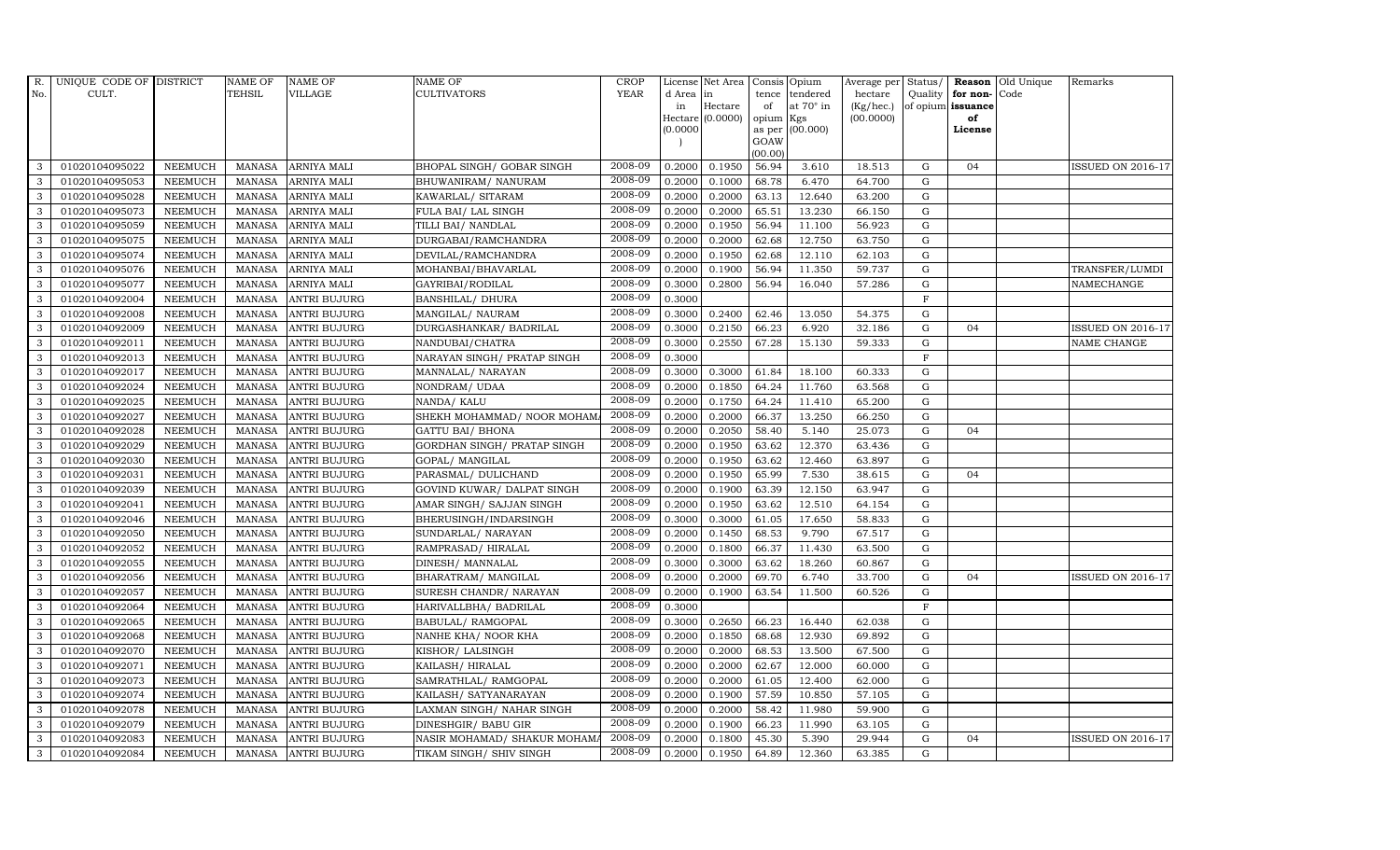| R.           | UNIQUE CODE OF DISTRICT |                | <b>NAME OF</b> | <b>NAME OF</b>      | <b>NAME OF</b>             | CROP    |          | License Net Area   Consis   Opium |           |                  | Average per | Status/      | Reason            | Old Unique | Remarks                        |
|--------------|-------------------------|----------------|----------------|---------------------|----------------------------|---------|----------|-----------------------------------|-----------|------------------|-------------|--------------|-------------------|------------|--------------------------------|
| No.          | CULT.                   |                | TEHSIL         | <b>VILLAGE</b>      | <b>CULTIVATORS</b>         | YEAR    | d Area   | in                                |           | tence tendered   | hectare     | Quality      | for non-          | Code       |                                |
|              |                         |                |                |                     |                            |         | in       | Hectare                           | of        | at $70^\circ$ in | (Kg/hec.)   |              | of opium issuance |            |                                |
|              |                         |                |                |                     |                            |         |          | Hectare (0.0000)                  | opium Kgs |                  | (00.0000)   |              | of<br>License     |            |                                |
|              |                         |                |                |                     |                            |         | (0.0000) |                                   | GOAW      | as per (00.000)  |             |              |                   |            |                                |
|              |                         |                |                |                     |                            |         |          |                                   | (00.00)   |                  |             |              |                   |            |                                |
| 3            | 01020104092085          | <b>NEEMUCH</b> | MANASA         | <b>ANTRI BUJURG</b> | BANE SINGH/ SAJJAN SINGH   | 2008-09 | 0.2000   | 0.1950                            | 57.26     | 6.520            | 33.436      |              | 02                |            |                                |
| 3            | 01020104092090          | <b>NEEMUCH</b> | MANASA         | <b>ANTRI BUJURG</b> | YASHVANT/ HARIVALLABH      | 2008-09 | 0.3000   | 0.3000                            | 63.54     | 18.540           | 61.800      | $\mathbf G$  |                   |            |                                |
| 3            | 01020104092091          | <b>NEEMUCH</b> | <b>MANASA</b>  | <b>ANTRI BUJURG</b> | HARIPRASAD/ BIHARI         | 2008-09 | 0.2000   | 0.1900                            | 66.37     | 12.670           | 66.684      | G            |                   |            |                                |
| 3            | 01020104092092          | <b>NEEMUCH</b> | MANASA         | <b>ANTRI BUJURG</b> | BHARAT SINGH/ NAHAR SINGH  | 2008-09 | 0.2000   | 0.1950                            | 66.23     | 13.110           | 67.231      | G            |                   |            |                                |
| 3            | 01020104092098          | <b>NEEMUCH</b> | <b>MANASA</b>  | <b>ANTRI BUJURG</b> | DHARAMCHAND/HIRALAL        | 2008-09 | 0.2000   | 0.1600                            | 68.53     | 10.010           | 62.563      | ${\rm G}$    |                   |            |                                |
| $\mathbf{3}$ | 01020104092099          | <b>NEEMUCH</b> | <b>MANASA</b>  | <b>ANTRI BUJURG</b> | GOPAL/ SATYANARAYAN        | 2008-09 | 0.2000   | 0.1900                            | 63.62     | 11.640           | 61.263      | ${\rm G}$    |                   |            |                                |
| 3            | 01020104092103          | <b>NEEMUCH</b> | <b>MANASA</b>  | <b>ANTRI BUJURG</b> | SHRI NIVAS/ CHHAGANLAL     | 2008-09 | 0.2000   | 0.1850                            | 66.37     | 12.480           | 67.459      | $\mathbf G$  |                   |            |                                |
| 3            | 01020104092122          | <b>NEEMUCH</b> | <b>MANASA</b>  | <b>ANTRI BUJURG</b> | BHAWARLAL/ BASANTILAL      | 2008-09 | 0.3000   |                                   |           |                  |             | $\mathbf F$  |                   |            |                                |
| 3            | 01020104092125          | <b>NEEMUCH</b> | <b>MANASA</b>  | <b>ANTRI BUJURG</b> | NAHARSINGH/VAKTAVARSINGH   | 2008-09 | 0.2000   | 0.2000                            | 64.24     | 12.990           | 64.950      | G            |                   |            |                                |
| 3            | 01020104092129          | <b>NEEMUCH</b> | <b>MANASA</b>  | <b>ANTRI BUJURG</b> | ALLAHBAKSHA/ RAMJU KHA     | 2008-09 | 0.2000   | 0.2000                            | 66.23     | 13.250           | 66.250      | ${\rm G}$    |                   |            |                                |
| 3            | 01020104092132          | <b>NEEMUCH</b> | <b>MANASA</b>  | <b>ANTRI BUJURG</b> | BHUWANI SHANKAR/ NARAYAN   | 2008-09 | 0.2000   | 0.2000                            | 70.08     | 12.240           | 61.200      | G            |                   |            |                                |
| 3            | 01020104092134          | <b>NEEMUCH</b> | <b>MANASA</b>  | <b>ANTRI BUJURG</b> | DHANNA/ BHUWANA            | 2008-09 | 0.3000   | 0.1000                            | 63.54     | 4.580            | 45.800      | ${\rm G}$    | 04                |            |                                |
| 3            | 01020104092147          | <b>NEEMUCH</b> | <b>MANASA</b>  | <b>ANTRI BUJURG</b> | ISHAK MOHAMAD / TEYAB JI   | 2008-09 | 0.2000   | 0.2000                            | 63.92     | 6.050            | 30.250      | $\mathbf{I}$ | 02                |            |                                |
| 3            | 01020104092149          | <b>NEEMUCH</b> | MANASA         | <b>ANTRI BUJURG</b> | SAMPAT BAI/ RAMNARAYAN     | 2008-09 | 0.3000   | 0.2900                            | 63.54     | 18.220           | 62.828      | G            |                   |            |                                |
| 3            | 01020104092151          | <b>NEEMUCH</b> | <b>MANASA</b>  | <b>ANTRI BUJURG</b> | BABUGIR/ NARAYAN GIR       | 2008-09 | 0.2000   | 0.2000                            | 54.94     | 5.600            | 28.000      | G            | 04                |            | ISSUED ON 2016-17              |
| 3            | 01020104092160          | <b>NEEMUCH</b> | <b>MANASA</b>  | <b>ANTRI BUJURG</b> | KANHEYALAL/ SURAJMAL       | 2008-09 | 0.2000   | 0.1950                            | 60.30     | 12.060           | 61.846      | ${\rm G}$    |                   |            |                                |
| 3            | 01020104092137          | <b>NEEMUCH</b> | <b>MANASA</b>  | <b>ANTRI BUJURG</b> | MANGU SINGH/ INDAR SINGH   | 2008-09 | 0.2000   | 0.2000                            | 63.46     | 12.740           | 63.700      | ${\rm G}$    |                   |            |                                |
| 3            | 01020104092072          | <b>NEEMUCH</b> | MANASA         | <b>ANTRI BUJURG</b> | SHAMBHULAL/ BHONAJI        | 2008-09 | 0.2000   | 0.2000                            | 61.05     | 12.750           | 63.750      | G            |                   |            |                                |
| 3            | 01020104092171          | <b>NEEMUCH</b> | <b>MANASA</b>  | <b>ANTRI BUJURG</b> | LAXMINARAYAN / NANURAM     | 2008-09 | 0.2000   | 0.2000                            | 53.16     | 6.930            | 34.650      | $\mathbf G$  | 04                |            | <b>ISSUED ON 2016-17</b>       |
| 3            | 01020104092032          | <b>NEEMUCH</b> | <b>MANASA</b>  | <b>ANTRI BUJURG</b> | MANJUR HUSAIN/ NANHE KHAN  | 2008-09 | 0.2000   | 0.1900                            | 47.94     | 4.540            | 23.895      |              | 02                |            |                                |
| $\mathbf{3}$ | 01020104092063          | <b>NEEMUCH</b> | <b>MANASA</b>  | <b>ANTRI BUJURG</b> | AMRATRAM / BHAWARLAL       | 2008-09 | 0.2000   | 0.1950                            | 60.30     | 11.680           | 59.897      | ${\rm G}$    |                   |            |                                |
| 3            | 01020104092015          | <b>NEEMUCH</b> | <b>MANASA</b>  | <b>ANTRI BUJURG</b> | KAMLABAI/ HIRALAL          | 2008-09 | 0.2000   | 0.1900                            | 54.94     | 10.750           | 56.579      | ${\rm G}$    |                   |            |                                |
| $\mathbf{3}$ | 01020104092010          | <b>NEEMUCH</b> | MANASA         | <b>ANTRI BUJURG</b> | RAMPRASAD/ BHERULAL        | 2008-09 | 0.2000   | 0.2000                            | 66.37     | 13.040           | 65.200      | G            |                   |            |                                |
| 3            | 01020104092033          | <b>NEEMUCH</b> | <b>MANASA</b>  | <b>ANTRI BUJURG</b> | TAMIJAN BAI/ NANHE KHA     | 2008-09 | 0.3000   | 0.2850                            | 63.54     | 17.740           | 62.246      | $\mathbf G$  |                   |            |                                |
| 3            | 01020104092144          | <b>NEEMUCH</b> | <b>MANASA</b>  | <b>ANTRI BUJURG</b> | BHERULAL/ NANDA            | 2008-09 | 0.3000   | 0.2850                            | 59.61     | 16.840           | 59.088      | $\mathbf G$  |                   |            |                                |
| 3            | 01020104092014          | <b>NEEMUCH</b> | <b>MANASA</b>  | <b>ANTRI BUJURG</b> | GYANMAL/ SHANTILAL         | 2008-09 | 0.2000   | 0.1900                            | 63.39     | 7.820            | 41.158      | G            | 04                |            | <b>ISSUED ON 2016-17</b>       |
| 3            | 01020104092155          | <b>NEEMUCH</b> | <b>MANASA</b>  | <b>ANTRI BUJURG</b> | KAILASH KUWAR/ MOHAN SINGH | 2008-09 | 0.2000   | 0.2000                            | 54.94     | 6.720            | 33.600      | ${\rm G}$    | 04                |            |                                |
| 3            | 01020104092045          | <b>NEEMUCH</b> | MANASA         | <b>ANTRI BUJURG</b> | KALU SINGH/ INDAR SINGH    | 2008-09 | 0.2000   | 0.2000                            | 62.04     | 11.990           | 59.950      | $\mathbf{I}$ | 02                |            | ISSUED ON 2009-10              |
| 3            | 01020104092138          | <b>NEEMUCH</b> | <b>MANASA</b>  | <b>ANTRI BUJURG</b> | MOHANKUNWAR/NARENDRASINGH  | 2008-09 | 0.2000   | 0.2050                            | 61.05     | 12.420           | 60.585      | $\mathbf G$  |                   |            |                                |
| 3            | 01020104092131          | <b>NEEMUCH</b> | <b>MANASA</b>  | <b>ANTRI BUJURG</b> | CHHOTE KHAN/ NANA KAHAN    | 2008-09 | 0.2000   | 0.1950                            | 64.24     | 12.890           | 66.103      | G            |                   |            |                                |
| 3            | 01020104092146          | <b>NEEMUCH</b> | <b>MANASA</b>  | <b>ANTRI BUJURG</b> | VISHNUDAS/RAGHUVIRDAS      | 2008-09 | 0.3000   | 0.3000                            | 64.24     | 18.270           | 60.900      | G            |                   |            | NAME CHANGE                    |
| 3            | 01020104092040          | <b>NEEMUCH</b> | <b>MANASA</b>  | <b>ANTRI BUJURG</b> | VISHAL KUWAR/ MOTI SINGH   | 2008-09 | 0.2000   | 0.2000                            | 64.78     | 6.270            | 31.350      | $\mathbf{I}$ | 02                |            |                                |
| 3            | 01020104092193          | <b>NEEMUCH</b> | MANASA         | <b>ANTRI BUJURG</b> | BHAVARSINGH/LALSINGH       | 2008-09 | 0.3000   | 0.3000                            | 63.96     | 14.220           | 47.400      | $\mathbf G$  | 04                |            | 102010407304 ISSUED ON 2016-17 |
| 3            | 01020104096002          | <b>NEEMUCH</b> | <b>MANASA</b>  | <b>ANKLI</b>        | MANGILAL/ DEVA             | 2008-09 | 0.2000   | 0.1950                            | 63.96     | 12.960           | 66.462      | $\mathbf G$  |                   |            |                                |
| 3            | 01020104096003          | <b>NEEMUCH</b> | <b>MANASA</b>  | <b>ANKLI</b>        | DEVILAL/ LADU              | 2008-09 | 0.2000   | 0.2000                            | 63.96     | 13.000           | 65.000      | $\mathbf G$  |                   |            |                                |
| 3            | 01020104096006          | <b>NEEMUCH</b> | <b>MANASA</b>  | <b>ANKLI</b>        | ANILKUMAR/RAJMAL           | 2008-09 | 0.2000   | 0.1950                            | 58.42     | 10.900           | 55.897      | ${\rm G}$    |                   |            |                                |
| 3            | 01020104096007          | <b>NEEMUCH</b> | <b>MANASA</b>  | <b>ANKLI</b>        | RAMNARAYAN/ NATHU          | 2008-09 | 0.2000   | 0.1950                            | 65.21     | 13.140           | 67.385      | G            |                   |            |                                |
| 3            | 01020104096014          | <b>NEEMUCH</b> | <b>MANASA</b>  | <b>ANKLI</b>        | PURALAL/ GHASIRAM          | 2008-09 | 0.2000   | 0.1900                            | 68.92     | 13.530           | 71.211      | $\mathbf G$  |                   |            |                                |
| 3            | 01020104096016          | <b>NEEMUCH</b> | <b>MANASA</b>  | <b>ANKLI</b>        | PRAHALAD/ MANNA            | 2008-09 | 0.2000   | 0.1900                            | 65.21     | 13.220           | 69.579      | $\mathbf G$  |                   |            |                                |
| 3            | 01020104096026          | <b>NEEMUCH</b> | <b>MANASA</b>  | <b>ANKLI</b>        | KAVARLAL/AMRA              | 2008-09 | 0.2000   | 0.1900                            | 59.99     | 6.940            | 36.526      | $\mathbf G$  | 04                |            |                                |
| 3            | 01020104096028          | <b>NEEMUCH</b> | MANASA ANKLI   |                     | GOPAL/ BAGDIRAM            | 2008-09 | 0.2000   | 0.1950                            | 63.96     | 12.320           | 63.179      | G            |                   |            |                                |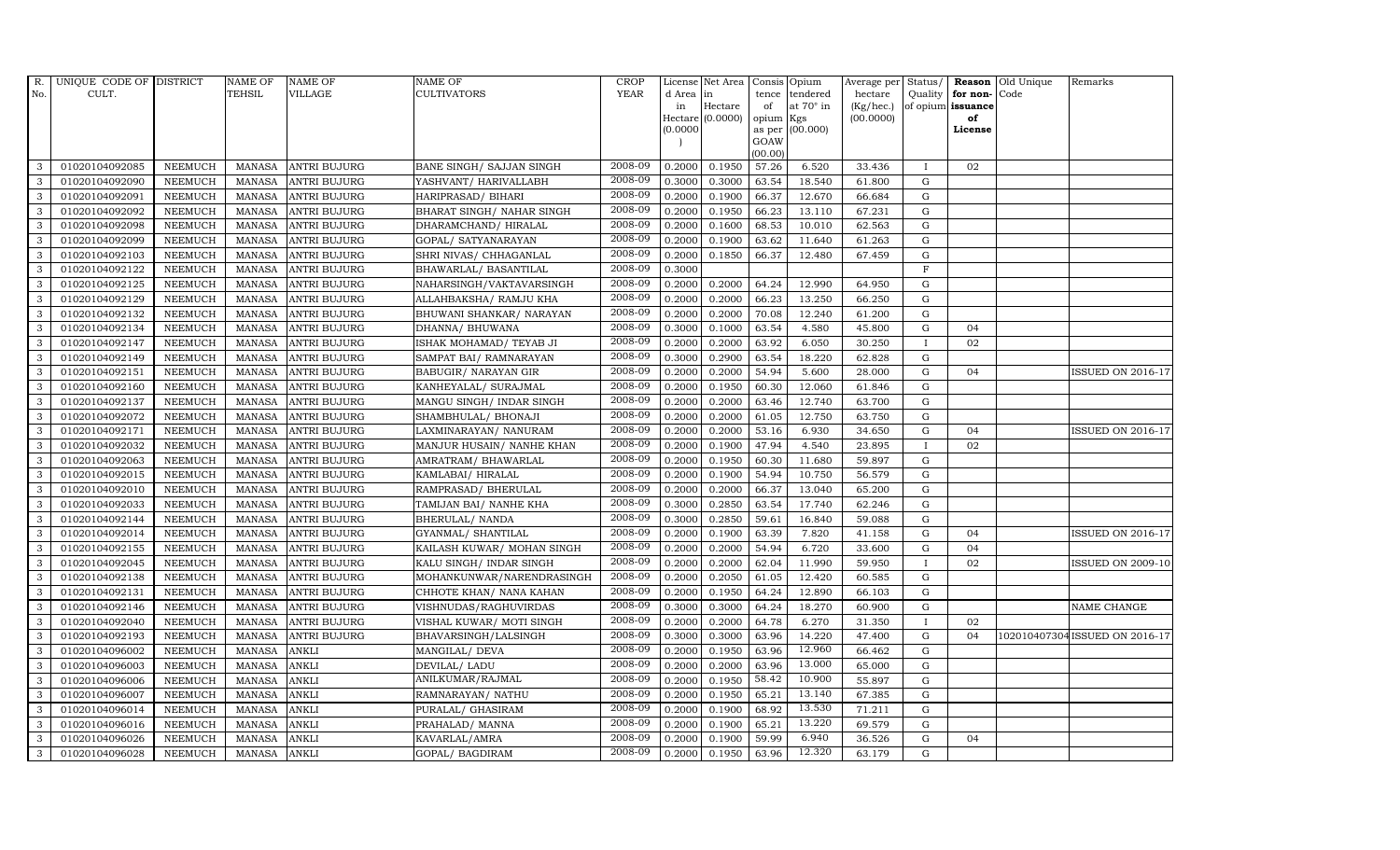| R.                      | UNIQUE CODE OF DISTRICT |                | <b>NAME OF</b> | <b>NAME OF</b>       | <b>NAME OF</b>               | <b>CROP</b> |           | License Net Area |           | Consis Opium     | Average per | Status/      | Reason            | Old Unique | Remarks                  |  |
|-------------------------|-------------------------|----------------|----------------|----------------------|------------------------------|-------------|-----------|------------------|-----------|------------------|-------------|--------------|-------------------|------------|--------------------------|--|
| No.                     | CULT.                   |                | <b>TEHSIL</b>  | VILLAGE              | <b>CULTIVATORS</b>           | <b>YEAR</b> | d Area in |                  | tence     | tendered         | hectare     | Quality      | for non-          | Code       |                          |  |
|                         |                         |                |                |                      |                              |             | in        | Hectare          | of        | at $70^\circ$ in | (Kg/hec.)   |              | of opium issuance |            |                          |  |
|                         |                         |                |                |                      |                              |             | Hectare   | (0.0000)         | opium Kgs | as per (00.000)  | (00.0000)   |              | of<br>License     |            |                          |  |
|                         |                         |                |                |                      |                              |             | (0.0000)  |                  | GOAW      |                  |             |              |                   |            |                          |  |
|                         |                         |                |                |                      |                              |             |           |                  | (00.00)   |                  |             |              |                   |            |                          |  |
| 3                       | 01020104096033          | <b>NEEMUCH</b> | <b>MANASA</b>  | <b>ANKLI</b>         | SHANTILAL/BHAWARLAL          | 2008-09     | 0.3000    | 0.2950           | 68.25     | 20.690           | 70.136      | G            |                   |            |                          |  |
| 3                       | 01020104096056          | <b>NEEMUCH</b> | <b>MANASA</b>  | <b>ANKLI</b>         | KASTURI BAI/ MANGILAL        | 2008-09     | 0.3000    | 0.2900           | 64.79     | 17.310           | 59.690      | G            |                   |            |                          |  |
| 3                       | 01020104096071          | <b>NEEMUCH</b> | <b>MANASA</b>  | ANKLI                | NANDA/PARTHA                 | 2008-09     | 0.2000    | 0.1950           | 58.42     | 11.520           | 59.077      | G            |                   |            |                          |  |
| 3                       | 01020104096081          | <b>NEEMUCH</b> | <b>MANASA</b>  | ANKLI                | BHAGATRAM/RAMCHANDR          | 2008-09     | 0.3000    | 0.2850           | 67.32     | 19.860           | 69.684      | G            |                   |            |                          |  |
| 3                       | 01020104096082          | <b>NEEMUCH</b> | <b>MANASA</b>  | ANKLI                | VARDICHAND/ SURATRAM         | 2008-09     | 0.2000    | 0.2000           | 66.19     | 13.460           | 67.300      | G            |                   |            | TRANSFER/DEVRIKHAWASA    |  |
| 3                       | 01020104096085          | NEEMUCH        | <b>MANASA</b>  | ANKLI                | RAMNIVAS/ MATHURALAL         | 2008-09     | 0.2000    | 0.2000           | 65.21     | 13.270           | 66.350      | G            |                   |            |                          |  |
| 3                       | 01020104096087          | <b>NEEMUCH</b> | <b>MANASA</b>  | ANKLI                | SHYAMLAL/ SITARAM            | 2008-09     | 0.3000    | 0.3000           | 60.41     | 17.130           | 57.100      | G            |                   |            |                          |  |
| $\mathbf{3}$            | 01020104096015          | <b>NEEMUCH</b> | <b>MANASA</b>  | ANKLI                | BHAWARLAL/ MANGILAL          | 2008-09     | 0.2000    | 0.1550           | 70.08     | 10.370           | 66.903      | G            |                   |            |                          |  |
| 3                       | 01020104096024          | <b>NEEMUCH</b> | <b>MANASA</b>  | ANKLI                | BAPULAL/ NARAYAN             | 2008-09     | 0.3000    | 0.3050           | 58.42     | 16.770           | 54.984      | G            |                   |            |                          |  |
| 3                       | 01020104096054          | <b>NEEMUCH</b> | <b>MANASA</b>  | ANKLI                | DULESINGH/ OKAR SINGH        | 2008-09     | 0.2000    | 0.2000           | 59.99     | 12.380           | 61.900      | G            |                   |            |                          |  |
| $\mathbf{3}$            | 01020104096075          | <b>NEEMUCH</b> | <b>MANASA</b>  | ANKLI                | BHAWARLAL/ GANGARAM          | 2008-09     | 0.2000    | 0.1950           | 61.05     | 12.430           | 63.744      | G            |                   |            |                          |  |
| 3                       | 01020104096025          | <b>NEEMUCH</b> | <b>MANASA</b>  | <b>ANKLI</b>         | BAPULAL/ RAMCHANDR           | 2008-09     | 0.2000    | 0.0800           | 70.08     | 5.670            | 70.875      | G            |                   |            |                          |  |
| $\overline{\mathbf{3}}$ | 01020104096077          | <b>NEEMUCH</b> | <b>MANASA</b>  | ANKLI                | MADAN SINGH/ JAY SINGH       | 2008-09     | 0.2000    | 0.1900           | 59.99     | 11.540           | 60.737      | G            |                   |            |                          |  |
| 3                       | 01020104096038          | <b>NEEMUCH</b> | <b>MANASA</b>  | ANKLI                | ARJUNSINGH/DEVISINGH         | 2008-09     | 0.2000    | 0.2000           | 63.96     | 12.530           | 62.650      | G            |                   |            |                          |  |
| 3                       | 01020104096012          | <b>NEEMUCH</b> | <b>MANASA</b>  | ANKLI                | RAMLAL/ MOTILAL              | 2008-09     | 0.2000    | 0.2000           | 69.92     | 5.520            | 27.600      | ${\rm G}$    | 04                |            |                          |  |
| $\mathbf{3}$            | 01020104096051          | <b>NEEMUCH</b> | <b>MANASA</b>  | ANKLI                | PRABHULAL/HARIRAM            | 2008-09     | 0.2000    | 0.2000           | 65.21     | 13.000           | 65.000      | G            |                   |            |                          |  |
| 3                       | 01020104096094          | <b>NEEMUCH</b> | <b>MANASA</b>  | <b>ANKLI</b>         | MOHANLAL/ RAMCHANDR          | 2008-09     | 0.2000    | 0.2000           | 67.60     | 13.820           | 69.100      | G            |                   |            |                          |  |
| $\mathbf{3}$            | 01020104096069          | NEEMUCH        | <b>MANASA</b>  | ANKLI                | PARMANAND / MANGILAL         | 2008-09     | 0.2000    | 0.2000           | 65.21     | 13.100           | 65.500      | G            |                   |            |                          |  |
| $\mathbf{3}$            | 01020104096100          | <b>NEEMUCH</b> | <b>MANASA</b>  | ANKLI                | MOHANLAL/RATANLAL            | 2008-09     | 0.2000    | 0.1800           | 64.80     | 11.640           | 64.667      | ${\rm G}$    |                   |            |                          |  |
| $\overline{2}$          | 01020104052059          | <b>NEEMUCH</b> | <b>MANASA</b>  | ALHED JAGIR-II       | BHUWANIRAM/MAGNIRAM          | 2008-09     | 0.2000    | 0.1850           | 62.74     | 7.940            | 42.919      | G            | 04                |            | ISSUED ON 2016-17        |  |
| 2                       | 01020104052064          | <b>NEEMUCH</b> | <b>MANASA</b>  | ALHED JAGIR-II       | RAMNARAYAN/LAXMAN            | 2008-09     | 0.3000    | 0.2900           | 65.43     | 19.040           | 65.655      | G            |                   |            |                          |  |
| 2                       | 01020104052070          | <b>NEEMUCH</b> | <b>MANASA</b>  | ALHED JAGIR-II       | KANIRAM/LAXMAN               | 2008-09     | 0.2000    | 0.1550           | 65.43     | 10.160           | 65.548      | G            |                   |            |                          |  |
| $\overline{2}$          | 01020104052073          | NEEMUCH        | MANASA         | ALHED JAGIR-II       | BALARAM/PRABHULAL            | 2008-09     | 0.2000    | 0.1950           | 67.19     | 5.890            | 30.205      | G            | 04                |            |                          |  |
| 2                       | 01020104052082          | <b>NEEMUCH</b> | <b>MANASA</b>  | ALHED JAGIR-II       | MANGILAL/KACHARU PATIDAR     | 2008-09     | 0.2000    | 0.2000           | 65.43     | 13.140           | 65.700      | G            |                   |            |                          |  |
| $\overline{2}$          | 01020104052085          | <b>NEEMUCH</b> | <b>MANASA</b>  | ALHED JAGIR-II       | CHAINRAM/NANDLAL             | 2008-09     | 0.2000    | 0.2000           | 68.07     | 13.820           | 69.100      | $\mathbf G$  |                   |            |                          |  |
| 2                       | 01020104052094          | NEEMUCH        | <b>MANASA</b>  | ALHED JAGIR-II       | RADHABAI/ONKAR               | 2008-09     | 0.2000    | 0.2050           | 60.01     | 12.350           | 60.244      | G            |                   |            |                          |  |
| 2                       | 01020104052118          | <b>NEEMUCH</b> | <b>MANASA</b>  | ALHED JAGIR-II       | RAMPRASAD/KHYALIRAM          | 2008-09     | 0.2000    | 0.2000           | 60.01     | 11.990           | 59.950      | G            |                   |            |                          |  |
| $\overline{2}$          | 01020104052127          | <b>NEEMUCH</b> | MANASA         | ALHED JAGIR-II       | RAMPRASAD/LAXMAN             | 2008-09     | 0.2000    | 0.2050           | 68.43     | 13.330           | 65.024      | ${\rm G}$    |                   |            |                          |  |
| 2                       | 01020104052137          | <b>NEEMUCH</b> | <b>MANASA</b>  | ALHED JAGIR-II       | RAMRATAN/BHAGIRATH           | 2008-09     | 0.2000    | 0.1950           | 65.43     | 13.530           | 69.385      | G            |                   |            |                          |  |
| $\overline{2}$          | 01020104052158          | <b>NEEMUCH</b> | <b>MANASA</b>  | ALHED JAGIR-II       | KISHORILAL/BHUWANILAL        | 2008-09     | 0.2000    | 0.2050           | 65.43     | 13.650           | 66.585      | G            |                   |            |                          |  |
| $\overline{2}$          | 01020104052036          | <b>NEEMUCH</b> | <b>MANASA</b>  | ALHED JAGIR-II       | RATANIBAI/VARDICHAND         | 2008-09     | 0.2000    | 0.2000           | 60.01     | 6.100            | 30.500      | G            | 04                |            |                          |  |
| 2                       | 01020104052169          | <b>NEEMUCH</b> | <b>MANASA</b>  | ALHED JAGIR-II       | GOPAL/BHAGATRAM              | 2008-09     | 0.2000    | 0.2000           | 65.76     | 12.670           | 63.350      | $\mathbf{I}$ | 02                |            | <b>ISSUED ON 2009-10</b> |  |
| $\overline{2}$          | 01020104052010          | <b>NEEMUCH</b> | MANASA         | ALHED JAGIR-II       | LAXMINARAYAN/LADURAM         | 2008-09     | 0.2000    | 0.2000           | 63.28     | 13.100           | 65.500      | G            |                   |            |                          |  |
| 2                       | 01020104052052          | <b>NEEMUCH</b> | <b>MANASA</b>  | ALHED JAGIR-II       | BALKISHAN/BAPULAL            | 2008-09     | 0.2000    | 0.2000           | 70.32     | 14.330           | 71.650      | G            |                   |            |                          |  |
| $\overline{2}$          | 01020104052112          | <b>NEEMUCH</b> | <b>MANASA</b>  | ALHED JAGIR-II       | BABULAL/NANALAL              | 2008-09     | 0.2000    | 0.2050           | 62.74     | 12.110           | 59.073      | G            |                   |            |                          |  |
| $\overline{2}$          | 01020104052038          | <b>NEEMUCH</b> | <b>MANASA</b>  | ALHED JAGIR-II       | JAYPRAKASH/ MANGILAL/ SUTHAR | 2008-09     | 0.2000    | 0.2050           | 44.99     | 3.950            | 19.268      | G            | 04                |            |                          |  |
| 2                       | 01020104052150          | <b>NEEMUCH</b> | <b>MANASA</b>  | ALHED JAGIR-II       | SHYAMLAL/UDA                 | 2008-09     | 0.3000    | 0.2650           | 60.01     | 5.330            | 20.113      | G            | 04                |            |                          |  |
| 2                       | 01020104052055          | <b>NEEMUCH</b> | MANASA         | ALHED JAGIR-II       | BHAGUBAI/NANDLAL             | 2008-09     | 0.2000    | 0.2000           | 68.07     | 14.440           | 72.200      | G            |                   |            |                          |  |
| 2                       | 01020104052001          | <b>NEEMUCH</b> | <b>MANASA</b>  | ALHED JAGIR-I        | RAMCHANDRA/BHANWARLAL        | 2008-09     | 0.2000    | 0.2000           | 68.57     | 13.430           | 67.150      | G            |                   |            |                          |  |
| 2                       | 01020104052008          | <b>NEEMUCH</b> | <b>MANASA</b>  | ALHED JAGIR-I        | NOJI BAI/GHISULAL            | 2008-09     | 0.2000    |                  |           |                  |             | $\mathbf F$  |                   |            |                          |  |
| $\overline{a}$          | 01020104052009          | NEEMUCH        |                | MANASA ALHED JAGIR-I | GODAVARI BAI/JARILAL         | 2008-09     | 0.2000    | 0.2000           | 65.24     | 13.270           | 66.350      | $\mathbf G$  |                   |            |                          |  |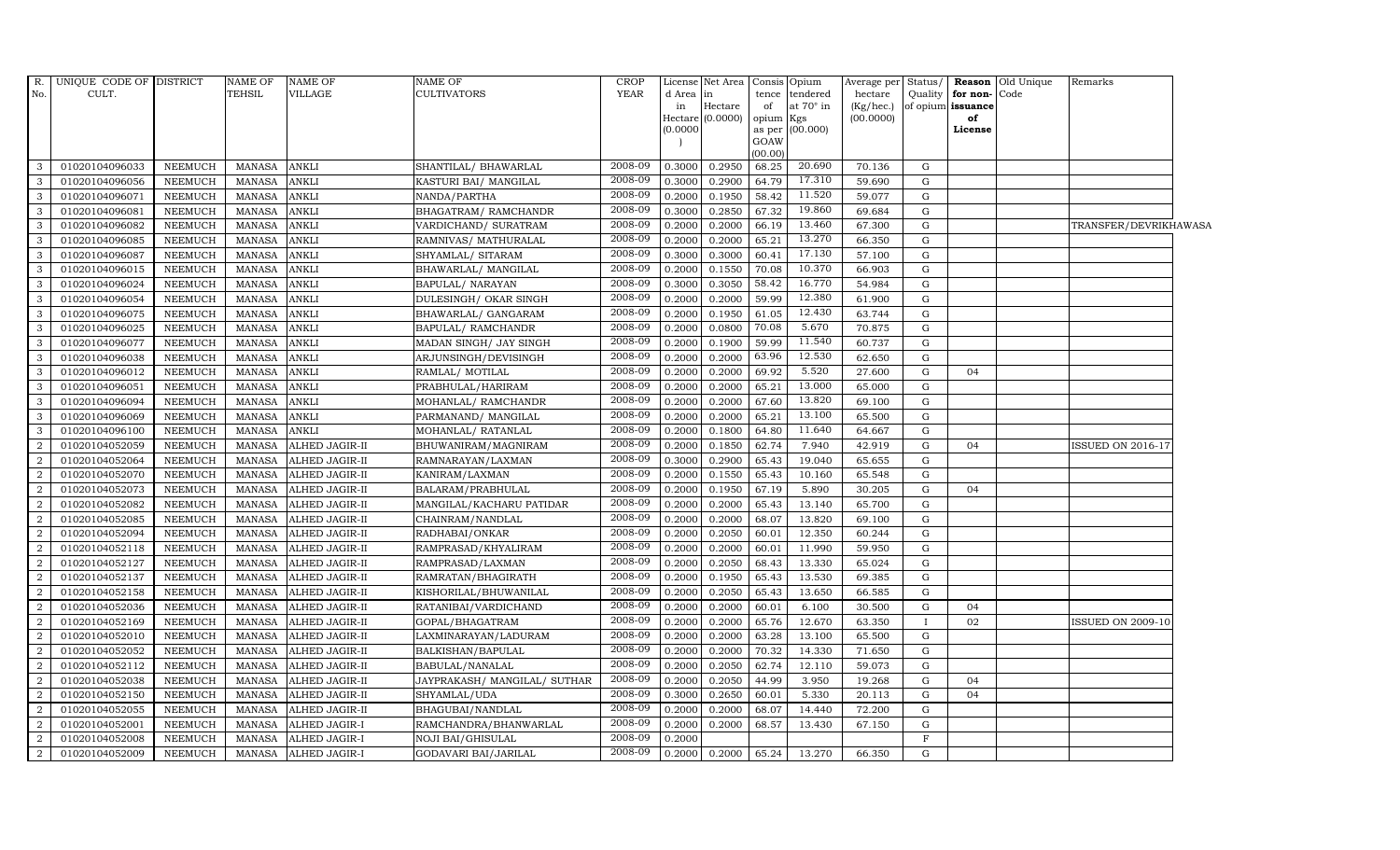| R.             | UNIQUE CODE OF DISTRICT |                | <b>NAME OF</b> | <b>NAME OF</b>       | <b>NAME OF</b>              | <b>CROP</b> |           | License Net Area   Consis   Opium |           |                  | Average per Status/ |              |                   | <b>Reason</b> Old Unique | Remarks                  |
|----------------|-------------------------|----------------|----------------|----------------------|-----------------------------|-------------|-----------|-----------------------------------|-----------|------------------|---------------------|--------------|-------------------|--------------------------|--------------------------|
| No.            | CULT.                   |                | <b>TEHSIL</b>  | <b>VILLAGE</b>       | <b>CULTIVATORS</b>          | <b>YEAR</b> | d Area in |                                   |           | tence tendered   | hectare             | Quality      | for non-Code      |                          |                          |
|                |                         |                |                |                      |                             |             | in        | Hectare                           | of        | at $70^\circ$ in | (Kg/hec.)           |              | of opium issuance |                          |                          |
|                |                         |                |                |                      |                             |             | 0.0000    | $Hectare (0.0000)$                | opium Kgs | as per (00.000)  | (00.0000)           |              | of<br>License     |                          |                          |
|                |                         |                |                |                      |                             |             |           |                                   | GOAW      |                  |                     |              |                   |                          |                          |
|                |                         |                |                |                      |                             |             |           |                                   | (00.00)   |                  |                     |              |                   |                          |                          |
| $\overline{2}$ | 01020104052011          | <b>NEEMUCH</b> | MANASA         | ALHED JAGIR-I        | MANGILAL/DOULA              | 2008-09     | 0.3000    | 0.2550                            | 62.49     | 15.910           | 62.392              | G            |                   |                          |                          |
| $\overline{2}$ | 01020104052014          | <b>NEEMUCH</b> | <b>MANASA</b>  | <b>ALHED JAGIR-I</b> | BANSHILAL/BADRILAL          | 2008-09     | 0.2000    | 0.1500                            | 64.39     | 3.910            | 26.067              | $\mathbf G$  | 04                |                          |                          |
| $\overline{2}$ | 01020104052018          | <b>NEEMUCH</b> | <b>MANASA</b>  | <b>ALHED JAGIR-I</b> | BHONIRAM/BHERULAL           | 2008-09     | 0.2000    | 0.1950                            | 59.91     | 11.540           | 59.179              | G            |                   |                          |                          |
| $\overline{2}$ | 01020104052023          | <b>NEEMUCH</b> | <b>MANASA</b>  | <b>ALHED JAGIR-I</b> | BHUWANA/KESURAM             | 2008-09     | 0.2000    | 0.1950                            | 68.07     | 13.170           | 67.538              | $\mathbf G$  |                   |                          |                          |
| $\overline{a}$ | 01020104052027          | <b>NEEMUCH</b> | <b>MANASA</b>  | ALHED JAGIR-I        | SAJJANBAI/RAMNATH           | 2008-09     | 0.2000    | 0.1900                            | 62.74     | 8.130            | 42.789              | ${\bf G}$    | 04                |                          |                          |
| 2              | 01020104052031          | NEEMUCH        | <b>MANASA</b>  | ALHED JAGIR-I        | PURANMAL/RATANLAL           | 2008-09     | 0.2000    | 0.1950                            | 65.81     | 12.970           | 66.513              | $\mathbf G$  |                   |                          |                          |
| 2              | 01020104052033          | <b>NEEMUCH</b> | <b>MANASA</b>  | ALHED JAGIR-I        | PURANMAL/SURATRAM           | 2008-09     | 0.2000    | 0.2000                            | 68.57     | 14.200           | 71.000              | ${\bf G}$    |                   |                          |                          |
| 2              | 01020104052044          | <b>NEEMUCH</b> | <b>MANASA</b>  | <b>ALHED JAGIR-I</b> | MOHANLAL/MODIRAM            | 2008-09     | 0.2000    | 0.2000                            | 62.49     | 11.910           | 59.550              | $\mathbf G$  |                   |                          |                          |
| $\overline{2}$ | 01020104052171          | <b>NEEMUCH</b> | <b>MANASA</b>  | <b>ALHED JAGIR-I</b> | SEETARAM/GHASILAL           | 2008-09     | 0.2000    | 0.1950                            | 66.24     | 13.770           | 70.615              | G            |                   |                          |                          |
| 2              | 01020104052172          | <b>NEEMUCH</b> | <b>MANASA</b>  | ALHED JAGIR-I        | LAXMINARAYAN/KANWARLAL      | 2008-09     | 0.3000    | 0.2900                            | 64.39     | 18.570           | 64.034              | ${\rm G}$    |                   |                          |                          |
| $\overline{a}$ | 01020104052174          | <b>NEEMUCH</b> | <b>MANASA</b>  | <b>ALHED JAGIR-I</b> | KANHAIYALAL/NANDA           | 2008-09     | 0.2000    | 0.2000                            | 68.07     | 6.000            | 30.000              | G            | 04                |                          | ISSUED ON 2016-17        |
| $\overline{2}$ | 01020104052175          | <b>NEEMUCH</b> | <b>MANASA</b>  | <b>ALHED JAGIR-I</b> | UDAIRAM/PRABHULAL           | 2008-09     | 0.2000    | 0.2000                            | 68.07     | 13.130           | 65.650              | $\mathbf G$  |                   |                          |                          |
| 2              | 01020104052187          | <b>NEEMUCH</b> | <b>MANASA</b>  | <b>ALHED JAGIR-I</b> | SHRIRAM/KHYALIRAM           | 2008-09     | 0.2000    | 0.2000                            | 59.91     | 11.550           | 57.750              | G            |                   |                          |                          |
| $\overline{2}$ | 01020104052202          | <b>NEEMUCH</b> | <b>MANASA</b>  | <b>ALHED JAGIR-I</b> | DULICHANDRA/RAMNARAYAN      | 2008-09     | 0.2000    | 0.1950                            | 64.39     | 12.670           | 64.974              | $\mathbf G$  |                   |                          |                          |
| $\overline{2}$ | 01020104052203          | <b>NEEMUCH</b> | <b>MANASA</b>  | ALHED JAGIR-I        | RAMLAL/BHONIRAM             | $2008 - 09$ | 0.2000    | 0.1000                            | 65.94     | 6.910            | 69.100              | $\mathbf G$  |                   |                          |                          |
| $\overline{2}$ | 01020104052204          | <b>NEEMUCH</b> | <b>MANASA</b>  | <b>ALHED JAGIR-I</b> | LAXMINARAYAN/BHONIRAM       | 2008-09     | 0.2000    | 0.2000                            | 62.49     | 12.950           | 64.750              | $\mathbf G$  |                   |                          |                          |
| $\overline{2}$ | 01020104052205          | <b>NEEMUCH</b> | <b>MANASA</b>  | <b>ALHED JAGIR-I</b> | DASHRATH/BALKISHAN          | 2008-09     | 0.2000    | 0.2000                            | 70.64     | 14.500           | 72.500              | $\mathbf G$  |                   |                          |                          |
| 2              | 01020104052206          | <b>NEEMUCH</b> | MANASA         | <b>ALHED JAGIR-I</b> | DINESH CHANDRA/CHHAGANLAL   | 2008-09     | 0.3000    | 0.3050                            | 59.91     | 17.900           | 58.689              | $\mathbf G$  |                   |                          |                          |
| 2              | 01020104052212          | <b>NEEMUCH</b> | <b>MANASA</b>  | <b>ALHED JAGIR-I</b> | OMPRAKASH/BALKISHAN         | 2008-09     | 0.2000    | 0.2000                            | 65.81     | 13.280           | 66.400              | $\mathbf G$  |                   |                          |                          |
| 2              | 01020104052213          | <b>NEEMUCH</b> | <b>MANASA</b>  | <b>ALHED JAGIR-I</b> | GOMABAI/GIRDHARI            | 2008-09     | 0.2000    | 0.1950                            | 59.91     | 6.580            | 33.744              | $\mathbf G$  | 04                |                          |                          |
| $\overline{a}$ | 01020104052215          | <b>NEEMUCH</b> | <b>MANASA</b>  | ALHED JAGIR-I        | BADRILAL/KACHRUJI           | 2008-09     | 0.3000    | 0.1750                            | 64.39     | 5.020            | 28.686              | $\mathbf G$  | 04                |                          |                          |
| $\overline{a}$ | 01020104052216          | <b>NEEMUCH</b> | <b>MANASA</b>  | ALHED JAGIR-I        | SURENDRAKUMAR/DINDAYAL      | 2008-09     | 0.2000    | 0.2000                            | 57.24     | 10.770           | 53.850              | ${\rm G}$    |                   |                          |                          |
| $\overline{2}$ | 01020104052221          | <b>NEEMUCH</b> | MANASA         | <b>ALHED JAGIR-I</b> | RAMCHANDRA/GHISALAL         | 2008-09     | 0.3000    | 0.2900                            | 65.81     | 19.090           | 65.828              | G            |                   |                          |                          |
| $\overline{2}$ | 01020104052222          | <b>NEEMUCH</b> | <b>MANASA</b>  | <b>ALHED JAGIR-I</b> | DHANRAJ/BHAGATRAM           | 2008-09     | 0.2000    | 0.2000                            | 62.49     | 12.340           | 61.700              | $\mathbf G$  |                   |                          |                          |
| $\overline{2}$ | 01020104052223          | <b>NEEMUCH</b> | <b>MANASA</b>  | ALHED JAGIR-I        | BHONILAL/MANGILAL           | 2008-09     | 0.3000    |                                   |           |                  |                     | $\mathbf{F}$ |                   |                          |                          |
| 2              | 01020104052230          | <b>NEEMUCH</b> | <b>MANASA</b>  | ALHED JAGIR-I        | AMBARAM/RAMCHANDRA          | 2008-09     | 0.2000    | 0.1900                            | 69.81     | 12.860           | 67.684              | G            |                   |                          |                          |
| $\overline{a}$ | 01020104052231          | <b>NEEMUCH</b> | <b>MANASA</b>  | ALHED JAGIR-I        | LALURAM/MODIRAM             | 2008-09     | 0.3000    | 0.3050                            | 65.81     | 19.020           | 62.361              | ${\rm G}$    |                   |                          |                          |
| 2              | 01020104052232          | <b>NEEMUCH</b> | <b>MANASA</b>  | ALHED JAGIR-I        | TULSIRAM/MODIRAM            | 2008-09     | 0.2000    | 0.2000                            | 64.13     | 12.210           | 61.050              | G            |                   |                          |                          |
| 2              | 01020104052238          | <b>NEEMUCH</b> | <b>MANASA</b>  | <b>ALHED JAGIR-I</b> | JAGDISH CHANDRA/KANHAIYALAL | 2008-09     | 0.2000    | 0.2050                            | 64.39     | 13.220           | 64.488              | $\mathbf G$  |                   |                          |                          |
| $\overline{2}$ | 01020104052239          | <b>NEEMUCH</b> | <b>MANASA</b>  | ALHED JAGIR-I        | SHANTILAL/PRABHULAL         | 2008-09     | 0.2000    | 0.2000                            | 62.74     | 12.700           | 63.500              | $\mathbf G$  |                   |                          |                          |
| $\overline{2}$ | 01020104052243          | <b>NEEMUCH</b> | <b>MANASA</b>  | ALHED JAGIR-I        | SHIVNARAYAN/BALKISHAN       | 2008-09     | 0.2000    | 0.2000                            | 70.50     | 14.610           | 73.050              | G            |                   |                          |                          |
| $\overline{2}$ | 01020104052245          | <b>NEEMUCH</b> | <b>MANASA</b>  | ALHED JAGIR-I        | MOHANLAL/PRABHULAL          | 2008-09     | 0.3000    | 0.1900                            | 65.81     | 13.140           | 69.158              | $\mathbf G$  |                   |                          |                          |
| $\overline{2}$ | 01020104052142          | <b>NEEMUCH</b> | <b>MANASA</b>  | <b>ALHED JAGIR-I</b> | GANESHLAL/MANGILAL          | 2008-09     | 0.2000    | 0.1950                            | 62.49     | 11.710           | 60.051              | ${\rm G}$    |                   |                          |                          |
| $\overline{2}$ | 01020104052016          | <b>NEEMUCH</b> | <b>MANASA</b>  | <b>ALHED JAGIR-I</b> | PHOOLKUNWAR/RAMESHWAR       | 2008-09     | 0.3000    | 0.3000                            | 59.91     | 18.080           | 60.267              | $\mathbf G$  |                   |                          |                          |
| $\overline{2}$ | 01020104052200          | <b>NEEMUCH</b> | <b>MANASA</b>  | ALHED JAGIR-I        | RAMPRASAD/BHONA KANCHI      | 2008-09     | 0.2000    | 0.2050                            | 57.24     | 4.010            | 19.561              | $\mathbf G$  | 04                |                          |                          |
| $\overline{a}$ | 01020104052207          | <b>NEEMUCH</b> | <b>MANASA</b>  | ALHED JAGIR-I        | RAMPRASAD/BHONIRAM PATIDAR  | 2008-09     | 0.2000    | 0.1900                            | 62.74     | 11.970           | 63.000              | G            |                   |                          |                          |
| $\overline{2}$ | 01020104052241          | <b>NEEMUCH</b> | <b>MANASA</b>  | ALHED JAGIR-I        | RAMESHCHANDRA/BHONIRAM      | 2008-09     | 0.2000    | 0.2000                            | 63.30     | 12.950           | 64.750              | G            |                   | 01010102217033           |                          |
| $\overline{a}$ | 01020104004002          | <b>NEEMUCH</b> | <b>MANASA</b>  | <b>AKHEPUR</b>       | MANGIBAI BHAGIRATH          | 2008-09     | 0.3000    | 0.2750                            | 62.63     | 15.210           | 55.309              | $\mathbf G$  |                   |                          |                          |
| $\overline{2}$ | 01020104004016          | <b>NEEMUCH</b> | <b>MANASA</b>  | <b>AKHEPUR</b>       | LAXMAN/KACHRU               | 2008-09     | 0.3000    | 0.2850                            | 66.38     | 18.980           | 66.596              | $\mathbf G$  |                   |                          |                          |
| 2              | 01020104004024          | <b>NEEMUCH</b> | <b>MANASA</b>  | <b>AKHEPUR</b>       | SHYAMLAL/PURALAL            | 2008-09     | 0.3000    | 0.2950                            | 62.57     | 19.750           | 66.949              | $\mathbf{I}$ | 02                |                          | <b>ISSUED ON 2009-10</b> |
| $\overline{a}$ | 01020104004039          | <b>NEEMUCH</b> |                | MANASA AKHEPUR       | KAWARLAL/ MANGILAL          | 2008-09     | 0.2000    | 0.2050                            | 66.38     | 13.560           | 66.146              | G            |                   |                          |                          |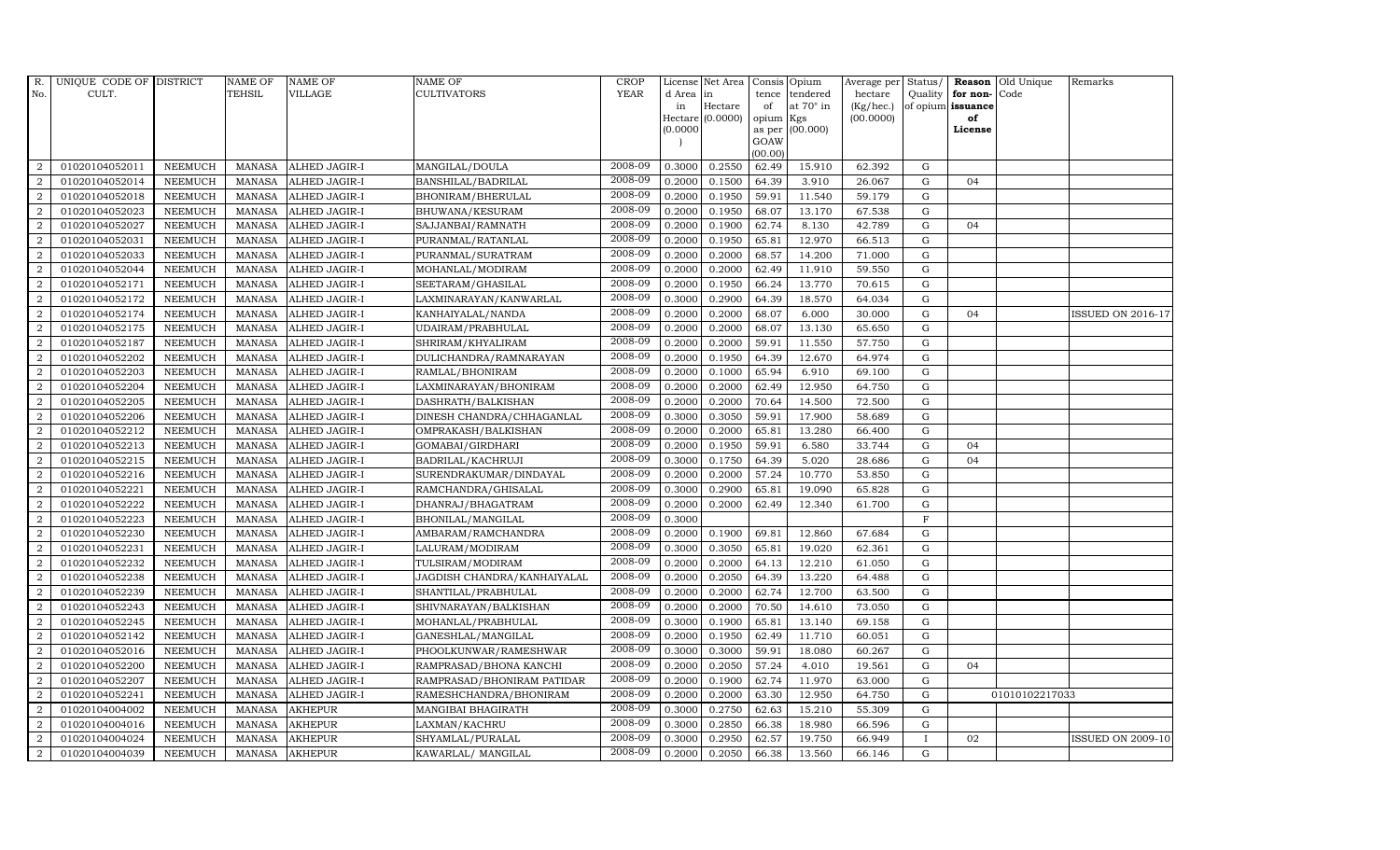| R.             | UNIQUE CODE OF DISTRICT |                | <b>NAME OF</b> | <b>NAME OF</b>     | <b>NAME OF</b>          | CROP    |           | License Net Area   Consis   Opium |           |                  | Average per | Status/      |                   | <b>Reason</b> Old Unique | Remarks                  |
|----------------|-------------------------|----------------|----------------|--------------------|-------------------------|---------|-----------|-----------------------------------|-----------|------------------|-------------|--------------|-------------------|--------------------------|--------------------------|
| No.            | CULT.                   |                | <b>TEHSIL</b>  | <b>VILLAGE</b>     | <b>CULTIVATORS</b>      | YEAR    | d Area in |                                   |           | tence tendered   | hectare     | Quality      | for non-          | Code                     |                          |
|                |                         |                |                |                    |                         |         | in        | Hectare                           | of        | at $70^\circ$ in | (Kg/hec.)   |              | of opium issuance |                          |                          |
|                |                         |                |                |                    |                         |         |           | Hectare (0.0000)                  | opium Kgs |                  | (00.0000)   |              | of<br>License     |                          |                          |
|                |                         |                |                |                    |                         |         | (0.0000)  |                                   | GOAW      | as per (00.000)  |             |              |                   |                          |                          |
|                |                         |                |                |                    |                         |         |           |                                   | (00.00)   |                  |             |              |                   |                          |                          |
| $\overline{2}$ | 01020104004041          | <b>NEEMUCH</b> | MANASA         | <b>AKHEPUR</b>     | BHARATRAM/BHAGIRATH     | 2008-09 | 0.3000    | 0.2900                            | 63.32     | 18.840           | 64.966      | G            |                   |                          |                          |
| $\overline{2}$ | 01020104004029          | <b>NEEMUCH</b> | MANASA         | <b>AKHEPUR</b>     | GOPAL/LAXMAN            | 2008-09 | 0.2000    | 0.1950                            | 63.48     | 12.320           | 63.179      | $\mathbf G$  |                   |                          |                          |
| $\overline{2}$ | 01020104004007          | <b>NEEMUCH</b> | <b>MANASA</b>  | <b>AKHEPUR</b>     | JAGDISH/ SHANKARLAL     | 2008-09 | 0.3000    | 0.3000                            | 64.87     | 19.150           | 63.833      | G            |                   |                          |                          |
| $\overline{2}$ | 01020104004026          | <b>NEEMUCH</b> | <b>MANASA</b>  | <b>AKHEPUR</b>     | PURALAL/KACHRU          | 2008-09 | 0.3000    | 0.2850                            | 62.63     | 16.700           | 58.596      |              | 02                |                          | ISSUED 2009-10           |
| $\overline{2}$ | 01020104004059          | <b>NEEMUCH</b> | <b>MANASA</b>  | <b>AKHEPUR</b>     | GORILAL/BHANWAR SINGH   | 2008-09 | 0.3000    | 0.2850                            | 58.46     | 16.820           | 59.018      | ${\rm G}$    |                   |                          |                          |
| 2              | 01020104004020          | <b>NEEMUCH</b> | MANASA         | <b>AKHEPUR</b>     | JAGDISH/DHANRAJ         | 2008-09 | 0.2000    | 0.1950                            | 60.30     | 12.100           | 62.051      | $\mathbf G$  |                   |                          |                          |
| $\overline{a}$ | 01020104004063          | <b>NEEMUCH</b> | <b>MANASA</b>  | <b>AKHEPUR</b>     | KOUSHALYABAI/BANSHILAL  | 2008-09 | 0.2000    | 0.2050                            | 66.38     | 13.950           | 68.049      | $\mathbf G$  |                   |                          |                          |
| $\overline{2}$ | 01020104004021          | <b>NEEMUCH</b> | <b>MANASA</b>  | <b>AKHEPUR</b>     | BAPULAL/DHANRAJ         | 2008-09 | 0.2000    | 0.1950                            | 66.38     | 13.150           | 67.436      | $\mathbf G$  |                   |                          |                          |
| $\overline{2}$ | 01020104004057          | <b>NEEMUCH</b> | <b>MANASA</b>  | <b>AKHEPUR</b>     | PARBHULAL/PYARJI        | 2008-09 | 0.3000    | 0.2800                            | 60.30     | 17.250           | 61.607      | $\mathbf G$  |                   |                          |                          |
| $\overline{2}$ | 01020104004066          | <b>NEEMUCH</b> | <b>MANASA</b>  | <b>AKHEPUR</b>     | BADRILAL/BIHARILAL      | 2008-09 | 0.2000    | 0.2000                            | 61.94     | 12.430           | 62.150      | ${\bf G}$    |                   | 01020104028121           |                          |
| 3              | 01020104088075          | <b>NEEMUCH</b> | <b>MANASA</b>  | <b>ACHALPURA</b>   | <b>BANSHILAL/ ONKAR</b> | 2008-09 | 0.3000    | 0.2900                            | 60.96     | 17.280           | 59.586      | ${\rm G}$    |                   |                          |                          |
| 3              | 01020104088054          | <b>NEEMUCH</b> | <b>MANASA</b>  | <b>ACHALPURA</b>   | BHAGIRATH/ MODA         | 2008-09 | 0.2000    | 0.1950                            | 64.14     | 12.750           | 65.385      | G            |                   |                          |                          |
| 3              | 01020104088055          | <b>NEEMUCH</b> | <b>MANASA</b>  | <b>ACHALPURA</b>   | DHANGIR/ BHERU GIR      | 2008-09 | 0.2000    | 0.2000                            | 66.03     | 13.080           | 65.400      | $\mathbf G$  |                   |                          |                          |
| 3              | 01020104088030          | <b>NEEMUCH</b> | <b>MANASA</b>  | <b>ACHALPURA</b>   | GHISALAL/ NARAYAN       | 2008-09 | 0.3000    | 0.2750                            | 65.28     | 17.820           | 64.800      | $\mathbf G$  |                   |                          |                          |
| 3              | 01020104088041          | <b>NEEMUCH</b> | <b>MANASA</b>  | <b>ACHALPURA</b>   | KISHANLAL/HIRALAL       | 2008-09 | 0.2000    | 0.1750                            | 64.14     | 11.310           | 64.629      | G            |                   |                          |                          |
| 3              | 01020104088024          | <b>NEEMUCH</b> | <b>MANASA</b>  | <b>ACHALPURA</b>   | KISHANLAL/ LAKHMICHAND  | 2008-09 | 0.2000    | 0.1950                            | 64.14     | 11.630           | 59.641      | ${\rm G}$    |                   |                          |                          |
| 3              | 01020104088005          | <b>NEEMUCH</b> | <b>MANASA</b>  | <b>ACHALPURA</b>   | MANGU GIR/ BHERU GIR    | 2008-09 | 0.3000    | 0.2800                            | 63.00     | 18.030           | 64.393      | G            |                   |                          |                          |
| 3              | 01020104088001          | <b>NEEMUCH</b> | MANASA         | <b>ACHALPURA</b>   | MOHANLAL/HIRALAL        | 2008-09 | 0.3000    | 0.2750                            | 62.39     | 16.200           | 58.909      | G            |                   |                          |                          |
| 3              | 01020104088053          | <b>NEEMUCH</b> | <b>MANASA</b>  | <b>ACHALPURA</b>   | NARAYAN/ NANDA          | 2008-09 | 0.3000    | 0.2800                            | 64.95     | 18.850           | 67.321      | $\mathbf G$  |                   |                          |                          |
| 3              | 01020104088031          | <b>NEEMUCH</b> | <b>MANASA</b>  | <b>ACHALPURA</b>   | SURAJMAL/ HIRALAL       | 2008-09 | 0.2000    | 0.2000                            | 64.14     | 13.360           | 66.800      | $\mathbf G$  |                   |                          |                          |
| $\mathbf{3}$   | 01020104088033          | <b>NEEMUCH</b> | <b>MANASA</b>  | <b>ACHALPURA</b>   | TULSIRAM/ CHUNNILAL     | 2008-09 | 0.3000    | 0.3000                            | 67.94     | 18.600           | 62.000      | ${\rm G}$    |                   |                          |                          |
| 3              | 01020104098012          | <b>NEEMUCH</b> | <b>MANASA</b>  | <b>ABAKHEDI</b>    | SUNDAR BAI/BHERULAL     | 2008-09 | 0.2000    | 0.1950                            | 61.47     | 11.840           | 60.718      | $\mathbf{I}$ | 02                |                          | <b>ISSUED ON 2009-10</b> |
| $\mathbf{3}$   | 01020104098003          | <b>NEEMUCH</b> | MANASA         | <b>ABAKHEDI</b>    | MOHANLAL/HIRA           | 2008-09 | 0.2000    | 0.1900                            | 66.55     | 12.650           | 66.579      | $\mathbf I$  | 02                |                          | <b>ISSUED ON 2009-10</b> |
| 3              | 01020104098004          | <b>NEEMUCH</b> | <b>MANASA</b>  | <b>ABAKHEDI</b>    | DHAPUBAI/GHISALAL       | 2008-09 | 0.2000    | 0.2000                            | 61.40     | 12.380           | 61.900      | $\mathbf G$  |                   |                          |                          |
| 3              | 01020104098007          | <b>NEEMUCH</b> | <b>MANASA</b>  | <b>ABAKHEDI</b>    | JANKILAL/BHERULAL       | 2008-09 | 0.2000    | 0.1800                            | 59.99     | 10.670           | 59.278      | $\mathbf G$  |                   |                          |                          |
| 3              | 01020104098009          | <b>NEEMUCH</b> | <b>MANASA</b>  | <b>ABAKHEDI</b>    | RAMPRASAD/ KHUB CHAND   | 2008-09 | 0.2000    | 0.1900                            | 60.90     | 11.650           | 61.316      | I            | 02                |                          | <b>ISSUED ON 2009-10</b> |
| 3              | 01020104098010          | <b>NEEMUCH</b> | <b>MANASA</b>  | <b>ABAKHEDI</b>    | MURLI/MADHO             | 2008-09 | 0.2000    | 0.1950                            | 61.19     | 11.700           | 60.000      | $\mathbf{I}$ | 02                |                          | <b>ISSUED ON 2009-10</b> |
| 3              | 01020104098008          | <b>NEEMUCH</b> | <b>MANASA</b>  | <b>ABAKHEDI</b>    | RAMESHCHANDR/ GHISALAL  | 2008-09 | 0.2000    | 0.1950                            | 65.74     | 12.900           | 66.154      | $\mathbf G$  |                   |                          |                          |
| 3              | 01020104098014          | <b>NEEMUCH</b> | <b>MANASA</b>  | <b>ABAKHEDI</b>    | RANGLAL/ GENDMAL        | 2008-09 | 0.2000    | 0.2000                            | 66.03     | 14.010           | 70.050      | $\mathbf G$  |                   |                          |                          |
| 3              | 01020104098016          | <b>NEEMUCH</b> | <b>MANASA</b>  | <b>ABAKHEDI</b>    | JITENDRAKUMAR / SEVA    | 2008-09 | 0.2000    | 0.1850                            | 64.55     | 12.270           | 66.324      | $\mathbf G$  |                   |                          |                          |
| 3              | 01020104098017          | <b>NEEMUCH</b> | <b>MANASA</b>  | <b>ABAKHEDI</b>    | DALLARAM/ MANNALAL      | 2008-09 | 0.3000    | 0.2950                            | 58.42     | 17.650           | 59.831      | G            |                   |                          |                          |
| 3              | 01020104098019          | <b>NEEMUCH</b> | <b>MANASA</b>  | <b>ABAKHEDI</b>    | PRABHULAL/ HIRA         | 2008-09 | 0.2000    | 0.1900                            | 66.03     | 12.820           | 67.474      | ${\rm G}$    |                   |                          |                          |
| $\overline{4}$ | 01020104126002          | <b>NEEMUCH</b> | MANASA         | <b>SEMLI JAGIR</b> | RAMCHANDRA/DEVCHANDRA   | 2008-09 | 0.3000    | 0.2950                            | 67.40     | 19.100           | 64.745      | $\mathbf G$  |                   |                          |                          |
| $\overline{4}$ | 01020104126006          | <b>NEEMUCH</b> | <b>MANASA</b>  | <b>SEMLI JAGIR</b> | SUNDERLAL/ NANDA        | 2008-09 | 0.3000    | 0.2650                            | 67.50     | 16.720           | 63.095      | $\mathbf G$  |                   |                          |                          |
| $\overline{4}$ | 01020104126008          | <b>NEEMUCH</b> | <b>MANASA</b>  | <b>SEMLI JAGIR</b> | RAMABAI/RAMLAL          | 2008-09 | 0.2000    | 0.1950                            | 64.88     | 12.190           | 62.512      | $\mathbf G$  |                   |                          |                          |
| $\overline{4}$ | 01020104126010          | <b>NEEMUCH</b> | <b>MANASA</b>  | <b>SEMLI JAGIR</b> | DEVILAL/ NARAYAN        | 2008-09 | 0.2000    | 0.2000                            | 64.95     | 12.880           | 64.400      | $\mathbf G$  |                   |                          |                          |
| $\overline{4}$ | 01020104126013          | <b>NEEMUCH</b> | <b>MANASA</b>  | <b>SEMLI JAGIR</b> | GOPAL/KAWARLAL          | 2008-09 | 0.3000    | 0.2900                            | 64.95     | 16.950           | 58.448      | ${\rm G}$    |                   |                          |                          |
| $\overline{4}$ | 01020104126017          | <b>NEEMUCH</b> | <b>MANASA</b>  | <b>SEMLI JAGIR</b> | DEVILAL/ JAYCHAND       | 2008-09 | 0.2000    | 0.1900                            | 67.40     | 12.850           | 67.631      | $\mathbf G$  |                   |                          |                          |
| $\overline{4}$ | 01020104126018          | <b>NEEMUCH</b> | <b>MANASA</b>  | <b>SEMLI JAGIR</b> | BALMUKUND/JAYCHAND      | 2008-09 | 0.2000    | 0.1900                            | 67.40     | 12.930           | 68.052      | $\mathbf G$  |                   |                          |                          |
| $\overline{4}$ | 01020104126019          | <b>NEEMUCH</b> | <b>MANASA</b>  | <b>SEMLI JAGIR</b> | SURESHCHANDRA/ONKARLAL  | 2008-09 | 0.3000    | 0.3050                            | 64.88     | 18.840           | 61.770      | $\mathbf G$  |                   |                          |                          |
| $\overline{4}$ | 01020104126020          | <b>NEEMUCH</b> |                | MANASA SEMLI JAGIR | MANSINGH/PURALAL        | 2008-09 | 0.3000    | 0.2100                            | 67.40     | 13.880           | 66.095      | G            |                   |                          |                          |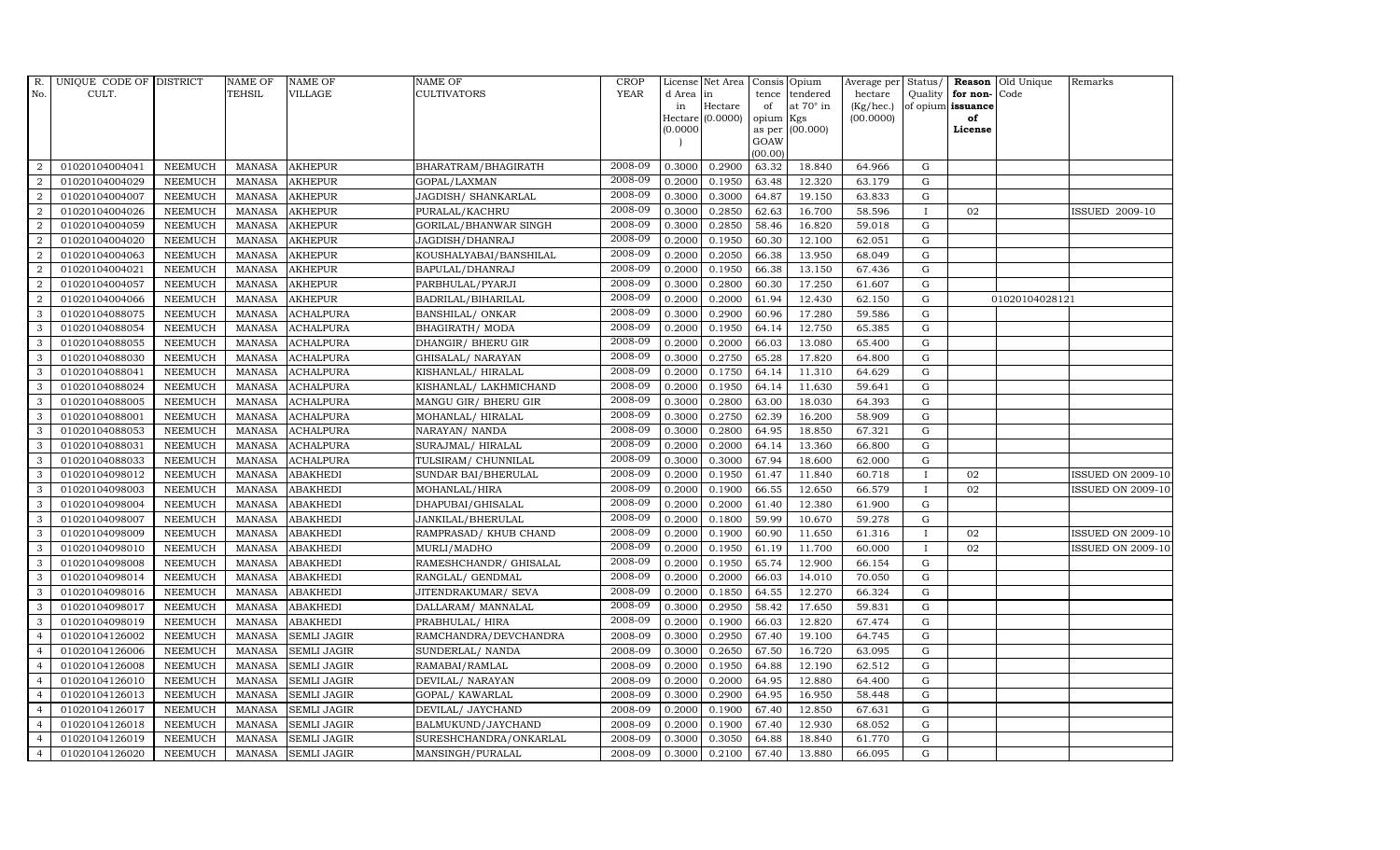| R.             | UNIQUE CODE OF DISTRICT |                | NAME OF       | <b>NAME OF</b>         | NAME OF                       | <b>CROP</b> |                 | License Net Area Consis Opium |                 |                              | Average per          |              |                                           | Status/ <b>Reason</b> Old Unique | Remarks                  |
|----------------|-------------------------|----------------|---------------|------------------------|-------------------------------|-------------|-----------------|-------------------------------|-----------------|------------------------------|----------------------|--------------|-------------------------------------------|----------------------------------|--------------------------|
| No.            | CULT.                   |                | TEHSIL        | <b>VILLAGE</b>         | CULTIVATORS                   | <b>YEAR</b> | d Area in<br>in | Hectare                       | tence<br>of     | tendered<br>at $70^\circ$ in | hectare<br>(Kg/hec.) |              | Quality for non-Code<br>of opium issuance |                                  |                          |
|                |                         |                |               |                        |                               |             |                 | Hectare (0.0000)              | opium Kgs       |                              | (00.0000)            |              | of                                        |                                  |                          |
|                |                         |                |               |                        |                               |             | (0.0000)        |                               |                 | as per (00.000)              |                      |              | License                                   |                                  |                          |
|                |                         |                |               |                        |                               |             |                 |                               | GOAW<br>(00.00) |                              |                      |              |                                           |                                  |                          |
| $\overline{4}$ | 01020104126029          | <b>NEEMUCH</b> | MANASA        | <b>SEMLI JAGIR</b>     | AHMADNOOR/NANHEKHAN           | 2008-09     | 0.2000          |                               |                 |                              |                      | F            |                                           |                                  |                          |
| $\overline{4}$ | 01020104126001          | <b>NEEMUCH</b> | <b>MANASA</b> | <b>SEMLI JAGIR</b>     | TULSABAI/GONDILAL             | 2008-09     | 0.2000          | 0.1600                        | 67.50           | 4.510                        | 28.127               | $\mathbf G$  | 04                                        |                                  | <b>ISSUED ON 2016-17</b> |
| $\overline{a}$ | 01020104126015          | <b>NEEMUCH</b> | <b>MANASA</b> | SEMLI JAGIR            | RAMVILAS/GOPIRAM              | 2008-09     | 0.2000          | 0.1950                        | 64.88           | 11.580                       | 59.384               | G            |                                           |                                  |                          |
|                | 01020104126014          | <b>NEEMUCH</b> | <b>MANASA</b> | <b>SEMLI JAGIR</b>     | PANNALAL/PYARA                | 2008-09     | 0.3000          | 0.2500                        | 67.50           | 10.250                       | 41.000               | G            | 04                                        |                                  | <b>ISSUED ON 2016-17</b> |
| $\overline{4}$ | 01020104126023          | <b>NEEMUCH</b> | <b>MANASA</b> | <b>SEMLI JAGIR</b>     | DEVILAL/PURA                  | 2008-09     | 0.3000          | 0.1950                        | 64.95           | 12.820                       | 65.743               | $\mathbf G$  |                                           |                                  |                          |
| $\overline{4}$ | 01020104126003          | <b>NEEMUCH</b> | <b>MANASA</b> | <b>SEMLI JAGIR</b>     | GHANSHAYAM/ PRABHULAL         | 2008-09     | 0.2000          | 0.2050                        | 67.50           | 12.750                       | 62.195               | G            |                                           |                                  |                          |
| $\overline{4}$ | 01020104126005          | <b>NEEMUCH</b> | <b>MANASA</b> | <b>SEMLI JAGIR</b>     | RAMNARAYAN/ MANNA             | 2008-09     | 0.3000          | 0.2850                        | 60.38           | 16.450                       | 57.719               | G            |                                           |                                  |                          |
| $\overline{4}$ | 01020104137002          | <b>NEEMUCH</b> | <b>MANASA</b> | SEMLI ISHTMURAR        | AMBALAL/ JAGANNATH            | 2008-09     | 0.2000          | 0.2000                        | 58.06           | 3.620                        | 18.100               | G            | 04                                        |                                  |                          |
| $\overline{4}$ | 01020104137005          | <b>NEEMUCH</b> | <b>MANASA</b> | SEMLI ISHTMURAR        | CHHAGANI BAI/ MANGILAL        | 2008-09     | 0.2000          | 0.1600                        | 66.44           | 9.840                        | 61.500               | G            |                                           |                                  | NAME CHANGE              |
| $\overline{4}$ | 01020104137008          | <b>NEEMUCH</b> | <b>MANASA</b> | SEMLI ISHTMURAR        | ONKARSINGH/RUPSINGH           | 2008-09     | 0.2000          | 0.2000                        | 52.37           | 8.020                        | 40.100               | $\mathbf G$  | 04                                        |                                  | ISSUED ON 2016-17        |
| $\overline{4}$ | 01020104137038          | <b>NEEMUCH</b> | <b>MANASA</b> | <b>SEMLI ISHTMURAR</b> | BHERUSINGH/GULABSINGH         | 2008-09     | 0.2000          | 0.2050                        | 66.44           | 14.140                       | 68.976               | G            |                                           |                                  |                          |
| $\overline{4}$ | 01020104137043          | <b>NEEMUCH</b> | <b>MANASA</b> | <b>SEMLI ISHTMURAR</b> | CHENRAM/ MANGILAL             | 2008-09     | 0.2000          | 0.2100                        | 68.37           | 13.890                       | 66.143               | G            |                                           |                                  |                          |
| $\overline{4}$ | 01020104137044          | <b>NEEMUCH</b> | <b>MANASA</b> | <b>SEMLI ISHTMURAR</b> | MANGUSINGH/RAMSINGH           | 2008-09     | 0.2000          | 0.2050                        | 58.71           | 11.850                       | 57.805               | G            |                                           |                                  |                          |
| $\overline{a}$ | 01020104137052          | <b>NEEMUCH</b> | <b>MANASA</b> | <b>SEMLI ISHTMURAR</b> | RAGHUVIR SINGH/ NAHAR SINGH   | 2008-09     | 0.2000          | 0.2000                        | 64.31           | 12.190                       | 60.950               | $\mathbf G$  |                                           |                                  |                          |
| $\overline{4}$ | 01020104137053          | NEEMUCH        | <b>MANASA</b> | SEMLI ISHTMURAR        | BHAGWANSINGH/GOVERDHANSINGI   | 2008-09     | 0.2000          | 0.2000                        | 64.31           | 13.700                       | 68.500               | ${\rm G}$    |                                           |                                  |                          |
| $\overline{4}$ | 01020104137058          | <b>NEEMUCH</b> | <b>MANASA</b> | <b>SEMLI ISHTMURAR</b> | MANGU SINGH/ GANPAT SINGH     | 2008-09     | 0.2000          | 0.1800                        | 64.31           | 12.400                       | 68.889               | G            |                                           |                                  |                          |
| $\overline{4}$ | 01020104137059          | <b>NEEMUCH</b> | <b>MANASA</b> | SEMLI ISHTMURAR        | RAJENDR SINGH / BHAGWAN SINGH | 2008-09     | 0.2000          | 0.2000                        | 64.31           | 13.460                       | 67.300               | $\mathbf G$  |                                           |                                  |                          |
| $\overline{4}$ | 01020104137055          | NEEMUCH        | <b>MANASA</b> | SEMLI ISHTMURAR        | JAGDISH/BHAWARLAL             | 2008-09     | 0.2000          | 0.2000                        | 64.31           | 13.340                       | 66.700               | G            |                                           |                                  |                          |
| $\overline{4}$ | 01020104137060          | <b>NEEMUCH</b> | <b>MANASA</b> | <b>SEMLI ISHTMURAR</b> | BOPAL SINGH/ GULAB SINGH      | 2008-09     | 0.2000          | 0.2050                        | 64.31           | 13.390                       | 65.317               | G            |                                           |                                  |                          |
|                | 01020104137009          | <b>NEEMUCH</b> | <b>MANASA</b> | SEMLI ISHTMURAR        | GULAB BAI/ PRABHU LAL         | 2008-09     | 0.2000          | 0.2000                        | 66.44           | 12.180                       | 60.900               | $\mathbf G$  |                                           |                                  |                          |
| $\overline{4}$ | 01020104137057          | NEEMUCH        | <b>MANASA</b> | SEMLI ISHTMURAR        | GOPAL/LAXMICHANDRA            | 2008-09     | 0.2000          | 0.1950                        | 58.06           | 4.010                        | 20.564               | $\mathbf G$  | 04                                        |                                  |                          |
| $\overline{4}$ | 01020104137004          | <b>NEEMUCH</b> | <b>MANASA</b> | <b>SEMLI ISHTMURAR</b> | RAMPRASAD/ PRABHULAL          | 2008-09     | 0.2000          | 0.1950                        | 64.26           | 12.020                       | 61.641               | G            |                                           |                                  |                          |
| $\overline{4}$ | 01020104134002          | <b>NEEMUCH</b> | <b>MANASA</b> | <b>RATANPURA</b>       | FAKIRCHANDRA/BHERA            | 2008-09     | 0.2000          | 0.1900                        | 68.37           | 12.440                       | 65.474               | $\mathbf G$  |                                           |                                  |                          |
| $\overline{a}$ | 01020104134009          | <b>NEEMUCH</b> | <b>MANASA</b> | <b>RATANPURA</b>       | GIRDHARI/ONKAR                | 2008-09     | 0.2000          | 0.2000                        | 64.34           | 11.670                       | 58.350               | $\mathbf G$  |                                           |                                  |                          |
|                | 01020104134010          | <b>NEEMUCH</b> | <b>MANASA</b> | <b>RATANPURA</b>       | NATHULAL/NANDA                | 2008-09     | 0.3000          | 0.3000                        | 61.20           | 19.260                       | 64.200               | ${\rm G}$    |                                           |                                  |                          |
| $\overline{4}$ | 01020104134032          | <b>NEEMUCH</b> | <b>MANASA</b> | <b>RATANPURA</b>       | NANALAL/ GANGARAM             | 2008-09     | 0.3000          | 0.1450                        | 64.34           | 9.000                        | 62.069               | $\mathbf G$  |                                           |                                  |                          |
| $\overline{4}$ | 01020104134034          | <b>NEEMUCH</b> | <b>MANASA</b> | <b>RATANPURA</b>       | MANOHARLAL/GANGARAM           | 2008-09     | 0.3000          |                               |                 |                              |                      | $\mathbf{F}$ |                                           |                                  |                          |
| $\overline{4}$ | 01020104134040          | <b>NEEMUCH</b> | MANASA        | <b>RATANPURA</b>       | BALURAM/FAKIRCHANDRA          | 2008-09     | 0.3000          | 0.2800                        | 66.71           | 9.040                        | 32.286               | G            | 04                                        |                                  | ISSUED ON 2016-17        |
| $\overline{4}$ | 01020104134042          | <b>NEEMUCH</b> | <b>MANASA</b> | <b>RATANPURA</b>       | DEVILAL/ NATHULAL             | 2008-09     | 0.3000          | 0.2700                        | 63.80           | 6.810                        | 25.222               | $\mathbf G$  | 04                                        |                                  |                          |
| $\overline{4}$ | 01020104134044          | <b>NEEMUCH</b> | <b>MANASA</b> | <b>RATANPURA</b>       | BHAGVANTIBAI/BHAGIRATH        | 2008-09     | 0.3000          | 0.3000                        | 61.05           | 13.700                       | 45.667               | G            | 04                                        |                                  | <b>ISSUED ON 2016-17</b> |
| $\overline{4}$ | 01020104134047          | <b>NEEMUCH</b> | <b>MANASA</b> | <b>RATANPURA</b>       | GOKUL/KACHRU                  | 2008-09     | 0.3000          | 0.2850                        | 64.34           | 17.980                       | 63.088               | $\mathbf G$  |                                           |                                  |                          |
| $\overline{4}$ | 01020104134028          | <b>NEEMUCH</b> | <b>MANASA</b> | <b>RATANPURA</b>       | MOTILAL/ RATANLAL             | 2008-09     | 0.3000          | 0.2800                        | 64.34           | 17.390                       | 62.107               | $\mathbf G$  |                                           |                                  |                          |
| $\overline{4}$ | 01020104134006          | <b>NEEMUCH</b> | <b>MANASA</b> | <b>RATANPURA</b>       | RAM SINGH/NONDRAM             | 2008-09     | 0.2000          | 0.1850                        | 58.06           | 10.500                       | 56.757               | G            |                                           |                                  |                          |
| $\overline{4}$ | 01020104134022          | <b>NEEMUCH</b> | <b>MANASA</b> | <b>RATANPURA</b>       | BHAGIRATH/HEERA               | 2008-09     | 0.3000          | 0.2800                        | 66.44           | 17.310                       | 61.821               | $\mathbf G$  |                                           |                                  |                          |
| $\overline{a}$ | 01020104134014          | <b>NEEMUCH</b> | <b>MANASA</b> | <b>RATANPURA</b>       | RAMCHANDRA/NANURAM            | 2008-09     | 0.3000          | 0.2800                        | 58.71           | 15.940                       | 56.929               | G            |                                           |                                  |                          |
| $\overline{4}$ | 01020104134055          | <b>NEEMUCH</b> | <b>MANASA</b> | <b>RATANPURA</b>       | MANGU BAI/ HARIRAM            | 2008-09     | 0.2000          | 0.2000                        | 66.44           | 13.450                       | 67.250               | G            |                                           |                                  |                          |
| $\overline{4}$ | 01020104134057          | NEEMUCH        | <b>MANASA</b> | <b>RATANPURA</b>       | LAXMINARAYAN/ AMRA            | 2008-09     | 0.2000          | 0.2000                        | 64.34           | 12.950                       | 64.750               | ${\rm G}$    |                                           |                                  |                          |
| $\overline{4}$ | 01020104134054          | NEEMUCH        | <b>MANASA</b> | <b>RATANPURA</b>       | MOHANLAL/ UDAA                | 2008-09     | 0.2000          | 0.2000                        | 64.34           | 13.010                       | 65.050               | $\mathbf G$  |                                           |                                  |                          |
| $\overline{4}$ | 01020104134058          | <b>NEEMUCH</b> | <b>MANASA</b> | <b>RATANPURA</b>       | NANDLAL/BHAGIRATH             | 2008-09     | 0.2000          | 0.2000                        | 66.44           | 13.170                       | 65.850               | G            |                                           |                                  |                          |
| $\overline{4}$ | 01020104134059          | <b>NEEMUCH</b> | <b>MANASA</b> | <b>RATANPURA</b>       | <b>BHURI BAI/ SEVA</b>        | 2008-09     | 0.2000          | 0.2050                        | 61.20           | 11.740                       | 57.268               | $\mathbf G$  |                                           |                                  | TRANSFER/ BHADWA         |
| $\overline{4}$ | 01020104118001          | NEEMUCH        | <b>MANASA</b> | PIPLIYA GHOTA          | KISHANLAL/ UDAYRAM            | 2008-09     | 0.2000          | 0.2000                        | 66.45           | 13.900                       | 69.500               | G            |                                           |                                  |                          |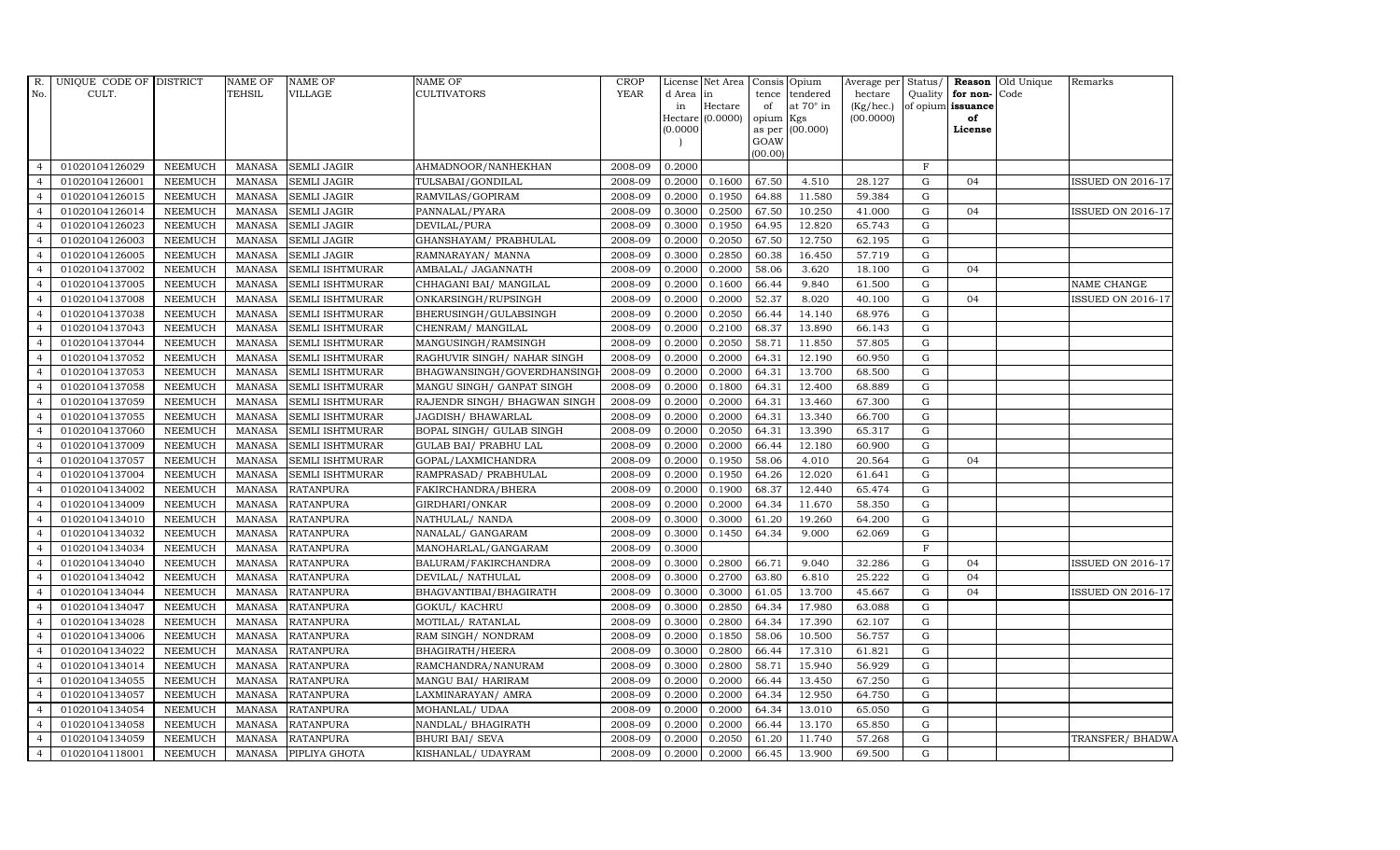| R.<br>No.      | UNIQUE CODE OF DISTRICT<br>CULT. |                | <b>NAME OF</b><br>TEHSIL | <b>NAME OF</b><br>VILLAGE | NAME OF<br><b>CULTIVATORS</b> | <b>CROP</b><br><b>YEAR</b> | d Area<br>in | License Net Area   Consis   Opium<br>$\ln$<br>Hectare<br>Hectare (0.0000) | of<br>opium Kgs | tence tendered<br>at $70^\circ$ in | Average per Status/<br>hectare<br>(Kg/hec.)<br>(00.0000) | Quality      | for non-<br>of opium issuance<br>of | <b>Reason</b> Old Unique<br>Code | Remarks                                  |  |
|----------------|----------------------------------|----------------|--------------------------|---------------------------|-------------------------------|----------------------------|--------------|---------------------------------------------------------------------------|-----------------|------------------------------------|----------------------------------------------------------|--------------|-------------------------------------|----------------------------------|------------------------------------------|--|
|                |                                  |                |                          |                           |                               |                            | (0.0000)     |                                                                           | GOAW<br>(00.00) | as per (00.000)                    |                                                          |              | License                             |                                  |                                          |  |
| $\overline{4}$ | 01020104118005                   | NEEMUCH        | MANASA                   | PIPLIYA GHOTA             | RAMLAL/ PYARCHAND             | 2008-09                    | 0.3000       | 0.2000                                                                    | 63.35           | 13.140                             | 65.700                                                   | G            |                                     |                                  |                                          |  |
| $\overline{4}$ | 01020104118006                   | NEEMUCH        | MANASA                   | PIPLIYA GHOTA             | RAMVILAS/ JAGANNATH           | 2008-09                    | 0.3000       | 0.2950                                                                    | 66.45           | 19.940                             | 67.593                                                   | G            |                                     |                                  |                                          |  |
| $\overline{4}$ | 01020104118007                   | NEEMUCH        | <b>MANASA</b>            | PIPLIYA GHOTA             | DHANRAJ/ BAPULAL              | 2008-09                    | 0.2000       | 0.1900                                                                    | 65.99           | 13.410                             | 70.578                                                   | G            |                                     |                                  |                                          |  |
| $\overline{4}$ | 01020104118026                   | NEEMUCH        | <b>MANASA</b>            | PIPLIYA GHOTA             | RAMESH/ NARAYAN               | 2008-09                    | 0.2000       | 0.2000                                                                    | 64.14           | 13.480                             | 67.400                                                   | G            |                                     |                                  |                                          |  |
| $\overline{4}$ | 01020104118027                   | <b>NEEMUCH</b> | <b>MANASA</b>            | PIPLIYA GHOTA             | SHYAMLAL/KISANLAL             | 2008-09                    | 0.2000       | 0.0300                                                                    | 67.75           | 2.450                              | 81.666                                                   | G            |                                     |                                  |                                          |  |
| $\overline{4}$ | 01020104118037                   | <b>NEEMUCH</b> | <b>MANASA</b>            | PIPLIYA GHOTA             | KISHOR/ BHAGWAN               | 2008-09                    | 0.2000       | 0.1500                                                                    | 66.45           | 9.980                              | 66.533                                                   | G            |                                     |                                  |                                          |  |
| $\overline{4}$ | 01020104118038                   | <b>NEEMUCH</b> | <b>MANASA</b>            | PIPLIYA GHOTA             | SHOBHARAM / BHAGWAN           | 2008-09                    | 0.2000       | 0.1500                                                                    | 63.35           | 9.690                              | 64.600                                                   | G            |                                     |                                  |                                          |  |
| $\overline{4}$ | 01020104118041                   | NEEMUCH        | MANASA                   | PIPLIYA GHOTA             | NANDLAL/ GIRDHARI             | 2008-09                    | 0.2000       | 0.1850                                                                    | 60.99           | 12.280                             | 66.378                                                   | G            |                                     |                                  |                                          |  |
| $\overline{4}$ | 01020104118034                   | <b>NEEMUCH</b> | <b>MANASA</b>            | PIPLIYA GHOTA             | BHERUSINGH/BAPUSINGH          | 2008-09                    | 0.2000       | 0.2000                                                                    | 64.14           | 13.680                             | 68.400                                                   | G            |                                     |                                  |                                          |  |
| $\overline{4}$ | 01020104118030                   | <b>NEEMUCH</b> | <b>MANASA</b>            | PIPLIYA GHOTA             | SAMRATH SINGH / BALVANT SINGH | 2008-09                    | 0.2000       | 0.2000                                                                    | 66.45           | 13.970                             | 69.850                                                   | G            |                                     |                                  |                                          |  |
| $\overline{4}$ | 01020104118028                   | NEEMUCH        | <b>MANASA</b>            | PIPLIYA GHOTA             | HEERALAL/NANURAM              | 2008-09                    | 0.2000       | 0.1850                                                                    | 60.99           | 11.690                             | 63.189                                                   | G            |                                     |                                  |                                          |  |
| $\overline{4}$ | 01020104118002                   | NEEMUCH        | MANASA                   | PIPLIYA GHOTA             | BALKISHAN/JANKILAL            | 2008-09                    | 0.2000       | 0.2000                                                                    | 66.36           | 13.380                             | 66.900                                                   | G            |                                     |                                  |                                          |  |
| $\overline{4}$ | 01020104118015                   | NEEMUCH        | <b>MANASA</b>            | PIPLIYA GHOTA             | GULABSINGH/KHUMANSINGH        | 2008-09                    | 0.2000       | 0.1900                                                                    | 64.14           | 13.030                             | 68.578                                                   | G            |                                     |                                  |                                          |  |
| $\overline{4}$ | 01020104118018                   | NEEMUCH        | <b>MANASA</b>            | PIPLIYA GHOTA             | ONKAR/NANDA                   | 2008-09                    | 0.3000       | 0.2700                                                                    | 66.45           | 18.460                             | 68.370                                                   | G            |                                     |                                  |                                          |  |
|                | 01020104118060                   | <b>NEEMUCH</b> | <b>MANASA</b>            | PIPLIYA GHOTA             | BHARATRAM/RAGHUNATH           | 2008-09                    | 0.2000       | 0.2000                                                                    | 60.62           | 12.650                             | 63.250                                                   | $\mathbf{I}$ | 02                                  |                                  | <b>ISSUED ON 2009-10</b>                 |  |
| $\overline{4}$ | 01020104118061                   | NEEMUCH        | <b>MANASA</b>            | PIPLIYA GHOTA             | SURAJMAL/ KESHURAM            | 2008-09                    | 0.2000       | 0.2000                                                                    | 60.24           | 12.750                             | 63.750                                                   | G            |                                     |                                  | TRANSFER/DANDERI CHARBHUJA               |  |
| $\overline{4}$ | 01020104118045                   | NEEMUCH        | <b>MANASA</b>            | PIPLIYA GHOTA             | PANNALAL/ JAGANNATH           | 2008-09                    | 0.3000       | 0.2100                                                                    | 65.10           | 13.490                             | 64.238                                                   | G            |                                     |                                  |                                          |  |
| $\overline{4}$ | 01020104118062                   | NEEMUCH        | <b>MANASA</b>            | PIPLIYA GHOTA             | SITARAM/RAGHUNATH             | 2008-09                    | 0.2000       | 0.2000                                                                    | 63.35           | 13.340                             | 66.700                                                   | G            |                                     |                                  |                                          |  |
| $\overline{4}$ | 01020104118059                   | NEEMUCH        | <b>MANASA</b>            | PIPLIYA GHOTA             | BHERU/ UDAA                   | 2008-09                    | 0.3000       | 0.2950                                                                    | 63.35           | 18.390                             | 62.338                                                   | G            |                                     |                                  |                                          |  |
|                | 01020104118063                   | <b>NEEMUCH</b> | <b>MANASA</b>            | PIPLIYA GHOTA             | DURGA/CHATRA                  | 2008-09                    | 0.3000       | 0.2850                                                                    | 61.17           | 18.460                             | 64.771                                                   | G            |                                     |                                  | 0102010403500TRANSFER/ ARNIA CHANDRAWAT  |  |
| $\overline{4}$ | 01020104118064                   | <b>NEEMUCH</b> | <b>MANASA</b>            | PIPLIYA GHOTA             | RAJMAL/RAMA                   | 2008-09                    | 0.2000       | 0.2000                                                                    | 54.73           | 11.020                             | 55.100                                                   | G            |                                     |                                  | 0102010411802 TRANSFER/ ARNIA CHANDRAWAT |  |
| $\overline{4}$ | 01020104119002                   | <b>NEEMUCH</b> | <b>MANASA</b>            | PHOOLPURA                 | KAVERIBAI/BAPULAL             | 2008-09                    | 0.3000       | 0.2700                                                                    | 63.49           | 17.330                             | 64.185                                                   | G            |                                     |                                  |                                          |  |
| $\overline{4}$ | 01020104119005                   | NEEMUCH        | <b>MANASA</b>            | PHOOLPURA                 | BAPULAL/ NARAYAN              | 2008-09                    | 0.3000       | 0.2900                                                                    | 58.54           | 17.000                             | 58.620                                                   | G            |                                     |                                  |                                          |  |
| $\overline{a}$ | 01020104119006                   | NEEMUCH        | MANASA                   | PHOOLPURA                 | KALULAL/UDAIRAM               | 2008-09                    | 0.2000       | 0.2100                                                                    | 64.22           | 13.410                             | 63.857                                                   | G            |                                     |                                  |                                          |  |
| $\overline{4}$ | 01020104119010                   | <b>NEEMUCH</b> | <b>MANASA</b>            | PHOOLPURA                 | KAVARLAL/KISHANLAL            | 2008-09                    | 0.3000       | 0.1600                                                                    | 60.44           | 9.700                              | 60.625                                                   | G            |                                     |                                  |                                          |  |
| $\overline{4}$ | 01020104119015                   | <b>NEEMUCH</b> | <b>MANASA</b>            | PHOOLPURA                 | SUNDERLAL/KARULAL             | 2008-09                    | 0.2000       | 0.1050                                                                    | 64.22           | 6.780                              | 64.571                                                   | G            |                                     |                                  |                                          |  |
| $\overline{4}$ | 01020104119018                   | NEEMUCH        | <b>MANASA</b>            | PHOOLPURA                 | AMRITRAM/UDA                  | 2008-09                    | 0.3000       | 0.1950                                                                    | 65.14           | 13.090                             | 67.128                                                   | G            |                                     |                                  |                                          |  |
| $\overline{4}$ | 01020104119021                   | NEEMUCH        | <b>MANASA</b>            | PHOOLPURA                 | BAPULAL/KISHORE               | 2008-09                    | 0.2000       | 0.2000                                                                    | 64.22           | 13.620                             | 68.100                                                   | G            |                                     |                                  |                                          |  |
| $\overline{4}$ | 01020104119022                   | <b>NEEMUCH</b> | <b>MANASA</b>            | PHOOLPURA                 | NANDLAL/MANNALAL              | 2008-09                    | 0.2000       | 0.1700                                                                    | 58.54           | 4.540                              | 26.705                                                   | G            | 04                                  |                                  |                                          |  |
| $\overline{4}$ | 01020104119028                   | <b>NEEMUCH</b> | <b>MANASA</b>            | PHOOLPURA                 | HEERABAI/BAPULAL              | 2008-09                    | 0.3000       | 0.3050                                                                    | 56.55           | 9.720                              | 31.868                                                   | G            | 04                                  |                                  | <b>ISSUED ON 2016-17</b>                 |  |
| $\overline{4}$ | 01020104119027                   | <b>NEEMUCH</b> | <b>MANASA</b>            | PHOOLPURA                 | PREMCHANDRA/RAMCHANDRA        | 2008-09                    | 0.3000       | 0.2750                                                                    | 64.22           | 17.990                             | 65.418                                                   | G            |                                     |                                  |                                          |  |
| $\overline{4}$ | 01020104119029                   | <b>NEEMUCH</b> | <b>MANASA</b>            | PHOOLPURA                 | MANGILAL/ SHOBHARAM           | 2008-09                    | 0.2000       | 0.1950                                                                    | 64.22           | 13.000                             | 66.666                                                   | G            |                                     |                                  |                                          |  |
| $\overline{4}$ | 01020104119031                   | <b>NEEMUCH</b> | <b>MANASA</b>            | PHOOLPURA                 | MOHANLAL/RAMCHANDRA           | 2008-09                    | 0.3000       | 0.2350                                                                    | 58.54           | 13.830                             | 58.851                                                   | G            |                                     |                                  |                                          |  |
| $\overline{4}$ | 01020104144010                   | NEEMUCH        | <b>MANASA</b>            | $\operatorname{NALWA}$    | VINOD KUMAR/ RAMNATH          | 2008-09                    | 0.3000       |                                                                           |                 |                                    |                                                          | F            |                                     |                                  |                                          |  |
| $\overline{4}$ | 01020104144017                   | <b>NEEMUCH</b> | <b>MANASA</b>            | <b>NALWA</b>              | <b>BABULAL/ DEVILAL</b>       | 2008-09                    | 0.2000       | 0.1950                                                                    | 66.88           | 6.970                              | 35.744                                                   | G            | 04                                  |                                  | <b>ISSUED ON 2017-18</b>                 |  |
| $\overline{4}$ | 01020104144022                   | <b>NEEMUCH</b> | <b>MANASA</b>            | <b>NALWA</b>              | PREM BAI/ BANSHILAL           | 2008-09                    | 0.2000       | 0.2000                                                                    | 68.99           | 6.420                              | 32.100                                                   | G            | 04                                  |                                  | <b>ISSUED ON 2016-17</b>                 |  |
| $\overline{4}$ | 01020104144037                   | <b>NEEMUCH</b> | <b>MANASA</b>            | <b>NALWA</b>              | KACHRULAL/RATANLAL            | 2008-09                    | 0.3000       | 0.2600                                                                    | 59.70           | 11.390                             | 43.808                                                   | G            | 04                                  |                                  |                                          |  |
| $\overline{4}$ | 01020104144028                   | <b>NEEMUCH</b> | <b>MANASA</b>            | <b>NALWA</b>              | BABULAL/ BHAWARLAL            | 2008-09                    | 0.3000       | 0.3050                                                                    | 65.78           | 14.560                             | 47.738                                                   | G            | 04                                  |                                  | <b>ISSUED ON 2016-17</b>                 |  |
| $\overline{4}$ | 01020104144067                   | <b>NEEMUCH</b> | <b>MANASA</b>            | <b>NALWA</b>              | NARENDR KUMAR/ RAMNATH        | 2008-09                    | 0.3000       |                                                                           |                 |                                    |                                                          | F            |                                     |                                  |                                          |  |
| $\overline{4}$ | 01020104133006                   | NEEMUCH        | <b>MANASA</b>            | <b>MOYA</b>               | ABDULKARIM/IBRAHIM            | 2008-09                    | 0.2000       | 0.1950                                                                    | 63.57           | 12.600                             | 64.615                                                   | G            |                                     |                                  |                                          |  |
| $\overline{4}$ | 01020104133009                   | NEEMUCH        | MANASA                   | <b>MOYA</b>               | RAMESH/PRITHVIRAJ             | 2008-09                    | 0.2000       |                                                                           |                 |                                    |                                                          | F            |                                     |                                  |                                          |  |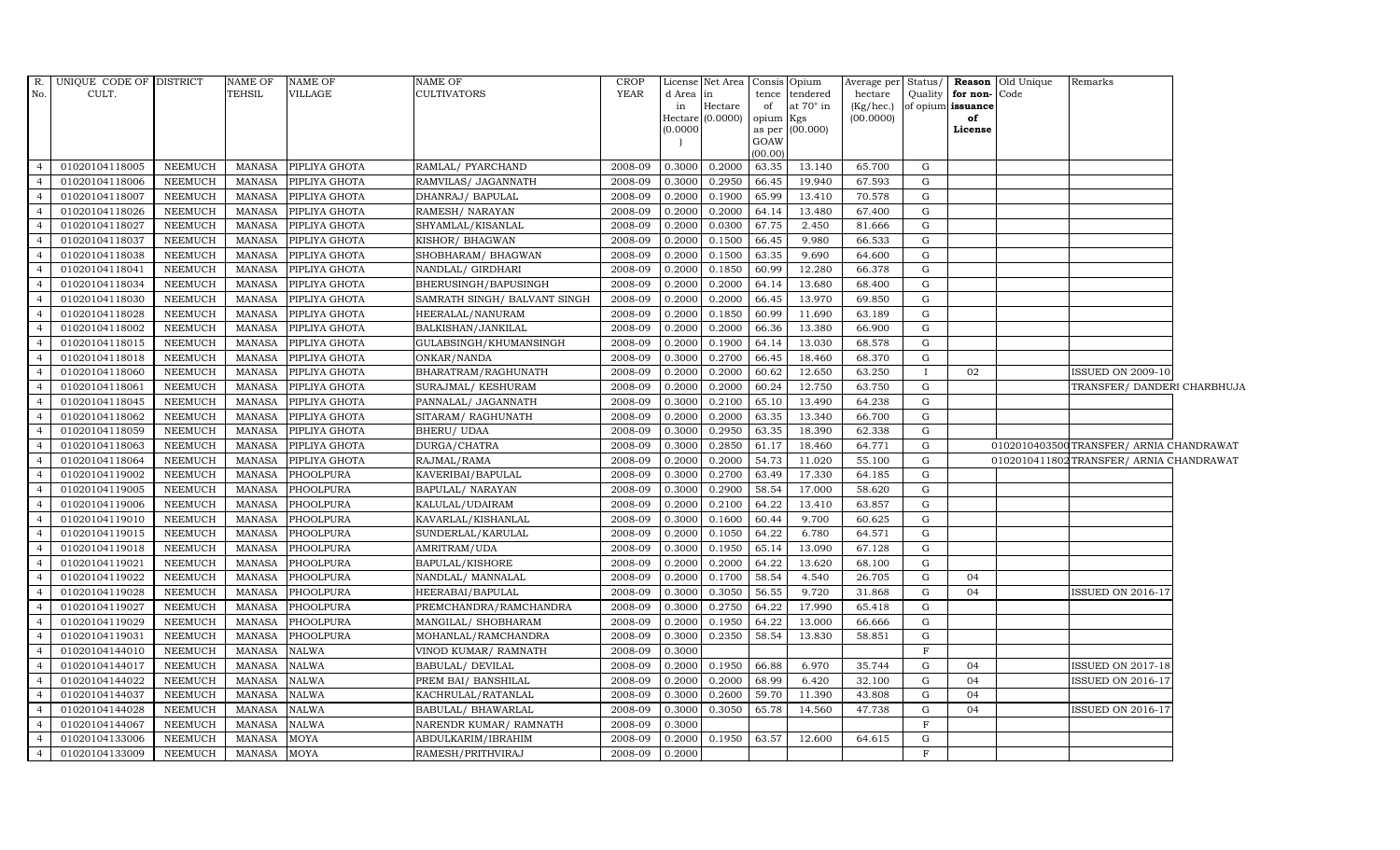| R.             | UNIQUE CODE OF DISTRICT |                | <b>NAME OF</b> | <b>NAME OF</b>  | NAME OF                     | <b>CROP</b> |           | License Net Area Consis Opium |         |                  | Average per Status/ |              |                   | Reason Old Unique | Remarks                  |
|----------------|-------------------------|----------------|----------------|-----------------|-----------------------------|-------------|-----------|-------------------------------|---------|------------------|---------------------|--------------|-------------------|-------------------|--------------------------|
| No.            | CULT.                   |                | <b>TEHSIL</b>  | VILLAGE         | <b>CULTIVATORS</b>          | <b>YEAR</b> | d Area in |                               | tence   | tendered         | hectare             | Quality      | for non-Code      |                   |                          |
|                |                         |                |                |                 |                             |             | in        | Hectare                       | of      | at $70^\circ$ in | (Kg/hec.)           |              | of opium issuance |                   |                          |
|                |                         |                |                |                 |                             |             |           | Hectare (0.0000)              | opium   | Kgs              | (00.0000)           |              | of                |                   |                          |
|                |                         |                |                |                 |                             |             | (0.0000)  |                               | GOAW    | as per (00.000)  |                     |              | License           |                   |                          |
|                |                         |                |                |                 |                             |             |           |                               | (00.00) |                  |                     |              |                   |                   |                          |
| $\overline{4}$ | 01020104133010          | <b>NEEMUCH</b> | <b>MANASA</b>  | <b>MOYA</b>     | JAGDISH/ PRATHVIRAJ         | 2008-09     | 0.2000    |                               |         |                  |                     | F            |                   |                   |                          |
| $\overline{4}$ | 01020104133036          | <b>NEEMUCH</b> | <b>MANASA</b>  | <b>MOYA</b>     | SULTAN KHA/IBRAHIM KHA      | 2008-09     | 0.2000    | 0.1000                        | 66.00   | 6.870            | 68.700              | G            |                   |                   |                          |
|                | 01020104133040          | <b>NEEMUCH</b> | <b>MANASA</b>  | MOYA            | RATANLAL/ SITARAM           | 2008-09     | 0.2000    | 0.1950                        | 63.57   | 12.350           | 63.333              | G            |                   |                   |                          |
|                | 01020104133042          | <b>NEEMUCH</b> | <b>MANASA</b>  | MOYA            | SATYANARAYAN/ RAMCHANDR     | 2008-09     | 0.2000    | 0.1850                        | 59.87   | 6.300            | 34.054              | G            | 04                |                   |                          |
| 4              | 01020104133043          | <b>NEEMUCH</b> | <b>MANASA</b>  | MOYA            | SATYANARAYAN/ KANHEYALAL    | 2008-09     | 0.3000    |                               |         |                  |                     | $\mathbf F$  |                   |                   |                          |
| $\overline{4}$ | 01020104133051          | <b>NEEMUCH</b> | <b>MANASA</b>  | MOYA            | ALTABHUSSAIN/AHMADNOOR      | 2008-09     | 0.2000    | 0.1800                        | 66.88   | 11.330           | 62.944              | G            |                   |                   |                          |
| $\overline{4}$ | 01020104133067          | <b>NEEMUCH</b> | <b>MANASA</b>  | MOYA            | <b>BHULI BAI/ BHONIRAM</b>  | 2008-09     | 0.2000    | 0.1850                        | 66.88   | 11.010           | 59.513              | G            |                   |                   |                          |
|                | 01020104133072          | <b>NEEMUCH</b> | <b>MANASA</b>  | MOYA            | HAMID KHA/ KHAJU KHA        | 2008-09     | 0.3000    | 0.2900                        | 63.57   | 17.320           | 59.724              | G            |                   |                   | TRANSFER/ BARTHUN        |
|                | 01020104133021          | <b>NEEMUCH</b> | <b>MANASA</b>  | MOYA            | HEERALAL/KESHURAM           | 2008-09     | 0.2000    | 0.2000                        | 59.07   | 9.610            | 48.050              | G            | 04                |                   | ISSUED ON 2016-17        |
|                | 01020104133022          | <b>NEEMUCH</b> | <b>MANASA</b>  | MOYA            | TEJ SINGH/ BHAWAR SINGH     | 2008-09     | 0.2000    | 0.1850                        | 66.88   | 12.200           | 65.945              | G            |                   |                   |                          |
| 4              | 01020104133054          | <b>NEEMUCH</b> | <b>MANASA</b>  | MOYA            | HUSAINKHAN/MURADKHAN        | 2008-09     | 0.2000    | 0.2000                        | 69.87   | 13.270           | 66.350              |              | 02                |                   | ISSUED ON 2009-10        |
| $\overline{4}$ | 01020104133005          | <b>NEEMUCH</b> | <b>MANASA</b>  | MOYA            | BHERULAL/ MATHURALAL        | 2008-09     | 0.2000    | 0.2000                        | 70.84   | 13.320           | 66.600              | G            |                   |                   | TRANSFER/ SEMLIJAGIR     |
| $\overline{4}$ | 01020104116001          | <b>NEEMUCH</b> | <b>MANASA</b>  | <b>MOKADI</b>   | JASVANT SINGH/ BHAWAR SINGH | 2008-09     | 0.3000    | 0.1500                        | 65.89   | 9.820            | 65.467              | G            |                   |                   |                          |
|                | 01020104116002          | <b>NEEMUCH</b> | <b>MANASA</b>  | <b>MOKADI</b>   | MOHANSINGH/BHAVRASINGH      | 2008-09     | 0.3000    |                               |         |                  |                     | $\mathbf{F}$ |                   |                   | NAME CHANGE              |
|                | 01020104116005          | <b>NEEMUCH</b> | <b>MANASA</b>  | <b>MOKADI</b>   | SHANTIBAI/KISHOR            | 2008-09     | 0.3000    | 0.2250                        | 65.89   | 14.790           | 65.733              | ${\rm G}$    |                   |                   |                          |
| $\overline{4}$ | 01020104116007          | <b>NEEMUCH</b> | <b>MANASA</b>  | <b>MOKADI</b>   | PRABHAKUNWAR/BAHADURSINGH   | 2008-09     | 0.2000    | 0.1350                        | 65.89   | 8.330            | 61.704              | G            |                   |                   |                          |
| $\overline{4}$ | 01020104116009          | <b>NEEMUCH</b> | <b>MANASA</b>  | <b>MOKADI</b>   | DALPAT SINGH/ BHAWAR SINGH  | 2008-09     | 0.3000    | 0.1500                        | 66.74   | 10.020           | 66.800              | G            |                   |                   |                          |
| $\overline{4}$ | 01020104116012          | <b>NEEMUCH</b> | <b>MANASA</b>  | <b>MOKADI</b>   | RUGHNATH/ANSU               | 2008-09     | 0.3000    | 0.1950                        | 63.68   | 13.180           | 67.590              | G            |                   |                   |                          |
|                | 01020104116016          | <b>NEEMUCH</b> | <b>MANASA</b>  | <b>MOKADI</b>   | GIRVARSINGH/RANSINGH        | 2008-09     | 0.3000    |                               |         |                  |                     | $\mathbf F$  |                   |                   |                          |
|                | 01020104116026          | <b>NEEMUCH</b> | <b>MANASA</b>  | <b>MOKADI</b>   | PYARA/ HUKMA                | 2008-09     | 0.3000    | 0.2550                        | 63.68   | 15.910           | 62.392              | G            |                   |                   |                          |
| $\overline{4}$ | 01020104116015          | <b>NEEMUCH</b> | <b>MANASA</b>  | <b>MOKADI</b>   | SANGRAM SINGH/ INDRA SINGH  | 2008-09     | 0.3000    |                               |         |                  |                     | $\mathbf F$  |                   |                   |                          |
| $\overline{4}$ | 01020104116018          | <b>NEEMUCH</b> | MANASA         | <b>MOKADI</b>   | HARISINGH/MOKAMSINGH        | 2008-09     | 0.2000    | 0.1700                        | 65.89   | 11.790           | 69.353              | G            |                   |                   |                          |
| $\overline{4}$ | 01020104116034          | <b>NEEMUCH</b> | <b>MANASA</b>  | <b>MOKADI</b>   | JHAMKUBAI/HEERA             | 2008-09     | 0.3000    | 0.2350                        | 63.68   | 14.520           | 61.787              | G            |                   |                   |                          |
|                | 01020104116060          | <b>NEEMUCH</b> | <b>MANASA</b>  | <b>MOKADI</b>   | RAMESH/OKAR                 | 2008-09     | 0.3000    | 0.2150                        | 65.89   | 14.330           | 66.651              | G            |                   |                   | TRANSFER/ KHADAWADA      |
|                | 01020104116061          | <b>NEEMUCH</b> | <b>MANASA</b>  | <b>MOKADI</b>   | OKAR/ DHURA                 | 2008-09     | 0.3000    | 0.2450                        | 66.88   | 16.330           | 66.653              | G            |                   |                   |                          |
| 4              | 01020104116054          | <b>NEEMUCH</b> | <b>MANASA</b>  | <b>MOKADI</b>   | HARPALSINGH/NATHUSINGH      | 2008-09     | 0.2000    | 0.2100                        | 66.88   | 14.570           | 69.381              | G            |                   |                   |                          |
| $\overline{4}$ | 01020104117001          | <b>NEEMUCH</b> | <b>MANASA</b>  | <b>MALAHEDA</b> | KALURAM/BAPULAL             | 2008-09     | 0.3000    | 0.1550                        | 74.42   | 11.280           | 72.774              | G            |                   |                   | TRANSFER/ MOKDI          |
| $\overline{4}$ | 01020104117002          | <b>NEEMUCH</b> | <b>MANASA</b>  | <b>MALAHEDA</b> | OMPRAKASH/NANDLAL           | 2008-09     | 0.3000    | 0.2300                        | 63.05   | 14.010           | 60.913              | G            |                   |                   | TRANSFER/ MOKDI          |
| $\overline{4}$ | 01020104117004          | <b>NEEMUCH</b> | <b>MANASA</b>  | <b>MALAHEDA</b> | HEERALAL/BHUVANIRAM         | 2008-09     | 0.2000    | 0.2050                        | 66.41   | 13.080           | 63.805              | G            |                   |                   | TRANSFER/ MOKDI          |
|                | 01020104117012          | <b>NEEMUCH</b> | <b>MANASA</b>  | <b>MALAHEDA</b> | NATHULAL/MEGHRAJ            | 2008-09     | 0.2000    | 0.1600                        | 70.57   | 5.700            | 35.625              | G            | 04                |                   | <b>ISSUED ON 2016-17</b> |
|                | 01020104117041          | <b>NEEMUCH</b> | <b>MANASA</b>  | <b>MALAHEDA</b> | PYARCHAND/ NANDA            | 2008-09     | 0.3000    | 0.2900                        | 62.84   | 7.200            | 24.828              | G            | 04                |                   |                          |
| $\overline{a}$ | 01020104117020          | <b>NEEMUCH</b> | <b>MANASA</b>  | MALAHEDA        | KRISHNGOPAL/LAXMINARAYAN    | 2008-09     | 0.2000    | 0.1850                        | 68.74   | 12.050           | 65.135              | G            |                   |                   | TRANSFER/ MOKDI          |
| $\overline{4}$ | 01020104124001          | <b>NEEMUCH</b> | <b>MANASA</b>  | MAHESHPURIYA    | KANHAIYALAL/BHANWARLAL      | 2008-09     | 0.2000    | 0.2000                        | 62.84   | 13.480           | 67.400              | G            |                   |                   |                          |
| $\overline{4}$ | 01020104124004          | <b>NEEMUCH</b> | <b>MANASA</b>  | MAHESHPURIYA    | LAXMINARAYAN / HARLAL       | 2008-09     | 0.2000    | 0.2000                        | 66.74   | 13.990           | 69.950              | G            |                   |                   |                          |
|                | 01020104124005          | <b>NEEMUCH</b> | <b>MANASA</b>  | MAHESHPURIYA    | JAGANNATH/ BHAWARLAL        | 2008-09     | 0.2000    | 0.2000                        | 66.07   | 14.320           | 71.600              | G            |                   |                   |                          |
|                | 01020104124006          | <b>NEEMUCH</b> | <b>MANASA</b>  | MAHESHPURIYA    | JANKILAL/HARLAL             | 2008-09     | 0.2000    | 0.2000                        | 66.07   | 13.630           | 68.150              | G            |                   |                   |                          |
| 4              | 01020104124007          | <b>NEEMUCH</b> | <b>MANASA</b>  | MAHESHPURIYA    | MANNALAL/ BHAWARLAL         | 2008-09     | 0.2000    | 0.2000                        | 62.84   | 13.340           | 66.700              | G            |                   |                   |                          |
| $\overline{4}$ | 01020104124011          | <b>NEEMUCH</b> | <b>MANASA</b>  | MAHESHPURIYA    | PRABHULAL/ PANNALAL         | 2008-09     | 0.2000    | 0.2000                        | 66.07   | 13.800           | 69.000              | G            |                   |                   |                          |
| $\overline{4}$ | 01020104124014          | <b>NEEMUCH</b> | <b>MANASA</b>  | MAHESHPURIYA    | AMARLAL/ NANDA              | 2008-09     | 0.2000    | 0.1700                        | 62.84   | 11.120           | 65.412              | G            |                   |                   |                          |
|                | 01020104124024          | <b>NEEMUCH</b> | <b>MANASA</b>  | MAHESHPURIYA    | AMRATRAM / FHULCHAND        | 2008-09     | 0.2000    | 0.1950                        | 62.84   | 13.500           | 69.231              | G            |                   |                   |                          |
| $\overline{4}$ | 01020104124028          | <b>NEEMUCH</b> | <b>MANASA</b>  | MAHESHPURIYA    | RAMCHANDR/ LAXMINARAYAN     | 2008-09     | 0.2000    | 0.2000                        | 65.91   | 13.850           | 69.250              | G            |                   |                   |                          |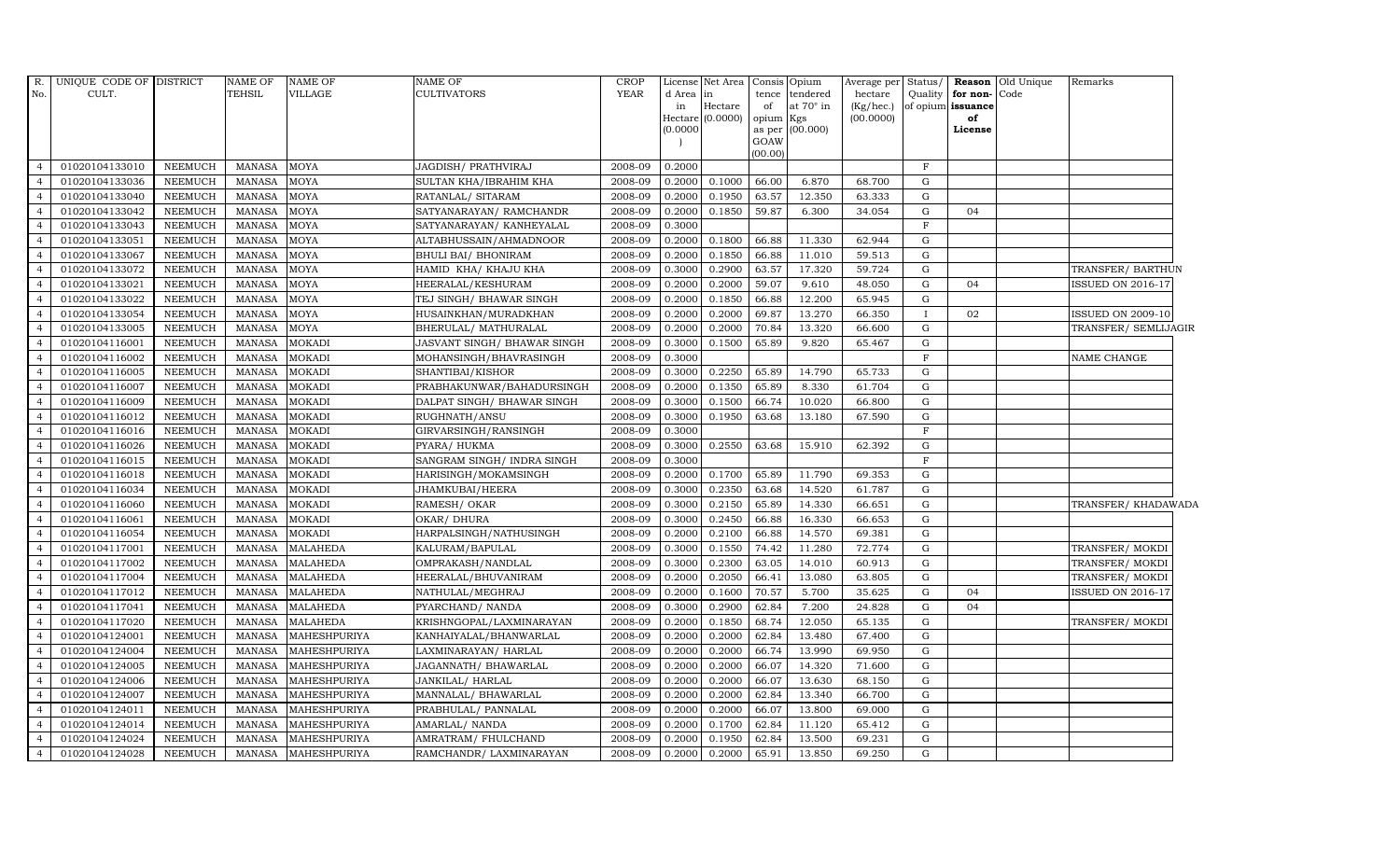| R.<br>No.      | UNIQUE CODE OF DISTRICT<br>CULT. |                    | NAME OF<br>TEHSIL | NAME OF<br>VILLAGE           | <b>NAME OF</b><br><b>CULTIVATORS</b>              | CROP<br><b>YEAR</b> | d Area in        | License Net Area   Consis   Opium | tence           | tendered         | Average per Status/<br>hectare | Quality      | for non-Code            | <b>Reason</b> Old Unique | Remarks                                 |  |
|----------------|----------------------------------|--------------------|-------------------|------------------------------|---------------------------------------------------|---------------------|------------------|-----------------------------------|-----------------|------------------|--------------------------------|--------------|-------------------------|--------------------------|-----------------------------------------|--|
|                |                                  |                    |                   |                              |                                                   |                     | in               | Hectare<br>Hectare (0.0000)       | of<br>opium Kgs | at 70° in        | (Kg/hec.)<br>(00.0000)         |              | of opium issuance<br>of |                          |                                         |  |
|                |                                  |                    |                   |                              |                                                   |                     | (0.0000)         |                                   |                 | as per (00.000)  |                                |              | License                 |                          |                                         |  |
|                |                                  |                    |                   |                              |                                                   |                     |                  |                                   | GOAW            |                  |                                |              |                         |                          |                                         |  |
| $\overline{4}$ |                                  |                    |                   |                              |                                                   |                     |                  |                                   | (00.00)         |                  |                                |              |                         |                          |                                         |  |
| $\overline{4}$ | 01020104124031<br>01020104124013 | NEEMUCH<br>NEEMUCH | MANASA<br>MANASA  | MAHESHPURIYA<br>MAHESHPURIYA | RUGHNATH SINGH / RAM SINGH<br>PRAHALAD/ BHAGIRATH | 2008-09<br>2008-09  | 0.3000<br>0.2000 | 0.2900<br>0.2000                  | 64.38<br>64.01  | 19.700<br>13.450 | 67.931<br>67.250               | G<br>G       |                         |                          |                                         |  |
| $\overline{4}$ | 01020104124019                   | <b>NEEMUCH</b>     | <b>MANASA</b>     | MAHESHPURIYA                 | BHERULAL/ DHURA                                   | 2008-09             | 0.2000           | 0.1750                            | 57.71           | 11.060           | 63.200                         | G            |                         |                          |                                         |  |
| $\overline{4}$ | 01020104124029                   | <b>NEEMUCH</b>     | MANASA            | MAHESHPURIYA                 | JAMNALAL/UDA                                      | 2008-09             | 0.2000           | 0.2000                            | 64.38           | 13.610           | 68.050                         | G            |                         |                          |                                         |  |
| $\overline{4}$ | 01020104124038                   | <b>NEEMUCH</b>     | MANASA            | MAHESHPURIYA                 | BAGDIRAM/ BAPULAL                                 | 2008-09             | 0.2000           | 0.2000                            | 65.83           | 13.250           | 66.250                         |              | 02                      |                          | ISSUED ON 2009-10                       |  |
| $\overline{4}$ | 01020104124036                   | <b>NEEMUCH</b>     | <b>MANASA</b>     | MAHESHPURIYA                 | BAPULAL/HIRALAL                                   | 2008-09             | 0.2000           | 0.2000                            | 60.18           | 12.610           | 63.050                         | G            |                         |                          |                                         |  |
| $\overline{4}$ | 01020104124035                   | NEEMUCH            | MANASA            | MAHESHPURIYA                 | RADHESHYAM/KISHAN                                 | 2008-09             | 0.2000           | 0.1950                            | 66.11           | 12.550           | 64.359                         |              | 02                      |                          | <b>ISSUED ON 2009-10</b>                |  |
| $\overline{4}$ | 01020104124040                   | NEEMUCH            | <b>MANASA</b>     | MAHESHPURIYA                 | SUKHI BAI/ MOHANLAL                               | 2008-09             | 0.2000           | 0.1550                            | 64.38           | 10.530           | 67.935                         | G            |                         |                          | TRANSFER/ GANESHPURA                    |  |
| $\overline{4}$ | 01020104124034                   | <b>NEEMUCH</b>     | <b>MANASA</b>     | MAHESHPURIYA                 | HARISNGH/SHRIRAMSINGH                             | 2008-09             | 0.2000           | 0.1750                            | 66.16           | 12.040           | 68.800                         | G            |                         | 01020104139001           |                                         |  |
|                | 01020104124041                   | NEEMUCH            | <b>MANASA</b>     | MAHESHPURIYA                 | RUKMANIBAI/KASHIRAM                               | 2008-09             | 0.3000           | 0.2850                            | 60.18           | 17.770           | 62.351                         | ${\rm G}$    |                         |                          | 0102010413900 TRANSFER/ BHATKHEDI KHURD |  |
| $\overline{4}$ | 01020104124042                   | NEEMUCH            | MANASA            | MAHESHPURIYA                 | TIKAMSINGH/DUNGARSINGH                            | 2008-09             | 0.2000           | 0.1900                            | 64.38           | 12.860           | 67.684                         | G            |                         |                          | 0102010413901 TRANSFER/ BHATKHEDI KHURD |  |
| $\overline{4}$ | 01020104145001                   | NEEMUCH            | MANASA            | LASUDIYA ANTRI               | KACHRU/ BHAGWAN                                   | 2008-09             | 0.2000           | 0.1900                            | 60.99           | 12.520           | 65.895                         | G            |                         |                          |                                         |  |
| $\overline{4}$ | 01020104145006                   | <b>NEEMUCH</b>     | <b>MANASA</b>     | LASUDIYA ANTRI               | NENKIYA/BHERA                                     | 2008-09             | 0.2000           | 0.2050                            | 63.59           | 12.980           | 63.317                         |              | 02                      |                          | ISSUED ON 2009-10                       |  |
| $\overline{4}$ | 01020104145010                   | <b>NEEMUCH</b>     | <b>MANASA</b>     | LASUDIYA ANTRI               | SATYANARAYAN/ BAPULAL                             | 2008-09             | 0.2000           | 0.1950                            | 64.11           | 12.580           | 64.513                         | $\mathbf{I}$ | 02                      |                          | <b>ISSUED ON 2009-10</b>                |  |
|                | 01020104145016                   | <b>NEEMUCH</b>     | <b>MANASA</b>     | LASUDIYA ANTRI               | RAMNARAYAN/SEETARAM                               | 2008-09             | 0.2000           | 0.1950                            | 60.41           | 12.190           | 62.513                         | G            |                         |                          |                                         |  |
| $\overline{4}$ | 01020104145018                   | <b>NEEMUCH</b>     | <b>MANASA</b>     | LASUDIYA ANTRI               | BAPULAL/KISHORE                                   | 2008-09             | 0.2000           | 0.1900                            | 63.35           | 12.720           | 66.947                         | G            |                         |                          |                                         |  |
| $\overline{4}$ | 01020104145022                   | NEEMUCH            | MANASA            | <b>LASUDIYA ANTRI</b>        | RAMLAL/ BAGDU                                     | 2008-09             | 0.2000           | 0.2000                            | 60.41           | 11.990           | 59.950                         | G            |                         |                          |                                         |  |
| $\overline{4}$ | 01020104145023                   | NEEMUCH            | <b>MANASA</b>     | LASUDIYA ANTRI               | KISHORE/BHONA                                     | 2008-09             | 0.2000           | 0.1900                            | 61.17           | 5.230            | 27.526                         | G            | 04                      |                          |                                         |  |
| $\overline{4}$ | 01020104145008                   | <b>NEEMUCH</b>     | <b>MANASA</b>     | LASUDIYA ANTRI               | JAYCHANDRA/GANGARAM                               | 2008-09             | 0.2000           | 0.1950                            | 63.68           | 12.870           | 66.000                         | G            |                         |                          |                                         |  |
|                | 01020104145035                   | <b>NEEMUCH</b>     | <b>MANASA</b>     | LASUDIYA ANTRI               | RATNIBAI/GANESH                                   | 2008-09             | 0.2000           | 0.1700                            | 57.57           | 5.780            | 34.000                         | G            | 04                      |                          | <b>ISSUED ON 2016-17</b>                |  |
| $\overline{4}$ | 01020104145054                   | NEEMUCH            | <b>MANASA</b>     | LASUDIYA ANTRI               | RAMLAL/ UDAA                                      | 2008-09             | 0.2000           | 0.1300                            | 54.79           | 3.230            | 24.846                         | G            | 04                      |                          |                                         |  |
| $\overline{4}$ | 01020104145055                   | <b>NEEMUCH</b>     | MANASA            | <b>LASUDIYA ANTRI</b>        | SATYANARAYAN/ MANGILAL                            | 2008-09             | 0.3000           |                                   |                 |                  |                                | $_{\rm F}$   |                         |                          | TRANSFER/ BHADWA                        |  |
| $\overline{4}$ | 01020104145052                   | NEEMUCH            | MANASA            | <b>LASUDIYA ANTRI</b>        | GOPAL/KISHAN                                      | 2008-09             | 0.3000           |                                   |                 |                  |                                | $\mathbf F$  |                         | 01020106171009           |                                         |  |
| $\overline{4}$ | 01020104120042                   | NEEMUCH            | MANASA            | KUKDESHWAR-II                | YASHWANT/BAPULAL                                  | 2008-09             | 0.2000           |                                   |                 |                  |                                | $\mathbb N$  |                         |                          |                                         |  |
| $\overline{4}$ | 01020104120032                   | <b>NEEMUCH</b>     | <b>MANASA</b>     | KUKDESHWAR-II                | VISHNUGIR/RATANGIR                                | 2008-09             | 0.2000           | 0.2000                            | 66.36           | 9.660            | 48.300                         | G            | 04                      |                          | <b>ISSUED ON 2016-17</b>                |  |
|                | 01020104120081                   | <b>NEEMUCH</b>     | <b>MANASA</b>     | KUKDESHWAR-II                | BHANUKUMAR/NANDLAL                                | 2008-09             | 0.2000           | 0.2000                            | 61.55           | 11.940           | 59.700                         | G            |                         |                          |                                         |  |
| $\overline{4}$ | 01020104120160                   | <b>NEEMUCH</b>     | MANASA            | KUKDESHWAR-II                | PARWATIBAI/BANSHILAL                              | 2008-09             | 0.2000           | 0.2000                            | 61.55           | 12.210           | 61.050                         | ${\rm G}$    |                         |                          |                                         |  |
| $\overline{4}$ | 01020104120066                   | NEEMUCH            | MANASA            | KUKDESHWAR-II                | SHANKAR/NANURAM                                   | 2008-09             | 0.3000           | 0.3000                            | 64.14           | 19.520           | 65.067                         | G            |                         |                          |                                         |  |
| $\overline{4}$ | 01020104120213                   | <b>NEEMUCH</b>     | MANASA            | KUKDESHWAR-II                | CHHAGANLAL/CHANDANMAL                             | 2008-09             | 0.2000           | 0.2050                            | 61.55           | 12.570           | 61.317                         | G            |                         |                          |                                         |  |
| $\overline{4}$ | 01020104120193                   | <b>NEEMUCH</b>     | <b>MANASA</b>     | KUKDESHWAR-II                | RAMLAL/LAXMAN                                     | 2008-09             | 0.3000           | 0.3000                            | 60.24           | 17.400           | 58.000                         | G            |                         |                          |                                         |  |
|                | 01020104120194                   | <b>NEEMUCH</b>     | <b>MANASA</b>     | KUKDESHWAR-II                | HEERALAL/SEVA                                     | 2008-09             | 0.2000           | 0.2000                            | 61.55           | 8.530            | 42.650                         | G            | 04                      |                          | <b>ISSUED ON 2016-17</b>                |  |
| $\overline{4}$ | 01020104120202                   | <b>NEEMUCH</b>     | MANASA            | KUKDESHWAR-II                | RAJENDRA/NARAYAN                                  | 2008-09             | 0.3000           | 0.3000                            | 63.61           | 19.420           | 64.733                         | G            |                         |                          |                                         |  |
| $\overline{4}$ | 01020104120223                   | <b>NEEMUCH</b>     | MANASA            | KUKDESHWAR-II                | BANSHILAL/MODA                                    | 2008-09             | 0.3000           | 0.1650                            | 63.61           | 10.230           | 62.000                         | G            |                         |                          |                                         |  |
| $\overline{4}$ | 01020104120256                   | <b>NEEMUCH</b>     | MANASA            | KUKDESHWAR-II                | HEERABAI/KANWARLAL                                | 2008-09             | 0.3000           | 0.2050                            | 61.55           | 9.860            | 48.098                         | G            | 04                      |                          |                                         |  |
| $\overline{4}$ | 01020104120140                   | NEEMUCH            | MANASA            | KUKDESHWAR-II                | VARDICHANDRA/RODILAL                              | 2008-09             | 0.2000           | 0.1800                            | 60.24           | 5.410            | 30.056                         | G            | 04                      |                          | <b>ISSUED ON 2016-17</b>                |  |
| $\overline{4}$ | 01020104120150                   | <b>NEEMUCH</b>     | <b>MANASA</b>     | KUKDESHWAR-II                | SHIVPRASAD/BHANWARLAL                             | 2008-09             | 0.2000           | 0.2000                            | 66.36           | 13.160           | 65.800                         | G            |                         |                          |                                         |  |
| $\overline{4}$ | 01020104120155                   | <b>NEEMUCH</b>     | <b>MANASA</b>     | KUKDESHWAR-II                | SATYANARAYAN/LAXMAN                               | 2008-09             | 0.2000           | 0.2000                            | 63.61           | 13.200           | 66.000                         | G            |                         |                          |                                         |  |
| $\overline{4}$ | 01020104120183                   | <b>NEEMUCH</b>     | <b>MANASA</b>     | KUKDESHWAR-II                | CHHAGANIBAI/BHANWARLAL                            | 2008-09             | 0.3000           | 0.2000                            | 65.10           | 10.110           | 50.550                         | G            | 04                      |                          |                                         |  |
| $\overline{4}$ | 01020104120243                   | <b>NEEMUCH</b>     | <b>MANASA</b>     | KUKDESHWAR-II                | KANHAIYALAL/ BHANWAR LAL                          | 2008-09             | 0.2000           | 0.2000                            | 61.76           | 10.800           | 54.000                         | G            |                         |                          |                                         |  |
| $\overline{4}$ | 01020104120114                   | NEEMUCH            | MANASA            | KUKDESHWAR-II                | RAMGOPAL/ BHUWANI SHANKAR                         | 2008-09             | 0.3000           | 0.1400                            | 66.36           | 8.660            | 61.857                         | G            |                         |                          |                                         |  |
| $\overline{4}$ | 01020104120250                   | NEEMUCH            | MANASA            | KUKDESHWAR-II                | NANDLAL/MOHANLAL                                  | 2008-09             | 0.3000           |                                   |                 |                  |                                | $\, {\bf N}$ |                         |                          |                                         |  |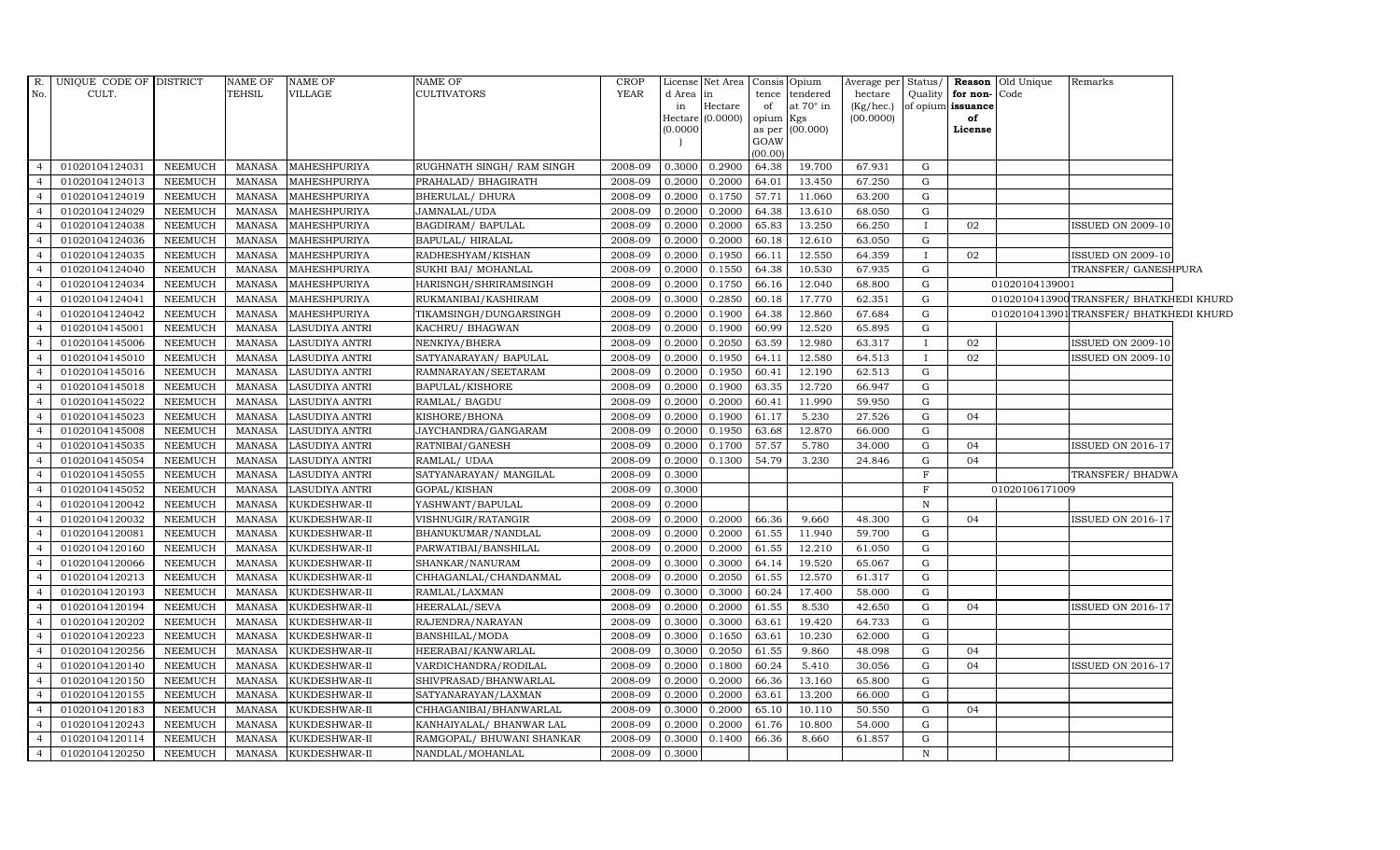| R.             | UNIQUE CODE OF DISTRICT |                | <b>NAME OF</b> | <b>NAME OF</b>   | <b>NAME OF</b>                 | <b>CROP</b> |           | License Net Area Consis     |                 | Opium     | Average per            | Status/      |                         | <b>Reason</b> Old Unique | Remarks                  |
|----------------|-------------------------|----------------|----------------|------------------|--------------------------------|-------------|-----------|-----------------------------|-----------------|-----------|------------------------|--------------|-------------------------|--------------------------|--------------------------|
| No.            | CULT.                   |                | <b>TEHSIL</b>  | VILLAGE          | <b>CULTIVATORS</b>             | <b>YEAR</b> | d Area in |                             | tence           | tendered  | hectare                | Quality      | for non-Code            |                          |                          |
|                |                         |                |                |                  |                                |             | in        | Hectare<br>Hectare (0.0000) | of<br>opium Kgs | at 70° in | (Kg/hec.)<br>(00.0000) |              | of opium issuance<br>of |                          |                          |
|                |                         |                |                |                  |                                |             | 0.0000    |                             | as per          | (00.000)  |                        |              | License                 |                          |                          |
|                |                         |                |                |                  |                                |             |           |                             | GOAW            |           |                        |              |                         |                          |                          |
|                |                         |                |                |                  |                                |             |           |                             | (00.00)         |           |                        |              |                         |                          |                          |
| $\overline{4}$ | 01020104120135          | <b>NEEMUCH</b> | MANASA         | KUKDESHWAR-II    | NANDA/MADHU                    | 2008-09     | 0.3000    | 0.2200                      | 63.61           | 13.210    | 60.045                 | G            |                         |                          |                          |
|                | 01020104120275          | <b>NEEMUCH</b> | MANASA         | KUKDESHWAR-II    | RADHESHYAM/KHYALIRAM           | 2008-09     | 0.3000    | 0.1450                      | 60.99           | 8.690     | 59.931                 | G            |                         |                          |                          |
|                | 01020104120241          | <b>NEEMUCH</b> | <b>MANASA</b>  | KUKDESHWAR-II    | MOHAMMAD HUSSAIN/ABDUL JI      | 2008-09     | 0.2000    |                             |                 |           |                        | $\, {\rm N}$ |                         |                          |                          |
|                | 01020104120028          | <b>NEEMUCH</b> | <b>MANASA</b>  | KUKDESHWAR-II    | KANKU BAI/BOTLAL               | 2008-09     | 0.2000    | 0.2050                      | 67.94           | 13.570    | 66.195                 | G            |                         |                          |                          |
|                | 01020104120276          | <b>NEEMUCH</b> | <b>MANASA</b>  | KUKDESHWAR-II    | CHANDMAL/ SATYANARAYAN         | 2008-09     | 0.3000    | 0.1400                      | 66.73           | 9.540     | 68.143                 | G            |                         |                          |                          |
| $\overline{4}$ | 01020104120277          | <b>NEEMUCH</b> | <b>MANASA</b>  | KUKDESHWAR-II    | MOHANLAL/ NATHU                | 2008-09     | 0.3000    | 0.2950                      | 62.71           | 18.410    | 62.407                 | G            |                         |                          |                          |
| $\overline{4}$ | 01020104120278          | <b>NEEMUCH</b> | <b>MANASA</b>  | KUKDESHWAR-II    | DURGASHANKAR/ MOTILAL          | 2008-09     | 0.3000    | 0.3000                      | 61.17           | 18.680    | 62.267                 | G            |                         |                          | TRANSFER/ HANUMANTYA     |
|                | 01020104120041          | <b>NEEMUCH</b> | MANASA         | KUKDESHWAR-II    | HARISHANKAR/BALCHANDRA         | 2008-09     | 0.2000    | 0.1700                      | 64.14           | 11.000    | 64.706                 | G            |                         |                          |                          |
|                | 01020104120280          | <b>NEEMUCH</b> | <b>MANASA</b>  | KUKDESHWAR-II    | SAMRATHLAL/ MANNALAL           | 2008-09     | 0.2000    | 0.2000                      | 61.17           | 12.400    | 62.000                 | G            |                         |                          |                          |
|                | 01020104120281          | <b>NEEMUCH</b> | <b>MANASA</b>  | KUKDESHWAR-II    | MAHENDRA KUMAR/ SAMRATHLAL     | 2008-09     | 0.2000    | 0.2000                      | 64.36           | 12.840    | 64.200                 | G            |                         |                          |                          |
| 4              | 01020104120001          | <b>NEEMUCH</b> | <b>MANASA</b>  | KUKDESHWAR-I     | TRILOKCHANDRA/BHERA            | 2008-09     | 0.3000    |                             |                 |           |                        | $\rm F$      |                         |                          |                          |
| $\overline{4}$ | 01020104120005          | <b>NEEMUCH</b> | <b>MANASA</b>  | KUKDESHWAR-I     | CHUNNILAL/BHERA                | 2008-09     | 0.3000    | 0.2200                      | 66.50           | 12.320    | 56.000                 | G            |                         |                          |                          |
|                | 01020104120008          | <b>NEEMUCH</b> | <b>MANASA</b>  | KUKDESHWAR-I     | BHAVRIBAI/GORDHAN              | 2008-09     | 0.3000    | 0.2500                      | 60.60           | 15.340    | 61.360                 | G            |                         |                          |                          |
|                | 01020104120050          | <b>NEEMUCH</b> | <b>MANASA</b>  | KUKDESHWAR-I     | PRABHULAL/ BAPULAL             | 2008-09     | 0.3000    | 0.3000                      | 60.60           | 18.230    | 60.766                 | ${\rm G}$    |                         |                          |                          |
|                | 01020104120047          | <b>NEEMUCH</b> | <b>MANASA</b>  | KUKDESHWAR-I     | DEVILAL/SHANKARLAL             | 2008-09     | 0.3000    | 0.2450                      | 65.10           | 16.190    | 66.081                 | G            |                         |                          |                          |
|                | 01020104120063          | <b>NEEMUCH</b> | <b>MANASA</b>  | KUKDESHWAR-I     | RAJENDRA/GORDHAN               | 2008-09     | 0.3000    | 0.2600                      | 65.10           | 16.460    | 63.307                 | G            |                         |                          |                          |
| $\overline{4}$ | 01020104120075          | <b>NEEMUCH</b> | <b>MANASA</b>  | KUKDESHWAR-I     | GIRJASHANKAR/VARDICHANDRA      | 2008-09     | 0.2000    | 0.2050                      | 67.53           | 13.970    | 68.146                 | G            |                         |                          |                          |
|                | 01020104120112          | <b>NEEMUCH</b> | MANASA         | KUKDESHWAR-I     | KANHAIYALAL/MOTILAL            | 2008-09     | 0.2000    |                             |                 |           |                        | F            |                         |                          |                          |
|                | 01020104120126          | <b>NEEMUCH</b> | <b>MANASA</b>  | KUKDESHWAR-I     | VISHNUPRASAD/PARSURAM          | 2008-09     | 0.3000    | 0.3000                      | 60.60           | 18.990    | 63.300                 | G            |                         |                          |                          |
|                | 01020104120131          | <b>NEEMUCH</b> | <b>MANASA</b>  | KUKDESHWAR-I     | DHAPUBAI/VARDICHANDRA          | 2008-09     | 0.3000    | 0.2950                      | 60.24           | 17.610    | 59.694                 | G            |                         |                          |                          |
| $\overline{4}$ | 01020104120227          | <b>NEEMUCH</b> | <b>MANASA</b>  | KUKDESHWAR-I     | LAXMINARAYAN/BHAGWAN           | 2008-09     | 0.3000    | 0.2900                      | 63.44           | 16.350    | 56.379                 | G            |                         |                          |                          |
| 4              | 01020104120045          | <b>NEEMUCH</b> | <b>MANASA</b>  | KUKDESHWAR-I     | RAMCHANDRA/NARAYAN/BIJLOR      | 2008-09     | 0.3000    | 0.3000                      | 65.10           | 18.750    | 62.500                 | G            |                         |                          |                          |
| $\overline{4}$ | 01020104120044          | <b>NEEMUCH</b> | <b>MANASA</b>  | KUKDESHWAR-I     | RAMCHANDRA/NARAYAN CHOUDHAI    | 2008-09     | 0.3000    | 0.2850                      | 62.74           | 16.460    | 57.754                 | G            |                         |                          |                          |
|                | 01020104120046          | <b>NEEMUCH</b> | <b>MANASA</b>  | KUKDESHWAR-I     | RAMNARAYAN/HEERALAL            | 2008-09     | 0.3000    | 0.2400                      | 60.60           | 13.690    | 57.041                 | G            |                         |                          |                          |
|                | 01020104120062          | <b>NEEMUCH</b> | <b>MANASA</b>  | KUKDESHWAR-I     | GANGARAM/GORDHAN               | 2008-09     | 0.3000    | 0.1950                      | 63.44           | 8.740     | 44.820                 | G            | 04                      |                          | ISSUED ON 2016-17        |
|                | 01020104120080          | <b>NEEMUCH</b> | <b>MANASA</b>  | KUKDESHWAR-I     | BHONILAL/ JAMANALAL            | 2008-09     | 0.3000    | 0.3000                      | 63.61           | 18.620    | 62.066                 | G            |                         |                          |                          |
| 4              | 01020104120142          | <b>NEEMUCH</b> | <b>MANASA</b>  | KUKDESHWAR-I     | GURUCHARAN SINGH / INDAR SINGH | 2008-09     | 0.3000    | 0.2900                      | 60.60           | 17.380    | 59.931                 | G            |                         |                          |                          |
| $\overline{4}$ | 01020104120273          | <b>NEEMUCH</b> | <b>MANASA</b>  | KUKDESHWAR-I     | HUKMICHANDRA/KISHANLAL         | 2008-09     | 0.2000    | 0.1900                      | 66.90           | 12.330    | 64.894                 | $\mathbf{I}$ | 02                      |                          | <b>ISSUED ON 2009-10</b> |
|                | 01020104120224          | <b>NEEMUCH</b> | <b>MANASA</b>  | KUKDESHWAR-I     | PRABHULAL/LAXMAN               | 2008-09     | 0.2000    | 0.1950                      | 65.10           | 12.330    | 63.230                 | G            |                         |                          |                          |
|                | 01020104120024          | <b>NEEMUCH</b> | <b>MANASA</b>  | KUKDESHWAR-I     | TULSIRAM/BHANWARLAL            | 2008-09     | 0.3000    |                             |                 |           |                        | $\mathbf F$  |                         |                          |                          |
|                | 01020104036001          | <b>NEEMUCH</b> | <b>MANASA</b>  | KHEDI CHANDRAWAT | SAMPATLAL/PRITHVIRAJ           | 2008-09     | 0.2000    | 0.2000                      | 64.54           | 13.200    | 66.000                 | G            |                         |                          |                          |
| $\overline{a}$ | 01020104036016          | <b>NEEMUCH</b> | <b>MANASA</b>  | KHEDI CHANDRAWAT | DALLA/RAMA                     | 2008-09     | 0.3000    | 0.2950                      | 65.59           | 19.700    | 66.780                 | G            |                         |                          |                          |
| $\overline{4}$ | 01020104036029          | <b>NEEMUCH</b> | <b>MANASA</b>  | KHEDI CHANDRAWAT | MOHANSINGH/HAJARI              | 2008-09     | 0.3000    | 0.2900                      | 61.25           | 6.310     | 21.759                 | G            | 01                      |                          |                          |
|                | 01020104036038          | <b>NEEMUCH</b> | <b>MANASA</b>  | KHEDI CHANDRAWAT | DALSINGH/NATHU                 | 2008-09     | 0.3000    | 0.2050                      | 67.73           | 13.880    | 67.707                 | G            |                         |                          |                          |
|                | 01020104036039          | <b>NEEMUCH</b> | <b>MANASA</b>  | KHEDI CHANDRAWAT | GORA/BHERA                     | 2008-09     | 0.3000    | 0.3000                      | 61.25           | 18.700    | 62.333                 | G            |                         |                          |                          |
|                | 01020104036030          | <b>NEEMUCH</b> | <b>MANASA</b>  | KHEDI CHANDRAWAT | MEGHA/SABBA                    | 2008-09     | 0.3000    | 0.2900                      | 68.27           | 20.120    | 69.379                 | G            |                         |                          |                          |
| $\overline{a}$ | 01020104036042          | <b>NEEMUCH</b> | <b>MANASA</b>  | KHEDI CHANDRAWAT | BANSHI/SHOJI                   | 2008-09     | 0.3000    | 0.3000                      | 64.54           | 6.750     | 22.500                 | G            | 04                      |                          |                          |
| $\overline{4}$ | 01020104036040          | <b>NEEMUCH</b> | <b>MANASA</b>  | KHEDI CHANDRAWAT | MANNA/SHOJI                    | 2008-09     | 0.3000    | 0.3000                      | 64.54           | 19.880    | 66.267                 | G            |                         |                          |                          |
|                | 01020104036025          | <b>NEEMUCH</b> | <b>MANASA</b>  | KHEDI CHANDRAWAT | AMARSINGH/JEEVAJI              | 2008-09     | 0.2000    | 0.2000                      | 46.55           | 2.630     | 13.150                 | G            | 04                      |                          |                          |
|                | 01020104036048          | <b>NEEMUCH</b> | <b>MANASA</b>  | KHEDI CHANDRAWAT | BHERULAL/HAJARI                | 2008-09     | 0.3000    | 0.3050                      | 61.25           | 19.020    | 62.361                 | G            |                         |                          |                          |
| $\overline{4}$ | 01020104036006          | <b>NEEMUCH</b> | <b>MANASA</b>  | KHEDI CHANDRAWAT | JAYSINGH/RAMSINGH              | 2008-09     | 0.3000    | 0.2700                      | 68.73           | 18.710    | 69.296                 | G            |                         |                          |                          |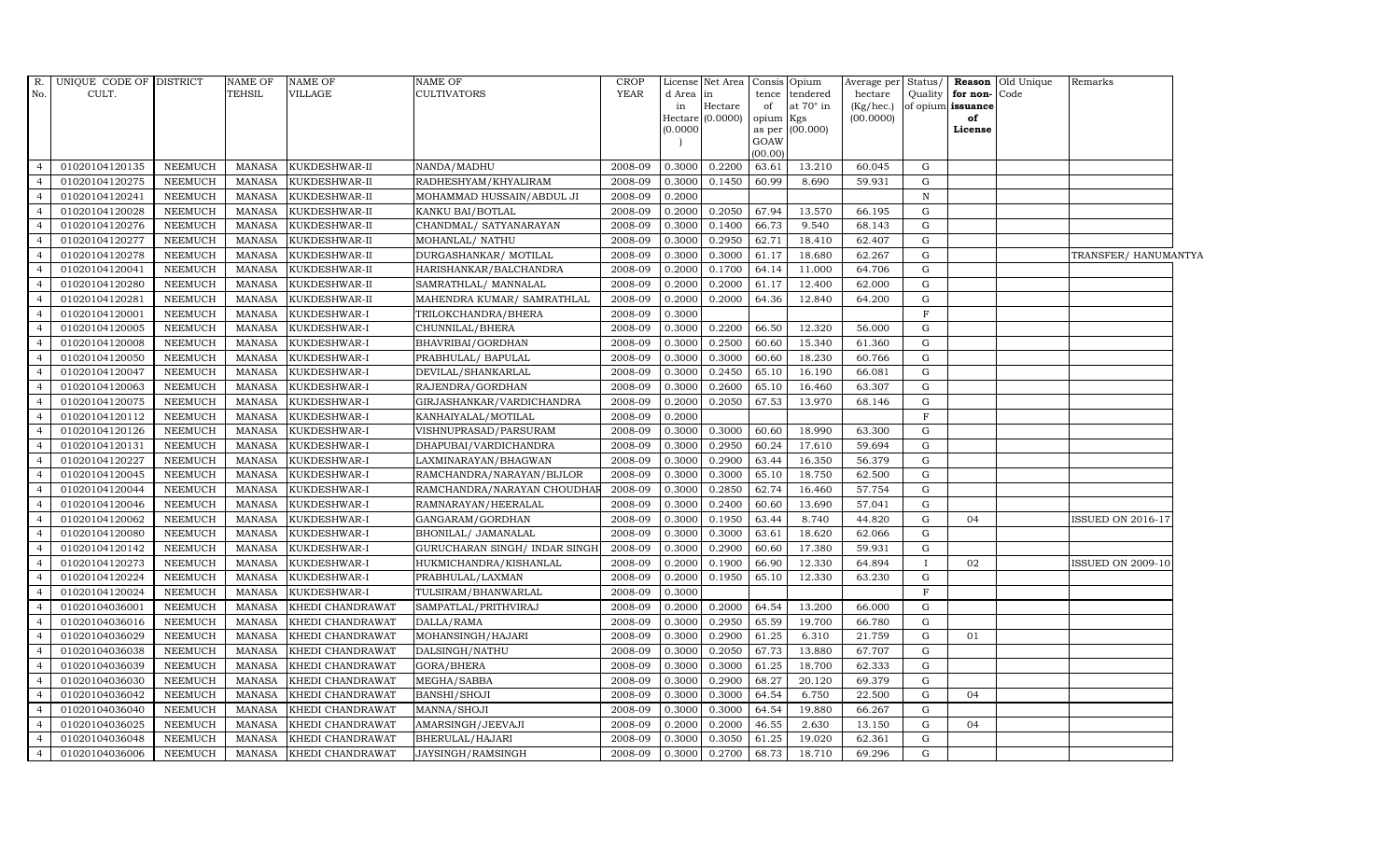|                  | R. UNIQUE CODE OF DISTRICT |                | <b>NAME OF</b> | <b>NAME OF</b>    | <b>NAME OF</b>               | <b>CROP</b> |           | License Net Area Consis Opium |           |                 | Average per Status/ |              |                      | Reason Old Unique | Remarks                  |
|------------------|----------------------------|----------------|----------------|-------------------|------------------------------|-------------|-----------|-------------------------------|-----------|-----------------|---------------------|--------------|----------------------|-------------------|--------------------------|
| No.              | CULT.                      |                | <b>TEHSIL</b>  | VILLAGE           | <b>CULTIVATORS</b>           | YEAR        | d Area in |                               | tence     | tendered        | hectare             |              | Quality for non-Code |                   |                          |
|                  |                            |                |                |                   |                              |             | in        | Hectare                       | of        | at 70° in       | $(Kg/$ hec.)        |              | of opium issuance    |                   |                          |
|                  |                            |                |                |                   |                              |             |           | Hectare (0.0000)              | opium Kgs |                 | (00.0000)           |              | of                   |                   |                          |
|                  |                            |                |                |                   |                              |             | (0.0000)  |                               | GOAW      | as per (00.000) |                     |              | License              |                   |                          |
|                  |                            |                |                |                   |                              |             |           |                               | (00.00)   |                 |                     |              |                      |                   |                          |
|                  | 01020104036041             | NEEMUCH        | MANASA         | KHEDI CHANDRAWAT  | BANSHILAL/MANGILAL           | 2008-09     | 0.3000    | 0.2950                        | 68.73     | 6.870           | 23.288              | G            | 04                   |                   | <b>ISSUED ON 2016-17</b> |
|                  | 01020104036017             | <b>NEEMUCH</b> | <b>MANASA</b>  | KHEDI CHANDRAWAT  | CHATARU/BIHARI               | 2008-09     | 0.3000    | 0.3000                        | 61.25     | 18.450          | 61.500              | G            |                      |                   |                          |
|                  | 01020104036045             | <b>NEEMUCH</b> | <b>MANASA</b>  | KHEDI CHANDRAWAT  | GOMA/MEGHA                   | 2008-09     | 0.3000    |                               |           |                 |                     | $\mathbf F$  |                      |                   |                          |
|                  | 01020104036066             | <b>NEEMUCH</b> | <b>MANASA</b>  | KHEDI CHANDRAWAT  | SHYAMLAL/BHAGGA              | 2008-09     | 0.3000    | 0.2950                        | 61.25     | 18.710          | 63.424              | G            |                      |                   |                          |
|                  | 01020104036067             | <b>NEEMUCH</b> | <b>MANASA</b>  | KHEDI CHANDRAWAT  | KISHANLAL/MANGILAL           | 2008-09     | 0.3000    | 0.2950                        | 57.94     | 16.710          | 56.644              | G            |                      | 01020106169030    |                          |
| $\overline{4}$   | 01020104146001             | <b>NEEMUCH</b> | <b>MANASA</b>  | KADI KHURD        | KACHRU/ KISHANLAL            | 2008-09     | 0.3000    | 0.2600                        | 59.85     | 17.000          | 65.384              | G            |                      |                   |                          |
|                  | 01020104146002             | <b>NEEMUCH</b> | <b>MANASA</b>  | KADI KHURD        | BHERULAL/GANGARAM            | 2008-09     | 0.2000    | 0.2000                        | 52.17     | 4.520           | 22.600              | G            | 04                   |                   | ISSUED ON 2016-17        |
|                  | 01020104146003             | <b>NEEMUCH</b> | <b>MANASA</b>  | KADI KHURD        | DEVRAM/ UDAYRAM              | 2008-09     | 0.2000    | 0.2050                        | 63.54     | 13.080          | 63.804              | G            |                      |                   |                          |
|                  | 01020104146010             | <b>NEEMUCH</b> | <b>MANASA</b>  | KADI KHURD        | MEGHRAJ / UDAYRAM            | 2008-09     | 0.2000    | 0.1950                        | 63.05     | 12.920          | 66.256              | G            |                      |                   |                          |
|                  | 01020104146013             | <b>NEEMUCH</b> | <b>MANASA</b>  | KADI KHURD        | BHANWARILAL/KACHRU           | 2008-09     | 0.2000    | 0.2000                        | 52.17     | 4.020           | 20.100              | G            | 04                   |                   |                          |
| $\overline{4}$   | 01020104146015             | <b>NEEMUCH</b> | <b>MANASA</b>  | KADI KHURD        | GOPAL/ RATANLAL              | 2008-09     | 0.2000    | 0.1850                        | 59.85     | 11.350          | 61.351              | G            |                      |                   |                          |
|                  | 01020104146016             | <b>NEEMUCH</b> | <b>MANASA</b>  | KADI KHURD        | BHAGIRATH/BAGDU              | 2008-09     | 0.3000    | 0.3000                        | 60.18     | 19.090          | 63.633              | G            |                      |                   |                          |
|                  | 01020104146017             | <b>NEEMUCH</b> | <b>MANASA</b>  | KADI KHURD        | RAMESH/ BAPULAL              | 2008-09     | 0.3000    | 0.2750                        | 60.36     | 16.630          | 60.472              | G            |                      |                   |                          |
|                  | 01020104146018             | <b>NEEMUCH</b> | <b>MANASA</b>  | KADI KHURD        | PRABHULAL/ KANIRAM           | 2008-09     | 0.3000    | 0.2800                        | 63.05     | 18.350          | 65.535              | G            |                      |                   |                          |
|                  | 01020104146019             | <b>NEEMUCH</b> | <b>MANASA</b>  | KADI KHURD        | PRAKASH GIR/RAM GIR          | 2008-09     | 0.3000    | 0.3050                        | 65.36     | 20.840          | 68.327              | G            |                      |                   |                          |
| $\boldsymbol{A}$ | 01020104146021             | <b>NEEMUCH</b> | <b>MANASA</b>  | KADI KHURD        | CHHAGANLAL/KANIRAM           | 2008-09     | 0.2000    | 0.1950                        | 57.51     | 11.860          | 60.820              | G            |                      |                   |                          |
| $\overline{4}$   | 01020104146022             | <b>NEEMUCH</b> | MANASA         | KADI KHURD        | JAMUNALAL/ HANSRAJ           | 2008-09     | 0.3000    | 0.2950                        | 63.54     | 18.720          | 63.457              | G            |                      |                   |                          |
|                  | 01020104146024             | <b>NEEMUCH</b> | <b>MANASA</b>  | KADI KHURD        | RAMLAL/ KALU GIR             | 2008-09     | 0.3000    | 0.2950                        | 65.10     | 19.990          | 67.762              | G            |                      |                   |                          |
|                  | 01020104146025             | <b>NEEMUCH</b> | <b>MANASA</b>  | KADI KHURD        | RATANLAL/ MANNA              | 2008-09     | 0.3000    | 0.2900                        | 63.45     | 18.840          | 64.965              | $\mathbf{I}$ | 02                   |                   | <b>ISSUED ON 2009-10</b> |
|                  | 01020104146028             | <b>NEEMUCH</b> | <b>MANASA</b>  | KADI KHURD        | MOTILAL/ MEGHRAJ             | 2008-09     | 0.2000    | 0.1950                        | 63.05     | 12.400          | 63.589              | G            |                      |                   |                          |
|                  | 01020104146029             | <b>NEEMUCH</b> | <b>MANASA</b>  | KADI KHURD        | JAYSINGH/KAWRA               | 2008-09     | 0.3000    | 0.2850                        | 64.66     | 18.880          | 66.245              | П.           | 02                   |                   | ISSUED ON 2009-10        |
| $\overline{a}$   | 01020104146030             | <b>NEEMUCH</b> | <b>MANASA</b>  | KADI KHURD        | MOTYA BAI / BHAGATRAM        | 2008-09     | 0.2000    | 0.1950                        | 63.05     | 12.570          | 64.461              | G            |                      |                   |                          |
| $\overline{4}$   | 01020104146031             | <b>NEEMUCH</b> | MANASA         | KADI KHURD        | GHASI DAS/ MANGU DAS         | 2008-09     | 0.3000    | 0.2850                        | 60.18     | 17.510          | 61.438              | G            |                      |                   |                          |
|                  | 01020104146038             | <b>NEEMUCH</b> | <b>MANASA</b>  | KADI KHURD        | DEVILAL/BANSHILAL            | 2008-09     | 0.3000    | 0.2700                        | 60.18     | 17.070          | 63.222              | G            |                      |                   |                          |
|                  | 01020104146006             | <b>NEEMUCH</b> | <b>MANASA</b>  | KADI KHURD        | MODIRAM/RAMA                 | 2008-09     | 0.2000    | 0.2050                        | 60.36     | 12.470          | 60.829              | G            |                      |                   |                          |
|                  | 01020104146053             | <b>NEEMUCH</b> | <b>MANASA</b>  | KADI KHURD        | GOPI BAI/ RATAN DAS          | 2008-09     | 0.2000    | 0.0950                        | 59.85     | 6.100           | 64.210              | G            |                      |                   |                          |
| $\overline{a}$   | 01020104146057             | <b>NEEMUCH</b> | <b>MANASA</b>  | KADI KHURD        | HAJARI/ MEGHA                | 2008-09     | 0.2000    | 0.1600                        | 59.85     | 9.470           | 59.187              | G            |                      |                   |                          |
| $\overline{4}$   | 01020104146058             | <b>NEEMUCH</b> | <b>MANASA</b>  | KADI KHURD        | HAMERI BAI/ RATANLAL         | 2008-09     | 0.2000    | 0.1800                        | 63.54     | 11.270          | 62.611              | G            |                      |                   |                          |
|                  | 01020104146059             | <b>NEEMUCH</b> | <b>MANASA</b>  | KADI KHURD        | BHAGIRATH/UDAIRAM            | 2008-09     | 0.2000    | 0.2000                        | 63.54     | 13.420          | 67.100              | G            |                      |                   |                          |
|                  | 01020104146060             | <b>NEEMUCH</b> | <b>MANASA</b>  | KADI KHURD        | TULSI BAI/ BHUVANI SINGH     | 2008-09     | 0.2000    | 0.2000                        | 57.51     | 11.760          | 58.800              | G            |                      |                   |                          |
|                  | 01020104146061             | NEEMUCH        | <b>MANASA</b>  | KADI KHURD        | NARAYAN SINGH/ BHUWANI SINGH | 2008-09     | 0.2000    | 0.2000                        | 60.36     | 12.150          | 60.750              | ${\rm G}$    |                      |                   |                          |
|                  | 01020104146062             | NEEMUCH        | <b>MANASA</b>  | KADI KHURD        | NANDUBAI/BAPULAL             | 2008-09     | 0.3000    | 0.2900                        | 63.54     | 19.740          | 68.068              | G            |                      |                   |                          |
| $\overline{4}$   | 01020104146064             | <b>NEEMUCH</b> | MANASA         | KADI KHURD        | BHERU/DUDHA                  | 2008-09     | 0.3000    | 0.1600                        | 65.36     | 10.610          | 66.312              | G            |                      |                   |                          |
|                  | 01020104146012             | <b>NEEMUCH</b> | <b>MANASA</b>  | KADI KHURD        | JETRAM/ GANGARAM             | 2008-09     | 0.2000    | 0.2000                        | 63.54     | 13.300          | 66.500              | G            |                      |                   |                          |
|                  | 01020104146036             | <b>NEEMUCH</b> | <b>MANASA</b>  | KADI KHURD        | <b>KESHAR BAI/BADRILAL</b>   | 2008-09     | 0.2000    | 0.1000                        | 63.05     | 6.390           | 63.900              | G            |                      |                   | TRANSFER/ BRAHMPURA      |
|                  | 01020104146023             | <b>NEEMUCH</b> | <b>MANASA</b>  | KADI KHURD        | HANSRAJ/ KHEMRAJ             | 2008-09     | 0.3000    |                               |           |                 |                     | $\mathbf{F}$ |                      |                   |                          |
| 4                | 01020104146008             | <b>NEEMUCH</b> | <b>MANASA</b>  | KADI KHURD        | GANGARAM/ PARTHA             | 2008-09     | 0.3000    | 0.2650                        | 65.39     | 17.820          | 67.245              | $\mathbf{I}$ | 02                   |                   | <b>ISSUED ON 2009-10</b> |
| $\overline{4}$   | 01020104146066             | NEEMUCH        | MANASA         | KADI KHURD        | <b>UDI BAI/ RAMA</b>         | 2008-09     | 0.2000    | 0.1900                        | 57.51     | 10.770          | 56.684              | G            |                      |                   |                          |
| $\overline{4}$   | 01020104146067             | <b>NEEMUCH</b> | <b>MANASA</b>  | KADI KHURD        | RAJARAM / MANGILAL           | 2008-09     | 0.3000    | 0.2900                        | 57.51     | 17.230          | 59.413              | G            |                      |                   | TRANSFER/ HANUMANTYA     |
|                  | 01020104146068             | <b>NEEMUCH</b> | <b>MANASA</b>  | KADI KHURD        | MANNALAL/ SITARAM            | 2008-09     | 0.2000    | 0.1950                        | 63.01     | 13.010          | 66.717              | G            |                      |                   |                          |
| $\overline{4}$   | 01020104146069             | <b>NEEMUCH</b> | MANASA         | <b>KADI KHURD</b> | SAMAND BAI/ AMAR JI          | 2008-09     | 0.2000    | 0.2000                        | 64.25     | 6.120           | 30.600              | $\mathbf{G}$ | 04                   |                   | <b>ISSUED ON 2016-17</b> |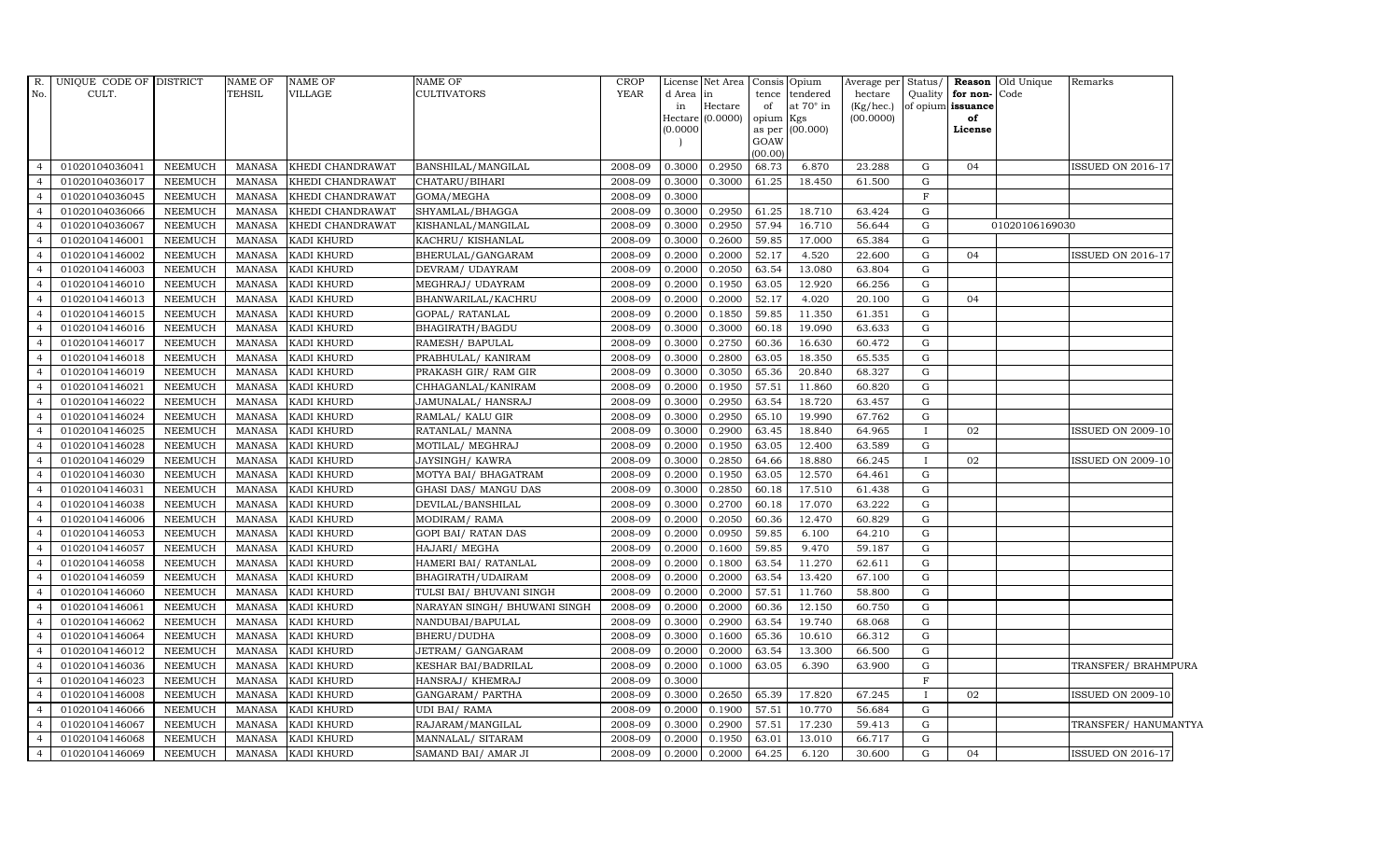| R.             | UNIQUE CODE OF DISTRICT |                | <b>NAME OF</b> | <b>NAME OF</b>     | NAME OF                     | <b>CROP</b> |           | License Net Area | Consis Opium   |                  |           |              |                   | Average per Status/ Reason Old Unique | Remarks                  |
|----------------|-------------------------|----------------|----------------|--------------------|-----------------------------|-------------|-----------|------------------|----------------|------------------|-----------|--------------|-------------------|---------------------------------------|--------------------------|
| No.            | CULT.                   |                | TEHSIL         | <b>VILLAGE</b>     | <b>CULTIVATORS</b>          | <b>YEAR</b> | d Area in |                  | tence          | tendered         | hectare   |              | Quality for non-  | Code                                  |                          |
|                |                         |                |                |                    |                             |             | in        | Hectare          | of             | at $70^\circ$ in | (Kg/hec.) |              | of opium issuance |                                       |                          |
|                |                         |                |                |                    |                             |             |           | Hectare (0.0000) | opium          | Kgs              | (00.0000) |              | of                |                                       |                          |
|                |                         |                |                |                    |                             |             | (0.0000)  |                  | as per<br>GOAW | (00.000)         |           |              | License           |                                       |                          |
|                |                         |                |                |                    |                             |             |           |                  | (00.00)        |                  |           |              |                   |                                       |                          |
| $\overline{4}$ | 01020104146070          | <b>NEEMUCH</b> | MANASA         | KADI KHURD         | SHANKARLAL/GOPAL            | 2008-09     | 0.3000    | 0.2350           | 64.30          | 14.960           | 63.660    | G            |                   | 01020104094013                        |                          |
| $\overline{a}$ | 01020104034001          | <b>NEEMUCH</b> | <b>MANASA</b>  | HADIPIPLIYA        | JANKILAL/RADHAKISHAN        | 2008-09     | 0.3000    | 0.3000           | 59.94          | 17.520           | 58.400    | $\mathbf G$  |                   |                                       |                          |
| $\overline{4}$ | 01020104034006          | <b>NEEMUCH</b> | <b>MANASA</b>  | HADIPIPLIYA        | ANTARKUNWAR/JUJHARSINGH     | 2008-09     | 0.2000    | 0.1950           | 67.63          | 13.310           | 68.256    | $\mathbf{I}$ | 02                |                                       | <b>ISSUED ON 2009-10</b> |
|                | 01020104034010          | <b>NEEMUCH</b> | <b>MANASA</b>  | HADIPIPLIYA        | JASKUNWAR/SAJJANSINGH       | 2008-09     | 0.3000    | 0.2950           | 60.97          | 18.440           | 62.508    | G            |                   |                                       |                          |
| $\overline{4}$ | 01020104034012          | <b>NEEMUCH</b> | <b>MANASA</b>  | HADIPIPLIYA        | RATANLAL/RADHAKISHAN        | 2008-09     | 0.3000    |                  |                |                  |           | $\mathbf F$  |                   |                                       |                          |
| $\overline{4}$ | 01020104034013          | <b>NEEMUCH</b> | <b>MANASA</b>  | <b>HADIPIPLIYA</b> | BHAGWAN/PRITHVIRAJ          | 2008-09     | 0.3000    | 0.3000           | 63.55          | 19.210           | 64.033    | G            |                   |                                       |                          |
| $\overline{4}$ | 01020104034017          | <b>NEEMUCH</b> | <b>MANASA</b>  | HADIPIPLIYA        | RADHAKISHAN/DEVILAL         | 2008-09     | 0.2000    | 0.2000           | 65.10          | 13.160           | 65.800    | G            |                   |                                       |                          |
| $\overline{a}$ | 01020104034019          | <b>NEEMUCH</b> | <b>MANASA</b>  | HADIPIPLIYA        | KAMLABAI/MOHANLAL           | 2008-09     | 0.2000    | 0.2000           | 55.19          | 11.170           | 55.850    | $\mathbf G$  |                   |                                       |                          |
|                | 01020104034021          | <b>NEEMUCH</b> | <b>MANASA</b>  | HADIPIPLIYA        | RAMSUKH/RADHAKISHAN         | 2008-09     | 0.2000    | 0.2000           | 63.52          | 13.610           | 68.050    | G            |                   |                                       |                          |
| $\overline{4}$ | 01020104034058          | <b>NEEMUCH</b> | <b>MANASA</b>  | <b>HADIPIPLIYA</b> | VARDIBAI/BHANWARLAL         | 2008-09     | 0.3000    | 0.2050           | 61.62          | 12.980           | 63.317    | G            |                   |                                       |                          |
| $\overline{4}$ | 01020104034023          | <b>NEEMUCH</b> | <b>MANASA</b>  | HADIPIPLIYA        | LAXMINARAYAN/RADHAKISHAN    | 2008-09     | 0.3000    | 0.3000           | 62.37          | 19.220           | 64.067    | G            |                   |                                       |                          |
| $\overline{4}$ | 01020104034025          | <b>NEEMUCH</b> | <b>MANASA</b>  | HADIPIPLIYA        | HULASIBAI/RODAJI            | 2008-09     | 0.2000    | 0.2000           | 62.37          | 12.770           | 63.850    | G            |                   |                                       |                          |
| $\overline{4}$ | 01020104034011          | <b>NEEMUCH</b> | <b>MANASA</b>  | HADIPIPLIYA        | SAMANDBAI/JETRAM            | 2008-09     | 0.2000    | 0.1950           | 63.27          | 12.710           | 65.179    | G            |                   |                                       |                          |
| $\overline{4}$ | 01020104034028          | <b>NEEMUCH</b> | <b>MANASA</b>  | HADIPIPLIYA        | BAPULAL/DEVILAL             | 2008-09     | 0.3000    | 0.2950           | 67.23          | 20.840           | 70.644    | G            |                   |                                       |                          |
| $\overline{4}$ | 01020104034029          | <b>NEEMUCH</b> | <b>MANASA</b>  | HADIPIPLIYA        | PARWATSINGH/GOVERDHANSINGH  | 2008-09     | 0.2000    | 0.2000           | 65.10          | 13.350           | 66.750    | G            |                   |                                       |                          |
| $\overline{4}$ | 01020104034030          | <b>NEEMUCH</b> | <b>MANASA</b>  | HADIPIPLIYA        | GOBARLAL/HAJARILAL          | 2008-09     | 0.2000    | 0.2000           | 63.55          | 12.620           | 63.100    | G            |                   |                                       |                          |
| $\overline{4}$ | 01020104034032          | <b>NEEMUCH</b> | <b>MANASA</b>  | HADIPIPLIYA        | RUPA/BALA                   | 2008-09     | 0.3000    | 0.2900           | 57.61          | 17.970           | 61.966    | G            |                   |                                       |                          |
| $\overline{4}$ | 01020104034035          | <b>NEEMUCH</b> | <b>MANASA</b>  | HADIPIPLIYA        | MATHURALAL/RATANLAL         | 2008-09     | 0.2000    | 0.1950           | 65.06          | 13.500           | 69.231    | $\mathbf G$  |                   |                                       |                          |
| $\overline{4}$ | 01020104034036          | <b>NEEMUCH</b> | <b>MANASA</b>  | HADIPIPLIYA        | MADANLAL/HEERALAL           | 2008-09     | 0.2000    | 0.2000           | 65.74          | 13.800           | 69.000    | G            |                   |                                       |                          |
| $\overline{4}$ | 01020104034037          | <b>NEEMUCH</b> | <b>MANASA</b>  | <b>HADIPIPLIYA</b> | BAPUSINGH/DEVISINGH         | 2008-09     | 0.2000    | 0.2000           | 60.37          | 12.500           | 62.500    | G            |                   |                                       |                          |
| $\overline{4}$ | 01020104034033          | <b>NEEMUCH</b> | <b>MANASA</b>  | HADIPIPLIYA        | BHANWARSINGH/DEVISINGH      | 2008-09     | 0.2000    | 0.2000           | 67.04          | 13.600           | 68.000    | T            | 02                |                                       | <b>ISSUED ON 2009-10</b> |
| $\overline{4}$ | 01020104034039          | <b>NEEMUCH</b> | <b>MANASA</b>  | HADIPIPLIYA        | RAMKUNWARIBAI/MANGILAL      | 2008-09     | 0.3000    | 0.3000           | 65.10          | 19.330           | 64.433    | G            |                   |                                       |                          |
| $\overline{4}$ | 01020104034042          | <b>NEEMUCH</b> | MANASA         | HADIPIPLIYA        | KARIBAI/BHERULAL            | 2008-09     | 0.3000    | 0.2700           | 60.97          | 16.540           | 61.259    | G            |                   |                                       |                          |
| $\overline{4}$ | 01020104034044          | <b>NEEMUCH</b> | <b>MANASA</b>  | HADIPIPLIYA        | KHUSHALSINGH/GOVERDHANSINGH | 2008-09     | 0.2000    | 0.2050           | 55.13          | 11.870           | 57.902    | G            |                   |                                       |                          |
|                | 01020104034046          | <b>NEEMUCH</b> | <b>MANASA</b>  | HADIPIPLIYA        | RADHESHYAM/ONKARLAL         | 2008-09     | 0.3000    | 0.2900           | 63.52          | 18.420           | 63.517    | G            |                   |                                       |                          |
| $\overline{4}$ | 01020104034047          | <b>NEEMUCH</b> | <b>MANASA</b>  | <b>HADIPIPLIYA</b> | RAMCHANDRA/NARAYAN          | 2008-09     | 0.3000    | 0.2950           | 60.13          | 18.020           | 61.085    | G            |                   |                                       |                          |
| $\overline{4}$ | 01020104034024          | <b>NEEMUCH</b> | <b>MANASA</b>  | HADIPIPLIYA        | BAGDIRAM/BAPULAL            | 2008-09     | 0.3000    | 0.2850           | 63.55          | 18.300           | 64.211    | G            |                   |                                       |                          |
| $\overline{4}$ | 01020104034049          | <b>NEEMUCH</b> | <b>MANASA</b>  | HADIPIPLIYA        | BHERULAL/NARAYAN            | 2008-09     | 0.3000    | 0.3000           | 65.74          | 19.770           | 65.900    | G            |                   |                                       |                          |
| $\overline{4}$ | 01020104034051          | <b>NEEMUCH</b> | <b>MANASA</b>  | HADIPIPLIYA        | DINESH/MEGHRAJ              | 2008-09     | 0.3000    | 0.2950           | 63.55          | 20.590           | 69.797    | $\mathbf G$  |                   |                                       |                          |
|                | 01020104034054          | <b>NEEMUCH</b> | <b>MANASA</b>  | HADIPIPLIYA        | KAJORIBAI/HARIRAM           | 2008-09     | 0.3000    | 0.3000           | 62.37          | 19.780           | 65.933    | G            |                   |                                       |                          |
| $\overline{4}$ | 01020104034055          | <b>NEEMUCH</b> | <b>MANASA</b>  | HADIPIPLIYA        | JAMANATIBAI/MANGU           | 2008-09     | 0.2000    | 0.2000           | 60.97          | 12.920           | 64.600    | G            |                   |                                       |                          |
| $\overline{4}$ | 01020104034056          | <b>NEEMUCH</b> | <b>MANASA</b>  | HADIPIPLIYA        | BAPULAL/RUPAJI              | 2008-09     | 0.2000    | 0.1950           | 65.74          | 12.820           | 65.744    | G            |                   |                                       |                          |
| $\overline{4}$ | 01020104034057          | <b>NEEMUCH</b> | <b>MANASA</b>  | HADIPIPLIYA        | SATYANARAYAN/LAXMINARAYAN   | 2008-09     | 0.2000    | 0.1950           | 60.13          | 12.200           | 62.564    | G            |                   |                                       |                          |
| $\overline{4}$ | 01020104034007          | <b>NEEMUCH</b> | <b>MANASA</b>  | HADIPIPLIYA        | UMARAVSINGH/GOVERDHANSINGH  | 2008-09     | 0.2000    | 0.1850           | 65.10          | 12.160           | 65.730    | $\mathbf G$  |                   |                                       |                          |
| $\overline{a}$ | 01020104034059          | <b>NEEMUCH</b> | <b>MANASA</b>  | HADIPIPLIYA        | BHAGIRATH/HARIKISHAN        | 2008-09     | 0.2000    | 0.1950           | 63.55          | 12.600           | 64.615    | G            |                   |                                       |                          |
| $\overline{4}$ | 01020104034073          | <b>NEEMUCH</b> | <b>MANASA</b>  | HADIPIPLIYA        | SITABAI/BHANWARLAL          | 2008-09     | 0.3000    | 0.2000           | 63.27          | 13.190           | 65.950    | G            |                   |                                       |                          |
| $\overline{4}$ | 01020104034060          | <b>NEEMUCH</b> | <b>MANASA</b>  | HADIPIPLIYA        | SUKHLAL/HAMER               | 2008-09     | 0.2000    | 0.1950           | 61.62          | 12.130           | 62.205    | G            |                   |                                       |                          |
| $\overline{4}$ | 01020104034067          | <b>NEEMUCH</b> | <b>MANASA</b>  | HADIPIPLIYA        | BAGDIRAM/DHURAJI            | 2008-09     | 0.2000    | 0.1900           | 62.99          | 12.080           | 63.579    | $\mathbf G$  |                   |                                       |                          |
| $\overline{4}$ | 01020104034068          | <b>NEEMUCH</b> | <b>MANASA</b>  | HADIPIPLIYA        | MOHANLAL/HEERALAL           | 2008-09     | 0.2000    | 0.2000           | 62.37          | 12.940           | 64.700    | G            |                   |                                       |                          |
| $\overline{4}$ | 01020104034070          | <b>NEEMUCH</b> | <b>MANASA</b>  | <b>HADIPIPLIYA</b> | MANNALAL/GHASI              | 2008-09     | 0.2000    | 0.1950           | 60.13          | 12.570           | 64.462    | G            |                   |                                       |                          |
| $\overline{4}$ | 01020104034063          | NEEMUCH        | MANASA         | <b>HADIPIPLIYA</b> | FAKIRCHANDRA/KISHAN         | 2008-09     | 0.2000    | 0.1850           | 60.37          | 11.850           | 64.054    | G            |                   |                                       |                          |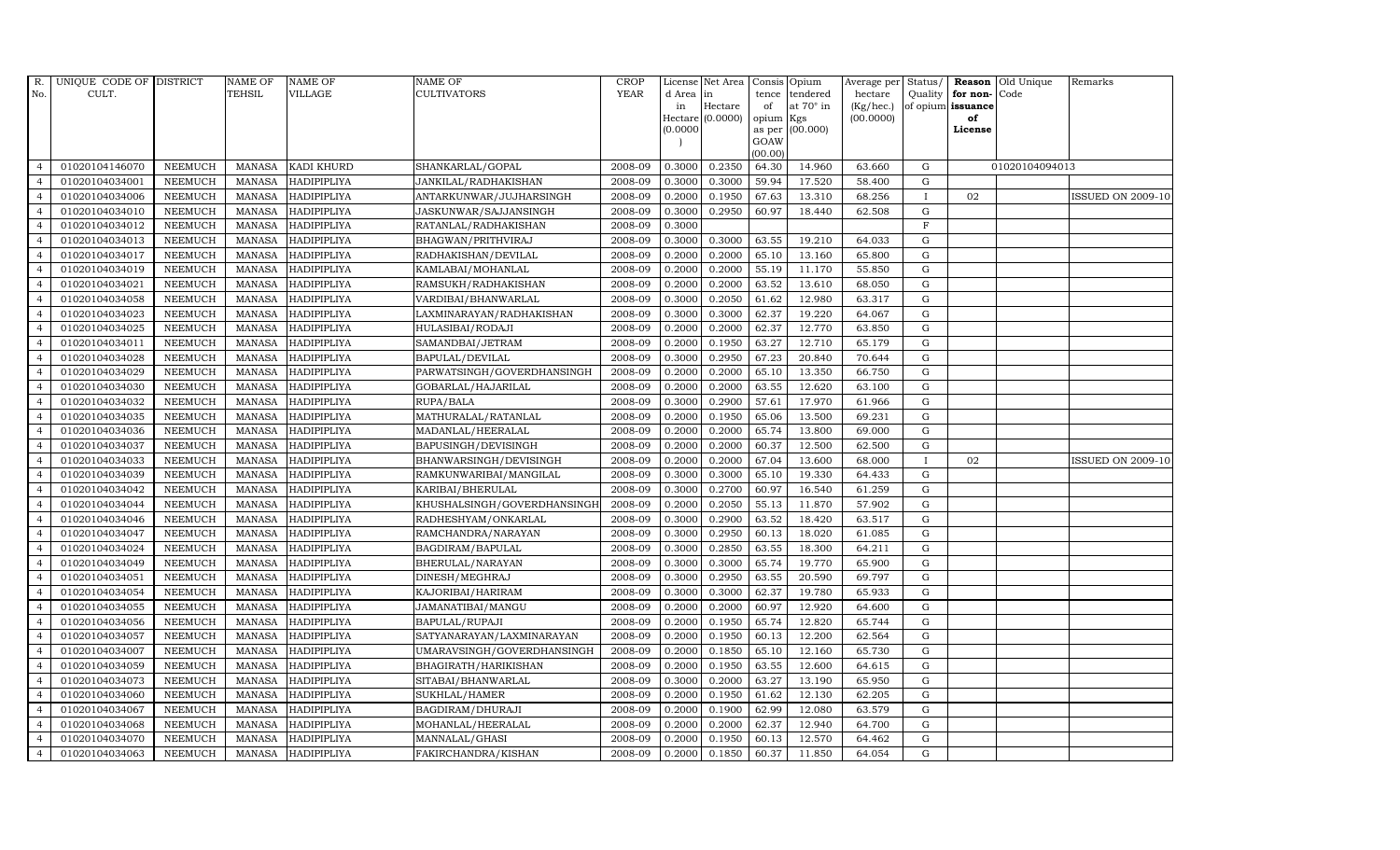| R.             | UNIQUE CODE OF DISTRICT |                | NAME OF       | <b>NAME OF</b>     | <b>NAME OF</b>               | <b>CROP</b> |              | License Net Area   Consis   Opium |                    |                                    |                      |             |                                           | Average per Status/ <b>Reason</b> Old Unique | Remarks                       |  |
|----------------|-------------------------|----------------|---------------|--------------------|------------------------------|-------------|--------------|-----------------------------------|--------------------|------------------------------------|----------------------|-------------|-------------------------------------------|----------------------------------------------|-------------------------------|--|
| No.            | CULT.                   |                | TEHSIL        | VILLAGE            | <b>CULTIVATORS</b>           | YEAR        | d Area<br>in | $\ln$<br>Hectare                  | of                 | tence tendered<br>at $70^\circ$ in | hectare<br>(Kg/hec.) |             | Quality for non-Code<br>of opium issuance |                                              |                               |  |
|                |                         |                |               |                    |                              |             |              | Hectare (0.0000)                  | opium Kgs          |                                    | (00.0000)            |             | of                                        |                                              |                               |  |
|                |                         |                |               |                    |                              |             | (0.0000)     |                                   |                    | as per (00.000)                    |                      |             | License                                   |                                              |                               |  |
|                |                         |                |               |                    |                              |             |              |                                   | GOAW               |                                    |                      |             |                                           |                                              |                               |  |
| $\overline{4}$ | 01020104034074          | NEEMUCH        | <b>MANASA</b> | <b>HADIPIPLIYA</b> | KASHIBAI/DOLATRAM            | 2008-09     | 0.3000       | 0.2950                            | (00.00)<br>60.97   | 18.700                             | 63.390               | G           |                                           |                                              |                               |  |
| $\overline{4}$ | 01020104034061          | <b>NEEMUCH</b> | <b>MANASA</b> | HADIPIPLIYA        | TEJSINGH/GOVERDHANSINGH      | 2008-09     | 0.2000       | 0.2000                            | 65.10              | 13.220                             | 66.100               | G           |                                           |                                              |                               |  |
| $\overline{4}$ | 01020104034015          | <b>NEEMUCH</b> | <b>MANASA</b> | HADIPIPLIYA        | GOPAL/ONKARLAL               | 2008-09     | 0.2000       | 0.2000                            | 65.74              | 12.950                             | 64.750               | G           |                                           |                                              |                               |  |
| $\overline{4}$ | 01020104034077          | <b>NEEMUCH</b> | <b>MANASA</b> | <b>HADIPIPLIYA</b> | PRAKASHCHANDRA/MADANLAL      | 2008-09     | 0.3000       | 0.3000                            | 63.52              | 19.740                             | 65.800               | G           |                                           |                                              |                               |  |
| $\overline{4}$ | 01020104034078          | <b>NEEMUCH</b> | <b>MANASA</b> | HADIPIPLIYA        | RADHESHYAM/RATANLAL          | 2008-09     | 0.2000       | 0.2000                            | 63.52              | 13.380                             | 66.900               | G           |                                           |                                              |                               |  |
| $\overline{4}$ | 01020104034080          | NEEMUCH        | <b>MANASA</b> | HADIPIPLIYA        | RAMLAL/HAMER                 | 2008-09     | 0.2000       | 0.1900                            | $63.\overline{52}$ | 12.160                             | 64.000               | G           |                                           |                                              |                               |  |
| $\overline{4}$ | 01020104034082          | NEEMUCH        | <b>MANASA</b> | HADIPIPLIYA        | VINODKUMAR/CHOGA             | 2008-09     | 0.2000       | 0.2000                            | 65.91              | 13.390                             | 66.950               | G           |                                           |                                              |                               |  |
| $\overline{4}$ | 01020104034083          | <b>NEEMUCH</b> | <b>MANASA</b> | HADIPIPLIYA        | PRABHULAL/JETRAM             | 2008-09     | 0.2000       | 0.2000                            | 64.35              | 12.990                             | 64.950               | G           |                                           |                                              |                               |  |
| $\overline{4}$ | 01020104034084          | <b>NEEMUCH</b> | <b>MANASA</b> | HADIPIPLIYA        | RADHESHYAM/BHONA             | 2008-09     | 0.3000       | 0.2900                            | 60.13              | 18.750                             | 64.655               | G           |                                           |                                              |                               |  |
| $\overline{4}$ | 01020104034085          | <b>NEEMUCH</b> | <b>MANASA</b> | HADIPIPLIYA        | NANALAL/GOBARLAL             | 2008-09     | 0.2000       | 0.2000                            | 64.90              | 13.220                             | 66.100               | G           |                                           |                                              |                               |  |
| $\overline{4}$ | 01020104034086          | <b>NEEMUCH</b> | <b>MANASA</b> | HADIPIPLIYA        | BABULAL/PRABHULAL            | 2008-09     | 0.2000       | 0.1900                            | 60.37              | 12.170                             | 64.053               | G           |                                           |                                              |                               |  |
| $\overline{4}$ | 01020104034087          | NEEMUCH        | <b>MANASA</b> | HADIPIPLIYA        | RATANLAL/KUKAJI              | 2008-09     | 0.2000       | 0.1950                            | 63.27              | 12.620                             | 64.718               | G           |                                           |                                              |                               |  |
| $\overline{4}$ | 01020104034020          | <b>NEEMUCH</b> | <b>MANASA</b> | HADIPIPLIYA        | FAKIRCHANDRA/BHUWANA         | 2008-09     | 0.3000       | 0.2800                            | 60.97              | 17.070                             | 60.964               | G           |                                           |                                              |                               |  |
| $\overline{4}$ | 01020104034014          | <b>NEEMUCH</b> | <b>MANASA</b> | HADIPIPLIYA        | SATYANARAYAN/PRITHVIRAJ      | 2008-09     | 0.2000       | 0.1600                            | 63.27              | 10.450                             | 65.313               | G           |                                           |                                              |                               |  |
| $\overline{4}$ | 01020104034092          | <b>NEEMUCH</b> | <b>MANASA</b> | HADIPIPLIYA        | RAMRATAN/JAGANNATH           | 2008-09     | 0.3000       | 0.3000                            | 59.60              | 17.820                             | 59.400               | G           |                                           |                                              |                               |  |
| $\overline{4}$ | 01020104034093          | <b>NEEMUCH</b> | <b>MANASA</b> | <b>HADIPIPLIYA</b> | KESHARBAI/BHANWARLAL         | 2008-09     | 0.2000       | 0.1900                            | 61.62              | 12.180                             | 64.105               | G           |                                           |                                              | TRANSFER/ DHANDHERI CHARBHUJA |  |
| $\overline{4}$ | 01020106127002          | NEEMUCH        | <b>MANASA</b> | <b>BORKHEDI</b>    | UDAILAL/BHAGIRATH            | 2008-09     | 0.2000       | 0.1900                            | $63.\overline{32}$ | 11.480                             | 60.421               | G           |                                           |                                              |                               |  |
| $\overline{4}$ | 01020106127010          | NEEMUCH        | <b>MANASA</b> | <b>BORKHEDI</b>    | DEVILAL/MOHANLAL             | 2008-09     | 0.2000       | 0.1700                            | 63.35              | 10.990                             | 64.647               | G           |                                           |                                              |                               |  |
| $\overline{4}$ | 01020106127024          | <b>NEEMUCH</b> | <b>MANASA</b> | <b>BORKHEDI</b>    | BAGDIBAI/BHAVANIRAM          | 2008-09     | 0.2000       | 0.1950                            | 66.62              | 13.050                             | 66.923               | G           |                                           |                                              |                               |  |
| $\overline{4}$ | 01020106127019          | <b>NEEMUCH</b> | <b>MANASA</b> | <b>BORKHEDI</b>    | RADHAKISAN/BAPULAL           | 2008-09     | 0.2000       | 0.2000                            | 63.35              | 12.410                             | 62.050               | G           |                                           |                                              |                               |  |
| $\overline{4}$ | 01020106127020          | <b>NEEMUCH</b> | <b>MANASA</b> | <b>BORKHEDI</b>    | PRAHLAD/KASHIRAM             | 2008-09     | 0.2000       | 0.2000                            | 68.74              | 13.410                             | 67.050               | G           |                                           |                                              |                               |  |
| $\overline{4}$ | 01020106127021          | <b>NEEMUCH</b> | <b>MANASA</b> | <b>BORKHEDI</b>    | SHIVNARAYAN/RAMKISHAN        | 2008-09     | 0.2000       | 0.1950                            | $63.\overline{32}$ | 12.610                             | 64.666               | G           |                                           |                                              |                               |  |
| $\overline{4}$ | 01020106127022          | <b>NEEMUCH</b> | <b>MANASA</b> | <b>BORKHEDI</b>    | LAXMINARAYAN/BAPULAL         | 2008-09     | 0.2000       | 0.2000                            | 66.62              | 13.170                             | 65.850               | G           |                                           |                                              |                               |  |
| $\overline{4}$ | 01020106127023          | <b>NEEMUCH</b> | <b>MANASA</b> | <b>BORKHEDI</b>    | HARDAYAL/PURALAL             | 2008-09     | 0.3000       | 0.2000                            | 66.62              | 13.200                             | 66.000               | G           |                                           |                                              |                               |  |
| $\overline{4}$ | 01020106127033          | <b>NEEMUCH</b> | <b>MANASA</b> | <b>BORKHEDI</b>    | KANCHAN BAI/KISHANLAL        | 2008-09     | 0.3000       |                                   |                    |                                    |                      | $\mathbf F$ |                                           |                                              |                               |  |
| $\overline{4}$ | 01020106127034          | <b>NEEMUCH</b> | <b>MANASA</b> | <b>BORKHEDI</b>    | FATESINGH/ PRATAP SINGH      | 2008-09     | 0.2000       |                                   |                    |                                    |                      | $_{\rm F}$  |                                           |                                              | TRANSFER/DANGDI               |  |
| $\overline{4}$ | 01020104136005          | NEEMUCH        | <b>MANASA</b> | <b>BATTISADI</b>   | CHAMPA/KISHNA                | 2008-09     | 0.2000       | 0.1850                            | 63.54              | 11.560                             | 62.486               | G           |                                           |                                              |                               |  |
| $\overline{4}$ | 01020104136007          | <b>NEEMUCH</b> | <b>MANASA</b> | <b>BATTISADI</b>   | BANSHILAL/RAMLAL             | 2008-09     | 0.2000       | 0.1900                            | 63.25              | 12.490                             | 65.736               | G           |                                           |                                              |                               |  |
| $\overline{4}$ | 01020104136009          | NEEMUCH        | <b>MANASA</b> | <b>BATTISADI</b>   | NANURAM/HEERALAL             | 2008-09     | 0.2000       | 0.1950                            | 63.46              | 11.650                             | 59.743               | G           |                                           |                                              |                               |  |
| $\overline{4}$ | 01020104136011          | <b>NEEMUCH</b> | <b>MANASA</b> | <b>BATTISADI</b>   | UDAIRAM/BHANWARLAL           | 2008-09     | 0.2000       | 0.1950                            | 69.10              | 12.750                             | 65.384               | G           |                                           |                                              |                               |  |
| $\overline{4}$ | 01020104136016          | <b>NEEMUCH</b> | <b>MANASA</b> | <b>BATTISADI</b>   | HULASIBAI/MOHANLAL           | 2008-09     | 0.2000       | 0.2000                            | 58.34              | 11.740                             | 58.700               | G           |                                           |                                              |                               |  |
| $\overline{4}$ | 01020104136020          | <b>NEEMUCH</b> | <b>MANASA</b> | <b>BATTISADI</b>   | RADHESHYAM / GANGARAM        | 2008-09     | 0.2000       | 0.2000                            | 63.46              | 12.850                             | 64.250               | G           |                                           |                                              |                               |  |
| $\overline{4}$ | 01020104136002          | NEEMUCH        | <b>MANASA</b> | <b>BATTISADI</b>   | HARIDWARBAI/BHAWARLAL        | 2008-09     | 0.2000       | 0.2000                            | 65.69              | 8.830                              | 44.150               | G           | 04                                        |                                              |                               |  |
| $\overline{4}$ | 01020104136001          | NEEMUCH        | <b>MANASA</b> | <b>BATTISADI</b>   | KESHAR BAI/JENA              | 2008-09     | 0.2000       | 0.2000                            | 63.25              | 12.310                             | 61.550               | G           |                                           |                                              |                               |  |
| $\overline{4}$ | 01020104136033          | <b>NEEMUCH</b> | <b>MANASA</b> | <b>BATTISADI</b>   | KASHIRAM/RAMNARAYAN          | 2008-09     | 0.2000       | 0.1050                            | 65.29              | 6.580                              | 62.666               | G           |                                           |                                              | TRANSFER/ MANYAKLHEDI         |  |
| $\overline{4}$ | 01020104136034          | <b>NEEMUCH</b> | <b>MANASA</b> | <b>BATTISADI</b>   | MOHANLAL/RAMNARAYAN          | 2008-09     | 0.2000       | 0.0850                            | 65.69              | 5.390                              | 63.411               | G           |                                           |                                              | TRANSFER/ MANYAKLHEDI         |  |
| $\overline{4}$ | 01020104136035          | <b>NEEMUCH</b> | <b>MANASA</b> | <b>BATTISADI</b>   | SHOBHARAM / RAMNARAYAN       | 2008-09     | 0.2000       | 0.0900                            | 65.69              | 5.630                              | 62.555               | G           |                                           |                                              | TRANSFER/ MANYAKLHEDI         |  |
| $\overline{4}$ | 01020104136026          | NEEMUCH        | <b>MANASA</b> | <b>BATTISADI</b>   | MANGILAL/MADHU               | 2008-09     | 0.2000       | 0.1900                            | 65.99              | 12.400                             | 65.263               | G           |                                           |                                              |                               |  |
| $\overline{4}$ | 01020104136036          | NEEMUCH        | <b>MANASA</b> | <b>BATTISADI</b>   | NARENDR SINGH/ SHAMBHU SINGF | 2008-09     | 0.2000       | 0.2050                            | 63.46              | 14.020                             | 68.390               | G           |                                           |                                              |                               |  |
| $\overline{4}$ | 01020104136012          | <b>NEEMUCH</b> | <b>MANASA</b> | <b>BATTISADI</b>   | SURAJBAI/MOHANLAL            | 2008-09     | 0.3000       | 0.2850                            | 60.74              | 15.920                             | 55.859               | G           |                                           | 01020104139038                               |                               |  |
| $\overline{4}$ | 01020104128012          | NEEMUCH        | MANASA        | <b>BARKHEDI</b>    | JASWANTSINGH/BHERUSINGH      | 2008-09     | 0.2000       | 0.2000                            | 66.00              | 13.820                             | 69.100               | G           |                                           |                                              |                               |  |